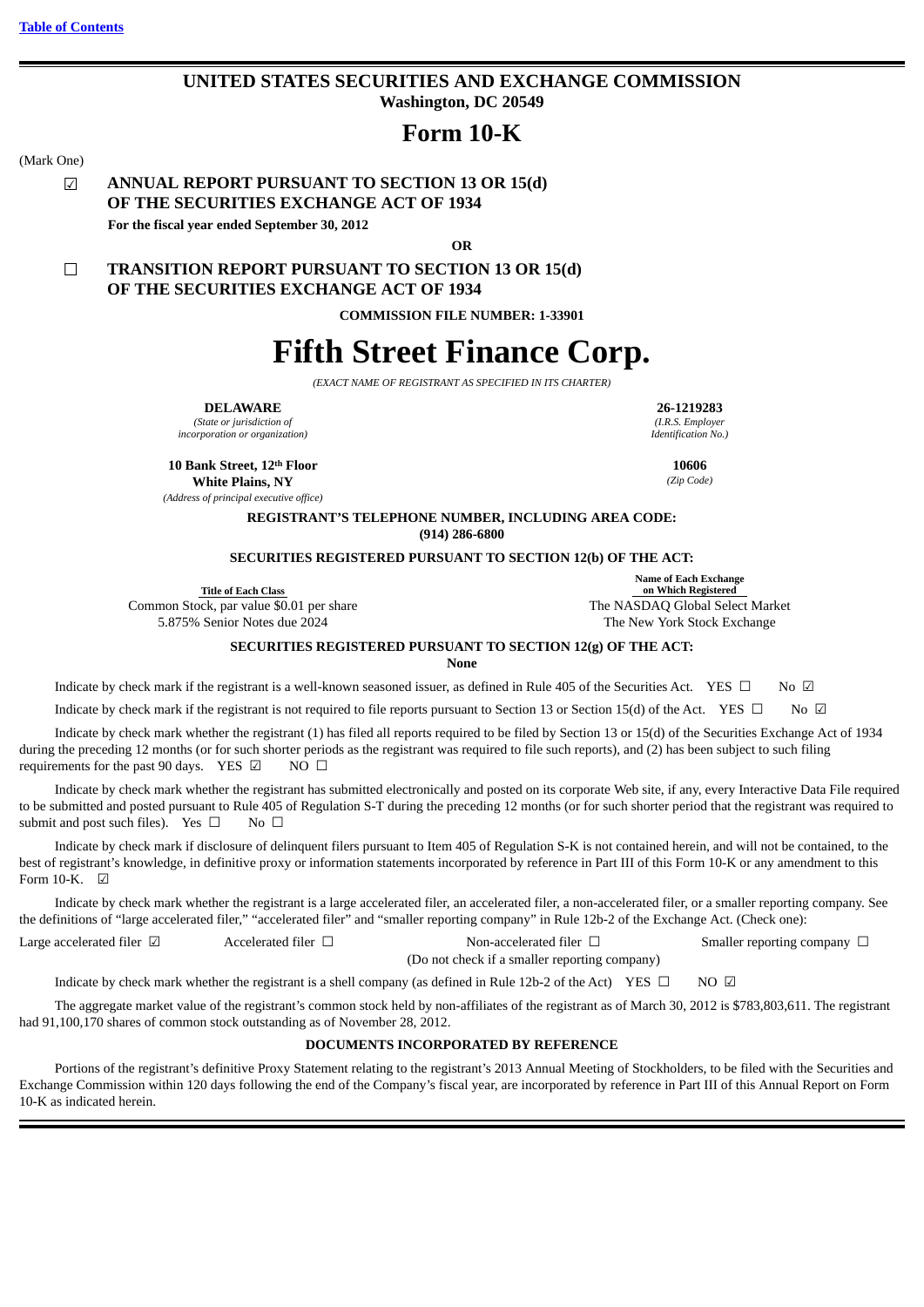Ē.

# **TABLE OF CONTENTS**

<span id="page-1-0"></span>

|                   |                                                                                                              | Page |
|-------------------|--------------------------------------------------------------------------------------------------------------|------|
|                   | <b>PART I</b>                                                                                                |      |
| Item 1.           | <b>Business</b>                                                                                              | 1    |
| Item 1A.          | <b>Risk Factors</b>                                                                                          | 26   |
| Item 1B.          | <b>Unresolved Staff Comments</b>                                                                             | 48   |
| Item 2.           | <b>Properties</b>                                                                                            | 48   |
| Item 3.           | <b>Legal Proceedings</b>                                                                                     | 48   |
|                   | <b>PART II</b>                                                                                               |      |
| Item 5.           | Market for Registrant's Common Equity, Related Stockholder Matters and Issuer Purchases of Equity Securities | 49   |
| Item 6.           | <b>Selected Financial Data</b>                                                                               | 53   |
| Item 7.           | <b>Management's Discussion and Analysis of Financial Condition and Results of Operations</b>                 | 54   |
| Item 7A.          | Quantitative and Qualitative Disclosures about Market Risk                                                   | 82   |
| Item 8.           | <b>Consolidated Financial Statements and Supplementary Data</b>                                              | 85   |
| Item 9.           | Changes in and Disagreements with Accountants on Accounting and Financial Disclosure                         | 149  |
| Item 9A.          | <b>Controls and Procedures</b>                                                                               | 149  |
| Item 9B.          | <b>Other Information</b>                                                                                     | 150  |
|                   | <b>PART III</b>                                                                                              |      |
| Item 10.          | Directors, Executive Officers and Corporate Governance                                                       | 151  |
| Item 11.          | <b>Executive Compensation</b>                                                                                | 151  |
| Item 12.          | Security Ownership of Certain Beneficial Owners and Management and Related Stockholder Matters               | 151  |
| Item 13.          | Certain Relationships and Related Transactions, and Director Independence                                    | 151  |
| Item 14.          | <b>Principal Accounting Fees and Services</b>                                                                | 151  |
|                   | <b>PART IV</b>                                                                                               |      |
| Item 15.          | <b>Exhibits and Financial Statement Schedules</b>                                                            | 152  |
| <b>Signatures</b> |                                                                                                              | 156  |
| Exhibit Index     |                                                                                                              |      |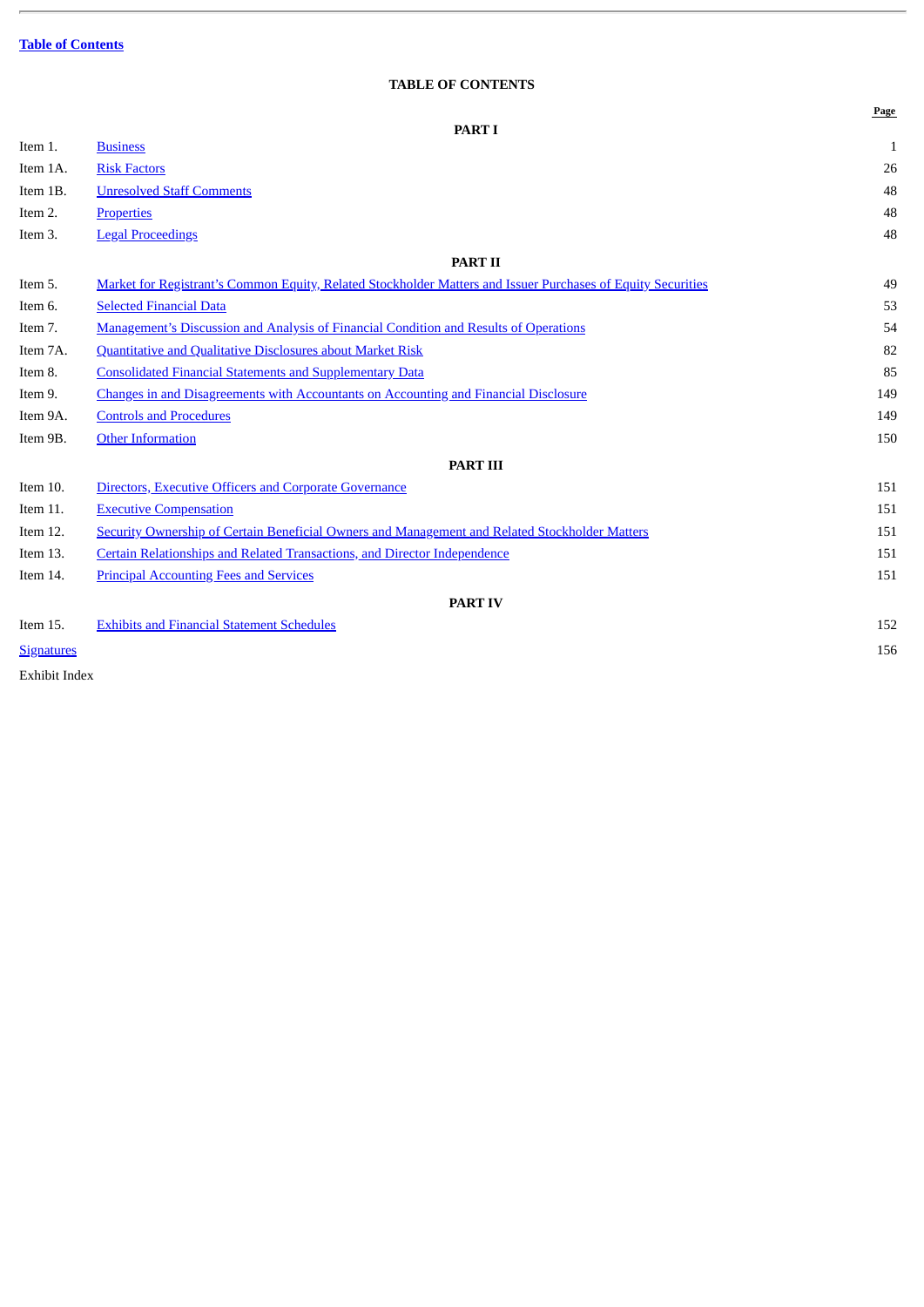## **PART I**

# <span id="page-2-0"></span>**Item 1.** *Business*

#### **General**

We are a specialty finance company that lends to and invests in small and mid-sized companies, primarily in connection with investments by private equity sponsors. We define small and mid-sized companies as those with annual revenues between \$25 million and \$250 million. Our investment objective is to maximize our portfolio's total return by generating current income from our debt investments and capital appreciation from our equity investments. We are externally managed and advised by Fifth Street Management LLC, which we also refer to as our "investment adviser."

As of September 30, 2012, we had originated \$1.91 billion of funded debt and equity investments. Our portfolio totaled \$1.29 billion at fair value and was comprised of 78 investments, 69 of which were in operating companies and nine of which were in private equity funds. The nine investments in private equity funds represented less than 1% of the fair value of our assets at September 30, 2012. The weighted average yield of our debt investments as of September 30, 2012 was approximately 12.0%, which included a cash component of 11.0%.

Our investments generally range in size from \$5 million to \$75 million and are principally in the form of first lien, second lien and subordinated debt investments, which may also include an equity component. Although our focus could change, we are currently focusing our origination efforts on a prudent mix of first lien, second lien and subordinated loans which we believe will provide superior risk-adjusted returns while maintaining adequate credit protection. As of September 30, 2012, 80.4% of our portfolio at fair value consisted of debt investments that were secured by first or second priority liens on the assets of our portfolio companies. Moreover, we held equity investments consisting of common stock, preferred stock or other equity interests in 33 out of our 78 portfolio companies as of September 30, 2012.

Fifth Street Mezzanine Partners III, L.P., our predecessor fund, commenced operations as a private partnership on February 15, 2007. Effective as of January 2, 2008, Fifth Street Mezzanine Partners III, L.P. merged with and into us. We were formed in late 2007 for the purpose of acquiring Fifth Street Mezzanine Partners III, L.P. and continuing its business as a public entity. We are an externally managed, closed-end, non-diversified management investment company that has elected to be regulated as a business development company, or BDC, under the Investment Company Act of 1940, or the 1940 Act.

As a BDC, we are required to comply with regulatory requirements, including limitations on our use of debt. We are permitted to, and expect to continue to, finance our investments through borrowings. However, as a BDC, we are only generally allowed to borrow amounts such that our asset coverage, as defined in the 1940 Act, equals at least 200% after such borrowing. The amount of leverage that we employ will depend on our assessment of market conditions and other factors at the time of any proposed borrowing, such as the maturity, covenant package and rate structure of the proposed borrowings, our ability to raise funds through the issuance of our securities and the risks of such borrowings within the context of our investment outlook. Ultimately, we only intend to use leverage if the expected returns from borrowing to make investments will exceed the cost of such borrowings. See "Regulation — Business Development Company Regulations."

We have also elected to be treated for federal income tax purposes as a regulated investment company, or RIC, under Subchapter M of the Internal Revenue Code, or the Code. See "Item 1. Business — Regulation — Taxation as a Regulated Investment Company." As a RIC, we generally will not have to pay corporate-level federal income taxes on any net ordinary income or capital gains that we distribute to our stockholders if we meet certain source-of-income, distribution and asset diversification requirements.

In addition, we maintain wholly-owned subsidiaries that are licensed as small business investment companies, or SBICs, and regulated by the Small Business Administration, or the SBA. See "Item 1. Business — Regulation — Small Business Investment Company Regulations." The SBIC licenses allow us, through our wholly-owned subsidiaries, to issue SBA-guaranteed debentures. We received exemptive relief from the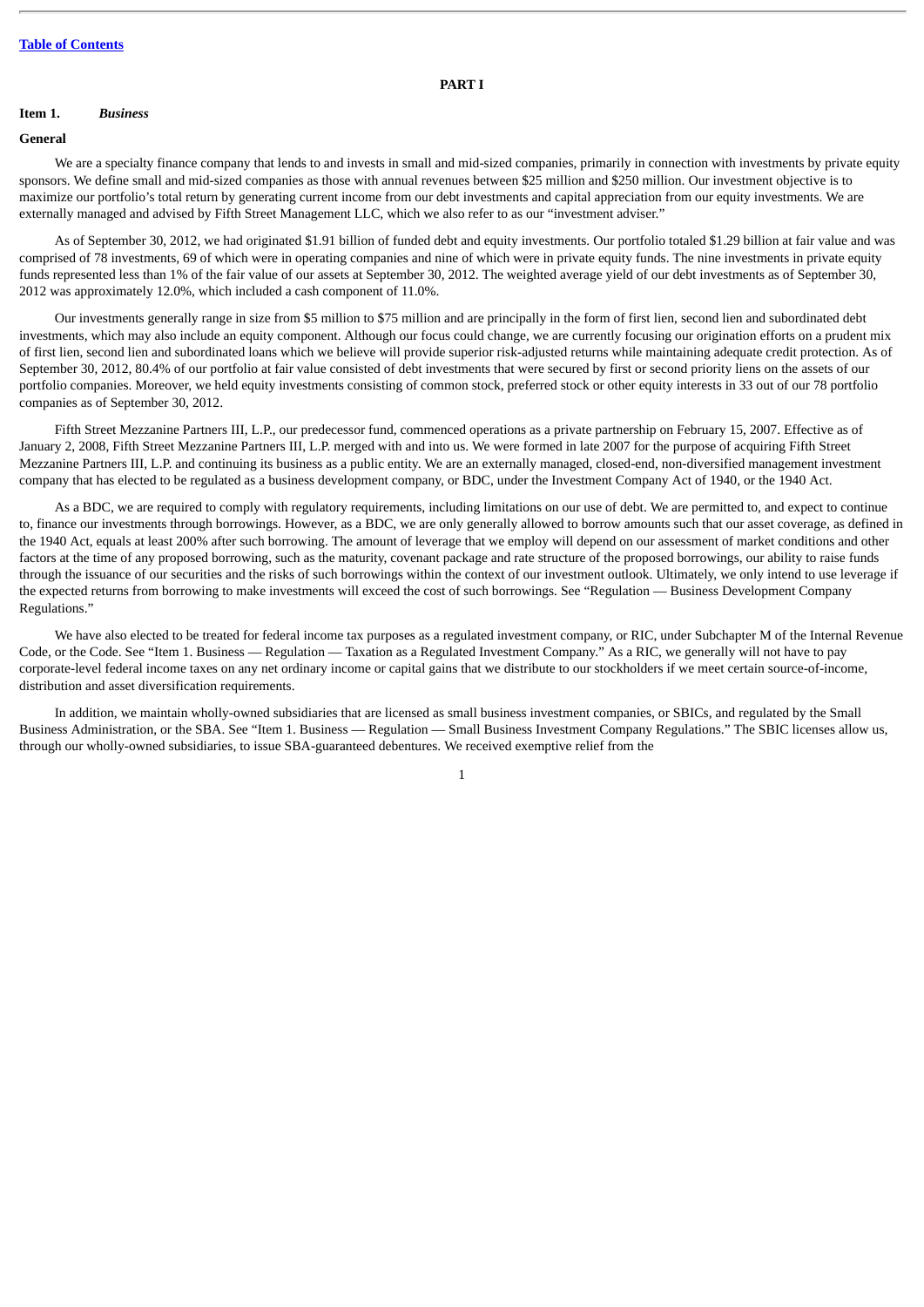Securities and Exchange Commission, or SEC, to permit us to exclude the debt of our SBIC subsidiaries guaranteed by the SBA from the definition of senior securities in the 200% asset coverage ratio we are required to maintain under the 1940 Act. Pursuant to the 200% asset coverage ratio limitation, we are permitted to borrow one dollar for every dollar we have in assets less all liabilities and indebtedness not represented by debt securities issued by us or loans obtained by us. For example, as of September 30, 2012, we had approximately \$1.2 billion in assets less all liabilities and indebtedness not represented by debt securities issued by us or loans obtained by us, which would permit us to borrow up to approximately \$1.2 billion, notwithstanding other limitations on our borrowings pursuant to our credit facilities.

The following diagram depicts our organizational structure:



Our principal executive office is located at 10 Bank Street, 12<sup>th</sup> Floor, White Plains, New York 10606 and our telephone number is (914) 286-6800.

## **The Investment Adviser**

Our investment adviser is affiliated with Fifth Street Capital LLC, a private investment firm founded and managed by Leonard M. Tannenbaum who has led the investment of over \$2.3 billion in small and mid-sized companies, including the investments made by us, since 1998. Mr. Tannenbaum and his respective private investment firms have originated over 100 investment transactions. The other investment funds managed by these private investment firms generally are fully committed and, other than follow-on investments in existing portfolio companies, are no longer making investments.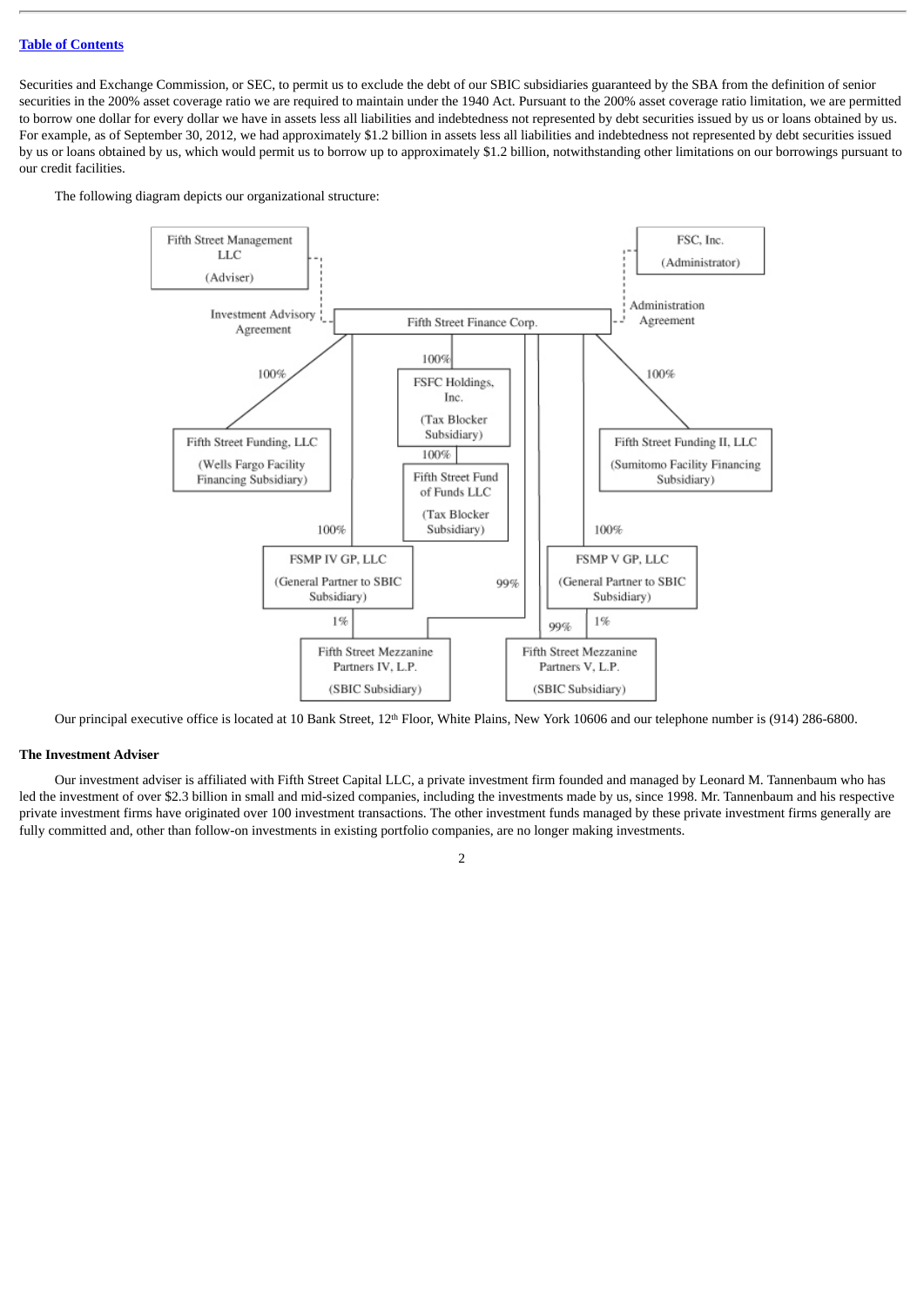We benefit from our investment adviser's ability to identify attractive investment opportunities, conduct diligence on and value prospective investments, negotiate investments and manage a diversified portfolio of those investments. The principals of our investment adviser have broad investment backgrounds, with prior experience at investment funds, investment banks and other financial services companies and have developed a broad network of contacts within the private equity community. This network of contacts provides our principal source of investment opportunities.

The key principals and members of senior management of our investment adviser are Mr. Tannenbaum, our chief executive officer and our investment adviser's managing partner, Bernard D. Berman, our president, chief compliance officer and secretary and a partner of our investment adviser, Ivelin M. Dimitrov, our chief investment officer and a partner of our investment adviser, Juan E. Alva, a partner of our investment adviser, Casey J. Zmijeski, a partner of our investment adviser and Alexander C. Frank, our chief financial officer and a partner of our investment adviser.

# **Business Strategy**

Our investment objective is to maximize our portfolio's total return by generating current income from our debt investments and capital appreciation from our equity investments. We have adopted the following business strategy to achieve our investment objective:

- *Capitalize on our investment adviser's strong relationships with private equity sponsors.* Our investment adviser has developed an extensive network of relationships with private equity sponsors that invest in small and mid-sized companies. We believe that the strength of these relationships is due to a common investment philosophy, a consistent market focus, a rigorous approach to diligence and a reputation for delivering on commitments. In addition to being our principal source of originations, we believe that private equity sponsors provide significant benefits including incremental due diligence, additional monitoring capabilities and a potential source of capital and operational expertise for our portfolio companies.
- *Focus on established small and mid-sized companies.* We believe that there are fewer finance companies focused on transactions involving small and mid-sized companies than larger companies, and that this is one factor that allows us to negotiate favorable investment terms. Such favorable terms include higher debt yields and lower leverage levels, more significant covenant protection and greater equity grants than typical of transactions involving larger companies. We generally invest in companies with established market positions, seasoned management teams, proven products and services and strong regional or national operations. We believe that these companies possess better risk-adjusted return profiles than newer companies that are in the early stages of building management teams and/or a revenue base.
- *Continue our growth of direct originations.* Over the last several years, the principals of our investment adviser have developed an origination strategy that allows us to directly originate a significant portion of our investments. We believe that the benefits of direct originations include, among other things, our ability to control the structuring of investment protections and to generate origination and exit fees.
- *Employ disciplined underwriting policies and rigorous portfolio management.* Our investment adviser has developed an extensive underwriting process which includes a review of the prospects, competitive position, financial performance and industry dynamics of each potential portfolio company. In addition, we perform substantial diligence on potential investments, and seek to invest alongside private equity sponsors who have proven capabilities in building value. As part of the monitoring process, our investment adviser will analyze monthly and quarterly financial statements versus the previous periods and year, review financial projections, meet with management, attend board meetings and review all compliance certificates and covenants.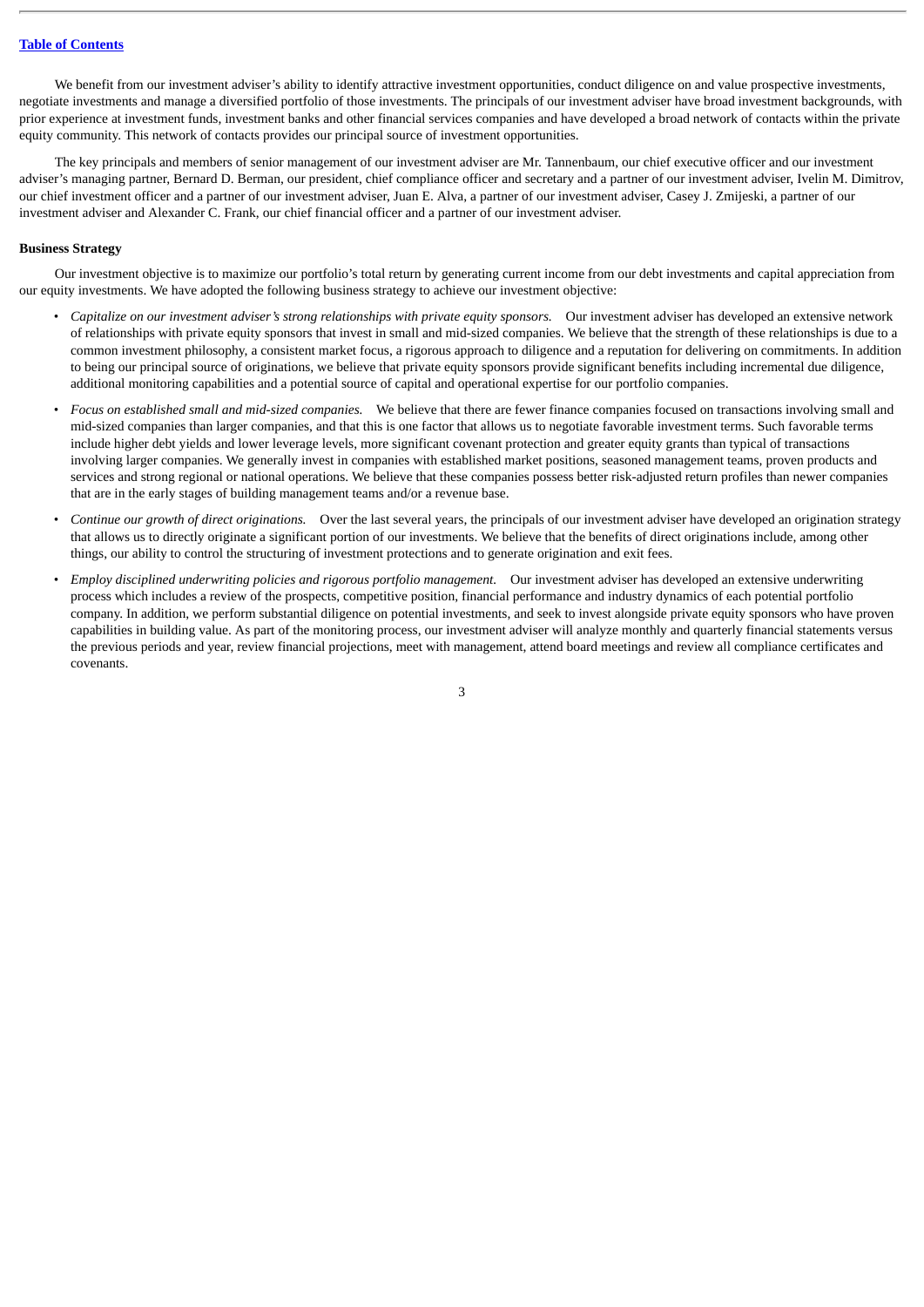- *Structure our debt investments to minimize risk of loss and achieve attractive risk-adjusted returns.* We structure our debt investments on a conservative basis with high cash yields, cash origination fees, low leverage levels and strong investment protections. As of September 30, 2012, the weighted average yield of our debt investments was approximately 12.0%, which includes a cash component of 11.0%. Our debt investments have strong protections, including default penalties, information rights, board observation rights, and affirmative, negative and financial covenants, such as lien protection and prohibitions against change of control. We believe these protections, coupled with the other features of our investments described above, should allow us to reduce our risk of capital loss and achieve attractive risk adjusted returns; however, there can be no assurance that we will be able to successfully structure our investments to minimize risk of loss and achieve attractive risk-adjusted returns.
- *Benefit from lower, fixed, long-term cost of capital.* The SBIC licenses held by our wholly-owned SBIC subsidiaries allows them to issue SBAguaranteed debentures. SBA-guaranteed debentures carry long-term fixed rates that are generally lower than rates on comparable bank and other debt. Because lower cost SBA leverage is a significant part of our capital base, our relative cost of debt capital may be lower than many of our competitors. In addition, SBIC leverage represents a stable, long-term component of our capital structure that should permit the proper matching of duration and cost compared to our portfolio investments.
- *Leverage the skills and experience of our investment adviser.* The principals of our investment adviser have broad investment backgrounds, with prior experience at private investment funds, investment banks and other financial services companies and they also have experience managing distressed companies. We believe that our investment adviser's expertise in valuing, structuring, negotiating and closing transactions provides us with a competitive advantage by allowing us to provide financing solutions that meet the needs of our portfolio companies while adhering to our underwriting standards.

## **Investment Criteria**

The principals of our investment adviser have identified the following investment criteria and guidelines for use in evaluating prospective portfolio companies and they use these criteria and guidelines in evaluating investment opportunities for us. However, not all of these criteria and guidelines were, or will be, met in connection with each of our investments.

- *Established companies with a history of positive operating cash flow.* We seek to invest in established companies with sound historical financial performance. We typically focus on companies with a history of profitability on an operating cash flow basis. We do not intend to invest in start-up companies or companies with speculative business plans.
- *Ability to exert meaningful influence.* We primarily target investment opportunities in which we will be the lead/sole investor in our tranche and in which we can add value through active participation in the direction of the company, often through advisory positions.
- *Private equity sponsorship.* We generally seek to invest in companies in connection with private equity sponsors who have proven capabilities in building value. We believe that a private equity sponsor can serve as a committed partner and advisor that will actively work with the company and its management team to meet company goals and create value. We assess a private equity sponsor's commitment to a portfolio company by, among other things, the capital contribution it has made or will make in the portfolio company.
- *Seasoned management team.* We generally will require that our portfolio companies have a seasoned management team, with strong corporate governance. We also seek to invest in companies that have proper incentives in place, including having significant equity interests, to motivate management to act in accordance with our interests.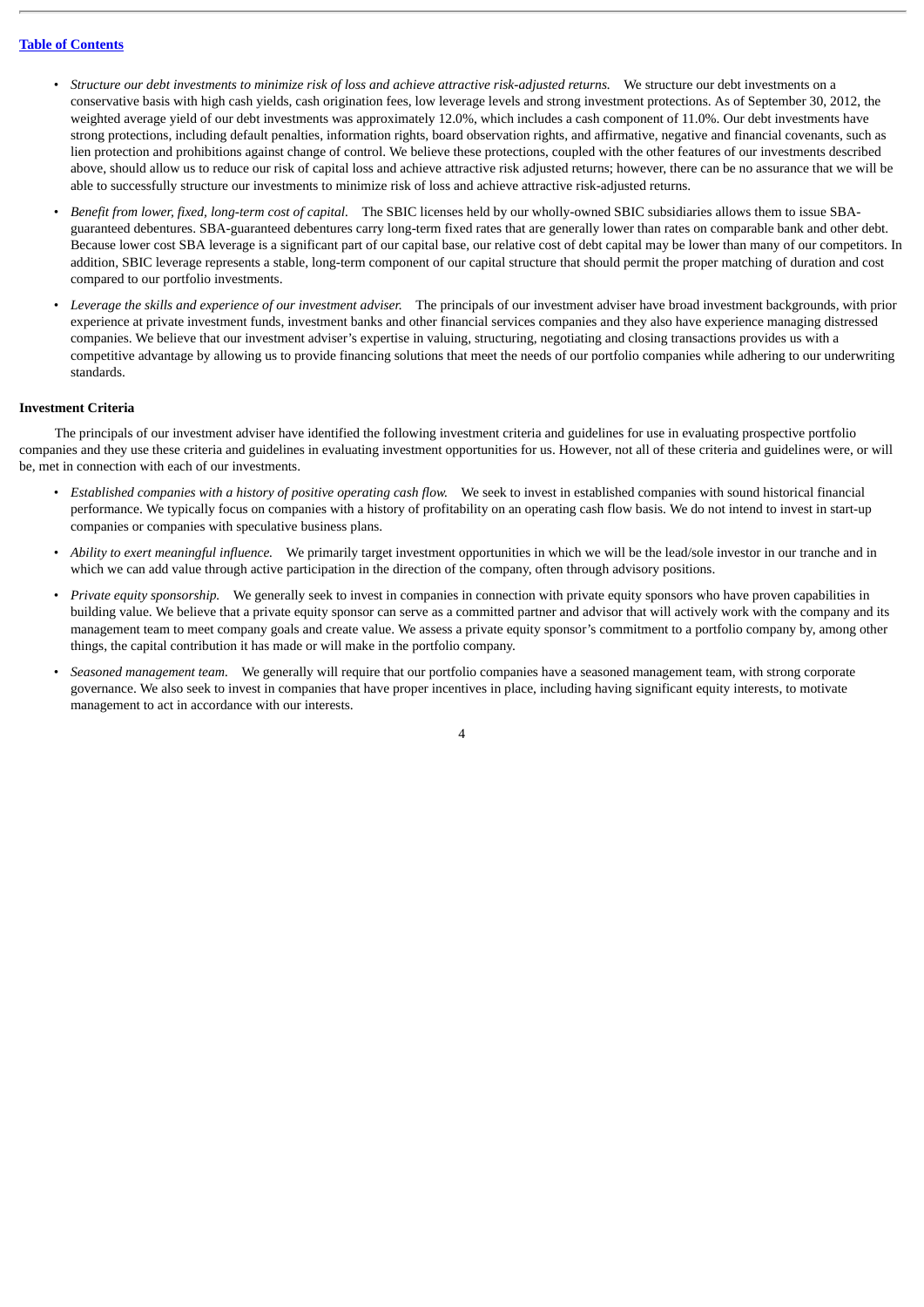- *Defensible and sustainable business.* We seek to invest in companies with proven products and/or services and strong regional or national operations.
- *Exit strategy.* We generally seek to invest in companies that we believe possess attributes that will provide us with the ability to exit our investments. We expect to exit our investments typically through one of three scenarios: (i) the sale of the company resulting in repayment of all outstanding debt, (ii) the recapitalization of the company through which our loan is replaced with debt or equity from a third party or parties or (iii) the repayment of the initial or remaining principal amount of our loan then outstanding at maturity. In some investments, there may be scheduled amortization of some portion of our loan which would result in a partial exit of our investment prior to the maturity of the loan.

# **Deal Origination**

Our deal originating efforts are focused on building relationships with private equity sponsors that are focused on investing in the small and mid-sized companies that we target. We divide the country geographically into Eastern, Central and Western regions and emphasize active, consistent sponsor coverage. The investment professionals of our investment adviser have developed an extensive network of relationships with these private equity sponsors. We estimate that there are approximately 1,500 of such private equity firms and our investment adviser has active relationships with approximately 240 of them. An active relationship is one through which our investment adviser has received at least one investment opportunity from the private equity sponsor within the last year.

Our investment adviser reviewed over 800 potential investment transactions with private equity sponsors during the year ended September 30, 2012. A significant portion of the investment transactions that we have completed to date were originated through our investment adviser's relationships with private equity sponsors. We believe that our investment adviser has a reputation as a reliable, responsive and efficient source of funding to support private equity investments. We believe that this reputation and the relationships of our investment adviser with private equity sponsors will provide us with significant investment opportunities.

Our origination process is designed to efficiently evaluate a large number of opportunities and to identify the most attractive of such opportunities. A significant number of opportunities that clearly do not fit our investment criteria are screened by the partners of our investment adviser when they are initially identified. If an originator believes that an opportunity fits our investment criteria and merits consideration, the investment is presented to our investment adviser's Investment Committee. This is the first stage of our origination process, the "Review" stage. During this stage, the originator gives a preliminary description of the opportunity. This is followed by preliminary due diligence, from which an investment summary is created. The opportunity may be discussed several times by the full Investment Committee of our investment adviser, or subsets of that Committee. At any point in this stage, we may reject the opportunity, and, indeed, we have historically decided not to proceed with more than 80% of the investment opportunities reviewed by our investment adviser's Investment Committee.

For the subset of opportunities that we decide to pursue, we issue preliminary term sheets and classify them in the "Term Sheet Issued" stage. This term sheet serves as a basis for negotiating the critical terms of a transaction. At this stage we begin our underwriting and investment approval process, as more fully described below. After the term sheet for a potential transaction has been fully negotiated, the transaction is presented to our investment adviser's Investment Committee for approval. If the deal is approved, the term sheet is signed. Approximately half of the term sheets we issue result in an executed term sheet. Our underwriting and investment approval process is ongoing during this stage, during which we begin documentation of the loan. The final stage, "Closings," culminates with the funding of an investment only after all due diligence is satisfactorily completed and all closing conditions, including the sponsor's funding of its investment in the portfolio company, have been satisfied.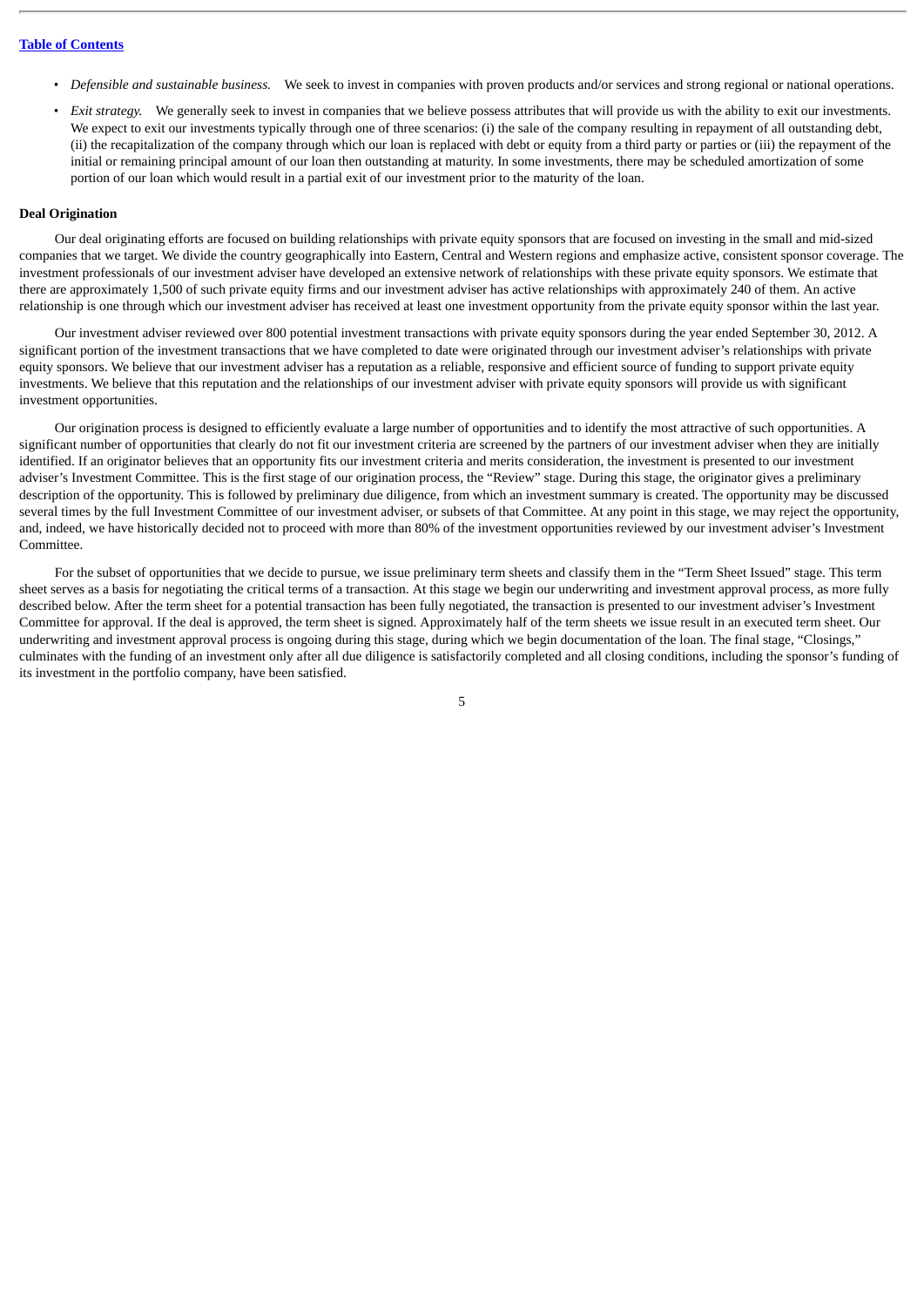## **Underwriting**

# *Underwriting Process and Investment Approval*

We make our investment decisions only after consideration of a number of factors regarding the potential investment including, but not limited to: (i) historical and projected financial performance; (ii) company and industry specific characteristics, such as strengths, weaknesses, opportunities and threats; (iii) composition and experience of the management team; and (iv) track record of the private equity sponsor leading the transaction. Our investment adviser uses a proprietary scoring system that evaluates each opportunity. This methodology is employed to screen a high volume of potential investment opportunities on a consistent basis.

If an investment is deemed appropriate to pursue, a more detailed and rigorous evaluation is made along a variety of investment parameters, not all of which may be relevant or considered in evaluating a potential investment opportunity. The following outlines the general parameters and areas of evaluation and due diligence for investment decisions, although not all will necessarily be considered or given equal weighting in the evaluation process.

## *Management Assessment*

Our investment adviser makes an in-depth assessment of the management team, including evaluation along several key metrics:

- The number of years in their current positions;
- Track record;
- Industry experience;
- Management incentive, including the level of direct investment in the enterprise;
- Background investigations; and
- Completeness of the management team (lack of positions that need to be filled).

#### *Industry Dynamics*

An evaluation of the industry is undertaken by our investment adviser that considers several factors. If considered appropriate, industry experts will be consulted or retained. The following factors are analyzed by our investment adviser:

- Sensitivity to economic cycles;
- Competitive environment, including number of competitors, threat of new entrants or substitutes;
- Fragmentation and relative market share of industry leaders;
- Growth potential; and
- Regulatory and legal environment.

# *Business Model and Financial Assessment*

Prior to making an investment decision, our investment adviser will undertake a review and analysis of the financial and strategic plans for the potential investment. There is significant evaluation of and reliance upon the due diligence performed by the private equity sponsor and third party experts including accountants and consultants. Areas of evaluation include:

• Historical and projected financial performance;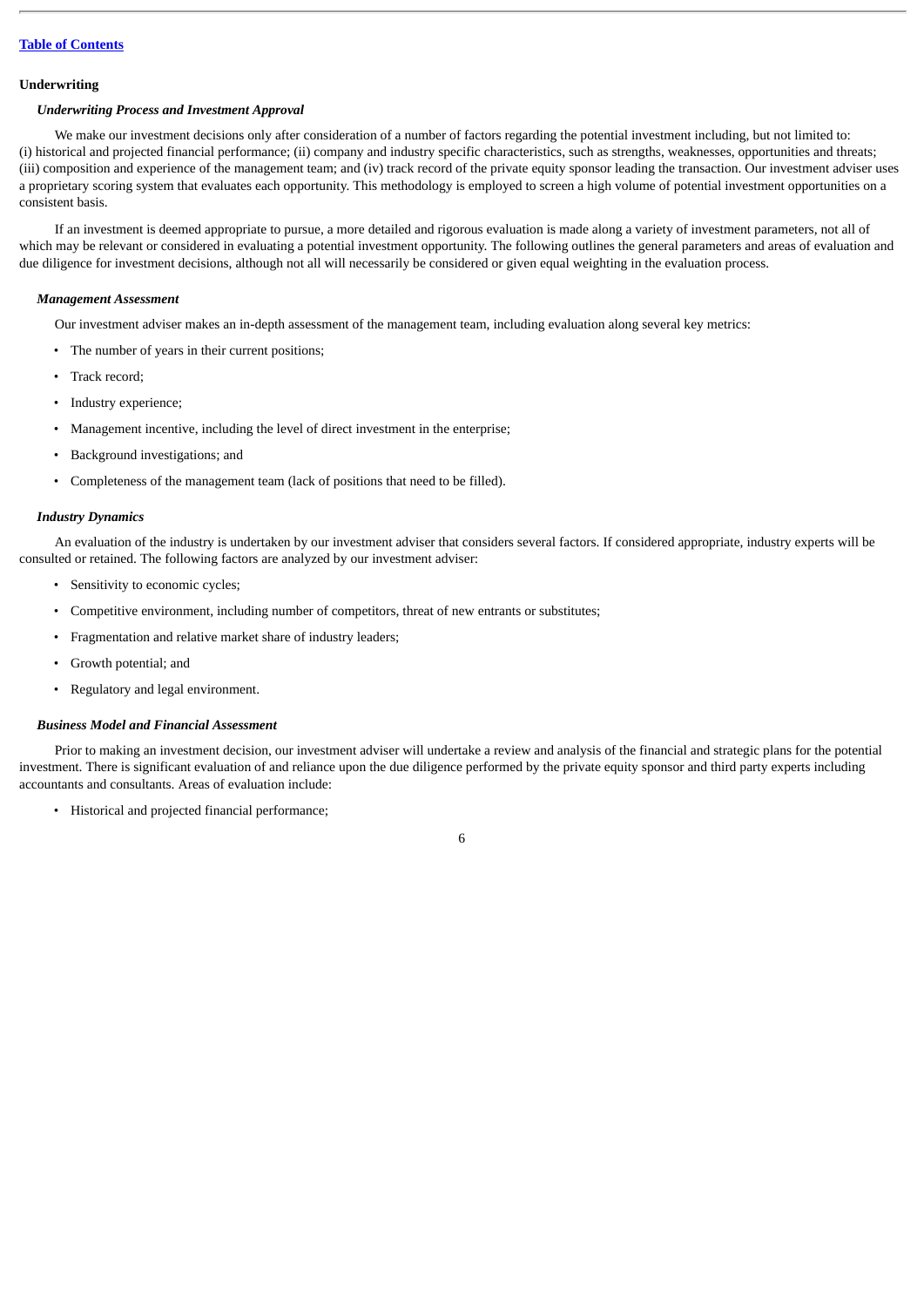- Quality of earnings, including source and predictability of cash flows;
- Customer and vendor interviews and assessments;
- Potential exit scenarios, including probability of a liquidity event;
- Internal controls and accounting systems; and
- Assets, liabilities and contingent liabilities.

#### *Private Equity Sponsor*

Among the most critical due diligence investigations is the evaluation of the private equity sponsor making the investment. A private equity sponsor is typically the controlling shareholder upon completion of an investment and as such is considered critical to the success of the investment. The private equity sponsor is evaluated along several key criteria, including:

- Investment track record;
- Industry experience:
- Capacity and willingness to provide additional financial support to the company through additional capital contributions, if necessary; and
- Reference checks.

#### **Investments**

We target debt investments that will yield meaningful current income and also provide the opportunity for capital appreciation through our ownership of equity securities in our portfolio companies. We typically structure our debt investments with the maximum seniority and collateral that we can reasonably obtain while seeking to achieve our total return target. In most cases, our debt investment will be collateralized by a first or second lien on the assets of the portfolio company. As of September 30, 2012, 80.4% of our portfolio at fair value consisted of debt investments that were secured by first or second priority liens on the assets of the portfolio company.

# *Debt Investments*

We tailor the terms of our debt investments to the facts and circumstances of the transaction and prospective portfolio company, negotiating a structure that seeks to protect our rights and manage our risk while creating incentives for the portfolio company to achieve its business plan. A substantial source of return is monthly cash interest that we collect on our debt investments. As of September 30, 2012, we had directly originated a majority of our debt investments. We are currently focusing our origination efforts on a prudent mix of first lien, second lien and subordinated loans which we believe will provide superior risk-adjusted returns while maintaining adequate credit protection.

- *First Lien Loans.* Our first lien loans generally have terms of four to six years, provide for a variable or fixed interest rate, contain prepayment penalties and are secured by a first priority security interest in all existing and future assets of the borrower. Our first lien loans may take many forms, including revolving lines of credit, term loans and acquisition lines of credit.
- *Second Lien Loans.* Our second lien loans generally have terms of four to six years, primarily provide for a fixed interest rate, contain prepayment penalties and are secured by a second priority security interest in all existing and future assets of the borrower. Our second lien loans often include payment-in-kind, or PIK, interest, which represents contractual interest accrued and added to the principal that generally becomes due at maturity.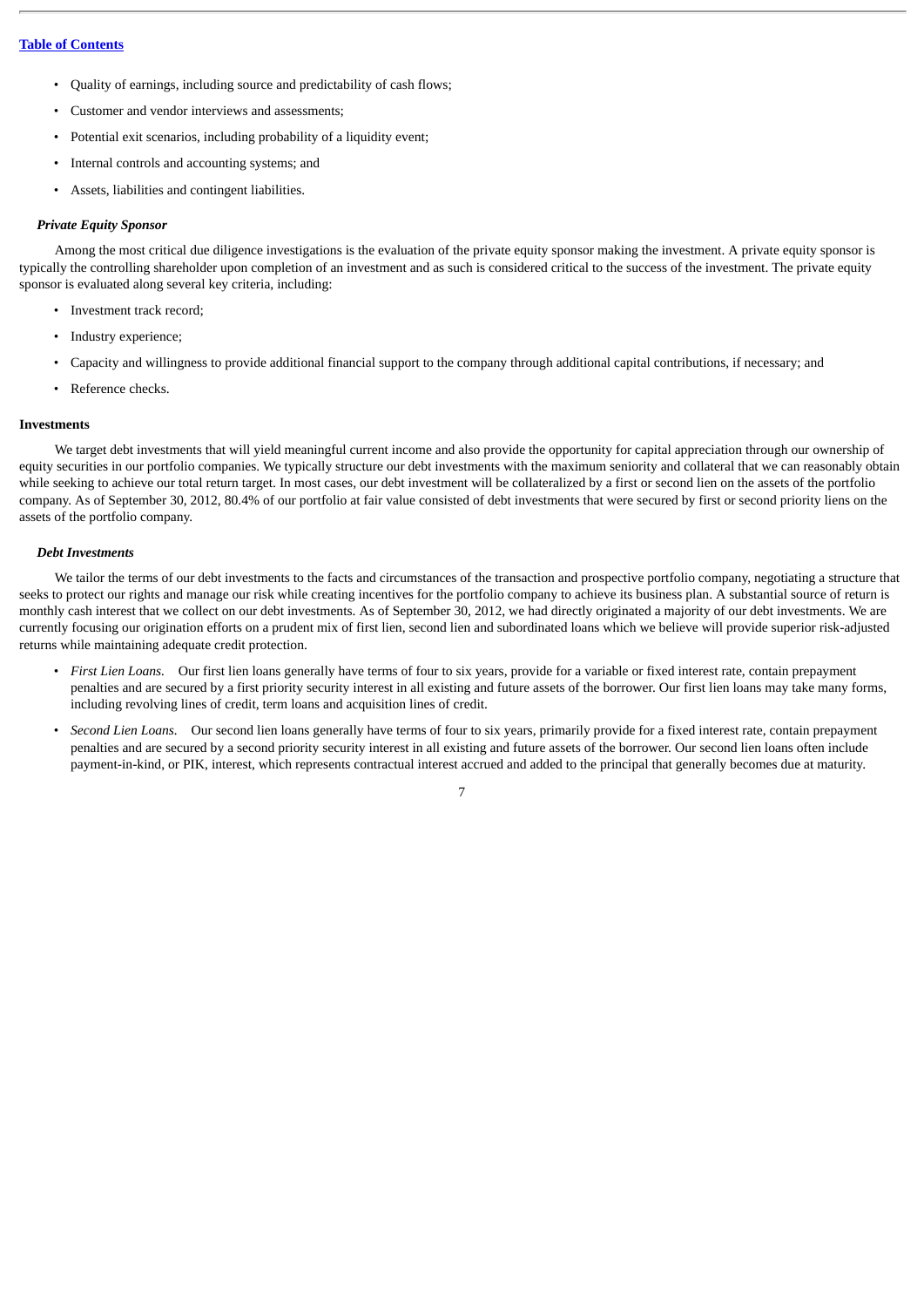• *Unsecured Loans.* Our unsecured investments generally have terms of five to six years and provide for a fixed interest rate. We may make unsecured investments on a stand-alone basis, or in connection with a senior secured loan, a junior secured loan or a "one-stop" financing. Our unsecured investments may include PIK interest and an equity component, such as warrants to purchase common stock in the portfolio company.

We typically structure our debt investments to include covenants that seek to minimize our risk of capital loss. Our debt investments have strong protections, including default penalties, information rights, board observation rights, and affirmative, negative and financial covenants, such as lien protection and prohibitions against change of control. Our debt investments also have substantial prepayment penalties designed to extend the life of the average loan, which we believe will help to grow our portfolio.

#### *Equity Investments*

When we make a debt investment, we may be granted equity in the company in the same class of security as the sponsor receives upon funding. In addition, we may from time to time make non-control, equity co-investments in connection with private equity sponsors. We generally seek to structure our equity investments, such as direct equity co-investments, to provide us with minority rights provisions and event-driven put rights. We also seek to obtain limited registration rights in connection with these investments, which may include "piggyback" registration rights.

#### *Private Equity Fund Investments*

We make investments in the private equity funds of certain of our equity sponsors. In general, we make these investments where we have a long term relationship and are comfortable with the sponsor's business model and investment strategy. As of September 30, 2012, we had investments in nine private equity funds, which represented less than 1% of the fair value of our assets as of such date.

# **Portfolio Management**

#### *Active Involvement in our Portfolio Companies*

As a business development company, we are obligated to offer to provide managerial assistance to our portfolio companies and to provide it if requested. In fact, we provide managerial assistance to our portfolio companies as a general practice and we seek investments where such assistance is appropriate. We monitor the financial trends of each portfolio company to assess the appropriate course of action for each company and to evaluate overall portfolio quality. We have several methods of evaluating and monitoring the performance of our investments, including but not limited to, the following:

- review of monthly and quarterly financial statements and financial projections for portfolio companies;
- periodic and regular contact with portfolio company management to discuss financial position requirements and accomplishments;
- attendance at board meetings;
- periodic formal update interviews with portfolio company management and, if appropriate, the private equity sponsor; and
- assessment of business development success, including product development, profitability and the portfolio company's overall adherence to its business plan.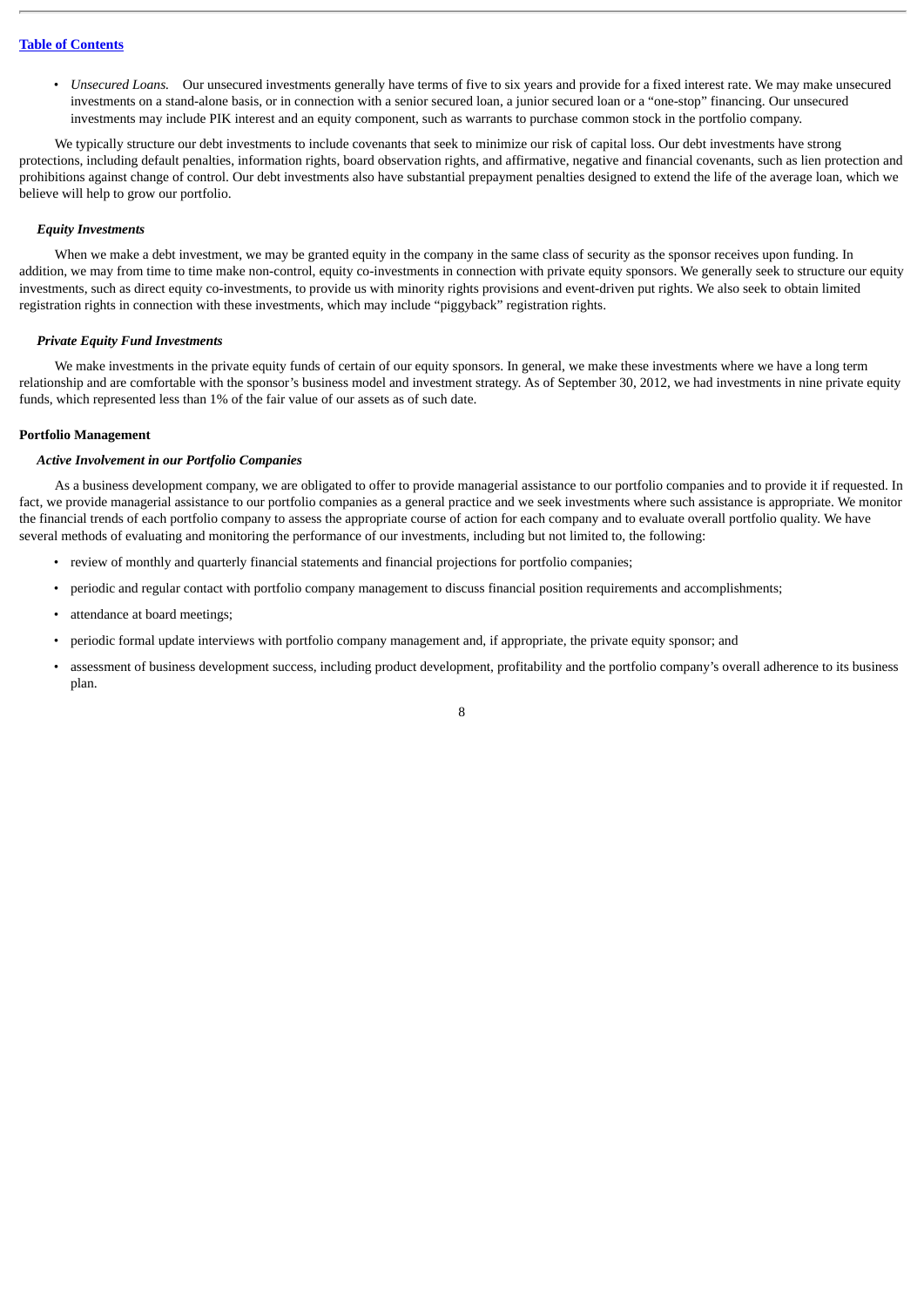## *Ranking Criteria*

In addition to various risk management and monitoring tools, we use an investment ranking system to characterize and monitor the credit profile and our expected level of returns on each investment in our portfolio. We use a five-level numeric ranking scale. The following is a description of the conditions associated with each investment ranking:

- Investment Ranking 1 is used for investments that are performing above expectations and/or a capital gain is expected.
- Investment Ranking 2 is used for investments that are performing substantially within our expectations, and whose risks remain neutral or favorable compared to the potential risk at the time of the original investment. All new loans are initially ranked 2.
- Investment Ranking 3 is used for investments that are performing below our expectations and that require closer monitoring, but where we expect no loss of investment return (interest and/or dividends) or principal. Companies with a ranking of 3 may be out of compliance with financial covenants.
- Investment Ranking 4 is used for investments that are performing below our expectations and for which risk has increased materially since the original investment. We expect some loss of investment return, but no loss of principal.
- Investment Ranking 5 is used for investments that are performing substantially below our expectations and whose risks have increased substantially since the original investment. Investments with a ranking of 5 are those for which some loss of principal is expected.

In the event that we determine that an investment is underperforming, or circumstances suggest that the risk associated with a particular investment has significantly increased, we will undertake more aggressive monitoring of the affected portfolio company. While our investment ranking system identifies the relative risk for each investment, the ranking alone does not dictate the scope and/or frequency of any monitoring that we perform. The frequency of our monitoring of an investment is determined by a number of factors, including, but not limited to, the trends in the financial performance of the portfolio company, the investment structure and the type of collateral securing our investment, if any.

The following table shows the distribution of our investments on the 1 to 5 investment ranking scale at fair value as of September 30, 2012:

|                           | <b>Fair Value</b> |                |
|---------------------------|-------------------|----------------|
| <b>Investment Ranking</b> | (thousands)       | % of Portfolio |
|                           | 68,685<br>D       | 5.33%          |
| 2                         | 1,212,993         | 94.17          |
| 3                         | 3,193             | 0.25           |
| $\overline{4}$            |                   | 0.00           |
| 5                         | 3,237             | 0.25           |
| <b>Total</b>              | \$1,288,108       | 100.00%        |

# **Valuation of Portfolio Investments**

As a business development company, we generally invest in illiquid securities including debt and equity investments of small and mid-sized companies. All of our investments are recorded at fair value as determined in good faith by our Board of Directors.

Authoritative accounting guidance defines fair value as the price that would be received to sell an asset or paid to transfer a liability in an orderly transaction between market participants at the measurement date. Where available, fair value is based on observable market prices or parameters or derived from such prices or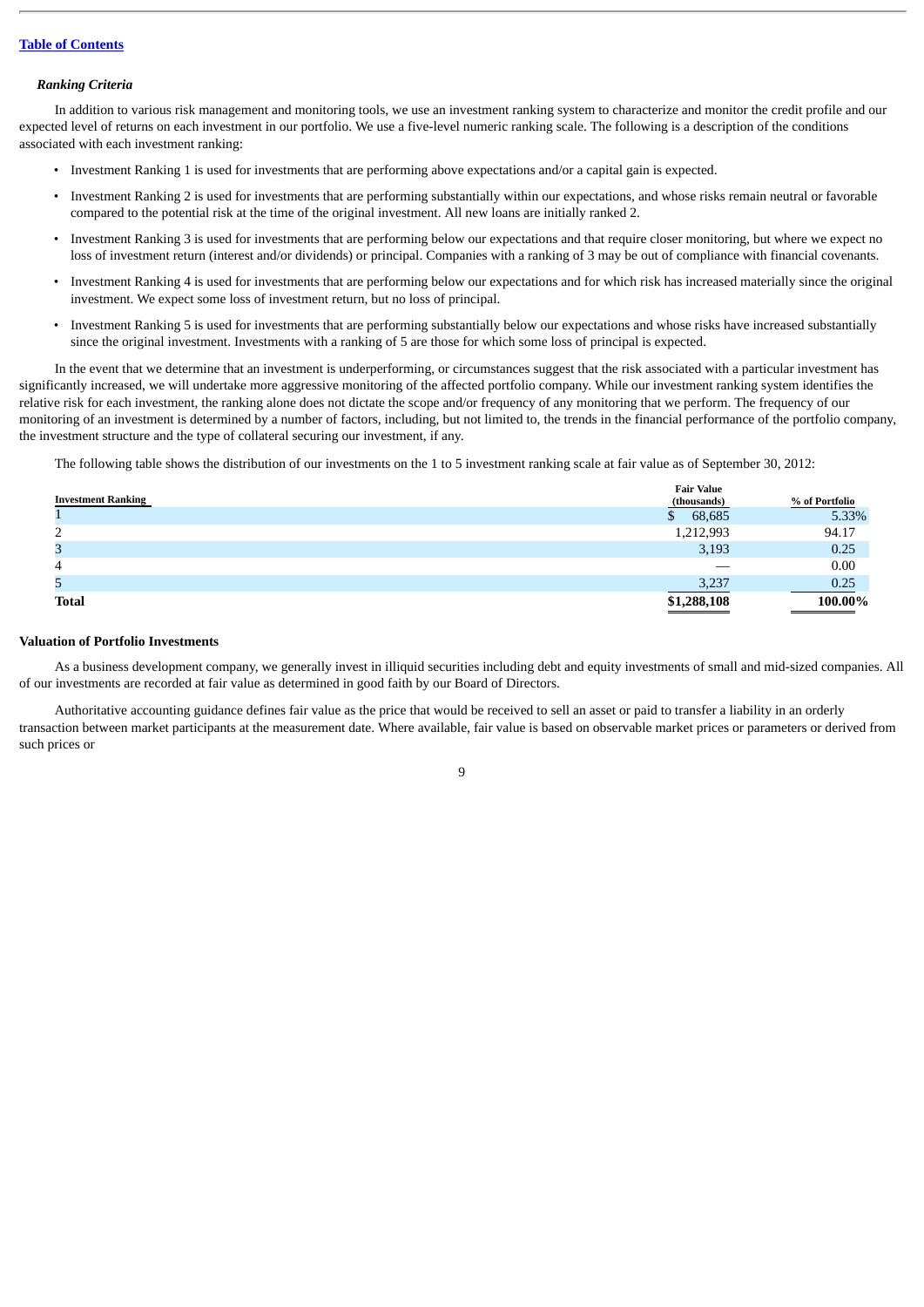parameters. Where observable prices or inputs are not available or reliable, valuation techniques are applied. These valuation techniques involve some level of management estimation and judgment, the degree of which is dependent on the price transparency for the investments or market and the investments' complexity.

In accordance with authoritative accounting guidance, we perform detailed valuations of our debt and equity investments on an individual basis, using bond yield, income and market approaches as appropriate. In general, we utilize a bond yield method for the majority of our investments, as long as it is appropriate. If, in our judgment, the bond yield approach is not appropriate, we may use the market approach, income approach, or, in certain cases, an alternative methodology potentially including an asset liquidation or expected recovery model.

Under the bond yield approach, we use bond yield models to determine the present value of the future cash flow streams of our debt investments. We review various sources of transactional data, including private mergers and acquisitions involving debt investments with similar characteristics, and assess the information in the valuation process.

Under the market approach, we estimate the enterprise value of the portfolio companies in which we invest. There is no one methodology to estimate enterprise value and, in fact, for any one portfolio company, enterprise value is best expressed as a range of fair values, from which we derive a single estimate of enterprise value. To estimate the enterprise value of a portfolio company, we analyze various factors, including the portfolio company's historical and projected financial results. Typically, private companies are valued based on multiples of earnings before interest, taxes, depreciation and amortization (EBITDA), cash flows, net income, revenues, or in limited cases, book value. We generally require portfolio companies to provide annual audited and quarterly and monthly unaudited financial statements, as well as annual projections for the upcoming fiscal year.

Under the income approach, we generally prepare and analyze discounted cash flow models based on projections of the future free cash flows of the business.

Our Board of Directors undertakes a multi-step valuation process each quarter in connection with determining the fair value of our investments:

- The quarterly valuation process begins with each portfolio company or investment being initially valued by our finance department;
- Preliminary valuations are then reviewed and discussed with principals of the investment adviser;
- Separately, independent valuation firms engaged by our Board of Directors prepare preliminary valuations on a selected basis and submit the reports to us;
- Our finance department compares and contrasts its preliminary valuations to the preliminary valuations of the independent valuation firms;
- Our finance department prepares a valuation report for the Valuation Committee of our Board of Directors;
- The Valuation Committee of our Board of Directors is apprised of the preliminary valuations of the independent valuation firms;
- The Valuation Committee of our Board of Directors reviews the preliminary valuations, and our finance department responds and supplements the preliminary valuations to reflect any comments provided by the Valuation Committee;
- The Valuation Committee of our Board of Directors makes a recommendation to the Board of Directors regarding the fair value of the investments in our portfolio; and
- Our Board of Directors discusses the valuations and determines the fair value of each investment in our portfolio in good faith.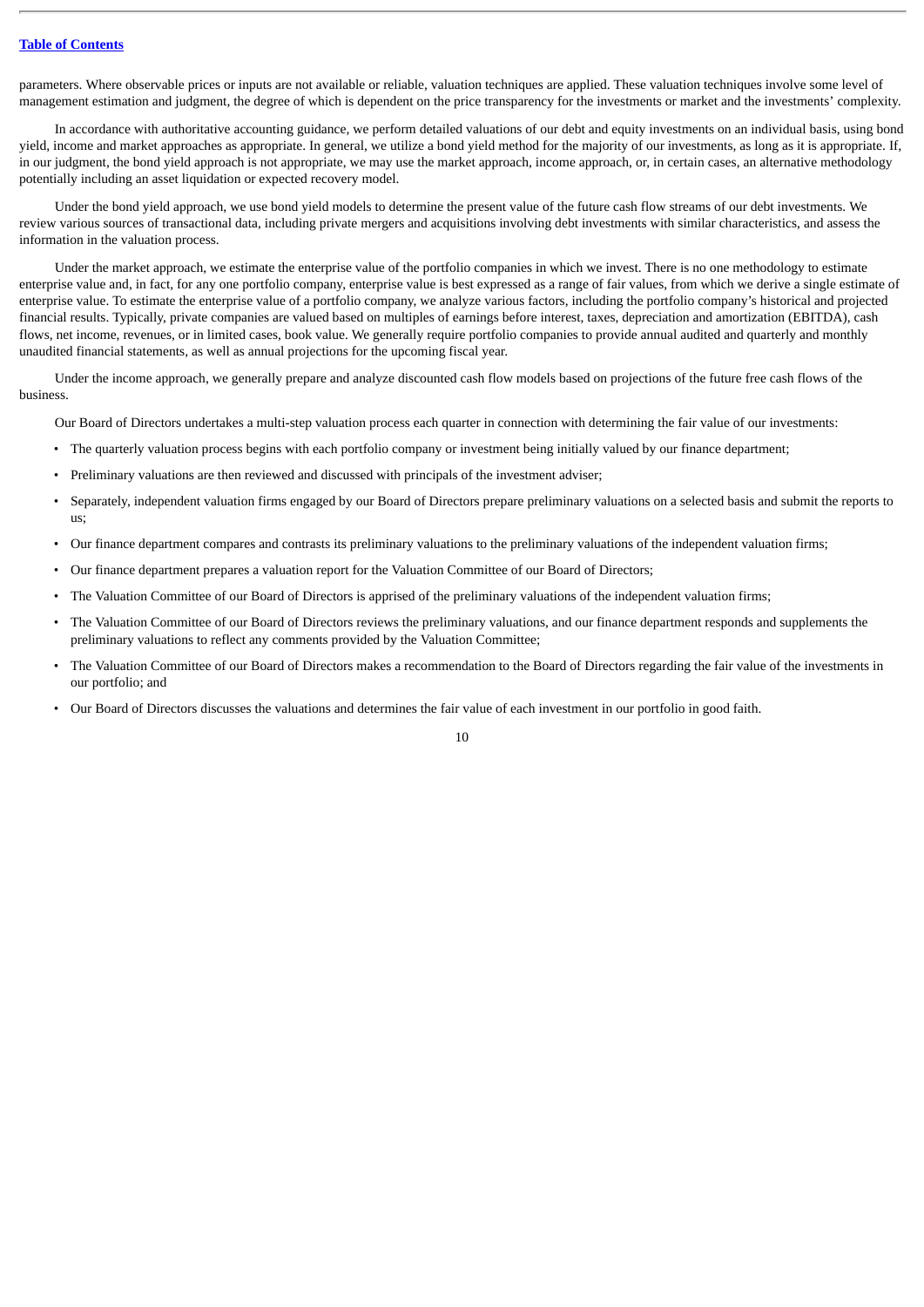The fair value of all of our investments at September 30, 2012 and September 30, 2011 was determined by our Board of Directors. Our Board of Directors has authorized the engagement of independent valuation firms to provide us with valuation assistance. We will continue to engage independent valuation firms to provide us with assistance regarding our determination of the fair value of selected portfolio securities each quarter; however, our Board of Directors is ultimately and solely responsible for the valuation of our portfolio investments at fair value as determined in good faith pursuant to our valuation policy and a consistently applied valuation process.

The percentages of our portfolio at fair value for which independent valuation firms provided us with valuation assistance by period were as follows:

| For the quarter ended December 31, 2007  | 91.9%       |
|------------------------------------------|-------------|
| For the quarter ended March 31, 2008     | 92.1%       |
| For the quarter ended June 30, 2008      | 91.7%       |
| For the quarter ended September 30, 2008 | 92.8%       |
| For the quarter ended December 31, 2008  | 100.0%      |
| For the quarter ended March 31, 2009     | 88.7%       |
| For the quarter ended June 30, 2009      | $92.1\%(1)$ |
| For the quarter ended September 30, 2009 | 28.1%       |
| For the quarter ended December 31, 2009  | $17.2\%(2)$ |
| For the quarter ended March 31, 2010     | 26.9%       |
| For the quarter ended June 30, 2010      | 53.1%       |
| For the quarter ended September 30, 2010 | 61.8%       |
| For the quarter ended December 31, 2010  | 73.9%       |
| For the quarter ended March 31, 2011     | 82.0%       |
| For the quarter ended June 30, 2011      | 82.9%       |
| For the quarter ended September 30, 2011 | 91.2%       |
| For the quarter ended December 31, 2011  | 89.1%       |
| For the quarter ended March 31, 2012     | 87.3%       |
| For the quarter ended June 30, 2012      | 84.3%       |
| For the quarter ended September 30, 2012 | 79.6%       |

(1) 96.0% excluding our investment in IZI Medical Products, Inc., which closed on June 30, 2009 and therefore was not valued by an independent valuation firm during such period

(2) 24.8% excluding four investments that closed in December 2009 and therefore were not valued by an independent valuation firm during such period

We intend to have independent valuation firms provide us with valuation assistance on a portion of our portfolio on a quarterly basis and a substantial portion of our portfolio over the course of each fiscal year.

Determination of fair values involves subjective judgments and estimates. The notes to our financial statements refer to the uncertainty with respect to the possible effect of such valuations, and any change in such valuations, on our financial statements.

#### **Competition**

We compete for investments with a number of business development companies and investment funds (including private equity funds and mezzanine funds) as well as traditional financial services companies such as commercial banks and other sources of financing. Many of these entities have greater financial and managerial resources than we do. We believe we are able to be competitive with these entities primarily on the basis of the experience and contacts of our management team, our responsive and efficient investment analysis and decision-making processes, the investment terms we offer and our willingness to make smaller investments.

We believe that some of our competitors make loans with interest rates and returns that are comparable to or lower than the rates and returns that we target. Therefore, we do not seek to compete solely on the interest rates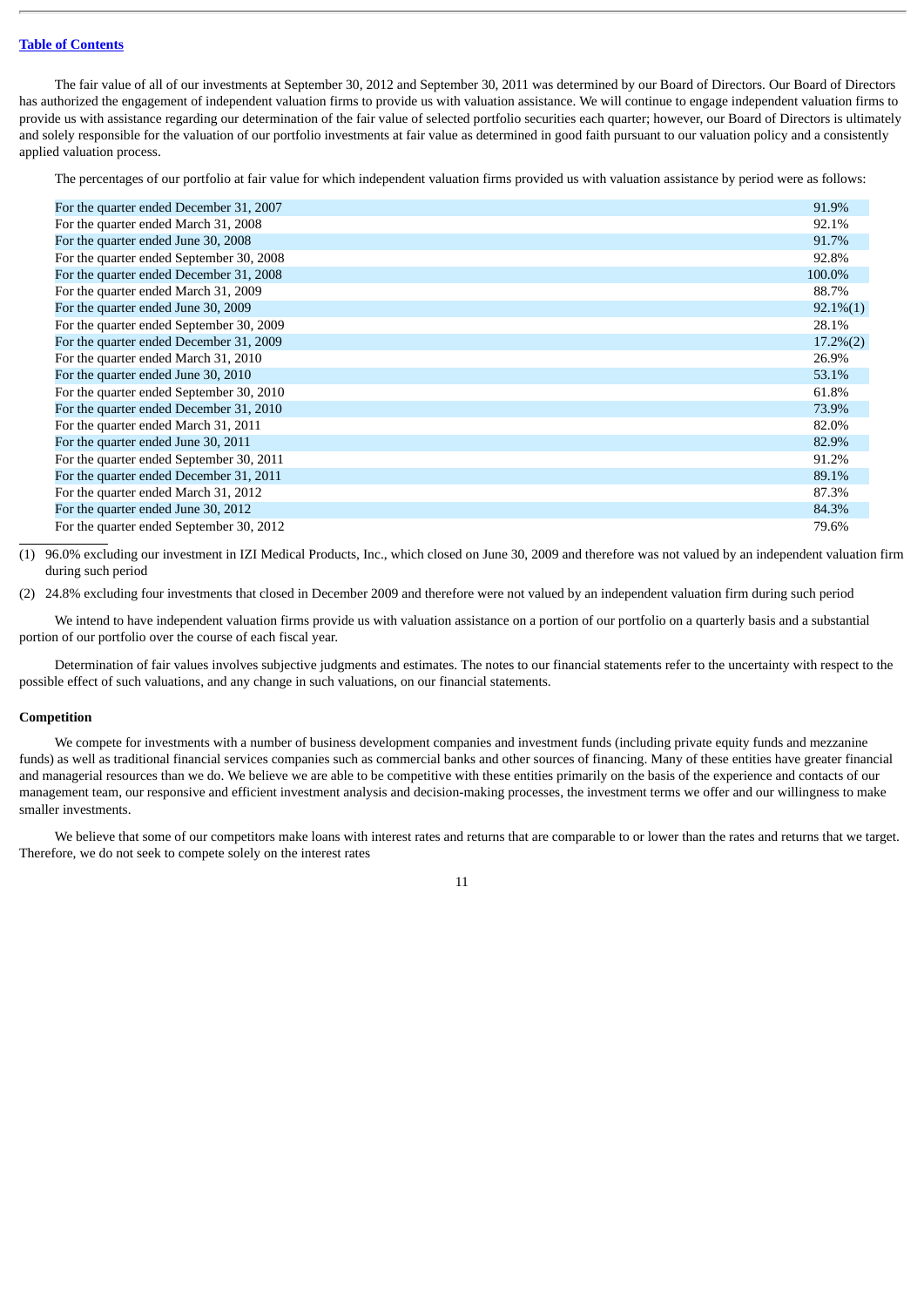that we offer to potential portfolio companies. For additional information concerning the competitive risks we face, see "Item 1A. Risk Factors — Risks Relating to Our Business and Structure — We may face increasing competition for investment opportunities, which could reduce returns and result in losses."

#### **Employees**

We do not have any employees. Our day-to-day investment operations are managed by our investment adviser. See "Item 1. Business — Investment Advisory Agreement." Our investment adviser employs a total of 24 investment professionals, including its principals. In addition, we reimburse our administrator, FSC, Inc., for the allocable portion of overhead and other expenses incurred by it in performing its obligations under an administration agreement, including our allocable portion of the costs of compensation of our chief financial officer and chief compliance officer and their staffs. FSC, Inc. has voluntarily determined to forgo receiving reimbursement for the services performed for us by our chief compliance officer. However, although FSC, Inc. currently intends to forgo its right to receive such reimbursement, it is under no obligation to do so and may cease to do so at any time in the future. For a more detailed discussion of the administration agreement, see "Item 1. Business — Administration Agreement."

#### **Properties**

We do not own any real estate or other physical properties material to our operations. We utilize office space that is leased by our affiliates for our principal executive office at 10 Bank Street, 12th Floor, White Plains, NY 10606, as well as additional office space at 2 Greenwich Office Park, 2nd Floor, Greenwich, CT 06831 and 311 Wacker Drive, Suite 3380, Chicago, IL 60606. We believe that our current office facilities are adequate for our business as we intend to conduct it.

#### **Investment Advisory Agreement**

# **Overview of Our Investment Adviser**

#### *Management Services*

Our investment adviser, Fifth Street Management LLC, is registered as an investment adviser under the Investment Advisers Act of 1940, or the "Advisers Act." Our investment adviser serves pursuant to the investment advisory agreement in accordance with the Advisers Act. Subject to the overall supervision of our Board of Directors, our investment adviser manages our day-to-day operations and provides us with investment advisory services. Under the terms of the investment advisory agreement, our investment adviser:

- determines the composition of our portfolio, the nature and timing of the changes to our portfolio and the manner of implementing such changes;
- determines what securities we purchase, retain or sell;
- identifies, evaluates and negotiates the structure of the investments we make; and
- executes, monitors and services the investments we make.

Our investment adviser's services under the investment advisory agreement may not be exclusive and it is free to furnish similar services to other entities so long as its services to us are not impaired.

#### *Management Fee*

We pay our investment adviser a fee for its services under the investment advisory agreement consisting of two components — a base management fee and an incentive fee. The cost of both the base management fee payable to our investment adviser and any incentive fees earned by our investment adviser will ultimately be borne by our common stockholders.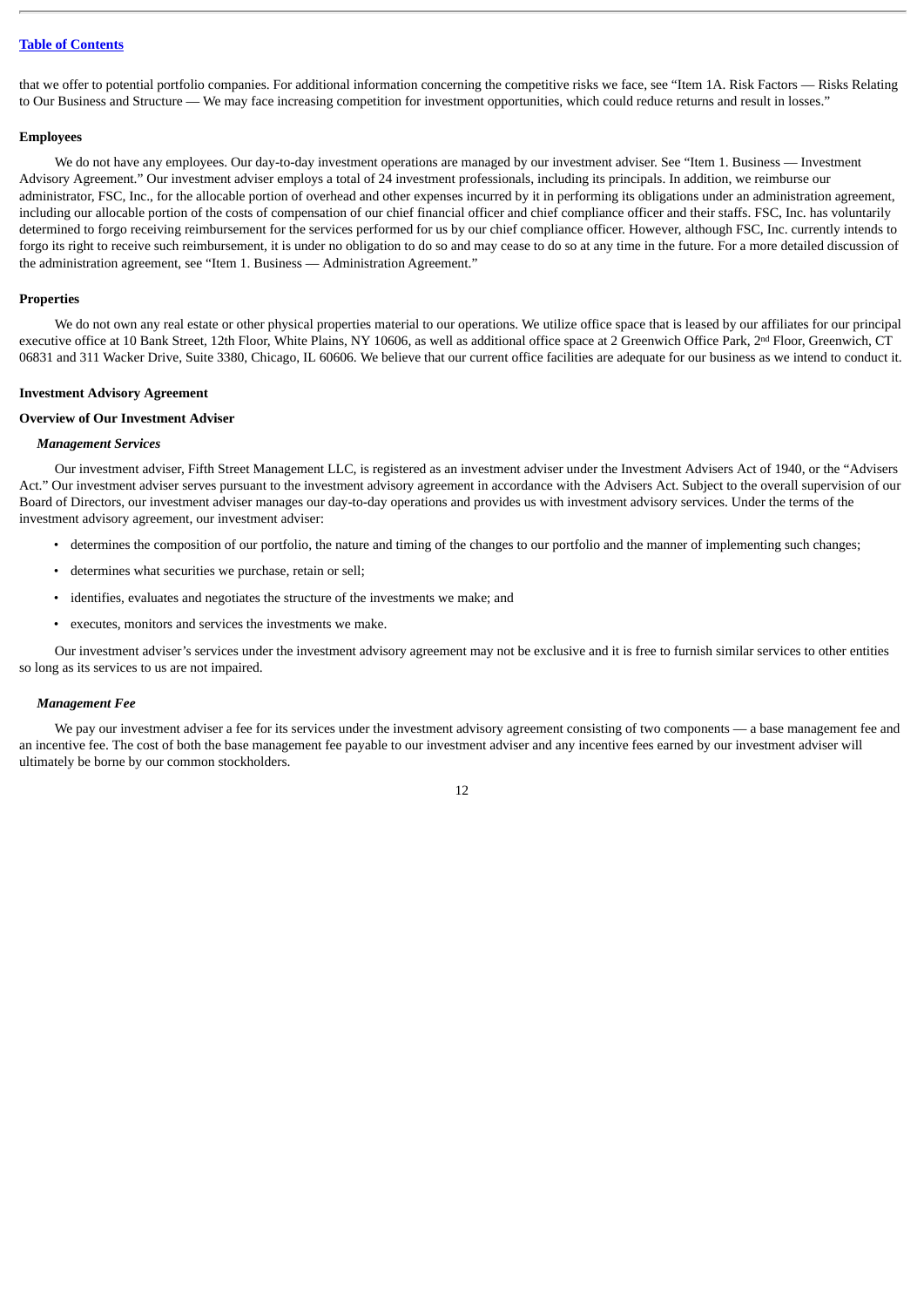## *Base Management Fee*

The base management fee is calculated at an annual rate of 2% of our gross assets, which includes any borrowings for investment purposes. The base management fee is payable quarterly in arrears and the fee for any partial month or quarter is appropriately prorated. Our investment adviser permanently waived the portion of the base management fee attributable to cash and cash equivalents (as defined in the notes to our Consolidated Financial Statements) as of the end of each quarter beginning March 31, 2010. As a result, our base management fee is calculated at an annual rate of 2% of our gross assets, including any investments made with borrowings, but excluding any cash and cash equivalents (as defined in the notes to our Consolidated Financial Statements) as of the end of each quarter.

#### *Incentive Fee*

The incentive fee has two parts. The first part is calculated and payable quarterly in arrears based on our "Pre-Incentive Fee Net Investment Income" for the immediately preceding fiscal quarter. For this purpose, "Pre-Incentive Fee Net Investment Income" means interest income, dividend income and any other income (including (i) any other fees (other than fees for providing managerial assistance), such as commitment, origination, structuring, advisory, diligence and consulting fees or other fees that we receive from portfolio companies), (ii) any gain realized on the extinguishment of our own debt and (iii) any other income of any kind that we are required to distribute to our stockholders in order to maintain our RIC status) accrued during the fiscal quarter, minus our operating expenses for the quarter (including the base management fee, expenses payable under the administration agreement with FSC, Inc., and any interest expense and dividends paid on any issued and outstanding preferred stock, but excluding the incentive fee). Pre-Incentive Fee Net Investment Income includes, in the case of investments with a deferred interest feature (such as original issue discount, or OID, debt instruments with PIK interest and zero coupon securities), accrued income that we have not yet received in cash. Pre-Incentive Fee Net Investment Income does not include any realized capital gains, realized capital losses or unrealized capital appreciation or depreciation. Pre-Incentive Fee Net Investment Income, expressed as a rate of return on the value of our net assets at the end of the immediately preceding fiscal quarter, will be compared to a "hurdle rate" of 2% per quarter (8% annualized), subject to a "catch-up" provision measured as of the end of each fiscal quarter. Our net investment income used to calculate this part of the incentive fee is also included in the amount of our gross assets used to calculate the 2% base management fee. The operation of the incentive fee with respect to our Pre-Incentive Fee Net Investment Income for each quarter is as follows:

- no incentive fee is payable to the investment adviser in any fiscal quarter in which our Pre-Incentive Fee Net Investment Income does not exceed the hurdle rate of 2% (the "preferred return" or "hurdle");
- 100% of our Pre-Incentive Fee Net Investment Income with respect to that portion of such Pre-Incentive Fee Net Investment Income, if any, that exceeds the hurdle rate but is less than or equal to 2.5% in any fiscal quarter (10% annualized) is payable to the investment adviser. We refer to this portion of our Pre-Incentive Fee Net Investment Income (which exceeds the hurdle rate but is less than or equal to 2.5%) as the "catch-up." The "catchup" provision is intended to provide our investment adviser with an incentive fee of 20% on all of our Pre-Incentive Fee Net Investment Income as if a hurdle rate did not apply when our Pre-Incentive Fee Net Investment Income exceeds 2.5% in any fiscal quarter; and
- 20% of the amount of our Pre-Incentive Fee Net Investment Income, if any, that exceeds 2.5% in any fiscal quarter (10% annualized) is payable to the investment adviser once the hurdle is reached and the catch-up is achieved.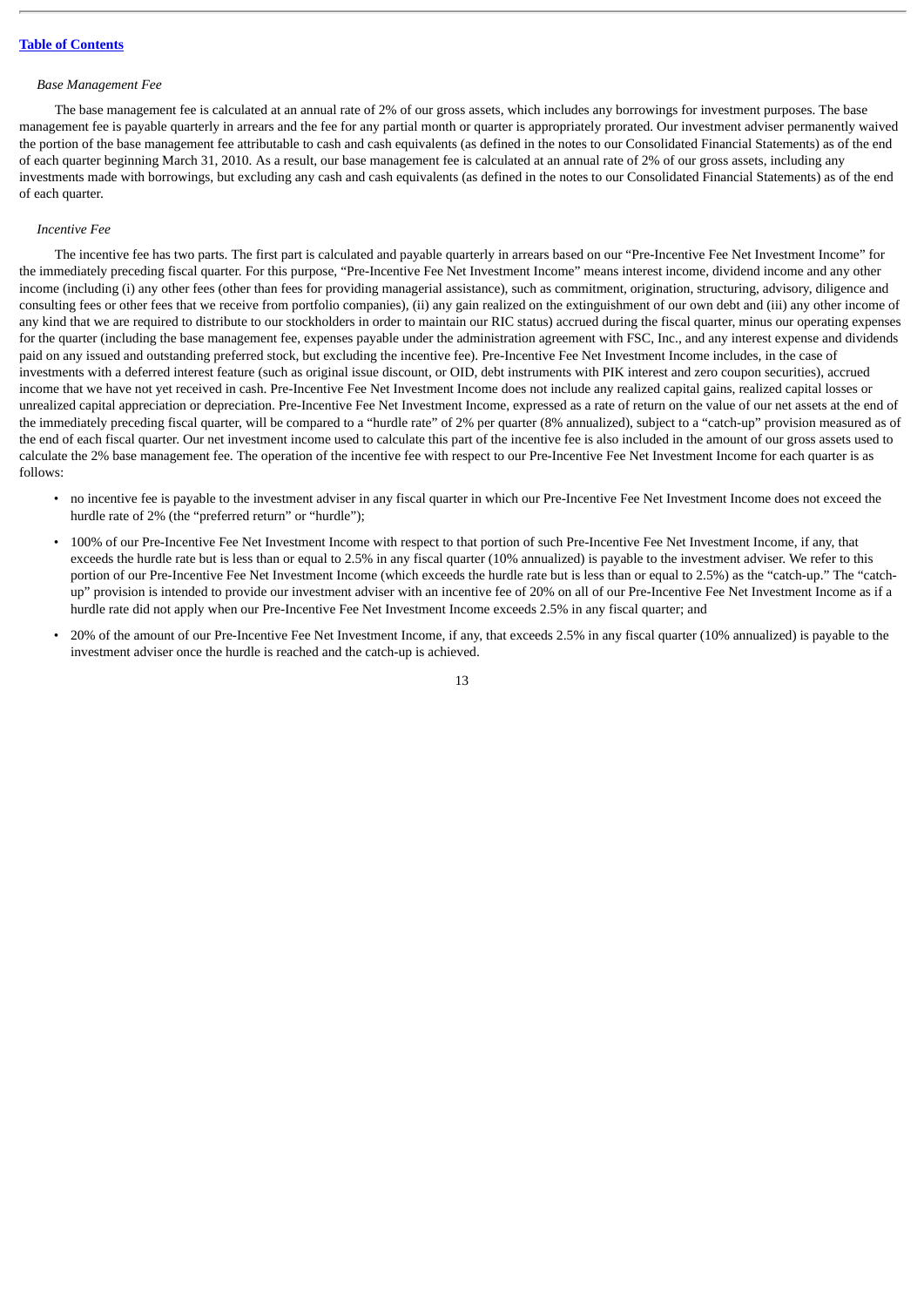The following is a graphical representation of the calculation of the income-related portion of the incentive fee:



**Quarterly Incentive Fee Based on "Pre-Incentive Fee Net Investment Income"**

**Percentage of Pre-Incentive Fee Net Investment Income allocated to income-related portion of incentive fee**

The second part of the incentive fee is determined and payable in arrears as of the end of each fiscal year (or upon termination of the investment advisory agreement, as of the termination date) and equals 20% of our realized capital gains, if any, on a cumulative basis from inception through the end of each fiscal year, computed net of all realized capital losses and unrealized capital depreciation on a cumulative basis, less the aggregate amount of any previously paid capital gain incentive fees, provided that, the incentive fee determined as of September 30, 2008 was calculated for a period of shorter than twelve calendar months to take into account any realized capital gains computed net of all realized capital losses and unrealized capital depreciation from inception.

## **Example 1: Income Related Portion of Incentive Fee for Each Fiscal Quarter**

#### *Scenario 1*

*Assumptions*

Investment income (including interest, dividends, fees, etc.) = 1.25% Hurdle rate $(1) = 2\%$ Management fee $(2) = 0.5\%$ Other expenses (legal, accounting, custodian, transfer agent, etc.) $(3) = 0.2\%$ Pre-Incentive Fee Net Investment Income (investment income – (management fee  $+$  other expenses) =  $0.55\%$ 

Pre-Incentive Fee Net Investment Income does not exceed hurdle rate, therefore there is no income-related incentive fee.

# *Scenario 2*

# *Assumptions*

Investment income (including interest, dividends, fees, etc.) = 2.9% Hurdle rate $(1) = 2%$ Management fee $(2) = 0.5%$ Other expenses (legal, accounting, custodian, transfer agent, etc.) $(3) = 0.2\%$ Pre-Incentive Fee Net Investment Income (investment income – (management fee  $+$  other expenses) = 2.2%

Incentive fee  $=$ = = 100% × Pre-Incentive Fee Net Investment Income (subject to "catch-up")(4)  $100\% \times (2.2\% - 2\%)$ 0.2%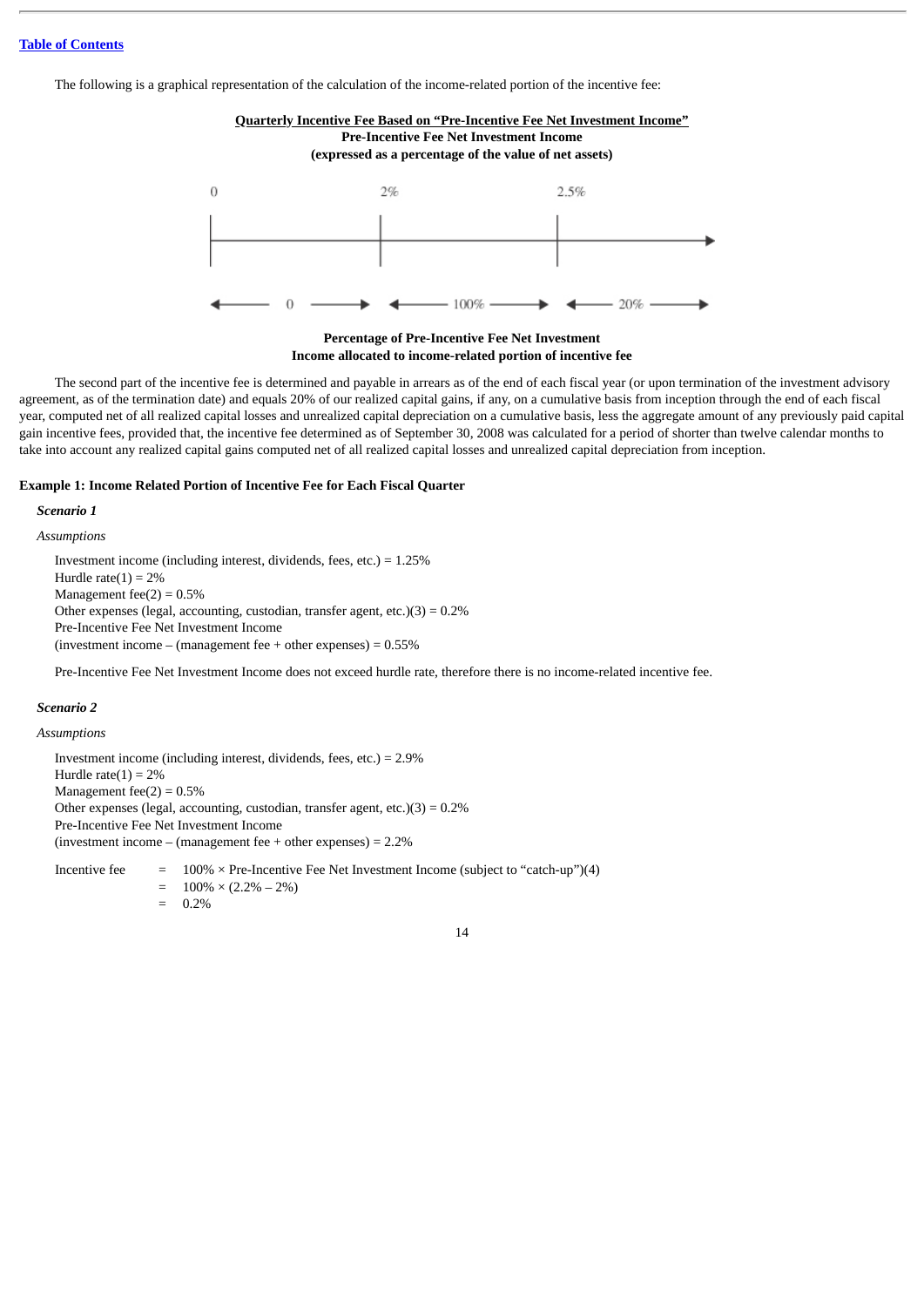Pre-Incentive Fee Net Investment Income exceeds the hurdle rate, but does not fully satisfy the "catch-up" provision, therefore the income related portion of the incentive fee is 0.2%.

#### *Scenario 3*

#### *Assumptions*

Investment income (including interest, dividends, fees, etc.) = 3.5% Hurdle rate $(1) = 2\%$ Management fee $(2) = 0.5\%$ Other expenses (legal, accounting, custodian, transfer agent, etc.) $(3) = 0.2\%$ Pre-Incentive Fee Net Investment Income (investment income – (management fee  $+$  other expenses) =  $2.8\%$ Incentive fee =  $100\% \times$  Pre-Incentive Fee Net Investment Income (subject to "catch-up")(4) Incentive fee =  $100\% \times$  "catch-up" +  $(20\% \times (Pre-Incentive Free Net Investment Income - 2.5\%)$ Catch up  $= 2.5\% - 2\%$  $= 0.5\%$ Incentive fee  $= (100\% \times 0.5\%) + (20\% \times (2.8\% - 2.5\%))$  $=$  0.5% + (20%  $\times$  0.3%)  $=$  0.5% + 0.06%  $= 0.56\%$ 

Pre-Incentive Fee Net Investment Income exceeds the hurdle rate, and fully satisfies the "catch-up" provision, therefore the income related portion of the incentive fee is 0.56%.

(1) Represents 8% annualized hurdle rate.

- (2) Represents 2% annualized base management fee.
- (3) Excludes organizational and offering expenses.
- (4) The "catch-up" provision is intended to provide our investment adviser with an incentive fee of 20% on all Pre-Incentive Fee Net Investment Income as if a hurdle rate did not apply when our net investment income exceeds 2.5% in any fiscal quarter.

# **Example 2: Capital Gains Portion of Incentive Fee(\*):**

#### *Scenario 1*

#### *Assumptions*

Year 1: \$20 million investment made in Company A ("Investment A"), and \$30 million investment made in Company B ("Investment B")

Year 2: Investment A sold for \$50 million and fair market value ("FMV") of Investment B determined to be \$32 million

Year 3: FMV of Investment B determined to be \$25 million

Year 4: Investment B sold for \$31 million

The capital gains portion of the incentive fee would be:

Year 1: None

Year 2: Capital gains incentive fee of \$6 million — (\$30 million realized capital gains on sale of Investment A multiplied by 20%)

Year 3: None — \$5 million (20% multiplied by (\$30 million cumulative capital gains less \$5 million cumulative capital depreciation)) less \$6 million (previous capital gains fee paid in Year 2)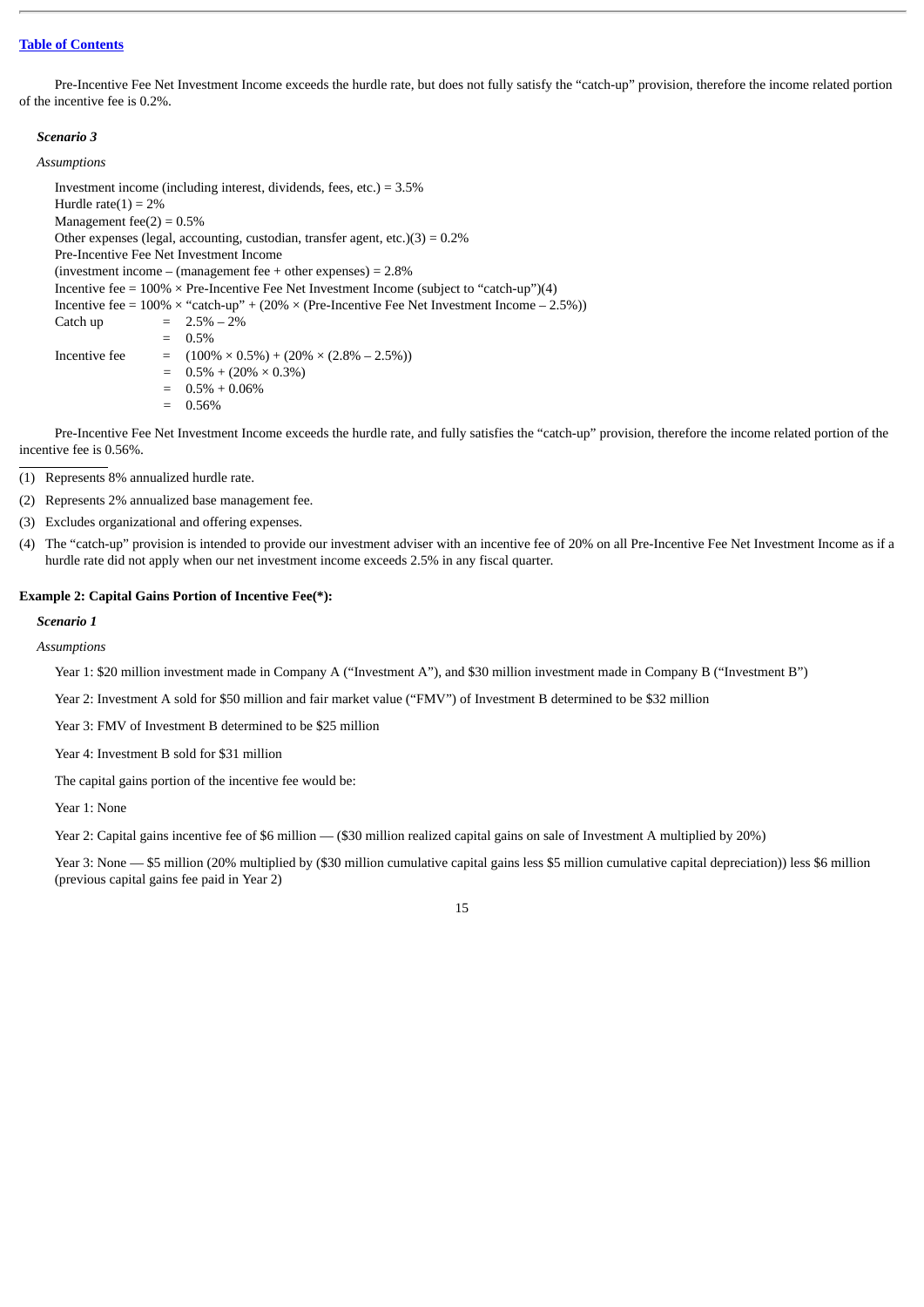Year 4: Capital gains incentive fee of \$200,000 — \$6.2 million (\$31 million cumulative realized capital gains multiplied by 20%) less \$6 million (capital gains incentive fee taken in Year 2)

## *Scenario 2*

*Assumptions*

Year 1: \$20 million investment made in Company A ("Investment A"), \$30 million investment made in Company B ("Investment B") and \$25 million investment made in Company C ("Investment C")

Year 2: Investment A sold for \$50 million, FMV of Investment B determined to be \$25 million and FMV of Investment C determined to be \$25 million

Year 3: FMV of Investment B determined to be \$27 million and Investment C sold for \$30 million

Year 4: FMV of Investment B determined to be \$24 million

Year 5: Investment B sold for \$20 million

The capital gains incentive fee, if any, would be:

Year 1: None

Year 2: \$5 million capital gains incentive fee — 20% multiplied by \$25 million (\$30 million realized capital gains on Investment A less unrealized capital depreciation on Investment B)

Year 3: \$1.4 million capital gains incentive fee(1) — \$6.4 million (20% multiplied by \$32 million (\$35 million cumulative realized capital gains less \$3 million unrealized capital depreciation)) less \$5 million capital gains incentive fee received in Year 2

#### Year 4: None

Year 5: None — \$5 million (20% multiplied by \$25 million (cumulative realized capital gains of \$35 million less realized capital losses of \$10 million)) less \$6.4 million cumulative capital gains incentive fee paid in Year 2 and Year 3(2)

- The hypothetical amounts of returns shown are based on a percentage of our total net assets and assume no leverage. There is no guarantee that positive returns will be realized and actual returns may vary from those shown in this example.
- (1) As illustrated in Year 3 of Scenario 1 above, if we were to be wound up on a date other than its fiscal year end of any year, we may have paid aggregate capital gains incentive fees that are more than the amount of such fees that would be payable if we had been wound up on its fiscal year end of such year.
- (2) As noted above, it is possible that the cumulative aggregate capital gains fee received by our investment adviser (\$6.4 million) is effectively greater than \$5 million (20% of cumulative aggregate realized capital gains less net realized capital losses or net unrealized depreciation (\$25 million)).

#### *Payment of Our Expenses*

Our primary operating expenses are the payment of a base management fee and any incentive fees under the investment advisory agreement and the allocable portion of overhead and other expenses incurred by FSC, Inc. in performing its obligations under the administration agreement. Our investment management fee compensates our investment adviser for its work in identifying, evaluating, negotiating, executing and servicing our investments. We bear all other expenses of our operations and transactions, including (without limitation) fees and expenses relating to:

• offering expenses;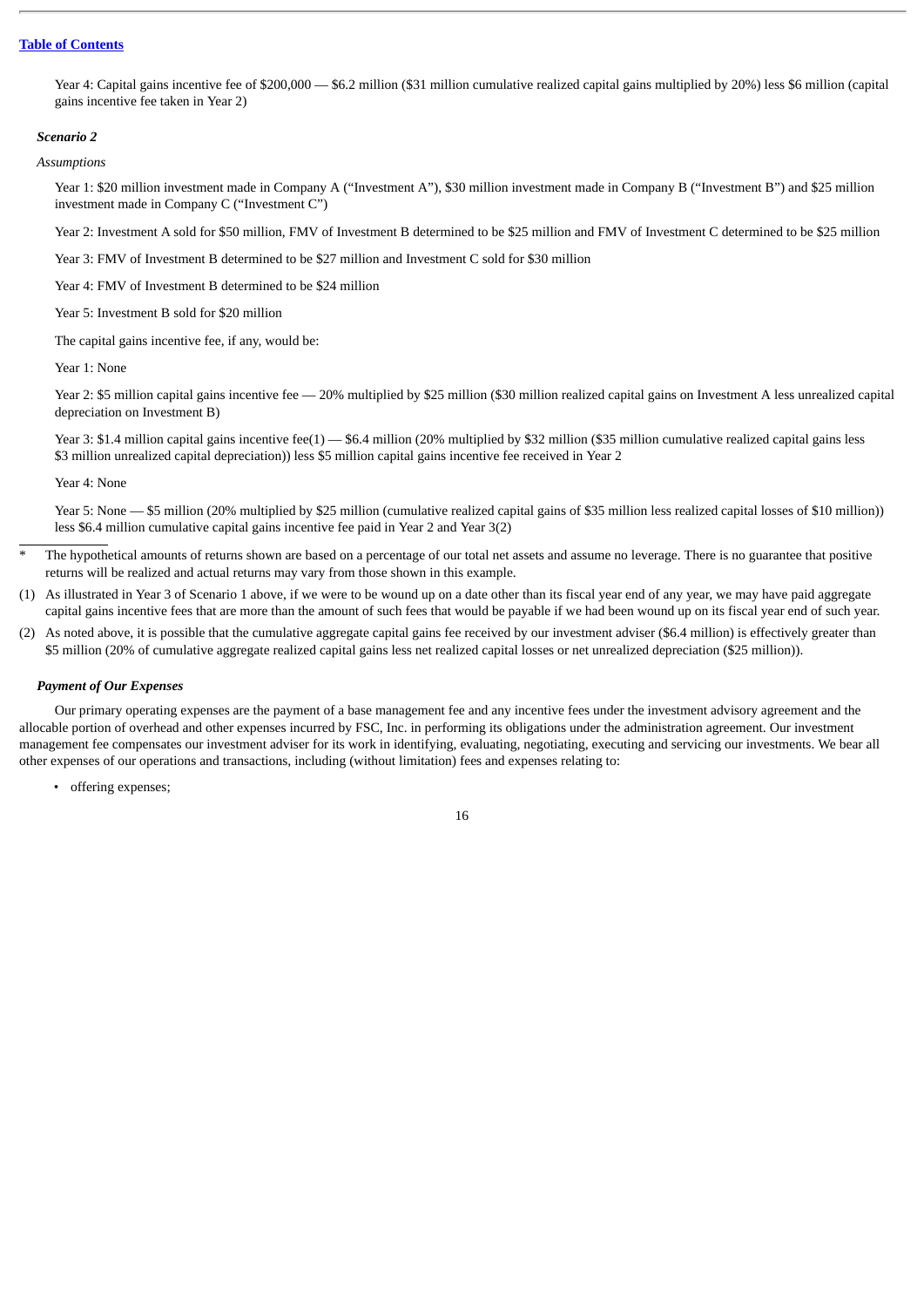- the investigation and monitoring of our investments;
- the cost of calculating our net asset value;
- the cost of effecting sales and repurchases of shares of our common stock and other securities;
- management and incentive fees payable pursuant to the investment advisory agreement;
- fees payable to third parties relating to, or associated with, making investments and valuing investments (including third-party valuation firms);
- transfer agent and custodial fees;
- fees and expenses associated with marketing efforts (including attendance at investment conferences and similar events);
- federal and state registration fees;
- any exchange listing fees;
- federal, state and local taxes;
- independent directors' fees and expenses;
- brokerage commissions;
- costs of proxy statements, stockholders' reports and notices;
- costs of preparing government filings, including periodic and current reports with the SEC;
- fidelity bond, liability insurance and other insurance premiums; and
- printing, mailing, independent accountants and outside legal costs and all other direct expenses incurred by either our investment adviser or us in connection with administering our business, including payments under the administration agreement that will be based upon our allocable portion of overhead and other expenses incurred by FSC, Inc. in performing its obligations under the administration agreement and the compensation of our chief financial officer and chief compliance officer, and their staff. FSC, Inc. has voluntarily determined to forgo receiving reimbursement for the services performed for us by our chief compliance officer. However, although FSC, Inc. currently intends to forgo its right to receive such reimbursement, it is under no obligation to do so and may cease to do so at any time in the future.

#### *Duration and Termination*

The investment advisory agreement was first approved by our Board of Directors on December 13, 2007 and by a majority of the limited partners of Fifth Street Mezzanine Partners III, L.P. through a written consent first solicited on December 14, 2007. On March 14, 2008, our Board of Directors, including all of the directors who are not "interested persons" as defined in the 1940 Act, approved an amendment to the investment advisory agreement that revised the investment advisory agreement to clarify the calculation of the base management fee. Such amendment was also approved by a majority of our outstanding voting securities through a written consent first solicited on April 7, 2008. On May 2, 2011, the investment advisory agreement was further amended, as approved by our Board of Directors, to exclude management fees on any assets held in the form of cash and cash equivalents. At a meeting of the Board of Directors held on Jan 17, 2012, the Board of Directors, including a majority of the independent directors, approved the annual continuation of the investment advisory agreement. Unless earlier terminated as described below, the investment advisory agreement, as amended, will remain in effect from year-to-year if approved annually by the Board of Directors or by the affirmative vote of the holders of a majority of our outstanding voting securities, including, in either case, approval by a majority of our directors who are not interested persons. The investment advisory agreement will automatically terminate in the

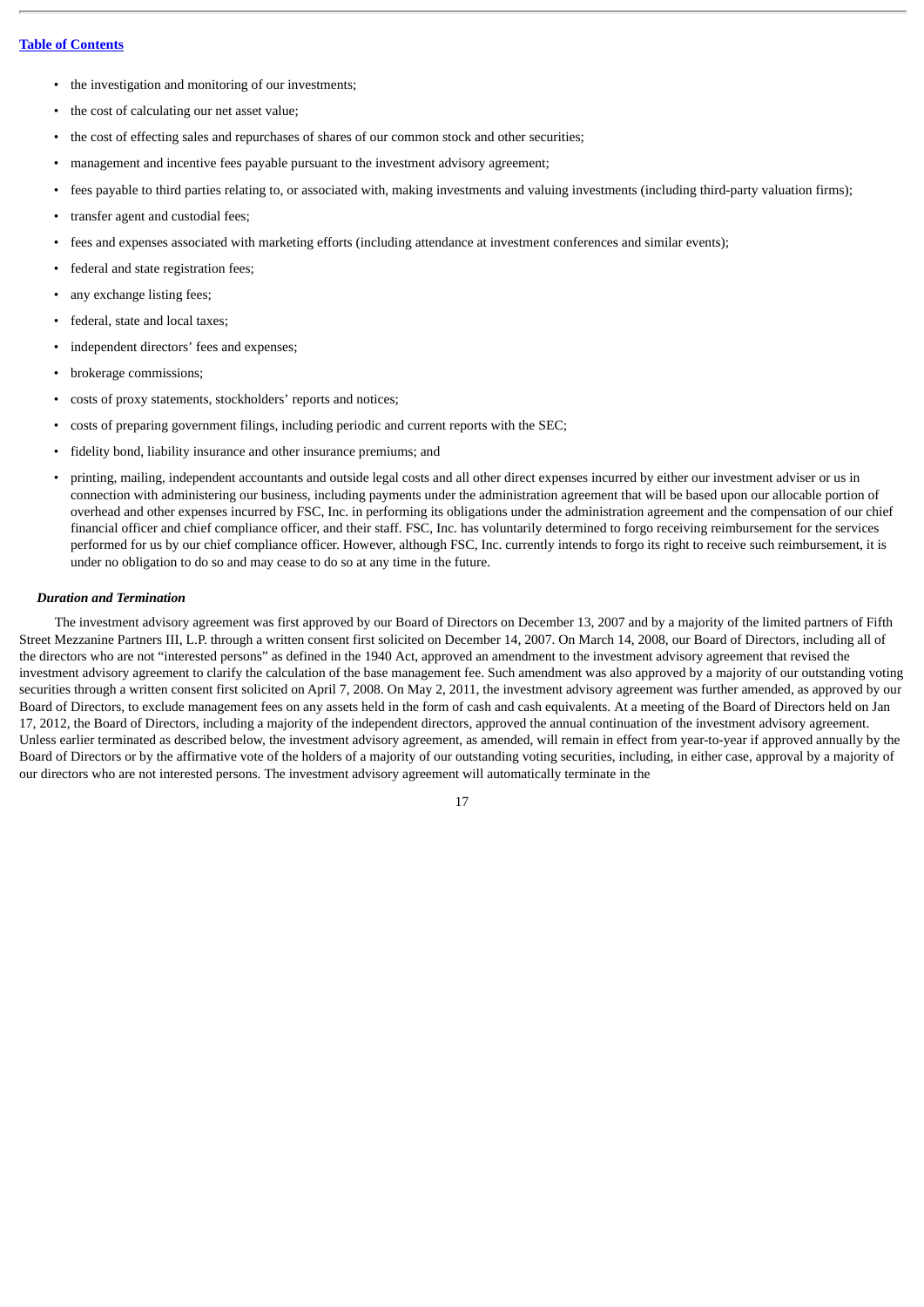event of its assignment. The investment advisory agreement may be terminated by either party without penalty upon not more than 60 days' written notice to the other. The investment advisory agreement may also be terminated, without penalty, upon the vote of a majority of our outstanding voting securities.

# *Indemnification*

The investment advisory agreement provides that, absent willful misfeasance, bad faith or gross negligence in the performance of their respective duties or by reason of the reckless disregard of their respective duties and obligations, our investment adviser and its officers, managers, agents, employees, controlling persons, members (or their owners) and any other person or entity affiliated with it, are entitled to indemnification from us for any damages, liabilities, costs and expenses (including reasonable attorneys' fees and amounts reasonably paid in settlement) arising from the rendering of our investment adviser's services under the investment advisory agreement or otherwise as our investment adviser.

# *Organization of our Investment Adviser*

Our investment adviser is a Delaware limited liability company that registered as an investment adviser under the Advisers Act. The principal address of our investment adviser is 2 Greenwich Office Park, 2nd Floor, Greenwich, CT 06831.

## **Board Approval of the Investment Advisory Agreement**

At a meeting of our Board of Directors held on January 17, 2012, our Board of Directors unanimously voted to approve the investment advisory agreement, as amended. In reaching a decision to approve the investment advisory agreement, the Board of Directors reviewed a significant amount of information and considered, among other things:

- the nature, quality and extent of the advisory and other services to be provided to us by Fifth Street Management LLC;
- the fee structures of comparable externally managed business development companies that engage in similar investing activities;
- our projected operating expenses and expense ratio compared to business development companies with similar investment objectives;
- any existing and potential sources of indirect income to Fifth Street Management LLC from its relationship with us and the profitability of that relationship, including through the investment advisory agreement;
- information about the services to be performed and the personnel performing such services under the investment advisory agreement;
- the organizational capability and financial condition of Fifth Street Management LLC and its affiliates; and
- various other matters.

Based on the information reviewed and the discussions detailed above, the Board of Directors, including all of the directors who are not "interested persons" as defined in the 1940 Act, concluded that the investment advisory fee rates and terms are reasonable in relation to the services provided and approved the investment advisory agreement as being in the best interests of our stockholders.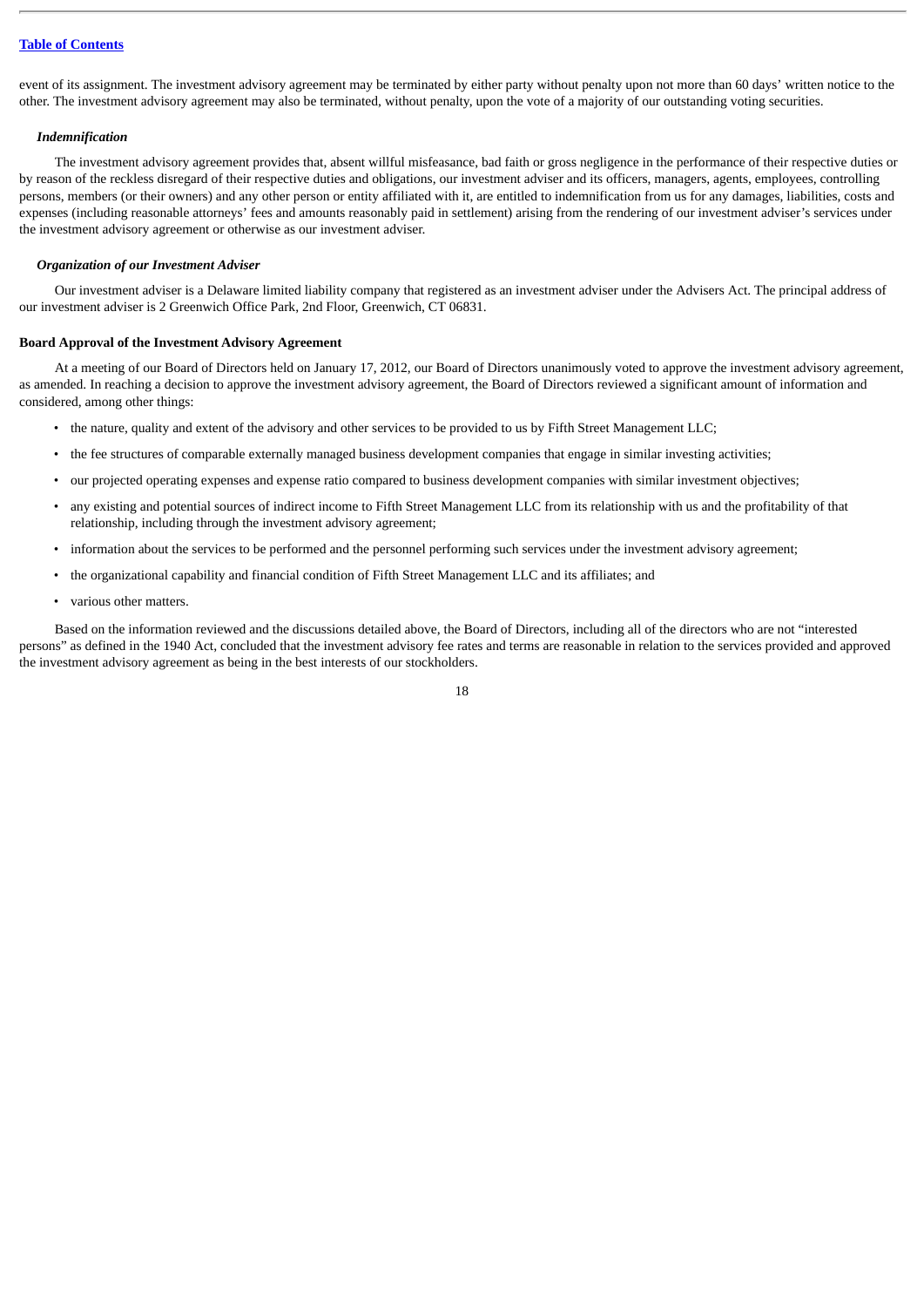## **Administration Agreement**

We have also entered into an administration agreement with FSC, Inc. under which FSC, Inc. provides administrative services for us, including office facilities and equipment and clerical, bookkeeping and record-keeping services at such facilities. Under the administration agreement, FSC, Inc. also performs, or oversees the performance of, our required administrative services, which includes being responsible for the financial records which we are required to maintain and preparing reports to our stockholders and reports filed with the SEC. In addition, FSC, Inc. assists us in determining and publishing our net asset value, overseeing the preparation and filing of our tax returns and the printing and dissemination of reports to our stockholders, and generally overseeing the payment of our expenses and the performance of administrative and professional services rendered to us by others. For providing these services, facilities and personnel, we reimburse FSC, Inc. the allocable portion of overhead and other expenses incurred by FSC, Inc. in performing its obligations under the administration agreement, including rent and our allocable portion of the costs of compensation and related expenses of our chief financial officer and chief compliance officer and their staffs. FSC, Inc. has voluntarily determined to forgo receiving reimbursement for the services performed for us by our chief compliance officer. However, although FSC, Inc. currently intends to forgo its right to receive such reimbursement, it is under no obligation to do so and may cease to do so at any time in the future. FSC, Inc. may also provide on our behalf managerial assistance to our portfolio companies. The administration agreement may be terminated by either party without penalty upon 60 days' written notice to the other party.

The administration agreement provides that, absent willful misfeasance, bad faith or gross negligence in the performance of their respective duties or by reason of the reckless disregard of their respective duties and obligations, FSC, Inc. and its officers, managers, agents, employees, controlling persons, members and any other person or entity affiliated with it are entitled to indemnification from us for any damages, liabilities, costs and expenses (including reasonable attorneys' fees and amounts reasonably paid in settlement) arising from the rendering of services under the administration agreement or otherwise as administrator for us.

#### **License Agreement**

We have also entered into a license agreement with Fifth Street Capital LLC pursuant to which Fifth Street Capital LLC has agreed to grant us a nonexclusive, royalty-free license to use the name "Fifth Street." Under this agreement, we will have a right to use the "Fifth Street" name, for so long as Fifth Street Management LLC or one of its affiliates remains our investment adviser. Other than with respect to this limited license, we will have no legal right to the "Fifth Street" name.

## **Exchange Act Reports**

We maintain a website at *http://www.fifthstreetfinance.com.* The information on our website is not incorporated by reference in this annual report on Form 10-K.

We make available on or through our website certain reports and amendments to those reports that we file with or furnish to the SEC in accordance with the Securities Exchange Act of 1934, as amended (the "Exchange Act"). These include our annual reports on Form 10-K, our quarterly reports on Form 10-Q and our current reports on Form 8-K. We make this information available on our website free of charge as soon as reasonably practicable after we electronically file the information with, or furnish it to, the SEC.

#### **Business Development Company Regulations**

We have elected to be regulated as a business development company under the 1940 Act. The 1940 Act contains prohibitions and restrictions relating to transactions between business development companies and their affiliates, principal underwriters and affiliates of those affiliates or underwriters. The 1940 Act requires that a majority of the directors be persons other than "interested persons," as that term is defined in the 1940 Act. In addition, the 1940 Act provides that we may not change the nature of our business so as to cease to be, or to withdraw our election as, a business development company unless approved by a majority of our outstanding voting securities.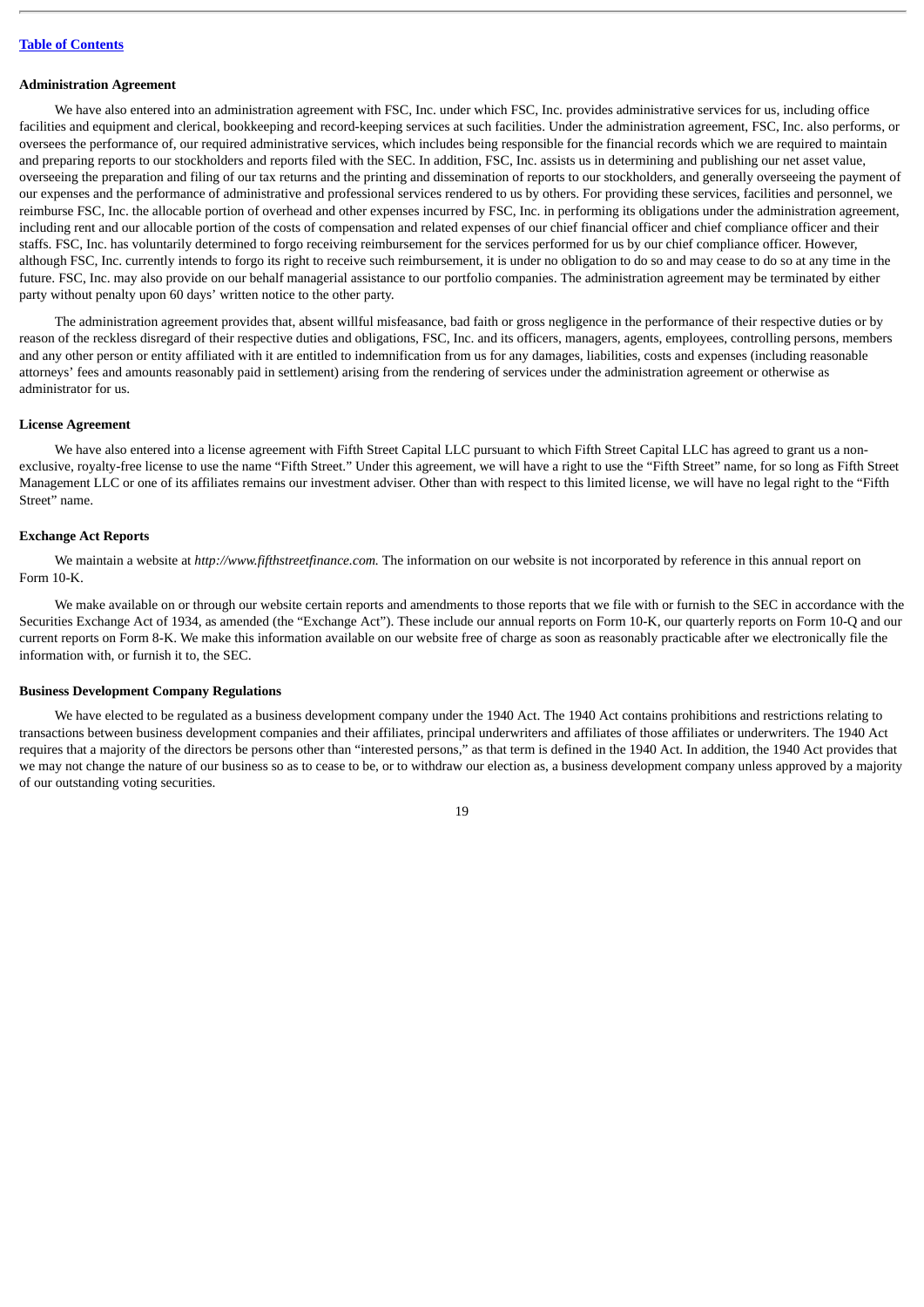The 1940 Act defines "a majority of the outstanding voting securities" as the lesser of (i) 67% or more of the voting securities present at a meeting if the holders of more than 50% of our outstanding voting securities are present or represented by proxy or (ii) more than 50% of our outstanding voting securities.

As a business development company, we will not generally be permitted to invest in any portfolio company in which our investment adviser or any of its affiliates currently have an investment or to make any co-investments with our investment adviser or its affiliates without an exemptive order from the SEC. In the future, we may apply for an exemptive order that would permit us to co-invest with vehicles managed by our investment adviser or its affiliates.

# *Qualifying Assets*

Under the 1940 Act, a business development company may not acquire any asset other than assets of the type listed in Section 55(a) of the 1940 Act, which are referred to as qualifying assets, unless, at the time the acquisition is made, qualifying assets represent at least 70% of the company's total assets. The principal categories of qualifying assets relevant to our business are any of the following:

(1) Securities purchased in transactions not involving any public offering from the issuer of such securities, which issuer (subject to certain limited exceptions) is an eligible portfolio company, or from any person who is, or has been during the preceding 13 months, an affiliated person of an eligible portfolio company, or from any other person, subject to such rules as may be prescribed by the SEC. An eligible portfolio company is defined in the 1940 Act as any issuer which:

(a) is organized under the laws of, and has its principal place of business in, the United States;

(b) is not an investment company (other than a small business investment company wholly owned by the business development company) or a company that would be an investment company but for certain exclusions under the 1940 Act; and

(c) satisfies any of the following:

(i) does not have any class of securities that is traded on a national securities exchange;

(ii) has a class of securities listed on a national securities exchange, but has an aggregate market value of outstanding voting and nonvoting common equity of less than \$250 million;

(iii) is controlled by a business development company or a group of companies including a business development company and the business development company has an affiliated person who is a director of the eligible portfolio company; or

(iv) is a small and solvent company having total assets of not more than \$4 million and capital and surplus of not less than \$2 million;

(2) Securities of any eligible portfolio company that we control;

(3) Securities purchased in a private transaction from a U.S. issuer that is not an investment company or from an affiliated person of the issuer, or in transactions incident thereto, if the issuer is in bankruptcy and subject to reorganization or if the issuer, immediately prior to the purchase of its securities was unable to meet its obligations as they came due without material assistance other than conventional lending or financing arrangements;

(4) Securities of an eligible portfolio company purchased from any person in a private transaction if there is no ready market for such securities and we already own 60% of the outstanding equity of the eligible portfolio company;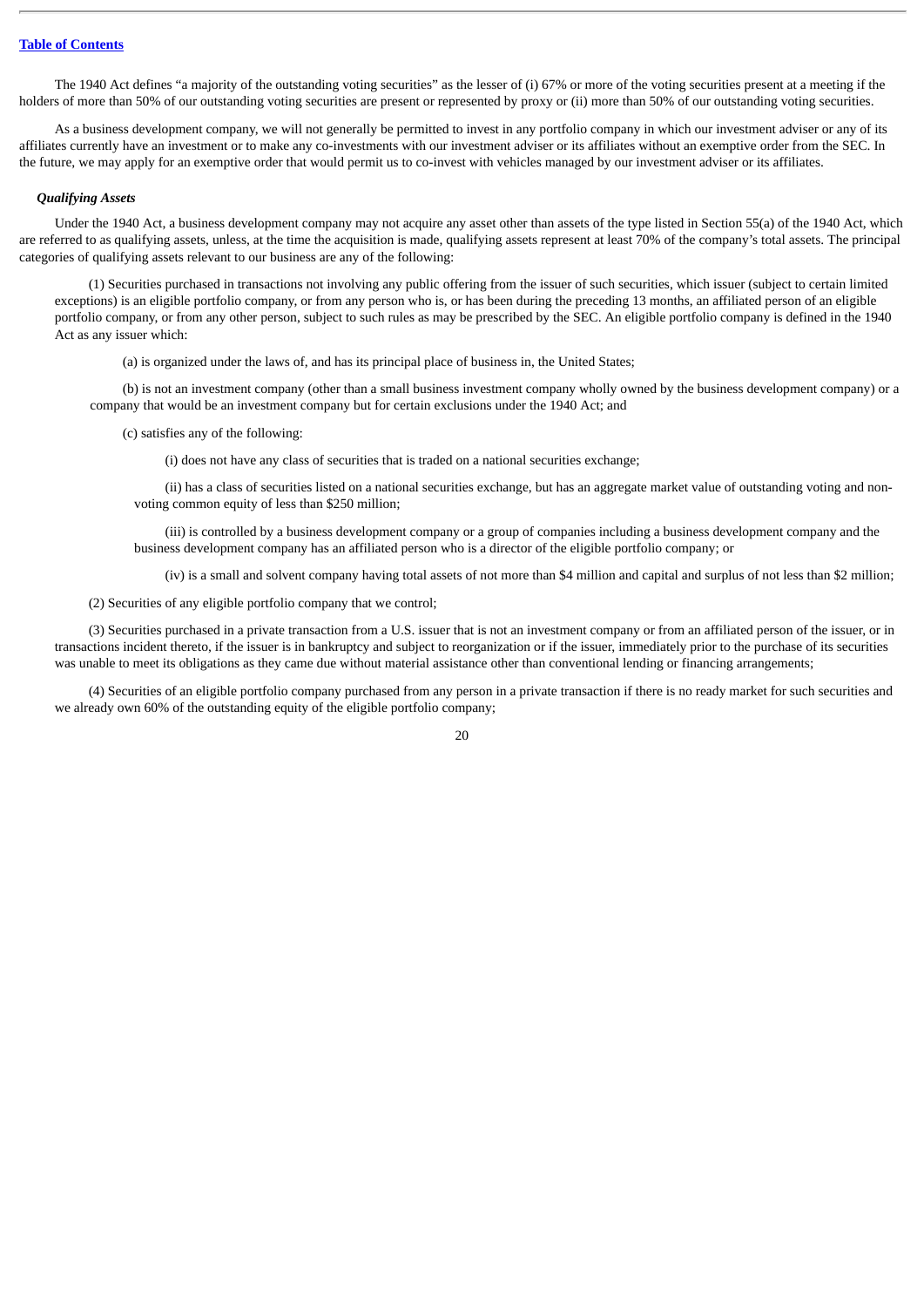(5) Securities received in exchange for or distributed on or with respect to securities described in (1) through (4) above, or pursuant to the exercise of warrants or rights relating to such securities; or

(6) Cash, cash equivalents, U.S. government securities or high-quality debt securities maturing in one year or less from the time of investment.

In addition, a business development company must be operated for the purpose of making investments in the types of securities described in (1), (2) or (3) above.

#### *Managerial Assistance to Portfolio Companies*

In order to count portfolio securities as qualifying assets for the purpose of the 70% test, we must either control the issuer of the securities or must offer to make available to the issuer of the securities (other than small and solvent companies described above) significant managerial assistance; except that, where we purchase such securities in conjunction with one or more other persons acting together, one of the other persons in the group may make available such managerial assistance. Making available managerial assistance means, among other things, any arrangement whereby the business development company, through its directors, officers or employees, offers to provide, and, if accepted, does so provide, significant guidance and counsel concerning the management, operations or business objectives and policies of a portfolio company.

#### *Temporary Investments*

Pending investment in other types of "qualifying assets," as described above, our investments may consist of cash, cash equivalents, U.S. government securities or high-quality debt securities maturing in one year or less from the time of investment, which we refer to, collectively, as temporary investments, so that 70% of our assets are qualifying assets. We may invest in U.S. Treasury bills or in repurchase agreements, provided that such agreements are fully collateralized by cash or securities issued by the U.S. government or its agencies. A repurchase agreement (which is substantially similar to a secured loan) involves the purchase by an investor, such as us, of a specified security and the simultaneous agreement by the seller to repurchase it at an agreed-upon future date and at a price that is greater than the purchase price by an amount that reflects an agreed-upon interest rate. There is no percentage restriction on the proportion of our assets that may be invested in such repurchase agreements. However, if more than 25% of our total assets constitute repurchase agreements from a single counterparty, we would not meet the diversification tests in order to qualify as a RIC for U.S. federal income tax purposes. Thus, we do not intend to enter into repurchase agreements with a single counterparty in excess of this limit. Our investment adviser will monitor the creditworthiness of the counterparties with which we enter into repurchase agreement transactions.

#### *Senior Securities*

We are permitted, under specified conditions, to issue multiple classes of debt and one class of stock senior to our common stock if our asset coverage, as defined in the 1940 Act, is at least equal to 200% immediately after each such issuance. In addition, while any senior securities remain outstanding, we may be prohibited from making distributions to our stockholders or repurchasing such securities or shares unless we meet the applicable asset coverage ratios at the time of the distribution or repurchase. We may also borrow amounts up to 5% of the value of our total assets for temporary or emergency purposes without regard to asset coverage. For a discussion of the risks associated with leverage, see "Risk Factors — Risks Relating to Our Business and Structure — Regulations governing our operation as a business development company and RIC affect our ability to raise, and the way in which we raise, additional capital or borrow for investment purposes, which may have a negative effect on our growth" and "— Because we borrow money, the potential for loss on amounts invested in us will be magnified and may increase the risk of investing in us."

We received exemptive relief from the SEC to permit us to exclude the debt of our SBIC subsidiaries guaranteed by the United States Small Business Administration, or SBA, from the definition of senior securities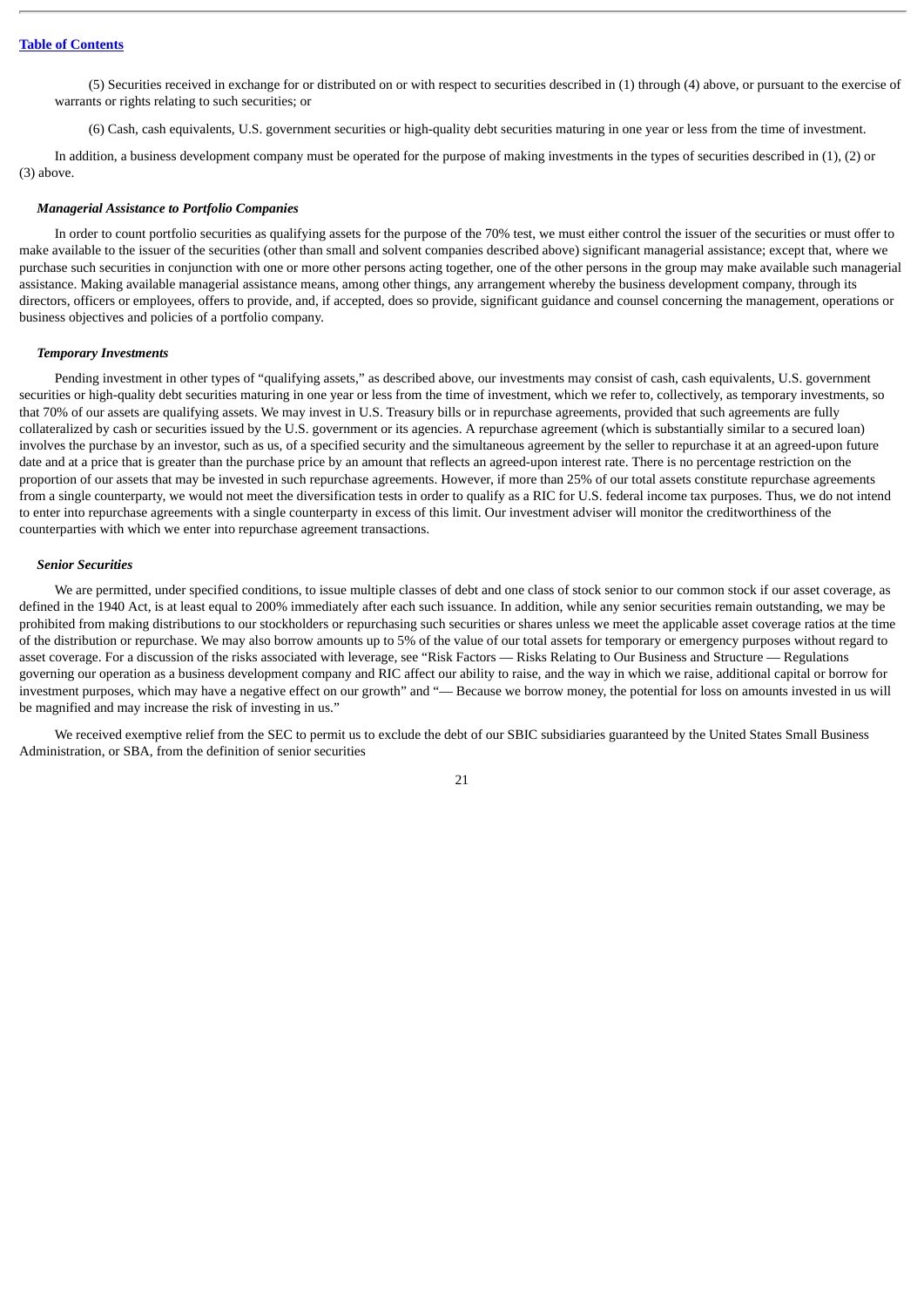in the 200% asset coverage ratio we are required to maintain under the 1940 Act. This provides us increased flexibility under the 200% asset coverage test by permitting us to borrow up to \$225 million more than we would otherwise be able to under the 1940 Act absent the receipt of this exemptive relief.

#### *Common Stock*

We are not generally able to issue and sell our common stock at a price below net asset value per share. We may, however, sell our common stock, warrants, options or rights to acquire our common stock, at a price below the current net asset value of the common stock if our Board of Directors determines that such sale is in our best interests and that of our stockholders, and our stockholders approve such sale. In any such case, the price at which our securities are to be issued and sold may not be less than a price which, in the determination of our Board of Directors, closely approximates the market value of such securities (less any distributing commission or discount). We may also make rights offerings to our stockholders at prices per share less than the net asset value per share, subject to applicable requirements of the 1940 Act. See "Risk Factors - Risks Relating to Our Business and Structure - Regulations governing our operation as a business development company affect our ability to raise, and the way in which we raise, additional capital or borrow for investment purposes, which may have a negative effect on our growth."

# *Code of Ethics*

We have adopted a code of ethics pursuant to Rule 17j-1 under the 1940 Act and we have also approved the investment adviser's code of ethics that was adopted by it under Rule 17j-1 under the 1940 Act and Rule 204A-1 of the Advisers Act. These codes establish procedures for personal investments and restrict certain personal securities transactions. Personnel subject to the code may invest in securities for their personal investment accounts, including securities that may be purchased or held by us, so long as such investments are made in accordance with the code's requirements. You may read and copy the codes of ethics at the SEC's Public Reference Room located at 100 F Street, NE, Washington, DC 20549. You may obtain information on the operation of the Public Reference Room by calling the SEC at 1-800-SEC-0330. In addition, the codes of ethics are available on the EDGAR Database on the SEC's Internet site at *http://www.sec.gov* and are available on our corporate governance webpage at *http:/ir.fifthstreetfinance.com/governance.cfm*.

#### *Compliance Policies and Procedures*

We and our investment adviser have adopted and implemented written policies and procedures reasonably designed to prevent violation of the federal securities laws and are required to review these compliance policies and procedures annually for their adequacy and the effectiveness of their implementation. Our chief compliance officer is responsible for administering these policies and procedures.

## *Proxy Voting Policies and Procedures*

We have delegated our proxy voting responsibility to our investment adviser. The proxy voting policies and procedures of our investment adviser are set forth below. The guidelines are reviewed periodically by our investment adviser and our non-interested directors, and, accordingly, are subject to change.

#### *Introduction*

As an investment adviser registered under the Advisers Act, our investment adviser has a fiduciary duty to act solely in the best interests of its client. As part of this duty, it recognizes that it must vote client securities in a timely manner free of conflicts of interest and in the best interests of its client.

These policies and procedures for voting proxies for the investment advisory clients of our investment adviser are intended to comply with Section 206 of, and Rule 206(4)-6 under, the Advisers Act.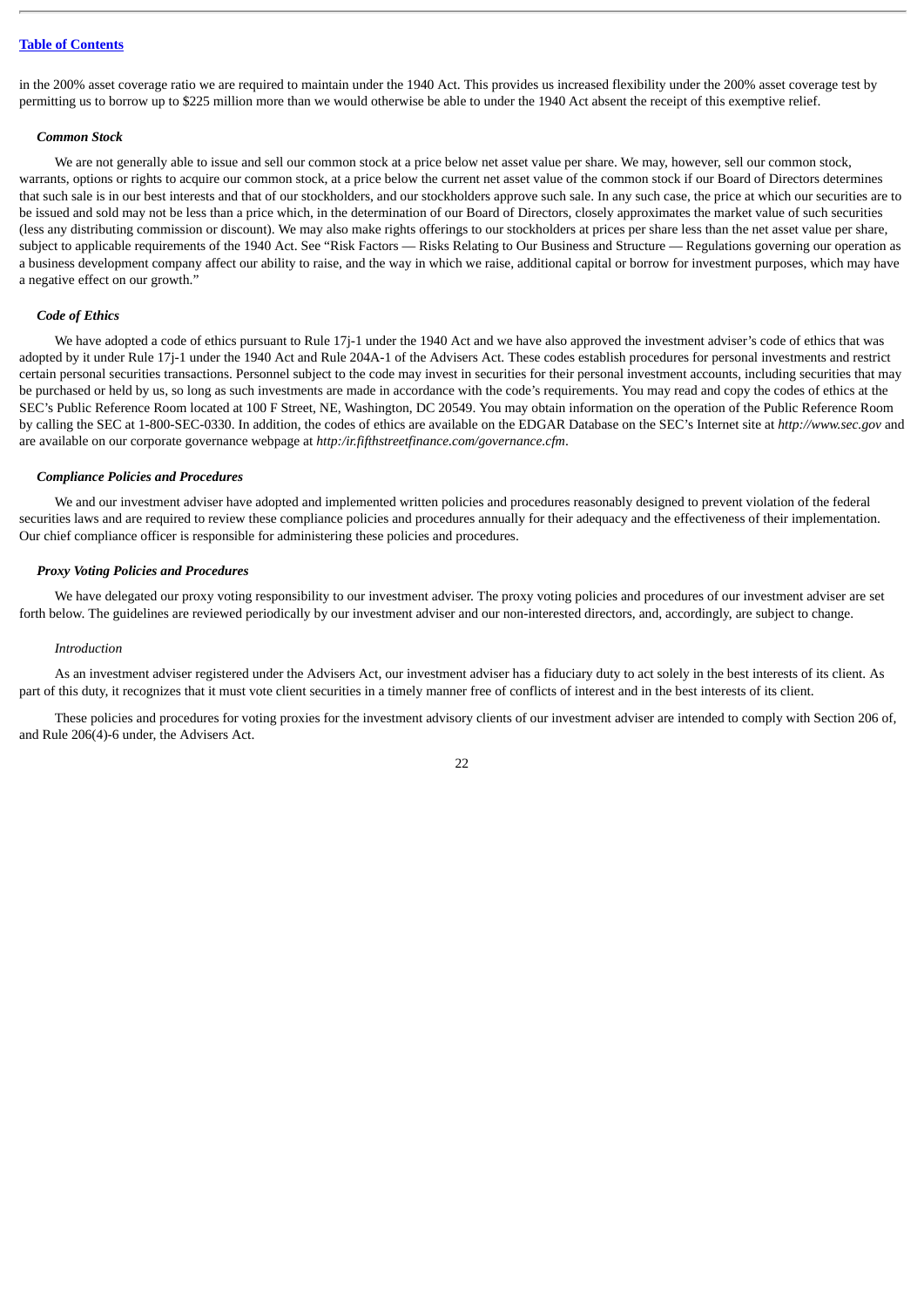## *Proxy policies*

Our investment adviser will vote proxies relating to our securities in the best interest of our stockholders. It will review on a case-by-case basis each proposal submitted for a stockholder vote to determine its impact on the portfolio securities held by us. Although our investment adviser will generally vote against proposals that may have a negative impact on our portfolio securities, it may vote for such a proposal if there exists compelling long-term reasons to do so.

The proxy voting decisions of our investment adviser are made by the senior officers who are responsible for monitoring each of our investments. To ensure that its vote is not the product of a conflict of interest, it will require that: (a) anyone involved in the decision-making process disclose to its chief compliance officer any potential conflict that he or she is aware of and any contact that he or she has had with any interested party regarding a proxy vote; and (b) employees involved in the decision making process or vote administration are prohibited from revealing how our investment adviser intends to vote on a proposal in order to reduce any attempted influence from interested parties.

#### *Proxy voting records*

You may obtain information, without charge, regarding how we voted proxies with respect to our portfolio securities by making a written request for proxy voting information to: Fifth Street Finance Corp. Chief Compliance Officer, 10 Bank Street, 12<sup>th</sup> Floor, White Plains, NY 10606.

#### *Other*

We will be subject to periodic examination by the SEC for compliance with the 1940 Act.

We are required to provide and maintain a bond issued by a reputable fidelity insurance company to protect us against larceny and embezzlement. Furthermore, as a business development company, we are prohibited from protecting any director or officer against any liability to us or our stockholders arising from willful misfeasance, bad faith, gross negligence or reckless disregard of the duties involved in the conduct of such person's office.

#### **Securities Exchange Act and Sarbanes-Oxley Act Compliance**

We are subject to the reporting and disclosure requirements of the Exchange Act, including the filing of quarterly, annual and current reports, proxy statements and other required items. In addition, we are subject to the Sarbanes-Oxley Act, which imposes a wide variety of regulatory requirements on publiclyheld companies and their insiders. For example:

- pursuant to Rule 13a-14 of the Exchange Act, our chief executive officer and chief financial officer are required to certify the accuracy of the financial statements contained in our periodic reports;
- pursuant to Item 307 of Regulation S-K, our periodic reports are required to disclose our conclusions about the effectiveness of our disclosure controls and procedures; and
- pursuant to Rule 13a-15 of the Exchange Act, our management is required to prepare a report regarding its assessment of our internal control over financial reporting. Our independent registered public accounting firm is required to audit our internal control over financial reporting.

The Sarbanes-Oxley Act requires us to review our current policies and procedures to determine whether we comply with the Sarbanes-Oxley Act and the regulations promulgated thereunder. We intend to monitor our compliance with all regulations that are adopted under the Sarbanes-Oxley Act and will take actions necessary to ensure that we are in compliance therewith.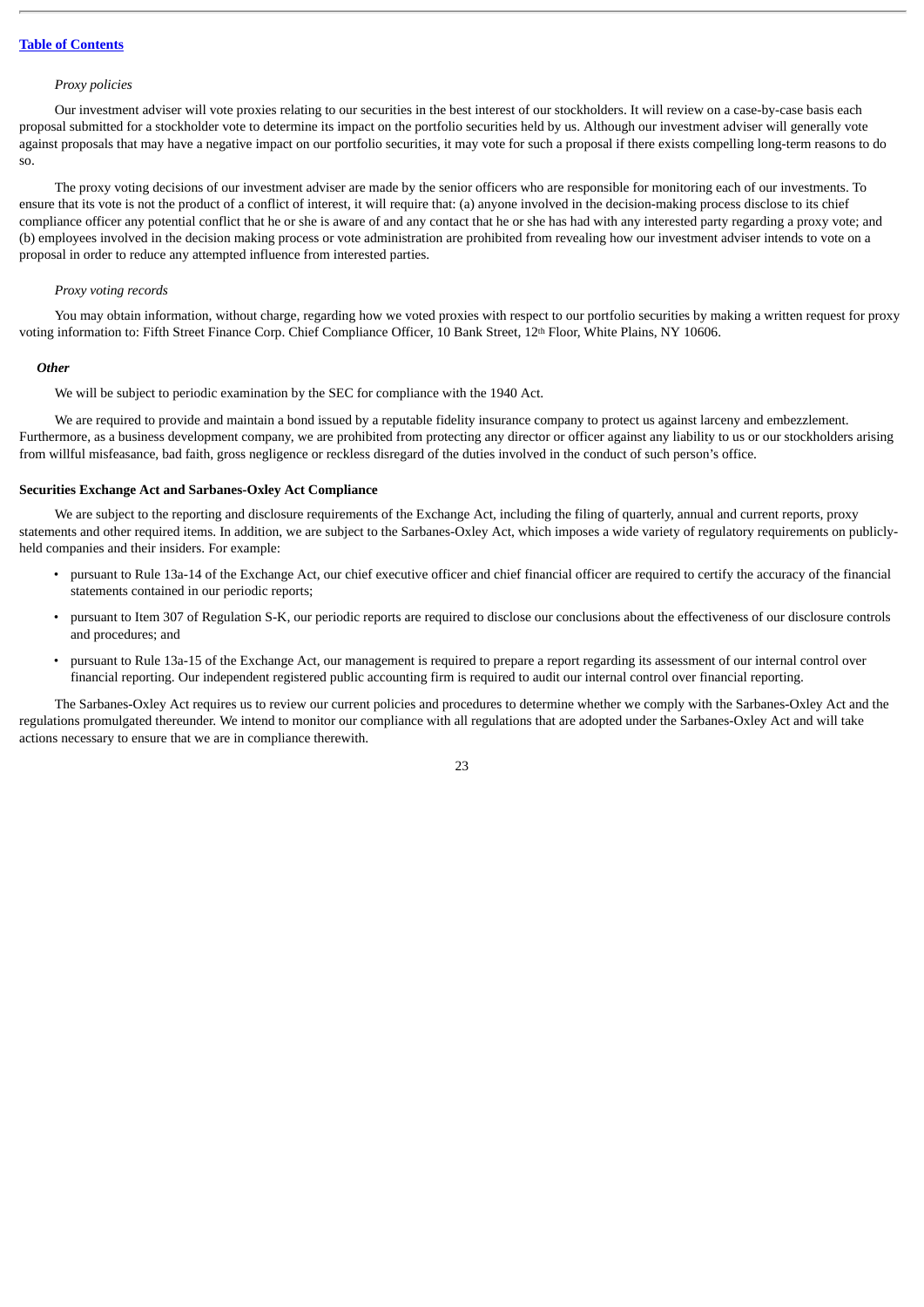#### **Small Business Investment Company Regulations**

Through wholly-owned subsidiaries, we sought and obtained two licenses from the SBA to operate SBIC subsidiaries. In this regard, on February 3, 2010, our wholly-owned subsidiary, Fifth Street Mezzanine Partners IV, L.P. ("FSMP IV"), received a license, effective February 1, 2010, from the SBA to operate as an SBIC under Section 301(c) of the Small Business Investment Act of 1958. On May 15, 2012, our wholly-owned subsidiary, Fifth Street Mezzanine Partners V, L.P. ("FSMP V"), received a license, effective May 10, 2012, from the SBA to operate as an SBIC.

The SBIC licenses allow our SBIC subsidiaries to obtain leverage by issuing SBA-guaranteed debentures, subject to the issuance of a capital commitment by the SBA and other customary procedures. SBA-guaranteed debentures are non-recourse, interest only debentures with interest payable semi-annually and have a ten year maturity. The principal amount of SBA-guaranteed debentures is not required to be paid prior to maturity but may be prepaid at any time without penalty. The interest rate of SBA-guaranteed debentures is fixed at the time of issuance at a market-driven spread over U.S. Treasury Notes with 10-year maturities.

SBICs are designed to stimulate the flow of private equity capital to eligible small businesses. Under SBA regulations, SBICs may make loans to eligible small businesses and invest in the equity securities of small businesses. Under present SBA regulations, eligible small businesses include businesses that have a tangible net worth not exceeding \$18 million and have average annual fully taxed net income not exceeding \$6 million for the two most recent fiscal years. In addition, an SBIC must devote 25% of its investment activity to "smaller" concerns as defined by the SBA. A smaller concern is one that has a tangible net worth not exceeding \$6 million and has average annual fully taxed net income not exceeding \$2 million for the two most recent fiscal years. SBA regulations also provide alternative size standard criteria to determine eligibility, which depend on the industry in which the business is engaged and are based on such factors as the number of employees and gross sales. According to SBA regulations, SBICs may make long-term loans to small businesses, invest in the equity securities of such businesses and provide them with consulting and advisory services.

SBA regulations currently limit the amount of SBA-guaranteed debentures that an SBIC may issue to \$150 million when it has at least \$75 million in regulatory capital. Affiliated SBICs are permitted to issue up to a combined maximum amount of \$225 million when they have at least \$112.5 million in regulatory capital. As of September 30, 2012, FSMP IV had \$75 million in regulatory capital and \$150 million in SBA-guaranteed debentures outstanding and FSMP V had \$37.5 million in regulatory capital, but did not yet have any SBA-guaranteed debentures outstanding.

The SBA restricts the ability of SBICs to repurchase their capital stock. SBA regulations also include restrictions on a "change of control" or transfer of an SBIC and require that SBICs invest idle funds in accordance with SBA regulations. In addition, our SBIC subsidiaries may also be limited in their ability to make distributions to us if they do not have sufficient capital, in accordance with SBA regulations.

Our SBIC subsidiaries are subject to regulation and oversight by the SBA, including requirements with respect to maintaining certain minimum financial ratios and other covenants. Receipt of an SBIC license does not assure that our SBIC subsidiaries will receive SBA guaranteed debenture funding, which is dependent upon our SBIC subsidiaries continuing to be in compliance with SBA regulations and policies. The SBA, as a creditor, will have a superior claim to our SBIC subsidiaries' assets over our stockholders in the event we liquidate our SBIC subsidiaries or the SBA exercises its remedies under the SBA-guaranteed debentures issued by our SBIC subsidiaries upon an event of default.

#### **The NASDAQ Global Select Market Corporate Governance Regulations**

The NASDAQ Global Select Market has adopted corporate governance regulations that listed companies must comply with. We are in compliance with such corporate governance listing standards applicable to business development companies.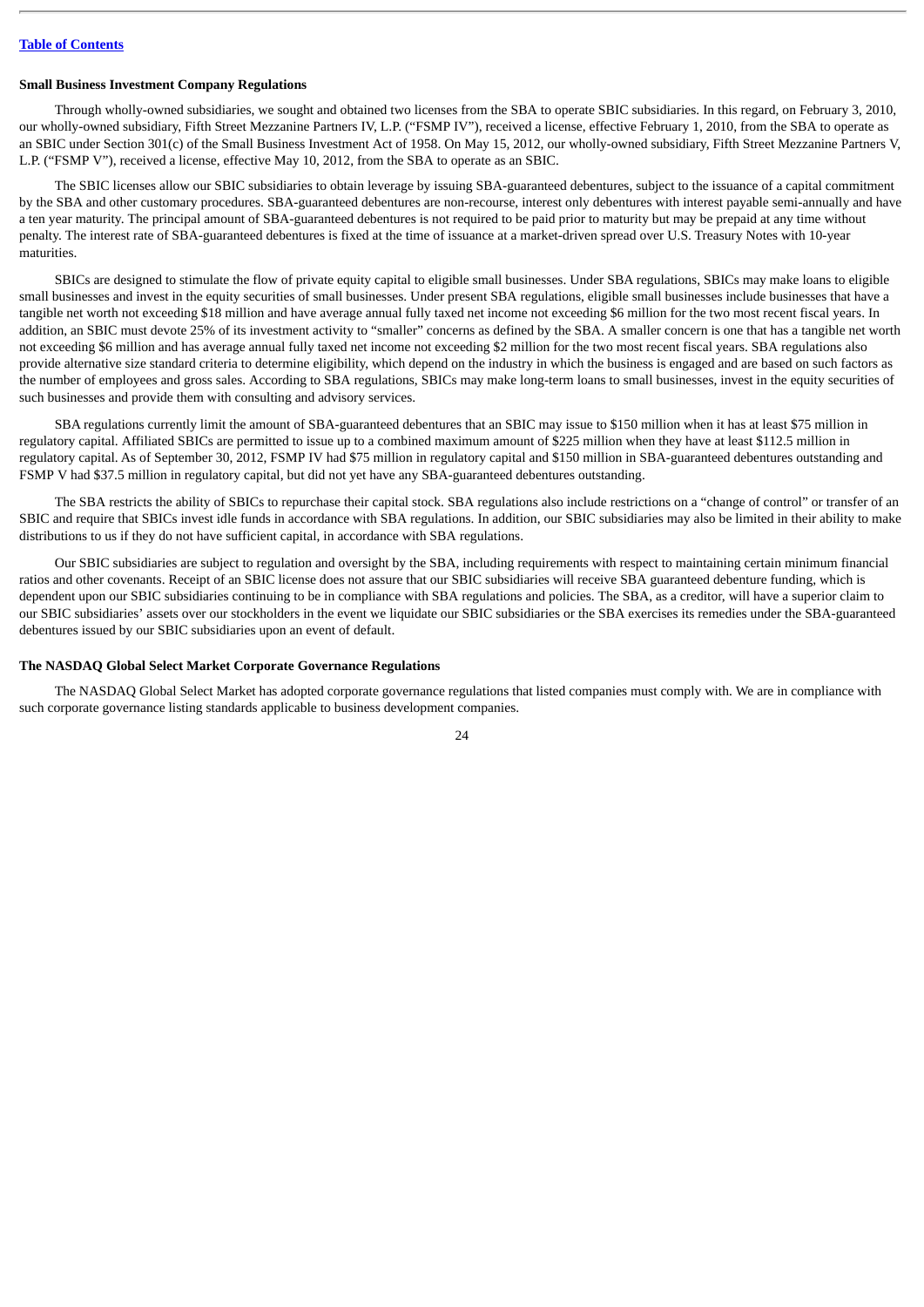#### **Taxation as a Regulated Investment Company**

As a business development company, we have elected to be treated, and intend to continue to qualify annually, as a RIC under Subchapter M of the Code. As a RIC, we generally do not have to pay corporate-level U.S. federal income taxes on any income that we distribute to our stockholders as dividends. To continue to qualify as a RIC, we must, among other things, meet certain source-of-income and asset diversification requirements (as described below). In addition, to qualify for RIC tax treatment we must distribute to our stockholders, for each taxable year, at least 90% of our "investment company taxable income," which is generally our ordinary income plus the excess of our realized net short-term capital gains over our realized net long-term capital losses (the "Annual Distribution Requirement").

If we qualify as a RIC and satisfy the Annual Distribution Requirement, then we generally will not be subject to U.S. federal income tax on the portion of our income we distribute (or are deemed to distribute) to stockholders. We will be subject to U.S. federal income tax at the regular corporate rates on any income or capital gains not distributed (or deemed distributed) to our stockholders.

We will be subject to a 4% nondeductible U.S. federal excise tax on certain undistributed income unless we distribute in a timely manner an amount at least equal to the sum of (1) 98% of our net ordinary income for each calendar year, (2) 98.2% of our capital gain net income for the one-year period ending October 31 in that calendar year and (3) any income recognized, but not distributed, in preceding years (the "Excise Tax Avoidance Requirement"). We generally will endeavor in each taxable year to make sufficient distributions to our stockholders to avoid any U.S. federal excise tax on our earnings.

In order to qualify as a RIC for U.S. federal income tax purposes, we must, among other things:

- continue to qualify as a business development company under the 1940 Act at all times during each taxable year;
- derive in each taxable year at least 90% of our gross income from dividends, interest, payments with respect to loans of certain securities, gains from the sale of stock or other securities, net income from certain "qualified publicly traded partnerships," or other income derived with respect to our business of investing in such stock or securities (the "90% Income Test"); and
- diversify our holdings so that at the end of each quarter of the taxable year:
	- at least 50% of the value of our assets consists of cash, cash equivalents, U.S. Government securities, securities of other RICs, and other securities if such other securities of any one issuer do not represent more than 5% of the value of our assets or more than 10% of the outstanding voting securities of the issuer; and
	- no more than 25% of the value of our assets is invested in the securities, other than U.S. government securities or securities of other RICs, of one issuer, of two or more issuers that are controlled, as determined under applicable Code rules, by us and that are engaged in the same or similar or related trades or businesses or of certain "qualified publicly traded partnerships" (the "Diversification Tests").

Qualified earnings may exclude such income as management fees received in connection with our SBIC or other potential outside managed funds and certain other fees.

We may be required to recognize taxable income in circumstances in which we do not receive cash. For example, if we hold debt obligations that are treated under applicable tax rules as having original issue discount (such as debt instruments with PIK interest or, in certain cases, increasing interest rates or issued with warrants), we must include in income each year a portion of the original issue discount that accrues over the life of the obligation, regardless of whether cash representing such income is received by us in the same taxable year. We may also have to include in income other amounts that we have not yet received in cash, such as PIK interest and deferred loan origination fees that are paid after origination of the loan or are paid in non-cash compensation such as warrants or stock. Because any original issue discount or other amounts accrued will be included in our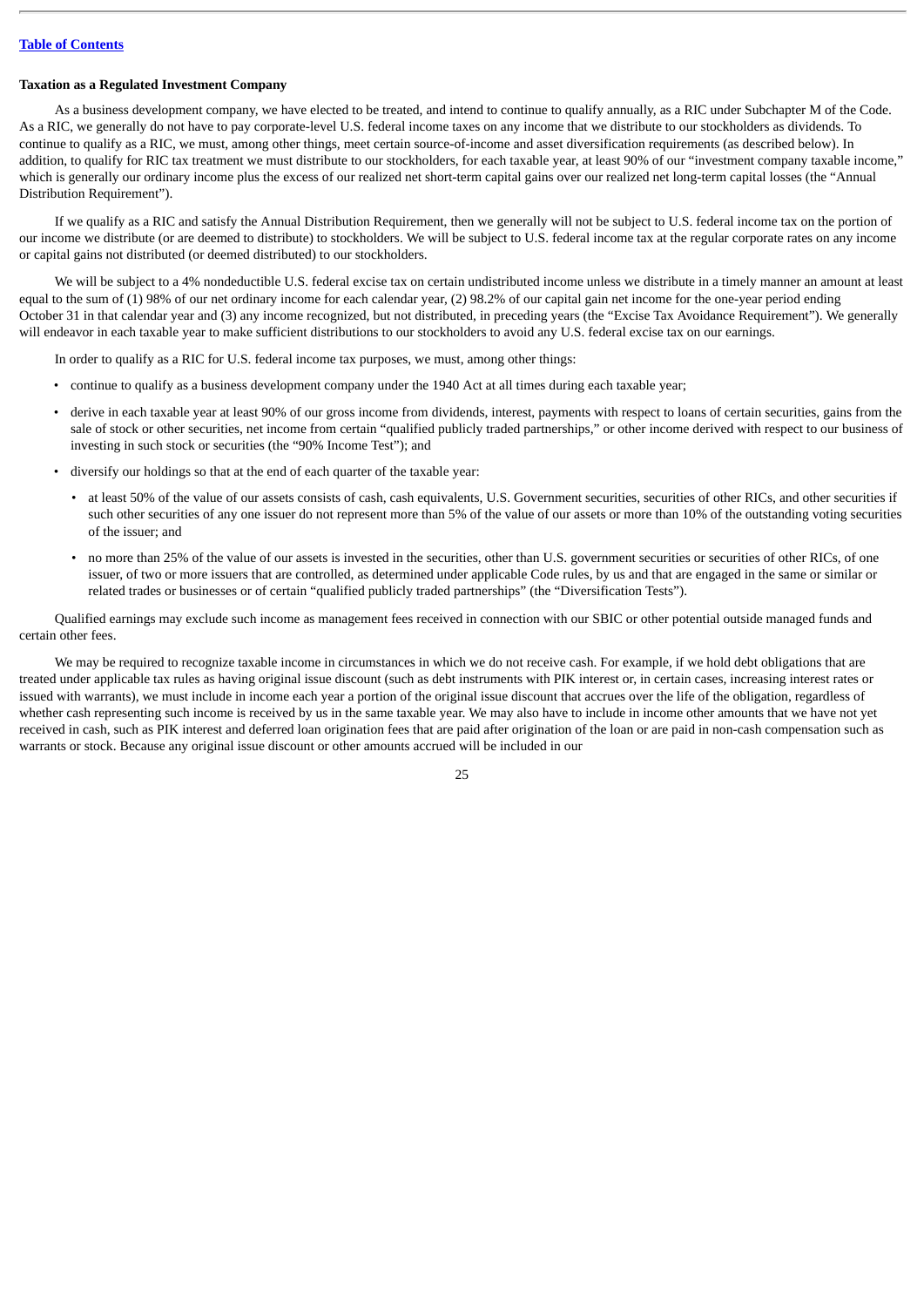investment company taxable income for the year of accrual, we may be required to make a distribution to our stockholders in order to satisfy the Annual Distribution Requirement, even though we will not have received any corresponding cash amount.

Although we do not presently expect to do so, we are authorized to borrow funds and to sell assets in order to satisfy the distribution requirements. However, under the 1940 Act, we are not permitted in certain circumstances to make distributions to our stockholders while our debt obligations and other senior securities are outstanding unless certain "asset coverage" tests are met. Moreover, our ability to dispose of assets to meet our distribution requirements may be limited by (1) the illiquid nature of our portfolio and/or (2) other requirements relating to our status as a RIC, including the Diversification Tests. If we dispose of assets in order to meet the Annual Distribution Requirement or the Excise Tax Avoidance Requirement, we may make such dispositions at times that, from an investment standpoint, are not advantageous.

In accordance with certain applicable Treasury regulations and private letter rulings issued by the Internal Revenue Service, a RIC may treat a distribution of its own stock as fulfilling its RIC distribution requirements if each stockholder may elect to receive his or her entire distribution in either cash or stock of the RIC, subject to a limitation that the aggregate amount of cash to be distributed to all stockholders must be at least 20% of the aggregate declared distribution. If too many stockholders elect to receive cash, each stockholder electing to receive cash must receive a pro rata amount of cash (with the balance of the distribution paid in stock). In no event will any stockholder, electing to receive cash, receive less than 20% of his or her entire distribution in cash. If these and certain other requirements are met, for U.S federal income tax purposes, the amount of the dividend paid in stock will be equal to the amount of cash that could have been received instead of stock. We have no current intention of paying dividends in shares of our stock in accordance with these Treasury regulations or private letter rulings.

#### <span id="page-27-0"></span>**Item 1A.** *Risk Factors*

## **RISK FACTORS**

*Investing in our securities involves a number of significant risks. In addition to the other information contained in this annual report on Form 10-K, you should consider carefully the following information before making an investment in our common stock. The risks set out below are not the only risks we face. Additional risks and uncertainties not presently known to us or not presently deemed material by us might also impair our operations and performance. If any of the following events occur, our business, financial condition and results of operations could be materially and adversely affected. In such case, our net asset value and the trading price of our common stock could decline, and you may lose part or all of your investment.*

#### **Risks Relating to Economic Conditions**

#### *The current state of the economy and financial markets increases the likelihood of adverse effects on our financial position and results of operations.*

The U.S. capital markets experienced extreme volatility and disruption over the past several years, leading to recessionary conditions and depressed levels of consumer and commercial spending. Disruptions in the capital markets increased the spread between the yields realized on risk-free and higher risk securities, resulting in illiquidity in parts of the capital markets. While recent indicators suggest modest improvement in the capital markets, we cannot provide any assurance that these conditions will not worsen. If these conditions continue or worsen, the prolonged period of market illiquidity may have a material adverse effect on our business, financial condition and results of operations. Unfavorable economic conditions also could increase our funding costs, limit our access to the capital markets or result in a decision by lenders not to extend credit to us. These events could limit our investment originations, limit our ability to grow and negatively impact our operating results.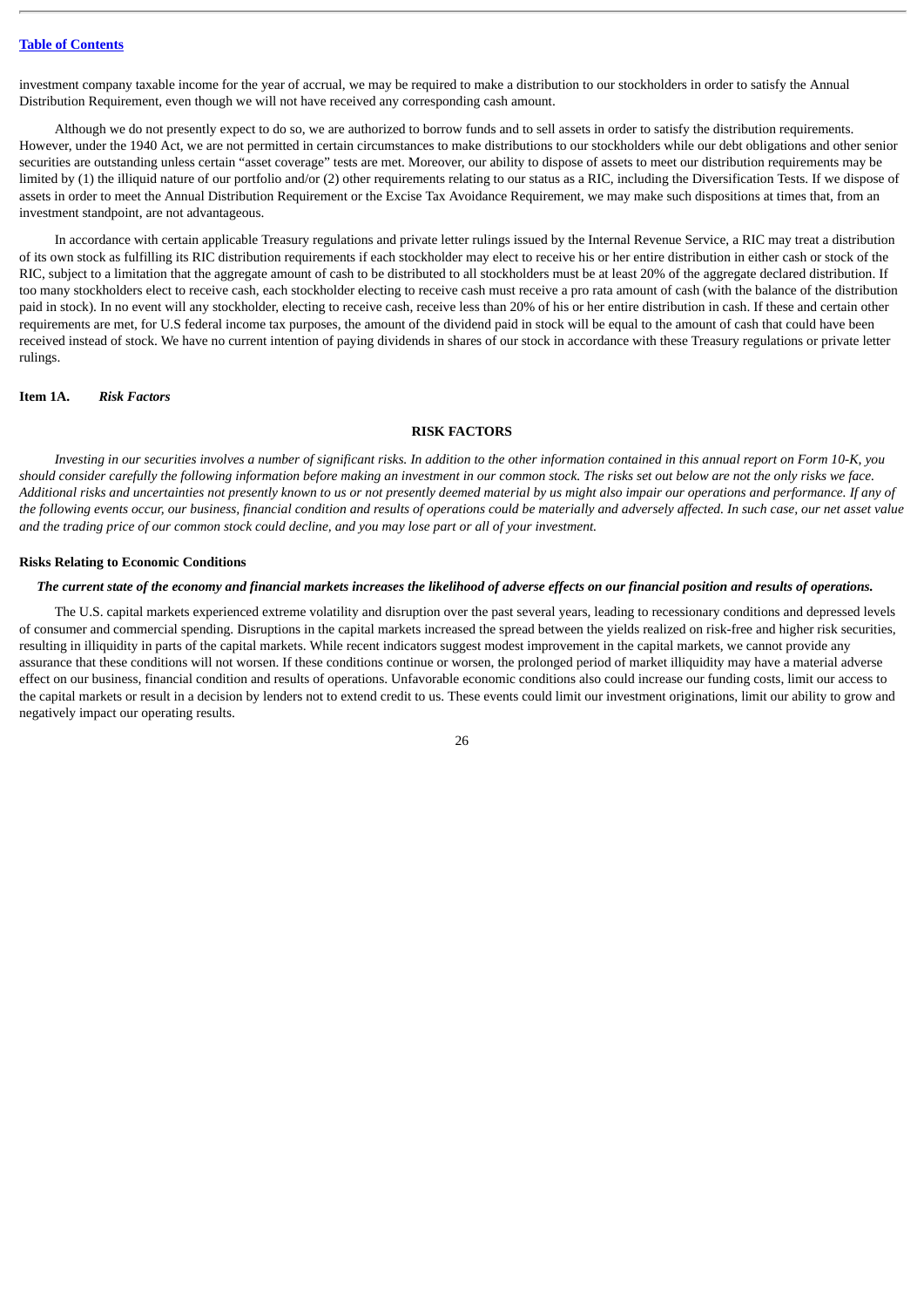In addition, to the extent that recessionary conditions return, the financial results of small to mid-sized companies, like those in which we invest, will likely experience deterioration, which could ultimately lead to difficulty in meeting debt service requirements and an increase in defaults. Additionally, the end markets for certain of our portfolio companies' products and services have experienced, and continue to experience, negative economic trends. The performances of certain of our portfolio companies have been, and may continue to be, negatively impacted by these economic or other conditions, which may ultimately result in our receipt of a reduced level of interest income from our portfolio companies and/or losses or charge offs related to our investments, and, in turn, may adversely affect distributable income.

# *Economic recessions or downturns could impair the ability of our portfolio companies to repay loans, which, in turn, could increase our non-performing assets, decrease the value of our portfolio, reduce our volume of new loans and harm our operating results, which would have an adverse effect on our results of operations.*

Many of our portfolio companies are and may be susceptible to economic slowdowns or recessions and may be unable to repay our loans during such periods. Therefore, our non-performing assets are likely to increase and the value of our portfolio is likely to decrease during such periods. Adverse economic conditions also may decrease the value of collateral securing some of our loans and the value of our equity investments. In this regard, as a result of recent economic conditions and their impact on certain of our portfolio companies, or in accordance with tier pricing provisions in certain loan agreements, we have agreed to modify the payment terms of our investments in 14 of our portfolio companies as of September 30, 2012. Such modified terms may include changes in payment-in-kind interest provisions and/or cash interest rates. These modifications, and any future modifications to our loan agreements as a result of the recent economic conditions or otherwise, may limit the amount of interest income that we recognize from the modified investments, which may, in turn, limit our ability to make distributions to our stockholders and have a material adverse effect on our results of operations.

# *The downgrade of the U.S. credit rating, failure to avoid the "fiscal cliff" and the economic crisis in Europe could negatively impact our liquidity, financial condition and earnings.*

Recent U.S. debt ceiling and budget deficit concerns and the possibility that U.S. lawmakers may be unable to avoid the fiscal cliff, together with signs of deteriorating sovereign debt conditions in Europe, have increased the possibility of additional credit-rating downgrades and economic slowdowns, or a recession in the U.S. Although U.S. lawmakers passed legislation to raise the federal debt ceiling, Standard & Poor's Ratings Services lowered its long-term sovereign credit rating on the United States from "AAA" to "AA+" in August 2011. The impact of this or any further downgrades to the U.S. government's sovereign credit rating or its perceived creditworthiness could adversely affect the U.S. and global financial markets and economic conditions. In addition, some economists predict the U.S. economy could fall into recession if the U.S. Federal Government fails to achieve a plan to avoid the "fiscal cliff," which refers to certain tax increases and automatic spending cuts that are scheduled to become effective at the end of 2012. Further, Moody's has warned that it may downgrade the U.S. Federal Government's rating if the federal debt is not stabilized. Absent further quantitative easing by the Federal Reserve, these developments, along with the European sovereign debt crisis, could cause interest rates and borrowing costs to rise, which may negatively impact our ability to access the debt markets on favorable terms. Continued adverse economic conditions could have a material adverse effect on our business, financial condition and results of operations.

#### **Risks Relating to Our Business and Structure**

#### *Changes in interest rates may affect our cost of capital and net investment income.*

Because we may borrow to fund our investments, a portion of our net investment income may be dependent upon the difference between the interest rate at which we borrow funds and the interest rate at which we invest these funds. Portions of our investment portfolio and our borrowings will likely have floating rate components from time to time. As a result, a significant change in market interest rates could have a material adverse effect on our net investment income. In periods of rising interest rates, our cost of funds could increase, which would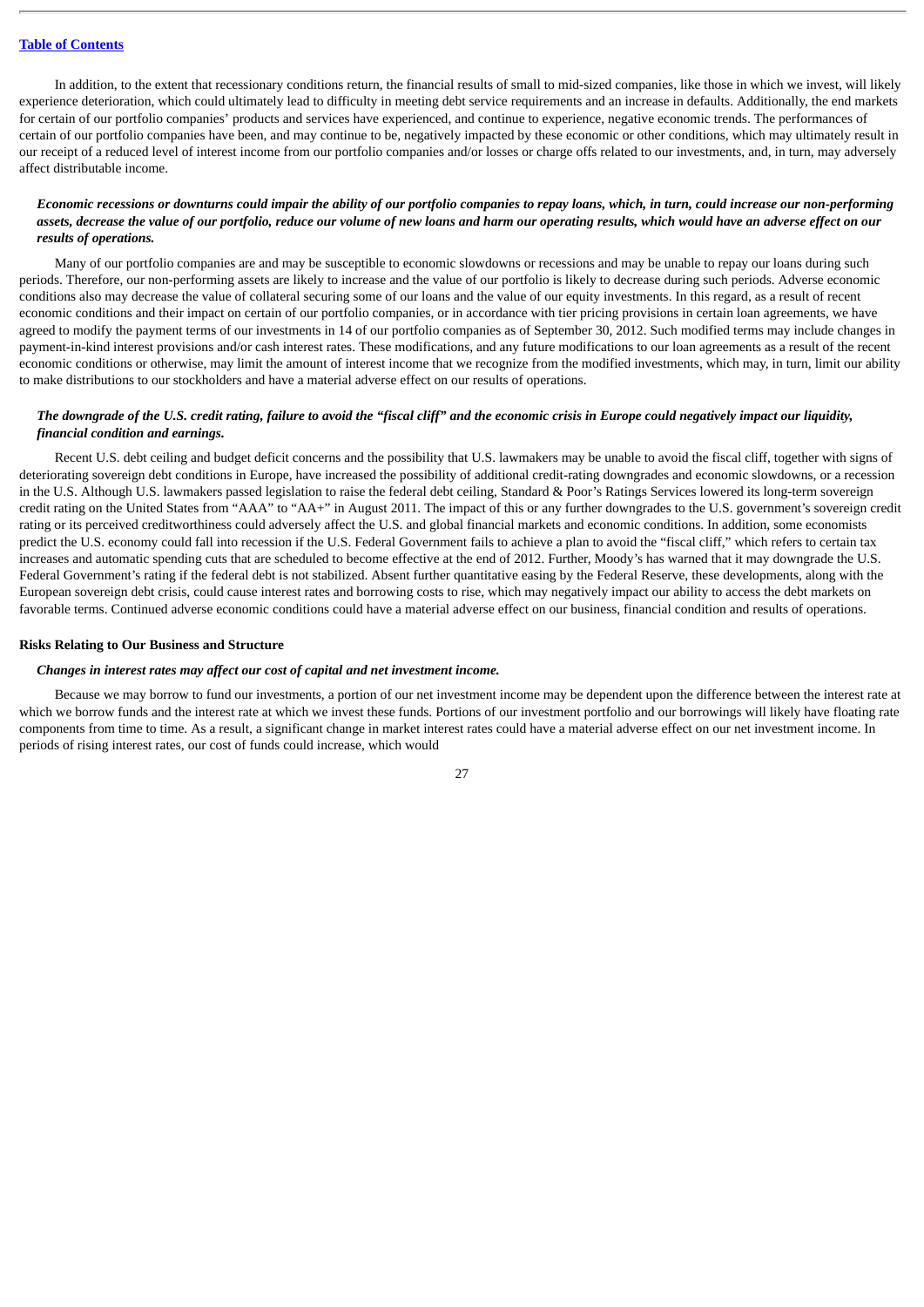reduce our net investment income. We may hedge against such interest rate fluctuations by using standard hedging instruments such as interest rate swap agreements, futures, options and forward contracts, subject to applicable legal requirements, including without limitation, all necessary registrations (or exemptions from registration) with the Commodity Futures Trading Commission. These activities may limit our ability to participate in the benefits of lower interest rates with respect to the hedged borrowings. Adverse developments resulting from changes in interest rates or hedging transactions could have a material adverse effect on our business, financial condition and results of operations.

## *A significant portion of our investment portfolio is and will continue to be recorded at fair value as determined in good faith by our Board of Directors and, as a result, there is and will continue to be uncertainty as to the value of our portfolio investments.*

Under the 1940 Act, we are required to carry our portfolio investments at market value or, if there is no readily available market value, at fair value as determined by our Board of Directors. Typically, there is not a public market for the securities of the privately held companies in which we have invested and will generally continue to invest. As a result, we value these securities quarterly at fair value as determined in good faith by our Board of Directors. Certain factors that may be considered in determining the fair value of our investments include the nature and realizable value of any collateral, the portfolio company's earnings and its ability to make payments on its indebtedness, the markets in which the portfolio company does business, comparison to comparable publicly-traded companies, discounted cash flow and other relevant factors. Because such valuations, and particularly valuations of private securities and private companies, are inherently uncertain, may fluctuate over short periods of time and may be based on estimates, our determinations of fair value may differ materially from the values that would have been used if a ready market for these securities existed. Due to this uncertainty, our fair value determinations may cause our net asset value on a given date to materially understate or overstate the value that we may ultimately realize upon the sale of one or more of our investments. As a result, investors purchasing our common stock based on an overstated net asset value would pay a higher price than the realizable value of our investments might warrant.

# *Our ability to achieve our investment objective depends on our investment adviser's ability to support our investment process; if our investment adviser were to lose any of its principals, our ability to achieve our investment objective could be significantly harmed.*

We depend on the investment expertise, skill and network of business contacts of the principals of our investment adviser. The principals of our investment adviser evaluate, negotiate, structure, execute, monitor and service our investments. Our future success will depend to a significant extent on the continued service and coordination of the principals of our investment adviser. The departure of any of these individuals could have a material adverse effect on our ability to achieve our investment objective.

Our ability to achieve our investment objective depends on our investment adviser's ability to identify, analyze, invest in, finance and monitor companies that meet our investment criteria. Our investment adviser's capabilities in structuring the investment process, providing competent, attentive and efficient services to us, and facilitating access to financing on acceptable terms depend on the employment of investment professionals in adequate number and of adequate sophistication to match the corresponding flow of transactions. To achieve our investment objective, our investment adviser may need to hire, train, supervise and manage new investment professionals to participate in our investment selection and monitoring process. Our investment adviser may not be able to find investment professionals in a timely manner or at all. Failure to support our investment process could have a material adverse effect on our business, financial condition and results of operations.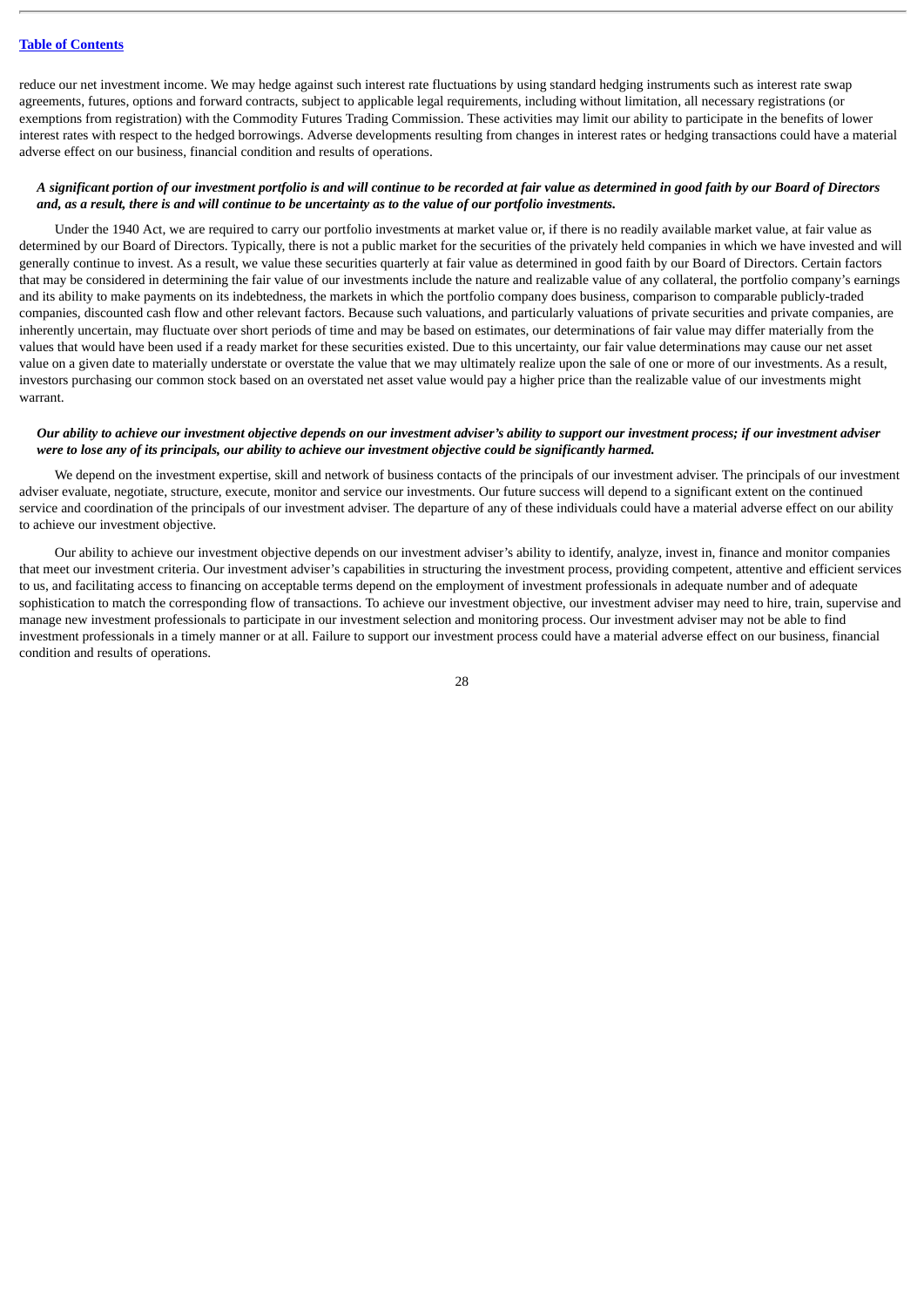# *Our business model depends to a significant extent upon strong referral relationships with private equity sponsors, and the inability of the principals of our investment adviser to maintain or develop these relationships, or the failure of these relationships to generate investment opportunities, could adversely affect our business.*

We expect that the principals of our investment adviser will maintain and develop their relationships with private equity sponsors, and we will rely to a significant extent upon these relationships to provide us with potential investment opportunities. If the principals of our investment adviser fail to maintain their existing relationships or develop new relationships with other sponsors or sources of investment opportunities, we will not be able to grow our investment portfolio. In addition, individuals with whom the principals of our investment adviser have relationships are not obligated to provide us with investment opportunities, and, therefore, there is no assurance that such relationships will generate investment opportunities for us.

#### *We may face increasing competition for investment opportunities, which could reduce returns and result in losses.*

We compete for investments with other business development companies and investment funds (including private equity funds and mezzanine funds), as well as traditional financial services companies such as commercial banks and other sources of funding. Many of our competitors are substantially larger and have considerably greater financial, technical and marketing resources than we do. For example, some competitors may have a lower cost of capital and access to funding sources that are not available to us. In addition, some of our competitors may have higher risk tolerances or different risk assessments than we have. These characteristics could allow our competitors to consider a wider variety of investments, establish more relationships and offer better pricing and more flexible structuring than we are able to do. We may lose investment opportunities if we do not match our competitors' pricing, terms and structure. If we are forced to match our competitors' pricing, terms and structure, we may not be able to achieve acceptable returns on our investments or may bear substantial risk of capital loss. A significant part of our competitive advantage stems from the fact that the market for investments in small and mid-sized companies is underserved by traditional commercial banks and other financial sources. A significant increase in the number and/or the size of our competitors in this target market could force us to accept less attractive investment terms. Furthermore, many of our competitors have greater experience operating under, or are not subject to, the regulatory restrictions that the 1940 Act imposes on us as a business development company.

#### *Our incentive fee may induce our investment adviser to make speculative investments.*

The incentive fee payable by us to our investment adviser may create an incentive for it to make investments on our behalf that are risky or more speculative than would be the case in the absence of such compensation arrangement, which could result in higher investment losses, particularly during cyclical economic downturns. The way in which the incentive fee payable to our investment adviser is determined, which is calculated separately in two components as a percentage of the income (subject to a hurdle rate) and as a percentage of the realized gain on invested capital, may encourage our investment adviser to use leverage to increase the return on our investments or otherwise manipulate our income so as to recognize income in quarters where the hurdle rate is exceeded. Under certain circumstances, the use of leverage may increase the likelihood of default, which would disfavor the holders of our common stock.

The incentive fee payable by us to our investment adviser also may create an incentive for our investment adviser to invest on our behalf in instruments that have a deferred interest feature. Under these investments, we would accrue the interest over the life of the investment but would not receive the cash income from the investment until the end of the investment's term, if at all. Our net investment income used to calculate the income portion of our incentive fee, however, includes accrued interest. Thus, a portion of the incentive fee would be based on income that we have not yet received in cash and may never receive in cash if the portfolio company is unable to satisfy such interest payment obligation to us. While we may make incentive fee payments on income accruals that we may not collect in the future and with respect to which we do not have a formal "claw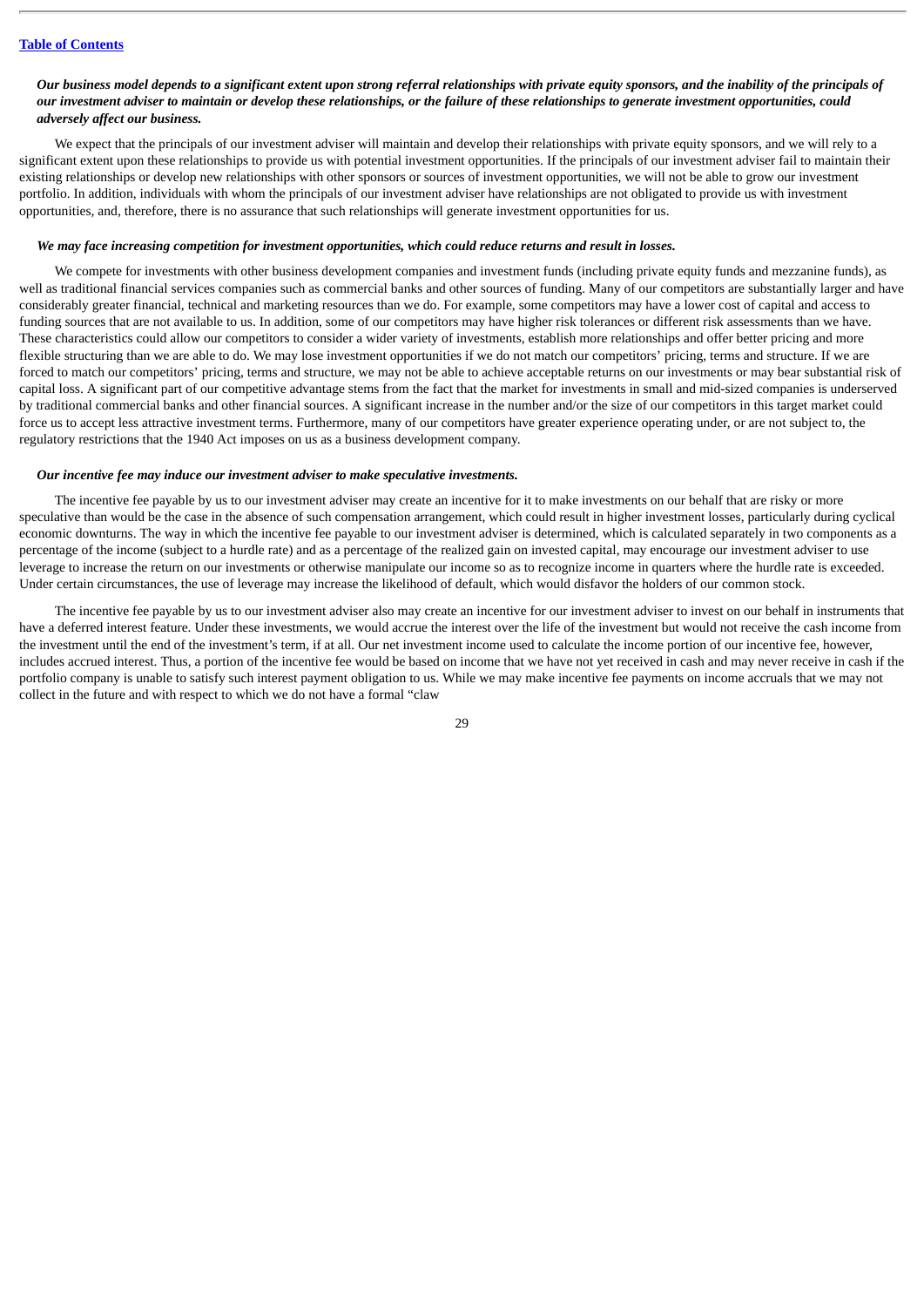back" right against our investment adviser per se, the amount of accrued income written off in any period will reduce the income in the period in which such write-off was taken and thereby reduce such period's incentive fee payment.

In addition, our investment adviser receives the incentive fee based, in part, upon net capital gains realized on our investments. Unlike the portion of the incentive fee based on income, there is no performance threshold applicable to the portion of the incentive fee based on net capital gains. As a result, our investment adviser may have a tendency to invest more in investments that are likely to result in capital gains as compared to income producing securities. Such a practice could result in our investing in more speculative securities than would otherwise be the case, which could result in higher investment losses, particularly during economic downturns.

Given the subjective nature of the investment decisions made by our investment adviser on our behalf, we will be unable to monitor these potential conflicts of interest between us and our investment adviser.

# *Our base management fee may induce our investment adviser to incur leverage.*

The fact that our base management fee is payable based upon our gross assets, which would include any borrowings for investment purposes, may encourage our investment adviser to use leverage to make additional investments. Under certain circumstances, the use of increased leverage may increase the likelihood of default, which would disfavor holders of our common stock. Given the subjective nature of the investment decisions made by our investment adviser on our behalf, we will not be able to monitor this potential conflict of interest.

#### *Because we borrow money, the potential for loss on amounts invested in us will be magnified and may increase the risk of investing in us.*

Borrowings, also known as leverage, magnify the potential for loss on invested equity capital. If we continue to use leverage to partially finance our investments, through borrowings from banks and other lenders, you will experience increased risks of investing in our common stock. If the value of our assets decreases, leveraging would cause net asset value to decline more sharply than it otherwise would have had we not leveraged. Similarly, any decrease in our income would cause net income to decline more sharply than it would have had we not borrowed. Such a decline could negatively affect our ability to make common stock distribution payments. Leverage is generally considered a speculative investment technique.

# *Substantially all of our assets are subject to security interests under secured credit facilities or subject to a superior claim over our stockholders by the SBA and if we default on our obligations under the facilities or with respect to our SBA-guaranteed debentures, we may suffer adverse consequences, including foreclosure on our assets.*

As of September 30, 2012, substantially all of our assets were pledged as collateral under our credit facilities or subject to a superior claim over our stockholders by the SBA. If we default on our obligations under these facilities or our SBA-guaranteed debentures, the lenders and/or the SBA may have the right to foreclose upon and sell, or otherwise transfer, the collateral subject to their security interests or their superior claim. In such event, we may be forced to sell our investments to raise funds to repay our outstanding borrowings in order to avoid foreclosure and these forced sales may be at times and at prices we would not consider advantageous. Moreover, such deleveraging of our company could significantly impair our ability to effectively operate our business in the manner in which we have historically operated. As a result, we could be forced to curtail or cease new investment activities and lower or eliminate the dividends that we have historically paid to our stockholders.

In addition, if the lenders exercise their right to sell the assets pledged under our credit facilities, such sales may be completed at distressed sale prices, thereby diminishing or potentially eliminating the amount of cash available to us after repayment of the amounts outstanding under the credit facilities.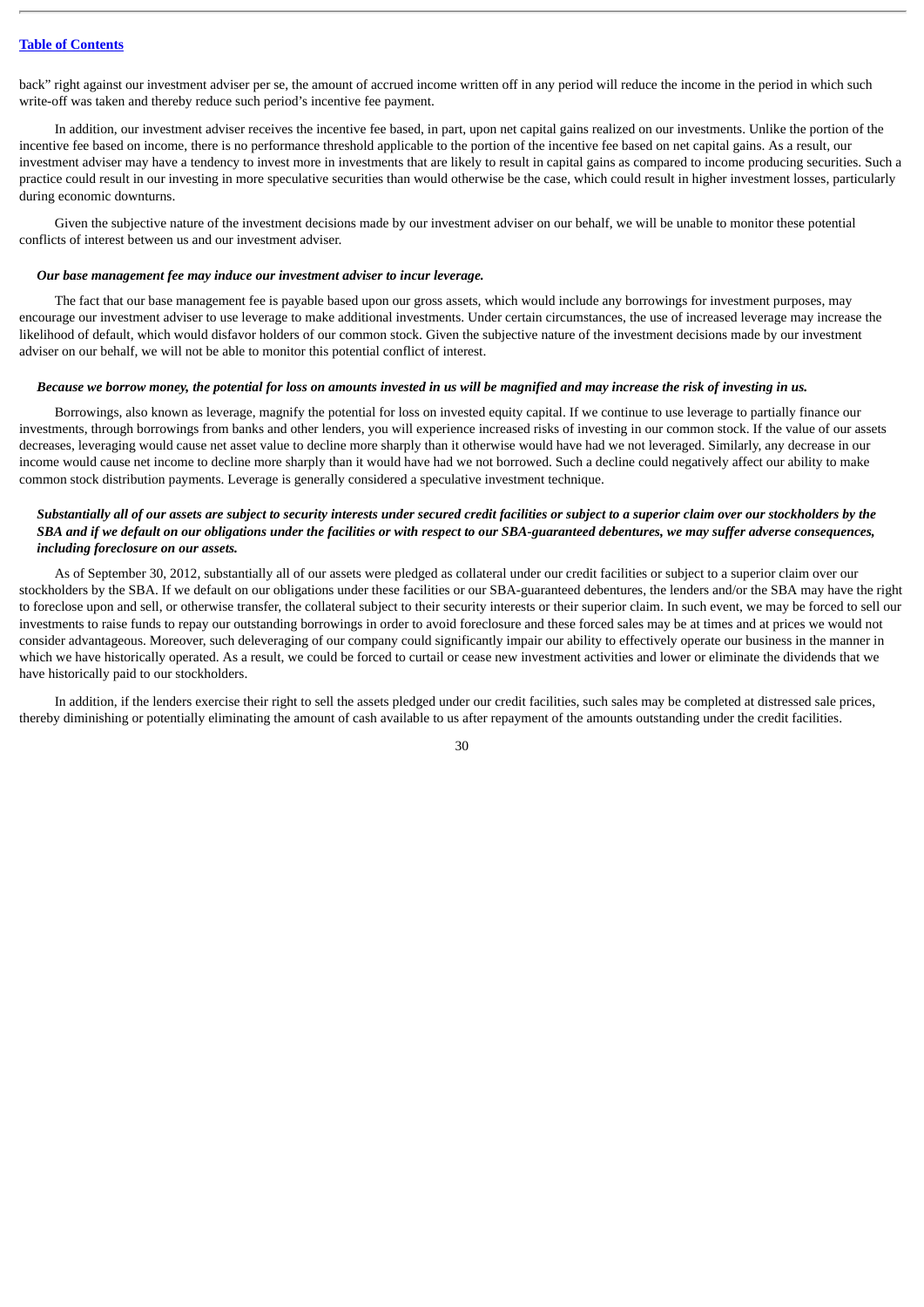## *Because we intend to distribute between 90% and 100% of our income to our stockholders in connection with our election to be treated as a RIC, we will continue to need additional capital to finance our growth. If additional funds are unavailable or not available on favorable terms, our ability to grow will be impaired.*

In order to qualify for the tax benefits available to RICs and to minimize corporate-level taxes, we intend to distribute to our stockholders between 90% and 100% of our annual taxable income, except that we may retain certain net capital gains for investment, and treat such amounts as deemed distributions to our stockholders. If we elect to treat any amounts as deemed distributions, we must pay income taxes at the corporate rate on such deemed distributions on behalf of our stockholders. As a result of these requirements, we will likely need to raise capital from other sources to grow our business. As a business development company, we generally are required to meet a coverage ratio of total assets, less liabilities and indebtedness not represented by senior securities, to total senior securities, which includes all of our borrowings and any outstanding preferred stock, of at least 200%. These requirements limit the amount that we may borrow. Because we will continue to need capital to grow our investment portfolio, these limitations may prevent us from incurring debt and require us to raise additional equity at a time when it may be disadvantageous to do so.

While we expect to be able to issue additional equity securities, we cannot assure you that equity financing will be available to us on favorable terms, or at all. Also, as a business development company, we generally are not permitted to issue equity securities priced below net asset value without stockholder approval. If additional funds are not available to us, we could be forced to curtail or cease new investment activities, and our net asset value and share price could decline.

#### *Our ability to enter into transactions with our affiliates is restricted.*

We are prohibited under the 1940 Act from participating in certain transactions with certain of our affiliates without the prior approval of the members of our independent directors and, in some cases, the SEC. Any person that owns, directly or indirectly, 5% or more of our outstanding voting securities is our affiliate for purposes of the 1940 Act and we are generally prohibited from buying or selling any securities (other than our securities) from or to such affiliate, absent the prior approval of our independent directors. The 1940 Act also prohibits certain "joint" transactions with certain of our affiliates, which could include investments in the same portfolio company (whether at the same or different times), without prior approval of our independent directors and, in some cases, the SEC. If a person acquires more than 25% of our voting securities, we are prohibited from buying or selling any security (other than any security of which we are the issuer) from or to such person or certain of that person's affiliates, or entering into prohibited joint transactions with such person, absent the prior approval of the SEC. Similar restrictions limit our ability to transact business with our officers or directors or their affiliates. As a result of these restrictions, we may be prohibited from buying or selling any security (other than any security of which we are the issuer) from or to any portfolio company of a private equity fund managed by our investment adviser without the prior approval of the SEC, which may limit the scope of investment opportunities that would otherwise be available to us.

# *There are significant potential conflicts of interest which could adversely impact our investment returns.*

Our executive officers and directors, and certain members of our investment adviser, serve or may serve as officers, directors or principals of entities that operate in the same or a related line of business as we do or of investment funds managed by our affiliates. Accordingly, they may have obligations to investors in those entities, the fulfillment of which might not be in the best interests of us or our stockholders. For example, Mr. Tannenbaum, our chief executive officer and managing partner of our investment adviser, is the managing partner of Fifth Street Capital LLC, a private investment firm. Additionally, Mr. Berman, our president, chief compliance officer and secretary, Mr. Frank, our chief financial officer, and Mr. Dimitrov, our chief investment officer, are also partners of our investment adviser. Although the other investment funds managed by Fifth Street Capital LLC and its affiliates generally are fully committed and, other than follow-on investments in existing portfolio companies, are no longer making investments, in the future, the principals of our investment adviser may manage other funds which may from time to time have overlapping investment objectives with those of us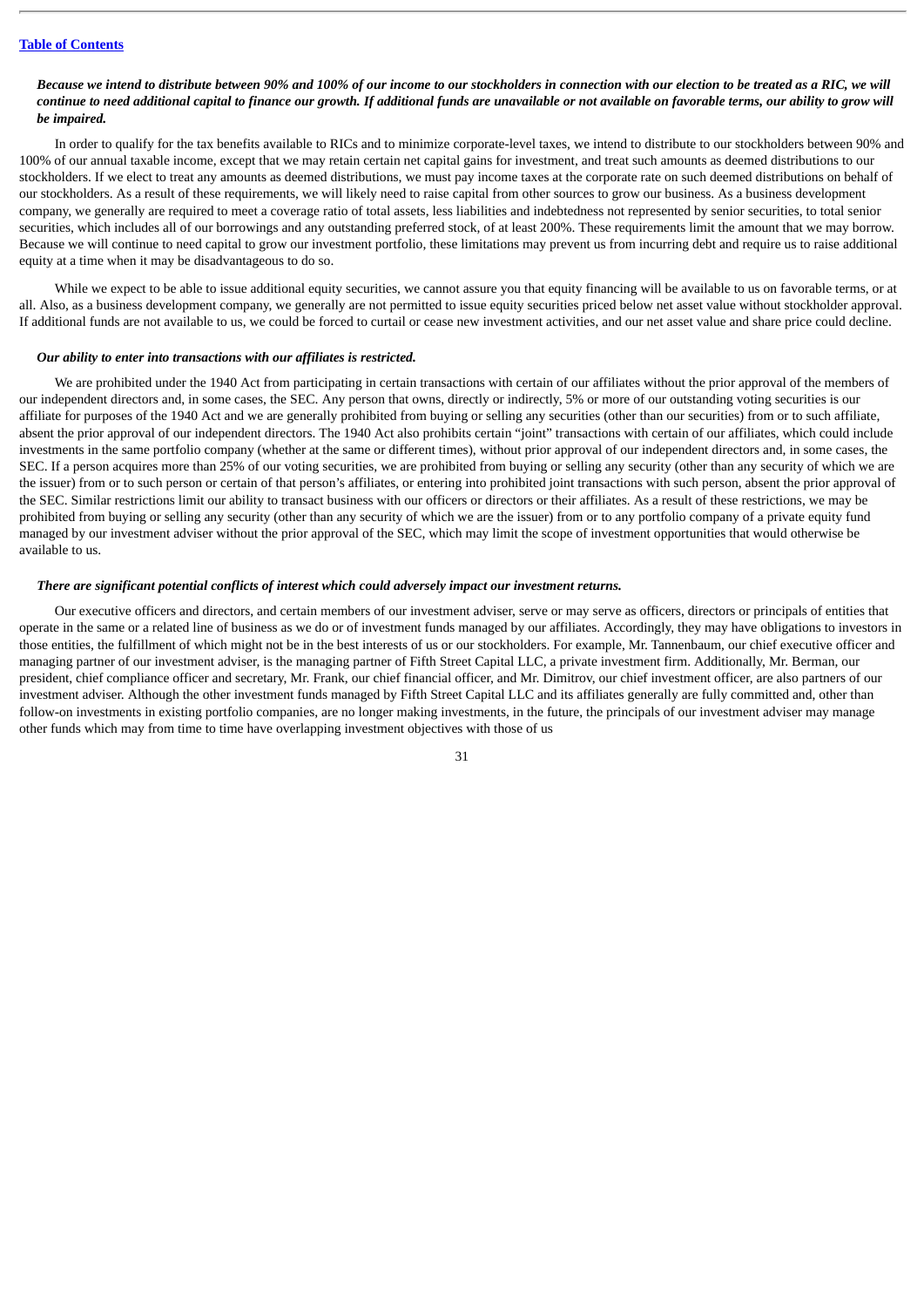and accordingly invest in, whether principally or secondarily, asset classes similar to those targeted by us. If this should occur, the principals of our investment adviser may face conflicts of interest in the allocation of investment opportunities to us and such other funds. Although our investment professionals will endeavor to allocate investment opportunities in a fair and equitable manner, we and our common stockholders could be adversely affected in the event investment opportunities are allocated among us and other investment vehicles managed or sponsored by, or affiliated with, our executive officers, directors and members of our investment adviser.

#### *The incentive fee we pay to our investment adviser relating to capital gains may be effectively greater than 20%.*

As a result of the operation of the cumulative method of calculating the capital gains portion of the incentive fee we pay to our investment adviser, the cumulative aggregate capital gains fee received by our investment adviser could be effectively greater than 20%, depending on the timing and extent of subsequent net realized capital losses or net unrealized depreciation. For additional information on this calculation, see the disclosure in footnote 2 to Example 2 under the caption "Item 1. Business — Investment Advisory Agreement — Fees Paid to Our Investment Adviser — Incentive Fee." We cannot predict whether, or to what extent, this payment calculation would affect your investment in our stock.

#### *A failure on our part to maintain our qualification as a business development company would significantly reduce our operating flexibility.*

If we fail to continuously qualify as a business development company, we might be subject to regulation as a registered closed-end investment company under the 1940 Act, which would significantly decrease our operating flexibility. In addition, failure to comply with the requirements imposed on business development companies by the 1940 Act could cause the SEC to bring an enforcement action against us. For additional information on the qualification requirements of a business development company, see the disclosure under the caption "Item 1. Business — Regulation — Business Development Company Regulations."

## *Regulations governing our operation as a business development company and RIC affect our ability to raise, and the way in which we raise, additional capital or borrow for investment purposes, which may have a negative effect on our growth.*

As a result of the annual distribution requirement to qualify for tax free treatment at the corporate level on income and gains distributed to stockholders, we need to periodically access the capital markets to raise cash to fund new investments. We generally are not able to issue or sell our common stock at a price below net asset value per share, which may be a disadvantage as compared with other public companies or private investment funds. We may, however, sell our common stock, or warrants, options or rights to acquire our common stock, at a price below the current net asset value of the common stock if our Board of Directors and independent directors determine that such sale is in our best interests and the best interests of our stockholders, and our stockholders as well as those stockholders that are not affiliated with us approve such sale. In any such case, the price at which our securities are to be issued and sold may not be less than a price that, in the determination of our Board of Directors, closely approximates the market value of such securities (less any underwriting commission or discount). If our common stock trades at a discount to net asset value, this restriction could adversely affect our ability to raise capital.

We also may make rights offerings to our stockholders at prices less than net asset value, subject to applicable requirements of the 1940 Act. If we raise additional funds by issuing more shares of our common stock or issuing senior securities convertible into, or exchangeable for, our common stock, the percentage ownership of our stockholders may decline at that time and such stockholders may experience dilution. Moreover, we can offer no assurance that we will be able to issue and sell additional equity securities in the future, on terms favorable to us or at all.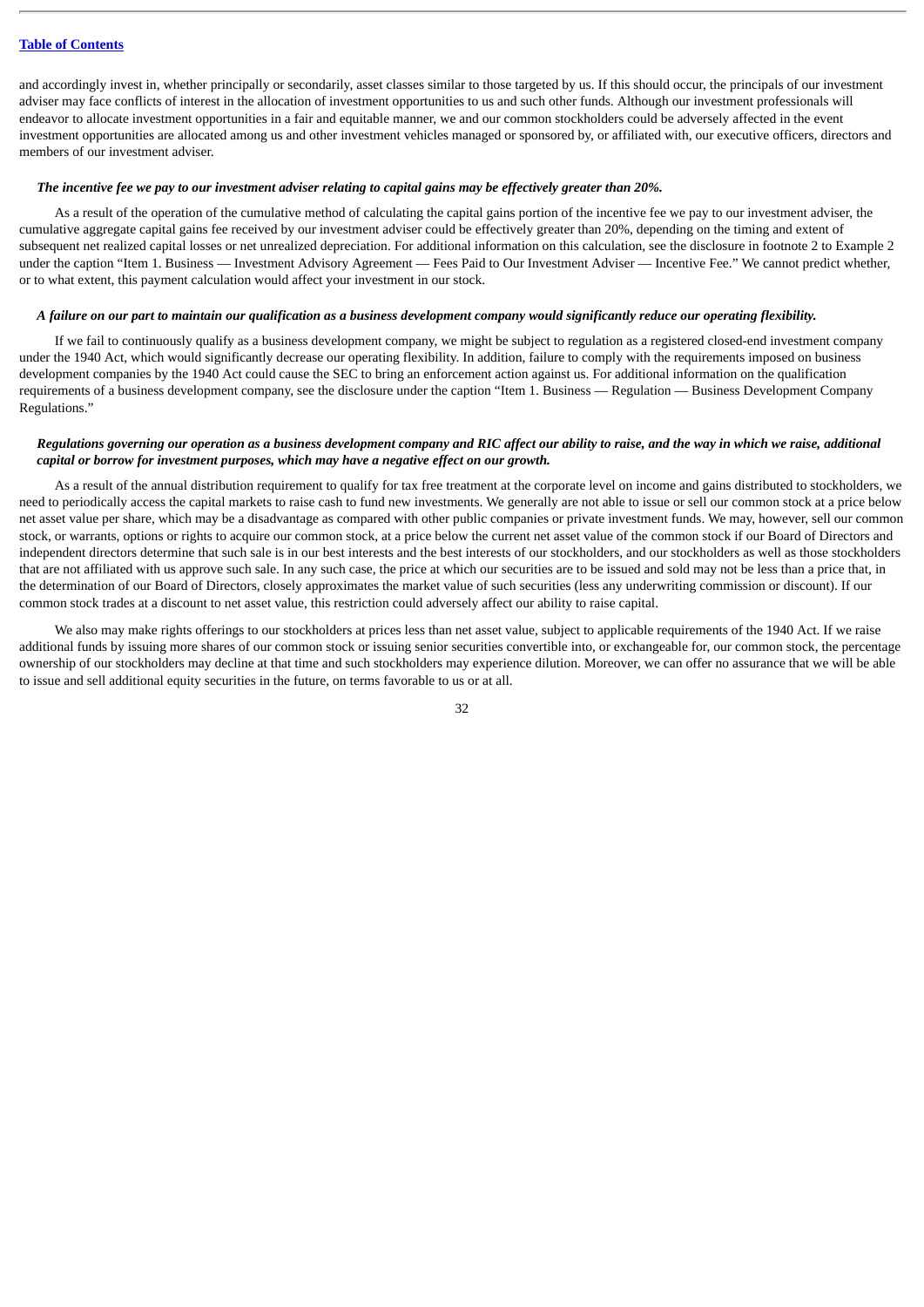In addition, we may issue "senior securities," including borrowing money from banks or other financial institutions only in amounts such that our asset coverage, as defined in the 1940 Act, equals at least 200% after such incurrence or issuance. Our ability to issue different types of securities is also limited. Compliance with these requirements may unfavorably limit our investment opportunities and reduce our ability in comparison to other companies to profit from favorable spreads between the rates at which we can borrow and the rates at which we can lend. As a business development company, therefore, we may need to issue equity more frequently than our privately owned competitors, which may lead to greater stockholder dilution.

We expect to continue to borrow for investment purposes. If the value of our assets declines, we may be unable to satisfy the asset coverage test, which could prohibit us from paying dividends and could prevent us from qualifying as a RIC. If we cannot satisfy the asset coverage test, we may be required to sell a portion of our investments and, depending on the nature of our debt financing, repay a portion of our indebtedness at a time when such sales may be disadvantageous.

In addition, we may in the future seek to securitize our portfolio securities to generate cash for funding new investments. To securitize loans, we would likely create a wholly-owned subsidiary and contribute a pool of loans to the subsidiary. We would then sell interests in the subsidiary on a non-recourse basis to purchasers and we would retain all or a portion of the equity in the subsidiary. An inability to successfully securitize our loan portfolio could limit our ability to grow our business or fully execute our business strategy and may decrease our earnings, if any. The securitization market is subject to changing market conditions and we may not be able to access this market when we would otherwise deem appropriate. Moreover, the successful securitization of our portfolio might expose us to losses as the residual investments in which we do not sell interests will tend to be those that are riskier and more apt to generate losses. The 1940 Act also may impose restrictions on the structure of any securitization.

# *Our SBIC subsidiaries' investment adviser has no prior experience managing SBICs and any failure to comply with SBA regulations, resulting from our SBIC subsidiaries' investment adviser's lack of experience or otherwise, could have an adverse effect on our operations.*

Through wholly-owned subsidiaries, we sought and obtained two licenses from the SBA to operate SBIC subsidiaries. On February 3, 2010, our whollyowned subsidiary, Fifth Street Mezzanine Partners IV, L.P. received a license, effective February 1, 2010, and on May 15, 2012, our wholly-owned subsidiary, Fifth Street Mezzanine Partners V, L.P. received a license, effective May 10, 2012, from the SBA to operate as SBICs under Section 301(c) of the Small Business Investment Act of 1958. The SBIC licenses allow our SBIC subsidiaries to obtain leverage by issuing SBA-guaranteed debentures. The SBA places certain limitations on the financing terms of investments by SBICs in portfolio companies and prohibits SBICs from providing funds for certain purposes or to businesses in a few prohibited industries. Compliance with SBIC requirements may cause our SBIC subsidiaries to forego attractive investment opportunities that are not permitted under SBA regulations.

Further, SBA regulations require that an SBIC be periodically examined and audited by the SBA to determine its compliance with the relevant SBA regulations. The SBA prohibits, without prior SBA approval, a "change of control" of an SBIC or transfers that would result in any person (or a group of persons acting in concert) owning 10% or more of a class of capital stock of an SBIC. If our SBIC subsidiaries fail to comply with applicable SBA regulations, the SBA could, depending on the severity of the violation, limit or prohibit their use of debentures, declare outstanding debentures immediately due and payable, and/or limit them from making new investments. In addition, the SBA can revoke or suspend a license for willful or repeated violation of, or willful or repeated failure to observe, any provision of the Small Business Investment Act of 1958 or any rule or regulation promulgated thereunder. These actions by the SBA would, in turn, negatively affect us because our SBIC subsidiaries are our wholly-owned subsidiaries.

Any failure to comply with SBA regulations could have an adverse effect on our operations.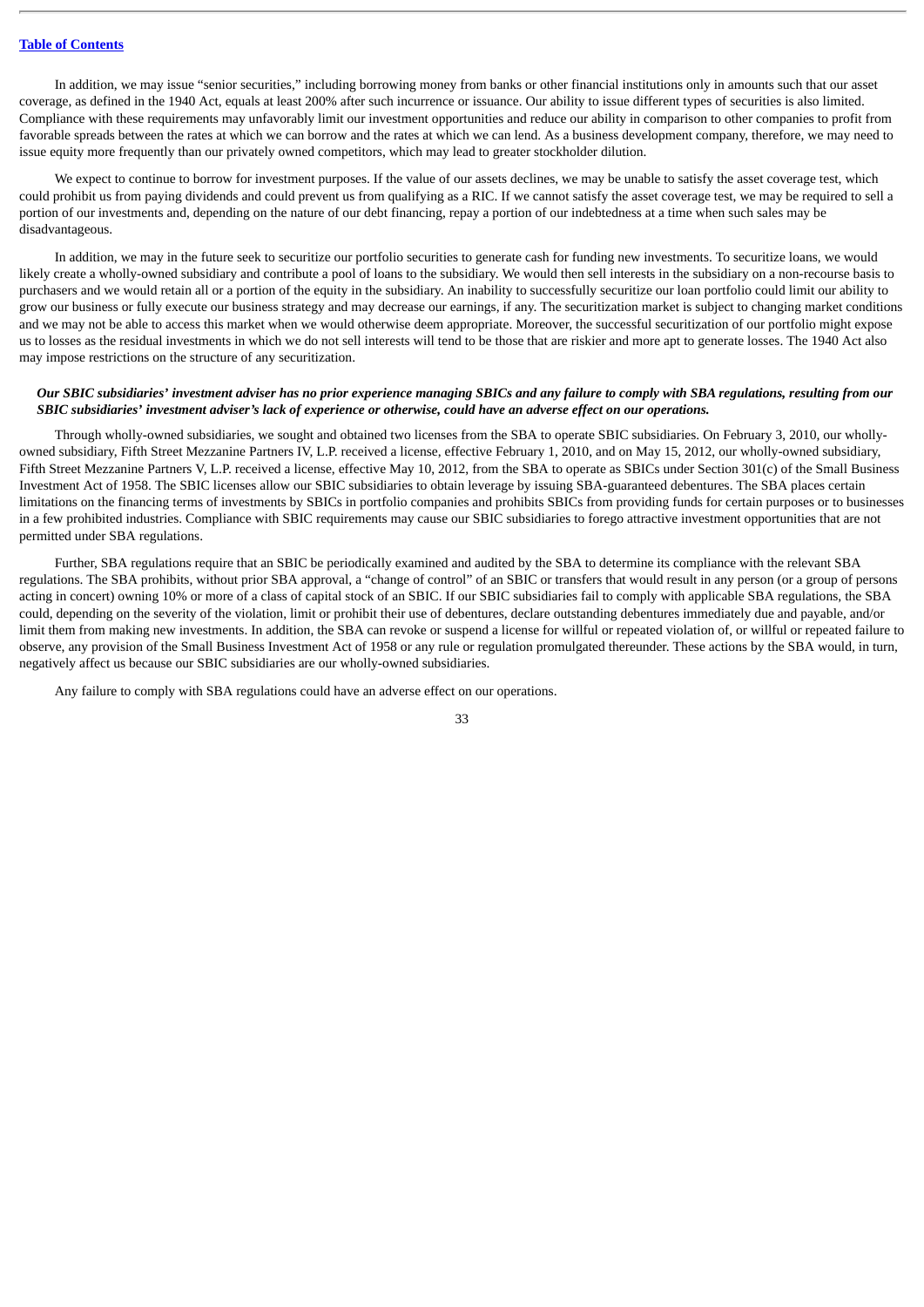#### *We may experience fluctuations in our quarterly results.*

We could experience fluctuations in our quarterly operating results due to a number of factors, including our ability or inability to make investments in companies that meet our investment criteria, the interest rate payable on the debt securities we acquire, the level of our expenses, variations in and the timing of the recognition of realized and unrealized gains or losses, the degree to which we encounter competition in our market and general economic conditions. As a result of these factors, results for any period should not be relied upon as being indicative of performance in future periods.

# *Our Board of Directors may change our investment objective, operating policies and strategies without prior notice or stockholder approval, the effects of which may be adverse.*

Our Board of Directors has the authority to modify or waive our current investment objective, operating policies and strategies without prior notice and without stockholder approval. We cannot predict the effect any changes to our current investment objective, operating policies and strategies would have on our business, net asset value, operating results and value of our stock. However, the effects might be adverse, which could negatively impact our ability to pay you distributions and cause you to lose part or all of your investment.

# *We will be subject to corporate-level income tax if we are unable to maintain our qualification as a RIC under Subchapter M of the Code or do not satisfy the annual distribution requirement.*

To maintain RIC status and be relieved of federal taxes on income and gains distributed to our stockholders, we must meet the following annual distribution, income source and asset diversification requirements.

- The annual distribution requirement for a RIC will be satisfied if we distribute to our stockholders on an annual basis at least 90% of our net taxable income and realized net short-term capital gains in excess of realized net long-term capital losses, if any. Because we may use debt financing, we are subject to an asset coverage ratio requirement under the 1940 Act and we may be subject to certain financial covenants under our debt arrangements that could, under certain circumstances, restrict us from making distributions necessary to satisfy the distribution requirement. If we are unable to obtain cash from other sources, we could fail to qualify for RIC tax treatment and thus become subject to corporate-level income tax.
- The income source requirement will be satisfied if we obtain at least 90% of our income for each year from dividends, interest, gains from the sale of stock or securities or similar sources.
- The asset diversification requirement will be satisfied if we meet certain asset diversification requirements at the end of each quarter of our taxable year. To satisfy this requirement, at least 50% of the value of our assets must consist of cash, cash equivalents, U.S. government securities, securities of other RICs, and other acceptable securities; and no more than 25% of the value of our assets can be invested in the securities, other than U.S. government securities or securities of other RICs, of one issuer, of two or more issuers that are controlled, as determined under applicable Code rules, by us and that are engaged in the same or similar or related trades or businesses or of certain "qualified publicly traded partnerships." Failure to meet these requirements may result in our having to dispose of certain investments quickly in order to prevent the loss of RIC status. Because most of our investments will be in private companies, and therefore will be relatively illiquid, any such dispositions could be made at disadvantageous prices and could result in substantial losses.

If we fail to qualify for or maintain RIC status or to meet the annual distribution requirement for any reason and are subject to corporate income tax, the resulting corporate taxes could substantially reduce our net assets, the amount of income available for distribution and the amount of our distributions.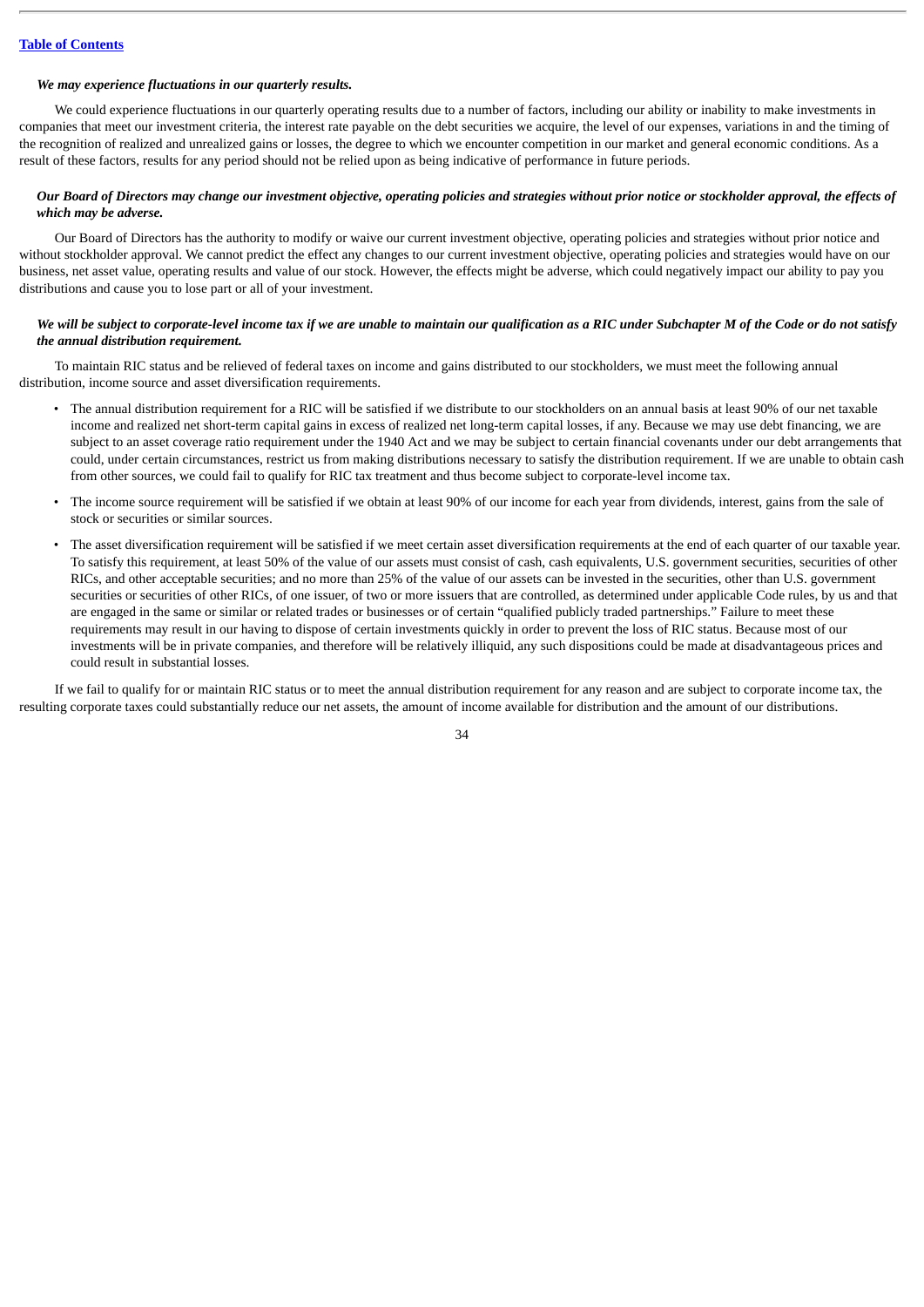### *We may not be able to pay distributions, our distributions may not grow over time and a portion of our distributions may be a return of capital.*

We intend to pay distributions to our stockholders out of assets legally available for distribution. We cannot assure you that we will achieve investment results that will allow us to make a specified level of cash distributions or year-to-year increases in cash distributions. Our ability to pay distributions might be adversely affected by, among other things, the impact of one or more of the risk factors described in this annual report on Form 10-K. In addition, the inability to satisfy the asset coverage test applicable to us as a business development company can limit our ability to pay distributions. All distributions will be paid at the discretion of our Board of Directors and will depend on our earnings, our financial condition, maintenance of our RIC status, compliance with applicable business development company regulations and such other factors as our Board of Directors may deem relevant from time to time. We cannot assure you that we will pay distributions to our stockholders in the future.

When we make distributions, we will be required to determine the extent to which such distributions are paid out of current or accumulated earnings and profits. Distributions in excess of current and accumulated earnings and profits will be treated as a non-taxable return of capital to the extent of an investor's basis in our stock and, assuming that an investor holds our stock as a capital asset, thereafter as a capital gain.

### *We may have difficulty paying our required distributions if we recognize income before or without receiving cash representing such income.*

For federal income tax purposes, we include in income certain amounts that we have not yet received in cash, such as original issue discount or accruals on a contingent payment debt instrument, which may occur if we receive warrants in connection with the origination of a loan or possibly in other circumstances. Such original issue discount is included in income before we receive any corresponding cash payments. We also may be required to include in income certain other amounts that we do not receive in cash.

Since, in certain cases, we may recognize income before or without receiving cash representing such income, we may have difficulty meeting the annual distribution requirement necessary to be relieved of federal taxes on income and gains distributed to our stockholders. Accordingly, we may have to sell some of our investments at times and/or at prices we would not consider advantageous, raise additional debt or equity capital or forgo new investment opportunities for this purpose. If we are not able to obtain cash from other sources, we may fail to satisfy the annual distribution requirement and thus become subject to corporatelevel income tax.

## *We may in the future choose to pay dividends payable partly in our own stock, in which case you may be required to pay tax in excess of the cash you receive.*

We may distribute taxable dividends that are payable in part in our stock. In accordance with certain applicable Treasury regulations and private letter rulings issued by the Internal Revenue Service, a RIC may treat a distribution of its own stock as fulfilling its RIC distribution requirements if each stockholder may elect to receive his or her entire distribution in either cash or stock of the RIC, subject to a limitation that the aggregate amount of cash to be distributed to all stockholders must be at least 20% of the aggregate declared distribution. If too many stockholders elect to receive cash, each stockholder electing to receive cash must receive a pro rata amount of cash (with the balance of the distribution paid in stock). In no event will any stockholder, electing to receive cash, receive less than 20% of his or her entire distribution in cash. If these and certain other requirements are met, for U.S federal income tax purposes, the amount of the dividend paid in stock will be equal to the amount of cash that could have been received instead of stock. Taxable stockholders receiving such dividends will be required to include the full amount of the dividend as ordinary income (or as long-term capital gain to the extent such distribution is properly reported as a capital gain dividend) to the extent of our current and accumulated earnings and profits for United States federal income tax purposes. As a result, a U.S. stockholder may be required to pay tax with respect to such dividends in excess of any cash received. If a U.S. stockholder sells the stock it receives as a dividend in order to pay this tax, the sales proceeds may be less than the amount included in income with respect to the dividend, depending on the market price of our stock at the time of the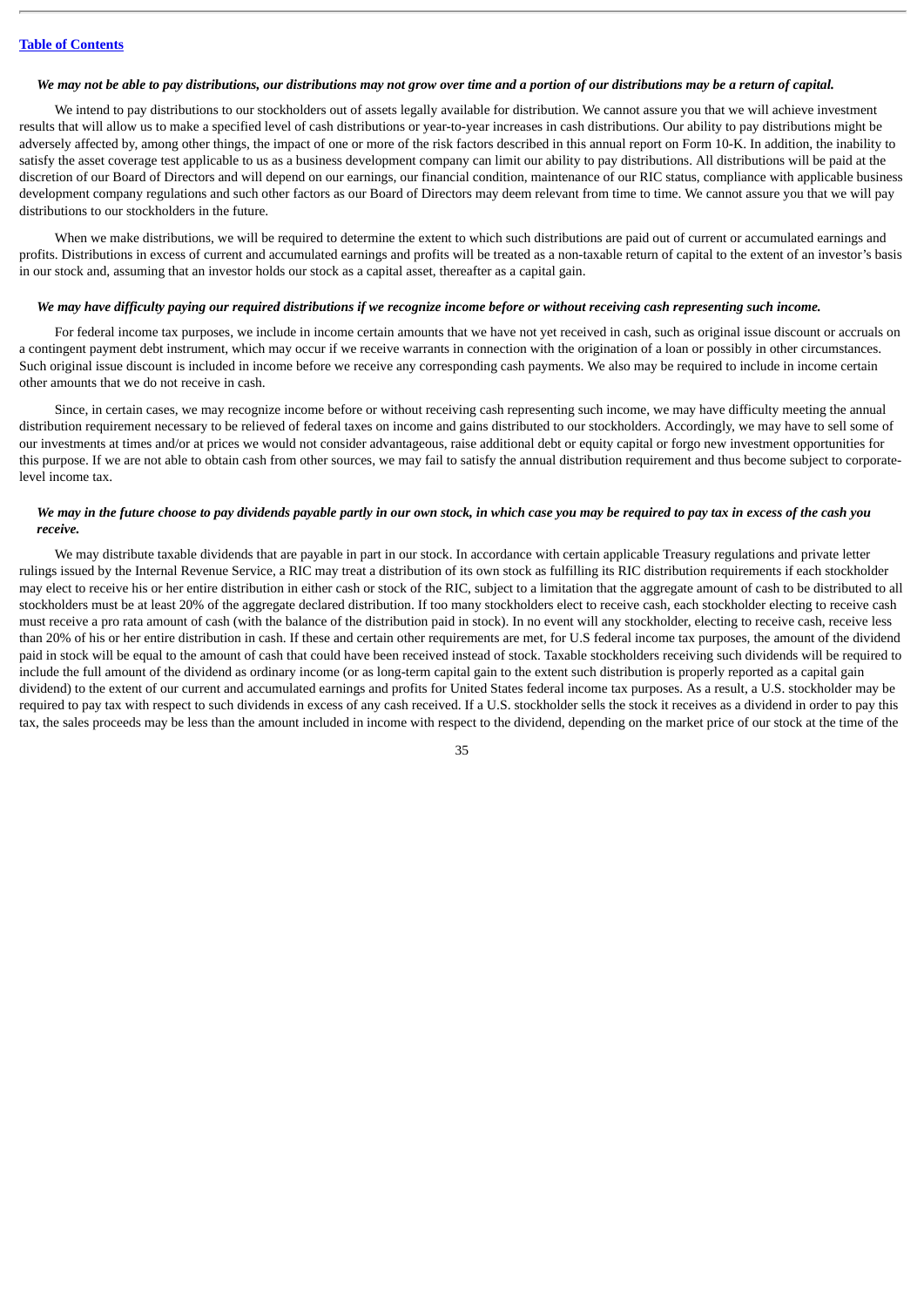sale. Furthermore, with respect to non-U.S. stockholders, we may be required to withhold U.S. tax with respect to such dividends, including in respect of all or a portion of such dividend that is payable in stock. In addition, if a significant number of our stockholders determine to sell shares of our stock in order to pay taxes owed on dividends, it may put downward pressure on the trading price of our stock.

In addition, as discussed elsewhere in this annual report on Form 10-K, our loans typically contain payment-in-kind ("PIK") interest provisions. The PIK interest, computed at the contractual rate specified in each loan agreement, is added to the principal balance of the loan and recorded as interest income. To avoid the imposition of corporate-level tax on us, this non-cash source of income needs to be paid out to stockholders in cash distributions or, in the event that we determine to do so, in shares of our common stock, even though we have not yet collected and may never collect the cash relating to the PIK interest.

# *Our wholly-owned SBIC subsidiaries may be unable to make distributions to us that will enable us to maintain RIC status, which could result in the imposition of an entity-level tax.*

In order for us to continue to qualify for RIC tax treatment and to minimize corporate-level taxes, we are required to distribute substantially all of our net taxable income and net capital gain income, including income from certain of our subsidiaries, which includes the income from our SBIC subsidiaries. We are partially dependent on our SBIC subsidiaries for cash distributions to enable us to meet the RIC distribution requirements. Our SBIC subsidiaries may be limited by the Small Business Investment Act of 1958, and SBA regulations governing SBICs, from making certain distributions to us that may be necessary to maintain our status as a RIC. We may have to request a waiver of the SBA's restrictions for our SBIC subsidiaries to make certain distributions to maintain our RIC status. We cannot assure you that the SBA will grant such waiver and if our SBIC subsidiaries are unable to obtain a waiver, compliance with the SBA regulations may result in loss of RIC tax treatment and a consequent imposition of an entity-level tax on us.

### *Changes in laws or regulations governing our operations may adversely affect our business or cause us to alter our business strategy.*

We and our portfolio companies are subject to regulation at the local, state and federal level. New legislation may be enacted or new interpretations, rulings or regulations could be adopted, including those governing the types of investments we are permitted to make or that impose limits on our ability to pledge a significant amount of our assets to secure loans, any of which could harm us and our stockholders, potentially with retroactive effect.

Additionally, any changes to the laws and regulations governing our operations relating to permitted investments may cause us to alter our investment strategy in order to avail ourselves of new or different opportunities. Such changes could result in material differences to the strategies and plans set forth in this annual report on Form 10-K and may result in our investment focus shifting from the areas of expertise of our investment adviser to other types of investments in which our investment adviser may have less expertise or little or no experience. Thus, any such changes, if they occur, could have a material adverse effect on our results of operations and the value of your investment.

# *We have identified deficiencies in our internal control over financial reporting from time to time. Future control deficiencies could prevent us from accurately and timely reporting our financial results.*

In previous years, we have identified deficiencies in our internal control over financial reporting from time to time, including significant deficiencies and a material weakness. A "significant deficiency" is a deficiency, or a combination of deficiencies, in internal control over financial reporting that is less severe than a material weakness, yet important enough to merit attention by those responsible for oversight of a company's financial reporting. A material weakness is a deficiency, or combination of deficiencies, in internal control over financial reporting, such that there is a reasonable possibility that a material misstatement of a company's annual or interim financial statements will not be prevented or detected on a timely basis.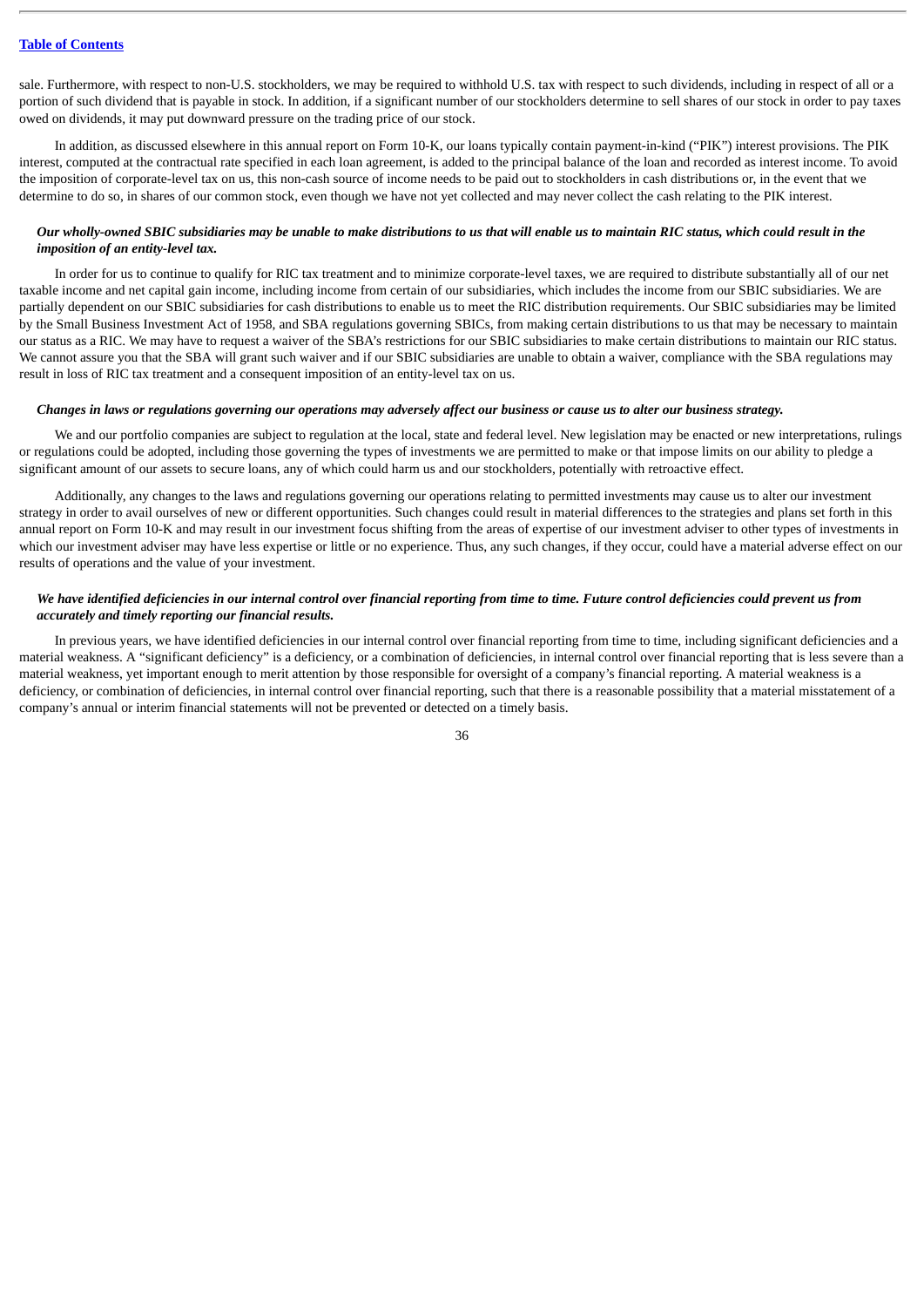Our failure to identify deficiencies in our internal control over financial reporting in a timely manner or remediate any deficiencies, or the identification of material weaknesses or significant deficiencies in the future could prevent us from accurately and timely reporting our financial results.

### **Risks Relating to Our Investments**

### *Our investments in portfolio companies may be risky, and we could lose all or part of our investment.*

Investing in small and mid-sized companies involves a number of significant risks. Among other things, these companies:

- may have limited financial resources and may be unable to meet their obligations under their debt instruments that we hold, which may be accompanied by a deterioration in the value of any collateral and a reduction in the likelihood of us realizing any guarantees from subsidiaries or affiliates of our portfolio companies that we may have obtained in connection with our investments, as well as a corresponding decrease in the value of the equity components of our investments;
- may have shorter operating histories, narrower product lines, smaller market shares and/or significant customer concentrations than larger businesses, which tend to render them more vulnerable to competitors' actions and market conditions, as well as general economic downturns;
- are more likely to depend on the management talents and efforts of a small group of persons; therefore, the death, disability, resignation or termination of one or more of these persons could have a material adverse impact on our portfolio company and, in turn, on us;
- generally have less predictable operating results, may from time to time be parties to litigation, may be engaged in rapidly changing businesses with products subject to a substantial risk of obsolescence, and may require substantial additional capital to support their operations, finance expansion or maintain their competitive position; and
- generally have less publicly available information about their businesses, operations and financial condition. If we are unable to uncover all material information about these companies, we may not make a fully informed investment decision, and as a result may lose part or all of our investment.

In addition, in the course of providing significant managerial assistance to certain of our portfolio companies, certain of our officers and directors may serve as directors on the boards of such companies. To the extent that litigation arises out of our investments in these companies, our officers and directors may be named as defendants in such litigation, which could result in an expenditure of funds (through our indemnification of such officers and directors) and the diversion of management time and resources.

## *An investment strategy focused primarily on privately held companies presents certain challenges, including the lack of available information about these companies.*

We invest primarily in privately held companies. Generally, little public information exists about these companies, including typically a lack of audited financial statements and ratings by third parties. We must therefore rely on the ability of our investment adviser to obtain adequate information to evaluate the potential risks of investing in these companies. These companies and their financial information may not be subject to the Sarbanes-Oxley Act and other rules that govern public companies. If we are unable to uncover all material information about these companies, we may not make a fully informed investment decision, and we may lose money on our investments. These factors could affect our investment returns.

# *If we make unsecured debt investments, we may lack adequate protection in the event our portfolio companies become distressed or insolvent and will likely experience a lower recovery than more senior debtholders in the event our portfolio companies defaults on their indebtedness.*

We have made, and may in the future make, unsecured debt investments in portfolio companies. Unsecured debt investments are unsecured and junior to other indebtedness of the portfolio company. As a consequence, the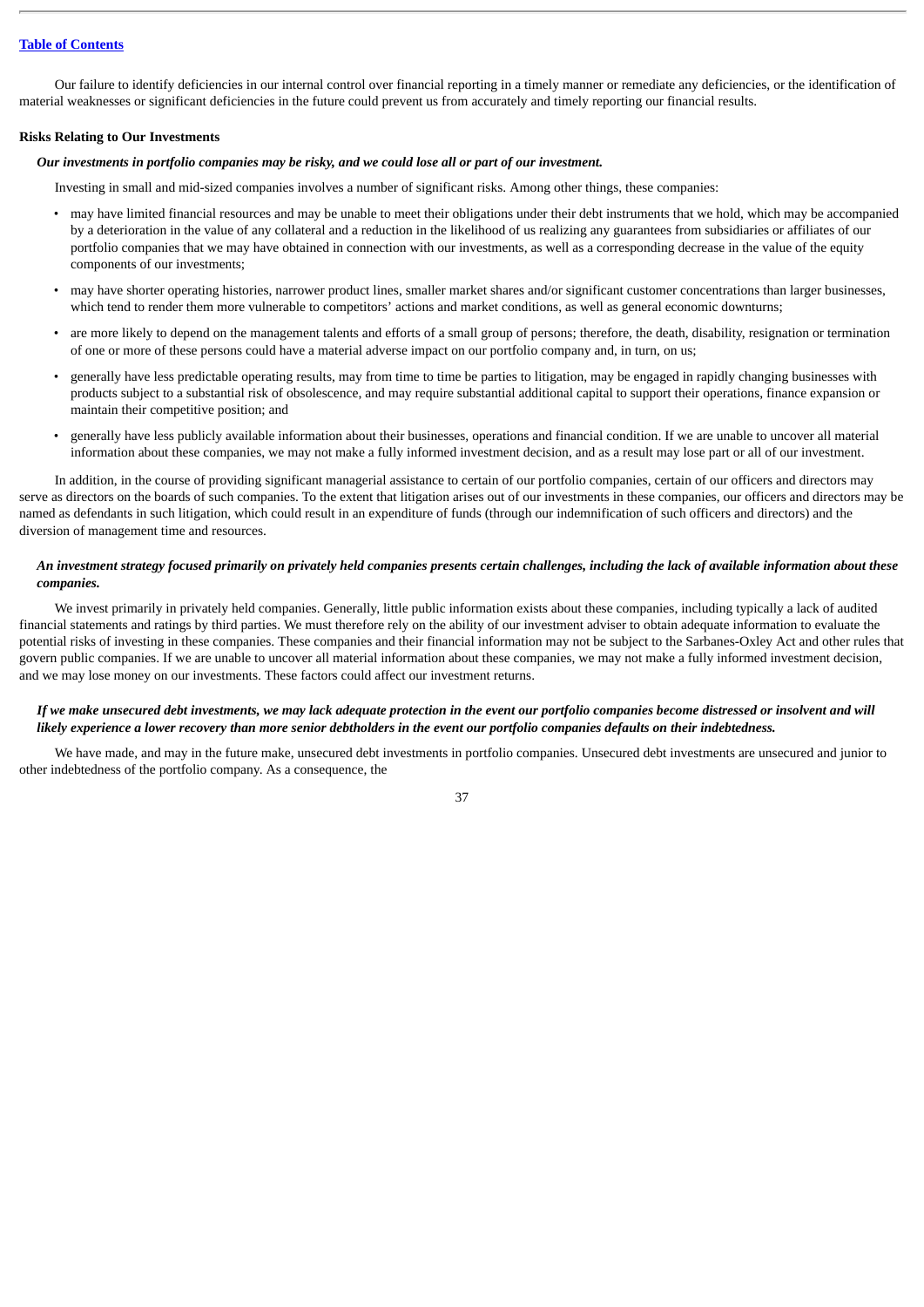holder of an unsecured debt investment may lack adequate protection in the event the portfolio company becomes distressed or insolvent and will likely experience a lower recovery than more senior debtholders in the event the portfolio company defaults on its indebtedness. In addition, unsecured debt investments of small and mid-sized companies are often highly illiquid and in adverse market conditions may experience steep declines in valuation even if they are fully performing.

# *If we invest in the securities and obligations of distressed or bankrupt companies, such investments may be subject to significant risks, including lack of income, extraordinary expenses, uncertainty with respect to satisfaction of debt, lower-than expected investment values or income potentials and resale restrictions.*

We are authorized to invest in the securities and other obligations of distressed or bankrupt companies. At times, distressed debt obligations may not produce income and may require us to bear certain extraordinary expenses (including legal, accounting, valuation and transaction expenses) in order to protect and recover our investment. Therefore, to the extent we invest in distressed debt, our ability to achieve current income for our stockholders may be diminished.

We also will be subject to significant uncertainty as to when and in what manner and for what value the distressed debt we invest in will eventually be satisfied (e.g., through a liquidation of the obligor's assets, an exchange offer or plan of reorganization involving the distressed debt securities or a payment of some amount in satisfaction of the obligation). In addition, even if an exchange offer is made or plan of reorganization is adopted with respect to distressed debt held by us, there can be no assurance that the securities or other assets received by us in connection with such exchange offer or plan of reorganization will not have a lower value or income potential than may have been anticipated when the investment was made.

Moreover, any securities received by us upon completion of an exchange offer or plan of reorganization may be restricted as to resale. As a result of our participation in negotiations with respect to any exchange offer or plan of reorganization with respect to an issuer of distressed debt, we may be restricted from disposing of such securities.

## *The lack of liquidity in our investments may adversely affect our business.*

We invest, and will continue to invest, in companies whose securities are not publicly traded, and whose securities are subject to legal and other restrictions on resale or are otherwise less liquid than publicly traded securities. In fact, all of our assets may be invested in illiquid securities. The illiquidity of these investments may make it difficult for us to sell these investments when desired. In addition, if we are required to liquidate all or a portion of our portfolio quickly, we may realize significantly less than the value at which we had previously recorded these investments. Our investments are usually subject to contractual or legal restrictions on resale or are otherwise illiquid because there is usually no established trading market for such investments. The illiquidity of most of our investments may make it difficult for us to dispose of them at a favorable price, and, as a result, we may suffer losses.

### *We may not have the funds or ability to make additional investments in our portfolio companies.*

After our initial investment in a portfolio company, we may be called upon from time to time to provide additional funds to such company or have the opportunity to increase our investment through the exercise of a warrant to purchase common stock. There is no assurance that we will make, or will have sufficient funds to make, follow-on investments. Any decisions not to make a follow-on investment or any inability on our part to make such an investment may have a negative impact on a portfolio company in need of such an investment, may result in a missed opportunity for us to increase our participation in a successful operation or may reduce the expected yield on the investment.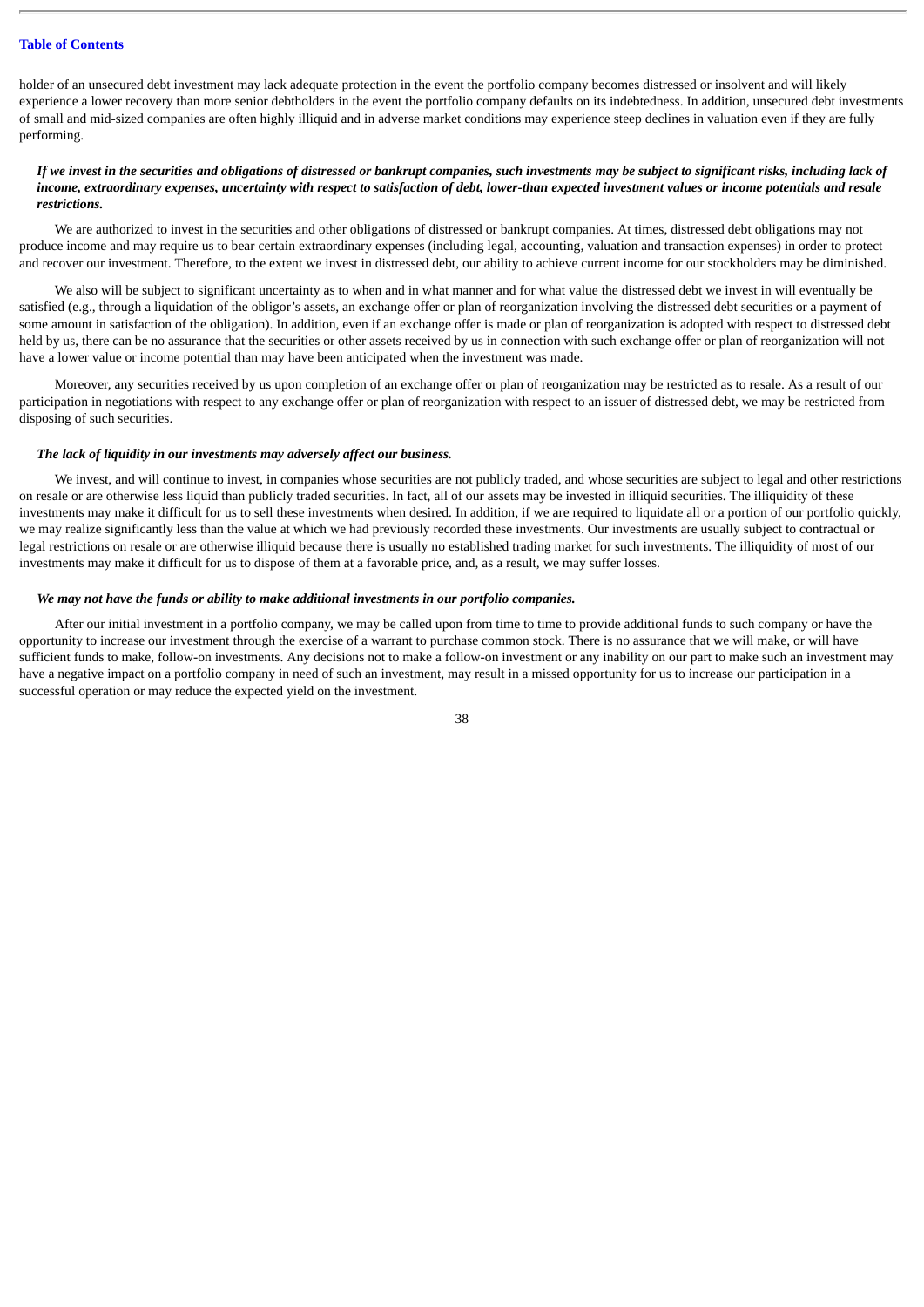### *Our portfolio companies may incur debt that ranks equally with, or senior to, our investments in such companies.*

We invest primarily in first lien, second lien and subordinated debt issued by small and mid-sized companies. Our portfolio companies may have, or may be permitted to incur, other debt that ranks equally with, or senior to, the debt in which we invest. By their terms, such debt instruments may entitle the holders to receive payments of interest or principal on or before the dates on which we are entitled to receive payments with respect to the debt instruments in which we invest. Also, in the event of insolvency, liquidation, dissolution, reorganization or bankruptcy of a portfolio company, holders of debt instruments ranking senior to our investment in that portfolio company would typically be entitled to receive payment in full before we receive any distribution. After repaying such senior creditors, such portfolio company may not have any remaining assets to use for repaying its obligation to us. In the case of debt ranking equally with debt instruments in which we invest, we would have to share on an equal basis any distributions with other creditors holding such debt in the event of an insolvency, liquidation, dissolution, reorganization or bankruptcy of the relevant portfolio company.

## *The disposition of our investments may result in contingent liabilities.*

Most of our investments involve private securities. In connection with the disposition of an investment in private securities, we may be required to make representations about the business and financial affairs of the portfolio company typical of those made in connection with the sale of a business. We may also be required to indemnify the purchasers of such investment to the extent that any such representations turn out to be inaccurate or with respect to certain potential liabilities. These arrangements may result in contingent liabilities that ultimately yield funding obligations that must be satisfied through our return of certain distributions previously made to us.

### *There may be circumstances where our debt investments could be subordinated to claims of other creditors or we could be subject to lender liability claims.*

Even though we have structured some of our investments as senior loans, if one of our portfolio companies were to go bankrupt, depending on the facts and circumstances, including the extent to which we actually provided managerial assistance to that portfolio company, a bankruptcy court might recharacterize our debt investment and subordinate all or a portion of our claim to that of other creditors. We may also be subject to lender liability claims for actions taken by us with respect to a borrower's business or instances where we exercise control over the borrower. It is possible that we could become subject to a lender's liability claim, including as a result of actions taken in rendering significant managerial assistance.

# *Second priority liens on collateral securing loans that we make to our portfolio companies may be subject to control by senior creditors with first priority liens. If there is a default, the value of the collateral may not be sufficient to repay in full both the first priority creditors and us.*

Certain loans that we make to portfolio companies will be secured on a second priority basis by the same collateral securing senior secured debt of such companies. The first priority liens on the collateral will secure the portfolio company's obligations under any outstanding senior debt and may secure certain other future debt that may be permitted to be incurred by the company under the agreements governing the loans. The holders of obligations secured by the first priority liens on the collateral will generally control the liquidation of and be entitled to receive proceeds from any realization of the collateral to repay their obligations in full before us. In addition, the value of the collateral in the event of liquidation will depend on market and economic conditions, the availability of buyers and other factors. There can be no assurance that the proceeds, if any, from the sale or sales of all of the collateral would be sufficient to satisfy the loan obligations secured by the second priority liens after payment in full of all obligations secured by the first priority liens on the collateral. If such proceeds are not sufficient to repay amounts outstanding under the loan obligations secured by the second priority liens, then we, to the extent not repaid from the proceeds of the sale of the collateral, will only have an unsecured claim against the company's remaining assets, if any.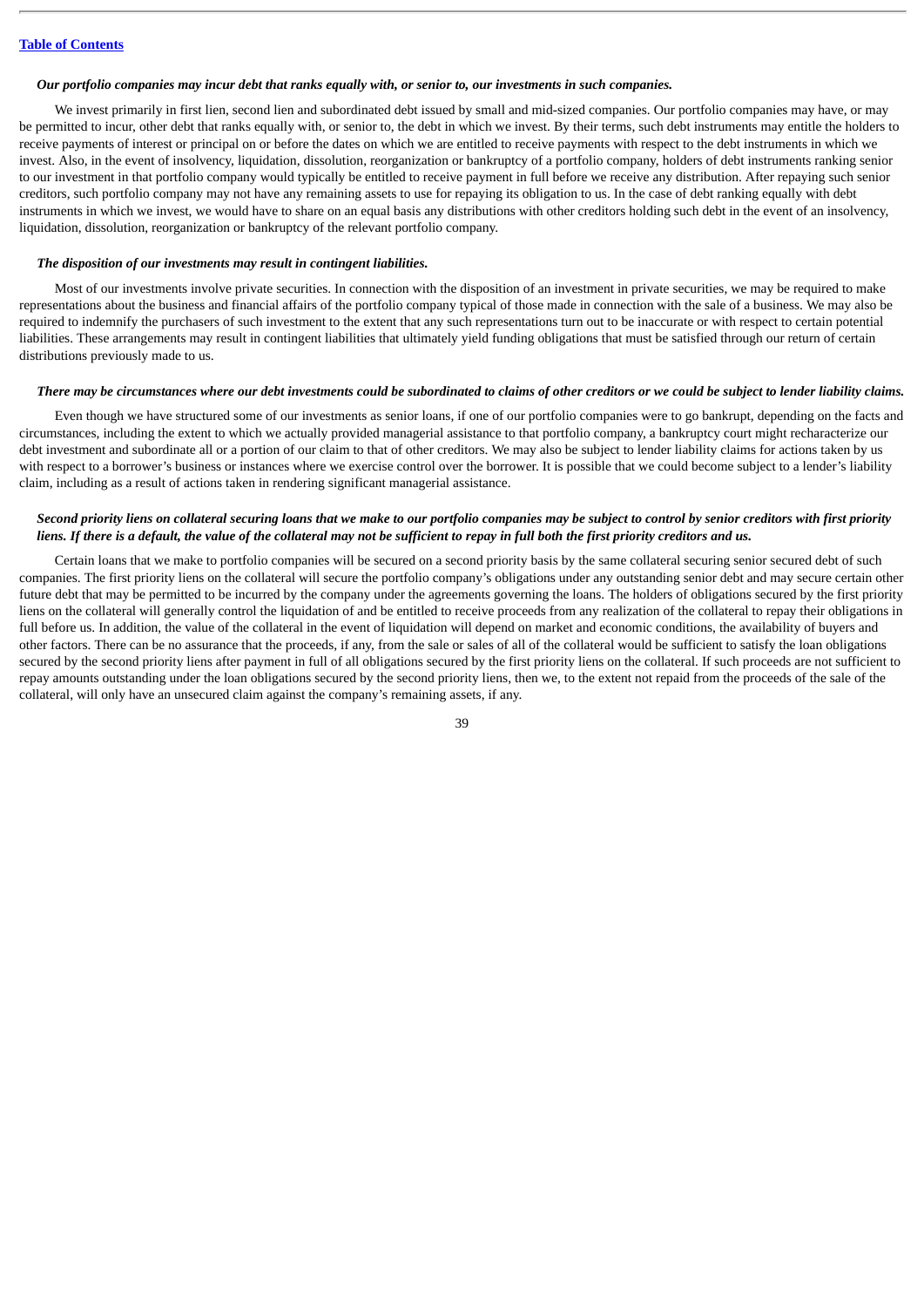The rights we may have with respect to the collateral securing the loans we make to our portfolio companies with senior debt outstanding may also be limited pursuant to the terms of one or more intercreditor agreements that we enter into with the holders of senior debt. Under such an intercreditor agreement, at any time that obligations that have the benefit of the first priority liens are outstanding, any of the following actions that may be taken with respect to the collateral will be at the direction of the holders of the obligations secured by the first priority liens: the ability to cause the commencement of enforcement proceedings against the collateral; the ability to control the conduct of such proceedings; the approval of amendments to collateral documents; releases of liens on the collateral; and waivers of past defaults under collateral documents. We may not have the ability to control or direct such actions, even if our rights are adversely affected.

### *Our investments in the healthcare sector face considerable uncertainties including substantial regulatory challenges.*

Our investments in portfolio companies that operate in the healthcare sector represent approximately 20% of our total portfolio. Our investments in the healthcare sector are subject to substantial risks. The laws and rules governing the business of healthcare companies and interpretations of those laws and rules are subject to frequent change. Broad latitude is given to the agencies administering those regulations. Existing or future laws and rules could force our portfolio companies engaged in healthcare to change how they do business, restrict revenue, increase costs, change reserve levels and change business practices.

Healthcare companies often must obtain and maintain regulatory approvals to market many of their products, change prices for certain regulated products and consummate some of their acquisitions and divestitures. Delays in obtaining or failing to obtain or maintain these approvals could reduce revenue or increase costs. Policy changes on the local, state and federal level, such as the expansion of the government's role in the healthcare arena and alternative assessments and tax increases specific to the healthcare industry or healthcare products as part of federal health care reform initiatives, could fundamentally change the dynamics of the healthcare industry.

### *We generally do not and do not expect to control our portfolio companies.*

We do not, and do not expect to, control most of our portfolio companies, even though we may have board representation or board observation rights, and our debt agreements may contain certain restrictive covenants. As a result, we are subject to the risk that a portfolio company in which we invest may make business decisions with which we disagree and the management of such company, as representatives of the holders of their common equity, may take risks or otherwise act in ways that do not serve our interests as a debt investor. Due to the lack of liquidity for our investments in non-traded companies, we may not be able to dispose of our interests in our portfolio companies as readily as we would like or at an appropriate valuation. As a result, a portfolio company may make decisions that could decrease the value of our portfolio holdings.

## *Defaults by our portfolio companies would harm our operating results.*

A portfolio company's failure to satisfy financial or operating covenants imposed by us or other lenders could lead to defaults and, potentially, termination of its loans and foreclosure on its secured assets, which could trigger cross-defaults under other agreements and jeopardize a portfolio company's ability to meet its obligations under the debt or equity securities that we hold. We may incur expenses to the extent necessary to seek recovery upon default or to negotiate new terms, which may include the waiver of certain financial covenants, with a defaulting portfolio company.

#### *We may not realize gains from our equity investments.*

Certain investments that we have made in the past and may make in the future include warrants or other equity securities. In addition, we have made in the past and may make in the future direct equity investments in companies. Our goal is ultimately to realize gains upon our disposition of such equity interests. However, the equity interests we receive may not appreciate in value and, in fact, may decline in value. Accordingly, we may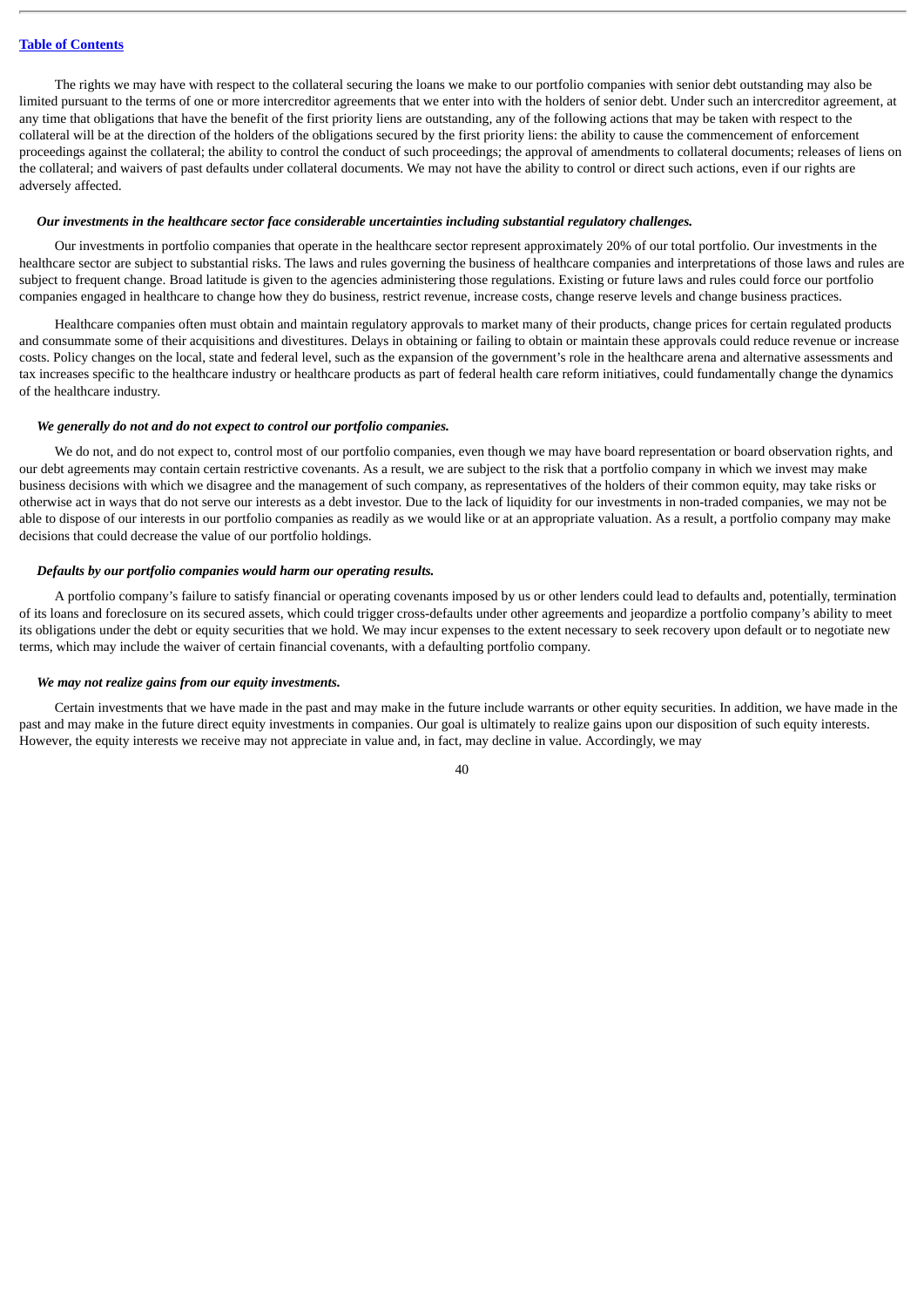not be able to realize gains from our equity interests, and any gains that we do realize on the disposition of any equity interests may not be sufficient to offset any other losses we experience. We also may be unable to realize any value if a portfolio company does not have a liquidity event, such as a sale of the business, recapitalization or public offering, which would allow us to sell the underlying equity interests. We may seek puts or similar rights to give us the right to sell our equity securities back to the portfolio company issuer. We may be unable to exercise these put rights for the consideration provided in our investment documents if the issuer is in financial distress.

### *We are subject to certain risks associated with foreign investments.*

We may make investments in foreign companies. Investing in foreign companies may expose us to additional risks not typically associated with investing in U.S. companies. These risks include changes in foreign exchange rates, exchange control regulations, political and social instability, expropriation, imposition of foreign taxes, less liquid markets and less available information than is generally the case in the U.S., higher transaction costs, less government supervision of exchanges, brokers and issuers, less developed bankruptcy laws, difficulty in enforcing contractual obligations, lack of uniform accounting and auditing standards and greater price volatility.

Our success will depend, in part, on our ability to anticipate and effectively manage these and other risks. We cannot assure you that these and other factors will not have a material adverse effect on our business as a whole.

#### *We may expose ourselves to risks if we engage in hedging transactions.*

We have and may in the future enter into hedging transactions, which may expose us to risks associated with such transactions. We may utilize instruments such as forward contracts and interest rate swaps, caps, collars and floors to seek to hedge against fluctuations in the relative values of our portfolio positions and amounts due under our credit facilities from changes in market interest rates. Use of these hedging instruments may include counterparty credit risk. Utilizing such hedging instruments does not eliminate the possibility of fluctuations in the values of such positions and amounts due under our credit facilities or prevent losses if the values of such positions decline. However, such hedging can establish other positions designed to gain from those same developments, thereby offsetting the decline in the value of such portfolio positions. Such hedging transactions may also limit the opportunity for gain if the values of the underlying portfolio positions should increase. Moreover, it may not be possible to hedge against an interest rate fluctuation that is so generally anticipated that we are not able to enter into a hedging transaction at an acceptable price.

The success of our hedging transactions will depend on our ability to correctly predict movements and interest rates. Therefore, while we may enter into such transactions to seek to reduce interest rate risks, unanticipated changes in interest rates may result in poorer overall investment performance than if we had not engaged in any such hedging transactions. In addition, the degree of correlation between price movements of the instruments used in a hedging strategy and price movements in the portfolio positions being hedged may vary. Moreover, for a variety of reasons, we may not seek to establish a perfect correlation between such hedging instruments and the portfolio holdings or credit facilities being hedged. Any such imperfect correlation may prevent us from achieving the intended hedge and expose us to risk of loss. See also "— Changes in interest rates may affect our cost of capital and net investment income."

### **Risks Relating to Our Common Stock**

### *Shares of closed-end investment companies, including business development companies, may trade at a discount to their net asset value.*

Shares of closed-end investment companies, including business development companies, may trade at a discount from net asset value. This characteristic of closed-end investment companies and business development companies is separate and distinct from the risk that our net asset value per share may decline. We cannot predict whether our common stock will trade at, above or below net asset value.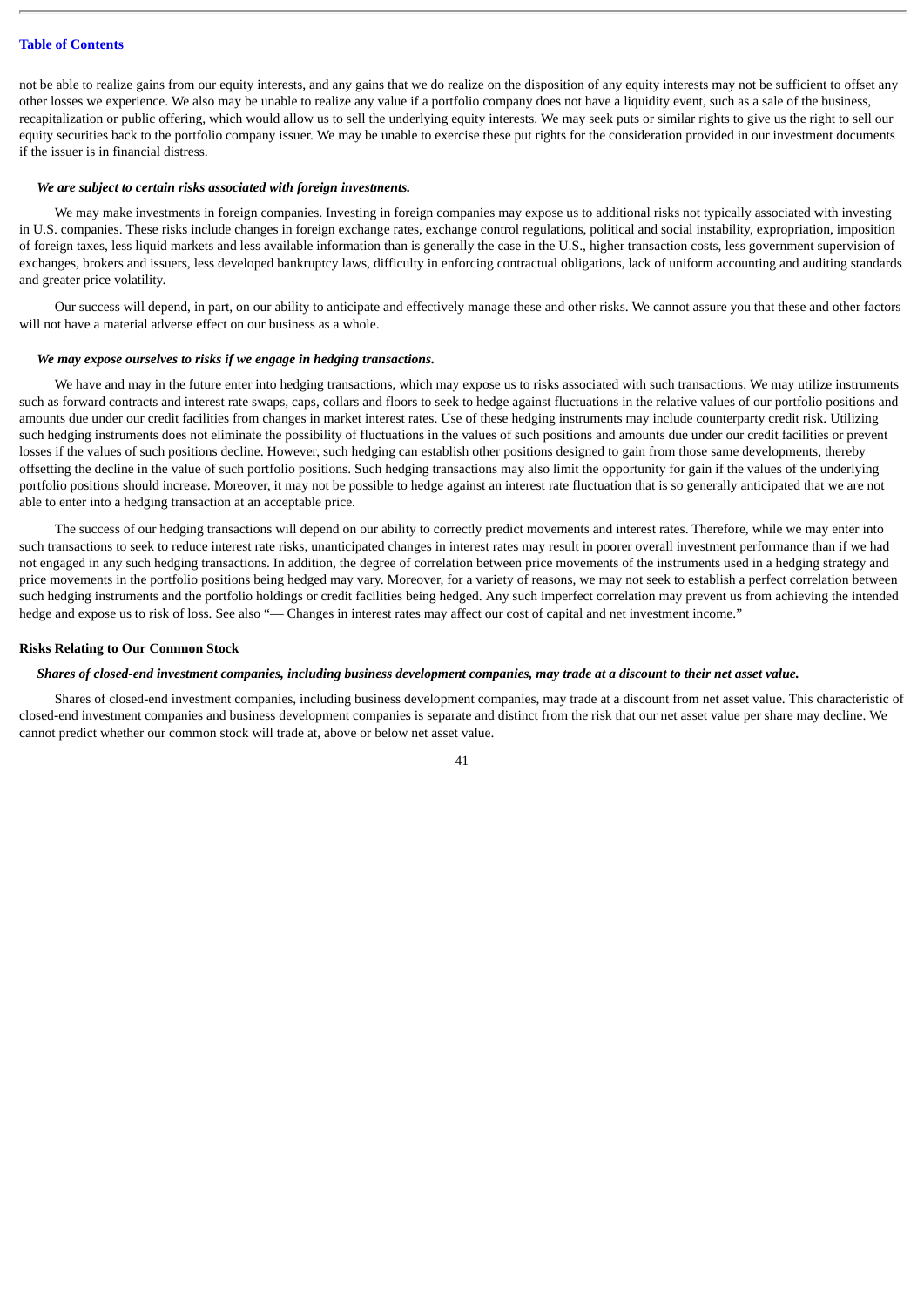# *We may be unable to invest a significant portion of the net proceeds from an offering of our common stock on acceptable terms within an attractive timeframe.*

Delays in investing the net proceeds raised in an offering of our common stock may cause our performance to be worse than that of other fully invested business development companies or other lenders or investors pursuing comparable investment strategies. We cannot assure you that we will be able to identify any investments that meet our investment objective or that any investment that we make will produce a positive return. We may be unable to invest the net proceeds of any offering on acceptable terms within the time period that we anticipate or at all, which could harm our financial condition and operating results.

We anticipate that, depending on market conditions, it may take us a substantial period of time to invest substantially all of the net proceeds of any offering in securities meeting our investment objective. During this period, we will invest the net proceeds of an offering primarily in cash, cash equivalents, U.S. government securities, repurchase agreements and high-quality debt instruments maturing in one year or less from the time of investment, which may produce returns that are significantly lower than the returns which we expect to achieve when our portfolio is fully invested in securities meeting our investment objective. As a result, any distributions that we pay during this period may be substantially lower than the distributions that we may be able to pay when our portfolio is fully invested in securities meeting our investment objective. In addition, until such time as the net proceeds of an offering are invested in securities meeting our investment objective, the market price for our common stock may decline. Thus, the initial return on your investment may be lower than when, if ever, our portfolio is fully invested in securities meeting our investment objective.

## *Investing in our common stock may involve an above average degree of risk.*

The investments we make in accordance with our investment objective may result in a higher amount of risk than alternative investment options and a higher risk of volatility or loss of principal. Our investments in portfolio companies involve higher levels of risk, and therefore, an investment in our shares may not be suitable for someone with lower risk tolerance.

### *The market price of our common stock may fluctuate significantly.*

The market price and liquidity of the market for shares of our common stock may be significantly affected by numerous factors, some of which are beyond our control and may not be directly related to our operating performance. These factors include:

- significant volatility in the market price and trading volume of securities of business development companies or other companies in our sector, which are not necessarily related to the operating performance of these companies;
- inability to obtain any exemptive relief that may be required by us from the SEC;
- changes in regulatory policies, accounting pronouncements or tax guidelines, particularly with respect to RICs, business development companies and SBICs;
- loss of our business development company or RIC status or the status of our SBIC subsidiaries as SBICs;
- changes in earnings or variations in operating results;
- changes in the value of our portfolio of investments;
- any shortfall in revenue or net income or any increase in losses from levels expected by investors or securities analysts;
- departure of our investment adviser's key personnel; and
- general economic trends and other external factors.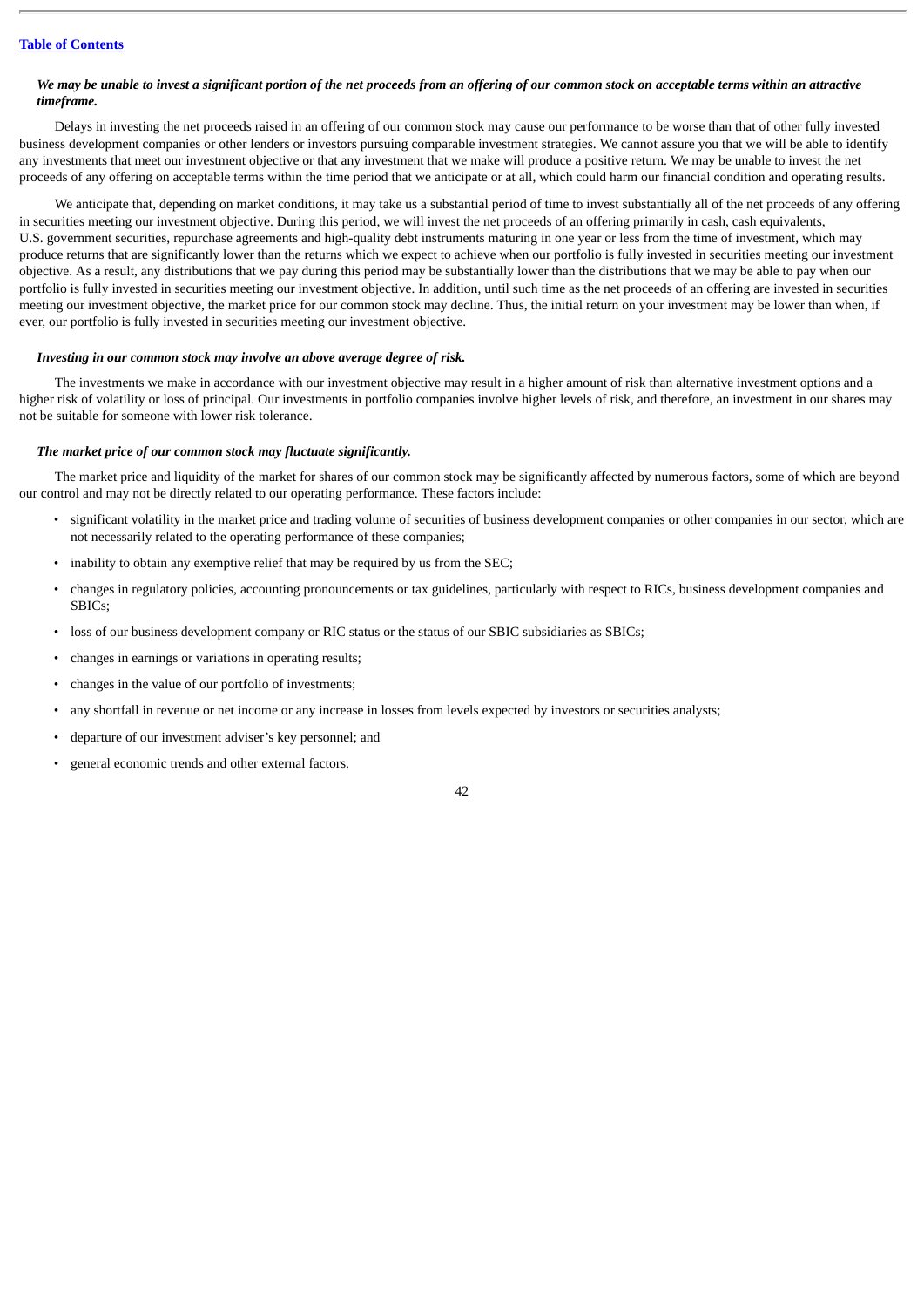## *Certain provisions of our restated certificate of incorporation and amended and restated bylaws as well as the Delaware General Corporation Law could deter takeover attempts and have an adverse impact on the price of our common stock.*

Our restated certificate of incorporation and our amended and restated bylaws as well as the Delaware General Corporation Law contain provisions that may have the effect of discouraging a third party from making an acquisition proposal for us. These anti-takeover provisions may inhibit a change in control in circumstances that could give the holders of our common stock the opportunity to realize a premium over the market price for our common stock.

# *Stockholders may incur dilution if we issue securities to subscribe to, convert to or purchase shares of our common stock.*

The 1940 Act prohibits us from selling shares of our common stock at a price below the current net asset value per share of such stock with certain exceptions. One such exception is prior stockholder approval of issuances of securities to subscribe to, convert to or purchase shares of our common stock even if the subscription, conversion or purchase price per share of our common stock is below the net asset value per share of our common stock at the time of any such subscription, conversion or purchase. At our 2011 annual meeting of stockholders, our stockholders approved a proposal to authorize us to issue securities to subscribe to, convert to, or purchase shares of our common stock in one or more offerings, including under such circumstance. Such authorization has no expiration. Any decision to sell securities to subscribe to, convert to, or purchase shares of our common stock will be subject to the determination by our board of directors that such issuance is in our and our stockholders' best interests. If we issue securities to subscribe to, convert to or purchase shares of common stock, the exercise or conversion of such securities would increase the number of outstanding shares of our common stock. Any such exercise or conversion would be dilutive on the voting power of existing stockholders, and could be dilutive with regard to dividends and our net asset value, and other economic aspects of the common stock.

Because the number of shares of common stock that could be so issued and the timing of any issuance is not currently known, the actual dilutive effect cannot be predicted; however, the table below illustrates the impact on the net asset value per common share of a business development company that would be experienced upon the exercise of a warrant to acquire shares of common stock of the business development company.

## *Example of Impact of Exercise of Warrant to Acquire Common Stock on Net Asset Value Per Share*

The example assumes that the business development company has 1,000,000 shares of common stock outstanding, \$15,000,000 in total assets and \$5,000,000 in total liabilities at the time of the exercise of the warrant. As a result, the net asset value and net asset value per common share of the business development company are \$10,000,000 and \$10.00, respectively.

Further, the example assumes that the warrant permits the holder thereof to acquire 250,000 common shares under the following three different scenarios: (i) with an exercise price equal to a 10% premium to the business development company's net asset value per share at the time of exercise, or \$11.00 per share, (ii) with an exercise price equal to the business development company's net asset value per share at the time of exercise, or \$10.00 per share, and (iii) with an exercise price equal to a 10% discount to the business development company's net asset value per share at the time of exercise, or \$9.00 per share.

|                                                  | <b>Net Asset Value</b><br>Per Share | Net Asset Value<br><b>Per Share</b> |
|--------------------------------------------------|-------------------------------------|-------------------------------------|
| <b>Warrant Exercise Price</b>                    | <b>Prior To Exercise</b>            | <b>After Exercise</b>               |
| 10% premium to net asset value per common share  | 10.00                               | 10.20                               |
| Net asset value per common share                 | 10.00                               | 10.00                               |
| 10% discount to net asset value per common share | 10.00                               | 9.80                                |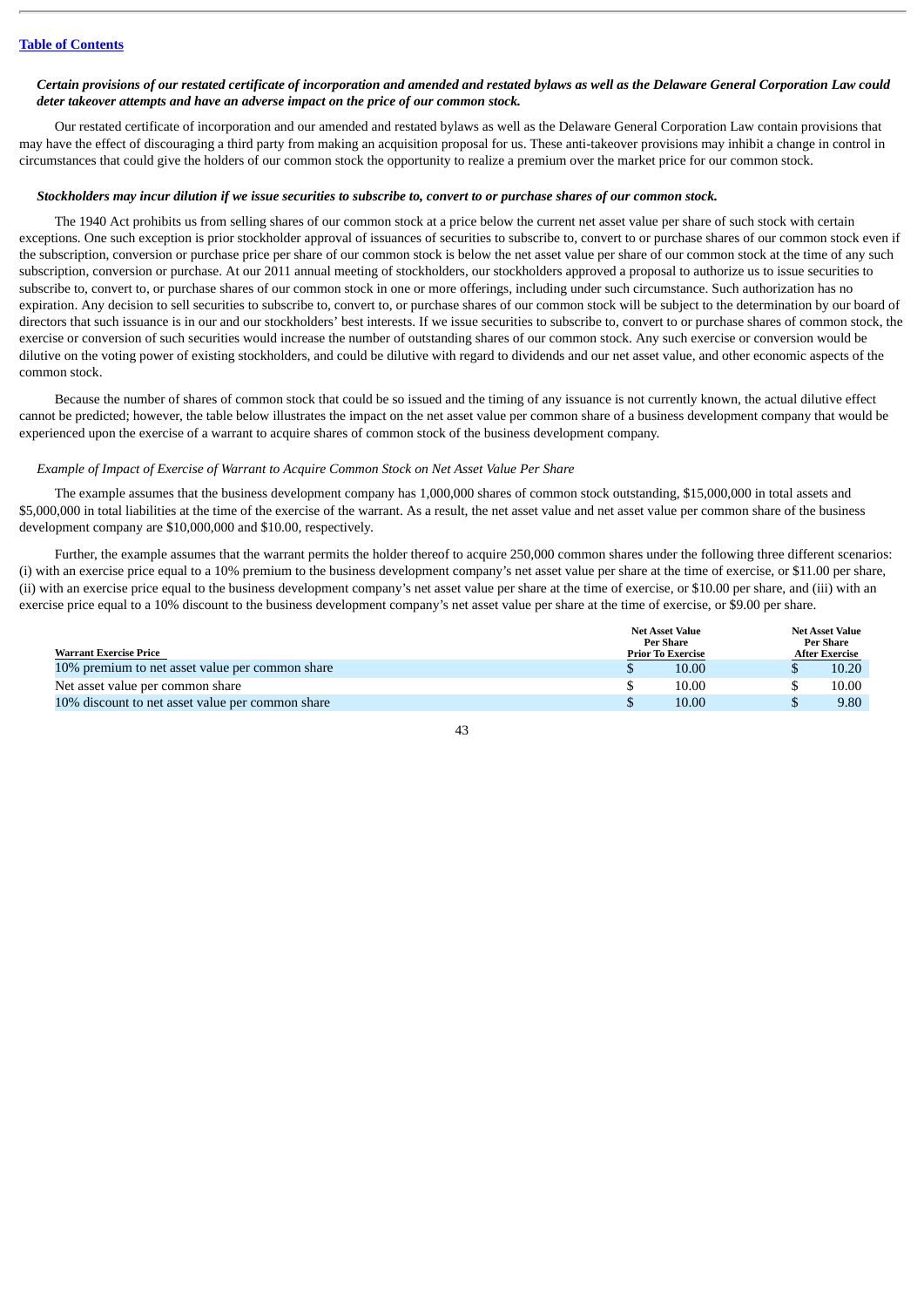Although have we chosen to demonstrate the impact on the net asset value per common share of a business development company that would be experienced by existing stockholders of the business development company upon the exercise of a warrant to acquire shares of common stock of the business development company, the results noted above would be similar in connection with the exercise or conversion of other securities exercisable or convertible into shares of the business development company's common stock. In addition, the example does not take into account the impact of other securities that may be issued in connection with the issuance of exercisable or convertible securities (*e.g.*, the issuance of shares of common stock in conjunction with the issuance of warrants to acquire shares of common stock).

### **Risks Related to our Convertible Senior Notes**

### *Our stockholders may experience dilution upon the conversion of our convertible senior notes.*

Our convertible senior notes are convertible into shares of our common stock beginning January 1, 2016 or, under certain circumstances, earlier. Upon conversion, we must deliver shares of our common stock. The conversion rate of our convertible senior notes was initially, and currently is, 67.7415 shares of our common stock per \$1,000 principal amount of our convertible senior notes (equivalent to a conversion price of approximately \$14.76 per share of common stock), subject to adjustment in certain circumstances. If we deliver shares of common stock upon a conversion at the time our net asset value per share exceeds the conversion price in effect at such time, our stockholders may incur dilution. In addition, our stockholders will experience dilution in their ownership percentage of our common stock upon our issuance of common stock in connection with the conversion of our convertible senior notes and any dividends paid on our common stock will also be paid on shares issued in connection with such conversion after such issuance.

## *We may not have, or have the ability to raise, the funds necessary to repurchase our convertible senior notes upon a fundamental change, and our debt may contain limitations on our ability to deliver shares of our common stock upon conversion or pay cash upon repurchase of our convertible senior notes.*

Holders of our convertible senior notes will have the right to require us to repurchase their notes upon the occurrence of certain significant corporate events involving us, including if our common stock ceases to trade on any national securities exchange or we consolidate or merge into another entity in certain circumstances, at a repurchase price equal to 100% of their principal amount, plus accrued and unpaid interest, if any. We refer to such a corporate event as a "fundamental change." However, we may not have enough available cash or be able to obtain financing at the time we are required to make repurchases of convertible senior notes surrendered therefor. In addition, our ability to repurchase our convertible senior notes or deliver shares of our common stock upon conversions of the convertible senior notes may be limited by law, by regulatory authority or by agreements governing our indebtedness, including our credit facilities. In this regard, the ING facility prohibits us from repurchasing our convertible senior notes in certain circumstances upon the occurrence of a fundamental change. Our failure to repurchase the notes at a time when the repurchase is required by the indenture relating to the convertible senior notes or to deliver any shares of our common stock deliverable on future conversions of the convertible senior notes as required by the indenture would constitute a default under the indenture. A default under the indenture or the occurrence of a fundamental change itself could also lead to a default under agreements governing our indebtedness. If the repayment of the related indebtedness were to be accelerated after any applicable notice or grace periods, we may not have sufficient funds to repay the indebtedness and repurchase our convertible senior notes.

### *Provisions of our convertible senior notes could discourage an acquisition of us by a third party.*

Certain provisions of our convertible senior notes could make it more difficult or more expensive for a third party to acquire us. Upon the occurrence of a fundamental change, the holders of our convertible senior notes will have the right, at their option, to require us to repurchase all or a portion of their convertible senior notes, plus accrued and unpaid interest. We may also be required to increase the conversion rate of the convertible senior notes in certain other circumstances, including in the event of certain fundamental changes. These provisions could discourage an acquisition of us by a third party.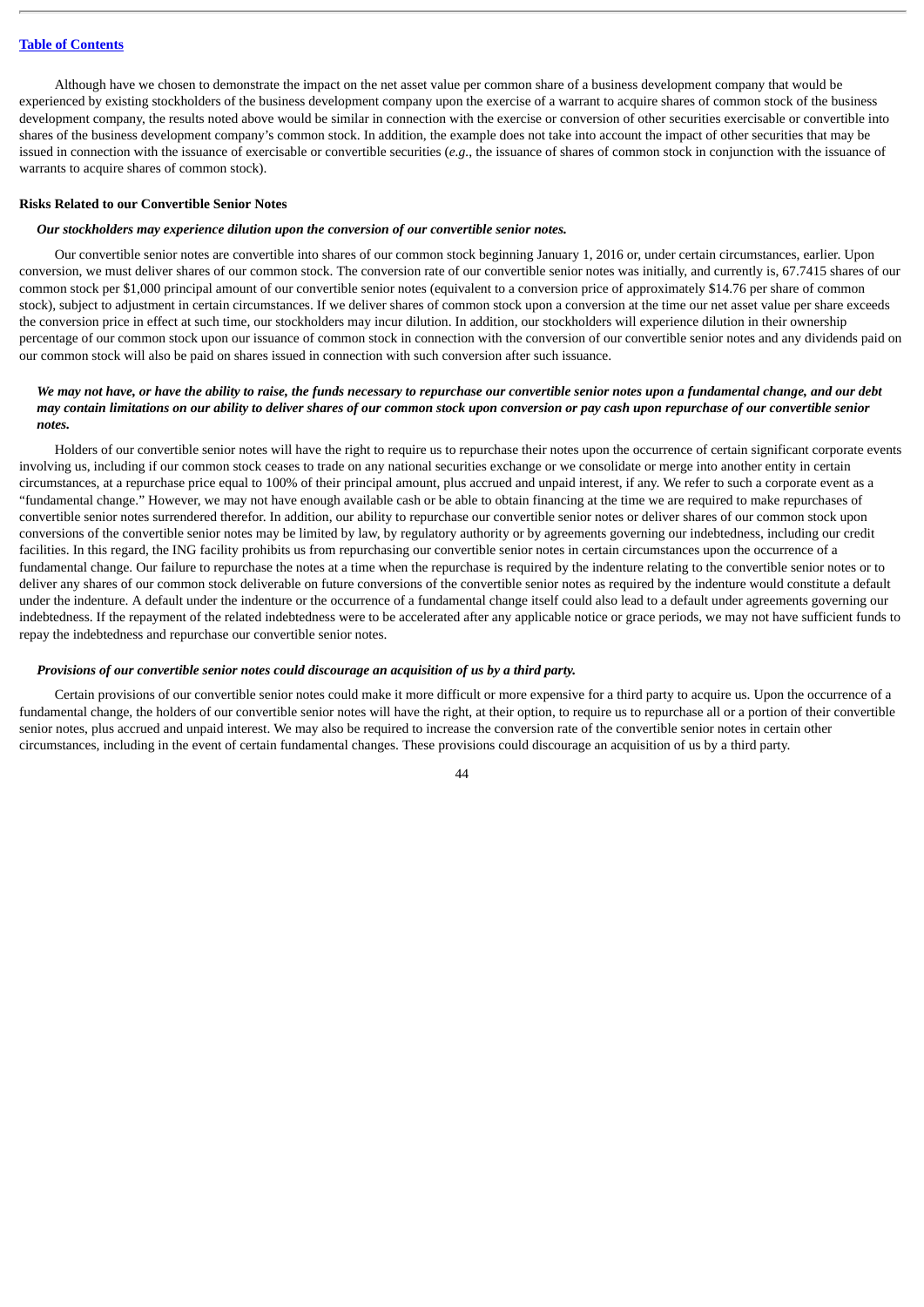## *Certain adverse consequences could result if our convertible senior notes are treated as equity interests in us for purposes of regulations under the Employee Retirement Income Security Act of 1974.*

Pursuant to regulations under the Employee Retirement Income Security Act of 1974 ("ERISA"), it is possible that, due to their convertibility feature, our convertible senior notes could be treated as equity interests in us. In that event, if employee benefit plans subject to Title I of ERISA, plans that are not subject to ERISA but that are subject to Section 4975 of the Internal Revenue Code (the "Code"), such as individual retirement accounts, and entities that are deemed to hold the assets of such plans or accounts (such plans, accounts, and entities, "Benefit Plan Investors") were to acquire 25% or more of the aggregate value of our convertible senior notes, among other consequences, we and our management would be subject to ERISA fiduciary duties, and certain transactions we might enter into, or may have entered into, in the ordinary course of our business might constitute non-exempt "prohibited transactions" under Section 406 of ERISA or Section 4975 of the Code and might have to be rescinded at significant cost to us. Moreover, if our underlying assets were deemed to be assets constituting plan assets, (i) our assets could be subject to ERISA's reporting and disclosure requirements, (ii) a fiduciary causing a Benefit Plan Investor to make an investment in our equity interests could be deemed to have delegated its responsibility to manage the assets of the Benefit Plan Investor, and (iii) various providers of fiduciary or other services to us, and any other parties with authority or control with respect to our assets, could be deemed to be plan fiduciaries or otherwise parties in interest or disqualified persons by virtue of their provision of such services.

We do not believe that our convertible senior notes should be treated as equity interests in us for purposes of ERISA in light of the relevant regulations. No assurance can be given, however, that our convertible senior notes will not be so treated.

### *The accounting for convertible debt securities is complex and subject to uncertainty.*

The accounting for convertible debt securities is complex and subject to frequent scrutiny by the accounting regulatory bodies and is subject to change. The issuance of our convertible senior notes may have an accounting effect on our earnings per share on a fully diluted basis. Further, we cannot predict if or when changes in the accounting for convertible debt securities could be made and whether any such change could have an adverse impact on our reported or future financial results. Any such impacts could adversely affect the market price of our common stock.

# **Risks Related to Our 2024 Notes**

# *The 2024 Notes are unsecured and therefore are effectively subordinated to any secured indebtedness we have currently incurred or may incur in the future.*

Our 5.875% senior notes due 2024 (the "*2024 Notes*") are not secured by any of our assets or any of the assets of our subsidiaries. As a result, the 2024 Notes are effectively subordinated to any secured indebtedness we or our subsidiaries have currently incurred and may incur in the future (or any indebtedness that is initially unsecured to which we subsequently grant security) to the extent of the value of the assets securing such indebtedness. In any liquidation, dissolution, bankruptcy or other similar proceeding, the holders of any of our existing or future secured indebtedness and the secured indebtedness of our subsidiaries may assert rights against the assets pledged to secure that indebtedness in order to receive full payment of their indebtedness before the assets may be used to pay other creditors, including the holders of the 2024 Notes. As of September 30, 2012, we had \$60.3 million of outstanding borrowings under our Wells Fargo facility, \$141.0 million of outstanding borrowings under our ING facility and no borrowings outstanding under our Sumitomo facility.

### *The 2024 Notes are structurally subordinated to the indebtedness and other liabilities of our subsidiaries.*

The 2024 Notes are obligations exclusively of Fifth Street Finance Corp. and not of any of our subsidiaries. None of our subsidiaries is a guarantor of the 2024 Notes and the 2024 Notes are not required to be guaranteed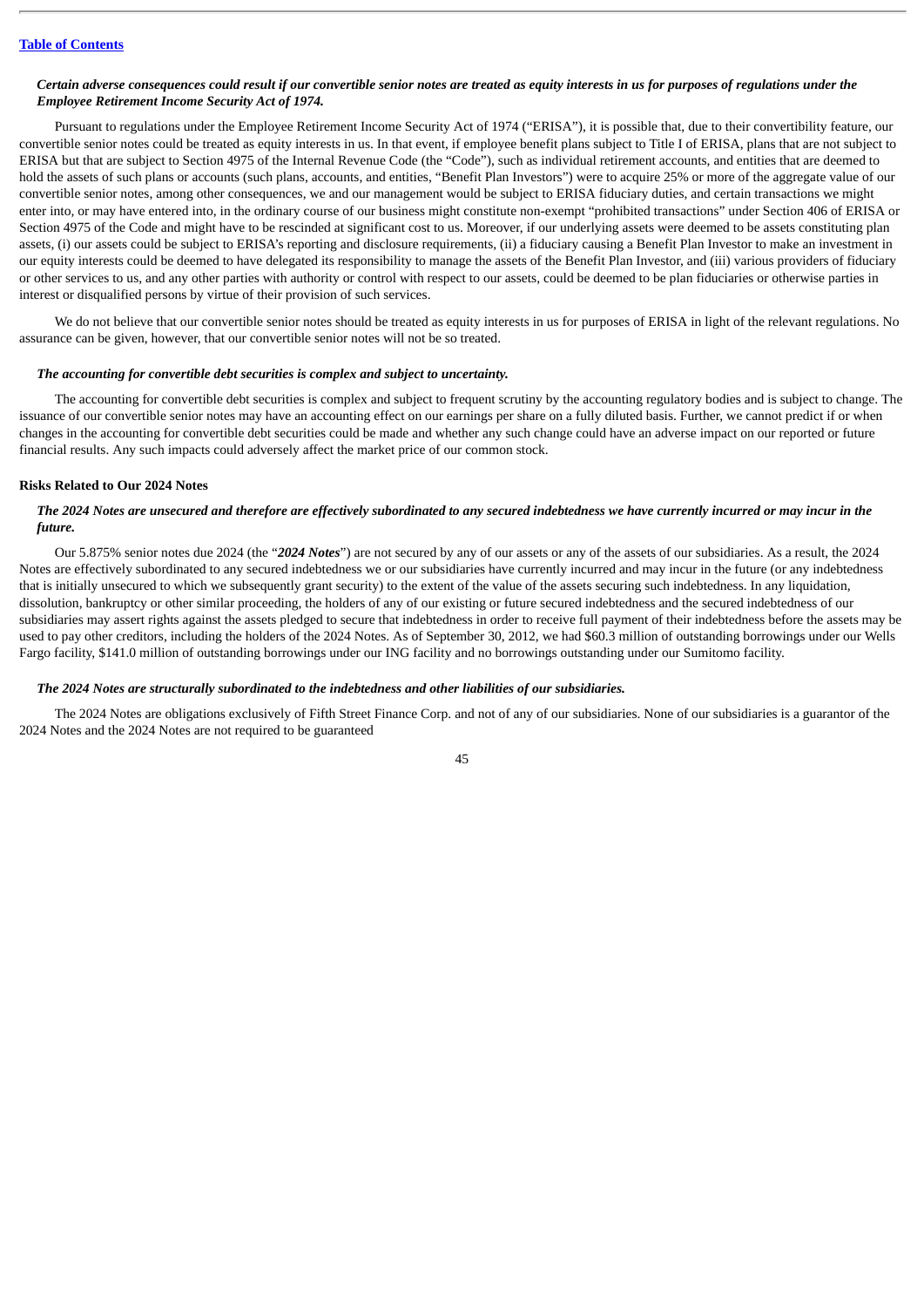by any subsidiaries we may acquire or create in the future. A portion of the indebtedness required to be consolidated on our balance sheet is held through our SBIC subsidiaries. The assets of such subsidiaries are not directly available to satisfy the claims of our creditors, including holders of the 2024 Notes. See "Item 7. Management's Discussion and Analysis of Financial Condition and Results of Operations — Financial Condition, Liquidity and Capital Resources" for more detail on the SBA-guaranteed debentures.

Except to the extent we are a creditor with recognized claims against our subsidiaries, all claims of creditors (including trade creditors) and holders of preferred stock, if any, of our subsidiaries have priority over our equity interests in such subsidiaries (and therefore the claims of our creditors, including holders of the Notes) with respect to the assets of such subsidiaries. Even if we are recognized as a creditor of one or more of our subsidiaries, our claims are effectively subordinated to any security interests in the assets of any such subsidiary and to any indebtedness or other liabilities of any such subsidiary senior to our claims. Consequently, the Notes are structurally subordinated to all indebtedness and other liabilities (including trade payables) of any of our subsidiaries and any subsidiaries that we may in the future acquire or establish as financing vehicles or otherwise. As of September 30, 2012, we had \$60.3 million of outstanding borrowings under our Wells Fargo facility, \$141.0 million of outstanding borrowings under our ING facility and no borrowings outstanding under our Sumitomo facility.

In addition, our subsidiaries may incur substantial additional indebtedness in the future, all of which would be structurally senior to the 2024 Notes.

### *The indenture under which the 2024 Notes are issued contains limited protection for holders of the 2024 Notes.*

The indenture under which the 2024 Notes are issued offers limited protection to holders of the 2024 Notes. The terms of the indenture and the 2024 Notes do not restrict our or any of our subsidiaries' ability to engage in, or otherwise be a party to, a variety of corporate transactions, circumstances or events that could have a material adverse impact on investments in the 2024 Notes. In particular, the terms of the indenture and the 2024 Notes do not place any restrictions on our or our subsidiaries' ability to:

- issue securities or otherwise incur additional indebtedness or other obligations, including (1) any indebtedness or other obligations that would be equal in right of payment to the 2024 Notes, (2) any indebtedness or other obligations that would be secured and therefore rank effectively senior in right of payment to the 2024 Notes to the extent of the values of the assets securing such debt, (3) indebtedness of ours that is guaranteed by one or more of our subsidiaries and which therefore is structurally senior to the 2024 Notes and (4) securities, indebtedness or obligations issued or incurred by our subsidiaries that would be senior to our equity interests in our subsidiaries and therefore rank structurally senior to the 2024 Notes with respect to the assets of our subsidiaries, in each case other than an incurrence of indebtedness or other obligation that would cause a violation of Section  $18(a)(1)(A)$  as modified by Section 61(a)(1) of the 1940 Act or any successor provisions, whether or not we continue to be subject to such provisions of the 1940 Act, but giving effect, in either case, to any exemptive relief granted to us by the SEC (these provisions generally prohibit us from making additional borrowings, including through the issuance of additional debt or the sale of additional debt securities, unless our asset coverage, as defined in the 1940 Act, equals at least 200% after such borrowings);
- pay dividends on, or purchase or redeem or make any payments in respect of, capital stock or other securities ranking junior in right of payment to the 2024 Notes, including subordinated indebtedness, in each case other than dividends, purchases, redemptions or payments that would cause a violation of Section 18(a)(1)(B) as modified by Section 61(a)(1) of the 1940 Act or any successor provisions giving effect to any exemptive relief granted to us by the SEC (these provisions generally prohibit us from declaring any cash dividend or distribution upon any class of our capital stock, or purchasing any such capital stock if our asset coverage, as defined in the 1940 Act, is below 200% at the time of the declaration of the dividend or distribution or the purchase and after deducting the amount of such dividend, distribution or purchase);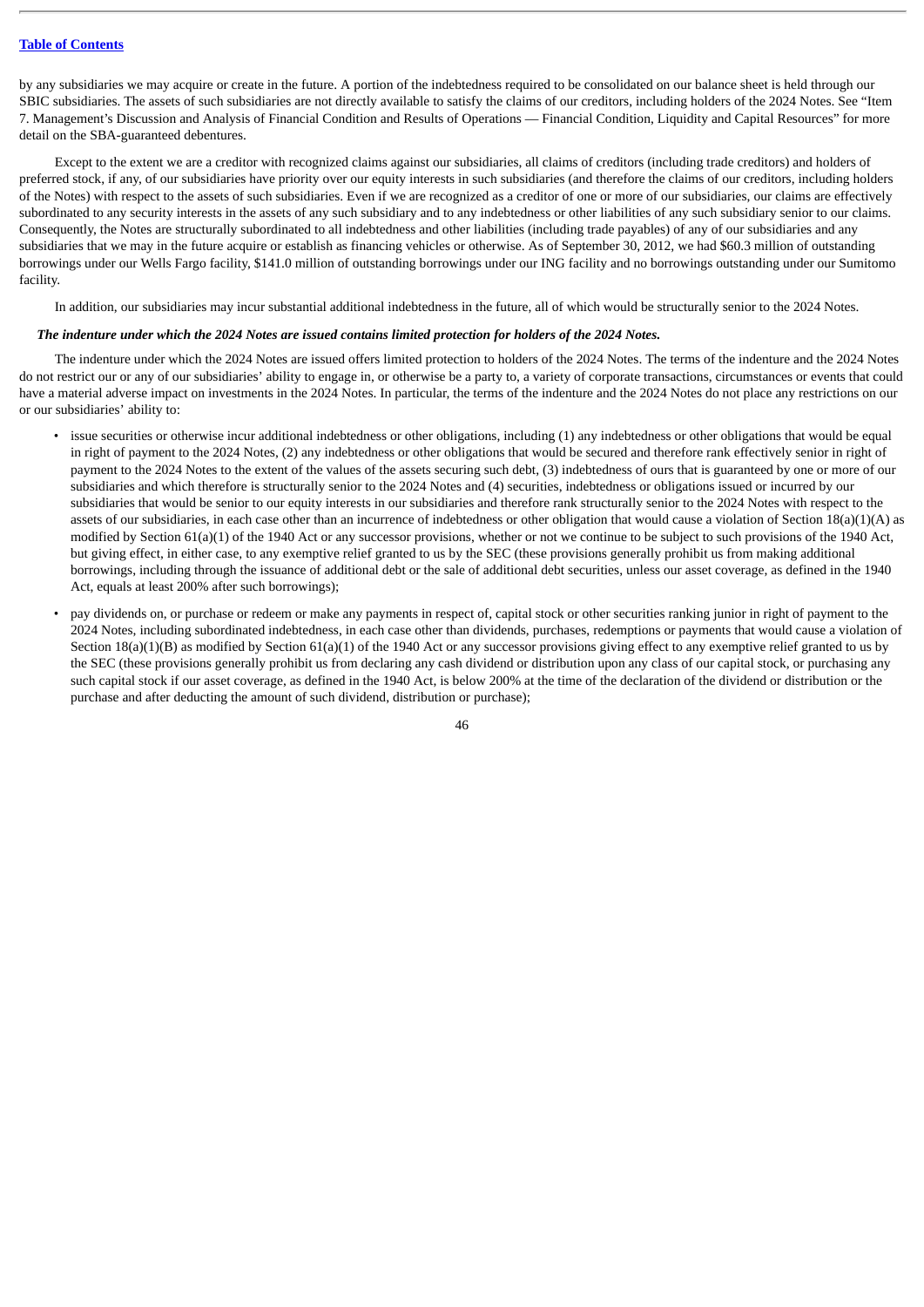- sell assets (other than certain limited restrictions on our ability to consolidate, merge or sell all or substantially all of our assets);
- enter into transactions with affiliates:
- create liens (including liens on the shares of our subsidiaries) or enter into sale and leaseback transactions;
- make investments; or
- create restrictions on the payment of dividends or other amounts to us from our subsidiaries.

In addition, the indenture does not require us to offer to purchase the 2024 Notes in connection with a change of control or any other event.

Furthermore, the terms of the indenture and the 2024 Notes do not protect holders of the 2024 Notes in the event that we experience changes (including significant adverse changes) in our financial condition, results of operations or credit ratings, as they do not require that we or our subsidiaries adhere to any financial tests or ratios or specified levels of net worth, revenues, income, cash flow, or liquidity.

Our ability to recapitalize, incur additional debt and take a number of other actions that are not limited by the terms of the 2024 Notes may have important consequences for holders of the 2024 Notes, including making it more difficult for us to satisfy our obligations with respect to the 2024 Notes or negatively affecting the trading value of the 2024 Notes.

Certain of our current debt instruments include more protections for their holders than the indenture and the 2024 Notes. In addition, other debt we issue or incur in the future could contain more protections for its holders than the indenture and the 2024 Notes, including additional covenants and events of default. The issuance or incurrence of any such debt with incremental protections could affect the market for and trading levels and prices of the 2024 Notes.

# *An active trading market for the 2024 Notes may not exist, which could limit your ability to sell the 2024 Notes or affect the market price of the 2024 Notes.*

The 2024 Notes are listed on the NYSE under the symbol ''FSCE.'' However, we cannot provide any assurances that an active trading market for the 2024 Notes will exist in the future or that you will be able to sell your 2024 Notes. Even if an active trading market does exist, the 2024 Notes may trade at a discount from their initial offering price depending on prevailing interest rates, the market for similar securities, our credit ratings, if any, general economic conditions, our financial condition, performance and prospects and other factors. To the extent an active trading market does not exist, the liquidity and trading price for the 2024 Notes may be harmed. Accordingly, you may be required to bear the financial risk of an investment in the 2024 Notes for an indefinite period of time.

### *If we default on our obligations to pay our other indebtedness, we may not be able to make payments on the 2024 Notes.*

Any default under the agreements governing our indebtedness, including a default under the Wells Fargo facility, the ING facility, the Sumitomo facility, and our Convertible Notes or other indebtedness to which we may be a party that is not waived by the required lenders or holders, and the remedies sought by the holders of such indebtedness could make us unable to pay principal, premium, if any, and interest on the 2024 Notes and substantially decrease the market value of the 2024 Notes. If we are unable to generate sufficient cash flow and are otherwise unable to obtain funds necessary to meet required payments of principal, premium, if any, and interest on our indebtedness, or if we otherwise fail to comply with the various covenants, including financial and operating covenants, in the instruments governing our indebtedness, we could be in default under the terms of the agreements governing such indebtedness. In the event of such default, the holders of such indebtedness could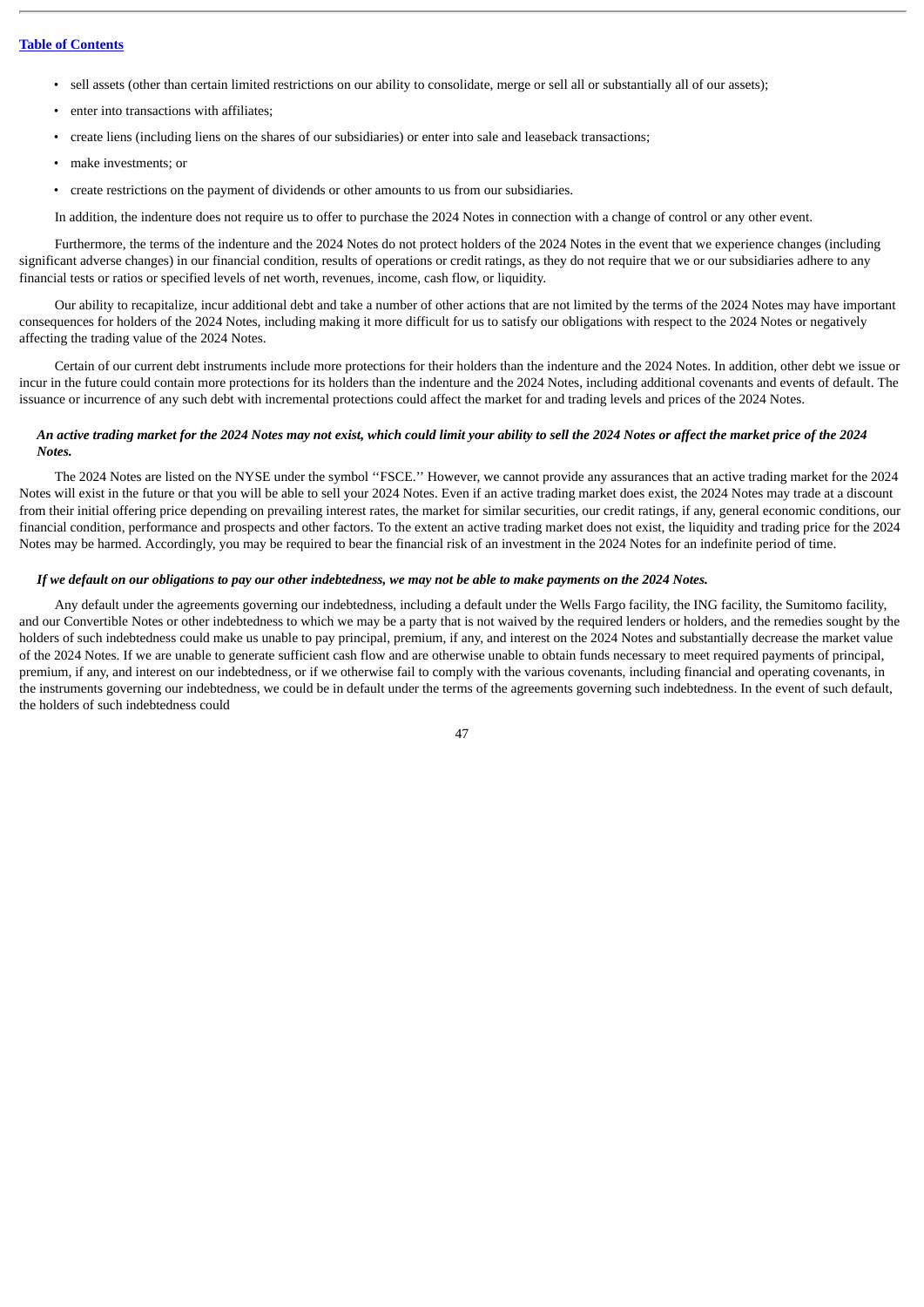elect to declare all the funds borrowed thereunder to be due and payable, together with accrued and unpaid interest, the lenders under the Wells Fargo facility, the ING facility, the Sumitomo facility or other debt we may incur in the future could elect to terminate their commitments, cease making further loans and institute foreclosure proceedings against our assets, and we could be forced into bankruptcy or liquidation. If our operating performance declines, we may in the future need to seek to obtain waivers from the required lenders under the Wells Fargo facility, the ING facility, or the Sumitomo facility or the required holders of our Convertible Notes or other debt that we may incur in the future to avoid being in default. If we breach our covenants under the Wells Fargo facility, the ING facility, the Sumitomo facility, or our Convertible Notes or other debt and seek a waiver, we may not be able to obtain a waiver from the required lenders or holders. If this occurs, we would be in default and our lenders or debt holders could exercise their rights as described above, and we could be forced into bankruptcy or liquidation. If we are unable to repay debt, lenders having secured obligations, including the lenders under the Wells Fargo facility, the ING facility, or the Sumitomo facility, could proceed against the collateral securing the debt. Because the Wells Fargo facility, the ING facility, the Sumitomo facility, and our Convertible Notes have, and any future credit facilities will likely have, customary cross-default provisions, if the indebtedness thereunder or under any future credit facility is accelerated, we may be unable to repay or finance the amounts due.

## **Item 1B.** *Unresolved Staff Comments*

None.

### **Item 2.** *Properties*

We do not own any real estate or other physical properties material to our operations. We utilize office space that is leased by our affiliates for our principal executive office at 10 Bank Street, 12<sup>th</sup> Floor, White Plains, NY 10606 as well as additional office space at 2 Greenwich Office Park, 2<sup>nd</sup> Floor, Greenwich, CT 06831 and 311 South Wacker Drive, Suite 3380, Chicago, IL 60606. We may from time to time, through our affiliates, lease satellite office space elsewhere, but these leases are generally not material to our operations. We believe that our current office facilities are adequate for our business as we intend to conduct it.

## **Item 3.** *Legal Proceedings*

Although we may, from time to time, be involved in litigation arising out of our operations in the normal course of business or otherwise, we are currently not a party to any pending material legal proceedings.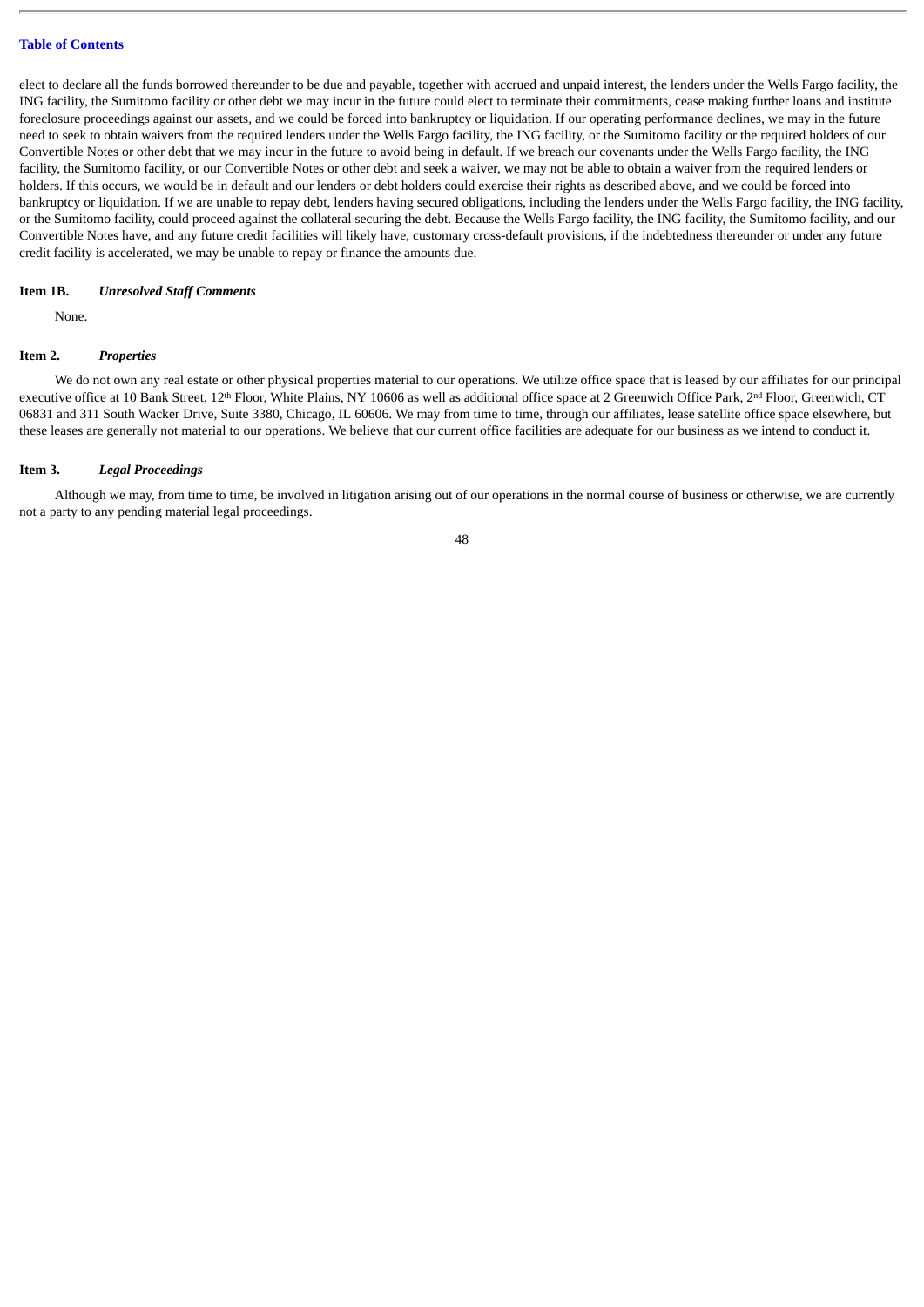# **PART II**

# **Item 5.** *Market for Registrant's Common Equity, Related Stockholder Matters and Issuer Purchases of Equity Securities*

## **Price Range of Common Stock**

Our common stock traded on the New York Stock Exchange under the symbol "FSC" until November 28, 2011 when we transferred the listing to the NASDAQ Global Select Market, where it continues to trade under the symbol "FSC." The following table sets forth, for each fiscal quarter during the last two most recently completed fiscal years, the range of high and low sales prices of our common stock as reported on the New York Stock Exchange and NASDAQ Global Select Market:

|                                      | High    | Low     |
|--------------------------------------|---------|---------|
| Fiscal year ended September 30, 2011 |         |         |
| First quarter                        | \$12.35 | \$10.94 |
| Second quarter                       | \$13.95 | \$11.83 |
| Third quarter                        | \$13.45 | \$11.42 |
| Fourth quarter                       | \$11.84 | \$8.38  |
| Fiscal year ended September 30, 2012 |         |         |
| First quarter                        | \$10.24 | \$8.60  |
| Second quarter                       | \$10.60 | \$9.54  |
| Third quarter                        | \$10.00 | \$8.99  |
| Fourth quarter                       | \$11.01 | \$9.93  |

The last reported price for our common stock on November 27, 2012 was \$10.69 per share. As of November 27, 2012, we had 73 stockholders of record, which did not include stockholders for whom shares are held in nominee or "street" name.

## **Sales of Unregistered Securities**

While we did not engage in any sales of unregistered securities during the fiscal year ended September 30, 2012, we issued a total of 221,098 shares of common stock under our dividend reinvestment plan ("DRIP"). This issuance was not subject to the registration requirements of the Securities Act of 1933, as amended. The aggregate value the shares of our common stock issued under our DRIP was approximately \$2.2 million.

### **Distributions**

Our dividends, if any, are determined by our Board of Directors. Our dividend policy is based upon the following key principles:

- Pay dividends consistent with our current and future earnings potential;
- Set dividend rates that are projected to be stable and grow over time, reflecting confidence in our future financial performance; and
- Provide clarity that we intend to cover our dividend payout level with net investment income.

In addition, we have elected to be treated for federal income tax purposes as a RIC under Subchapter M of the Code. As long as we qualify as a RIC, we will not be taxed on our investment company taxable income or realized net capital gains, to the extent that such taxable income or gains are distributed, or deemed to be distributed, to stockholders on a timely basis.

To maintain RIC tax treatment, we must, among other things, distribute, with respect to each taxable year, at least 90% of our investment company net taxable income (i.e., our net ordinary income and our realized net short-term capital gains in excess of realized net long-term capital losses, if any). Depending on the level of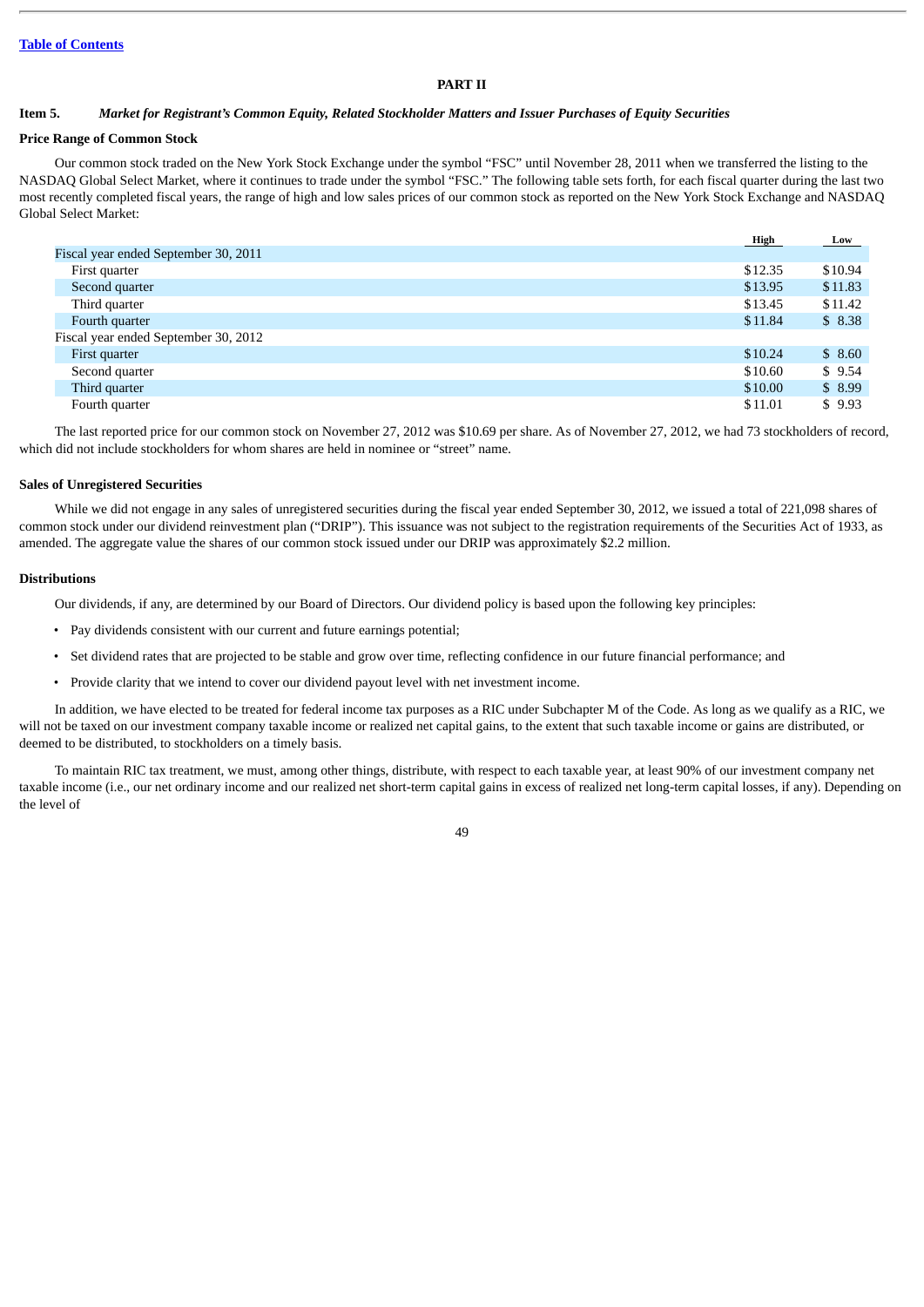taxable income earned in a tax year, we may choose to carry forward taxable income in excess of current year distributions into the next tax year and pay a 4% excise tax on such income. Any such carryover taxable income must be distributed through a dividend declared prior to filing the final tax return related to the year in which such taxable income was generated. We may, in the future, make actual distributions to our stockholders of our net capital gains. We can offer no assurance that we will achieve results that will permit the payment of any cash distributions and we may be prohibited from making distributions if doing so causes us to fail to maintain the asset coverage ratios stipulated by the 1940 Act or if distributions are limited by the terms of any of our borrowings. See "Item 1. Business — Regulation — Taxation as a Regulated Investment Company."

We have adopted an "opt out" dividend reinvestment plan for our common stockholders. As a result, if we make a cash distribution, then stockholders' cash distributions will be automatically reinvested in additional shares of our common stock, unless they specifically "opt out" of the dividend reinvestment plan so as to receive cash distributions.

In accordance with certain applicable Treasury regulations and private letter rulings issued by the Internal Revenue Service, a RIC may treat a distribution of its own stock as fulfilling its RIC distribution requirements if each stockholder may elect to receive his or her entire distribution in either cash or stock of the RIC, subject to a limitation that the aggregate amount of cash to be distributed to all stockholders must be at least 20% of the aggregate declared distribution. If too many stockholders elect to receive cash, each stockholder electing to receive cash must receive a pro rata amount of cash (with the balance of the distribution paid in stock). In no event will any stockholder, electing to receive cash, receive less than 20% of his or her entire distribution in cash. If these and certain other requirements are met, for U.S federal income tax purposes, the amount of the dividend paid in stock will be equal to the amount of cash that could have been received instead of stock. We have no current intention of paying dividends in shares of our stock in accordance with these Treasury regulations or private letter rulings.

The following table reflects the dividend distributions per share that our Board of Directors has declared, including shares issued under our DRIP, on our common stock since October 1, 2010:

| <b>Date Declared</b>  | <b>Record Date</b>     |                    | <b>Amount</b><br>per Share | <b>Cash Distribution</b> | <b>DRIP Shares</b><br>Issued | <b>DRIP Shares</b><br>Value |
|-----------------------|------------------------|--------------------|----------------------------|--------------------------|------------------------------|-----------------------------|
| November 30, 2010     | January 4, 2011        | January 31, 2011   | \$0.1066                   | $$5.4$ million           | 36,038                       | \$0.5 million               |
| November 30, 2010     | February 1, 2011       | February 28, 2011  | 0.1066                     | 5.5 million              | 29,072                       | 0.4 million                 |
| November 30, 2010     | March 1, 2011          | March 31, 2011     | 0.1066                     | 6.5 million              | 43,766                       | 0.6 million                 |
| January 30, 2011      | April 1, 2011          | April 29, 2011     | 0.1066                     | 6.5 million              | 45,193                       | 0.6 million                 |
| January 30, 2011      | May 2, 2011            | May 31, 2011       | 0.1066                     | 6.5 million              | 48,870                       | 0.6 million                 |
| January 30, 2011      | June 1, 2011           | June 30, 2011      | 0.1066                     | 6.5 million              | 55,367                       | 0.6 million                 |
| May 2, 2011           | July 1, 2011           | July 29, 2011      | 0.1066                     | 7.1 million              | 58,829(1)                    | 0.6 million                 |
| May 2, 2011           | <b>August 1, 2011</b>  | August 31, 2011    | 0.1066                     | 7.1 million              | 64,431(1)                    | 0.6 million                 |
| May 2, 2011           | September 1, 2011      | September 30, 2011 | 0.1066                     | 7.2 million              | 52,487(1)                    | 0.5 million                 |
| <b>August 1, 2011</b> | October 14, 2011       | October 31, 2011   | 0.1066                     | 7.3 million              | 40,388(1)                    | 0.4 million                 |
| <b>August 1, 2011</b> | November 15, 2011      | November 30, 2011  | 0.1066                     | 7.3 million              | 43,034(1)                    | 0.4 million                 |
| August 1, 2011        | December 13, 2011      | December 23, 2011  | 0.1066                     | 7.3 million              | 43,531(1)                    | 0.4 million                 |
| November 10, 2011     | January 13, 2012       | January 31, 2012   | 0.0958                     | 6.6 million              | 29,902(1)                    | 0.3 million                 |
| November 10, 2011     | February 15, 2012      | February 29, 2012  | 0.0958                     | 7.4 million              | 45,071                       | 0.4 million                 |
| November 10, 2011     | March 15, 2012         | March 30, 2012     | 0.0958                     | 7.5 million              | 41,807(1)                    | 0.4 million                 |
| February 7, 2012      | April 13, 2012         | April 30, 2012     | 0.0958                     | 7.4 million              | 48,328(1)                    | 0.5 million                 |
| February 7, 2012      | May 15, 2012           | May 31, 2012       | 0.0958                     | 7.4 million              | 47,877(1)                    | 0.5 million                 |
| February 7, 2012      | June 15, 2012          | June 29, 2012      | 0.0958                     | 7.5 million              | 41,499                       | 0.4 million                 |
| May 7, 2012           | July 13, 2012          | July 31, 2012      | 0.0958                     | 7.4 million              | 49,217                       | 0.5 million                 |
| May 7, 2012           | <b>August 15, 2012</b> | August 31, 2012    | 0.0958                     | 7.5 million              | 41,359                       | 0.4 million                 |
| May 7, 2012           | September 14, 2012     | September 28, 2012 | 0.0958                     | 8.3 million              | 43,952                       | 0.5 million                 |
| August 6, 2012        | October 15, 2012       | October 31, 2012   | 0.0958                     | 8.2 million              | 51,754                       | 0.5 million                 |
| <b>August 6, 2012</b> | November 15, 2012      | November 30, 2012  | 0.0958                     |                          |                              |                             |
| August 6, 2012        | December 14, 2012      | December 28, 2012  | 0.0958                     |                          |                              |                             |
| <b>August 6, 2012</b> | January 15, 2013       | January 31, 2013   | 0.0958                     |                          |                              |                             |
| August 6, 2012        | February 15, 2013      | February 28, 2013  | 0.0958                     |                          |                              |                             |

(1) Shares were purchased on the open market and distributed.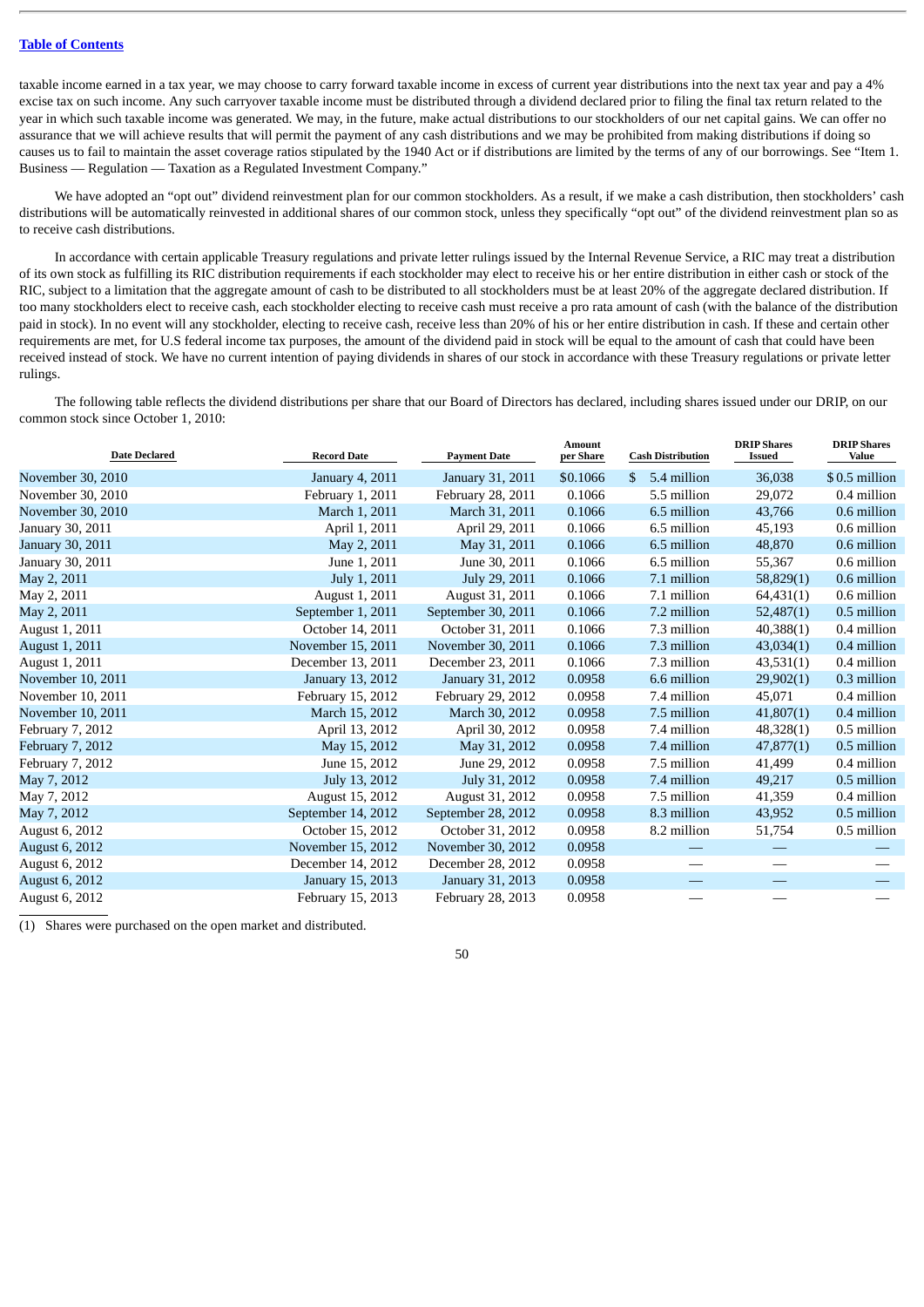# **Stock Performance Graph**

The following graph compares the cumulative 51-month total return provided shareholders on Fifth Street Finance Corp's common stock relative to the cumulative total returns of the NYSE Composite index, the NASDAQ Financial index and a customized peer group of six companies that includes: Apollo Investment Corp., Ares Capital Corp., Blackrock Kelso Capital Corp., Gladstone Capital Corp., MCG Capital Corp. and MVC Capital Inc. An investment of \$100 (with reinvestment of all dividends) is assumed to have been made in our common stock, in each index and in the peer group on 6/12/2008, the date of our initial public offering, and its relative performance is tracked through 9/30/2012.



\* \$100 invested on 6/12/08 in stock or 5/31/08 in index, including reinvestment of dividends.

|                                          | June 12, 2008 | <b>Jun-08</b> | Sep-08        | Dec-08        | Mar-09        | <b>Jun-09</b> | Sep-09        | Dec-09 | <b>Mar-10</b> | Jun-10        |
|------------------------------------------|---------------|---------------|---------------|---------------|---------------|---------------|---------------|--------|---------------|---------------|
| <b>Fifth Street Finance Corp.</b>        | 100.00        | 84.90         | 85.31         | 69.97         | 71.73         | 95.66         | 106.87        | 107.87 | 119.76        | 116.79        |
| <b>NYSE Composite</b>                    | 100.00        | 92.29         | 80.76         | 62.21         | 54.23         | 64.87         | 76.35         | 79.80  | 83.17         | 72.73         |
| <b>NASDAQ Financial</b>                  | 100.00        | 84.72         | 89.89         | 61.16         | 45.80         | 57.85         | 71.27         | 70.11  | 78.68         | 68.31         |
| <b>Peer Group</b>                        | 100.00        | 85.96         | 97.79         | 61.85         | 36.79         | 59.04         | 85.19         | 93.78  | 120.34        | 102.39        |
|                                          | Sep-10        | Dec-10        | <b>Mar-11</b> | <b>Jun-11</b> | <b>Sep-11</b> |               | <b>Dec-11</b> | Mar-12 | <b>Jun-12</b> | <b>Sep-12</b> |
| <b>Fifth Street Finance Corp (cont.)</b> | 119.14        | 133.42        | 150.26        | 133.99        | 109.89        |               | 116.54        | 122.26 | 128.82        | 145.69        |
| <b>NYSE Composite (cont.)</b>            | 82.31         | 90.49         | 96.00         | 95.65         |               | 78.56         | 87.01         | 96.10  | 92.09         | 98.04         |
| <b>NASDAQ Financial (cont.)</b>          | 72.83         | 81.00         | 84.60         | 81.12         |               | 63.94         | 71.81         | 85.56  | 81.53         | 86.21         |
| Peer Group (cont.)                       | 122.41        | 132.94        | 138.85        | 128.80        | 105.59        |               | 113.51        | 126.38 | 130.29        | 139.87        |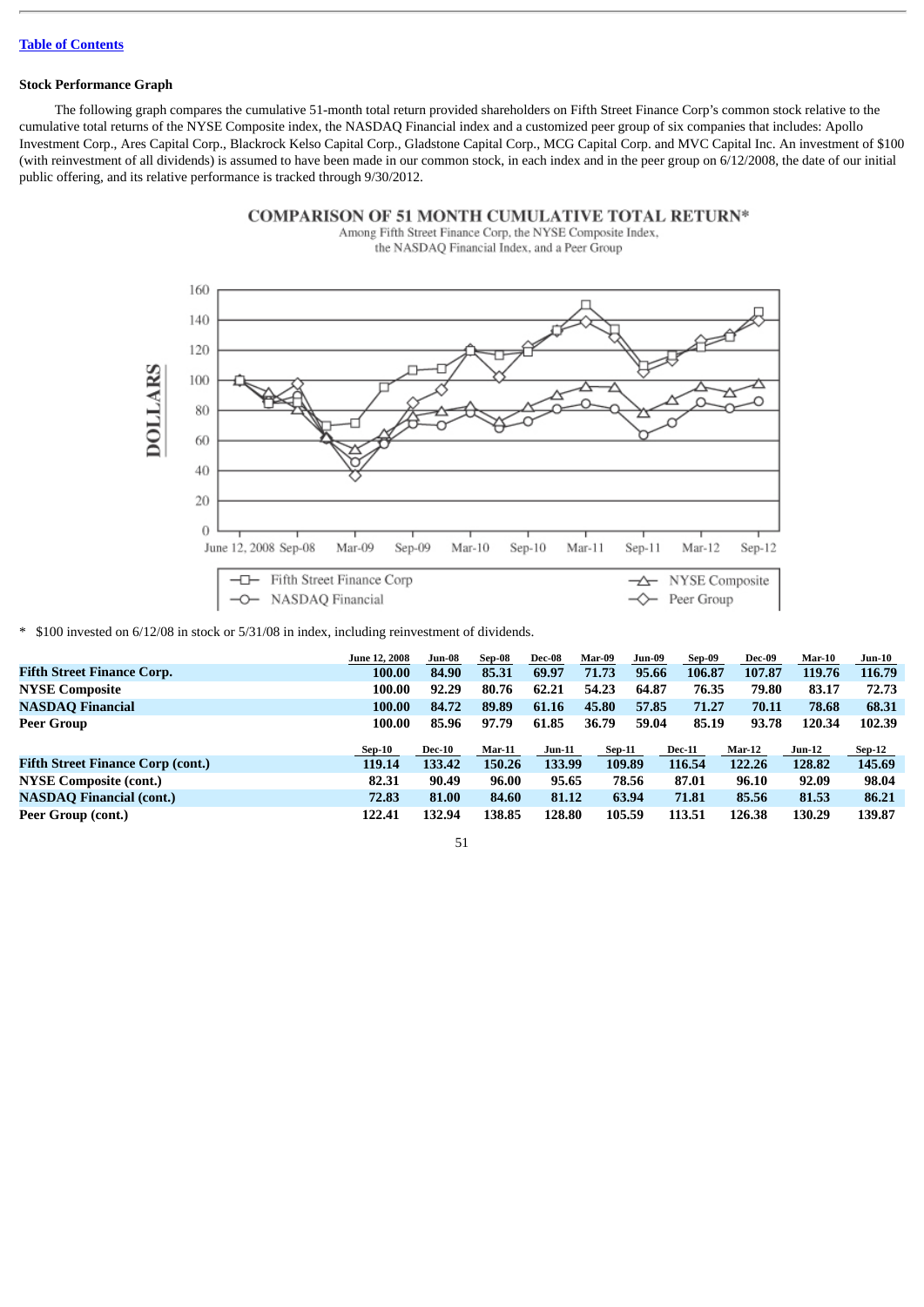Selected unaudited quarterly financial data for Fifth Street Finance Corp. for the years ended September 30, 2012, 2011 and 2010 are below.

| (dollars in thousands,<br>except per share<br>amounts)                | September 30,<br>2012 | June 30.<br>2012 | March 31,<br>2012       | December 31,<br>2011 | September 30,<br>2011 | June 30,<br>2011 | March 31,<br>2011         | December 31,<br>2010 | September 30,<br>2010 | June 30,<br>2010 | March 31,<br>2010       | December 31.<br>2009 |
|-----------------------------------------------------------------------|-----------------------|------------------|-------------------------|----------------------|-----------------------|------------------|---------------------------|----------------------|-----------------------|------------------|-------------------------|----------------------|
| Total investment income                                               | 42,531                | 41,008           | 42,080                  | 39,497               | 37,686<br>\$.         | 32,442           | 29,701                    | 25,335               | 20,033                | 19,407           | 17,856                  | 13,241               |
| Net investment income                                                 | 22,315                | 21,910           | 22,791                  | 20,989               | 19,989                | 16,526           | 16,556                    | 14,056               | 11,437                | 12,032           | 11,206                  | 8,349                |
| Realized and unrealized<br>gain (loss)                                | 4,757                 | 179              | (2,735)                 | (10, 805)            | (43,733)              | 4,306            | (885)                     | 3,392                | (6,062)               | (13,920)         | (1,731)                 | 1,105                |
| Net increase (decrease) in<br>net assets resulting from<br>operations | 27,072                | 22,089           | 20.056                  | 10,184               | (23,744)              | 20,832           | 15,671                    | 17,448               | 5,375                 | (1,888)          | 9.475                   | 9,454                |
|                                                                       |                       |                  |                         |                      |                       |                  |                           |                      |                       |                  |                         |                      |
| Net assets                                                            | 903,570               | 812,071          | 813,322                 | 715,665              | 728,627               | 775,649          | 711,748                   | 574,920              | 569,172               | 568,962          | 484,397                 | 410,257              |
| Total investment income per<br>common share                           | \$<br>0.51            | 0.50<br>-S       | 0.53 <sup>5</sup><br>-S | 0.55                 | \$<br>0.52            | 0.48<br>.S       | 0.48 <sup>5</sup><br>- \$ | $0.46-5$             | 0.37                  | 0.42<br>\$.      | $0.42 \quad$ \$<br>- \$ | 0.35                 |
| Net investment income per<br>common share                             | 0.27                  | 0.27             | 0.29                    | 0.29                 | 0.28                  | 0.25             | 0.27                      | 0.26                 | 0.21                  | 0.26             | 0.26                    | 0.22                 |
| Earnings (loss) per common<br>share                                   | 0.32                  | 0.27             | 0.25                    | 0.14                 | (0.33)                | 0.31             | 0.25                      | 0.32                 | 0.10                  | (0.04)           | 0.22                    | 0.25                 |
| Net asset value per common<br>share at period end                     | 9.92                  | 9.85             | 9.87                    | 9.89                 | 10.07                 | 10.72            | 10.68                     | 10.44                | 10.43                 | 10.43            | 10.70                   | 10.82                |

**For the three months ended**

# **Open Market Stock Repurchase Program**

In October 2010, our Board of Directors authorized a stock repurchase program to acquire up to \$20 million of our outstanding common stock. Stock repurchases under this program were to be made through the open market at times and in such amounts as our management deemed appropriate. The stock repurchase program expired December 31, 2011 and we did not repurchase any shares of our common stock pursuant to this repurchase program.

In May 2012, our Board of Directors authorized a stock repurchase program to acquire up to \$30 million of our outstanding common stock. Stock repurchases under this program would be made through the open market at times and in such amounts as our management deems appropriate, provided they are below the most recently published net asset value per share. Unless extended by our Board of Directors, the stock repurchase program will expire on May 7, 2013 and may be limited or terminated at any time without prior notice. As of September 30, 2012, we had not repurchased any shares of our common stock pursuant to this repurchase program.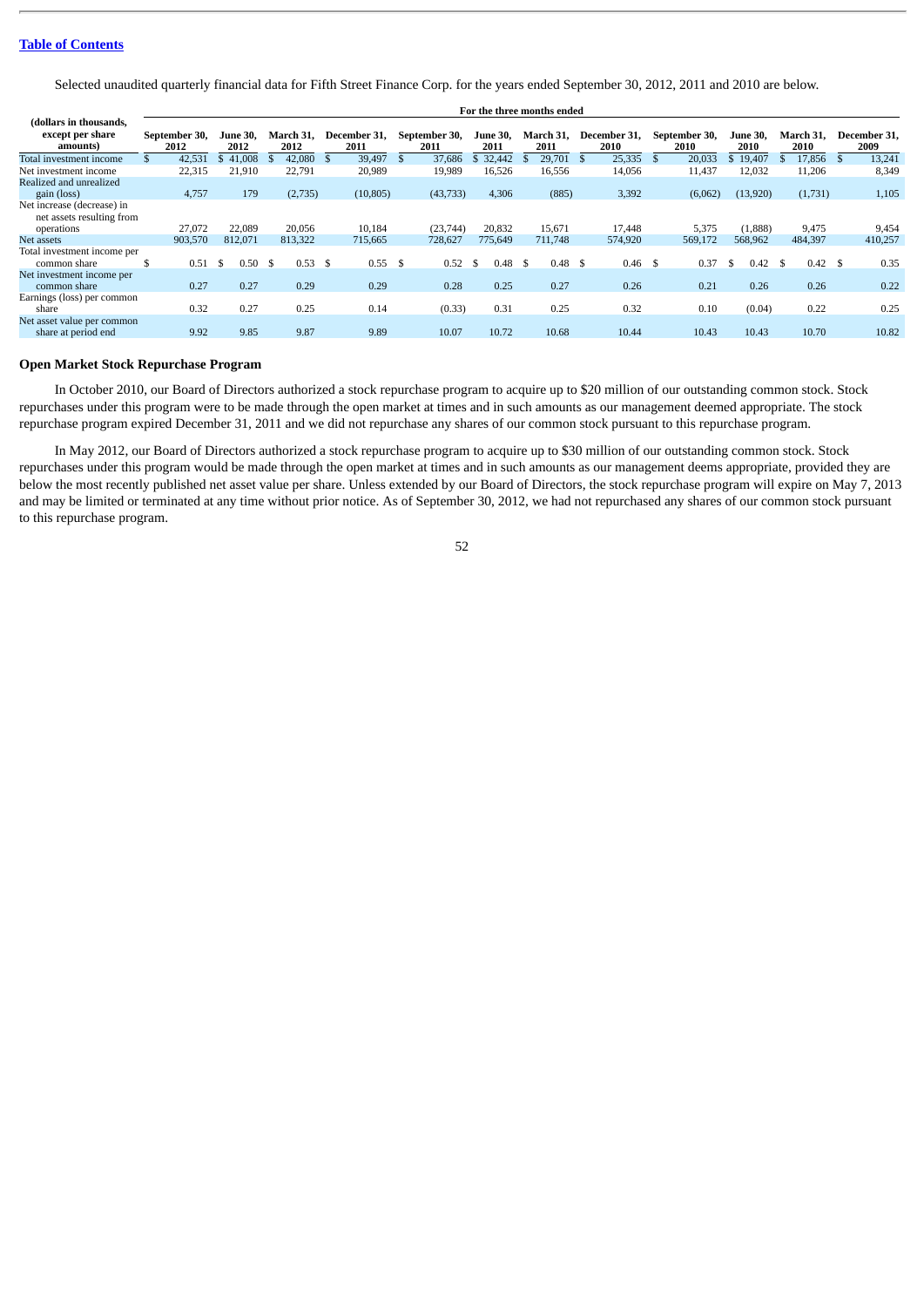# **Item 6.** *Selected Financial Data*

The following selected financial data should be read together with our financial statements and the related notes and the discussion under "Management's Discussion and Analysis of Financial Condition and Results of Operations" which is included elsewhere in this annual report on Form 10-K. Effective as of January 2, 2008, Fifth Street Mezzanine Partners III, L.P. merged with and into Fifth Street Finance Corp. The financial information as of and for the fiscal years ended September 30, 2008, 2009, 2010, 2011 and 2012 set forth below was derived from our audited financial statements and related notes for Fifth Street Mezzanine Partners III, L.P. and Fifth Street Finance Corp., respectively.

|                                                                                          | At and for the<br><b>Year Ended</b><br>September 30, | At and for the<br><b>Year Ended</b><br>September 30, | At and for the<br><b>Year Ended</b><br>September 30, | At and for the<br><b>Year Ended</b><br>September 30, | At and for the<br><b>Year Ended</b><br>September 30, |
|------------------------------------------------------------------------------------------|------------------------------------------------------|------------------------------------------------------|------------------------------------------------------|------------------------------------------------------|------------------------------------------------------|
| (dollars in thousands, except per share amounts)<br><b>Statement of Operations data:</b> | 2012                                                 | 2011                                                 | 2010                                                 | 2009                                                 | 2008                                                 |
| Total investment income                                                                  | \$<br>165,116                                        | \$125,165                                            | \$<br>70,538                                         | \$<br>49,828                                         | \$<br>33,219                                         |
| Base management fee, net                                                                 | 23,799                                               | 19,656                                               | 9,275                                                | 5,889                                                | 4,258                                                |
| Incentive fee                                                                            | 22,001                                               | 16,782                                               | 10,756                                               | 7,841                                                | 4,118                                                |
| All other expenses                                                                       | 32,882                                               | 23,080                                               | 7,483                                                | 4,736                                                | 4,699                                                |
| Gain on extinguishment of convertible senior notes                                       | 1,571                                                | 1,480                                                |                                                      |                                                      |                                                      |
| Net investment income                                                                    | 88,005                                               | 67,127                                               | 43,024                                               | 31,362                                               | 20,144                                               |
| Unrealized appreciation (depreciation) on interest rate swap                             |                                                      | 773                                                  | (773)                                                |                                                      |                                                      |
| Realized loss on interest rate swap                                                      |                                                      | (1, 335)                                             |                                                      |                                                      |                                                      |
| Net unrealized appreciation (depreciation) on investments                                | 55,974                                               | (7,299)                                              | (1,054)                                              | (10, 795)                                            | (16, 948)                                            |
| Realized gain (loss) on investments                                                      | (64, 578)                                            | (29,059)                                             | (18,781)                                             | (14, 373)                                            | 62                                                   |
| Net increase in partners' capital/net assets resulting from operations                   | 79,401                                               | 30,207                                               | 22,416                                               | 6,194                                                | 3,258                                                |
| Per share data:                                                                          |                                                      |                                                      |                                                      |                                                      |                                                      |
| Net asset value per common share at period end                                           | \$<br>9.92                                           | 10.07<br>\$                                          | 10.43<br>\$                                          | \$<br>10.84                                          | \$<br>13.02                                          |
| Market price at period end                                                               | 10.98                                                | 9.32                                                 | 11.14                                                | 10.93                                                | 10.05                                                |
| Net investment income                                                                    | 1.11                                                 | 1.05                                                 | 0.95                                                 | 1.27                                                 | 1.29                                                 |
| Net realized and unrealized loss on investments and interest rate swap                   | (0.11)                                               | (0.57)                                               | (0.46)                                               | (1.02)                                               | (1.08)                                               |
| Net increase in partners' capital/net assets resulting from operations                   | 1.00                                                 | 0.47                                                 | 0.49                                                 | 0.25                                                 | 0.21                                                 |
| Dividends paid per share                                                                 | 1.18                                                 | 1.26                                                 | 0.96                                                 | 1.20                                                 | 0.61                                                 |
| <b>Balance Sheet data at period end:</b>                                                 |                                                      |                                                      |                                                      |                                                      |                                                      |
| Total investments at fair value                                                          | \$1,288,108                                          | \$1,119,837                                          | 563,821<br>$\mathbb{S}$                              | 299,611<br>\$                                        | 273,759<br>\$                                        |
| Cash and cash equivalents                                                                | 74,393                                               | 67,644                                               | 76,765                                               | 113,205                                              | 22,906                                               |
| Other assets                                                                             | 26,501                                               | 22,236                                               | 11,340                                               | 3,071                                                | 2,484                                                |
| <b>Total assets</b>                                                                      | 1,389,002                                            | 1,209,717                                            | 651,926                                              | 415,887                                              | 299,149                                              |
| <b>Total liabilities</b>                                                                 | 485,432                                              | 481,090                                              | 82,754                                               | 5,331                                                | 4,813                                                |
| Total net assets                                                                         | 903,570                                              | 728,627                                              | 569,172                                              | 410,556                                              | 294,336                                              |
| <b>Other data:</b>                                                                       |                                                      |                                                      |                                                      |                                                      |                                                      |
| Weighted average yield on debt investments $(1)$                                         | 12.0%                                                | 12.4%                                                | 14.0%                                                | 15.7%                                                | 16.2%                                                |
| Number of investments at period end                                                      | 78                                                   | 65                                                   | 38                                                   | 28                                                   | 24                                                   |

(1) Weighted average yield is calculated based upon our debt investments at the end of the period.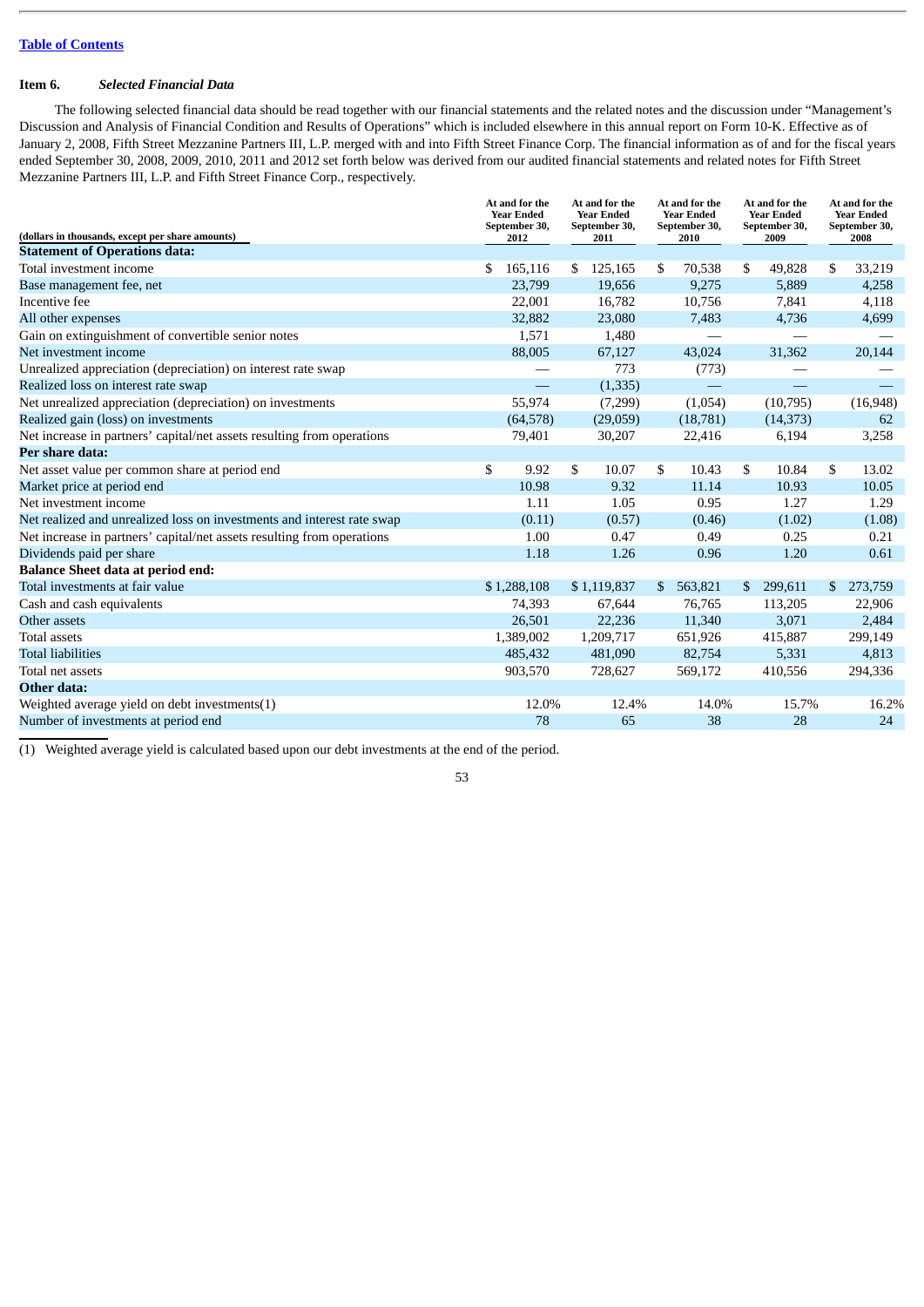## *Item 7. Management's Discussion and Analysis of Financial Condition and Results of Operations*

*The following discussion should be read in connection with our Consolidated Financial Statements and the notes thereto included elsewhere in this annual report on Form 10-K.*

Some of the statements in this annual report on Form 10-K constitute forward-looking statements because they relate to future events or our future performance or financial condition. The forward-looking statements contained in this annual report on Form 10-K may include statements as to:

- our future operating results and dividend projections;
- our business prospects and the prospects of our portfolio companies;
- the impact of the investments that we expect to make;
- the ability of our portfolio companies to achieve their objectives;
- our expected financings and investments;
- the adequacy of our cash resources and working capital; and
- the timing of cash flows, if any, from the operations of our portfolio companies.

In addition, words such as "anticipate," "believe," "expect," "project" and "intend" indicate forward-looking statements, although not all forward-looking statements include these words. The forward-looking statements contained in this annual report on Form 10-K involve risks and uncertainties. Our actual results could differ materially from those implied or expressed in the forward-looking statements for any reason, including the factors set forth in "Item 1A. Risk Factors" and elsewhere in this annual report on Form 10-K. Other factors that could cause actual results to differ materially include:

- changes in the economy and the financial markets;
- risks associated with possible disruption in our operations or the economy generally due to terrorism or natural disasters;
- future changes in laws or regulations (including the interpretation of these laws and regulations by regulatory authorities) and conditions in our operating areas, particularly with respect to business development companies, SBICs or RICs; and
- other considerations that may be disclosed from time to time in our publicly disseminated documents and filings.

We have based the forward-looking statements included in this annual report on Form 10-K on information available to us on the date of this annual report, and we assume no obligation to update any such forward-looking statements. Although we undertake no obligation to revise or update any forward-looking statements, whether as a result of new information, future events or otherwise, you are advised to consult any additional disclosures that we may make directly to you or through reports that we in the future may file with the SEC, including annual reports on Form 10-K, quarterly reports on Form 10-Q and current reports on Form 8-K.

Except as otherwise specified, references to the "Company," "we," "us," and "our," refer to Fifth Street Finance Corp.

All amounts are in thousands, except share and per share amounts, percentages and as otherwise indicated.

### **Overview**

We are a specialty finance company that lends to and invests in small and mid-sized companies primarily in connection with investments by private equity sponsors. Our investment objective is to maximize our portfolio's total return by generating current income from our debt investments and capital appreciation from our equity investments.

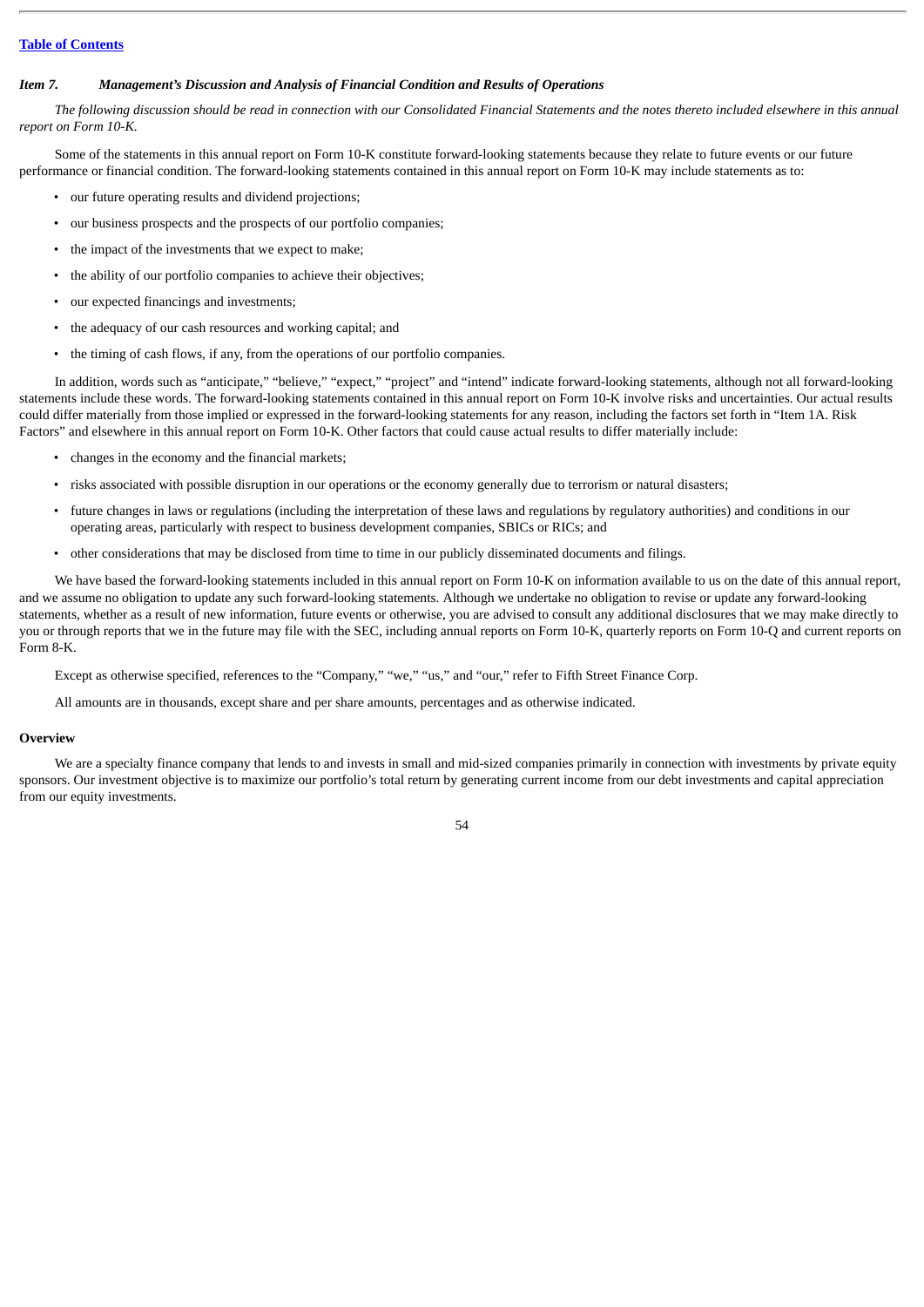We were formed as a Delaware limited partnership (Fifth Street Mezzanine Partners III, L.P.) on February 15, 2007. Effective as of January 2, 2008, Fifth Street Mezzanine Partners III, L.P. merged with and into Fifth Street Finance Corp. At the time of the merger, all outstanding partnership interests in Fifth Street Mezzanine Partners III, L.P. were exchanged for 12,480,972 shares of common stock in Fifth Street Finance Corp.

Our Consolidated Financial Statements prior to January 2, 2008 reflect our operations as a Delaware limited partnership (Fifth Street Mezzanine Partners III, L.P.) prior to our merger with and into a corporation (Fifth Street Finance Corp.).

On June 17, 2008, we completed an initial public offering of 10,000,000 shares of our common stock at the offering price of \$14.12 per share. Our stock was listed on the New York Stock Exchange until November 28, 2011 when the Company transferred the listing to the NASDAQ Global Select Market, where it continues to trade under the symbol "FSC."

# **Current Market Conditions**

Since mid-2007, the global financial markets have experienced stress, volatility, illiquidity, and disruption. This turmoil appears to have peaked in the fall of 2008, resulting in several major financial institutions becoming insolvent, being acquired, or receiving government assistance. While the turmoil in the financial markets appears to have abated somewhat, the global economy continues to experience economic uncertainty. Economic uncertainty impacts our business in many ways, including changing spreads, structures and purchase multiples as well as the overall supply of investment capital.

Despite the economic uncertainty, our deal pipeline remains robust, with high quality transactions backed by private equity sponsors in small to mid-sized companies. As always, we remain cautious in selecting new investment opportunities, and will only deploy capital in deals which are consistent with our disciplined philosophy of pursuing superior risk-adjusted returns.

As evidenced by our recent investment activities, we expect to grow the investment portfolio by strategically investing in small and mid-sized companies when and where appropriate. Although we believe that we currently have sufficient capital available to fund investments, a prolonged period of market disruptions may cause us to reduce the volume of loans we originate and/or fund, which could have an adverse effect on our business, financial condition, and results of operations. In this regard, because our common stock has at times traded at a price below our then current net asset value per share and we are limited in our ability to sell our common stock at a price below net asset value per share, we may be limited in our ability to raise equity capital.

### **Critical Accounting Policies**

## *Basis of Presentation*

The preparation of financial statements in accordance with GAAP requires management to make certain estimates and assumptions affecting amounts reported in the Consolidated Financial Statements. We have identified investment valuation and revenue recognition as our most critical accounting estimates. We continuously evaluate our estimates, including those related to the matters described below. These estimates are based on the information that is currently available to us and on various other assumptions that we believe to be reasonable under the circumstances. Actual results could differ materially from those estimates under different assumptions or conditions. A discussion of our critical accounting policies follows.

### *Investment Valuation*

We are required to report our investments that are not publicly traded or for which current market values are not readily available at fair value. The fair value is deemed to be the price that would be received to sell an asset or paid to transfer a liability in an orderly transaction between market participants at the measurement date.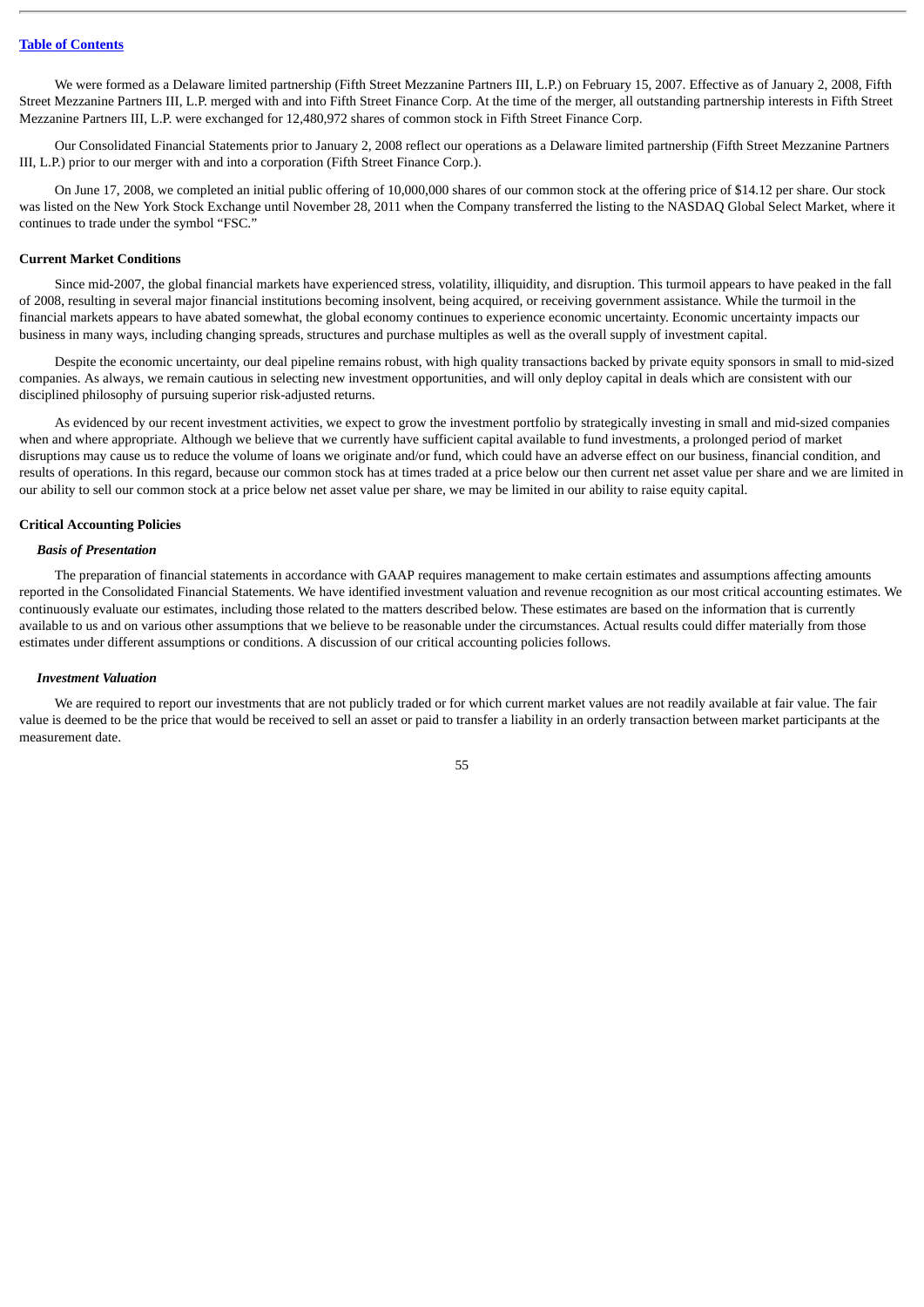In accordance with authoritative accounting guidance, we perform detailed valuations of our debt and equity investments on an individual basis, using market, income, and bond yield approaches as appropriate. In general, we utilize a bond yield method for the majority of our investments, as long as it is appropriate. If, in our judgment, the bond yield approach is not appropriate, we may use the market approach, or, in certain cases, an alternative methodology potentially including an asset liquidation or expected recovery model.

Under the bond yield approach, we use bond yield models to determine the present value of the future cash flow streams of our debt investments. We review various sources of transactional data, including private mergers and acquisitions involving debt investments with similar characteristics, and assess the information in the valuation process.

Under the market approach, we estimate the enterprise value of the portfolio companies in which we invest. There is no one methodology to estimate enterprise value and, in fact, for any one portfolio company, enterprise value is best expressed as a range of fair values from which we derive a single estimate of enterprise value. To estimate the enterprise value of a portfolio company, we analyze various factors, including the portfolio company's historical and projected financial results. Typically, private companies are valued based on multiples of EBITDA (Earnings Before Interest, Taxes, Depreciation and Amortization), cash flows, net income, revenues, or in limited cases, book value. We generally require portfolio companies to provide annual audited and quarterly and monthly unaudited financial statements, as well as annual projections for the upcoming fiscal year.

Under the income approach, we generally prepare and analyze discounted cash flow models based on our projections of the future free cash flows of the business.

Our Board of Directors undertakes a multi-step valuation process each quarter in connection with determining the fair value of our investments:

- The quarterly valuation process begins with each portfolio company or investment being initially valued by our finance department;
- Preliminary valuations are then reviewed and discussed with principals of the investment adviser;
- Separately, independent valuation firms engaged by our Board of Directors prepare preliminary valuations on a selected basis and submit the reports to us;
- Our finance department compares and contrasts its preliminary valuations to the preliminary valuations of the independent valuation firms;
- Our finance department prepares a valuation report for the Valuation Committee of our Board of Directors;
- The Valuation Committee of our Board of Directors is apprised of the preliminary valuations of the independent valuation firms;
- The Valuation Committee of our Board of Directors reviews the preliminary valuations, and our finance department responds and supplements the preliminary valuations to reflect any comments provided by the Valuation Committee;
- The Valuation Committee of our Board of Directors makes a recommendation to the Board of Directors regarding the fair value of the investments in our portfolio; and
- Our Board of Directors discusses the valuations and determines the fair value of each investment in our portfolio in good faith.

The fair value of all of our investments at September 30, 2012, and September 30, 2011, was determined by our Board of Directors. Our Board of Directors has authorized the engagement of independent valuation firms to provide us with valuation assistance. We will continue to engage independent valuation firms to provide us with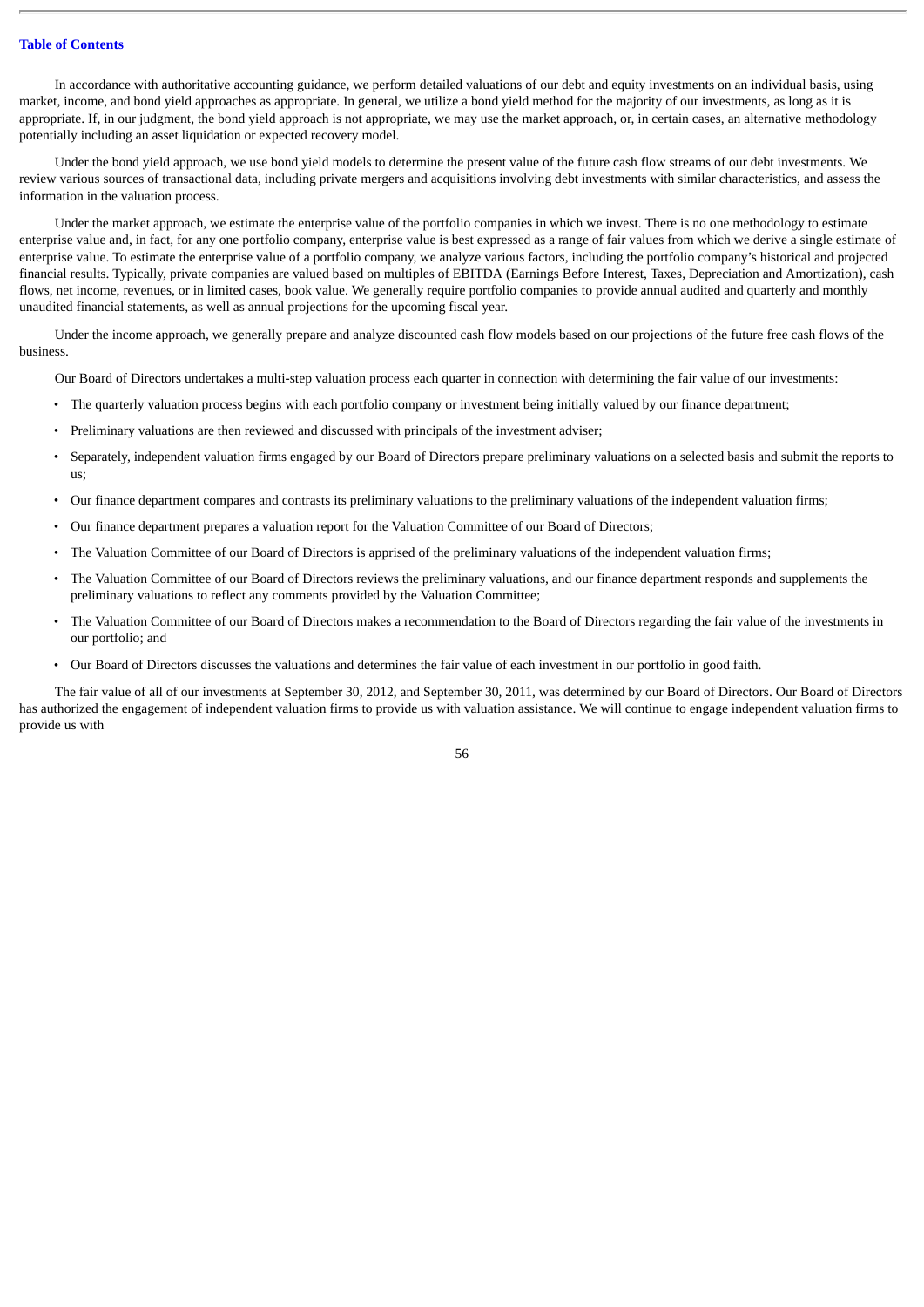assistance regarding our determination of the fair value of selected portfolio securities each quarter; however, our Board of Directors is ultimately and solely responsible for the valuation of our portfolio investments at fair value as determined in good faith pursuant to our valuation policy and a consistently applied valuation process.

We intend to have a portion of the portfolio valued by an independent third party on a quarterly basis, with a substantial portion being valued over the course of each fiscal year. The percentages of our portfolio, at fair value, valued by independent valuation firms by period were as follows:

| For the quarter ended December 31, 2007  | 91.9%       |
|------------------------------------------|-------------|
| For the quarter ended March 31, 2008     | 92.1%       |
| For the quarter ended June 30, 2008      | 91.7%       |
| For the quarter ended September 30, 2008 | 92.8%       |
| For the quarter ended December 31, 2008  | 100.0%      |
| For the quarter ended March 31, 2009     | 88.7%       |
| For the quarter ended June 30, 2009      | $92.1\%(1)$ |
| For the quarter ended September 30, 2009 | 28.1%       |
| For the quarter ended December 31, 2009  | $17.2\%(2)$ |
| For the quarter ended March 31, 2010     | 26.9%       |
| For the quarter ended June 30, 2010      | 53.1%       |
| For the quarter ended September 30, 2010 | 61.8%       |
| For the quarter ended December 31, 2010  | 73.9%       |
| For the quarter ended March 31, 2011     | 82.0%       |
| For the quarter ended June 30, 2011      | 82.9%       |
| For the quarter ended September 30, 2011 | 91.2%       |
| For the quarter ended December 31, 2011  | 89.1%       |
| For the quarter ended March 31, 2012     | 87.3%       |
| For the quarter ended June 30, 2012      | 84.3%       |
| For the quarter ended September 30, 2012 | 79.6%       |
|                                          |             |

(1) 96.0% excluding our investment in IZI Medical Products, Inc., which closed on June 30, 2009 and therefore was not valued by an independent valuation firm during such period

(2) 24.8% excluding four investments that closed in December 2009 and therefore were not valued by an independent valuation firm during such period

As of September 30, 2012 and September 30, 2011, approximately 92.7% and 92.6%, respectively, of our total assets represented investments in portfolio companies valued at fair value.

### *Revenue Recognition*

## *Interest and Dividend Income*

Interest income, adjusted for accretion of original issue discount, or OID, is recorded on the accrual basis to the extent that such amounts are expected to be collected. We stop accruing interest on investments when it is determined that interest is no longer collectible. Distributions from portfolio companies are recorded as dividend income when the distribution is received.

## *Fee Income*

We receive a variety of fees in the ordinary course of business. Certain fees, such as loan origination fees, if any, are capitalized and amortized in accordance with ASC 310-20 *Nonrefundable Fees and Other Costs*. In accordance with ASC 820, the net unearned fee income balance is netted against the cost and fair value of the respective investments. Other fees, such as servicing, advisory and structuring fees, are classified as fee income and recognized as they are earned.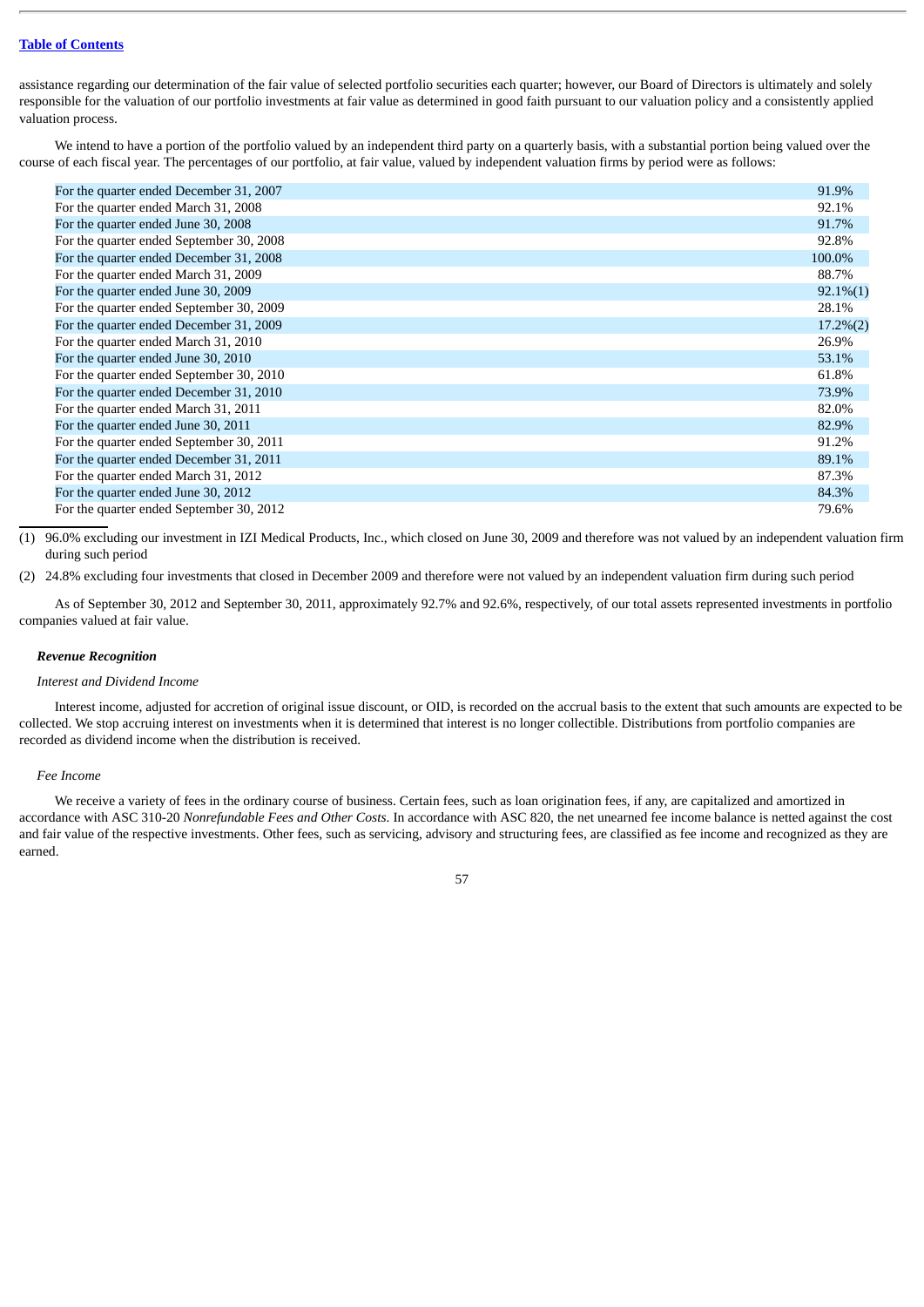We have also structured exit fees across certain of our portfolio investments to be received upon the future exit of those investments. Exit fees are payable upon the exit of a debt security. These fees are to be paid to us upon the sooner to occur of (i) a sale of the borrower or substantially all of the assets of the borrower, (ii) the maturity date of the loan, or (iii) the date when full prepayment of the loan occurs. The receipt of such fees is contingent upon the occurrence of one of the events listed above for each of the investments. A percentage of these fees is included in net investment income over the life of the loan. As of September 30, 2012, we had structured \$6.6 million in aggregate exit fees across eight portfolio investments upon the future exit of those investments.

## *Payment-in-Kind (PIK) Interest*

Our loans typically contain contractual PIK interest provisions. The PIK interest, which represents contractually deferred interest added to the loan balance that is generally due at the end of the loan term, is generally recorded on the accrual basis to the extent such amounts are expected to be collected. We generally cease accruing PIK interest if there is insufficient value to support the accrual or if we do not expect the portfolio company to be able to pay all principal and interest due. Our decision to cease accruing PIK interest involves subjective judgments and determinations based on available information about a particular portfolio company, including whether the portfolio company is current with respect to its payment of principal and interest on its loans and debt securities; monthly and quarterly financial statements and financial projections for the portfolio company; our assessment of the portfolio company's business development success, including product development, profitability and the portfolio company's overall adherence to its business plan; information obtained by us in connection with periodic formal update interviews with the portfolio company's management and, if appropriate, the private equity sponsor; and information about the general economic and market conditions in which the portfolio company operates. Based on this and other information, we determine whether to cease accruing PIK interest on a loan or debt security. Our determination to cease accruing PIK interest on a loan or debt security is generally made well before our full writedown of such loan or debt security. In addition, if it is subsequently determined that we will not be able to collect any previously accrued PIK interest, the fair value of our loans or debt securities would decline by the amount of such previously accrued, but uncollectible, PIK interest.

For a discussion of risks we are subject to as a result of our use of PIK interest in connection with our investments, see "Item 1A. Risk Factors - Risks Relating to Our Business and Structure — We may have difficulty paying our required distributions if we recognize income before or without receiving cash representing such income," "— We may in the future choose to pay dividends in our own stock, in which case you may be required to pay tax in excess of the cash you receive" and "— Our incentive fee may induce our investment adviser to make speculative investments." In addition, if it is subsequently determined that we will not be able to collect any previously accrued PIK interest, the fair value of our loans or debt securities would decline by the amount of such previously accrued, but uncollectible, PIK interest. The accrual of PIK interest on our debt investments increases the recorded cost basis of these investments in our consolidated financial statements and, as a result, increases the cost basis of these investments for purposes of computing the capital gains incentive fee payable by us to our investment adviser.

To maintain our status as a RIC, PIK income must be paid out to our stockholders in the form of dividends even though we have not yet collected the cash and may never collect the cash relating to the PIK interest. Accumulated PIK interest was \$18.4 million and represented 1.4% of the fair value of our portfolio of investments as of September 30, 2012 and \$22.7 million or 2.0% as of September 30, 2011. The net increase in loan balances as a result of contracted PIK arrangements are separately identified in our Consolidated Statements of Cash Flows.

# **Portfolio Composition**

Our investments principally consist of loans, purchased equity investments and equity grants in privately-held companies. Our loans are typically secured by a first, second or subordinated lien on the assets of the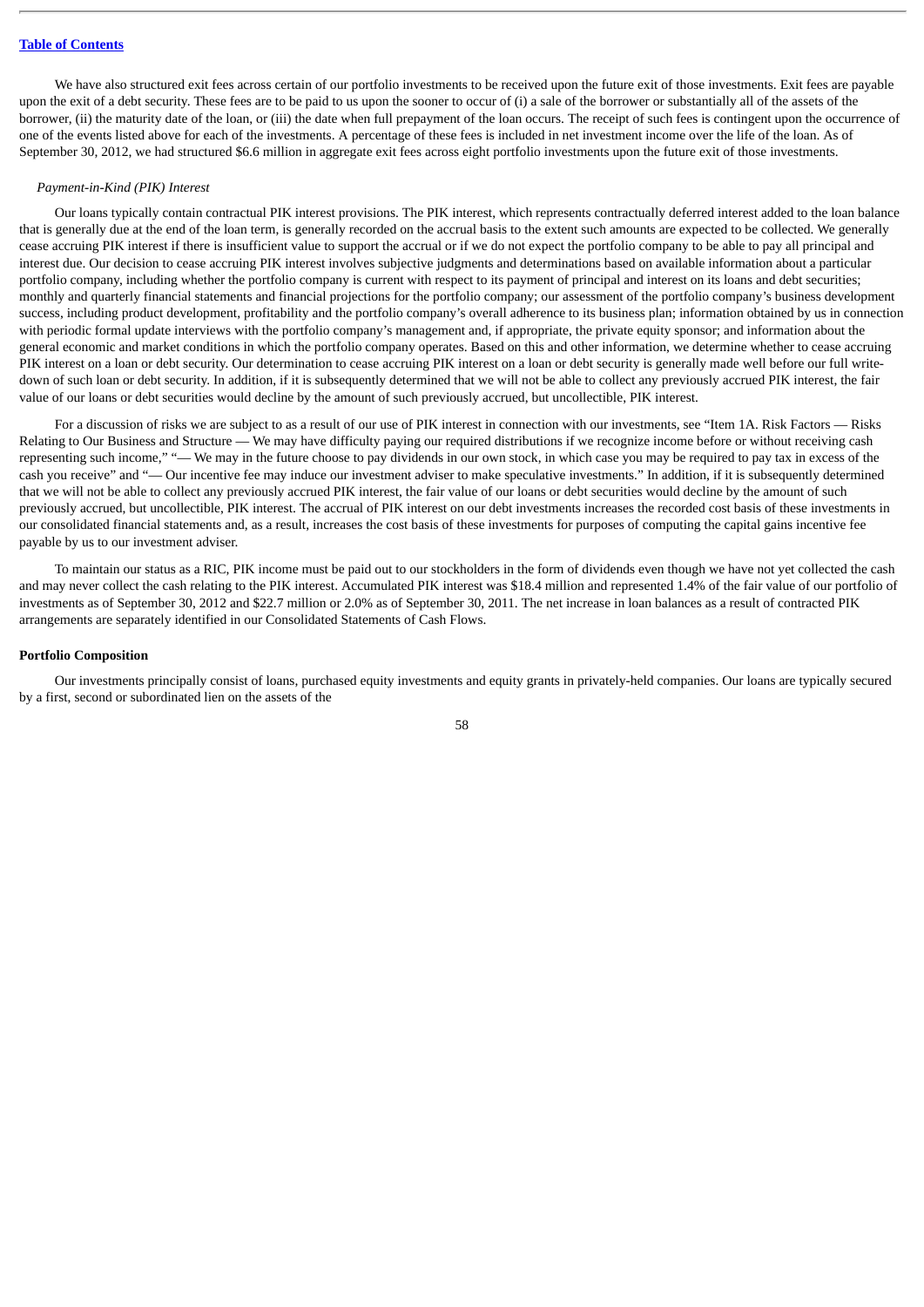portfolio company and generally have terms of up to six years (but an expected average life of between three and four years). We are currently focusing our origination efforts on a prudent mix of first lien, second lien and subordinated loans which we believe will provide superior risk-adjusted returns while maintaining adequate credit protection. The mix may change over time based on market conditions and management's view of where the best risk adjusted returns are available.

A summary of the composition of our investment portfolio at cost and fair value as a percentage of total investments is shown in the following tables:

|                               | September 30,<br>2012 | September 30,<br>2011 |
|-------------------------------|-----------------------|-----------------------|
| Cost:                         |                       |                       |
| First lien debt               | 70.06%                | 77.05%                |
| Second lien debt              | 10.71                 | 13.97                 |
| Subordinated debt             | 15.92                 | 7.40                  |
| Purchased equity              | 2.72                  | 0.97                  |
| Equity grants                 | 0.37                  | 0.53                  |
| Limited partnership interests | 0.22                  | 0.08                  |
| <b>Total</b>                  | 100.00%               | 100.00%               |
|                               | September 30,         | September 30,         |
|                               | 2012                  | 2011                  |
| <b>Fair value:</b>            |                       |                       |
| First lien debt               | 70.06%                | 78.14%                |
| Second lien debt              | 10.35                 | 12.80                 |
| Subordinated debt             | 15.95                 | 7.25                  |
| Purchased equity              | 3.00                  | 1.12                  |
| Equity grants                 | 0.43                  | 0.60                  |
| Limited partnership interests | 0.21                  | 0.09                  |

The industry composition of our portfolio at cost and fair value as a percentage of total investments were as follows:

|                                       | September 30,<br>2012 | September 30,<br>2011 |
|---------------------------------------|-----------------------|-----------------------|
| Cost:                                 |                       |                       |
| Healthcare services                   | 13.32%                | 19.65%                |
| Diversified support services          | 8.78%                 | 4.80                  |
| <b>Education services</b>             | 7.81%                 | 2.57                  |
| Healthcare equipment                  | 6.53%                 | 6.16                  |
| Internet software & services          | 5.81%                 | 3.79                  |
| Oil & gas equipment services          | 4.75%                 | 7.11                  |
| Leisure products                      | 4.38%                 | 1.17                  |
| <b>Advertising</b>                    | 4.23%                 | 1.72                  |
| Construction and engineering          | 3.65%                 | 4.23                  |
| IT consulting & other services        | 3.55%                 | 3.74                  |
| Pharmaceuticals                       | 3.18%                 | 2.36                  |
| Diversified financial services        | 3.03%                 | 1.15                  |
| Apparel, accessories & luxury goods   | 2.99%                 | 2.68                  |
| Electronic equipment & instruments    | 2.85%                 | 3.01                  |
| Specialty stores                      | 2.60%                 | 2.99                  |
| Integrated telecommunication services | 2.52%                 | 2.25                  |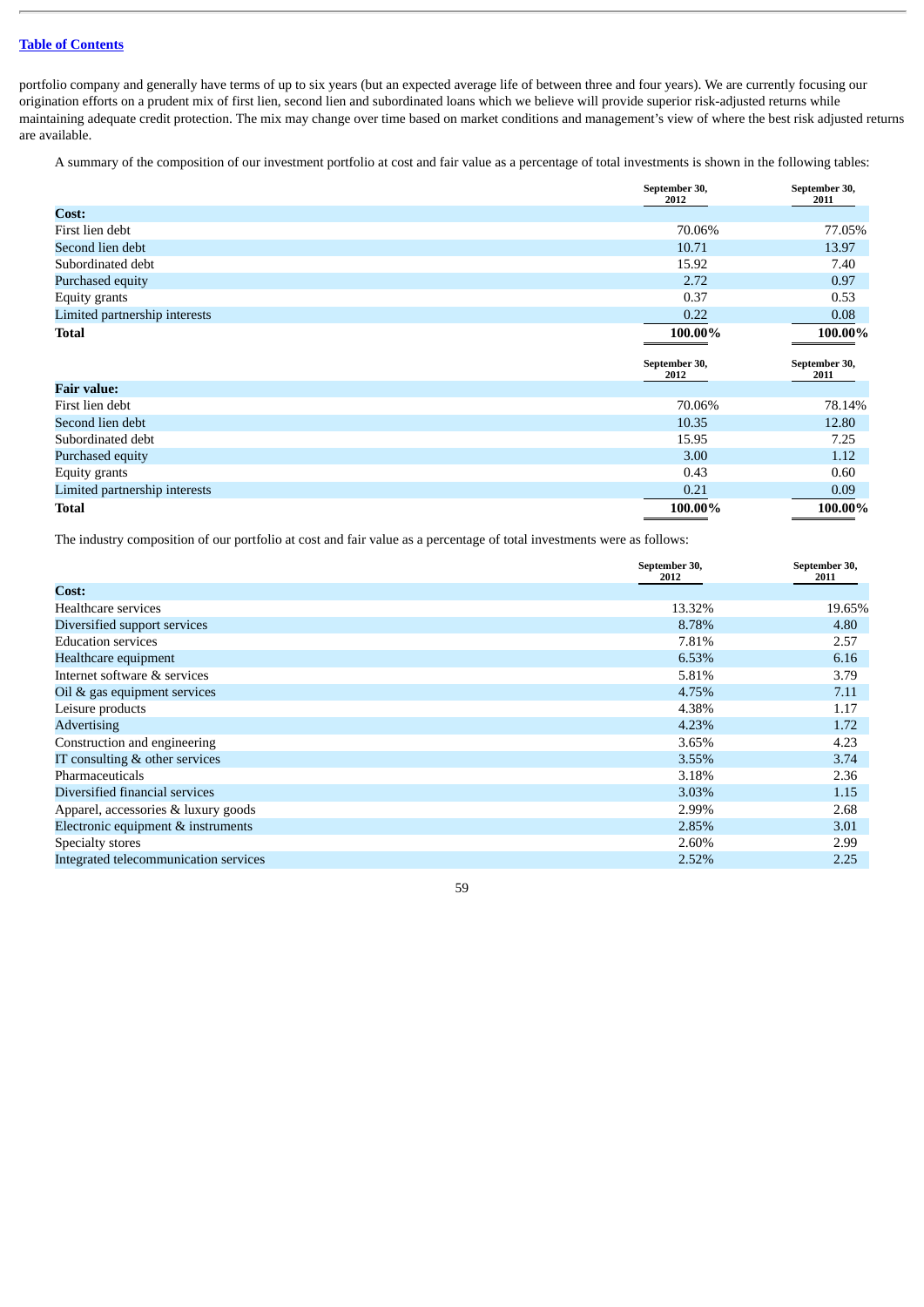Ē.

|                                       | September 30,<br>2012 | September 30,<br>2011 |
|---------------------------------------|-----------------------|-----------------------|
| Household products                    | 2.34%                 | 2.70                  |
| Leisure facilities                    | 2.34%                 | 3.29                  |
| Home improvement retail               | 2.24%                 | 2.42                  |
| Industrial machinery                  | 1.66%                 | 0.90                  |
| Environmental & facilities services   | 1.66%                 | 1.41                  |
| Human resources & employment services | 1.53%                 | 1.77                  |
| <b>Restaurants</b>                    | 1.51%                 | 1.21                  |
| <b>Distributors</b>                   | 1.51%                 | 1.61                  |
| Air freight and logistics             | 1.49%                 | 1.56                  |
| Food distributors                     | 1.43%                 | 1.80                  |
| Research & consulting services        | 1.09%                 | 0.00                  |
| <b>Construction materials</b>         | 0.55%                 | 0.58                  |
| Electronic manufacturing services     | 0.30%                 | 1.75                  |
| Multi-sector holdings                 | 0.21%                 | 0.09                  |
| Auto parts & equipment                | 0.08%                 | 1.63                  |
| <b>Building products</b>              | 0.06%                 | 0.58                  |
| Movies & entertainment                | 0.02%                 | 0.02                  |
| Fertilizers & agricultural chemicals  | 0.00%                 | 2.49                  |
| Healthcare technology                 | 0.00%                 | 1.77                  |
| Trucking                              | 0.00%                 | 1.48                  |
| Data processing & outsourced services | 0.00%                 | 1.10                  |
| Housewares & specialties              | 0.00%                 | 0.46                  |
| Food retail                           | 0.00%                 |                       |
| <b>Total</b>                          | 100.00%               | 100.00%               |
| Fair value:                           |                       |                       |
| Healthcare services                   | 13.58%                | 20.67%                |
| Diversified support services          | 8.77                  | 5.02                  |
| <b>Education services</b>             | 7.71                  | 2.69                  |
|                                       | 6.53                  | 6.42                  |
| Healthcare equipment                  | 6.15                  | 3.91                  |
| Internet software & services          |                       |                       |
| Oil & gas equipment services          | 4.82                  | 7.38                  |
| Leisure products                      | 4.38<br>4.20          | 1.22<br>1.80          |
| <b>Advertising</b>                    | 3.88                  | 3.20                  |
| Construction & engineering            |                       |                       |
| IT consulting & other services        | 3.55                  | 4.42                  |
| Pharmaceuticals                       | 3.18                  | 2.46                  |
| Diversified financial services        | 3.05                  | 1.19                  |
| Apparel, accessories & luxury goods   | 2.98                  | 3.00                  |
| Electronic equipment & instruments    | 2.82                  | 3.11                  |
| Specialty stores                      | 2.65                  | 3.14                  |
| Integrated telecommunication services | 2.55                  | 2.36                  |
| Leisure facilities                    | 2.36                  | 3.43                  |
| Household products                    | 2.32                  | 2.67                  |
| Home improvement retail               | 2.19                  | 2.46                  |
| Industrial machinery                  | 1.69                  | 0.97                  |
| Human resources & employment services | 1.57                  | 1.87                  |
| <b>Distributors</b>                   | 1.56                  | 1.69                  |
| Restaurants                           | 1.51                  | 1.06                  |
| Food distributors                     | 1.43                  | 1.88                  |
| Air freight & logistics               | 1.24                  | 1.54                  |
| Research & consulting services        | $1.10\,$              | 0.00                  |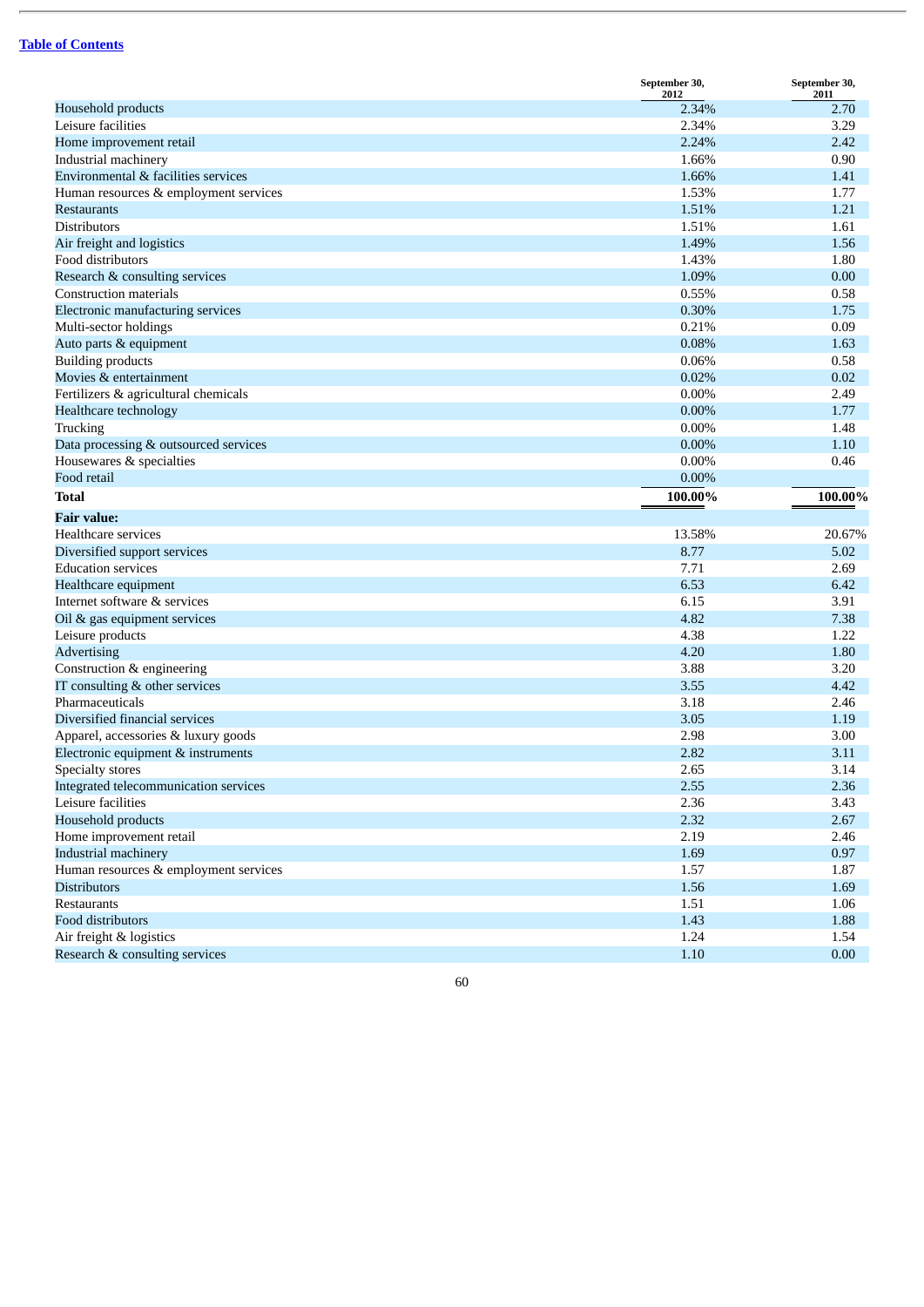|                                       | September 30,<br>2012 | September 30,<br>2011 |
|---------------------------------------|-----------------------|-----------------------|
| Environmental & facilities services   | 0.95                  | 1.78                  |
| Construction materials                | 0.56                  | 0.61                  |
| Electronic manufacturing services     | 0.30                  | 0.77                  |
| Multi-sector holdings                 | 0.22                  | 0.11                  |
| Auto parts & equipment                | 0.12                  | 1.70                  |
| <b>Building products</b>              | 0.06                  | 0.43                  |
| Movies & entertainment                | 0.02                  | 0.02                  |
| Fertilizers & agricultural chemicals  | 0.00                  | 2.61                  |
| Healthcare technology                 | 0.00                  | 1.87                  |
| Data processing & outsourced services | 0.00                  | 0.31                  |
| Housewares & specialties              | 0.00                  | 0.23                  |
| <b>Total</b>                          | 100.00%               | 100.00%               |

# **Portfolio Asset Quality**

We employ a ranking system to assess and monitor the credit risk of our investment portfolio. We rank all investments on a scale from 1 to 5. The system is intended to reflect the performance of the borrower's business, the collateral coverage of the loan, and other factors considered relevant to making a credit judgment. We have determined that there should be an individual ranking assigned to each tranche of securities in the same portfolio company where appropriate. This may arise when the perceived risk of loss on the investment varies significantly between tranches due to their respective seniority in the capital structure.

- Investment Ranking 1 is used for investments that are performing above expectations and/or a capital gain is expected.
- Investment Ranking 2 is used for investments that are performing substantially within our expectations, and whose risks remain neutral or favorable compared to the potential risk at the time of the original investment. All new investments are initially ranked 2.
- Investment Ranking 3 is used for investments that are performing below our expectations and that require closer monitoring, but where we expect no loss of investment return (interest and/or dividends) or principal. Companies with a ranking of 3 may be out of compliance with financial covenants.
- Investment Ranking 4 is used for investments that are performing below our expectations and for which risk has increased materially since the original investment. We expect some loss of investment return, but no loss of principal.
- Investment Ranking 5 is used for investments that are performing substantially below our expectations and whose risks have increased substantially since the original investment. Investments with a ranking of 5 are those for which some loss of principal is expected.

The following table shows the distribution of our investments on the 1 to 5 investment ranking scale at fair value as of September 30, 2012 and September 30, 2011:

|                           |             | September 30, 2012 |                |                   | September 30, 2011 |                       |
|---------------------------|-------------|--------------------|----------------|-------------------|--------------------|-----------------------|
| <b>Investment Ranking</b> | Fair Value  | % of Portfolio     | Leverage Ratio | <b>Fair Value</b> | % of Portfolio     | <b>Leverage Ratio</b> |
|                           | 68,685      | 5.33%              | 2.72           | 81,335            | 7.26%              | 3.16                  |
|                           | 1,212,993   | 94.17              | 3.96           | 1,021,990         | 91.26              | 3.87                  |
| 3                         | 3,193       | 0.25               | NM(1)          | 8,660             | 0.77               | NM(1)                 |
| 4                         |             | 0.00               |                |                   | 0.00               |                       |
| 5                         | 3,237       | 0.25               | NM(1)          | 7,852             | 0.71               | NM(1)                 |
| <b>Total</b>              | \$1,288,108 | 100.00%            | 3.89           | \$1,119,837       | 100.00%            | 3.82                  |

(1) Due to operating performance this ratio is not measurable and, as a result, is excluded from the total portfolio calculation.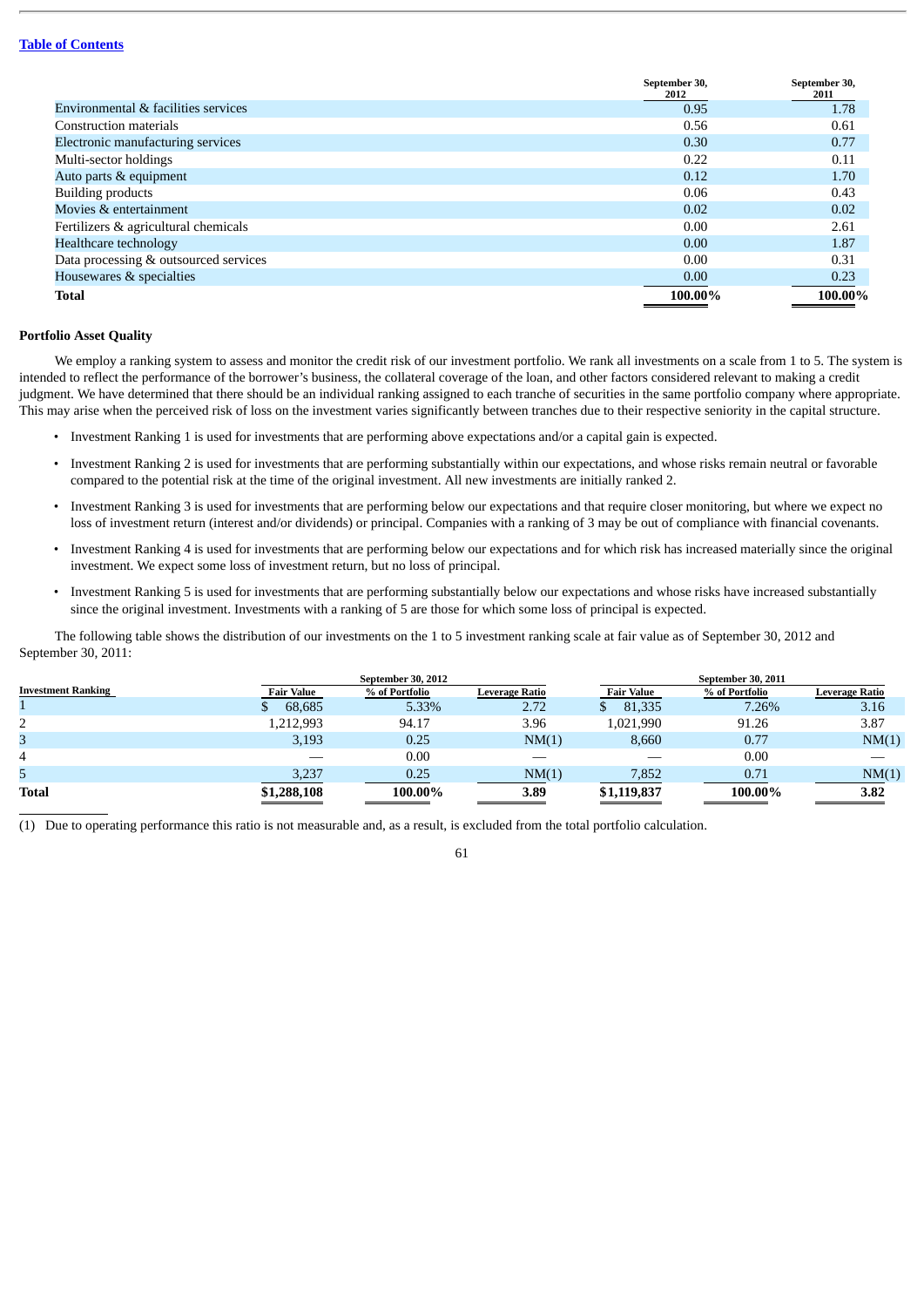We may from time to time modify the payment terms of our investments, either in response to current economic conditions and their impact on certain of our portfolio companies or in accordance with tier pricing provisions in certain loan agreements. As of September 30, 2012, we had modified the payment terms of our investments in 14 portfolio companies. Such modified terms may include increased PIK interest provisions and reduced cash interest rates. These modifications, and any future modifications to our loan agreements, may limit the amount of interest income that we recognize from the modified investments, which may, in turn, limit our ability to make distributions to our stockholders.

## **Loans and Debt Securities on Non-Accrual Status**

As of September 30, 2012, we had stopped accruing PIK interest on one investment. As of September 30, 2011, we had stopped accruing cash interest, PIK interest and original issue discount ("OID") on four investments that had not paid all of their scheduled cash interest payments for the period ended September 30, 2011. As of September 30, 2010, we had stopped accruing cash interest, PIK interest and OID on five investments that had not paid all of their scheduled cash interest payments for the period ended September 30, 2010.

The percentages of the Company's portfolio investments at cost and fair value by accrual status for the periods ended September 30, 2012, September 30, 2011 and September 30, 2010 were as follows:

|                     | September 30, 2012 |                     |               |                     | September 30, 2011 |                   |               |                     | September 30, 2010       |                     |                          |                     |
|---------------------|--------------------|---------------------|---------------|---------------------|--------------------|-------------------|---------------|---------------------|--------------------------|---------------------|--------------------------|---------------------|
|                     | Cost               | $%$ of<br>Portfolio | Fair<br>Value | $%$ of<br>Portfolio | Cost               | % of<br>Portfolio | Fair<br>Value | $%$ of<br>Portfolio | Cost                     | $%$ of<br>Portfolio | Fair<br>Value            | $%$ of<br>Portfolio |
| Accrual             | \$1,256,265        | 99.04%              | \$1,284,872   | 99.75%              | \$1,116,762        | 96.60%            | \$1,111,986   | 99.30%              | \$530,965                | 89.61%              | \$531,701                | 94.30%              |
| PIK non-accrual     | 12,224             | 0.96%               | 3,236         | 0.25                |                    | 0.00              |               | 0.00                | $\overline{\phantom{a}}$ | 0.00                | $\overline{\phantom{a}}$ | 0.00                |
| Cash non-accrual(1) |                    | 0.00                |               | 0.00                | 39.320             | 3.40              | 7,851         | 0.70                | 61,532                   | 10.39               | 32,120                   | 5.70                |
| Total               | \$1,268,489        | 100.00%             | \$1,288,108   | 100.00%             | \$1,156,082        | 100.00%           | \$1,119,837   | 100.00%             | \$592,497                | 100.00%             | \$563.821                | 100.00%             |

(1) Cash non-accrual status is inclusive of PIK and other noncash income, where applicable.

The non-accrual status of the Company's portfolio investments as of September 30, 2012, September 30, 2011, and September 30, 2010 was as follows:

|                                            | September 30, 2012 | September 30, 2011 | <b>September 30, 2010</b> |
|--------------------------------------------|--------------------|--------------------|---------------------------|
| Coll Materials Group LLC                   |                    |                    |                           |
| (formerly Nicos Polymers & Grinding, Inc.) | PIK non-accrual    |                    | Cash non-accrual          |
| Lighting by Gregory, LLC(1)                |                    | Cash non-accrual   | Cash non-accrual          |
| MK Network, LLC(1)                         |                    |                    | Cash non-accrual          |
| $O'$ Currance, Inc. $(1)$                  | $\hspace{0.05cm}$  | Cash non-accrual   |                           |
| Premier Trailer Leasing, Inc.(1)           |                    | Cash non-accrual   | Cash non-accrual          |
| Repechage Investments Limited(1)           |                    | Cash non-accrual   |                           |
| Vanguard Vinyl, $Inc.(1)$                  |                    |                    | Cash non-accrual          |

(1) We no longer hold this investment as of September 30, 2012. See "— Discussion and Analysis of Results and Operations — Comparison of the years ended September 30, 2012 and September 30, 2011 — Realized Gain (Loss) on Investments and Interest Rate Swaps" for a discussion of our recent realization events.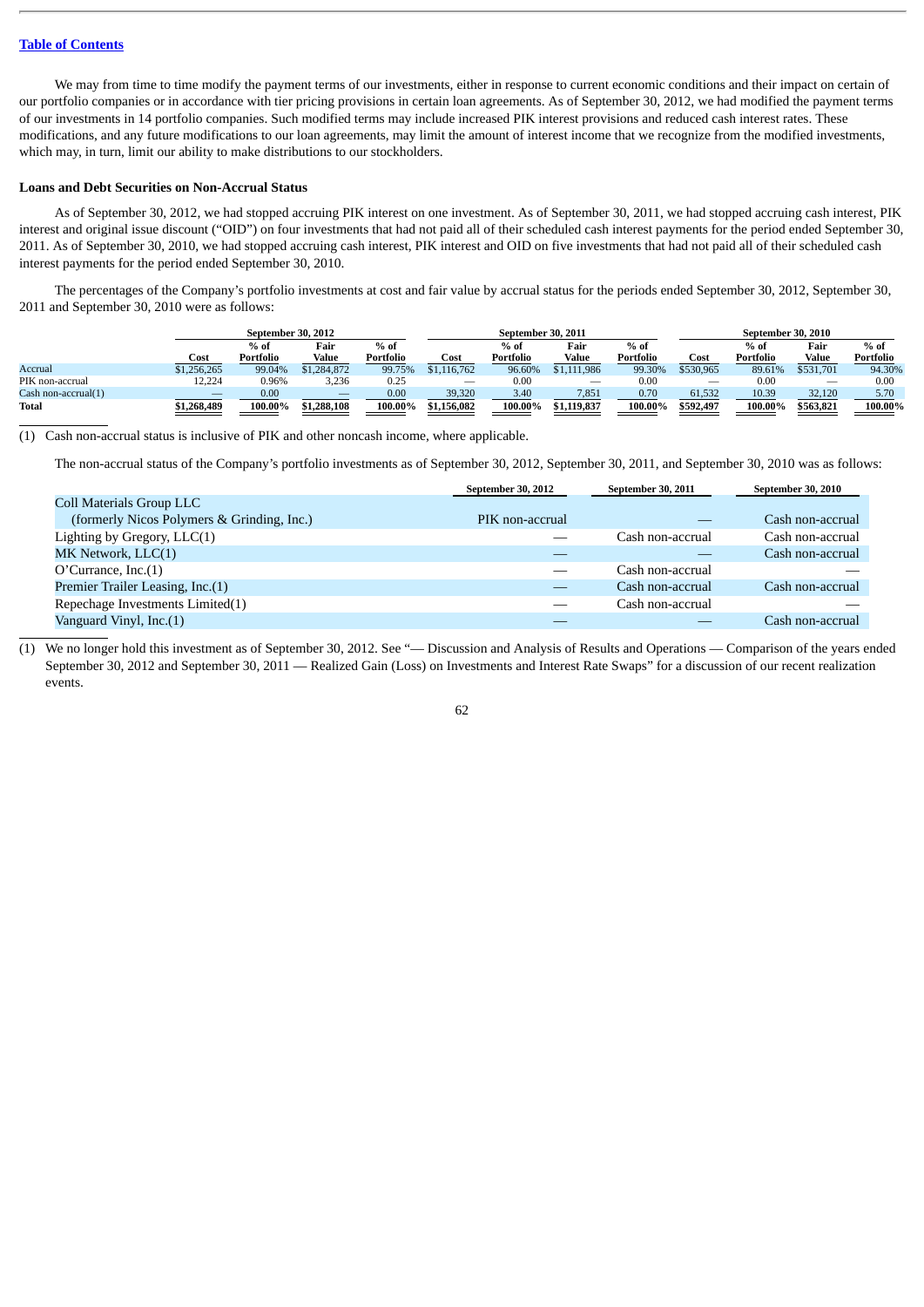Income non-accrual amounts for the years ended September 30, 2012, September 30, 2011 and September 30, 2010 were as follows:

|                      | Year ended<br>September 30,<br>2012 | Year ended<br>September 30,<br>2011 | Year ended<br>September 30,<br>2010 |
|----------------------|-------------------------------------|-------------------------------------|-------------------------------------|
| Cash interest income | 3,068                               | 5,815                               | 5,804                               |
| PIK interest income  | 4,198                               | 851                                 | 1,903                               |
| OID income           | 96                                  | 105                                 | 329                                 |
| <b>Total</b>         | 7,362                               | 6,771                               | 8,036                               |

### **Discussion and Analysis of Results and Operations**

# *Results of Operations*

The principal measure of our financial performance is the net increase (decrease) in net assets resulting from operations, which includes net investment income (loss), net realized gain (loss) and net unrealized appreciation (depreciation). Net investment income is the difference between our income from interest, dividends, fees, and other investment income and total expenses. Net realized gain (loss) on investments is the difference between the proceeds received from dispositions of portfolio investments and their stated costs. Net unrealized appreciation (depreciation) is the net change in the fair value of our investment portfolio and interest rate swap.

### *Comparison of Years ended September 30, 2012 and September 30, 2011*

# *Total Investment Income*

Total investment income includes interest and dividend income on our investments, fee income and other investment income. Fee income consists principally of loan and arrangement fees, administrative fees, unused fees, amendment fees, advisory fees, structuring fees, exit fees, prepayment fees and waiver fees. Other investment income consists primarily of dividend income received from certain of our equity investments.

Total investment income for the years ended September 30, 2012 and September 30, 2011 was \$165.1 million and \$125.2 million, respectively. For the year ended September 30, 2012, this amount primarily consisted of \$133.2 million of interest income from portfolio investments (which included \$13.8 million of PIK interest) and \$31.7 million of fee income. For the year ended September 30, 2011, this amount primarily consisted of \$108.3 million of interest income from portfolio investments (which included \$13.7 million of PIK interest) and \$16.7 million of fee income.

The increase in our total investment income for the year ended September 30, 2012 as compared to the year ended September 30, 2011 was primarily attributable to higher average levels of outstanding debt investments, which was principally due to a net increase of eight debt investments in our portfolio and fees related to debt payoffs, partially offset by amortization repayments received on our debt investments and a decrease in the weighted average yield of our debt investments from 12.4% to 12.0% during the year-over-year period.

## *Expenses*

Expenses for the years ended September 30, 2012 and September 30, 2011 were \$78.7 million and \$59.5 million, respectively. Expenses increased for the year ended September 30, 2012 as compared to the year ended September 30, 2011 by \$19.2 million. This was due primarily to increases in:

- Base management fee, which was attributable to a 15.0% increase in the fair value of the investment portfolio due to an increase in net investment fundings in the year-over-year period;
- Incentive fee, which was attributable to a 31.1% increase in pre-incentive fee net investment income for the year-over-year period; and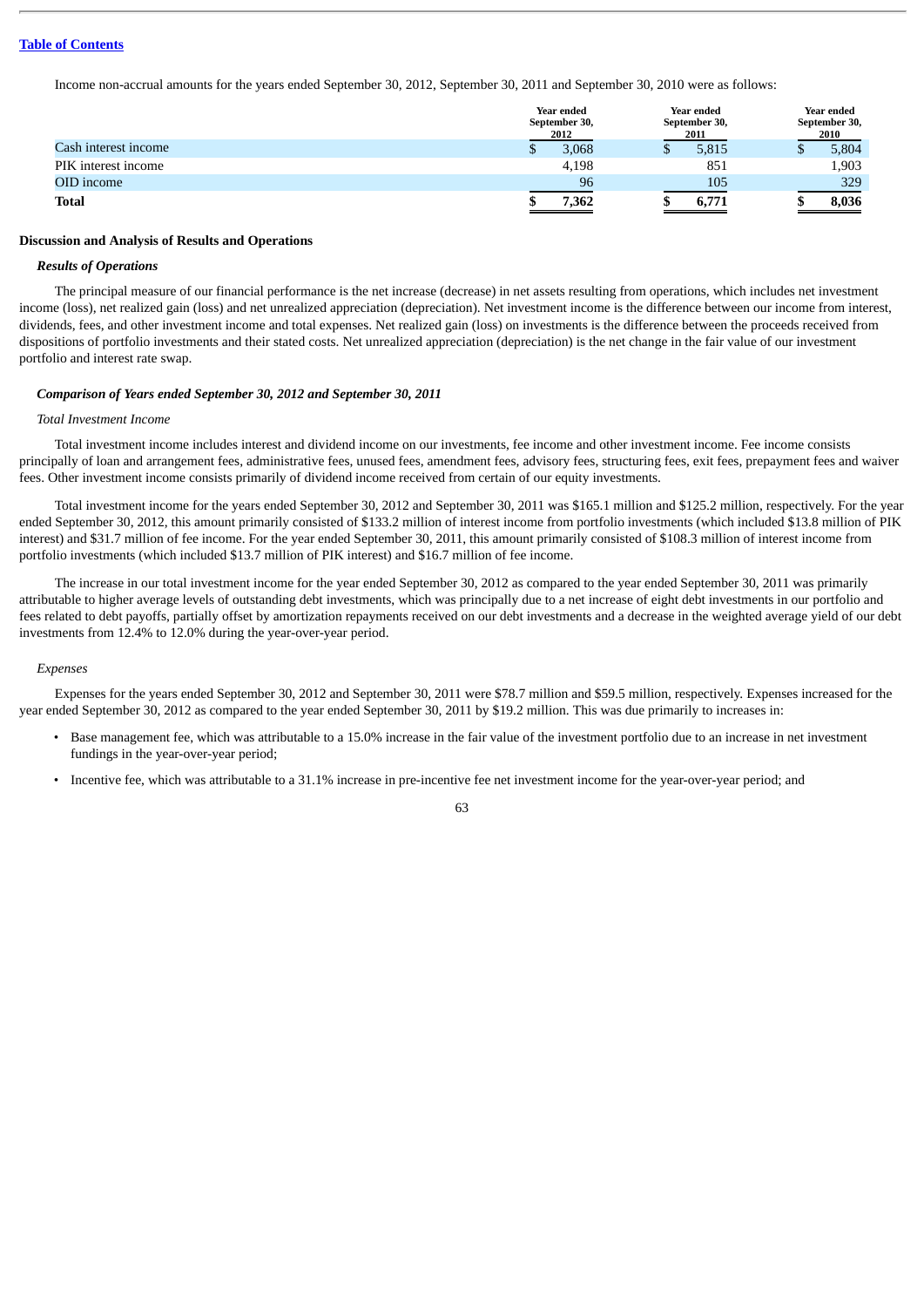• Interest expense, which was attributable to a 70.2% increase in weighted average debt outstanding for the year-over-year period.

## *Gain on Extinguishment of Convertible Senior Notes*

During the years ended September 30, 2012 and September 30, 2011, we repurchased \$20.0 million and \$17.0 million in principal amount, respectively, of our unsecured convertible senior notes ("Convertible Notes") in the open market and surrendered them to the trustee for cancellation. The aggregate purchase price of these Convertible Notes was \$17.9 million and \$15.1 million in 2012 and 2011, respectively, because they were trading at a discount due to what we believe were volatile market conditions. As such, we recorded a gain in the amount of the difference between the reacquisition price and the net carrying amount of these Convertible Notes, net of the proportionate amount of unamortized debt issuance costs. The net gain on extinguishment of debt we recorded for the years ended September 30, 2012 and September 30, 2011 was \$1.6 million and \$1.5 million, respectively. Because this net gain was included in the amount that must be distributed to our stockholders in order for us to maintain our RIC status and is classified as a component of net investment income in our Consolidated Statements of Operations, such net gain was included in "Pre-Incentive Fee Net Investment Income" for purposes of the payment of the income incentive fee to the investment adviser under our investment advisory agreement. Paying an incentive fee on this type of net gain is permissible under our investment advisory agreement, but because such a fee was not specifically detailed in the investment advisory agreement, we obtained the approval of our Board of Directors to pay such fees. This type of net gain, and corresponding income incentive fee, may occur again in the future.

## *Net Investment Income*

As a result of the \$39.9 million increase in total investment income and the \$0.1 million increase in the gain on extinguishment of debt, as compared to the \$19.2 million increase in total expenses, net investment income for the year ended September 30, 2012 reflected a \$20.9 million, or 31.1%, increase compared to the year ended September 30, 2011.

### *Realized Gain (Loss) on Investments and Interest Rate Swap*

Realized gain (loss) is the difference between the proceeds received from dispositions of portfolio investments and interest rate swaps and their stated costs. Realized losses may also be recorded in connection with our determination that certain investments are considered worthless securities and/or meet the conditions for loss recognition per the applicable tax rules.

During the year ended September 30, 2012, we recorded investment realization events, including the following:

- In November 2011, we recorded a realized loss in the amount of \$18.1 million as a result of a Delaware bankruptcy court judge ruling which confirmed a Chapter 11 plan of reorganization that provided no recovery on our investment in Premier Trailer Leasing, Inc.;
- In November 2011, we received a cash payment of \$20.2 million from IZI Medical Products, Inc. in full satisfaction of all obligations under the loan agreement. The debt investment was exited at par (plus additional fees) and we received an additional \$1.3 million proceeds from our equity investment, realizing a gain of \$0.8 million;
- In December 2011, we received a cash payment of \$23.0 million from ADAPCO, Inc. in full satisfaction of all obligations under the loan agreement. The debt investment was exited at par (plus additional fees) and no realized gain or loss was recorded on this transaction;
- In December 2011, we received a cash payment of \$2.0 million from Best Vinyl Fence & Deck, LLC in full satisfaction of all obligations related to the Term Loan A under the loan agreement. The debt investment was exited at par and no realized gain or loss was recorded on this transaction;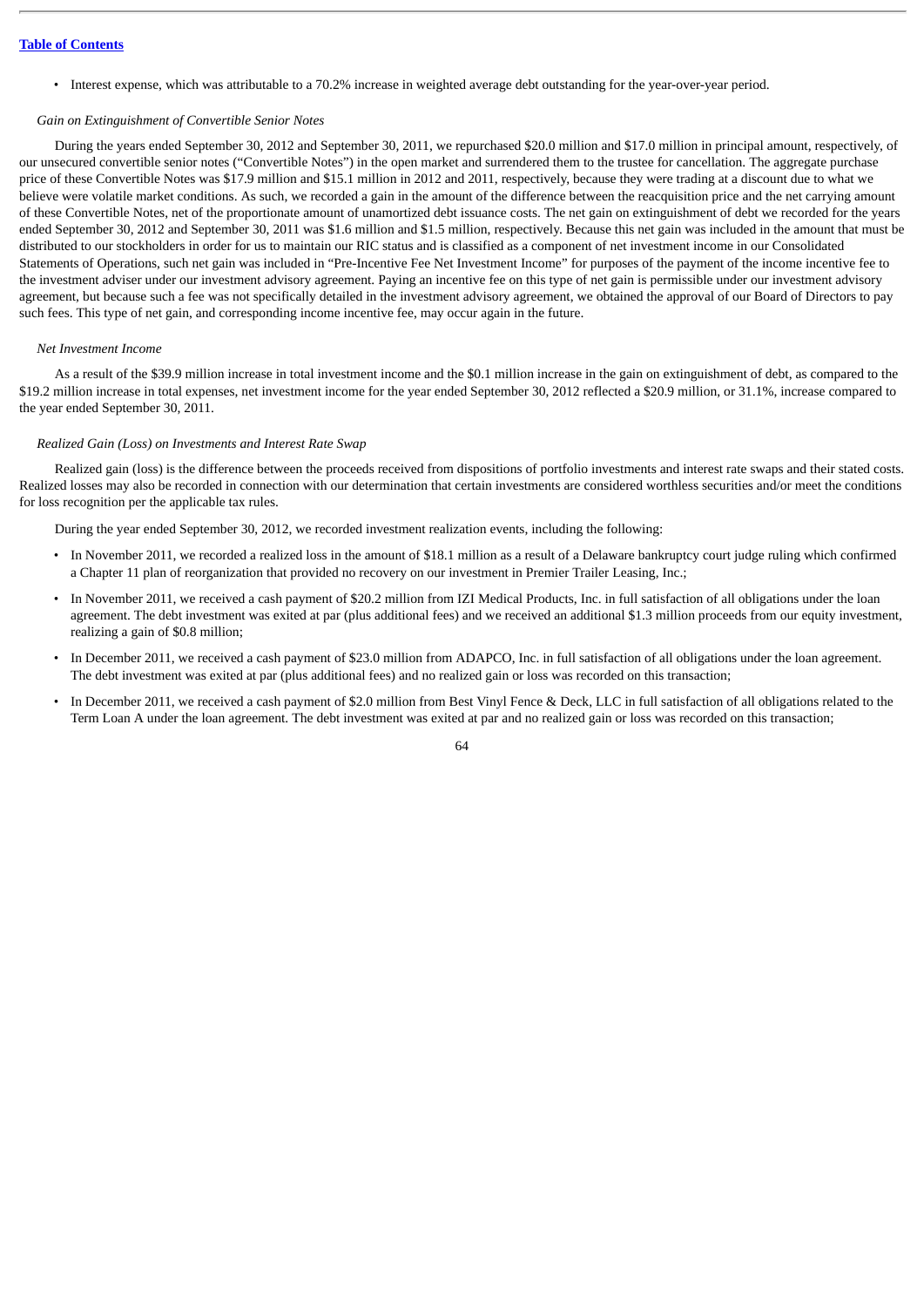- In December 2011, we received a cash payment of \$9.2 million from Actient Pharmaceuticals LLC in full satisfaction of all obligations under the loan agreement. The debt investment was exited at par and no realized gain or loss was recorded on this transaction;
- In January 2012, we received a cash payment of \$18.5 million from IOS Acquisitions, Inc. in full satisfaction of all obligations under the loan agreement. The debt investment was exited at par (plus additional fees) and no realized gain or loss was recorded on this transaction;
- In February 2012, we received a cash payment of \$2.1 million from O'Currance, Inc. The debt investment was exited below par and we recorded a realized loss in the amount of \$10.7 million on this transaction;
- In February 2012, we received a cash payment of \$25.0 million from Ernest Health, Inc. in full satisfaction of all obligations under the loan agreement. The debt investment was exited at par (plus additional fees) and no realized gain or loss was recorded on this transaction;
- In March 2012, we received a cash payment of \$47.7 million from CRGT, Inc. in full satisfaction of all obligations under the loan agreement. The debt investment was exited at par (plus additional fees) and no realized gain or loss was recorded on this transaction;
- In March 2012, we received a cash payment of \$24.5 million from Epic Acquisition, Inc. in full satisfaction of all obligations under the loan agreement. The debt investment was exited at par (plus additional fees) and no realized gain or loss was recorded on this transaction;
- In March 2012, we received a cash payment of \$48.8 million from Dominion Diagnostics, LLC in full satisfaction of all obligations under the loan agreement. The debt investment was exited at par (plus additional fees) and no realized gain or loss was recorded on this transaction;
- In March 2012, we received a cash payment of \$5.0 million from Genoa Healthcare Holdings, LLC in full satisfaction of all obligations under the senior loan agreement. The debt investment was exited at par and no realized gain or loss was recorded on this transaction;
- In May 2012, we received a cash payment of \$28.9 million from JTC Education, Inc. in full satisfaction of all obligations under the first lien loan agreement. The debt investment was exited at par and no realized gain or loss was recorded on this transaction;
- In May 2012, we received a cash payment of \$6.1 million from Fitness Edge, LLC in full satisfaction of all obligations under the loan agreement. The debt investment was exited at par and no realized gain or loss was recorded on this transaction;
- In June 2012, we received a cash payment of \$20.2 million from Caregiver Services, Inc. in full satisfaction of all obligations under the loan agreement. The debt investment was exited at par (plus additional fees) and no realized gain or loss was recorded on this transaction;
- In July 2012, we received a cash payment of \$1.0 million from Best Vinyl Fence & Deck, LLC. The Term Loan B debt investment was exited below par and we recorded a realized loss in the amount of \$3.3 million on this transaction;
- In July 2012, we received a cash payment of \$8.7 million from Pacific Architects & Engineers, Inc. in full satisfaction of all obligations under the loan agreement. The debt investment was exited at par and no realized gain or loss was recorded on this transaction;
- In August 2012, we restructured our investment in Traffic Control & Safety Corp. As part of the restructuring, we exchanged cash and our debt and equity securities for debt and equity securities in the successor entity, Statewide Holdings, Inc., and recorded a realized loss in the amount of \$10.9 million on this transaction;
- In August 2012, we received a cash payment of \$18.0 million from Stackpole Powertrain International ULC in full satisfaction of all obligations under the loan agreement. The debt investment was exited at par (plus additional fees) and no realized gain or loss was recorded on this transaction;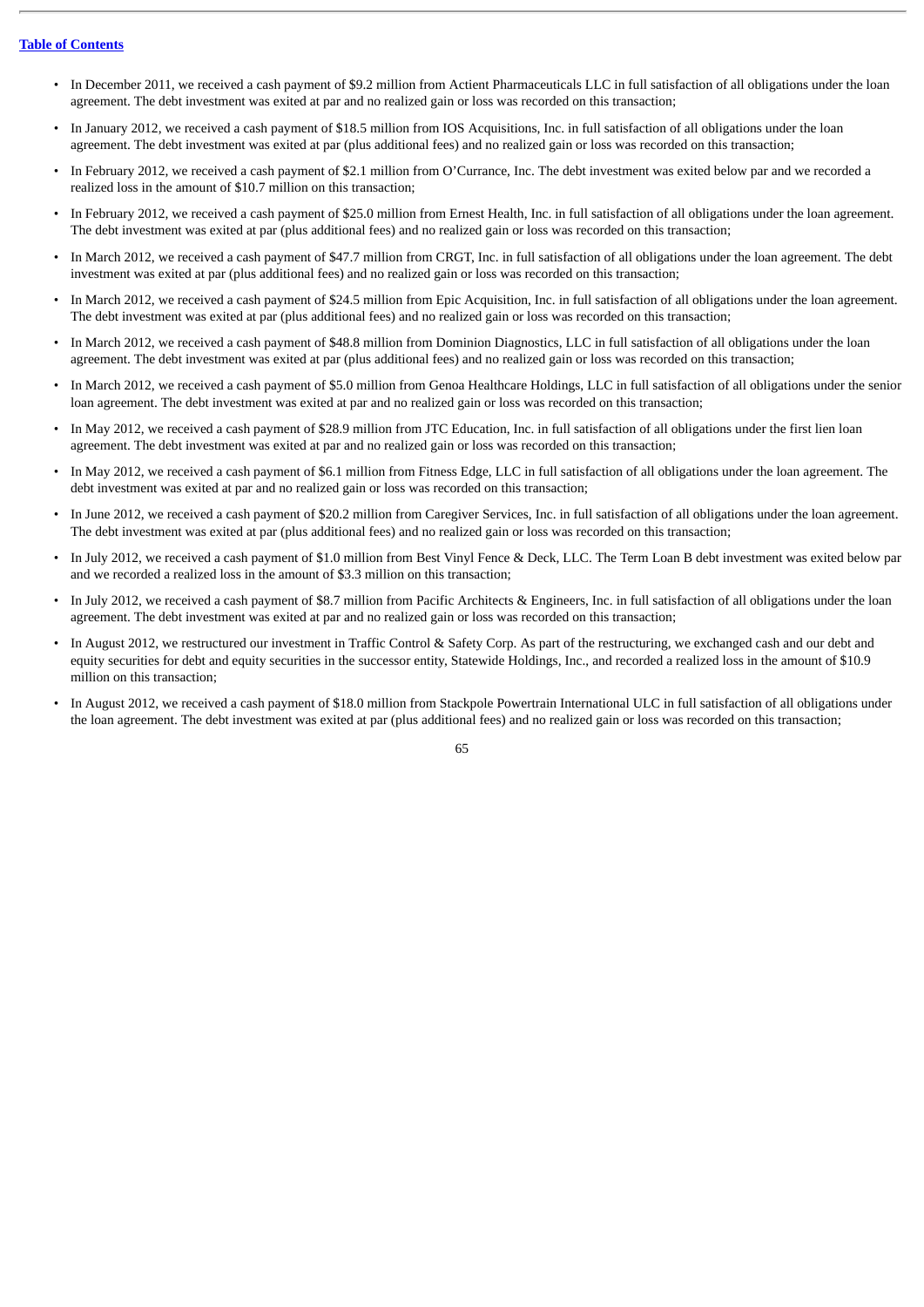- In September 2012, we received a cash payment of \$0.1 million in connection with the exit of our investment in Lighting by Gregory, LLC. The investment was exited below par and we recorded a realized loss in the amount of \$5.3 million on this transaction;
- In September 2012, we received total consideration of \$0.6 million in connection with the exit of our investment in Repechage Investments Limited. The investment was exited below par and we recorded a realized loss in the amount of \$3.6 million on this transaction; and
- In September 2012, we received total consideration of \$1.8 million in connection with the sale of our Rail Acquisition Corp. term loan investment. The debt investment was exited below par and we recorded a realized loss in the amount of \$13.9 million on this transaction. The proceeds related to this sale had not yet been received as of September 30, 2012 and are recorded as receivables from unsettled transactions in the Consolidated Statement of Assets and Liabilities.

During the year ended September 30, 2011, we recorded investment realization events, including the following:

- In October 2010, we received a cash payment of \$8.7 million from Goldco, Inc. in full satisfaction of all obligations under the loan agreement. The debt investment was exited at par (plus additional fees) and no realized gain or loss was recorded on this transaction;
- In November 2010, we received a cash payment of \$11.0 million from TBA Global, LLC in full satisfaction of all obligations under the loan agreement. The debt investment was exited at par and no realized gain or loss was recorded on this transaction;
- In November 2010, we restructured our investment in Vanguard Vinyl, Inc. The restructuring resulted in a realized loss in the amount of \$1.7 million;
- In December 2010, we restructured our investment in Nicos Polymers & Grinding, Inc. The restructuring resulted in a realized loss in the amount of \$3.9 million;
- In December 2010, we received a cash payment of \$25.3 million from Boot Barn in full satisfaction of all obligations under the loan agreement. The debt investment was exited at par (plus additional fees) and no realized gain or loss was recorded on this transaction;
- In December 2010, we received a cash payment of \$11.7 million from Western Emulsions, Inc. in partial satisfaction of the obligations under the loan agreement. No realized gain or loss was recorded on this transaction;
- In December 2010, we restructured our investment in Lighting by Gregory, LLC. The restructuring resulted in a realized loss in the amount of \$7.8 million;
- In March 2011, we received a cash payment of \$5.0 million from AmBath/ReBath Holdings, Inc. as part of a restructuring of the loan agreement. The restructuring resulted in a realized loss in the amount of \$0.3 million;
- In March and April 2011, we received cash payments totaling \$1.1 million from MK Network, LLC as part of a settlement of the loan agreement. In April 2011, we recorded a realized loss on this investment in the amount of \$14.1 million;
- In July 2011, we received a cash payment of \$7.3 million from Filet of Chicken in full satisfaction of all obligations under the loan agreement. The debt investment was exited at par and no realized gain or loss was recorded on this transaction;
- In July 2011, we received a cash payment of \$19.8 million from Cenegenics, LLC in full satisfaction of all obligations under the loan agreement. The debt investment was exited at par (plus additional fees) and no realized gain or loss was recorded on this transaction;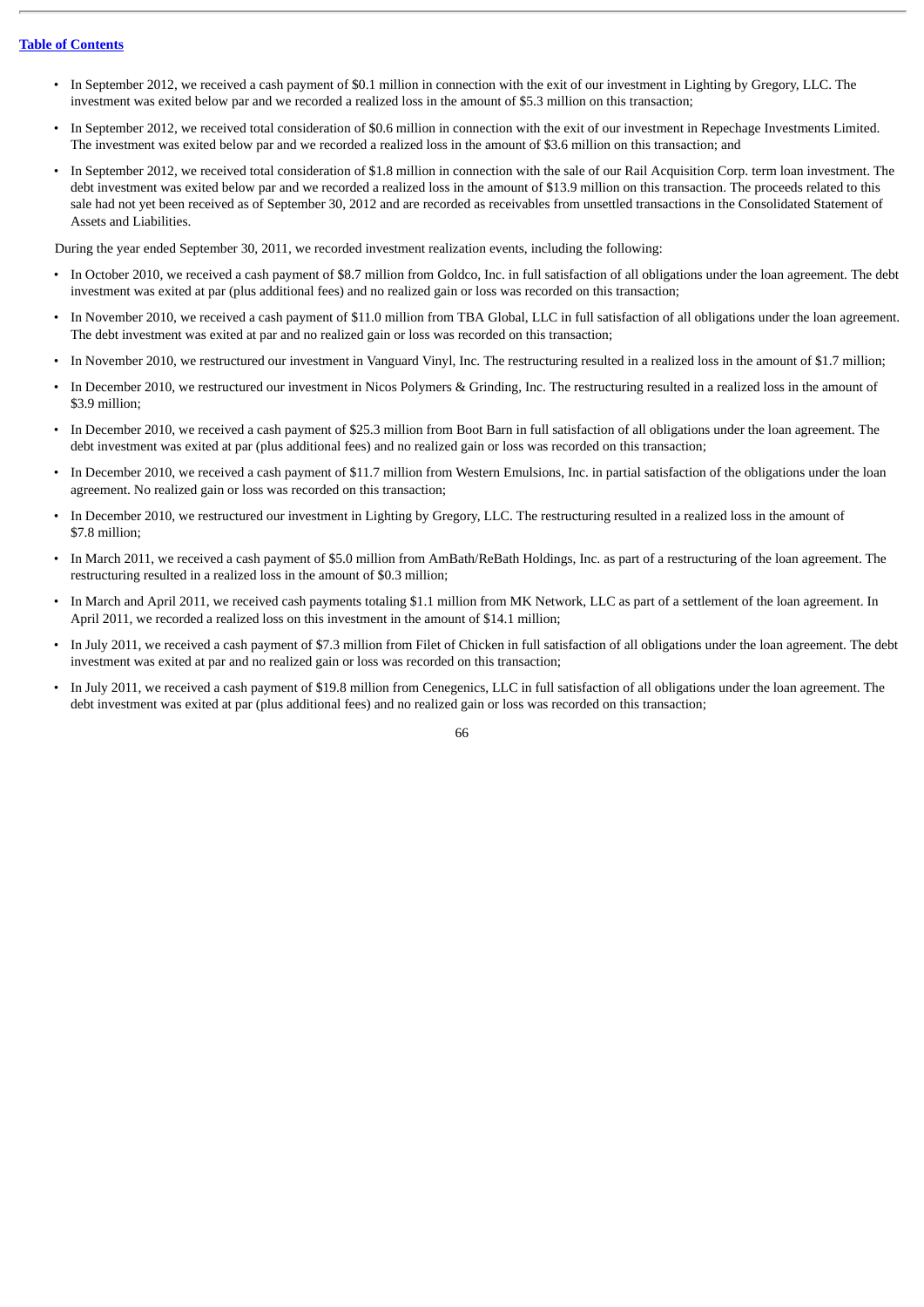- In August 2011, we terminated our interest rate swap agreement and realized a loss of \$1.3 million, which included a reclassification of \$0.8 million of prior unrealized depreciation;
- In September 2011, we received a cash payment of \$19.1 million from Flatout, Inc. in full satisfaction of all obligations under the loan agreement. The debt investment was exited at par and no realized gain or loss was recorded on this transaction; and
- In September 2011, we received a cash payment of \$0.1 million in connection with the sale of our investment in CPAC, Inc. We recorded a realized loss on this investment in the amount of \$1.0 million.

### *Net Unrealized Appreciation (Depreciation) on Investments and Interest Rate Swap*

Net unrealized appreciation or depreciation is the net change in the fair value of our investments and interest rate swap during the reporting period, including the reversal of previously recorded unrealized appreciation or depreciation when gains or losses are realized.

During the year ended September 30, 2012, we recorded net unrealized appreciation of \$56.0 million. This consisted of \$66.6 million of net reclassifications of net unrealized depreciation to realized losses on our investments (resulting in unrealized appreciation) and \$0.1 million of net unrealized appreciation on equity investments, offset by \$10.7 million of net unrealized depreciation on debt investments. During the year ended September 30, 2011, we recorded net unrealized depreciation of \$6.5 million. This consisted of \$34.6 million of net unrealized depreciation on debt investments, offset by \$25.6 million of net reclassifications of net unrealized depreciation to realized losses on our investments and interest rate swaps (resulting in unrealized appreciation) and \$2.5 million of net unrealized appreciation on equity investments.

## *Comparison of Years ended September 30, 2011 and September 30, 2010*

### *Total Investment Income*

Total investment income for the years ended September 30, 2011 and September 30, 2010 was \$125.2 million and \$70.5 million, respectively. For the year ended September 30, 2011, this amount primarily consisted of \$108.3 million of interest income from portfolio investments (which included \$13.7 million of PIK interest) and \$16.7 million of fee income. For the year ended September 30, 2010, this amount primarily consisted of \$63.9 million of interest income from portfolio investments (which included \$10.0 million of PIK interest) and \$6.0 million of fee income.

The increase in our total investment income for the year ended September 30, 2011 as compared to the year ended September 30, 2010 was primarily attributable to higher average levels of outstanding debt investments, which was principally due to a net increase of 21 debt investments in our portfolio, partially offset by scheduled amortization repayments received and other debt payoffs and a decrease in the weighted average yield of our debt investments from 14.0% to 12.4% during the year-over-year period.

## *Expenses*

Expenses for the years ended September 30, 2011 and September 30, 2010 were \$59.5 million and \$27.5 million, respectively. Expenses increased for the year ended September 30, 2011 as compared to the year ended September 30, 2010 by \$32.0 million. This was due primarily to increases in:

- Base management fee, which was attributable to a 98.6% increase in the fair value of the investment portfolio during the year, partially offset by our investment advisor's decision to permanently waive the base management fee on cash and cash equivalents beginning for the quarter ended March 31, 2010;
- Incentive fee, which was attributable to a 56.0% increase in pre-incentive fee net investment income for the year-over-year period; and
- Interest expense, which was attributable to a 995.7% increase in weighted average debt outstanding for the year-over-year period.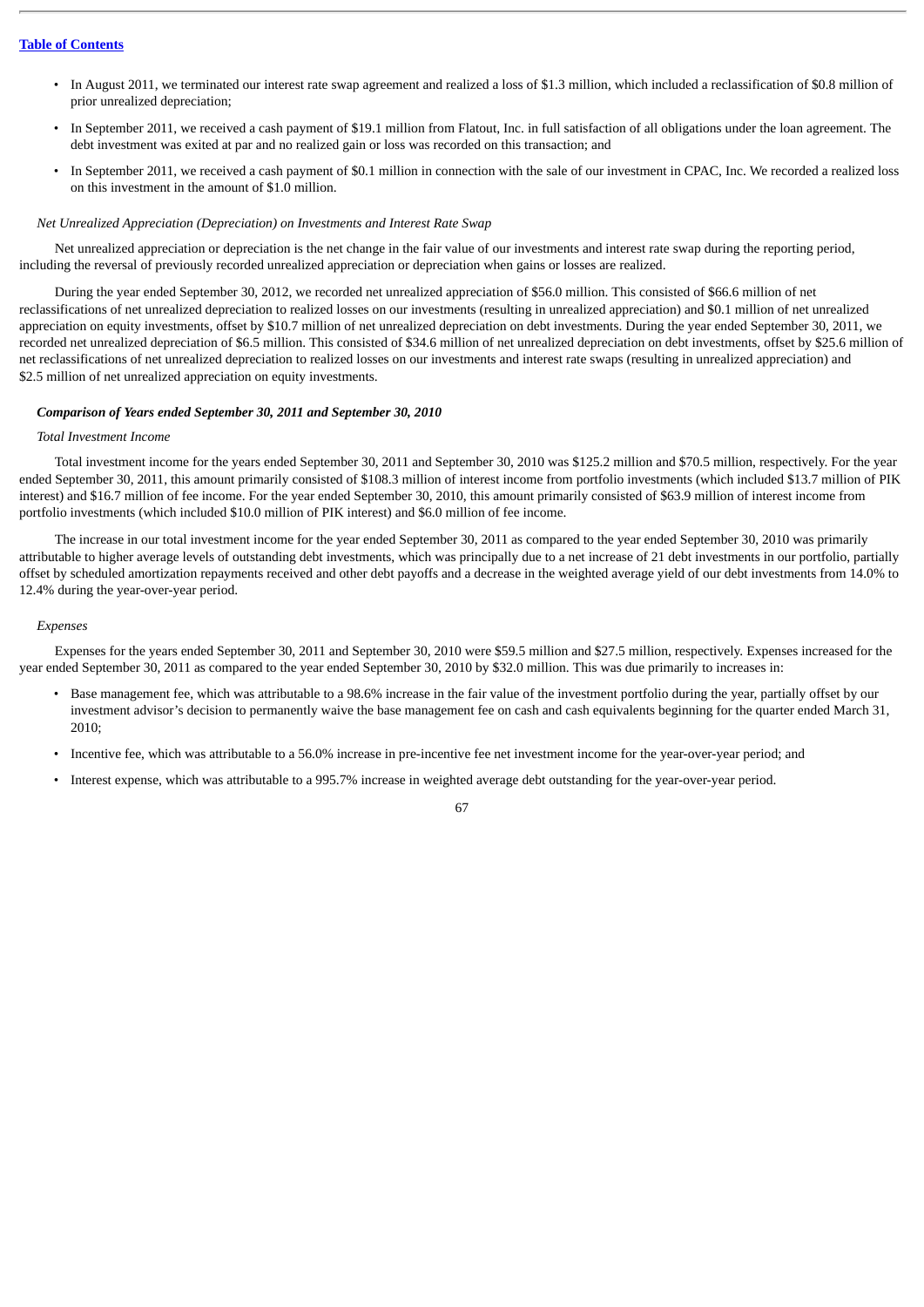## *Gain on Extinguishment of Convertible Senior Notes*

During the year ended September 30, 2011, we repurchased \$17.0 million in principal amount of our Convertible Notes in the open market and surrendered them to the Trustee for cancellation. The aggregate purchase price of these Convertible Notes was \$15.1 million because they were trading at a discount due to what we believe were volatile market conditions. As such, we recorded a gain in the amount of the difference between the reacquisition price and the net carrying amount of these Convertible Notes, net of the proportionate amount of unamortized debt issuance costs. The net gain on extinguishment of debt we recorded was \$1.5 million.

### *Net Investment Income*

As a result of the \$54.6 million increase in total investment income and the \$1.5 million gain on extinguishment of debt, as compared to the \$32.0 million increase in total expenses, net investment income for the year ended September 30, 2011 reflected a \$24.1 million, or 56.0%, increase compared to the year ended September 30, 2010.

### *Realized Gain (Loss) on Investments and Interest Rate Swap*

During the year ended September 30, 2011, we recorded investment realization events, including the following:

- In October 2010, we received a cash payment of \$8.7 million from Goldco, Inc. in full satisfaction of all obligations under the loan agreement. The debt investment was exited at par (plus additional fees) and no realized gain or loss was recorded on this transaction;
- In November 2010, we received a cash payment of \$11.0 million from TBA Global, LLC in full satisfaction of all obligations under the loan agreement. The debt investment was exited at par and no realized gain or loss was recorded on this transaction;
- In November 2010, we restructured our investment in Vanguard Vinyl, Inc. The restructuring resulted in a realized loss in the amount of \$1.7 million;
- In December 2010, we restructured our investment in Nicos Polymers & Grinding, Inc. The restructuring resulted in a realized loss in the amount of \$3.9 million;
- In December 2010, we received a cash payment of \$25.3 million from Boot Barn in full satisfaction of all obligations under the loan agreement. The debt investment was exited at par (plus additional fees) and no realized gain or loss was recorded on this transaction;
- In December 2010, we received a cash payment of \$11.7 million from Western Emulsions, Inc. in partial satisfaction of the obligations under the loan agreement. No realized gain or loss was recorded on this transaction;
- In December 2010, we restructured our investment in Lighting by Gregory, LLC. The restructuring resulted in a realized loss in the amount of \$7.8 million;
- In March 2011, we received a cash payment of \$5.0 million from AmBath/ReBath Holdings, Inc. as part of a restructuring of the loan agreement. The restructuring resulted in a realized loss in the amount of \$0.3 million;
- In March and April 2011, we received cash payments totaling \$1.1 million from MK Network, LLC as part of a settlement of the loan agreement. In April 2011, we recorded a realized loss on this investment in the amount of \$14.1 million;
- In July 2011, we received a cash payment of \$7.3 million from Filet of Chicken in full satisfaction of all obligations under the loan agreement. The debt investment was exited at par and no realized gain or loss was recorded on this transaction;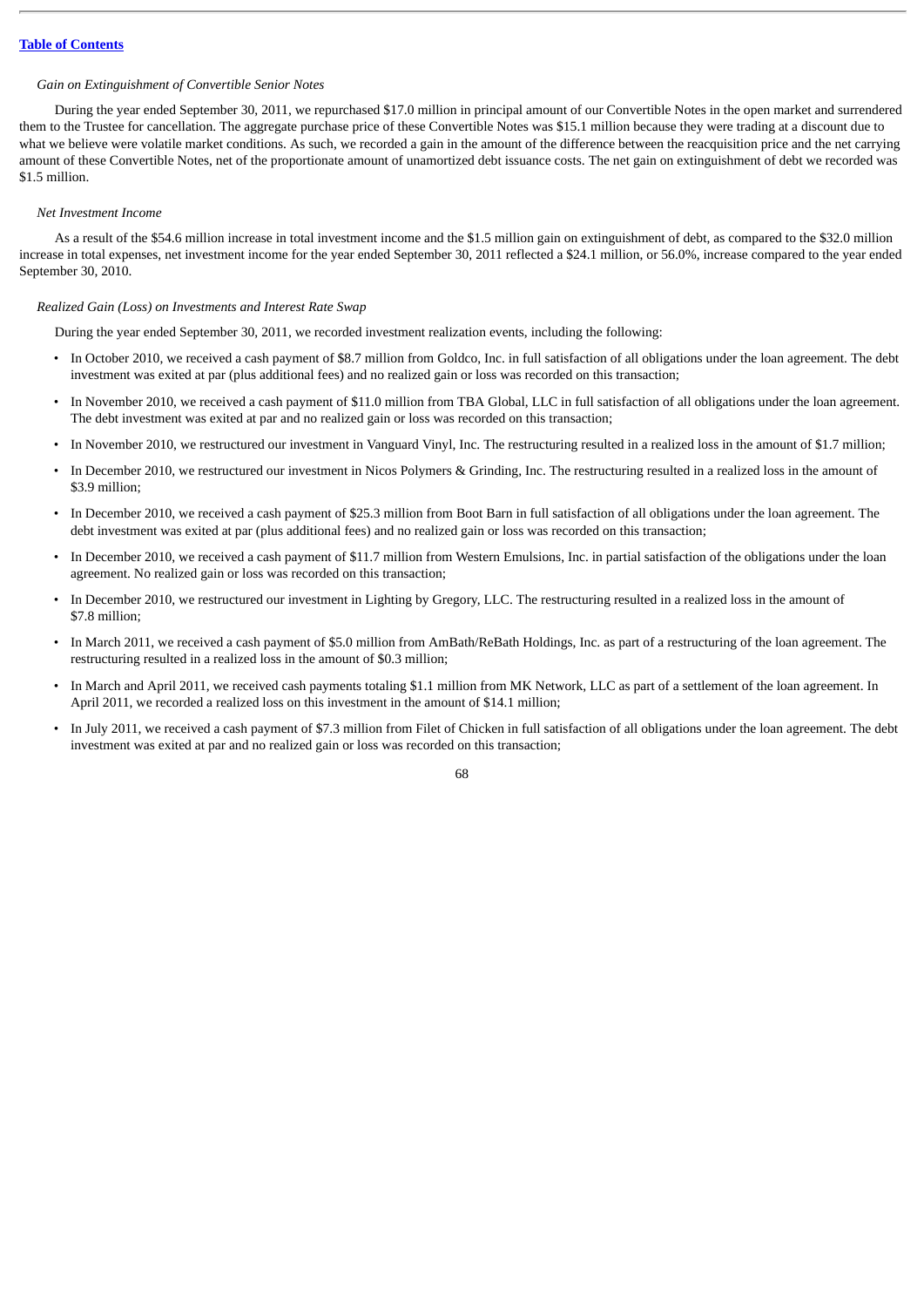- In July 2011, we received a cash payment of \$19.8 million from Cenegenics, LLC in full satisfaction of all obligations under the loan agreement. The debt investment was exited at par (plus additional fees) and no realized gain or loss was recorded on this transaction;
- In August 2011, we terminated our interest rate swap agreement and realized a loss of \$1.3 million, which included a reclassification of \$0.8 million of prior unrealized depreciation;
- In September 2011, we received a cash payment of \$19.1 million from Flatout, Inc. in full satisfaction of all obligations under the loan agreement. The debt investment was exited at par and no realized gain or loss was recorded on this transaction; and
- In September 2011, we received a cash payment of \$0.1 million in connection with the sale of our investment in CPAC, Inc. We recorded a realized loss on this investment in the amount of \$1.0 million.

During the year ended September 30, 2010, we recorded investment realization events, including the following:

- In October 2009, we received a cash payment in the amount of \$0.1 million representing a payment in full of all amounts due in connection with the cancellation of our loan agreement with American Hardwoods Industries, LLC. We recorded a \$0.1 million reduction to the previously recorded \$10.4 million realized loss on the investment;
- In October 2009, we received a cash payment of \$3.9 million from Elephant & Castle, Inc. in partial satisfaction of the obligations under the loan agreement. No realized gain or loss was recorded on this transaction;
- In March 2010, we recorded a realized loss in the amount of \$2.9 million in connection with the sale of a portion of our interest in CPAC, Inc.;
- In August 2010, we received a cash payment of \$7.6 million from Storyteller Theaters Corporation in full satisfaction of all obligations under the loan agreement. The debt investment was exited at par and no realized gain or loss was recorded on this transaction;
- In September 2010, we restructured our investment in Rail Acquisition Corp. Although the full amount owed under the loan agreement remained intact, the restructuring resulted in a realized loss in the amount of \$2.6 million;
- In September 2010, we sold our investment in Martini Park, LLC and received a cash payment in the amount of \$0.1 million. We recorded a realized loss on this investment in the amount of \$4.0 million; and
- In September 2010, we exited our investment in Rose Tarlow, Inc. and received a cash payment in the amount of \$3.6 million in full settlement of the debt investment. We recorded a realized loss on this investment in the amount of \$9.3 million.

## *Net Unrealized Appreciation (Depreciation) on Investments and Interest Rate Swap*

During the year ended September 30, 2011, we recorded net unrealized depreciation of \$6.5 million. This consisted of \$34.6 million of net unrealized depreciation on debt investments, offset by \$25.6 million of net reclassifications of net unrealized depreciation to realized losses on our investments and interest rate swaps (resulting in unrealized appreciation) and \$2.5 million of net unrealized appreciation on equity investments. During the year ended September 30, 2010, we recorded net unrealized depreciation of \$1.8 million. This consisted of \$19.1 million of net unrealized depreciation on debt investments and \$0.8 million of net unrealized depreciation on interest rate swaps, offset by \$17.6 million of reclassifications of net unrealized depreciation to realized losses on our investments (resulting in unrealized appreciation) and \$0.5 million of net unrealized appreciation on equity investments.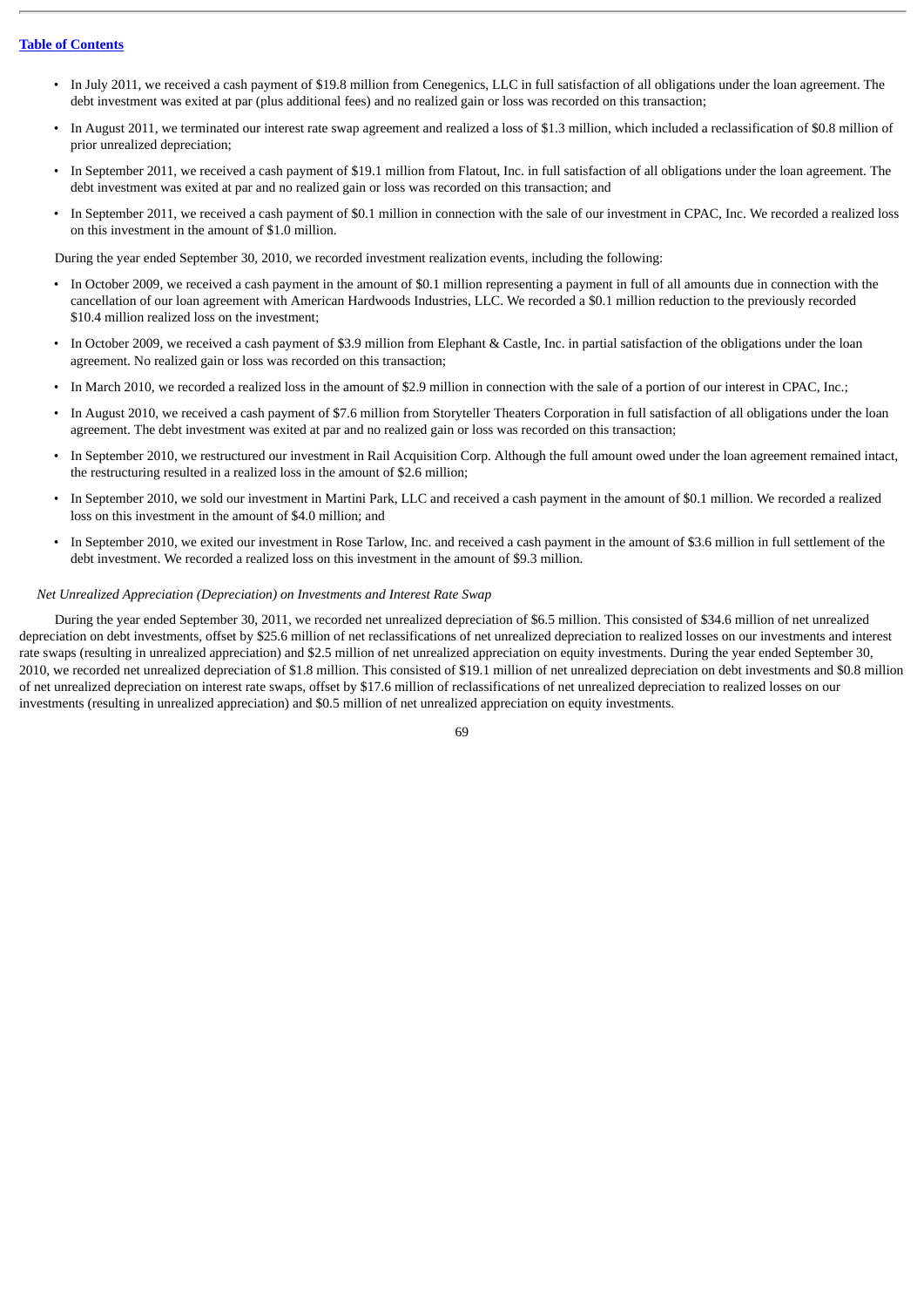## *Financial Condition, Liquidity and Capital Resources*

## *Cash Flows*

We have a number of alternatives available to fund the growth of our investment portfolio and our operations, including, but not limited to, raising equity, increasing debt and funding from operational cash flow. Additionally, we may reduce investment size by syndicating a portion of any given transaction. We intend to fund our future distribution obligations through operating cash flow or with funds obtained through future equity and debt offerings or credit facilities, as we deem appropriate.

For the year ended September 30, 2012, we experienced a net increase in cash and cash equivalents of \$6.7 million. During that period, we used \$90.2 million of cash in operating activities, primarily for the funding of \$530.9 million of investments and net revolvers, partially offset by \$376.5 million of principal and PIK payments received and \$88.0 million of net investment income. During the same period, cash provided by financing activities was \$97.0 million, primarily consisting of \$188.7 million of proceeds from issuances of our common stock and \$23.2 million of net borrowings under our credit facilities, partially offset by \$91.9 million of cash dividends paid, \$17.9 million of net repurchases of our Convertible Notes, \$1.1 million of offering costs paid and \$4.0 million of deferred financing costs paid.

For the year ended September 30, 2011, we experienced a net decrease in cash and cash equivalents of \$9.1 million. During that period, we used \$517.9 million of cash in operating activities, primarily for the funding of \$703.5 million of investments and net revolvers, partially offset by \$120.4 million of principal and PIK payments received and \$67.1 million of net investment income. During the same period, cash provided by financing activities was \$508.8 million, primarily consisting of \$206.8 million of proceeds from issuances of our common stock, \$77.0 million of SBA borrowings, \$136.9 million of proceeds from the issuance of our convertible senior notes (net of repurchases) and \$178.0 million of net borrowings under our credit facilities, partially offset by \$76.7 million of cash dividends paid, \$0.8 million of offering costs paid and \$12.4 million of deferred financing costs paid.

As of September 30, 2012, we had \$74.4 million in cash and cash equivalents, portfolio investments (at fair value) of \$1.29 billion, \$7.7 million of interest and fees receivable, \$150.0 million of SBA debentures payable, \$201.3 million of borrowings outstanding under our credit facilities, \$115.0 million of Convertible Notes payable and unfunded commitments of \$102.5 million.

As of September 30, 2011, we had \$67.6 million in cash and cash equivalents, portfolio investments (at fair value) of \$1.12 billion, \$6.8 million of interest and fees receivable, \$150.0 million of SBA debentures payable, \$178.0 million of borrowings outstanding under our credit facilities, \$135.0 million of Convertible Notes payable and unfunded commitments of \$108.8 million.

#### *Other Sources of Liquidity*

We intend to continue to generate cash primarily from cash flows from operations, including interest earned, future borrowings and future offerings of securities. In the future, we may also securitize a portion of our investments in first and second lien senior loans or unsecured debt or other assets. To securitize loans, we would likely create a wholly-owned subsidiary and contribute a pool of loans to the subsidiary. We would then sell interests in the subsidiary on a nonrecourse basis to purchasers and we would retain all or a portion of the equity in the subsidiary. Our primary use of funds is investments in our targeted asset classes and cash distributions to holders of our common stock.

Although we expect to fund the growth of our investment portfolio through the net proceeds from future equity offerings, including our dividend reinvestment plan, and issuances of senior securities or future borrowings to the extent permitted by the 1940 Act, our plans to raise capital may not be successful. In this regard, because our common stock has at times traded at a price below our then-current net asset value per share and we are limited in our ability to sell our common stock at a price below net asset value per share, we may be limited in our ability to raise equity capital.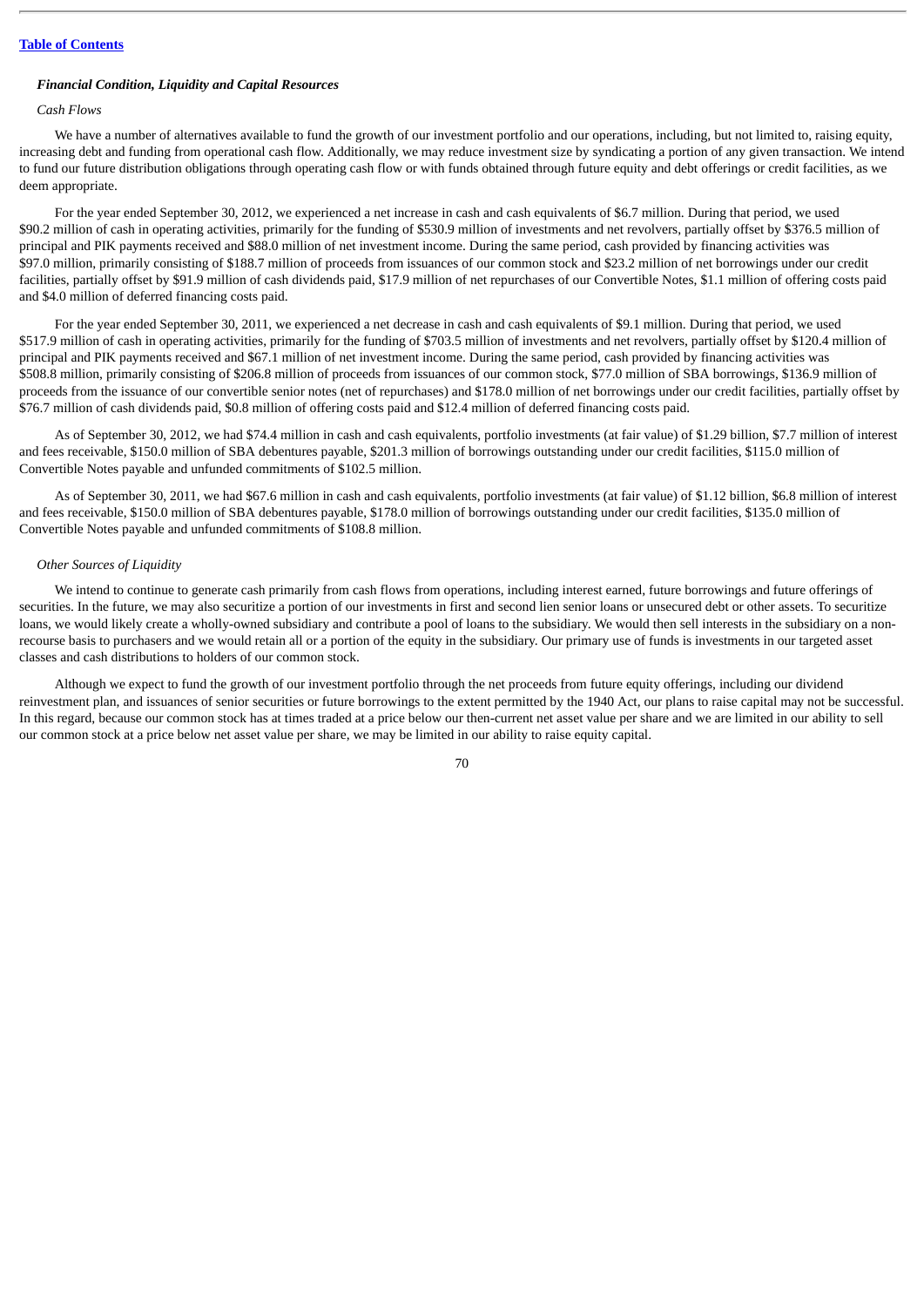In addition, we intend to distribute between 90% and 100% of our taxable income to our stockholders in order to satisfy the requirements applicable to RICs under Subchapter M of the Code. See "Regulated Investment Company Status and Distributions" below. Consequently, we may not have the funds or the ability to fund new investments, to make additional investments in our portfolio companies, to fund our unfunded commitments to portfolio companies or to repay borrowings. In addition, the illiquidity of our portfolio investments may make it difficult for us to sell these investments when desired and, if we are required to sell these investments, we may realize significantly less than their recorded value.

Also, as a business development company, we generally are required to meet a coverage ratio of total assets, less liabilities and indebtedness not represented by senior securities, to total senior securities, which include all of our borrowings and any outstanding preferred stock, of at least 200%. This requirement limits the amount that we may borrow. As of September 30, 2012, we were in compliance with this requirement. The amount of leverage that we employ will depend on our assessment of market conditions and other factors at the time of any proposed borrowing, such as the maturity, covenant package and rate structure of the proposed borrowings, our ability to raise funds through the issuance of shares of our common stock and the risks of such borrowings within the context of our investment outlook. Ultimately, we only intend to use leverage if the expected returns from borrowing to make investments will exceed the cost of such borrowing. To fund growth in our investment portfolio in the future, we anticipate needing to raise additional capital from various sources, including the equity markets and the securitization or other debt-related markets, which may or may not be available on favorable terms, if at all.

Finally, through wholly-owned subsidiaries, we sought and obtained two licenses from the SBA to operate SBIC subsidiaries. In this regard, on February 3, 2010, our wholly-owned subsidiary, Fifth Street Mezzanine Partners IV, L.P. ("FSMP IV"), received a license, effective February 1, 2010, from the SBA to operate as an SBIC under Section 301(c) of the Small Business Investment Act of 1958. On May 15, 2012, our wholly-owned subsidiary, Fifth Street Mezzanine Partners V, L.P. ("FSMP V"), received a license, effective May 10, 2012, from the SBA to operate as an SBIC. SBICs are designated to stimulate the flow of private equity capital to eligible small businesses. Under SBA regulations, SBICs may make loans to eligible small businesses and invest in the equity securities of small businesses.

The SBIC licenses allow our SBIC subsidiaries to obtain leverage by issuing SBA-guaranteed debentures, subject to the issuance of a capital commitment by the SBA and other customary procedures. SBA-guaranteed debentures are non-recourse, interest only debentures with interest payable semi-annually and have a ten year maturity. The principal amount of SBA-guaranteed debentures is not required to be paid prior to maturity but may be prepaid at any time without penalty. The interest rate of SBA-guaranteed debentures is fixed at the time of issuance at a market-driven spread over U.S. Treasury Notes with 10-year maturities.

SBA regulations currently limit the amount that an SBIC subsidiary may borrow to a maximum of \$150 million when it has at least \$75 million in regulatory capital. Affiliated SBICs are permitted to issue up to a combined maximum amount of \$225 million when they have at least \$112.5 million in regulatory capital. As of September 30, 2012, FSMP IV had \$75 million in regulatory capital and \$150 million in SBA-guaranteed debentures outstanding, which had a fair value of \$131.7 million. These debentures bear interest at a weighted average interest rate of 3.567% (excluding the SBA annual charge), as follows:

|                |                  | Fixed           | SBA           |
|----------------|------------------|-----------------|---------------|
|                | <b>Debenture</b> | <b>Interest</b> | Annual        |
| Rate Fix Date  | Amount           | <b>Rate</b>     | <u>Charge</u> |
| September 2010 | \$73,000         | 3.215%          | 0.285%        |
| March 2011     | 65,300           | 4.084%          | 0.285%        |
| September 2011 | 11,700           | 2.877%          | 0.285%        |

As of September 30, 2012, FSMP V had \$37.5 million in regulatory capital, but did not yet have any SBA-guaranteed debentures outstanding.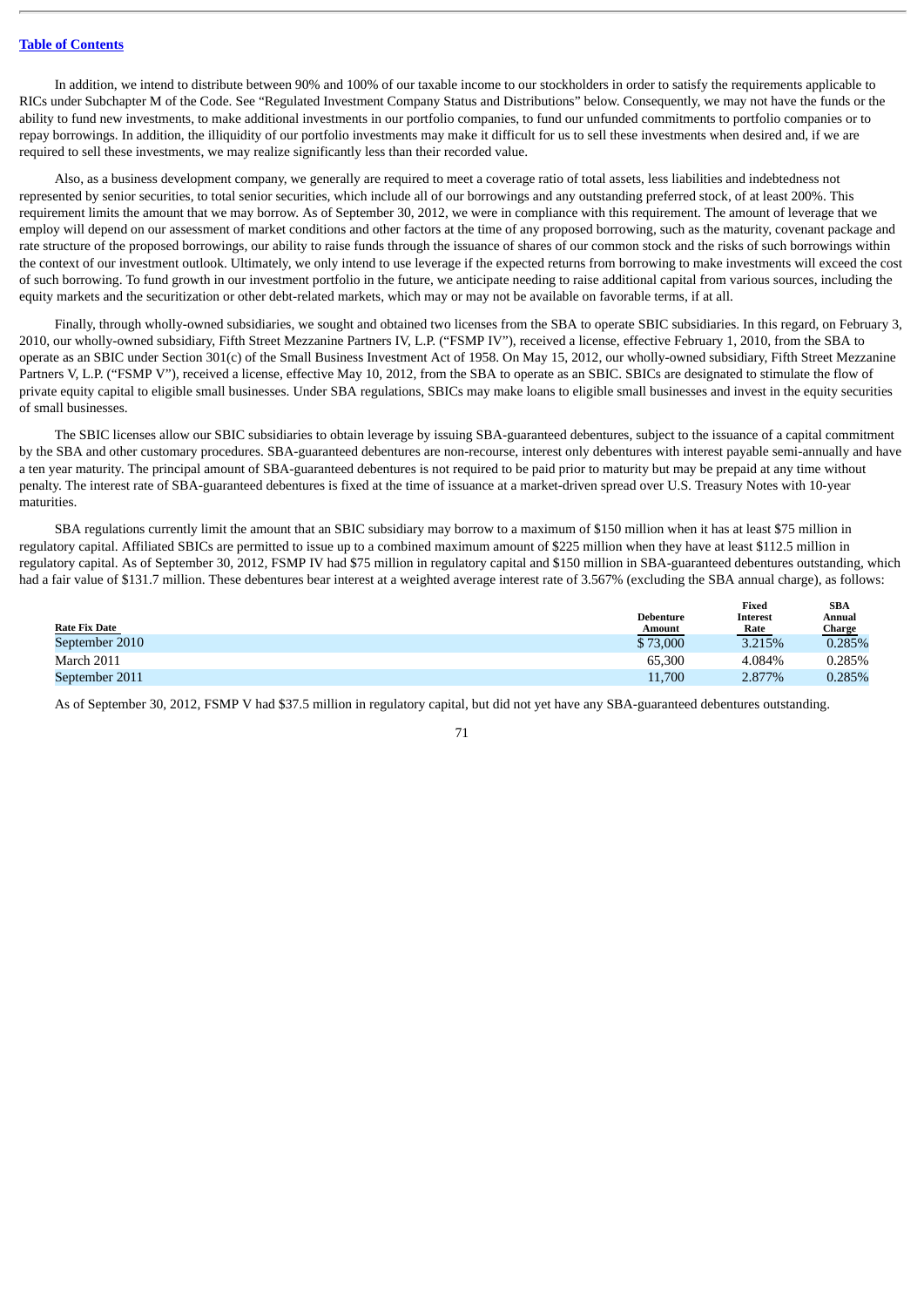We have received exemptive relief from the Securities and Exchange Commission ("SEC") to permit us to exclude the debt of our SBIC subsidiaries guaranteed by the SBA from the definition of senior securities in the 200% asset coverage test under the 1940 Act. This allows us increased flexibility under the 200% asset coverage test by permitting us to borrow up to \$225 million more than we would otherwise be able to absent the receipt of this exemptive relief.

## *Significant Capital Transactions That Have Occurred Since October 1, 2010*

The following table reflects the dividend distributions per share that our Board of Directors has declared, including shares issued under our DRIP, on our common stock since October 1, 2010:

| <b>Date Declared</b>  | <b>Record Date</b> | <b>Payment Date</b> | <b>Amount</b><br>per Share | Cash<br><b>Distribution</b> | <b>DRIP Shares</b><br><b>Issued</b> | <b>DRIP Shares</b><br>Value |
|-----------------------|--------------------|---------------------|----------------------------|-----------------------------|-------------------------------------|-----------------------------|
| November 30, 2010     | January 4, 2011    | January 31, 2011    | \$0.1066                   | \$5.4 million               | 36,038                              | \$ 0.5 million              |
| November 30, 2010     | February 1, 2011   | February 28, 2011   | 0.1066                     | 5.5 million                 | 29,072                              | 0.4 million                 |
| November 30, 2010     | March 1, 2011      | March 31, 2011      | 0.1066                     | 6.5 million                 | 43,766                              | 0.6 million                 |
| January 30, 2011      | April 1, 2011      | April 29, 2011      | 0.1066                     | 6.5 million                 | 45,193                              | 0.6 million                 |
| January 30, 2011      | May 2, 2011        | May 31, 2011        | 0.1066                     | 6.5 million                 | 48,870                              | 0.6 million                 |
| January 30, 2011      | June 1, 2011       | June 30, 2011       | 0.1066                     | 6.5 million                 | 55,367                              | 0.6 million                 |
| May 2, 2011           | July 1, 2011       | July 29, 2011       | 0.1066                     | 7.1 million                 | 58,829(1)                           | 0.6 million                 |
| May 2, 2011           | August 1, 2011     | August 31, 2011     | 0.1066                     | 7.1 million                 | 64,431(1)                           | 0.6 million                 |
| May 2, 2011           | September 1, 2011  | September 30, 2011  | 0.1066                     | 7.2 million                 | 52,487(1)                           | 0.5 million                 |
| <b>August 1, 2011</b> | October 14, 2011   | October 31, 2011    | 0.1066                     | 7.3 million                 | 40,388(1)                           | 0.4 million                 |
| <b>August 1, 2011</b> | November 15, 2011  | November 30, 2011   | 0.1066                     | 7.3 million                 | 43,034(1)                           | 0.4 million                 |
| August 1, 2011        | December 13, 2011  | December 23, 2011   | 0.1066                     | 7.3 million                 | 43,531(1)                           | 0.4 million                 |
| November 10, 2011     | January 13, 2012   | January 31, 2012    | 0.0958                     | 6.6 million                 | 29,902(1)                           | 0.3 million                 |
| November 10, 2011     | February 15, 2012  | February 29, 2012   | 0.0958                     | 7.4 million                 | 45,071                              | 0.4 million                 |
| November 10, 2011     | March 15, 2012     | March 30, 2012      | 0.0958                     | 7.5 million                 | 41,807(1)                           | 0.4 million                 |
| February 7, 2012      | April 13, 2012     | April 30, 2012      | 0.0958                     | 7.4 million                 | 48,328(1)                           | 0.5 million                 |
| February 7, 2012      | May 15, 2012       | May 31, 2012        | 0.0958                     | 7.4 million                 | 47,877(1)                           | 0.5 million                 |
| February 7, 2012      | June 15, 2012      | June 29, 2012       | 0.0958                     | 7.5 million                 | 41,499                              | 0.4 million                 |
| May 7, 2012           | July 13, 2012      | July 31, 2012       | 0.0958                     | 7.4 million                 | 49,217                              | 0.5 million                 |
| May 7, 2012           | August 15, 2012    | August 31, 2012     | 0.0958                     | 7.5 million                 | 41,359                              | 0.4 million                 |
| May 7, 2012           | September 14, 2012 | September 28, 2012  | 0.0958                     | 8.3 million                 | 43,952                              | 0.5 million                 |
| August 6, 2012        | October 15, 2012   | October 31, 2012    | 0.0958                     | 8.2 million                 | 51,754                              | 0.5 million                 |
| August 6, 2012        | November 15, 2012  | November 30, 2012   | 0.0958                     |                             |                                     |                             |
| August 6, 2012        | December 14, 2012  | December 28, 2012   | 0.0958                     |                             |                                     |                             |
| <b>August 6, 2012</b> | January 15, 2013   | January 31, 2013    | 0.0958                     |                             |                                     |                             |
| August 6, 2012        | February 15, 2013  | February 28, 2013   | 0.0958                     |                             |                                     |                             |

(1) Shares were purchased on the open market and distributed.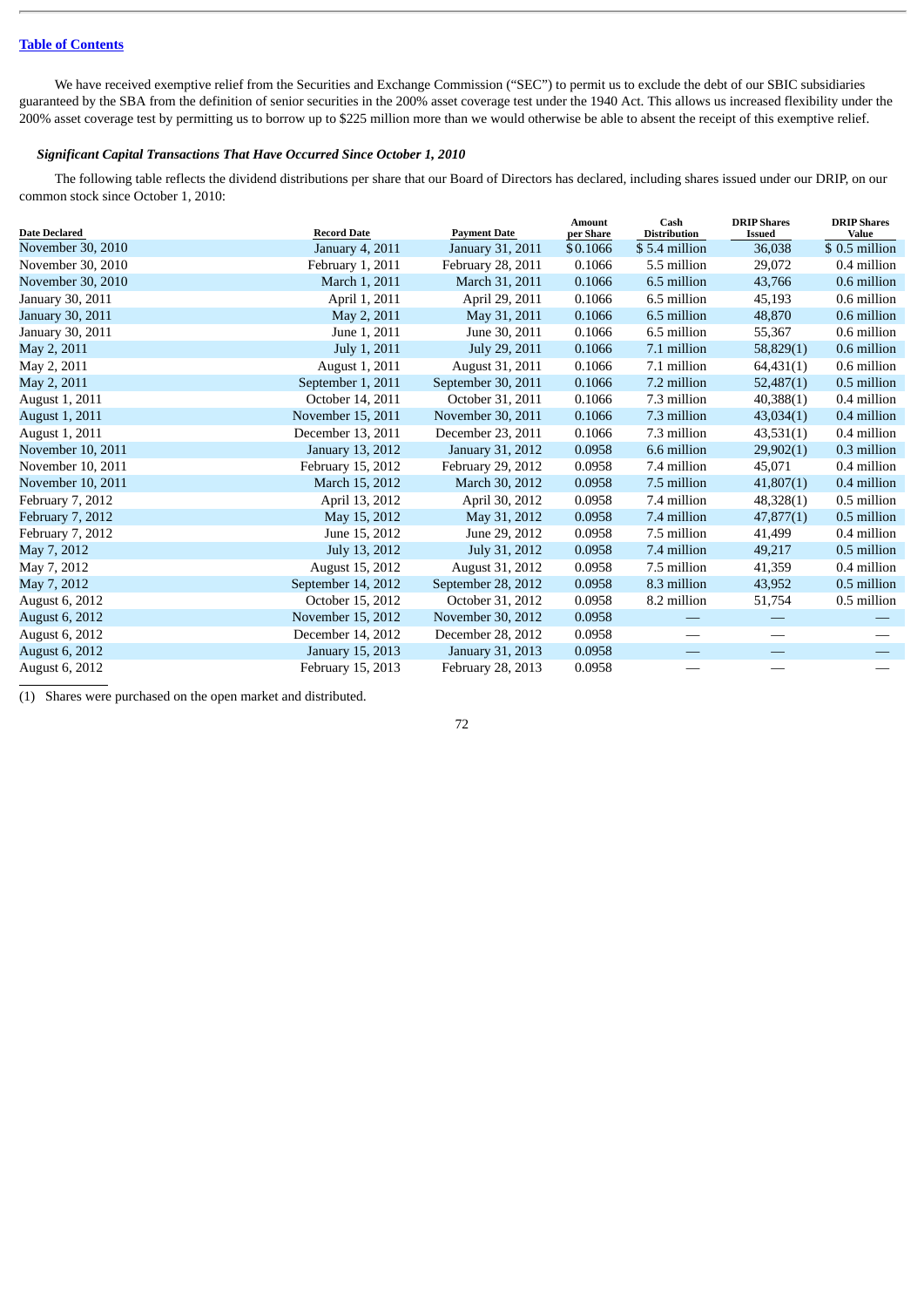The following table reflects share transactions that occurred from October 1, 2010 through September 30, 2012:

|                       | <b>Transaction</b>     | <b>Shares</b> | <b>Share Price</b> | <b>Gross Proceeds</b> |
|-----------------------|------------------------|---------------|--------------------|-----------------------|
| Date<br>December 2010 | At-the-market offering | 429,110       | 11.87(1)           | 5.1 million<br>S.     |
| February 4, 2011      | Public offering(2)     | 11,500,000    | 12.65              | 145.5 million         |
| June 24, 2011         | Public offering(3)     | 5,558,469     | 11.72              | 65.1 million          |
| January 26, 2012      | Public offering        | 10,000,000    | 10.07              | 100.7 million         |
| September 14, 2012    | Public offering(3)     | 8,451,486     | 10.79              | 91.2 million          |

(1) Average offering price

(2) Includes the underwriters' full exercise of their over-allotment option

(3) Includes the underwriters' partial exercise of their over-allotment option

#### *Borrowings*

On November 16, 2009, we and Fifth Street Funding, LLC, a consolidated wholly-owned bankruptcy remote special purpose subsidiary ("Funding"), entered into a Loan and Servicing Agreement ("Wells Agreement") with respect to a three-year credit facility ("Wells Fargo facility") with Wells Fargo Bank, National Association ("Wells Fargo"), as successor to Wachovia Bank, National Association ("Wachovia"), Wells Fargo Securities, LLC, as administrative agent, each of the additional institutional and conduit lenders party thereto from time to time, and each of the lender agents party thereto from time to time, in the amount of \$50 million, with an accordion feature which allowed for potential future expansion of the facility up to \$100 million. The facility bore interest at LIBOR plus 4.0% per annum and had a maturity date of November 16, 2012.

On May 26, 2010, we amended the Wells Fargo facility to expand the borrowing capacity under that facility. Pursuant to the amendment, we received an additional \$50 million commitment, thereby increasing the size of the facility from \$50 million to \$100 million, with an accordion feature that allows for potential future expansion of that facility from a total of \$100 million up to a total of \$150 million. In addition, the interest rate of the Wells Fargo facility was reduced from LIBOR plus 4% per annum to LIBOR plus 3.5% per annum, with no LIBOR floor, and the maturity date of the facility was extended from November 16, 2012 to May 26, 2013.

On November 5, 2010, we amended the Wells Fargo facility to, among other things, provide for the issuance from time to time of letters of credit for the benefit of our portfolio companies. The letters of credit are subject to certain restrictions, including a borrowing base limitation and an aggregate sublimit of \$15.0 million. On February 28, 2011, we amended the Wells Fargo facility to, among other things, (i) reduce the interest rate to LIBOR plus 3.0% per annum, with no LIBOR floor, (ii) extend the period during which we may make new borrowings under the facility to February 25, 2013, and (iii) extend the maturity date of the facility to February 25, 2014. The facility may be extended for up to two additional years upon the mutual consent of Wells Fargo and each of the lender parties thereto. On November 30, 2011, we amended the Wells Fargo facility to, among other things, reduce the interest rate to LIBOR plus 2.75% per annum, with no LIBOR floor. On April 23, 2012, we amended the Wells Fargo facility to, among other things, expand the borrowing capacity under the facility. Pursuant to the amendment, we received an additional \$50 million commitment, thereby increasing the size of the facility to \$150 million, with an accordion feature which allows for future expansion of the facility up to a total of \$250 million. In addition, the period during which we may make and reinvest borrowings under the facility was extended to April 23, 2014 and the maturity date of the facility was extended to April 25, 2016.

In connection with the Wells Fargo facility, we concurrently entered into (i) a Purchase and Sale Agreement with Funding, pursuant to which we will sell to Funding certain loan assets we have originated or acquired, or will originate or acquire and (ii) a Pledge Agreement with Wells Fargo, pursuant to which we pledged all of our equity interests in Funding as security for the payment of Funding's obligations under the Wells Agreement and other documents entered into in connection with the Wells Fargo facility. Funding was formed for the sole purpose of entering into the Wells Fargo facility and has no other operations.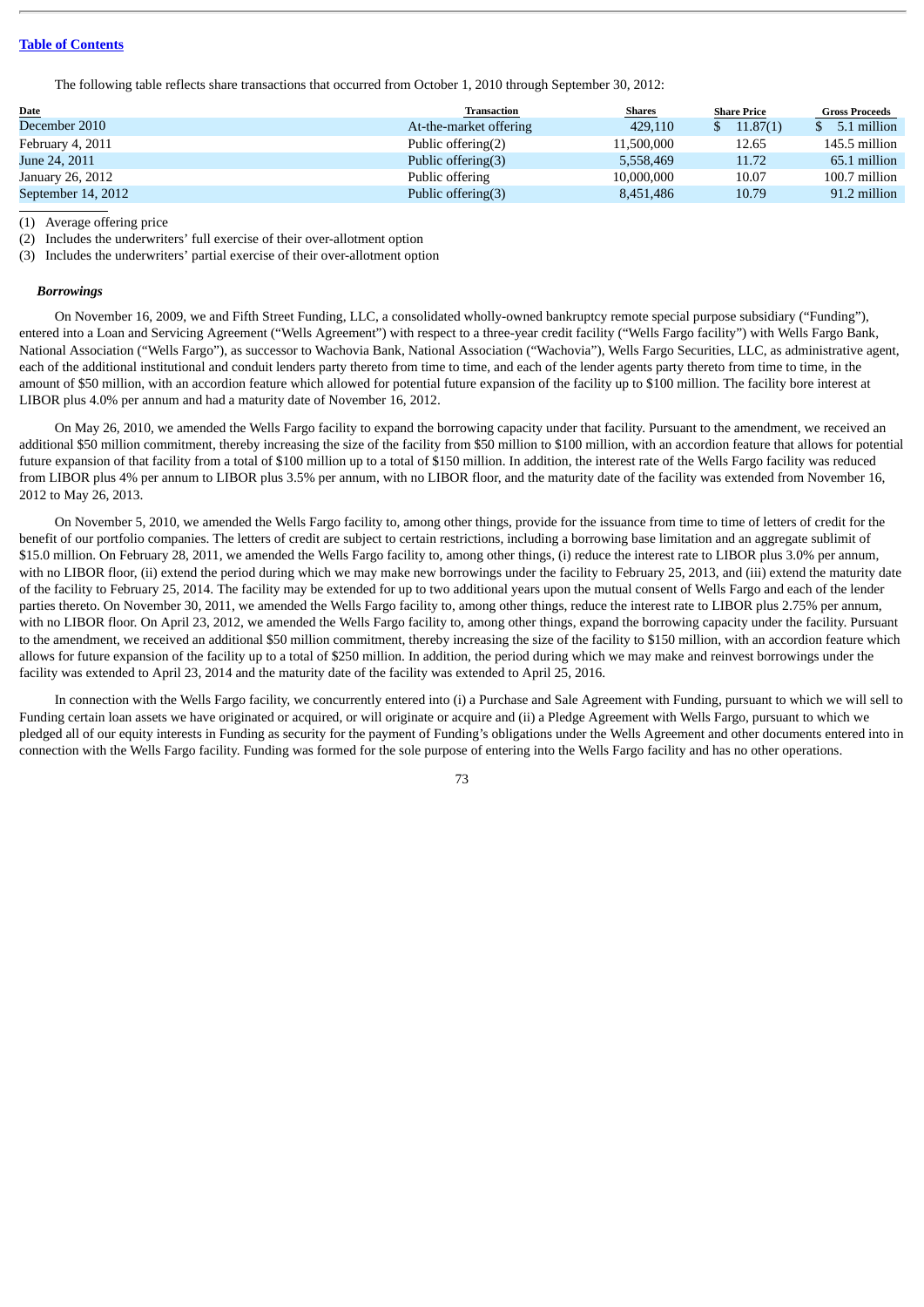The Wells Agreement and related agreements governing the Wells Fargo facility required both Funding and us to, among other things (i) make representations and warranties regarding the collateral as well as each of our businesses, (ii) agree to certain indemnification obligations, and (iii) comply with various covenants, servicing procedures, limitations on acquiring and disposing of assets, reporting requirements and other customary requirements for similar credit facilities. The Wells Fargo facility agreements also include usual and customary default provisions such as the failure to make timely payments under the facility, a change in control of Funding, and the failure by Funding or us to materially perform under the Wells Agreement and related agreements governing the facility, which, if not complied with, could accelerate repayment under the facility, thereby materially and adversely affecting our liquidity, financial condition and results of operations.

The Wells Fargo facility is secured by all of the assets of Funding, and all of our equity interest in Funding. We use the Wells Fargo facility to fund a portion of our loan origination activities and for general corporate purposes. Each loan origination under the facility is subject to the satisfaction of certain conditions. We cannot be assured that Funding will be able to borrow funds under the Wells Fargo facility at any particular time or at all. As of September 30, 2012, we had \$60.3 million of borrowings outstanding under the Wells Fargo facility, which had a fair value of \$60.3 million. Our borrowings under the Wells Fargo facility bore interest at a weighted average interest rate of 3.107% for the year ended September 30, 2012. For the years ended September 30, 2012, 2011 and 2010 we recorded interest expense of \$2.8 million, \$2.4 million and \$1.1 million, respectively related to the Wells Fargo facility.

On May 27, 2010, we entered into a three-year secured syndicated revolving credit facility ("ING facility") pursuant to a Senior Secured Revolving Credit Agreement ("ING Credit Agreement") with certain lenders party thereto from time to time and ING Capital LLC, as administrative agent. The ING facility allowed for us to borrow money at a rate of either (i) LIBOR plus 3.5% per annum or (ii) 2.5% per annum plus an alternate base rate based on the greatest of the Prime Rate, Federal Funds Rate plus 0.5% per annum or LIBOR plus 1% per annum, and had a maturity date of May 27, 2013. The ING facility also allows us to request letters of credit from ING Capital LLC, as the issuing bank. The initial commitment under the ING facility was \$90 million, and the ING facility included an accordion feature that allowed for potential future expansion of the facility up to a total of \$150 million.

The ING facility is secured by substantially all of our assets, as well as the assets of our wholly-owned subsidiary, FSFC Holdings, Inc., and our indirect wholly-owned subsidiary, Fifth Street Fund of Funds LLC, subject to certain exclusions for, among other things, equity interests in any of our SBIC subsidiaries and equity interests in Funding and Fifth Street Funding II, LLC as further set forth in a Guarantee, Pledge and Security Agreement ("ING Security Agreement") entered into in connection with the ING Credit Agreement, among FSFC Holdings, Inc., ING Capital LLC, as collateral agent, and us. None of our SBIC subsidiaries, Funding or Fifth Street Funding II, LLC is party to the ING facility and their respective assets have not been pledged in connection therewith. The ING facility provides that we may use the proceeds and letters of credit under the facility for general corporate purposes, including acquiring and funding leveraged loans, mezzanine loans, high-yield securities, convertible securities, preferred stock, common stock and other investments.

On February 22, 2011, we amended the ING facility to, among other things, expand the borrowing capacity to \$215 million. In addition, the ING facility's accordion feature was increased to allow for potential future expansion up to a total of \$300 million and the maturity date was extended to February 22, 2014. On July 8, 2011, we amended the ING facility to, among other things, expand the borrowing capacity to \$230 million and increase the accordion feature to allow for potential future expansion up to a total of \$350 million. In addition, the ING facility's interest rate was reduced to LIBOR plus 3.0% per annum, with no LIBOR floor, when the facility is drawn more than 35%. Otherwise, the interest rate will be LIBOR plus 3.25% per annum, with no LIBOR floor.

On February 29, 2012, we amended the ING facility to, among other things, (i) extend the period during which we may make and repay borrowings under the ING facility to February 27, 2015, (ii) extend the maturity date to February 29, 2016, and (iii) increase the accordion feature to allow for potential future expansion up to a total of \$450 million.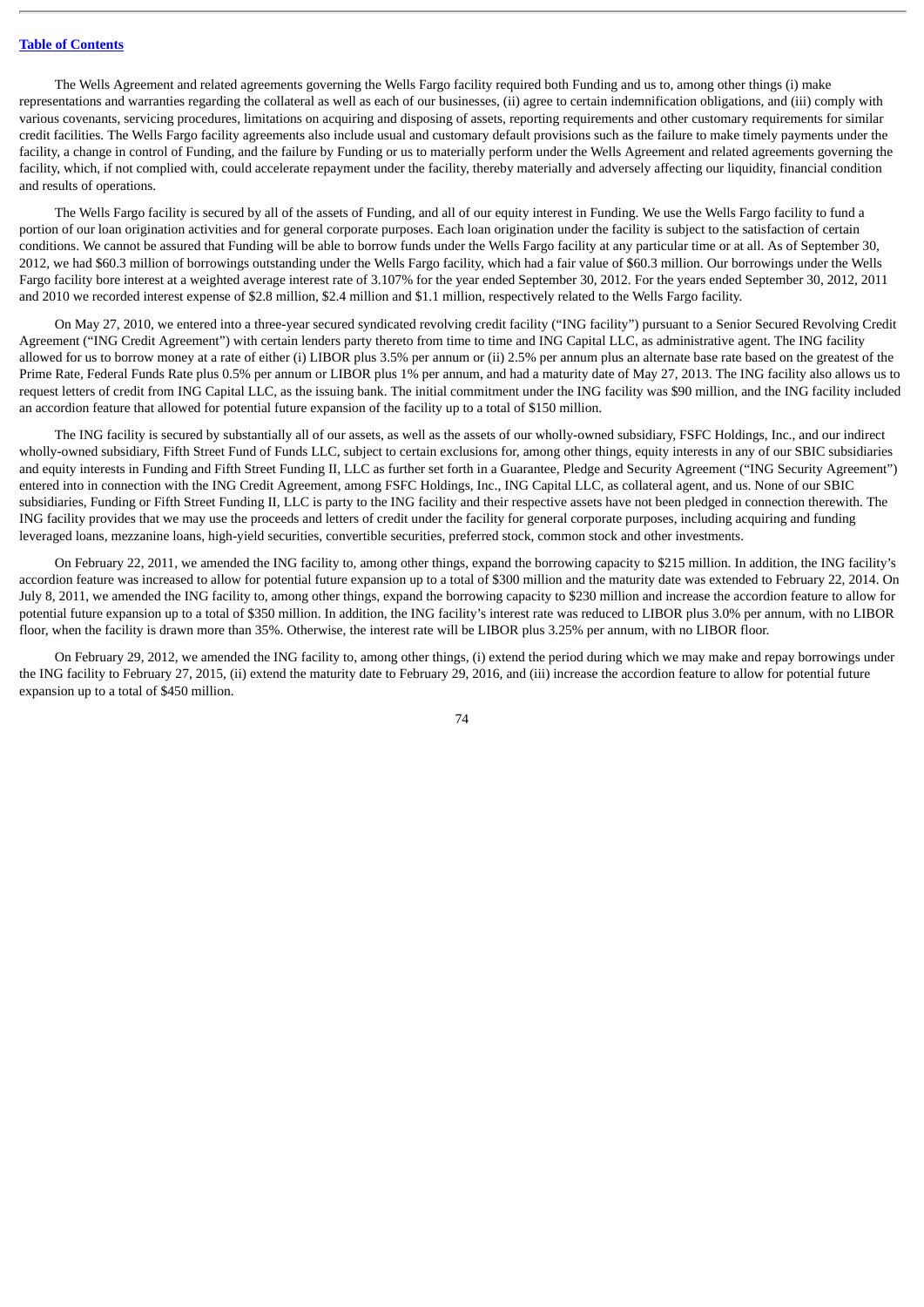Pursuant to the ING Security Agreement, FSFC Holdings, Inc. and Fifth Street Fund of Funds LLC guaranteed the obligations under the ING Security Agreement, including our obligations to the lenders and the administrative agent under the ING Credit Agreement. Additionally, we pledged our entire equity interest in FSFC Holdings, Inc. and FSFC Holdings, Inc. pledged its entire equity interest in Fifth Street Fund of Funds LLC to the collateral agent pursuant to the terms of the ING Security Agreement.

The ING Credit Agreement and related agreements governing the ING facility required FSFC Holdings, Inc., Fifth Street Fund of Funds LLC and us to, among other things (i) make representations and warranties regarding the collateral as well as each of our businesses, (ii) agree to certain indemnification obligations, and (iii) agree to comply with various affirmative and negative covenants and other customary requirements for similar credit facilities. The ING facility documents also include usual and customary default provisions such as the failure to make timely payments under the facility, the occurrence of a change in control, and the failure by us to materially perform under the ING Credit Agreement and related agreements governing the facility, which, if not complied with, could accelerate repayment under the facility, thereby materially and adversely affecting our liquidity, financial condition and results of operations.

Each loan or letter of credit originated under the ING facility is subject to the satisfaction of certain conditions. We cannot be assured that we will be able to borrow funds under the ING facility at any particular time or at all. As of September 30, 2012, we had \$141.0 million of borrowings outstanding under the ING facility, which had a fair value of \$141.0 million. Our borrowings under the ING facility bore interest at a weighted average interest rate of 3.387% for the year ended September 30, 2012. For the years ended September 30, 2012, 2011 and 2010, we recorded interest expense of \$5.7 million, \$3.3 million and \$0.4 million, respectively, related to the ING facility.

On September 16, 2011, Fifth Street Funding II, LLC, a consolidated wholly-owned bankruptcy remote, special purpose subsidiary ("Funding II"), entered into a Loan and Servicing Agreement ("Sumitomo Agreement") with respect to a seven-year credit facility ("Sumitomo facility") with Sumitomo Mitsui Banking Corporation ("SMBC"), an affiliate of Sumitomo Mitsui Financial Group, Inc., as administrative agent, and each of the lenders from time to time party thereto, in the amount of \$200 million. The Sumitomo facility bears interest at a rate of LIBOR plus 2.25% per annum with no LIBOR floor, permits us to make new borrowings until September 16, 2014, matures on September 16, 2018 and includes an option for a one-year extension.

In connection with the Sumitomo facility, we concurrently entered into a Purchase and Sale Agreement with Funding II, pursuant to which we will sell to Funding II certain loan assets we have originated or acquired, or will originate or acquire.

The Sumitomo Agreement and related agreements governing the Sumitomo facility required both Funding II and us to, among other things (i) make representations and warranties regarding the collateral as well as each of our businesses, (ii) agree to certain indemnification obligations, and (iii) comply with various covenants, servicing procedures, limitations on acquiring and disposing of assets, reporting requirements and other customary requirements for similar credit facilities. The Sumitomo facility agreements also include usual and customary default provisions such as the failure to make timely payments under the facility, a change in control of Funding II, and the failure by Funding II or us to materially perform under the Sumitomo Agreement and related agreements governing the Sumitomo facility, which, if not complied with, could accelerate repayment under the facility, thereby materially and adversely affecting our liquidity, financial condition and results of operations. Funding II was formed for the sole purpose of entering into the Sumitomo facility and has no other operations.

The Sumitomo facility is secured by all of the assets of Funding II. Each loan origination under the facility is subject to the satisfaction of certain conditions. We cannot be assured that Funding II will be able to borrow funds under the Sumitomo facility at any particular time or at all. As of September 30, 2012, we had no borrowings outstanding under the Sumitomo facility. Our borrowings under the Sumitomo facility bore interest at a weighted average interest rate of 2.680% for the year ended September 30, 2012. For the year ended September 30, 2012, we recorded interest expense of \$1.2 million related to the Sumitomo facility.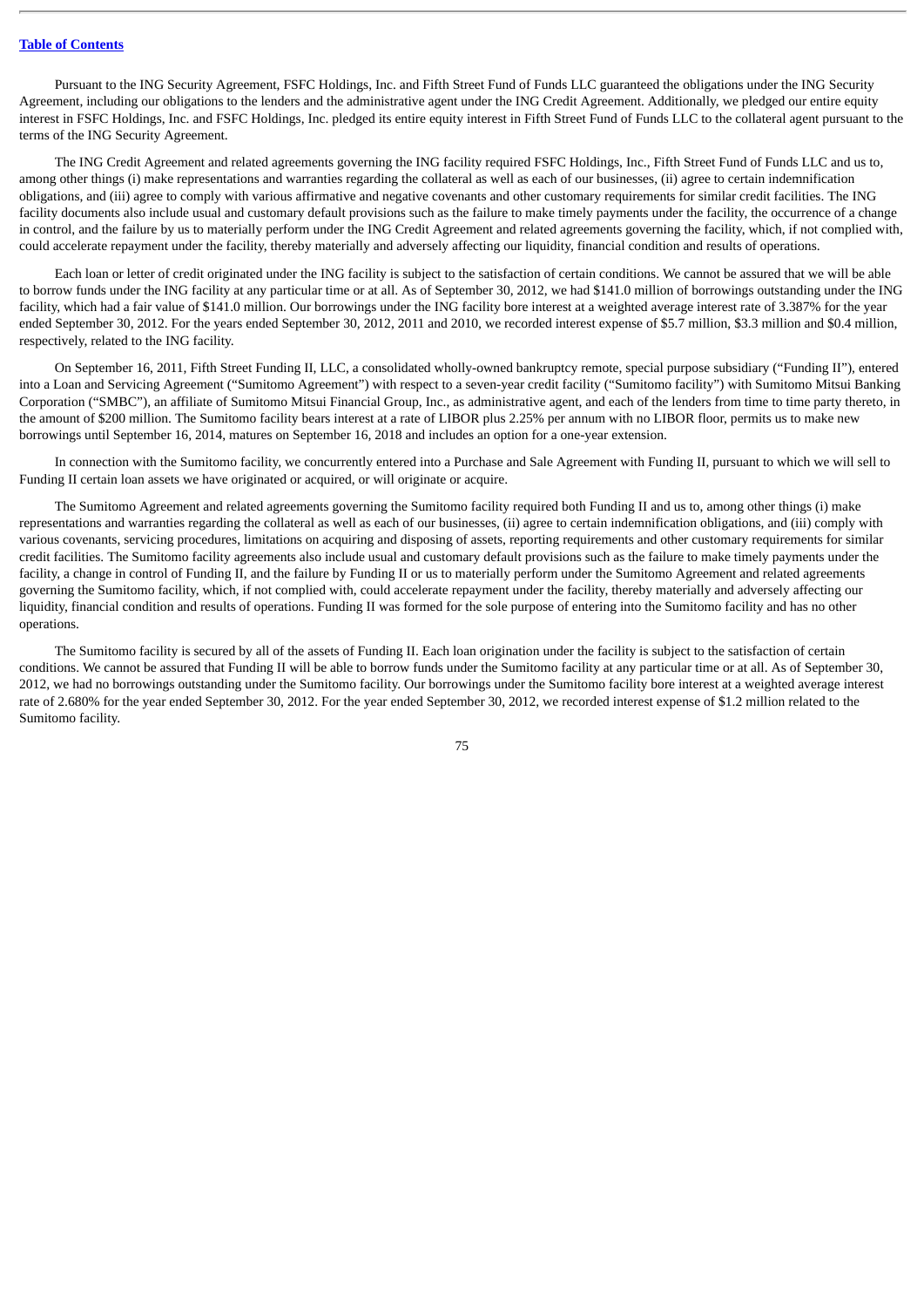As of September 30, 2012, except for assets that were funded through our SBIC subsidiaries, substantially all of our assets were pledged as collateral under the Wells Fargo facility, ING facility or the Sumitomo facility. With respect to the assets funded through our SBIC subsidiaries, the SBA, as a creditor, will have a superior claim to the SBIC subsidiaries' assets over our stockholders.

Interest expense for the years ended September 30, 2012, 2011 and 2010 was \$23.2 million, \$15.1 million and \$1.9 million, respectively.

The following table describes significant financial covenants with which we must comply under each of our credit facilities on a quarterly basis. The Sumitomo facility does not require us to comply with significant financial covenants.

| <b>Facility</b>      | <b>Financial Covenant</b>                                 | <b>Description</b>                                                                                                                                                                                             | <b>Target Value</b> | <b>Reported Value (1)</b> |
|----------------------|-----------------------------------------------------------|----------------------------------------------------------------------------------------------------------------------------------------------------------------------------------------------------------------|---------------------|---------------------------|
| Wells Fargo facility | Minimum shareholders' equity<br>(inclusive of affiliates) | Net assets shall not be less than \$510<br>million plus 50% of the aggregate<br>net proceeds of all sales of equity<br>interests after February 25, 2011                                                       | \$592 million       | \$812 million             |
|                      | Minimum shareholders' equity<br>(exclusive of affiliates) | Net assets exclusive of affiliates<br>other than Funding shall not be less<br>than \$250 million                                                                                                               | \$250 million       | \$612 million             |
|                      | Asset coverage ratio                                      | Asset coverage ratio shall not be less<br>than 2.00:1                                                                                                                                                          | 2.00:1              | 3.36:1                    |
| <b>ING</b> facility  | Minimum shareholders' equity                              | Net assets shall not be less than the<br>greater of (a) 55% of total assets;<br>and (b) \$510 million plus 50% of the<br>aggregate net proceeds of all sales of<br>equity interests after February 22,<br>2011 | \$646 million       | \$812 million             |
|                      | Asset coverage ratio                                      | Asset coverage ratio shall not be less<br>than $2.25:1$                                                                                                                                                        | 2.25:1              | 3.36:1                    |
|                      | Interest coverage ratio                                   | Interest coverage ratio shall not be<br>less than $2.50:1$                                                                                                                                                     | 2.50:1              | 5.80:1                    |
|                      | Eligible portfolio investments test                       | Aggregate value of (a) Cash and<br>cash equivalents and (b) Portfolio<br>investments rated 1, 2 or 3 shall not<br>be less than \$175 million                                                                   | \$175 million       | \$726 million             |

(1) As contractually required, we report financial covenants based on the last filed quarterly or annual report, in this case our Form 10-Q for the quarter ended June 30, 2012. We were also in compliance with all financial covenants under these credit facilities based on the financial information contained in this Form 10-K for the year ended September 30, 2012.

We and our SBIC subsidiaries are also subject to certain regulatory requirements relating to our borrowings. For a discussion of such requirements, see "Item 1. Business — Regulation — Business Development Company Regulations" and "— Small Business Investment Company Regulations."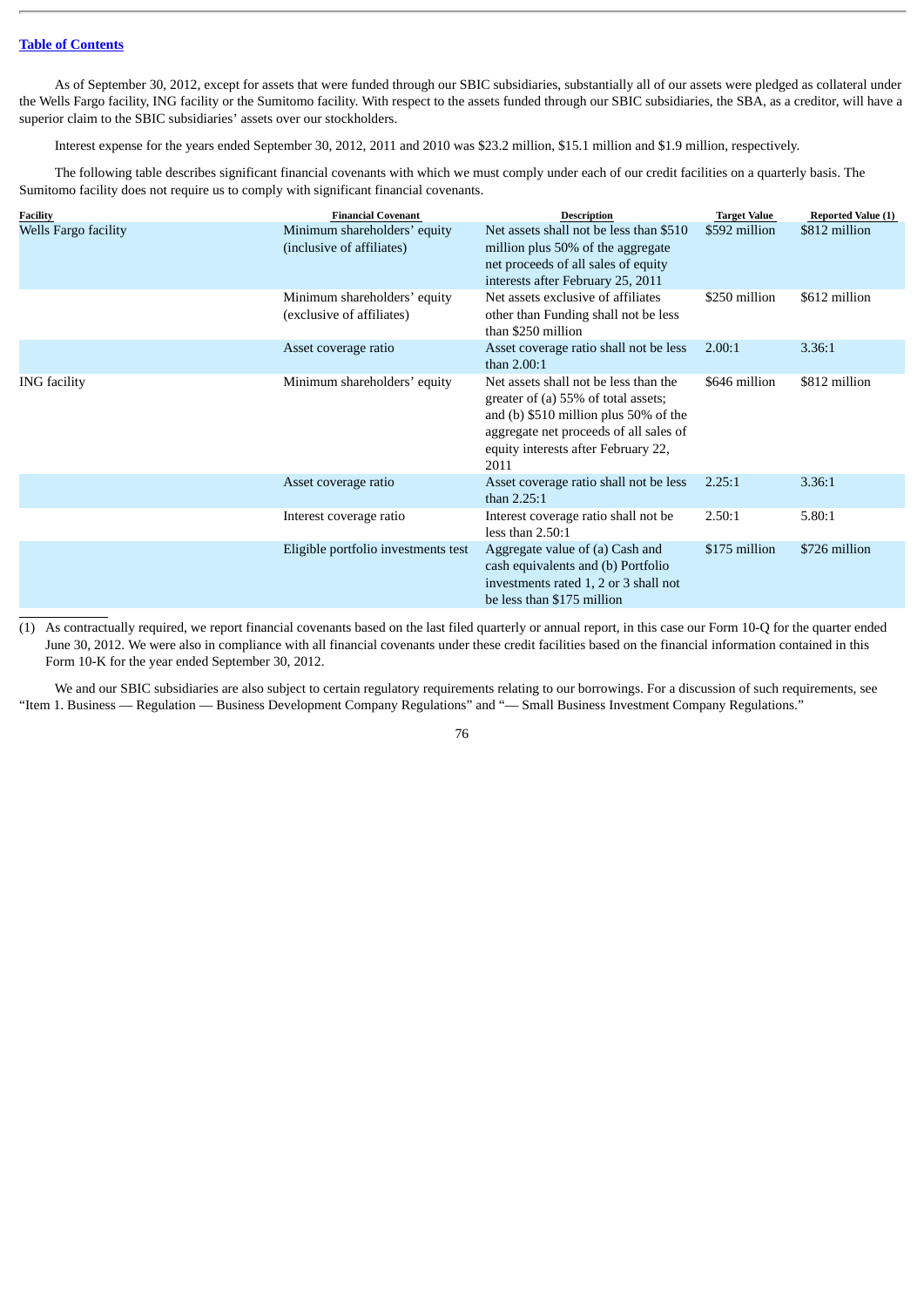The following table reflects material credit facility and SBA debenture transactions that have occurred since October 1, 2009. Amounts available are as of September 30, 2012.

| Amount                   | Remaining                                                          |                      |
|--------------------------|--------------------------------------------------------------------|----------------------|
|                          |                                                                    | <b>Interest Rate</b> |
|                          |                                                                    | $LIBOR + 4.00\%$     |
|                          |                                                                    | $LIBOR + 3.50\%$     |
|                          |                                                                    | $LIBOR + 3.00\%$     |
|                          |                                                                    | $LIBOR + 2.75%$      |
|                          | \$27 million                                                       | $LIBOR + 2.75%$      |
|                          |                                                                    | $LIBOR + 3.50\%$     |
|                          |                                                                    | $LIBOR + 3.50\%$     |
|                          |                                                                    | LIBOR +              |
|                          |                                                                    | 3.00%/3.25%(2)       |
| 141 million              | 89 million                                                         | LIBOR +              |
|                          |                                                                    | $3.00\%/3.25\%(2)$   |
|                          |                                                                    |                      |
|                          |                                                                    |                      |
| 150 million              | 75 million                                                         | $3.567\%(3)$         |
| $\overline{\phantom{a}}$ | 68 million                                                         | $LIBOR + 2.25%$      |
|                          | Drawn<br>\$ 60 million<br>$87$ million $(1)$<br>$68$ million $(1)$ | <b>Availability</b>  |

(1) Availability to increase upon our decision to further collateralize the facility.

(2) LIBOR plus 3.0% when the facility is drawn more than 35%. Otherwise, LIBOR plus 3.25%.

(3) Weighted average interest rate of 3.567% (excludes the SBA annual charge of 0.285%).

On April 12, 2011, we issued \$152 million unsecured convertible senior notes ("Convertible Notes"), including \$2 million issued to Leonard M. Tannenbaum, our Chief Executive Officer. The Convertible Notes were issued pursuant to an Indenture, dated April 12, 2011 (the "Indenture"), between us and Deutsche Bank Trust Company Americas, as trustee (the "Trustee").

The Convertible Notes mature on April 1, 2016 (the "Maturity Date"), unless previously converted or repurchased in accordance with their terms. The Convertible Notes bear interest at a rate of 5.375% per year payable semiannually in arrears on April 1 and October 1 of each year, commencing on October 1, 2011. The Convertible Notes are our senior unsecured obligations and rank senior in right of payment to our existing and future indebtedness that is expressly subordinated in right of payment to the Convertible Notes; equal in right of payment to our existing and future unsecured indebtedness that is not so subordinated; effectively junior in right of payment to any of our secured indebtedness (including existing unsecured indebtedness that we later secure) to the extent of the value of the assets securing such indebtedness; and structurally junior to all existing and future indebtedness (including trade payables) incurred by our subsidiaries or financing vehicles.

Prior to the close of business on the business day immediately preceding January 1, 2016, holders may convert their Convertible Notes only under certain circumstances set forth in the Indenture, such as during specified periods when our shares of common stock trade at more than 110% of the then applicable conversion price or the Convertible Notes trade at less than 98% of their conversion value. On or after January 1, 2016 until the close of business on the business day immediately preceding the Maturity Date, holders may convert their Convertible Notes at any time. Upon conversion, we will deliver shares of our common stock. The conversion rate was initially, and currently is, 67.7415 shares of common stock per \$1,000 principal amount of Convertible Notes (equivalent to a conversion price of approximately \$14.76 per share of common stock). The conversion rate is subject to customary anti-dilution adjustments, including for any cash dividends or distributions paid on shares of our common stock in excess of a monthly dividend of \$0.1066 per share, but will not be adjusted for any accrued and unpaid interest. In addition, if certain corporate events occur prior to the Maturity Date, the conversion rate will be increased for converting holders. Based on the current conversion rate, the maximum number of shares of common stock that would be issued upon conversion of the \$115.0 million Convertible Notes outstanding at September 30, 2012 is 7,790,273. If we deliver shares of common stock upon a conversion at the time our net asset value per share exceeds the conversion price in effect at such time, our stockholders may incur dilution. In addition, our stockholders will experience dilution in their ownership percentage of our common stock upon our issuance of common stock in connection with the conversion of our Convertible Notes and any dividends paid on our common stock will also be paid on shares issued in connection with such conversion after such issuance. The shares of common stock issued upon a conversion are not subject to registration rights.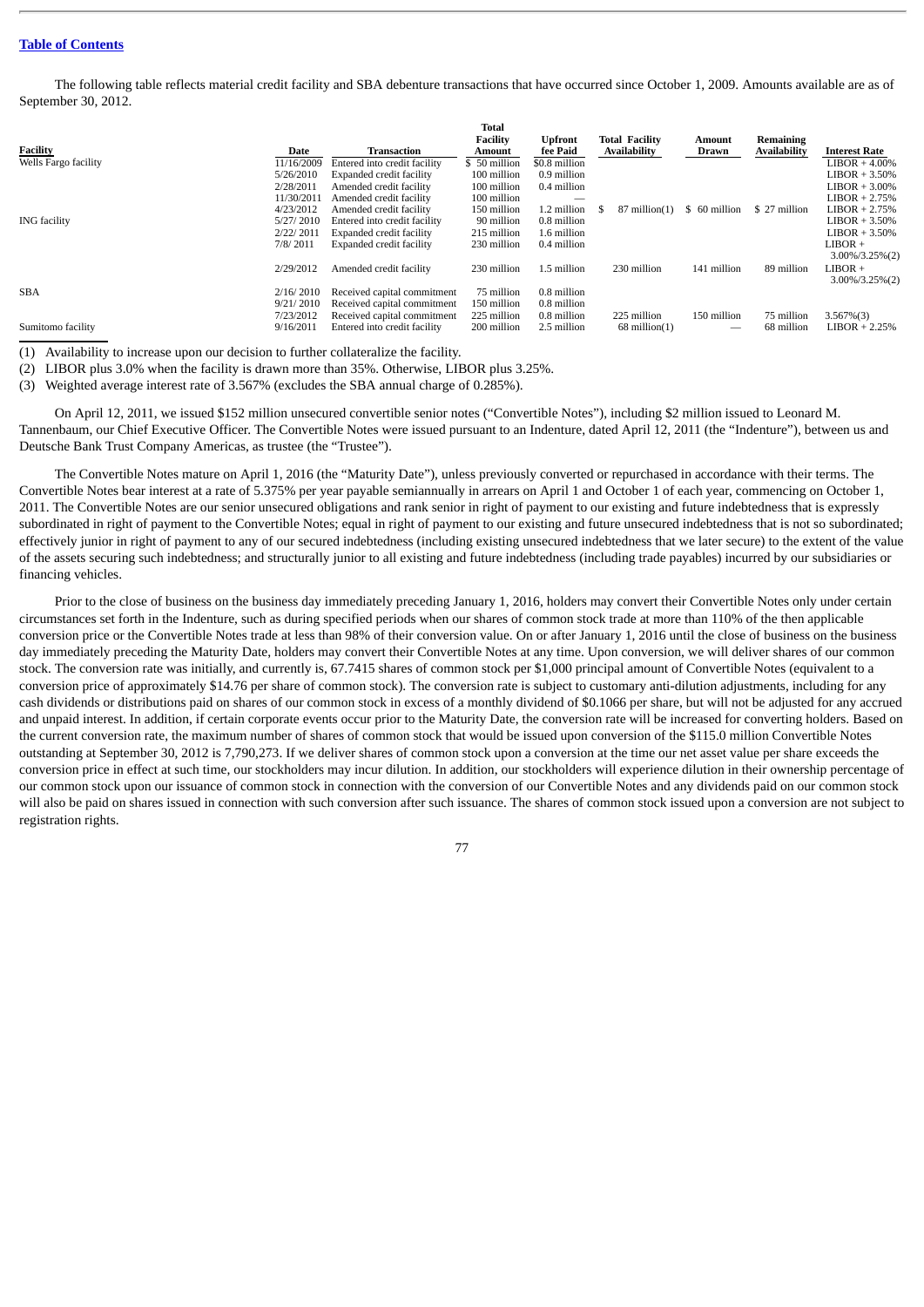We may not redeem the Convertible Notes prior to maturity. No sinking fund is provided for the Convertible Notes. In addition, if certain corporate events occur in respect to us, holders of the Convertible Notes may require us to repurchase for cash all or part of their Convertible Notes at a repurchase price equal to 100% of the principal amount of the Convertible Notes to be repurchased, plus accrued and unpaid interest through, but excluding, the required repurchase date.

The Indenture contains certain covenants, including covenants requiring us to provide financial information to the holders of the Convertible Notes and the Trustee if we cease to be subject to the reporting requirements of the Securities Exchange Act of 1934. These covenants are subject to limitations and exceptions that are described in the Indenture.

For the years ended September 30, 2012 and 2011, we recorded interest expense of \$7.1 million and \$4.1 million, respectively, related to the Convertible Notes.

We may repurchase the Convertible Notes in accordance with the 1940 Act and the rules promulgated thereunder. Any Convertible Notes repurchased by us may, at our option, be surrendered to the Trustee for cancellation, but may not be reissued or resold by us. Any Convertible Notes surrendered for cancellation will be promptly cancelled and no longer outstanding under the indenture. During the year ended September 30, 2012, we repurchased \$20.0 million in principal amount of the Convertible Notes in the open market for an aggregate purchase price of \$17.9 million and surrendered them to the Trustee for cancellation. During the year ended September 30, 2011, we repurchased \$17.0 million in principal amount for an aggregate purchase price of \$15.1 million.

As of September 30, 2012, there were \$115.0 million Convertible Notes outstanding, which had a fair value of \$115.9 million.

#### **Off-Balance Sheet Arrangements**

We may be a party to financial instruments with off-balance sheet risk in the normal course of business to meet the financial needs of our portfolio companies. As of September 30, 2012, our only off-balance sheet arrangements consisted of \$102.5 million of unfunded commitments, which was comprised of \$94.3 million to provide debt financing to certain of our portfolio companies and \$8.2 million related to unfunded limited partnership interests. As of September 30, 2011, our only off-balance sheet arrangements consisted of \$108.8 million, which was comprised of \$102.7 million to provide debt financing to certain of our portfolio companies and \$6.1 million related to unfunded limited partnership interests. Such commitments are subject to our portfolio companies' satisfaction of certain financial and nonfinancial covenants and involve, to varying degrees, elements of credit risk in excess of the amount recognized in the Statement of Assets and Liabilities and are not reflected on our Consolidated Statement of Assets and Liabilities.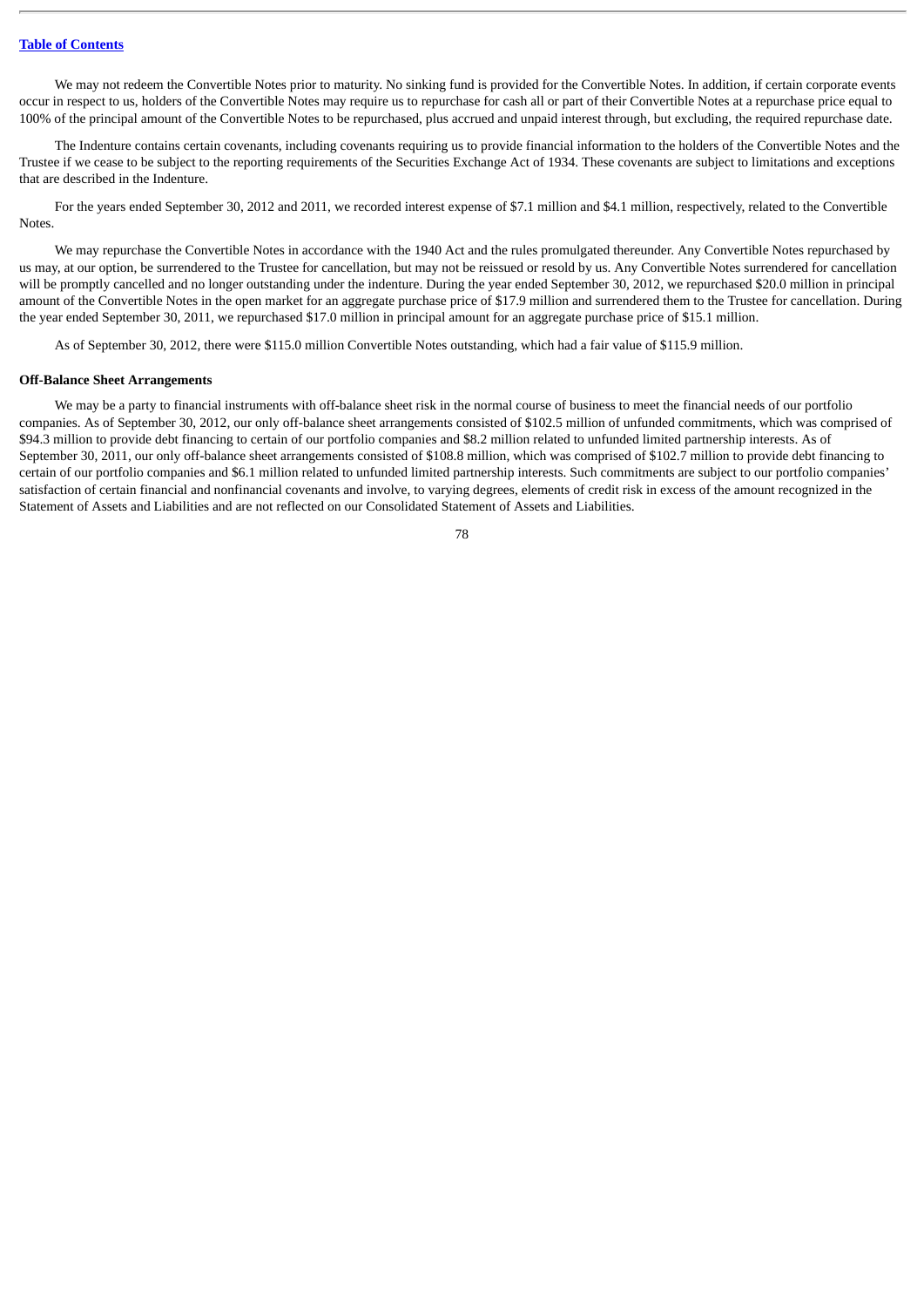A summary of the composition of unfunded commitments (consisting of revolvers, term loans and limited partnership interests) as of September 30, 2012 and September 30, 2011 is shown in the table below:

|                                                                 | September 30,<br>2012 | September 30,<br>2011 |
|-----------------------------------------------------------------|-----------------------|-----------------------|
| Welocalize, Inc.                                                | \$<br>10,000          | \$<br>750             |
| Yeti Acquisition, LLC                                           | 7,500                 |                       |
| Charter Brokerage, LLC                                          | 7,353                 | 6,176                 |
| Rail Acquisition Corp.                                          | 6,165                 | 5,446                 |
| <b>Refac Optical Group</b>                                      | 5,500                 | 5,500                 |
| I Drive Safely, LLC                                             | 5,000                 |                       |
| <b>InvestRx Corporation</b>                                     | 5,000                 |                       |
| Statewide Holdings, Inc. (Traffic Control & Safety Corp.)       | 5,000                 | 3,014                 |
| Phoenix Brands Merger Sub LLC                                   | 4,071                 | 3,000                 |
| Enhanced Recovery Company, LLC                                  | 4,000                 | 4,000                 |
| Drugtest, Inc.                                                  | 4,000                 | 4,000                 |
| World 50, Inc.                                                  | 4,000                 |                       |
| Miche Bag, LLC                                                  | 3,500                 | 5,000                 |
| Titan Fitness, LLC                                              | 3,500                 | 2,957                 |
| Cardon Healthcare Network, LLC                                  | 3,000                 | 2,000                 |
| Discovery Practice Management, Inc.                             | 2,600                 | 3,000                 |
| Olson $+$ Co., Inc.                                             | 2,105                 |                       |
| Mansell Group, Inc.                                             | 2,000                 | 2,000                 |
| Physicians Pharmacy Alliance, Inc.                              | 2,000                 | 2,000                 |
| Riverside Fund V, LP (limited partnership interest)             | 2,000                 |                       |
| Tegra Medical, LLC                                              | 1,500                 | 1,500                 |
| Eagle Hospital Physicians, Inc.                                 | 1,400                 | 2,500                 |
| Milestone Partners IV, LP (limited partnership interest)        | 1,343                 | 2,000                 |
| Ansira Partners, Inc.                                           | 1,190                 |                       |
| Psilos Group Partners IV, LP (limited partnership interest)     | 1,000                 | 1,000                 |
| <b>CPASS Acquisition Company</b>                                | 1,000                 |                       |
| Bunker Hill Capital II (QP), LP (limited partnership interest)  | 934                   | 960                   |
| BMC Acquisition, Inc.                                           | 900                   |                       |
| Riverlake Equity Partners II, LP (limited partnership interest) | 760                   | 878                   |
| ACON Equity Partners III, LP (limited partnership interest)     | 753                   |                       |
| <b>Specialty Bakers, LLC</b>                                    | 750                   | 2,000                 |
| <b>HealthDrive Corporation</b>                                  | 750                   | 2,000                 |
| RCP Direct, LP (limited partnership interest)                   | 615                   |                       |
| Baird Capital Partners V, LP (limited partnership interest)     | 513                   | 701                   |
| <b>Advanced Pain Management</b>                                 | 400                   | 267                   |
| Riverside Fund IV, LP (limited partnership interest)            | 323                   | 555                   |
| Saddleback Fence and Vinyl Products, Inc.                       | 100                   | 400                   |
| JTC Education, Inc.                                             |                       | 14,000                |
| CRGT, Inc.                                                      |                       | 12,500                |
| Dominion Diagnostics, LLC                                       |                       | 5,000                 |
| ADAPCO, Inc.                                                    |                       | 4,250                 |
| Epic Acquisition, Inc.                                          |                       | 3,000                 |
| IZI Medical Products, Inc.                                      |                       | 2,500                 |
| Flatout, Inc.                                                   |                       | 1,500                 |
| IOS Acquisitions, Inc.                                          |                       | 1,250                 |
| Best Vinyl Fence & Deck, LLC                                    |                       | 1,000                 |
| Trans-Trade, Inc.                                               |                       | 200                   |
|                                                                 | \$102,525             | 108,804               |
| <b>Total</b>                                                    |                       | \$                    |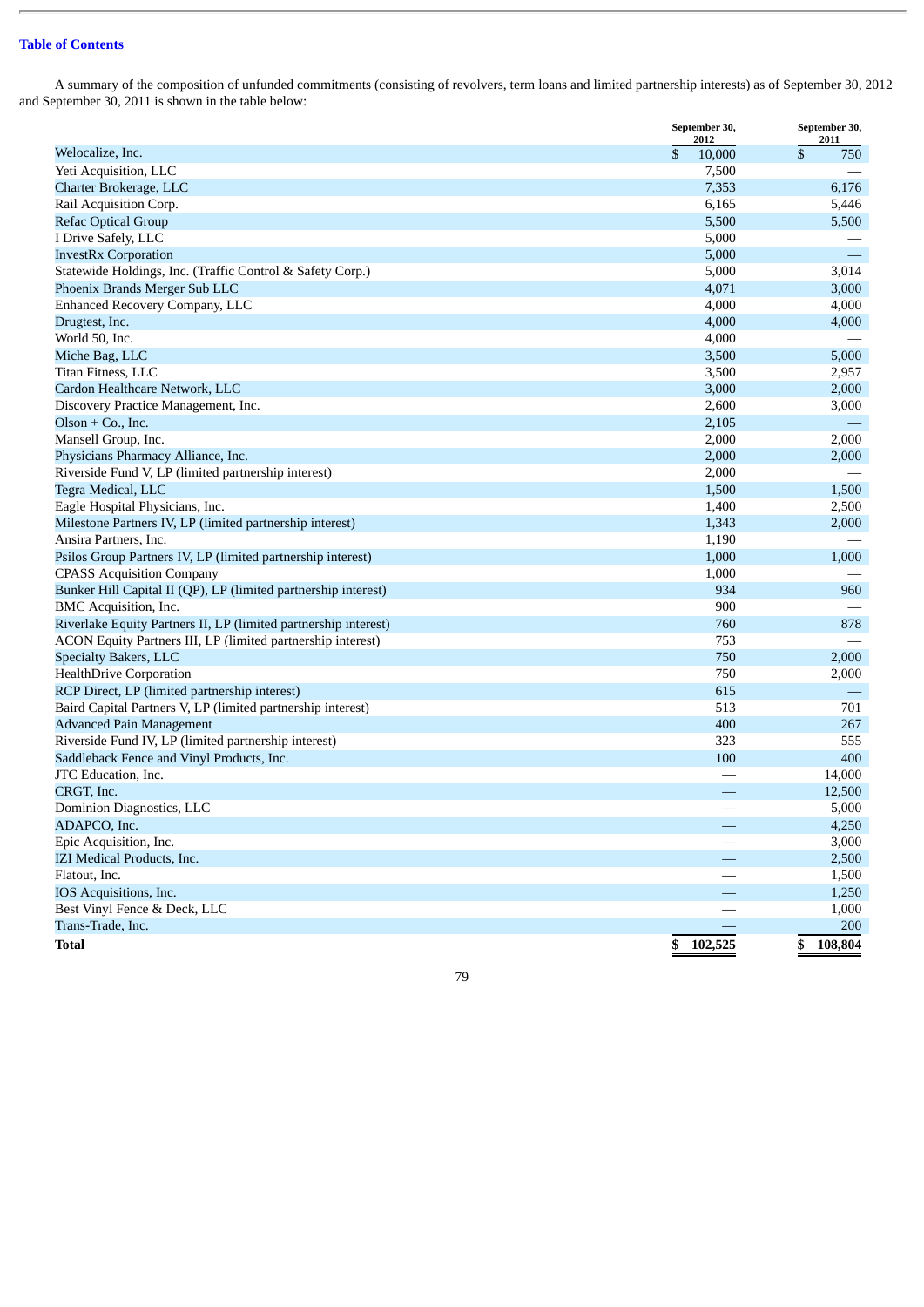#### *Contractual Obligations*

The following table reflects information pertaining to debt outstanding under the SBA debentures payable, the Wells Fargo facility, the ING facility, the Sumitomo facility and our Convertible Notes:

|                                  | <b>Debt Outstanding</b><br>as of<br>September 30,<br>2011 |   | <b>Debt Outstanding</b><br>as of September 30,<br>2012 |    | Weighted average<br>debt<br>outstanding for<br>the<br>vear ended<br>September 30,<br>2012 | <b>Maximum</b><br>debt<br>outstanding<br>for the year<br>ended<br>September 30,<br>2012 |
|----------------------------------|-----------------------------------------------------------|---|--------------------------------------------------------|----|-------------------------------------------------------------------------------------------|-----------------------------------------------------------------------------------------|
| SBA debentures payable           | 150,000                                                   | D | 150,000                                                | ۰D | 150,000                                                                                   | 150,000                                                                                 |
| Wells Fargo facility             | 39,524                                                    |   | 60,251                                                 |    | 31,118                                                                                    | 65,251                                                                                  |
| <b>ING</b> facility              | 133,500                                                   |   | 141,000                                                |    | 100,030                                                                                   | 156,500                                                                                 |
| Sumitomo facility                | 5,000                                                     |   | ___                                                    |    | 19.727                                                                                    | 59,000                                                                                  |
| Convertible senior notes payable | 135,000                                                   |   | 115,000                                                |    | 120,492                                                                                   | 135,000<br>S.                                                                           |
| <b>Total debt</b>                | 463,024                                                   |   | 466,251                                                |    | 421,367                                                                                   | 498,100<br>\$                                                                           |

The following table reflects our contractual obligations arising from the SBA debentures payable, the Wells Fargo facility, the ING facility, the Sumitomo facility, and our Convertible Notes:

| Payments due by period as of September 30, 2012 |               |                                |           |             |
|-------------------------------------------------|---------------|--------------------------------|-----------|-------------|
| <b>Total</b>                                    | $\leq 1$ year | 1-3 years                      | 3-5 years | $> 5$ years |
| \$150,000                                       | ЭD.           |                                |           | \$150,000   |
| 48,040                                          | 5,778         | 11,556                         | 11,572    | 19,134      |
| 60,251                                          |               |                                | 60,251    |             |
| 6,376                                           | 1,786         | 3,572                          | 1,018     |             |
| 141,000                                         |               | $\overbrace{\phantom{123321}}$ | 141,000   |             |
| 15,656                                          | 4,583         | 9,165                          | 1,908     |             |
|                                                 |               |                                |           |             |
|                                                 |               |                                |           |             |
| 115,000                                         |               |                                | 115,000   |             |
| 21,660                                          | 6,181         | 12,363                         | 3,116     |             |
| \$557,983                                       | \$18,328      | \$36,656                       | \$333,865 | \$169,134   |
|                                                 |               |                                |           |             |

#### *Regulated Investment Company Status and Dividends*

We elected, effective as of January 2, 2008, to be treated as a RIC under Subchapter M of the Code. As long as we qualify as a RIC, we will not be taxed on our investment company taxable income or realized net capital gains, to the extent that such taxable income or gains are distributed, or deemed to be distributed, to stockholders on a timely basis.

Taxable income generally differs from net income for financial reporting purposes due to temporary and permanent differences in the recognition of income and expenses, and generally excludes net unrealized appreciation or depreciation until realized. Dividends declared and paid by us in a year may differ from taxable income for that year as such dividends may include the distribution of current year taxable income or the distribution of prior year taxable income carried forward into and distributed in the current year. Distributions also may include returns of capital.

To maintain RIC tax treatment, we must, among other things, distribute, with respect to each taxable year, at least 90% of our investment company net taxable income (i.e., our net ordinary income and our realized net short-term capital gains in excess of realized net long-term capital losses, if any). As a RIC, we are also subject to a federal excise tax, based on distributive requirements of our taxable income on a calendar year basis (e.g., calendar year 2012). We anticipate timely distribution of our taxable income within the tax rules; however, we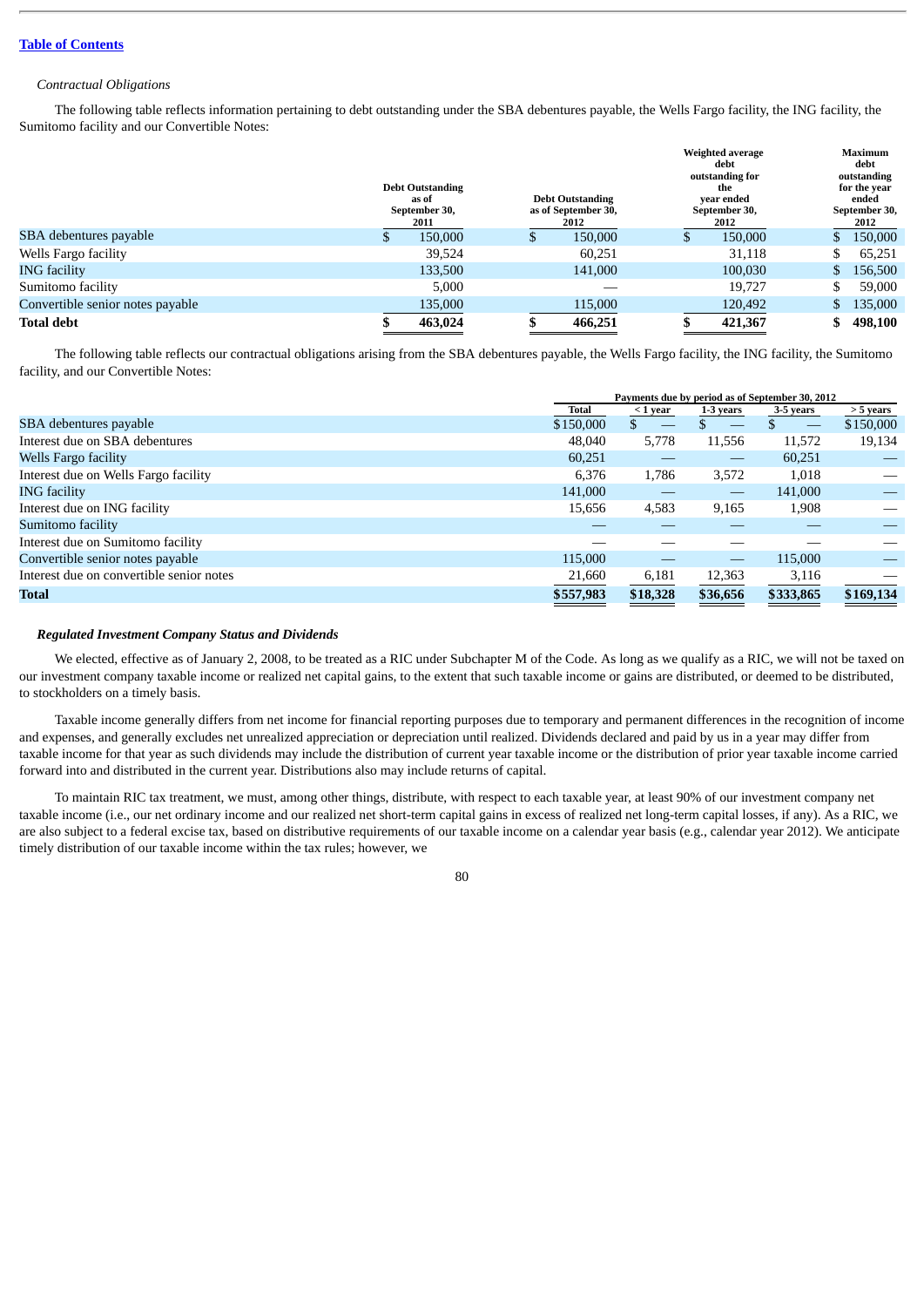incurred a de minimis U.S. federal excise tax for calendar years 2008, 2009 and 2010. We did not incur a federal excise tax for calendar year 2011 and do not expect to incur a federal excise tax for the calendar year 2012. We may incur a federal excise tax in future years.

We intend to distribute to our stockholders between 90% and 100% of our annual taxable income (which includes our taxable interest and fee income). However, we are partially dependent on our SBIC subsidiaries for cash distributions to enable us to meet the RIC distribution requirements. Our SBIC subsidiaries may be limited by the Small Business Investment Act of 1958, and SBA regulations governing SBICs, from making certain distributions to us that may be necessary to enable us to maintain our status as a RIC. We may have to request a waiver of the SBA's restrictions for our SBIC subsidiaries to make certain distributions to maintain our RIC status. We cannot assure you that the SBA will grant such waiver. Also, the covenants under the Wells Fargo facility could, under certain circumstances, restrict Fifth Street Funding, LLC from making distributions to us and, as a result, hinder our ability to satisfy the distribution requirement. Similarly, the covenants contained in the ING facility may prohibit us from making distributions to our stockholders, and, as a result, could hinder our ability to satisfy the distribution requirement. In addition, we may retain for investment some or all of our net taxable capital gains (i.e., realized net long-term capital gains in excess of realized net short-term capital losses) and treat such amounts as deemed distributions to our stockholders. If we do this, our stockholders will be treated as if they received actual distributions of the capital gains we retained and then reinvested the net after-tax proceeds in our common stock. Our stockholders also may be eligible to claim tax credits (or, in certain circumstances, tax refunds) equal to their allocable share of the tax we paid on the capital gains deemed distributed to them. To the extent our taxable earnings for a fiscal taxable year fall below the total amount of our dividends for that fiscal year, a portion of those dividend distributions may be deemed a return of capital to our stockholders.

We may not be able to achieve operating results that will allow us to make distributions at a specific level or to increase the amount of these distributions from time to time. In addition, we may be limited in our ability to make distributions due to the asset coverage test for borrowings applicable to us as a business development company under the 1940 Act and due to provisions in our credit facilities. If we do not distribute a certain percentage of our taxable income annually, we will suffer adverse tax consequences, including possible loss of our status as a RIC. We cannot assure stockholders that they will receive any distributions or distributions at a particular level.

In accordance with certain applicable Treasury regulations and private letter rulings issued by the Internal Revenue Service, a RIC may treat a distribution of its own stock as fulfilling its RIC distribution requirements if each stockholder may elect to receive his or her entire distribution in either cash or stock of the RIC, subject to a limitation that the aggregate amount of cash to be distributed to all stockholders must be at least 20% of the aggregate declared distribution. If too many stockholders elect to receive cash, each stockholder electing to receive cash must receive a pro rata amount of cash (with the balance of the distribution paid in stock). In no event will any stockholder, electing to receive cash, receive less than 20% of his or her entire distribution in cash. If these and certain other requirements are met, for U.S federal income tax purposes, the amount of the dividend paid in stock will be equal to the amount of cash that could have been received instead of stock. We have no current intention of paying dividends in shares of our stock in accordance with these Treasury regulations or private letter rulings.

#### *Related Party Transactions*

We have entered into an investment advisory agreement with Fifth Street Management LLC, our investment adviser. Fifth Street Management LLC is controlled by Leonard M. Tannenbaum, its managing member and the chairman of our Board of Directors and our chief executive officer. Pursuant to the investment advisory agreement, fees payable to our investment adviser will be equal to (a) a base management fee of 2.0% of the value of our gross assets, which includes any borrowings for investment purposes and excludes cash and cash equivalents, and (b) an incentive fee based on our performance. The incentive fee consists of two parts. The first part is calculated and payable quarterly in arrears and equals 20% of our "Pre-Incentive Fee Net Investment Income" for the immediately preceding quarter, subject to a preferred return, or "hurdle," and a "catch up"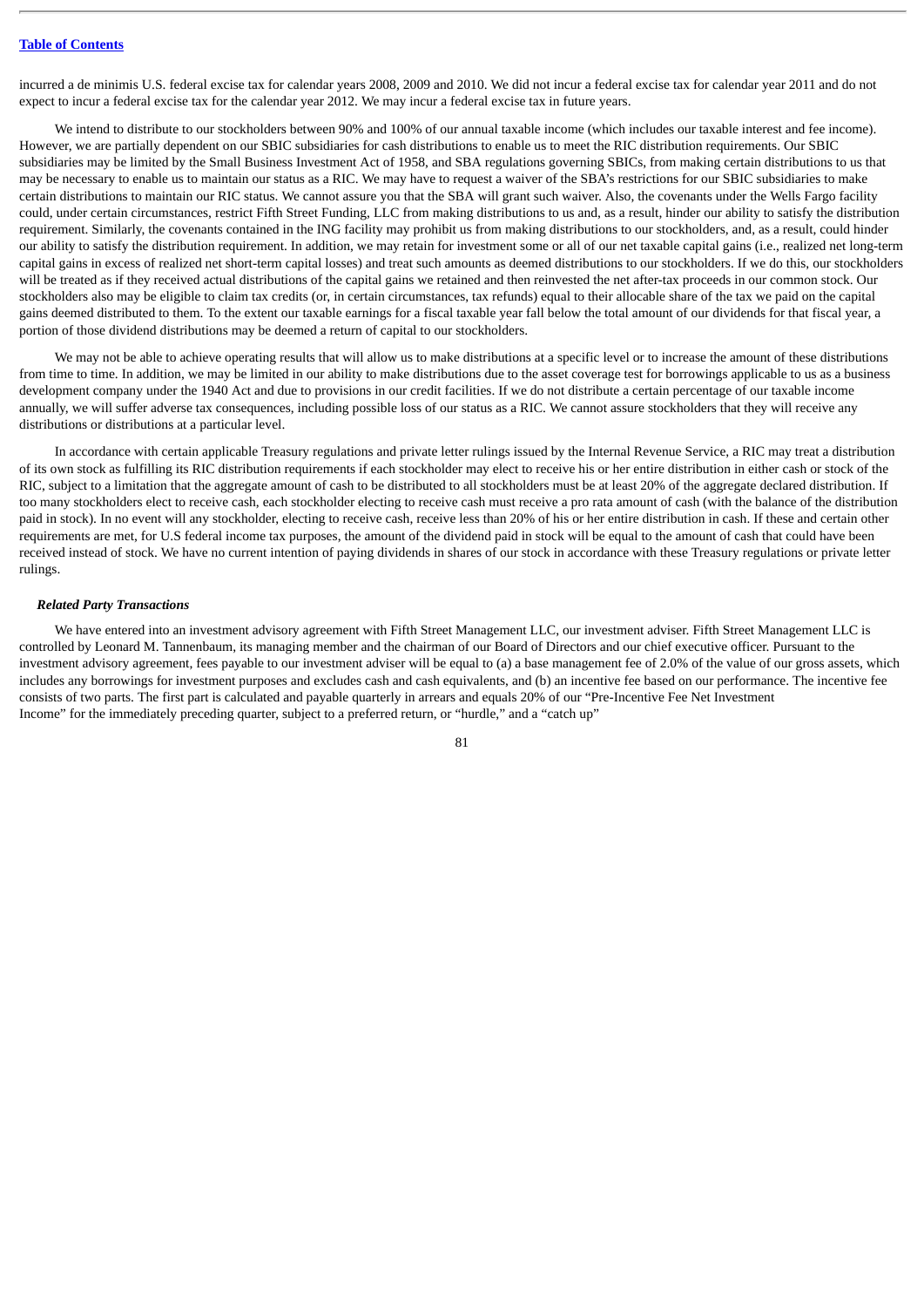feature. The second part is determined and payable in arrears as of the end of each fiscal year (or upon termination of the investment advisory agreement) and equals 20% of our "Incentive Fee Capital Gains," which equals our realized capital gains on a cumulative basis from inception through the end of the year, if any, computed net of all realized capital losses and unrealized capital depreciation on a cumulative basis, less the aggregate amount of any previously paid capital gain incentive fee. The investment advisory agreement may be terminated by either party without penalty upon no fewer than 60 days' written notice to the other. During the years ended September 30, 2012, 2011 and 2010, we incurred fees of \$45.8 million, \$36.5 million and \$20.0 million, respectively, under the investment advisory agreement.

Pursuant to the administration agreement with FSC, Inc., which is controlled by Mr. Tannenbaum, FSC, Inc. will furnish us with the facilities and administrative services necessary to conduct our day-to-day operations, including equipment, clerical, bookkeeping and recordkeeping services at such facilities. In addition, FSC, Inc. will assist us in connection with the determination and publishing of our net asset value, the preparation and filing of tax returns and the printing and dissemination of reports to our stockholders. We will pay FSC, Inc. our allocable portion of overhead and other expenses incurred by it in performing its obligations under the administration agreement, including a portion of the rent and the compensation of our chief financial officer and chief compliance officer and their respective staffs. FSC, Inc. has voluntarily determined to forgo receiving reimbursement for the services performed for us by our chief compliance officer. Although FSC, Inc. currently intends to forgo its right to receive such reimbursement, it is under no obligation to do so and may cease to do so at any time in the future. The administration agreement may be terminated by either party without penalty upon no fewer than 60 days' written notice to the other. During the years ended September 30, 2012, 2011 and 2010, we have incurred expenses of \$3.9 million, \$2.9 million and \$2.0 million, respectively, under the administration agreement.

We have also entered into a license agreement with Fifth Street Capital LLC pursuant to which Fifth Street Capital LLC has agreed to grant us a nonexclusive, royalty-free license to use the name "Fifth Street." Under this agreement, we will have a right to use the "Fifth Street" name, for so long as Fifth Street Management LLC or one of its affiliates remains our investment adviser. Other than with respect to this limited license, we will have no legal right to the "Fifth Street" name. Fifth Street Capital LLC is controlled by Mr. Tannenbaum, its managing member.

#### *Recent Developments*

On October 18, 2012, we issued \$75.0 million in aggregate principal amount of our 5.875% senior unsecured notes due 2024 ("the 2024 Notes") for net proceeds of approximately \$72.8 million after deducting investment underwriting commissions of \$2.2 million. Interest on the 2024 Notes is paid quarterly in arrears on January 30, April 30, July 30 and October 30, at a rate of 5.875% per year, beginning January 30, 2013. The 2024 Notes mature on October 30, 2024 and may be redeemed in whole or in part at any time or from time to time at our option on or after October 30, 2017. On November 1, 2012, we listed the 2024 Notes on the New York Stock Exchange under the trading symbol "FSCE" with a par value of \$25.00 per share. The 2024 Notes were assigned an investment grade (BBB-) counterparty credit rating from Fitch Ratings and Standard & Poor's.

#### *Recently Issued Accounting Standards*

See Note 2 to the Consolidated Financial Statements for a description of recent accounting pronouncements, including the expected dates of adoption and the anticipated impact on the Consolidated Financial Statements.

#### **Item 7A.** *Quantitative and Qualitative Disclosures about Market Risk*

We are subject to financial market risks, including changes in interest rates. Changes in interest rates may affect both our cost of funding and our interest income from portfolio investments, cash and cash equivalents and idle funds investments. Our risk management systems and procedures are designed to identify and analyze our risk, to set appropriate policies and limits and to continually monitor these risks and limits by means of reliable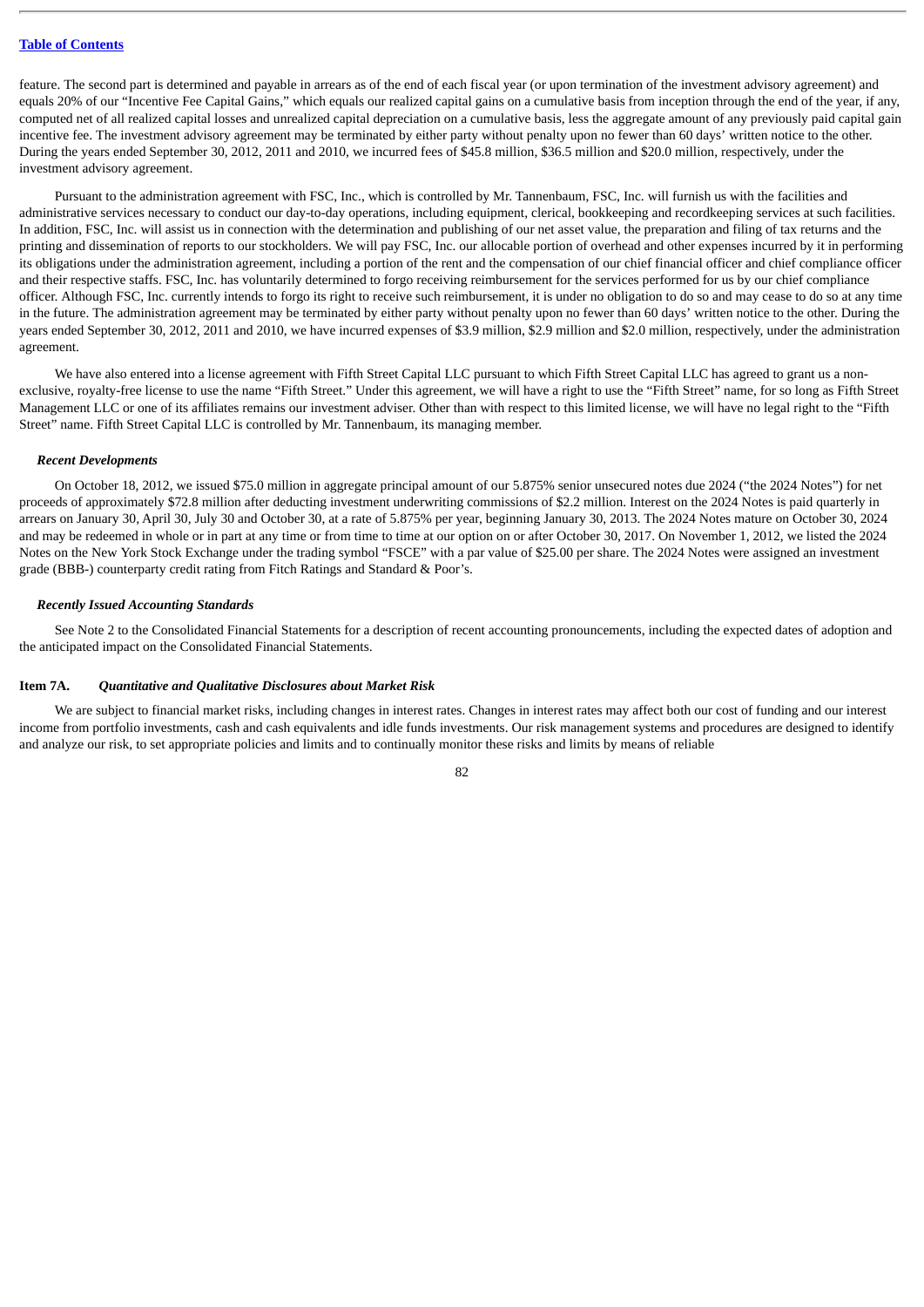administrative and information systems and other policies and programs. Our investment income will be affected by changes in various interest rates, including LIBOR and prime rates, to the extent our debt investments include floating interest rates. In addition, our investments are carried at fair value as determined in good faith by our Board of Directors in accordance with the 1940 Act (See "Item 7. Management's Discussion and Analysis of Financial Condition and Results of Operations — Critical Accounting Policies — Investment Valuation"). Our valuation methodology utilizes discount rates in part in valuing our investments, and changes in those discount rates may have an impact on the valuation of our investments.

As of September 30, 2012, 70.1% of our debt investment portfolio (at fair value) and 69.5% of our debt investment portfolio (at cost) bore interest at floating rates. The composition of our floating rate debt investments by cash interest rate floor (excluding PIK) as of September 30, 2012 and September 30, 2011 was as follows:

|                      |                   | September 30, 2012                     | September 30, 2011 |                                        |  |
|----------------------|-------------------|----------------------------------------|--------------------|----------------------------------------|--|
|                      | <b>Fair Value</b> | % of Floating<br><b>Rate Portfolio</b> | <b>Fair Value</b>  | % of Floating<br><b>Rate Portfolio</b> |  |
| Under 1%             | \$72,609          | 8.35%                                  | \$125,453          | 16.96%                                 |  |
| $1\%$ to under $2\%$ | 554,315           | 63.72                                  | 261,878            | 35.40                                  |  |
| $2\%$ to under $3\%$ | 111,262           | 12.79                                  | 168,928            | 22.83                                  |  |
| $3\%$ to under $4\%$ | 131,686           | 15.14                                  | 176.976            | 23.92                                  |  |
| $4\%$ to under $5\%$ |                   | 0.00                                   | 757                | 0.10                                   |  |
| 5% and over          |                   | 0.00                                   | 5,843              | 0.79                                   |  |
| <b>Total</b>         | \$869,872         | 100.00%                                | \$739,835          | 100.00%                                |  |

Based on our Consolidated Statement of Assets and Liabilities as of September 30, 2012, the following table shows the approximate annualized increase (decrease) in components of net assets resulting from operations of hypothetical base rate changes in interest rates, assuming no changes in our investment and capital structure.

| Basis point increase(1) | <b>Interest</b><br>income | <b>Interest</b><br>expense | Net increase<br>(decrease) |
|-------------------------|---------------------------|----------------------------|----------------------------|
| 100                     | 700                       | (2,000)                    | (1,300)                    |
| 200                     | 4,800                     | (4,000)                    | 800                        |
| 300                     | 12,600                    | (6,000)                    | 6,600                      |
| 400                     | 21,300                    | (8,100)                    | 13,200                     |
| 500                     | 30,000                    | (10, 100)                  | 19,900                     |

(1) A decline in interest rates would not have a material impact on our Consolidated Financial Statements.

We regularly measure exposure to interest rate risk. We assess interest rate risk and manage our interest rate exposure on an ongoing basis by comparing our interest rate sensitive assets to our interest rate sensitive liabilities. Based on this review, we determine whether or not any hedging transactions are necessary to mitigate exposure to changes in interest rates. The following table shows a comparison of the interest rate base for our interest-bearing cash and outstanding investments, at principal, and our outstanding borrowings as of September 30, 2012 and September 30, 2011:

|                   | <b>Interest Bearing</b><br><b>Cash and</b> | September 30, 2012             |                                | September 30, 2011 |
|-------------------|--------------------------------------------|--------------------------------|--------------------------------|--------------------|
|                   | Investments                                | <b>Borrowings</b>              | <b>Cash and</b><br>Investments | <b>Borrowings</b>  |
| Money market rate | 74,393<br>D                                | $\overbrace{\hspace{25mm}}^{}$ | 67.644<br>P.                   | __                 |
| Prime rate        | 6,832                                      | 60,000                         | 38,890                         | 53,000             |
| <b>LIBOR</b>      |                                            |                                |                                |                    |
| 30 day            | 32.753                                     | 141,251                        | 51,368                         | 125,024            |
| 90 day            | 822,867                                    |                                | 654,932                        |                    |
| Fixed rate        | 377,522                                    | 265,000                        | 418,981                        | 285,000            |
| <b>Total</b>      | 1,314,367                                  | \$466,251                      | 1,231,815<br>S.                | \$463,024          |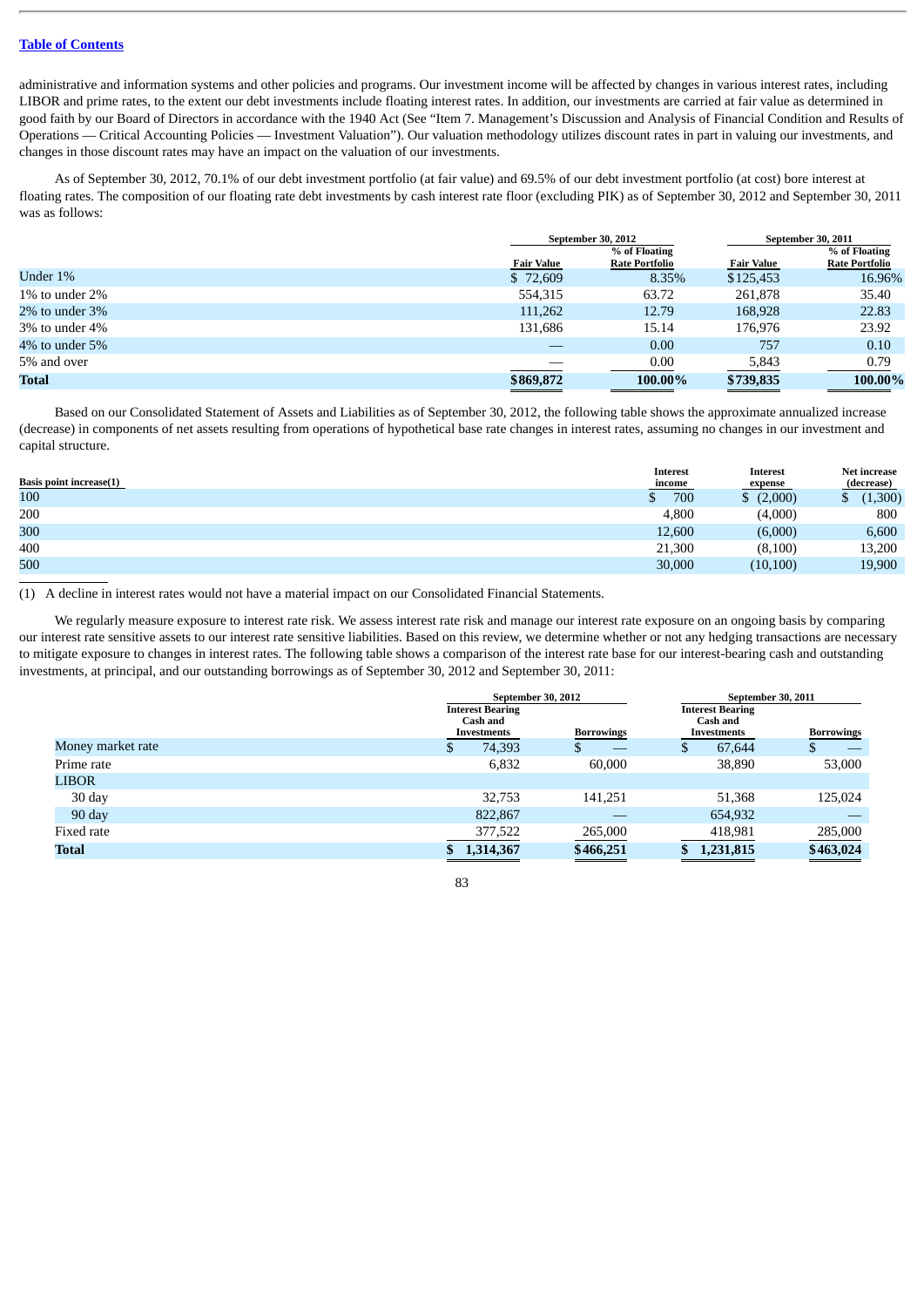On August 16, 2010, we entered into an interest rate swap agreement that was scheduled to expire on August 15, 2013, for a total notional amount of \$100 million, for the purposes of hedging the interest rate risk related to the Wells facility and the ING facility. Under the interest rate swap agreement, we paid a fixed interest rate of 0.99% and received a floating rate based on the prevailing one-month LIBOR. In August 2011, we terminated our interest rate swap agreement and realized a loss of \$1.3 million, which included a reclassification of \$0.8 million of prior unrealized depreciation. As of September 30, 2012, we were no longer party to any interest rate swap agreements.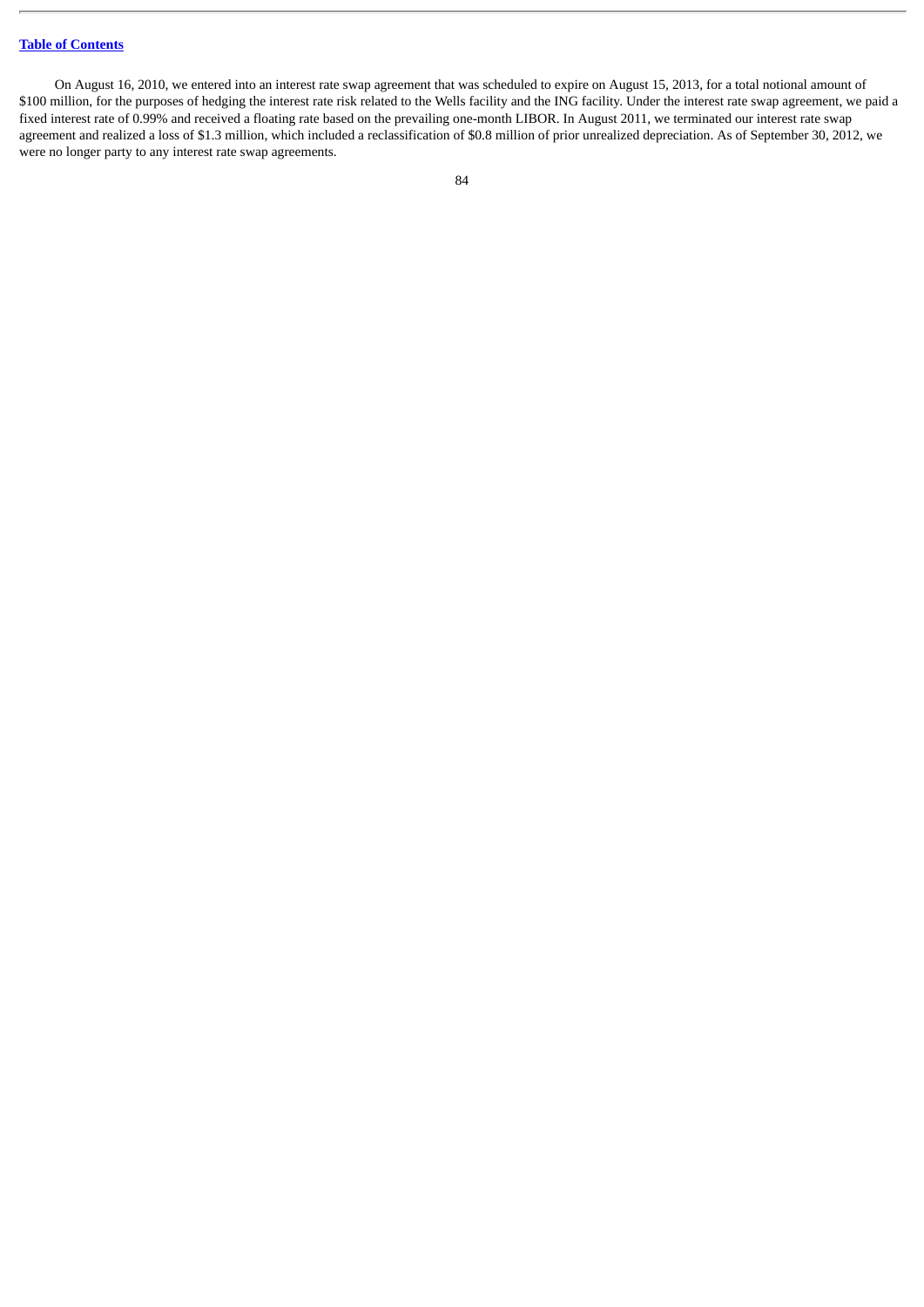# **Item 8.** *Consolidated Financial Statements and Supplementary Data*

# **Index to Consolidated Financial Statements**

| <b>Report of Independent Registered Public Accounting Firm</b>                                         | 86  |
|--------------------------------------------------------------------------------------------------------|-----|
| <b>Consolidated Statements of Assets and Liabilities as of September 30, 2012 and 2011</b>             | 87  |
| Consolidated Statements of Operations for the Years Ended September 30, 2012, 2011 and 2010            | 88  |
| Consolidated Statements of Changes in Net Assets for the Years Ended September 30, 2012, 2011 and 2010 | 89  |
| Consolidated Statements of Cash Flows for the Years Ended September 30, 2012, 2011 and 2010            | 90  |
| Consolidated Schedules of Investments as of September 30, 2012 and 2011                                | 91  |
| <b>Notes to Consolidated Financial Statements</b>                                                      | 107 |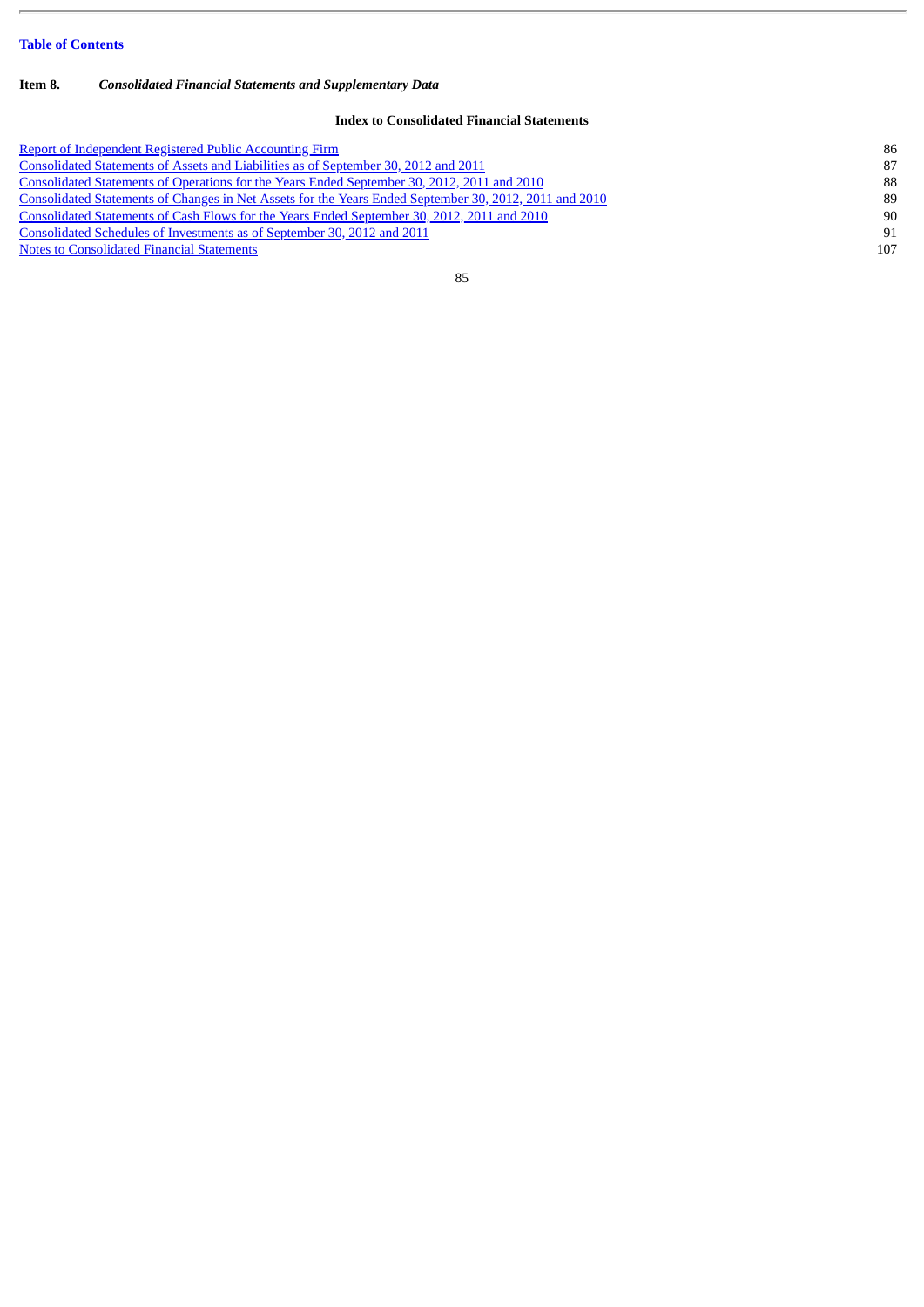#### **REPORT OF INDEPENDENT REGISTERED PUBLIC ACCOUNTING FIRM**

<span id="page-87-0"></span>To the Board of Directors and Stockholders of Fifth Street Finance Corp.:

In our opinion, the accompanying consolidated statement of assets and liabilities, including the consolidated schedules of investments, and the related consolidated statements of operations, changes in net assets and cash flows, present fairly, in all material respects, the financial position of Fifth Street Finance Corp. and its subsidiaries ("the Company") at September 30, 2012 and September 30, 2011, and the results of their operations, the changes in net assets and their cash flows for each of the three years in the period ended September 30, 2012, in conformity with accounting principles generally accepted in the United States of America. In addition, in our opinion, the financial statement schedule appearing under Item 15(2) presents fairly, in all material respects, the information set forth therein when read in conjunction with the related consolidated financial statements. Also in our opinion, the Company maintained, in all material respects, effective internal control over financial reporting as of September 30, 2012, based on criteria established in *Internal Control — Integrated Framework* issued by the Committee of Sponsoring Organizations of the Treadway Commission (COSO). The Company's management is responsible for these financial statements and financial statement schedule, for maintaining effective internal control over financial reporting and for its assessment of the effectiveness of internal control over financial reporting, included in Management's Report on Internal Control over Financial Reporting appearing under Item 9A(b) of the annual report to stockholders. Our responsibility is to express opinions on these financial statements, on the financial statement schedule, and on the Company's internal control over financial reporting based on our integrated audits. We conducted our audits in accordance with the standards of the Public Company Accounting Oversight Board (United States). Those standards require that we plan and perform the audits to obtain reasonable assurance about whether the financial statements are free of material misstatement and whether effective internal control over financial reporting was maintained in all material respects. Our audits of the financial statements included examining, on a test basis, evidence supporting the amounts and disclosures in the financial statements, assessing the accounting principles used and significant estimates made by management, and evaluating the overall financial statement presentation. Our audits of internal control over financial reporting included obtaining an understanding of internal control over financial reporting, assessing the risk that a material weakness exists, and testing and evaluating the design and operating effectiveness of internal control based on the assessed risk. Our audits also included performing such other procedures as we considered necessary in the circumstances. Our procedures included confirmation of securities at September 30, 2012 by correspondence with the custodians, and where replies were not received, we performed other auditing procedures. We believe that our audits provide a reasonable basis for our opinions.

A company's internal control over financial reporting is a process designed to provide reasonable assurance regarding the reliability of financial reporting and the preparation of financial statements for external purposes in accordance with generally accepted accounting principles. A company's internal control over financial reporting includes those policies and procedures that (i) pertain to the maintenance of records that, in reasonable detail, accurately and fairly reflect the transactions and dispositions of the assets of the company; (ii) provide reasonable assurance that transactions are recorded as necessary to permit preparation of financial statements in accordance with generally accepted accounting principles, and that receipts and expenditures of the company are being made only in accordance with authorizations of management and directors of the company; and (iii) provide reasonable assurance regarding prevention or timely detection of unauthorized acquisition, use, or disposition of the company's assets that could have a material effect on the financial statements.

Because of its inherent limitations, internal control over financial reporting may not prevent or detect misstatements. Also, projections of any evaluation of effectiveness to future periods are subject to the risk that controls may become inadequate because of changes in conditions, or that the degree of compliance with the policies or procedures may deteriorate.

/s/ PricewaterhouseCoopers LLP

New York, New York November 28, 2012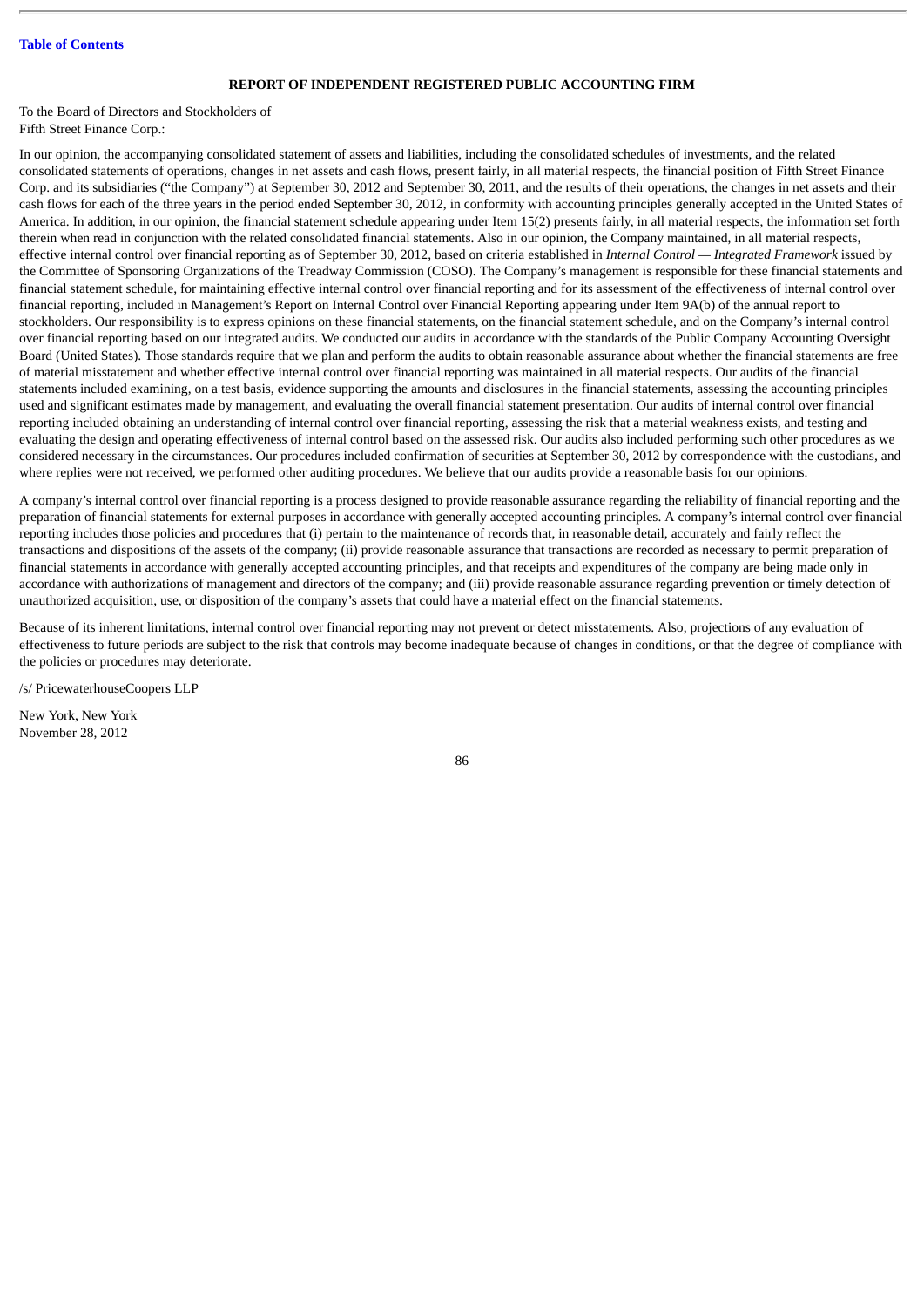## **Consolidated Statements of Assets and Liabilities (in thousands, except per share amounts)**

<span id="page-88-0"></span>

|                                                                                                                    | September 30,<br>2012 | September 30,<br>2011 |
|--------------------------------------------------------------------------------------------------------------------|-----------------------|-----------------------|
| <b>ASSETS</b>                                                                                                      |                       |                       |
| <b>Investments at fair value:</b>                                                                                  |                       |                       |
| Control investments (cost September 30, 2012: \$58,557; cost September 30, 2011: \$13,726)                         | \$.<br>53.240         | \$<br>14,500          |
| Affiliate investments (cost September 30, 2012: \$29,496; cost September 30, 2011: \$34,182)                       | 31.187                | 25,897                |
| Non-control/Non-affiliate investments (cost September 30, 2012: \$1,180,436; cost September 30, 2011: \$1,108,174) | 1,203,681             | 1,079,440             |
| Total investments at fair value (cost September 30, 2012: \$1,268,489; cost September 30, 2011: \$1,156,082)       | 1,288,108             | 1,119,837             |
| Cash and cash equivalents                                                                                          | 74.393                | 67,644                |
| Interest and fees receivable                                                                                       | 7,652                 | 6,752                 |
| Due from portfolio company                                                                                         | 3.292                 | 552                   |
| Receivables from unsettled transactions                                                                            | 1.750                 |                       |
| Deferred financing costs                                                                                           | 13.751                | 14,668                |
| Other assets                                                                                                       | 56                    | 264                   |
| <b>Total assets</b>                                                                                                | \$1,389,002           | \$1,209,717           |

## **LIABILITIES AND NET ASSETS**

| <b>Liabilities:</b>                                                                                               |             |             |
|-------------------------------------------------------------------------------------------------------------------|-------------|-------------|
| Accounts payable, accrued expenses and other liabilities                                                          | \$<br>978   | S.<br>1,175 |
| Base management fee payable                                                                                       | 6,573       | 5,710       |
| Incentive fee payable                                                                                             | 5,579       | 4,997       |
| Due to FSC, Inc.                                                                                                  | 1,630       | 1,480       |
| Interest payable                                                                                                  | 4,219       | 4,669       |
| Payments received in advance from portfolio companies                                                             | 40          | 35          |
| Offering costs payable                                                                                            | 162         |             |
| Credit facilities payable                                                                                         | 201,251     | 178,024     |
| SBA debentures payable                                                                                            | 150,000     | 150,000     |
| Convertible senior notes payable                                                                                  | 115,000     | 135,000     |
| <b>Total liabilities</b>                                                                                          | 485,432     | 481,090     |
| <b>Net assets:</b>                                                                                                |             |             |
| Common stock, \$0.01 par value, 150,000 shares authorized, 91,048 and 72,376 shares issued and outstanding at     |             |             |
| September 30, 2012 and September 30, 2011                                                                         | 910         | 724         |
| Additional paid-in-capital                                                                                        | 1,019,053   | 829,620     |
| Net unrealized appreciation (depreciation) on investments and interest rate swap                                  | 19,998      | (35, 976)   |
| Net realized loss on investments and interest rate swap                                                           | (128,062)   | (63, 485)   |
| Accumulated overdistributed net investment income                                                                 | (8,329)     | (2,256)     |
| Total net assets (equivalent to \$9.92 and \$10.07 per common share at September 30, 2012 and September 30, 2011) |             |             |
| (Note 12)                                                                                                         | 903,570     | 728,627     |
| <b>Total liabilities and net assets</b>                                                                           | \$1,389,002 | \$1,209,717 |
|                                                                                                                   |             |             |

See notes to Consolidated Financial Statements.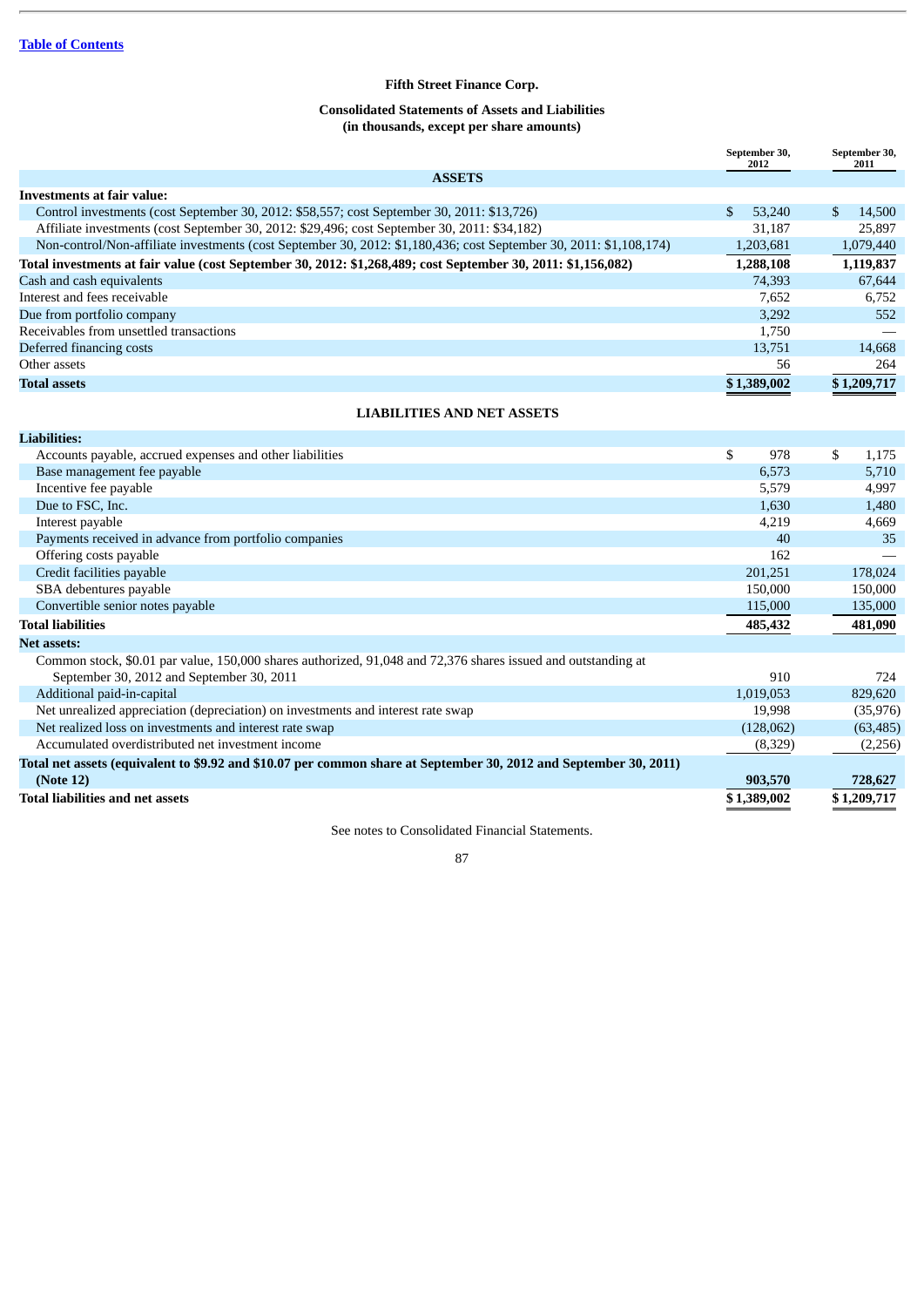## **Consolidated Statements of Operations (in thousands, except per share amounts)**

<span id="page-89-0"></span>

|                                                                                         | Year               | Year               | Year               |
|-----------------------------------------------------------------------------------------|--------------------|--------------------|--------------------|
|                                                                                         | <b>Ended</b>       | <b>Ended</b>       | <b>Ended</b>       |
|                                                                                         | September          | September          | September          |
|                                                                                         | 30,                | 30,                | 30,                |
|                                                                                         | 2012               | 2011               | 2010               |
| <b>Interest income:</b>                                                                 |                    |                    |                    |
| Control investments                                                                     | \$<br>927          | \$<br>89           | \$<br>183          |
| Affiliate investments                                                                   | 2,804              | 4,265              | 7,619              |
| Non-control/Non-affiliate investments                                                   | 115,625            | 90.224             | 46.090             |
| Interest on cash and cash equivalents                                                   | 34                 | 19                 | 237                |
| <b>Total interest income</b>                                                            | 119,390            | 94,597             | 54,129             |
| <b>PIK</b> interest income:                                                             |                    |                    |                    |
| Control investments                                                                     | 309                | 347                |                    |
| Affiliate investments                                                                   | 916                | 989                | 1,227              |
| Non-control/Non-affiliate investments                                                   | 12,570             | 12,339             | 8,777              |
| <b>Total PIK interest income</b>                                                        | 13,795             | 13,675             | 10,004             |
| Fee income:                                                                             |                    |                    |                    |
| Control investments                                                                     | 1,285              | 127                |                    |
| Affiliate investments                                                                   | 642                | 667                | 1,433              |
| Non-control/Non-affiliate investments                                                   | 29,779             | 15,888             | 4,538              |
| <b>Total fee income</b>                                                                 | 31,706             | 16,682             | 5,971              |
| <b>Dividend and other income:</b>                                                       |                    |                    |                    |
| Non-control/Non-affiliate investments                                                   | 225                | 211                | 434                |
| <b>Total dividend and other income</b>                                                  | 225                | 211                | 434                |
| <b>Total investment income</b>                                                          | 165,116            | 125,165            | 70,538             |
|                                                                                         |                    |                    |                    |
| <b>Expenses:</b>                                                                        |                    |                    |                    |
| Base management fee                                                                     | 23,799             | 19,656             | 10,002             |
| Incentive fee                                                                           | 22,001             | 16,782             | 10,756             |
| Professional fees                                                                       | 2,890              | 2,709              | 1,349              |
| <b>Board of Directors fees</b>                                                          | 551                | 452                | 278                |
| Interest expense                                                                        | 23,245             | 15,137             | 1,929              |
| Administrator expense                                                                   | 2,425              | 1,699              | 1,322              |
| General and administrative expenses                                                     | 3,771              | 3,083              | 2,605              |
| <b>Total expenses</b>                                                                   | 78,682             | 59,518             | 28,241             |
| Base management fee waived                                                              |                    |                    | (727)              |
| Net expenses                                                                            | 78,682             | 59,518             | 27,514             |
| Gain on extinguishment of convertible senior notes                                      | 1,571              | 1,480              |                    |
| Net investment income                                                                   | 88,005             | 67,127             | 43,024             |
| Unrealized appreciation (depreciation) on interest rate swap                            |                    | 773                | (773)              |
| Realized loss on interest rate swap                                                     |                    | (1, 335)           |                    |
| Unrealized appreciation (depreciation) on investments:                                  |                    |                    |                    |
| Control investments                                                                     | (6,096)            | 9,437              | (2, 141)           |
| Affiliate investments                                                                   | 12.944             | (5, 374)           | 3,294              |
| Non-control/Non-affiliate investments                                                   | 49,126             | (11, 362)          | (2,207)            |
| Net unrealized appreciation (depreciation) on investments                               | 55,974             | (7,299)            | (1,054)            |
| <b>Realized loss on investments:</b>                                                    |                    |                    |                    |
| Control investments                                                                     | (5,316)            | (7,806)            |                    |
| Affiliate investments                                                                   | (10, 620)          | (14, 146)          | (6,937)            |
| Non-control/Non-affiliate investments                                                   | (48, 642)          | (7, 107)           | (11, 844)          |
| Net realized loss on investments                                                        | (64, 578)          | (29, 059)          | (18, 781)          |
| Net increase in net assets resulting from operations                                    | 79,401<br>\$       | 30,207<br>\$       | 22,416<br>S        |
|                                                                                         |                    |                    |                    |
| Net investment income per common share - basic                                          | \$<br>1.11         | \$<br>1.05         | 0.95<br>\$         |
| Earnings per common share - basic                                                       | \$<br>1.00         | \$<br>0.47         | \$<br>0.49         |
| Weighted average common shares outstanding — basic                                      | 79,570<br>S        | 64,057<br>\$       | 45,441<br>\$       |
| Net investment income per common share - diluted<br>Earnings per common share - diluted | 1.07<br>\$<br>0.97 | 1.01<br>\$<br>0.47 | 0.95<br>\$<br>0.49 |
| Weighted average common shares outstanding — diluted                                    | 87,719             | 68,716             | 45.441             |
|                                                                                         |                    |                    |                    |

See notes to Consolidated Financial Statements.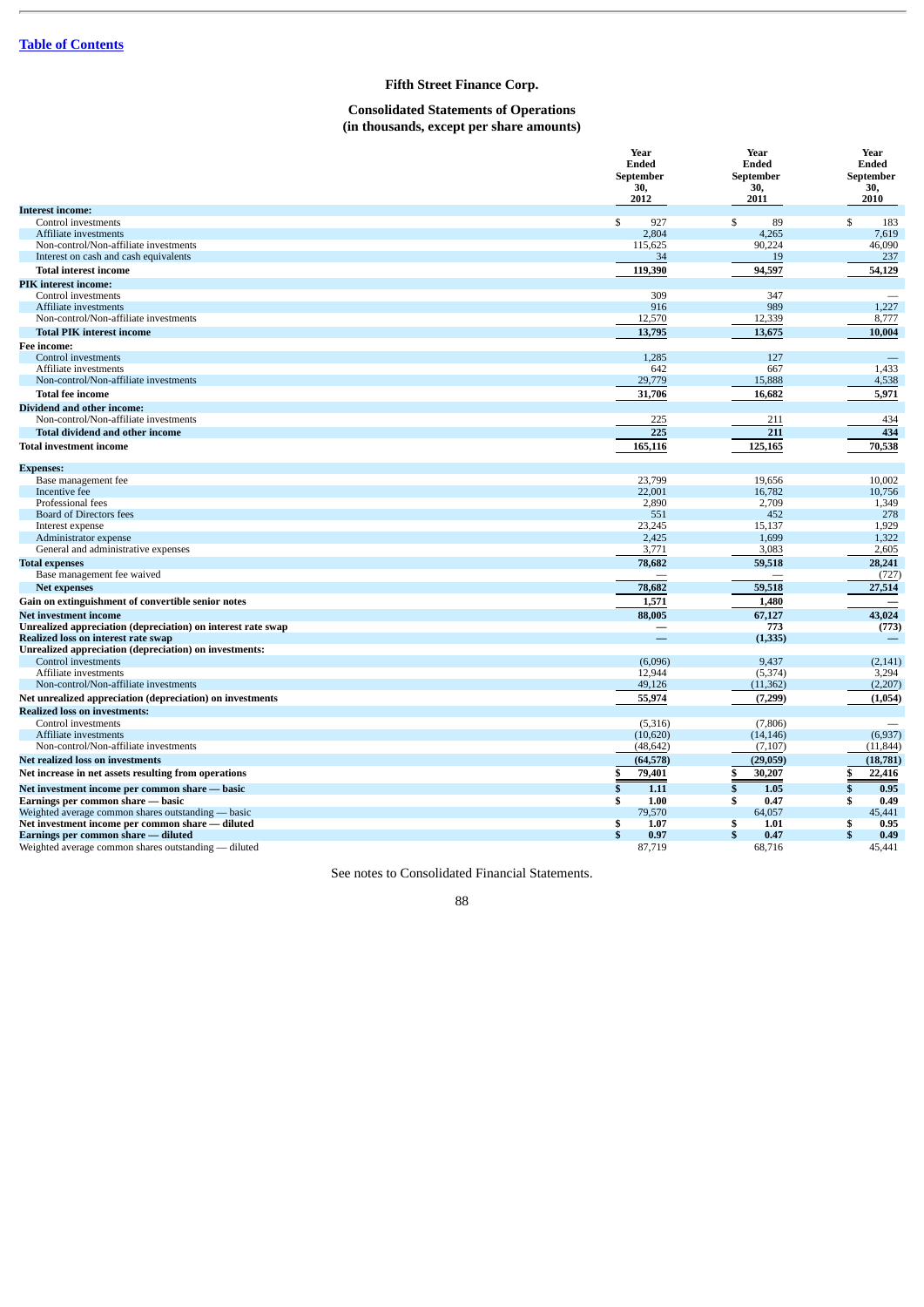## **Consolidated Statements of Changes in Net Assets (in thousands, except per share amounts)**

<span id="page-90-0"></span>

|                                                                                  | <b>Year Ended</b><br>September 30,<br>2012 | <b>Year Ended</b><br>September 30,<br>2011 | <b>Year Ended</b><br>September 30,<br>2010 |
|----------------------------------------------------------------------------------|--------------------------------------------|--------------------------------------------|--------------------------------------------|
| <b>Operations:</b>                                                               |                                            |                                            |                                            |
| Net investment income                                                            | \$<br>88,005                               | \$<br>67,127                               | \$<br>43,024                               |
| Net unrealized appreciation (depreciation) on investments and interest rate swap | 55,974                                     | (6,526)                                    | (1,827)                                    |
| Net realized loss on investments and interest rate swap                          | (64, 578)                                  | (30, 394)                                  | (18,781)                                   |
| Net increase in net assets resulting from operations                             | 79,401                                     | 30,207                                     | 22,416                                     |
| <b>Stockholder transactions:</b>                                                 |                                            |                                            |                                            |
| Distributions to stockholders                                                    | (94,078)                                   | (80,790)                                   | (43, 737)                                  |
| Net decrease in net assets from stockholder transactions                         | (94,078)                                   | (80,790)                                   | (43, 737)                                  |
| <b>Capital share transactions:</b>                                               |                                            |                                            |                                            |
| Issuance of common stock, net                                                    | 187,408                                    | 205,947                                    | 178,018                                    |
| Issuance of common stock under dividend reinvestment plan                        | 2,212                                      | 4,091                                      | 1,919                                      |
| Net increase in net assets from capital share transactions                       | 189,620                                    | 210,038                                    | 179,937                                    |
| Total increase in net assets                                                     | 174,943                                    | 159,455                                    | 158,616                                    |
| Net assets at beginning of period                                                | 728,627                                    | 569,172                                    | 410,556                                    |
| Net assets at end of period                                                      | 903,570                                    | 728,627                                    | 569,172                                    |
| Net asset value per common share                                                 | 9.92                                       | 10.07                                      | 10.43                                      |
| Common shares outstanding at end of period                                       | 91,048                                     | 72,376                                     | 54,550                                     |

See notes to Consolidated Financial Statements.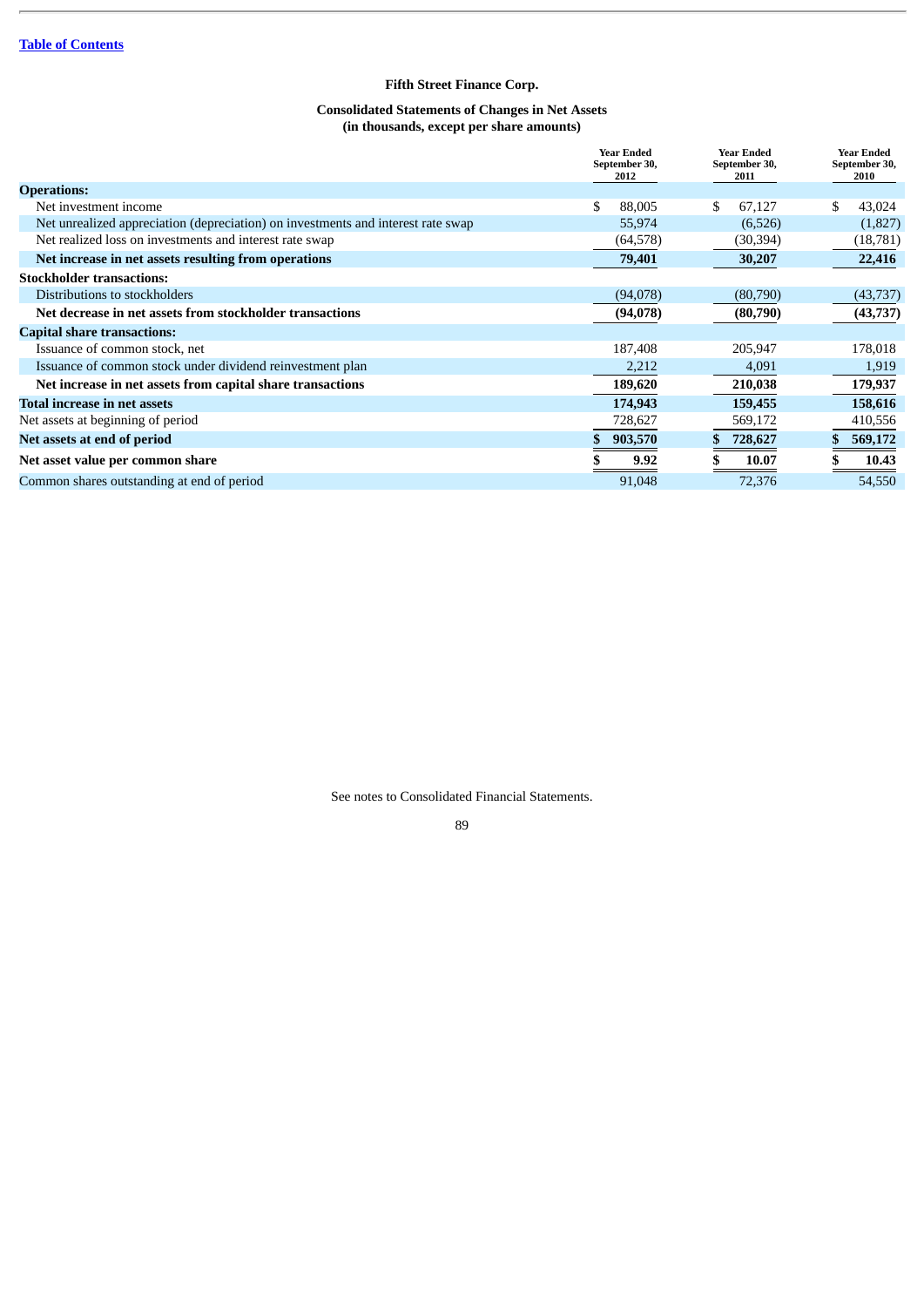## **Consolidated Statements of Cash Flows (in thousands, except per share amounts)**

<span id="page-91-0"></span>

|                                                                                      | <b>Year Ended</b><br>September 30,<br>2012 | <b>Year Ended</b><br>September 30,<br>2011 | <b>Year Ended</b><br>September 30,<br>2010 |
|--------------------------------------------------------------------------------------|--------------------------------------------|--------------------------------------------|--------------------------------------------|
| <b>Cash flows from operating activities:</b>                                         |                                            |                                            |                                            |
| Net increase in net assets resulting from operations                                 | \$<br>79,401                               | \$<br>30,207                               | \$<br>22,416                               |
| Adjustments to reconcile net increase in net assets resulting from operations to net |                                            |                                            |                                            |
| cash used in operating activities:                                                   |                                            |                                            |                                            |
| Gain on extinguishment of convertible senior notes                                   | (1,571)                                    | (1,480)                                    |                                            |
| Net unrealized (appreciation) depreciation on investments and interest rate swap     | (55, 974)                                  | 6,526                                      | 1,827                                      |
| Net realized losses on investments and interest rate swap                            | 64,578                                     | 30,394                                     | 18,780                                     |
| PIK interest income                                                                  | (13,795)                                   | (13, 675)                                  | (10,004)                                   |
| Recognition of fee income                                                            | (31,706)                                   | (16,681)                                   | (5, 971)                                   |
| Accretion of original issue discount on investments                                  | (1, 497)                                   | (2,063)                                    | (893)                                      |
| Amortization of deferred financing costs                                             | 4,456                                      | 2,747                                      | 798                                        |
| <b>Changes in operating assets and liabilities:</b>                                  |                                            |                                            |                                            |
| Fee income received                                                                  | 24,841                                     | 21,890                                     | 11,882                                     |
| Increase in interest and fees receivable                                             | (1,204)                                    | (1,715)                                    | (947)                                      |
| (Increase) decrease in due from portfolio company                                    | (2,740)                                    | (449)                                      | 51                                         |
| Increase in receivables from unsettled transactions                                  | (1,750)                                    |                                            |                                            |
| (Increase) decrease in other assets                                                  | 207                                        | 358                                        | (1,906)                                    |
| Increase (decrease) in accounts payable, accrued expenses and other liabilities      | (196)                                      | 629                                        | (176)                                      |
| Increase in base management fee payable                                              | 863                                        | 2,834                                      | 1,324                                      |
| Increase in incentive fee payable                                                    | 582                                        | 2,138                                      | 915                                        |
| Increase in due to FSC, Inc.                                                         | 150                                        | 397                                        | 379                                        |
| Increase (decrease) in interest payable                                              | (450)                                      | 4,386                                      | 283                                        |
| Increase (decrease) in payments received in advance from portfolio companies         | 5                                          | (1,296)                                    | 1,140                                      |
| Purchases of investments and net revolver activity, net of syndications              | (530, 866)                                 | (703, 461)                                 | (315,777)                                  |
| Principal payments received on investments (scheduled payments)                      | 42,625                                     | 31,718                                     | 12,026                                     |
| Principal payments received on investments (payoffs)                                 | 316,978                                    | 78,635                                     | 22,768                                     |
| PIK interest income received in cash                                                 | 5,477                                      | 9,988                                      | 1,619                                      |
| Proceeds from the sale of investments                                                | 11,370                                     | 50                                         | 306                                        |
| Net cash used in operating activities                                                | (90, 216)                                  | (517, 923)                                 | (239, 160)                                 |
| <b>Cash flows from financing activities:</b>                                         |                                            |                                            |                                            |
| Dividends paid in cash                                                               | (91, 866)                                  | (76, 699)                                  | (41, 818)                                  |
| Borrowings under SBA debentures payable                                              |                                            | 77,000                                     | 73,000                                     |
| Borrowings under credit facilities                                                   | 580,897                                    | 658,500                                    | 43,000                                     |
| Repayments of borrowings under credit facilities                                     | (557, 669)                                 | (480, 476)                                 | (43,000)                                   |
| Proceeds from the issuance of convertible senior notes                               |                                            | 152,000                                    |                                            |
| Repurchases of convertible senior notes                                              | (17, 939)                                  | (15,070)                                   |                                            |
| Proceeds from the issuance of common stock                                           | 188,700                                    | 206,788                                    | 179,125                                    |
| Deferred financing costs paid                                                        | (4,029)                                    | (12,400)                                   | (6,264)                                    |
| Offering costs paid                                                                  | (1, 129)                                   | (841)                                      | (1, 323)                                   |
| Net cash provided by financing activities                                            | 96,965                                     | 508,802                                    | 202,720                                    |
| Net increase (decrease) in cash and cash equivalents                                 | 6,749                                      | (9, 121)                                   | (36, 440)                                  |
| Cash and cash equivalents, beginning of period                                       | 67,644                                     | 76,765                                     | 113,205                                    |
| Cash and cash equivalents, end of period                                             | \$<br>74,393                               | \$<br>67,644                               | \$<br>76,765                               |
| <b>Supplemental information:</b>                                                     |                                            |                                            |                                            |
| Cash paid for interest                                                               | 20,775<br>\$                               | \$<br>7,553                                | \$<br>848                                  |
| Non-cash operating activities:                                                       |                                            |                                            |                                            |
| Non-cash exchange of investments                                                     | 38,437<br>\$                               | \$                                         | \$                                         |
| Non-cash financing activities:                                                       |                                            |                                            |                                            |
| Issuance of shares of common stock under dividend reinvestment plan                  | 2,212<br>\$                                | \$<br>4,091                                | \$<br>1,919                                |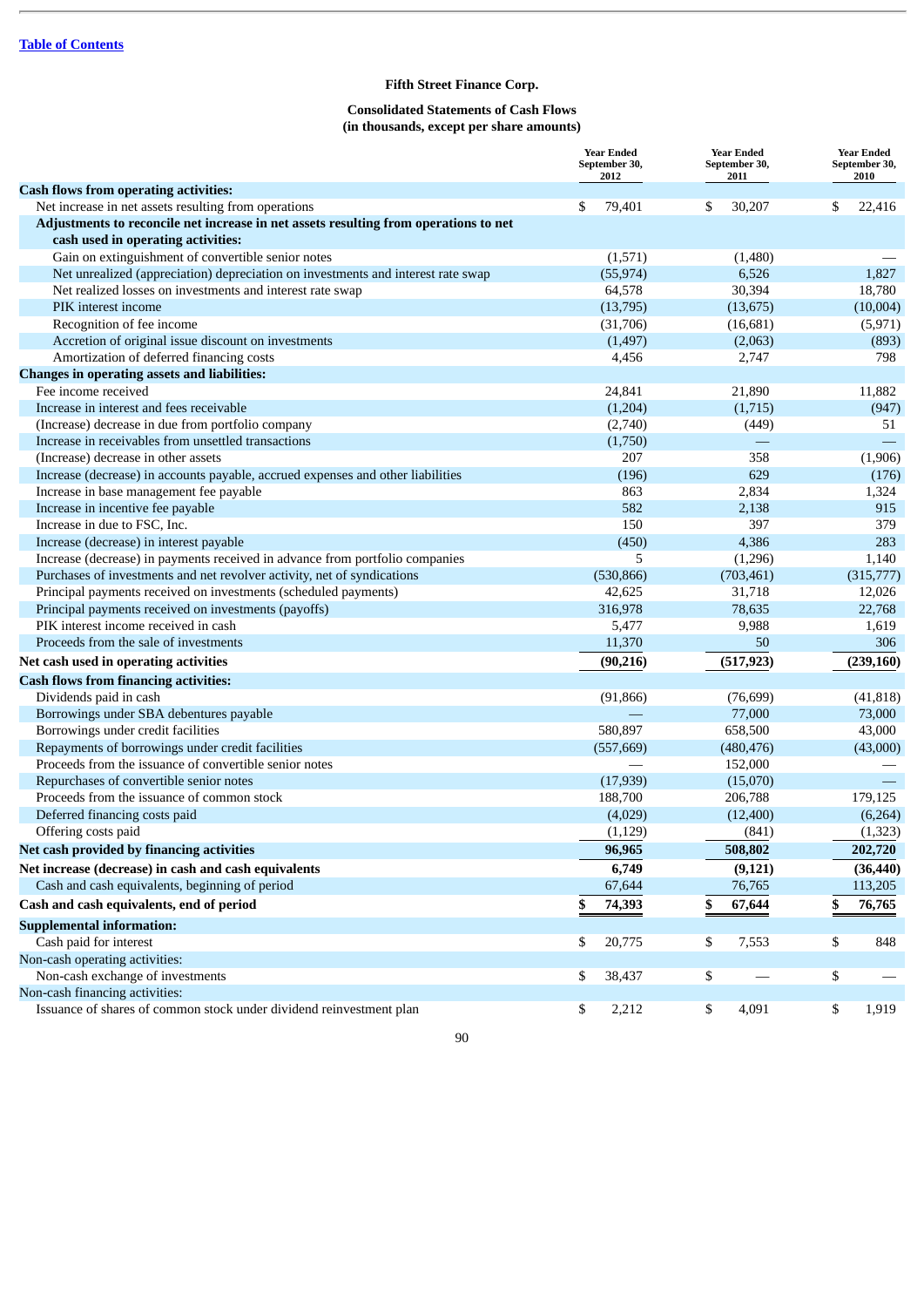## **Consolidated Schedule of Investments (dollar amounts in thousands) September 30, 2012**

<span id="page-92-0"></span>

| Portfolio Company/Type of Investment (1)(2)(5)                        | <b>Industry</b>                        | Principal (8)          | Cost      | <b>Fair Value</b>     |
|-----------------------------------------------------------------------|----------------------------------------|------------------------|-----------|-----------------------|
| <b>Control Investments (3)</b>                                        |                                        |                        |           |                       |
| Coll Materials Group LLC (9)(13)                                      | Environmental &<br>facilities services |                        |           |                       |
| Second Lien Term Loan A, 12% cash due 11/1/2014                       |                                        | \$<br>7,372            | \$7,096   | $\mathbb{S}$<br>1,238 |
| Second Lien Term Loan B, 14% PIK due 11/1/2014                        |                                        | 2.040                  | 2,000     | 1,999                 |
| 50% Membership interest in CD Holdco, LLC                             |                                        |                        | 3,127     |                       |
|                                                                       |                                        |                        | 12,223    | 3,237                 |
| <b>Statewide Holdings, Inc. (10)</b>                                  | Construction<br>and Engineering        |                        |           |                       |
| First Lien Term Loan A, LIBOR+8.5% (1.25% floor) cash due 8/10/2015   |                                        | 15,000                 | 14,981    | 15,023                |
| First Lien Term Loan B, 12% cash 3% PIK due 8/10/2015                 |                                        | 14,059                 | 14,042    | 14,068                |
| First Lien Revolver, LIBOR+8.5% (1.25% floor) cash due 8/10/2015 (11) |                                        |                        | (6)       |                       |
| LC Facility, 8.5% cash due 8/10/2015 (11)                             |                                        |                        | (6)       | $\equiv$              |
| 746,114 Series A Preferred Units                                      |                                        |                        | 12,007    | 14,377                |
| 746,114 Common Stock Units                                            |                                        |                        | 5,316     | 6,535                 |
|                                                                       |                                        |                        | 46,334    | 50,003                |
| <b>Total Control Investments (5.9% of net assets)</b>                 |                                        |                        | \$58,557  | 53,240                |
| <b>Affiliate Investments (4)</b>                                      |                                        |                        |           |                       |
| <b>Caregiver Services, Inc.</b>                                       | Healthcare services                    |                        |           |                       |
| 1,080,399 shares of Series A Preferred Stock                          |                                        |                        | \$1,080   | 2,924<br>\$           |
|                                                                       |                                        |                        | 1,080     | 2,924                 |
| Ambath/Rebath Holdings, Inc. (9)                                      | Home improvement<br>retail             |                        |           |                       |
| First Lien Term Loan A, LIBOR+7% (3% floor) cash due 12/30/2014       |                                        | $\mathbb{S}$<br>4,293  | 4,290     | 4,268                 |
| First Lien Term Loan B, 12.5% cash 2.5% PIK due 12/30/2014            |                                        | 24,134                 | 24,126    | 23,995                |
| 4,668,788 shares of Preferred Stock                                   |                                        |                        |           |                       |
|                                                                       |                                        |                        | 28,416    | 28,263                |
|                                                                       |                                        |                        |           |                       |
| Total Affiliate Investments (3.5% of net assets)                      |                                        |                        | \$29,496  | 31,187                |
| Non-Control/Non-Affiliate Investments (7)                             |                                        |                        |           |                       |
| <b>TBA Global, LLC</b>                                                | Advertising                            |                        |           |                       |
| 53.994 Senior Preferred Shares                                        |                                        |                        | \$<br>216 | \$                    |
| 191,977 Shares A Shares                                               |                                        |                        | 192       |                       |
|                                                                       |                                        |                        | 408       |                       |
| <b>Fitness Edge, LLC</b>                                              | <b>Leisure Facilities</b>              |                        |           |                       |
| 1,000 Common Units (6)                                                |                                        |                        | 43        | 200                   |
|                                                                       |                                        |                        | 43        | 200                   |
| Capital Equipment Group, Inc. (9)                                     | Industrial machinery                   |                        |           |                       |
| Second Lien Term Loan, 12% cash 2.75% PIK due 7/10/2013               |                                        | 10,489<br>$\mathbb{S}$ | 10,430    | 10,577                |
| 33,786 shares of Common Stock                                         |                                        |                        | 345       | 568                   |
|                                                                       |                                        |                        | 10,775    | 11,145                |
| <b>Rail Acquisition Corp.</b>                                         | Electronic<br>manufacturing services   |                        |           |                       |
| First Lien Revolver, 7.85% cash due 9/1/2013                          |                                        | 3,835                  | 3,835     | 3,835                 |
|                                                                       |                                        |                        | 3,835     | 3,835                 |
| Western Emulsions, Inc.                                               | <b>Construction materials</b>          |                        |           |                       |
| Second Lien Term Loan, 12.5% cash 2.5% PIK due 6/30/2014              |                                        | 7,020                  | 6,951     | 7,200                 |
|                                                                       |                                        |                        | 6.951     | 7,200                 |
| <b>Storyteller Theaters Corporation</b>                               | Movies & entertainment                 |                        |           |                       |
| 1,692 shares of Common Stock                                          |                                        |                        |           | 62                    |
| 20,000 shares of Preferred Stock                                      |                                        |                        | 200       | 200                   |
|                                                                       |                                        |                        | 200       | 262                   |
| <b>HealthDrive Corporation (9)</b>                                    | Healthcare services                    |                        |           |                       |
| First Lien Term Loan A, 10% cash due 7/17/2013                        |                                        | 4,601                  | 4,511     | 4.697                 |
| First Lien Term Loan B, 12% cash 1% PIK due 7/17/2013                 |                                        | 10,387                 | 10,357    | 10,473                |
| First Lien Revolver, 12% cash due 7/17/2013                           |                                        | 1,250                  | 1,247     | 1,268                 |
|                                                                       |                                        |                        | 16,115    | 16,438                |
| idX Corporation                                                       | <b>Distributors</b>                    |                        |           |                       |
| Second Lien Term Loan, 12.5% cash 2% PIK due 7/1/2014                 |                                        | 19,283                 | 19,115    | 20,153                |
|                                                                       |                                        |                        | 19.115    | 20.153                |
|                                                                       |                                        |                        |           |                       |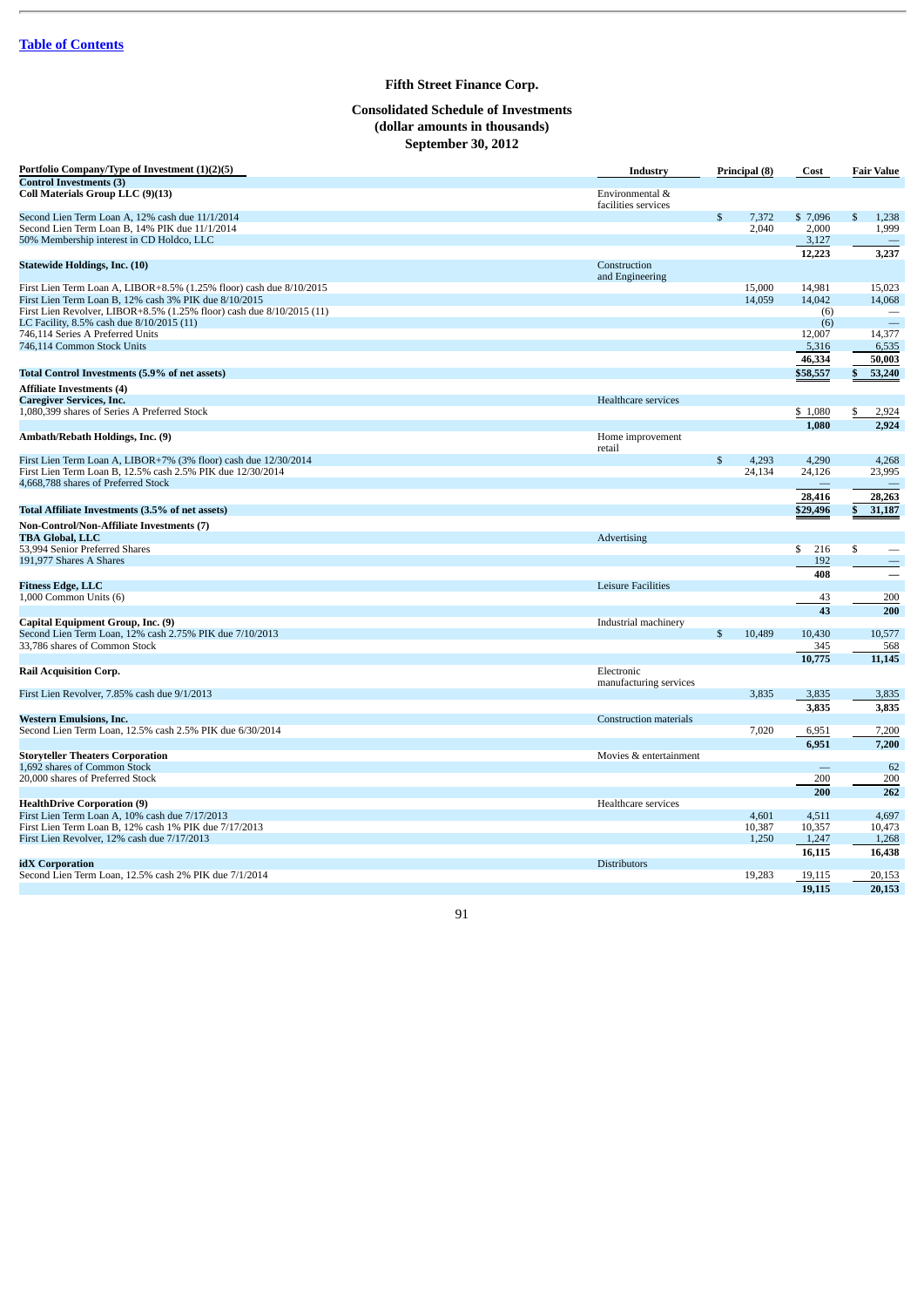## **Consolidated Schedule of Investments (dollar amounts in thousands) September 30, 2012**

| Portfolio Company/Type of Investment (1)(2)(5)                               | Industry                              | Principal (8) | Cost                     | <b>Fair Value</b> |
|------------------------------------------------------------------------------|---------------------------------------|---------------|--------------------------|-------------------|
| Cenegenics, LLC                                                              | Healthcare services                   |               |                          |                   |
| 414,419 Common Units (6)                                                     |                                       |               | 598                      | 1,394             |
|                                                                              |                                       |               | 598                      | 1,394             |
| Trans-Trade, Inc.                                                            | Air freight & logistics               |               |                          |                   |
| First Lien Term Loan A, 13% cash 2.5% PIK due 9/10/2014                      |                                       | 12,845        | 12,700                   | 12,738            |
| First Lien Term Loan B, 12% cash due 9/10/2014                               |                                       | 6,226         | 6,203                    | 3,193             |
|                                                                              |                                       |               | 18,903                   | 15,931            |
| <b>Riverlake Equity Partners II, LP</b>                                      | Multi-sector holdings                 |               |                          |                   |
| 1.78% limited partnership interest (14)                                      |                                       |               | 240                      | 240               |
|                                                                              |                                       |               | 240                      | 240               |
| <b>Riverside Fund IV, LP</b>                                                 | Multi-sector holdings                 |               |                          |                   |
| $0.34\%$ limited partnership interest $(6)(14)$                              |                                       |               | 677                      | 677               |
|                                                                              |                                       |               | 677                      | 677               |
| Tegra Medical, LLC (9)                                                       | Healthcare equipment                  |               |                          |                   |
| First Lien Term Loan A, LIBOR+7% (3% floor) cash due 12/31/2014              |                                       | 19,581        | 19,402                   | 19,604            |
| First Lien Term Loan B, 12% cash 2% PIK due 12/31/2014                       |                                       | 23,190        | 22,997                   | 23,052            |
| First Lien Term Loan C, 30% PIK due 12/31/2014                               |                                       | 1,111         | 1,111                    | 1,083             |
| First Lien Revolver, LIBOR+7% (3% floor) cash due 12/31/2014                 |                                       | 2,500         | 2,465                    | 2,483             |
|                                                                              |                                       |               | 45,975                   | 46,222            |
| <b>Psilos Group Partners IV, LP</b>                                          | Multi-sector holdings                 |               |                          |                   |
| 2.35% limited partnership interest (12)(14)                                  |                                       |               | $\overline{\phantom{a}}$ |                   |
|                                                                              |                                       |               |                          |                   |
| <b>Mansell Group, Inc.</b>                                                   | Advertising                           |               |                          |                   |
| First Lien Term Loan A, LIBOR+7% (3% floor) cash due 4/30/2015               |                                       | 9,467         | 9,362                    | 9,659             |
| First Lien Term Loan B, LIBOR+9% (3% floor) cash 1.5% PIK due 4/30/2015      |                                       | 9,282         | 9,181                    | 9,464             |
| First Lien Revolver, LIBOR+6% (3% floor) cash due 4/30/2015 (11)             |                                       |               | (21)                     |                   |
|                                                                              |                                       |               | 18,522                   | 19,123            |
| <b>NDSSI Holdings, LLC (9)</b>                                               | Electronic equipment<br>& instruments |               |                          |                   |
| First Lien Term Loan A, LIBOR+9.75% (3% floor) cash 1% PIK due 12/31/2012    |                                       | 21,864        | 21,774                   | 21,809            |
| First Lien Term Loan B, LIBOR+9.75% (3% floor) cash 3.75% PIK due 12/31/2012 |                                       | 8,231         | 8,231                    | 8,281             |
| First Lien Revolver, LIBOR+7% (3% floor) cash due 12/31/2012                 |                                       | 3,500         | 3,487                    | 3,504             |
| 2,000 Series D Preferred Units                                               |                                       |               | 2,671                    | 2,671             |
|                                                                              |                                       |               | 36,163                   | 36,265            |
| Eagle Hospital Physicians, Inc. (9)                                          | Healthcare services                   |               |                          |                   |
| First Lien Term Loan, LIBOR+8.75% (3% floor) cash due 8/11/2015              |                                       | 24,256        | 23,890                   | 24,184            |
| First Lien Revolver, LIBOR+5.75% (3% floor) cash due 8/11/2015               |                                       | 1,100         | 1,068                    | 1,060             |
|                                                                              |                                       |               | 24,958                   | 25,244            |
| <b>Enhanced Recovery Company, LLC</b>                                        | Diversified support                   |               |                          |                   |
|                                                                              | services                              |               |                          |                   |
| First Lien Term Loan A, LIBOR+7% (2% floor) cash due 8/13/2015               |                                       | 10,764        | 10,597                   | 10,804            |
| First Lien Term Loan B, LIBOR+10% (2% floor) cash 1% PIK due 8/13/2015       |                                       | 11,080        | 10,935                   | 11,098            |
| First Lien Revolver, LIBOR+7% (2% floor) cash due 8/13/2015 (11)             |                                       |               | (53)                     |                   |
|                                                                              |                                       |               | 21,479                   | 21,902            |
| <b>Specialty Bakers LLC</b>                                                  | Food distributors                     |               |                          |                   |
| First Lien Term Loan A, LIBOR+8.5% cash due 9/15/2015                        |                                       | 4,301         | 4,103                    | 4,277             |
| First Lien Term Loan B, LIBOR+11% (2.5% floor) cash due 9/15/2015            |                                       | 11,000        | 10,826                   | 10,888            |
| First Lien Revolver, LIBOR+8.5% cash due 9/15/2015                           |                                       | 3,250         | 3,187                    | 3,236             |
|                                                                              |                                       |               | 18,116                   | 18,401            |
| Welocalize, Inc.                                                             | Internet software &                   |               |                          |                   |
|                                                                              | services                              |               |                          |                   |
| First Lien Term Loan A, LIBOR+8% (2% floor) cash due 11/19/2015              |                                       | 20,553        | 20,297                   | 21,037            |
| First Lien Term Loan B, LIBOR+9% (2% floor) 1.25% PIK due 11/19/2015         |                                       | 24,048        | 23,755                   | 24,669            |
| First Lien Revolver, LIBOR+7% (2% floor) cash due 11/19/2015 (11)            |                                       |               | (155)                    |                   |
| 3,393,060 Common Units in RPWL Holdings, LLC                                 |                                       |               | 3,393                    | 6,278             |
|                                                                              |                                       |               | 47,290                   | 51,984            |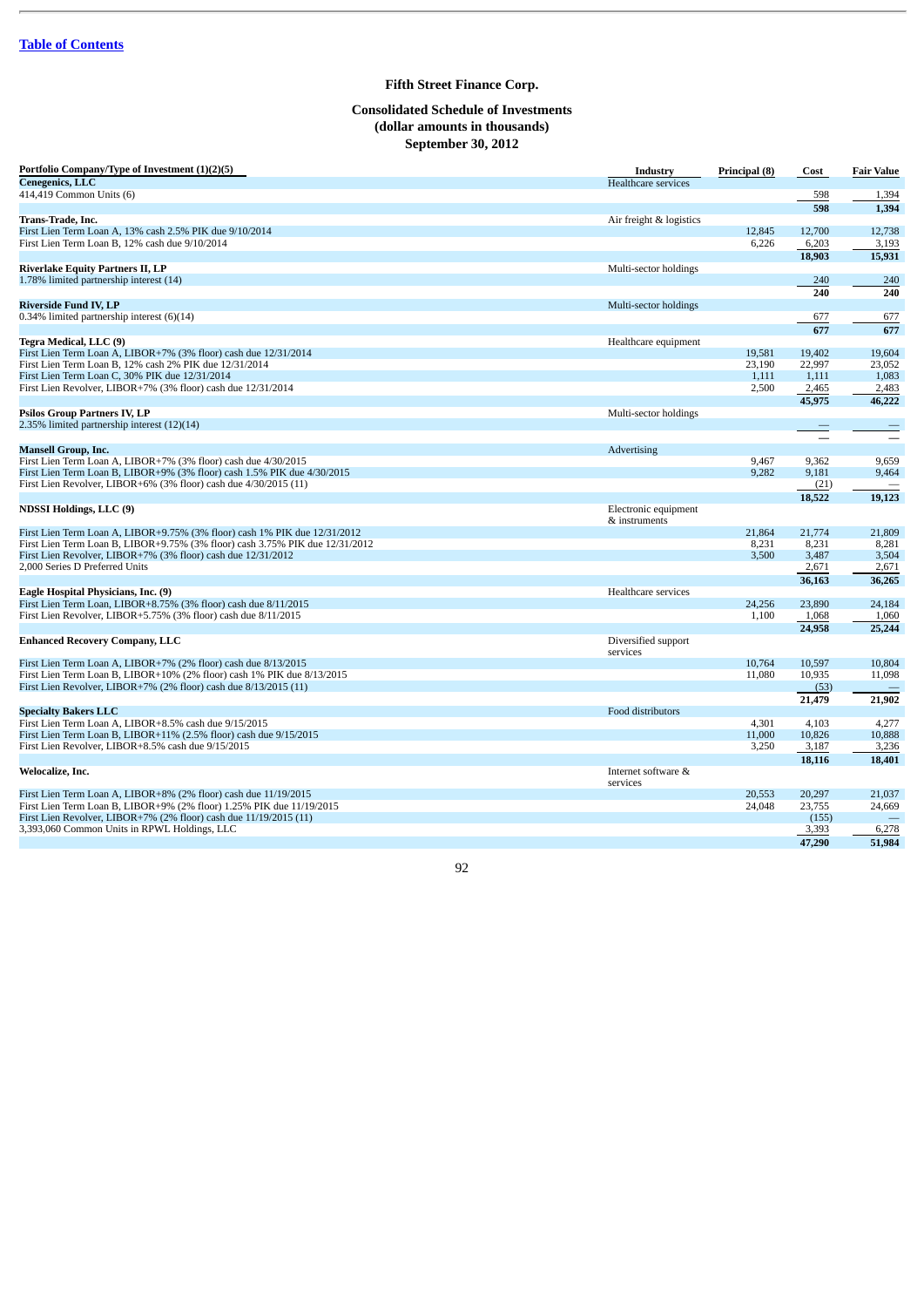## **Consolidated Schedule of Investments (dollar amounts in thousands) September 30, 2012**

| Portfolio Company/Type of Investment (1)(2)(5)                                                                                      | Industry                                    | Principal (8) | Cost   | <b>Fair Value</b> |
|-------------------------------------------------------------------------------------------------------------------------------------|---------------------------------------------|---------------|--------|-------------------|
| Miche Bag, LLC                                                                                                                      | Apparel,                                    |               |        |                   |
|                                                                                                                                     | accessories &                               |               |        |                   |
|                                                                                                                                     | luxury goods                                | 8,008         | 7,854  | 8,039             |
| First Lien Term Loan A, LIBOR+9% (3% floor) cash due 12/7/2013<br>First Lien Term Loan B, LIBOR+10% (3% floor) 3% PIK due 12/7/2015 |                                             | 17,964        | 16,108 | 17,818            |
| First Lien Revolver, LIBOR+7% (3% floor) cash due 12/7/2015                                                                         |                                             | 1,500         | 1,420  | 1,513             |
| 10,371 Preferred Equity units in Miche Holdings, LLC                                                                                |                                             |               | 1,037  | 878               |
| 146,289 Series D Common Equity units in Miche Holdings, LLC                                                                         |                                             |               | 1,463  |                   |
|                                                                                                                                     |                                             |               | 27,882 | 28,248            |
| Bunker Hill Capital II (QP), LP                                                                                                     | Multi-sector<br>holdings                    |               |        |                   |
| $0.51\%$ limited partnership interest $(14)$                                                                                        |                                             |               | 66     | 66                |
|                                                                                                                                     |                                             |               | 66     | 66                |
| <b>Advanced Pain Management</b>                                                                                                     | Healthcare services                         |               |        |                   |
| First Lien Term Loan, LIBOR+5% (1.75% floor) cash due 12/22/2015                                                                    |                                             | 7,271         | 7,177  | 7,402             |
| First Lien Revolver, LIBOR+5% (1.75% floor) cash due 12/22/2015 (11)                                                                |                                             |               | (4)    |                   |
|                                                                                                                                     |                                             |               | 7,173  | 7,402             |
| Drugtest, Inc. (formerly DISA, Inc.)                                                                                                | Human resources<br>& employment<br>services |               |        |                   |
| First Lien Term Loan A LIBOR+7.5% (0.75% floor) cash due 12/30/2015                                                                 |                                             | 11,215        | 11,066 | 11,445            |
| First Lien Term Loan B, LIBOR+10% (1% floor) 1.5% PIK due 12/30/2015                                                                |                                             | 8,524         | 8,424  | 8,751             |
| First Lien Revolver, LIBOR+6% (1% floor) cash due 12/30/2015 (11)                                                                   |                                             |               | (49)   |                   |
|                                                                                                                                     |                                             |               | 19,441 | 20,196            |
| Saddleback Fence and Vinyl Products, Inc. (9)                                                                                       | <b>Building products</b>                    |               |        |                   |
| First Lien Term Loan, 8% cash due 11/30/2013                                                                                        |                                             | 648           | 648    | 648               |
| First Lien Revolver, 8% cash due 11/30/2012                                                                                         |                                             | 100           | 100    | 102               |
|                                                                                                                                     |                                             |               | 748    | 750               |
| Physicians Pharmacy Alliance, Inc.                                                                                                  | Healthcare services                         |               |        |                   |
| First Lien Term Loan, LIBOR+9% cash 1.5% PIK due 1/4/2016                                                                           |                                             | 13,653        | 13,419 | 13,654            |
| First Lien Revolver, LIBOR+6% cash due 1/4/2016 (11)                                                                                |                                             |               | (28)   |                   |
|                                                                                                                                     |                                             |               | 13,391 | 13,654            |
| Cardon Healthcare Network, LLC (9)                                                                                                  | Diversified support<br>services             |               |        |                   |
| First Lien Term Loan A, LIBOR+10% (1.75% floor) cash due 1/24/2017                                                                  |                                             | 10,395        | 10,239 | 10,601            |
| First Lien Term Loan B, LIBOR+9% (1.75% floor) cash due 1/24/2017                                                                   |                                             | 21,719        | 21,521 | 22,016            |
| First Lien Revolver, LIBOR+6.5% (1.75% floor) cash due 1/24/2017 (11)                                                               |                                             |               | (37)   |                   |
| 65,903 Class A Units (6)                                                                                                            |                                             |               | 250    | 456               |
|                                                                                                                                     |                                             |               | 31,973 | 33,073            |
| U.S. Retirement Partners, Inc.<br>First Lien Term Loan, LIBOR+9.5% (2% floor) cash due 1/6/2016                                     | Diversified                                 |               |        |                   |
|                                                                                                                                     | financial services                          | 32,350        | 31,991 | 32,767            |
|                                                                                                                                     |                                             |               | 31,991 | 32,767            |
| Phoenix Brands Merger Sub LLC (9)                                                                                                   | Household                                   |               |        |                   |
|                                                                                                                                     | products                                    |               |        |                   |
| Senior Term Loan, LIBOR+5% (1.5% floor) cash due 1/31/2016                                                                          |                                             | 6.804         | 6,671  | 6,803             |
| Subordinated Term Loan, 10% cash 3.875% PIK due 2/1/2017                                                                            |                                             | 21,194        | 20,821 | 20,630            |
| First Lien Revolver, LIBOR+5% (1.5% floor) cash due 1/31/2016                                                                       |                                             | 2,357         | 2,245  | 2,447             |
|                                                                                                                                     |                                             |               | 29,737 | 29,880            |
| U.S. Collections, Inc.                                                                                                              | Diversified support<br>services             |               |        |                   |
| First Lien Term Loan, LIBOR+5.25% (1.75% floor) cash due 3/31/2016                                                                  |                                             | 9,885         | 9,772  | 9,871             |
|                                                                                                                                     |                                             |               | 9,772  | 9,871             |
| CCCG, LLC (9)                                                                                                                       | $Oil \& gas$<br>equipment services          |               |        |                   |
| First Lien Term Loan, LIBOR+8% (1.75% floor) cash 1% PIK due 7/29/2015                                                              |                                             | 34,748        | 34,111 | 35,280            |
|                                                                                                                                     |                                             |               | 34,111 | 35,280            |
| <b>Maverick Healthcare Group, LLC</b>                                                                                               | Healthcare<br>equipment                     |               |        |                   |
| First Lien Term Loan, LIBOR+9% (1.75% floor) cash due 12/31/2016                                                                    |                                             | 24,563        | 24,121 | 24,859            |
|                                                                                                                                     |                                             |               | 24,121 | 24,859            |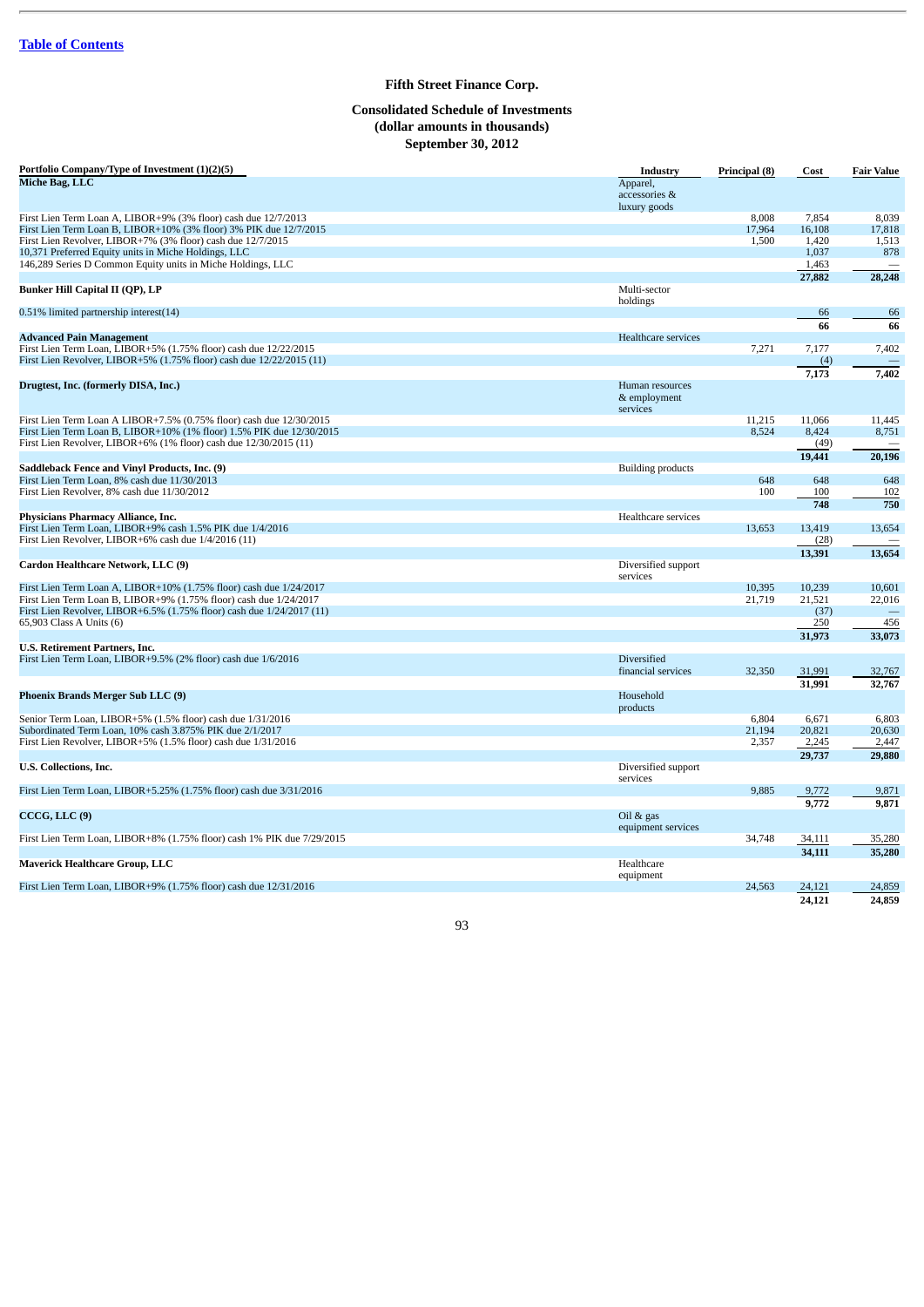## **Consolidated Schedule of Investments (dollar amounts in thousands) September 30, 2012**

| Portfolio Company/Type of Investment (1)(2)(5)                                 | Industry            | Principal (8) | Cost         | <b>Fair Value</b> |
|--------------------------------------------------------------------------------|---------------------|---------------|--------------|-------------------|
| <b>Refac Optical Group</b>                                                     | Specialty stores    |               |              |                   |
| First Lien Term Loan A, LIBOR+7.5% cash due 3/23/2016                          |                     | 12,431        | 12,191       | 12,530            |
| First Lien Term Loan B, LIBOR+8.5% cash 1.75% PIK due 3/23/2016                |                     | 20,322        | 19,939       | 20,565            |
| First Lien Revolver, LIBOR+7.5% cash due 3/23/2016 (11)                        |                     |               | (96)         |                   |
| 1,000 Shares of Common Stock in Refac Holdings, Inc.                           |                     |               | $\mathbf{1}$ |                   |
| 1,000 Shares of Preferred Stock in Refac Holdings, Inc.                        |                     |               | 999          | 1,011             |
|                                                                                |                     |               | 33,034       | 34,106            |
|                                                                                |                     |               |              |                   |
| Securus Technologies, Inc. (9)                                                 | Integrated          |               |              |                   |
|                                                                                | telecommunication   |               |              |                   |
|                                                                                | services            |               |              |                   |
| Second Lien Term Loan, LIBOR+8.25% (1.75% floor) cash due 5/31/2018            |                     | 22,500        | 22,119       | 22,952            |
|                                                                                |                     |               | 22,119       | 22,952            |
| <b>Gundle/SLT Environmental, Inc.</b>                                          | Environmental &     |               |              |                   |
|                                                                                | facilities services |               |              |                   |
| First Lien Term Loan, LIBOR+5.5% (1.5% floor) cash due 5/27/2016               |                     | 8,880         | 8,803        | 8,939             |
|                                                                                |                     |               | 8,803        | 8,939             |
| <b>Titan Fitness, LLC</b>                                                      | Leisure facilities  |               |              |                   |
| First Lien Term Loan A, LIBOR+8.75% (1.25% floor) cash due 6/30/2016           |                     | 14,906        | 14,779       | 14,969            |
| First Lien Term Loan B, LIBOR+10.75% (1.25% floor) cash 1.5% PIK due 6/30/2016 |                     | 11,722        | 11,626       | 11,919            |
| First Lien Term Loan C, 18% PIK due 6/30/2016                                  |                     | 3,254         | 3,232        | 3,271             |
| First Lien Revolver, LIBOR+8.75% (1.25% floor) cash due 6/30/2016 (11)         |                     |               | (29)         |                   |
|                                                                                |                     |               | 29,608       | 30,159            |
| <b>Baird Capital Partners V, LP</b>                                            | Multi-sector        |               |              |                   |
|                                                                                | holdings            |               |              |                   |
| 0.40% limited partnership interest (14)                                        |                     |               | 487          | 487               |
|                                                                                |                     |               | 487          | 487               |
| Charter Brokerage, LLC (9)                                                     | Oil & gas equipment |               |              |                   |
|                                                                                | services            |               |              |                   |
| Senior Term Loan, LIBOR+6.5% (1.5% floor) cash due 7/13/2016                   |                     | 16,150        | 16,019       | 16,408            |
| Mezzanine Term Loan, 11.75% cash 2% PIK due 7/13/2017                          |                     | 10,246        | 10,171       | 10,399            |
| Senior Revolver, LIBOR+6.5% (1.5% floor) cash due 7/13/2016 (11)               |                     |               | (55)         |                   |
|                                                                                |                     |               |              |                   |
|                                                                                |                     |               | 26,135       | 26,807            |
| Stackpole Powertrain International ULC (14)                                    | Auto parts &        |               |              |                   |
|                                                                                | equipment           |               |              |                   |
| 1,000 Common Units                                                             |                     |               | 1,000        | 1,550             |
|                                                                                |                     |               | 1,000        | 1,550             |
| <b>Discovery Practice Management, Inc.</b>                                     | Healthcare services |               |              |                   |
| Senior Term Loan A, LIBOR+7.5% cash due 8/8/2016                               |                     | 6,417         | 6,350        | 6,451             |
| Senior Term Loan B, 12% cash 3% PIK due 8/8/2016                               |                     | 6,441         | 6,380        | 6,602             |
| Senior Revolver, LIBOR+7% cash due 8/8/2016                                    |                     | 400           | 370          | 452               |
|                                                                                |                     |               | 13,100       | 13,505            |
| CTM Group, Inc.                                                                | Leisure products    |               |              |                   |
| Mezzanine Term Loan A, 11% cash 2% PIK due 2/10/2017                           |                     | 10,746        | 10,654       | 10,750            |
| Mezzanine Term Loan B, 18.4% PIK due 2/10/2017                                 |                     | 3,807         | 3,780        | 3,916             |
|                                                                                |                     |               | 14,434       | 14,666            |
| <b>Bojangles</b>                                                               | Restaurants         |               |              |                   |
| First Lien Term Loan, LIBOR+6.5% (1.5% floor) cash due 8/17/2017               |                     | 5,385         | 5,291        | 5,386             |
|                                                                                |                     |               | 5,291        | 5,386             |
| <b>Milestone Partners IV, LP</b>                                               | Multi-sector        |               |              |                   |
|                                                                                | holdings            |               |              |                   |
| 1.36% limited partnership interest (14)                                        |                     |               | 657          | 657               |
|                                                                                |                     |               | 657          | 657               |
| <b>Insight Pharmaceuticals</b>                                                 | Pharmaceuticals     |               |              |                   |
| First Lien Term Loan, LIBOR+6% (1.5% floor) cash due 8/25/2016                 |                     | 9.900         | 9,839        | 9,901             |
|                                                                                |                     |               | 17,363       |                   |
| Second Lien Term Loan, LIBOR+11.75% (1.5% floor) cash due 8/25/2017            |                     | 17,500        |              | 17,502            |
|                                                                                |                     |               | 27,202       | 27,403            |
| <b>National Spine and Pain Centers, LLC</b>                                    | Healthcare services |               |              |                   |
| Mezzanine Term Loan, 11% cash 1.6% PIK due 9/27/2017                           |                     | 27,049        | 26,824       | 27,407            |
| 300,700.98 Class A Units (6)                                                   |                     |               | 301          | 247               |
|                                                                                |                     |               | 27,125       | 27,654            |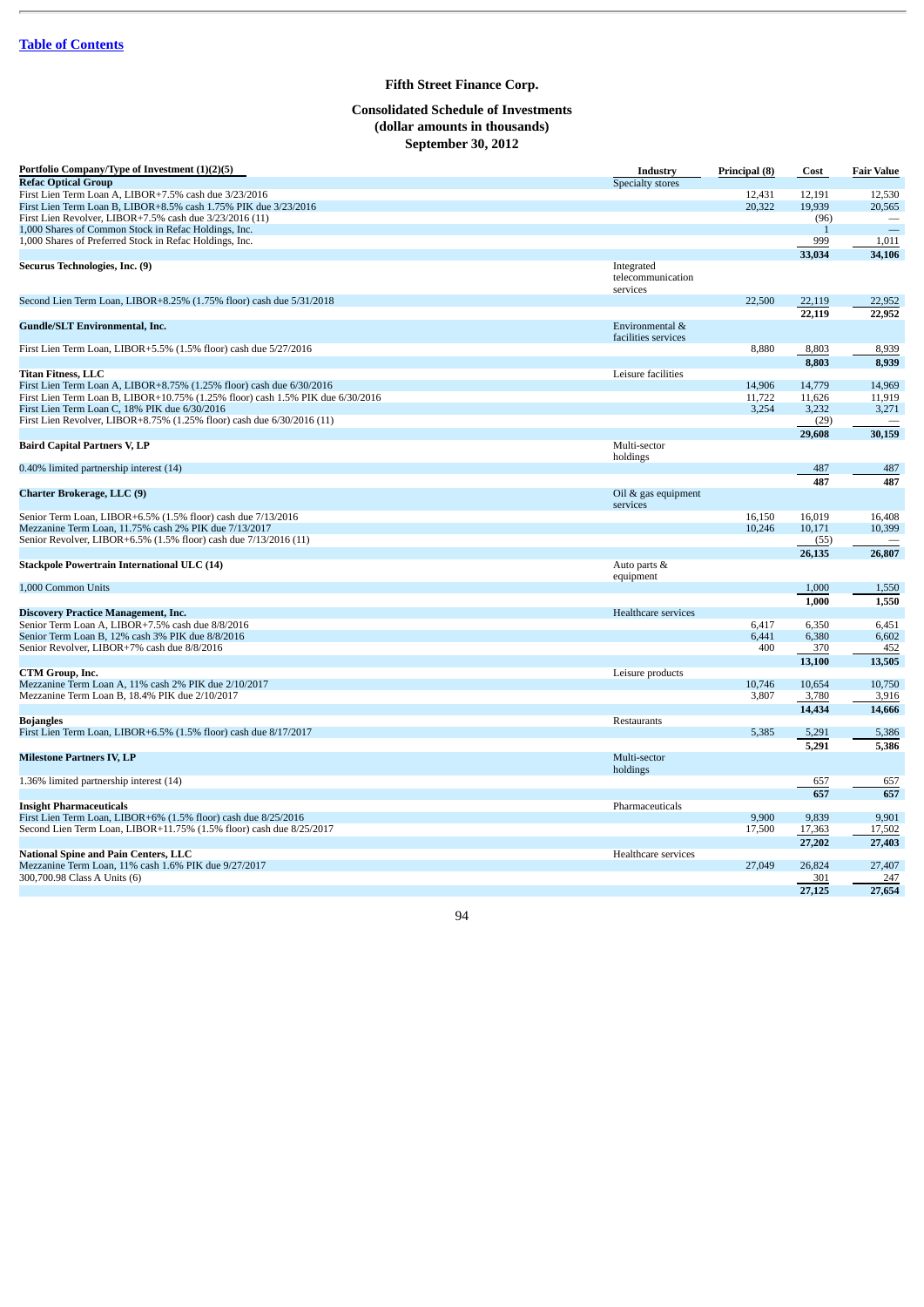## **Consolidated Schedule of Investments (dollar amounts in thousands) September 30, 2012**

| Portfolio Company/Type of Investment (1)(2)(5)                               | <b>Industry</b>          | Principal (8) | Cost             | <b>Fair Value</b> |
|------------------------------------------------------------------------------|--------------------------|---------------|------------------|-------------------|
| <b>RCPDirect, LP</b>                                                         | Multi-sector<br>holdings |               |                  |                   |
| 0.91% limited partnership interest (6)(14)                                   |                          |               | 385              | 385               |
|                                                                              |                          |               | 385              | 385               |
| The MedTech Group, Inc.                                                      | Healthcare<br>equipment  | 12,805        | 12,713           | 13,003            |
| Senior Term Loan, LIBOR+5.5% (1.5% floor)cash due 9/7/2016                   |                          |               | 12,713           | 13,003            |
|                                                                              |                          |               |                  |                   |
| Digi-Star Acquisition Holdings, Inc.                                         | Industrial<br>machinery  |               |                  |                   |
| Mezzanine Term Loan, 12% cash 1.5% PIK due 11/18/2017                        |                          | 10,133        | 10,027           | 10,290            |
| 225 Class A Preferred Units                                                  |                          |               | 225              | 241               |
| 2,500 Class A Common Units                                                   |                          |               | 25               | 74                |
|                                                                              |                          |               | 10,277           | 10,605            |
| <b>CPASS Acquisition Company</b>                                             | Internet software<br>&   |               |                  |                   |
|                                                                              | services                 |               |                  |                   |
| Senior Term Loan, LIBOR+9% (1.5% floor) cash 1% PIK due 11/21/2016           |                          | 4,856         | 4,772            | 4,969             |
| Senior Revolver, LIBOR+9% (1.5% floor) cash due 11/21/2016 (11)              |                          |               | (16)             |                   |
|                                                                              |                          |               | 4,756            | 4,969             |
| <b>Genoa Healthcare Holdings, LLC</b>                                        | Pharmaceuticals          |               |                  |                   |
| Mezzanine Term Loan, 12% cash 2% PIK due 6/1/2017<br>500,000 Preferred units |                          | 12,712        | 12,606<br>475    | 12,926<br>516     |
| 500,000 Class A Common Units                                                 |                          |               | 25               | 155               |
|                                                                              |                          |               | 13,106           | 13,597            |
| SolutionSet, Inc. (9)                                                        | Advertising              |               |                  |                   |
| Senior Term Loan, LIBOR+6% (1% floor) cash due 12/21/2016                    |                          | 8,522         | 8,441            | 8,561             |
|                                                                              |                          |               | 8,441            | 8,561             |
| <b>Slate Pharmaceuticals Acquisition Corp.</b>                               | Healthcare services      |               |                  |                   |
| Subordinated Term Loan, 12% cash 1.5% PIK due 12/29/2017                     |                          | 20,231        | 20,059<br>20.059 | 20,882            |
| <b>ACON Equity Partners III, LP</b>                                          | Multi-                   |               |                  | 20,882            |
|                                                                              | sector holdings          |               |                  |                   |
| 0.31% limited partnership interest (14)                                      |                          |               | 247              | 247               |
|                                                                              |                          |               | 247              | 247               |
| <b>Blue Coat Systems, Inc.</b>                                               | Internet software        |               |                  |                   |
|                                                                              | &<br>services            |               |                  |                   |
| First Lien Term Loan, LIBOR+6% (1.5% floor) cash due 2/15/2018               |                          | 14,906        | 14,770           | 15,060            |
| Second Lien Term Loan, LIBOR+10% (1.5% floor) cash due 8/15/2018             |                          | 7,000         | 6,937            | 7,208             |
|                                                                              |                          |               | 21,707           | 22,268            |
| CRGT, Inc.                                                                   | IT consulting &          |               |                  |                   |
|                                                                              | other services           |               |                  |                   |
| Mezzanine Term Loan, 12.5% cash 3% PIK due 3/9/2018                          |                          | 25,939        | 25,709<br>25,709 | 26,476            |
| <b>Riverside Fund V, LP</b>                                                  | Multi-sector             |               |                  | 26,476            |
|                                                                              | holdings                 |               |                  |                   |
| $0.48\%$ limited partnership interest $(12)(14)$                             |                          |               |                  |                   |
|                                                                              |                          |               |                  |                   |
| World 50, Inc.                                                               | Research &               |               |                  |                   |
| Senior Term Loan A, LIBOR+6.25% (1.5% floor) cash due 3/30/2017              | consulting services      | 8,638         | 8,514            | 8,667             |
| Senior Term Loan B, 12.5% cash due 3/30/2017                                 |                          | 5,500         | 5,425            | 5,522             |
| Senior Revolver, LIBOR+6.25% (1.5% floor) cash due 3/30/2017 (11)            |                          |               | (54)             |                   |
|                                                                              |                          |               | 13,885           | 14,189            |
| Huddle House, Inc.                                                           | Restaurants              |               |                  |                   |
| Subordinated Term Loan, 11% cash 1.6% PIK due 3/30/2018                      |                          | 13,964        | 13,839           | 14,082            |
|                                                                              |                          |               | 13,839           | 14,082            |
| Nixon, Inc.                                                                  | Apparel,<br>accessories  |               |                  |                   |
|                                                                              | & luxury goods           |               |                  |                   |
| First Lien Term Loan, 8.75% cash 2.75% PIK due 4/16/2018                     |                          | 10,128        | 10,036           | 10,164            |
|                                                                              |                          |               | 10.036           | 10.164            |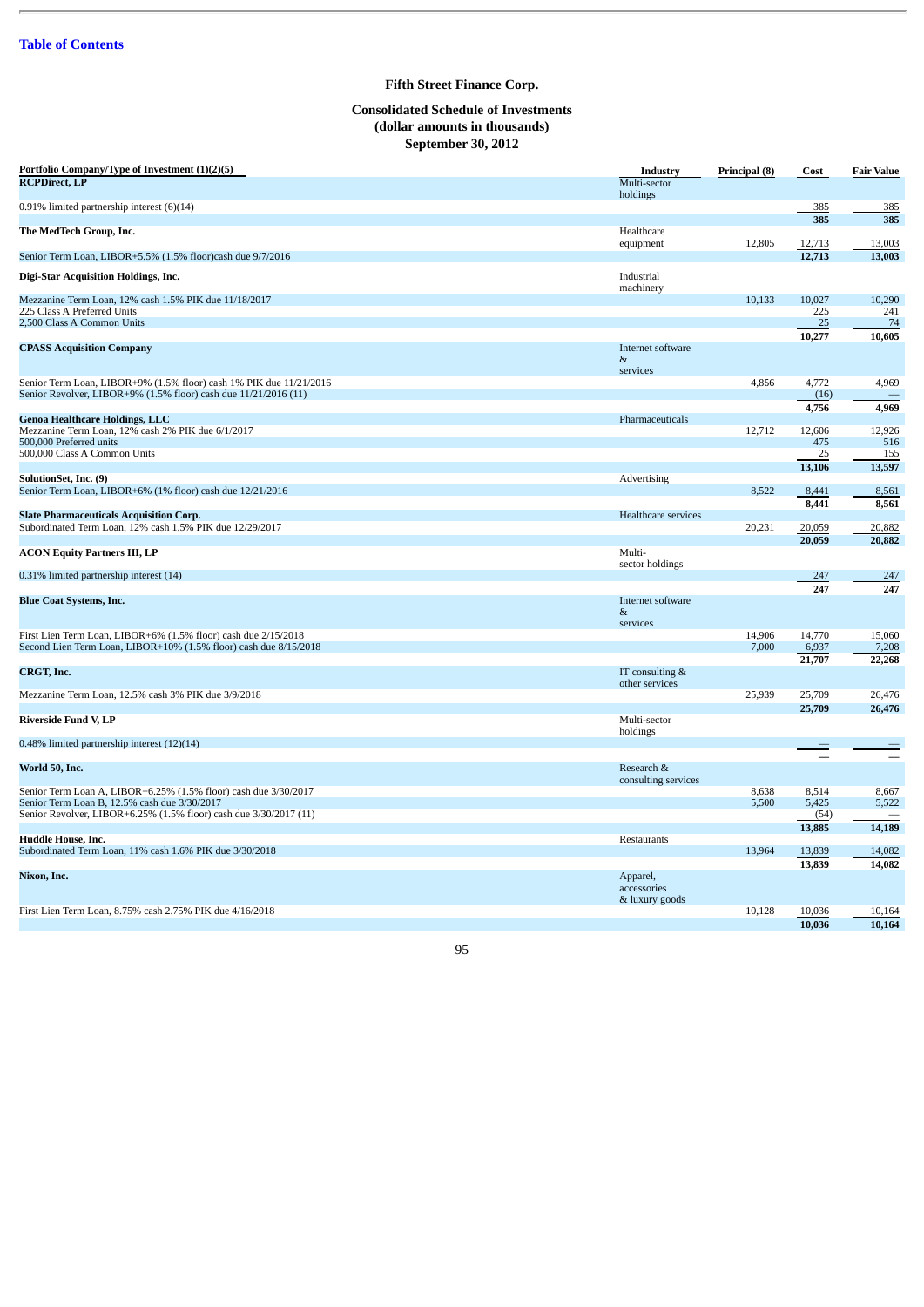## **Consolidated Schedule of Investments (dollar amounts in thousands) September 30, 2012**

| Portfolio Company/Type of Investment (1)(2)(5)                                                                                                      | Industry                          | Principal (8) | Cost             | <b>Fair Value</b> |
|-----------------------------------------------------------------------------------------------------------------------------------------------------|-----------------------------------|---------------|------------------|-------------------|
| <b>JTC Education, Inc.</b>                                                                                                                          | <b>Education services</b>         |               |                  |                   |
| Subordinated Term Loan, 13% cash due 11/1/2017                                                                                                      |                                   | 11,500        | 11,394           | 11,573            |
| 17,391 Shares of Series A-1 Preferred Stock                                                                                                         |                                   |               | 313              | 290               |
| 17,391 Shares of Common Stock                                                                                                                       |                                   |               | 187              |                   |
|                                                                                                                                                     |                                   |               | 11,894           | 11,863            |
| <b>BMC Acquisition, Inc.</b>                                                                                                                        | Diversified<br>financial services |               |                  |                   |
| Senior Term Loan, LIBOR+5.5% (1% floor) cash due 5/1/2017                                                                                           |                                   | 5,685         | 5,646            | 5,668             |
| Senior Revolver, LIBOR+5% (1% floor) cash due 5/1/2017                                                                                              |                                   | 350           | 341              | 396               |
| 500 Series A Preferred Shares                                                                                                                       |                                   |               | 499              | 456               |
| 50,000 Common Shares                                                                                                                                |                                   |               | -1               |                   |
|                                                                                                                                                     |                                   |               | 6.487            | 6,520             |
| Ansira Partners, Inc.                                                                                                                               | Advertising                       |               |                  |                   |
| First Lien Term Loan, LIBOR+5.5% (1.5% floor) cash due 5/4/2017                                                                                     |                                   | 12,243        | 12,158           | 12,320            |
| First Lien Revolver, LIBOR+5.5% (1.5% floor) cash due 5/4/2017 (11)                                                                                 |                                   |               | (8)              |                   |
| 250 Preferred Units & 250 Class A Common Units of Ansira Holdings, LLC                                                                              |                                   |               | 250              | 227               |
|                                                                                                                                                     |                                   |               | 12,400           | 12,547            |
| MX USA, Inc.                                                                                                                                        | Healthcare services               |               |                  |                   |
| Second Lien Term Loan, LIBOR+10.5% (1.25% floor) cash due 10/31/2017                                                                                |                                   | 22,000        | 21,815           | 22,336            |
|                                                                                                                                                     |                                   |               | 21,815           | 22,336            |
| PLATO, Inc.                                                                                                                                         | <b>Education services</b>         |               |                  |                   |
| First Lien Term Loan, LIBOR+6% (1.5% floor) cash due 5/17/2018                                                                                      |                                   | 14,812        | 14,812           | 14,804            |
| Second Lien Term Loan, LIBOR+9.75% (1.5% floor) cash due 5/17/2019                                                                                  |                                   | 17,000        | 17,000           | 17,093            |
|                                                                                                                                                     |                                   |               | 31,812           | 31,897            |
| I Drive Safely, LLC                                                                                                                                 | <b>Education services</b>         |               |                  |                   |
| First Lien Term Loan, LIBOR+8.5% (1.5% floor) cash due 5/25/2017                                                                                    |                                   | 27,000        | 27,007           | 27,352            |
| First Lien Revolver, LIBOR+6.5% (1.5% floor) cash due 5/25/2017                                                                                     |                                   |               | 1                |                   |
| 75,000 Class A Common Units of IDS Investments, LLC                                                                                                 |                                   |               | 750              | 591               |
|                                                                                                                                                     |                                   |               | 27,758           | 27,943            |
| <b>ConvergeOne Holdings Corp.</b>                                                                                                                   | Integrated<br>telecommunication   |               |                  |                   |
| First Lien Term Loan, LIBOR+7% (1.5% floor) cash due 6/8/2017                                                                                       | services                          | 9,875         | 9,875            | 9,940             |
|                                                                                                                                                     |                                   |               |                  |                   |
|                                                                                                                                                     |                                   |               | 9,875            | 9,940             |
| <b>Yeti Acquisition, LLC</b>                                                                                                                        | Leisure products                  |               |                  |                   |
| First Lien Term Loan A, LIBOR+8% (1.25% floor) cash due 6/15/2017                                                                                   |                                   | 27,650        | 27,622<br>11,988 | 28,036            |
| First Lien Term Loan B, LIBOR+11.25% (1.25% floor) cash 1% PIK due 6/15/2017<br>First Lien Revolver, LIBOR+8% (1.25% floor) cash due 6/15/2017 (11) |                                   | 12,000        | (10)             | 12,275            |
| 1,500 Common Stock Units of Yeti Holdings, Inc.                                                                                                     |                                   |               | 1,500            | 1,500             |
|                                                                                                                                                     |                                   |               |                  |                   |
|                                                                                                                                                     |                                   |               | 41,100           | 41,811            |
| <b>Specialized Education Services, Inc.</b><br>Senior Term Loan, LIBOR+5.5% (1.5% floor) cash due 6/28/2017                                         | <b>Education services</b>         | 10,000        | 10,000           | 10,026            |
| Subordinated Term Loan, 11% cash 1.5% PIK due 6/28/2018                                                                                             |                                   | 17,569        | 17,569           | 17,597            |
|                                                                                                                                                     |                                   |               |                  |                   |
|                                                                                                                                                     |                                   |               | 27,569           | 27,623            |
| <b>InvestRx Corporation</b>                                                                                                                         | Diversified support<br>services   |               |                  |                   |
| First Lien Term Loan A, LIBOR+7.75% (1.25% floor) cash due 7/2/2017                                                                                 |                                   | 24,805        | 24,786           | 24,805            |
| First Lien Term Loan B, LIBOR+9.75% (1.25% floor) cash 1% PIK due 7/2/2017                                                                          |                                   | 18,370        | 18,356           | 18,370            |
| First Lien Delayed Draw Term Loan, LIBOR+8.25% (1.25% floor) cash due 7/2/2014                                                                      |                                   |               |                  |                   |
| First Lien Revolver, LIBOR+7.75% (1.25% floor) cash due 7/2/2017 (11)                                                                               |                                   |               | (5)              |                   |
|                                                                                                                                                     |                                   |               | 43,137           | 43,175            |
| eResearch Technology, Inc.                                                                                                                          | Healthcare services               |               |                  |                   |
| First Lien Term Loan, LIBOR+6.5% (1.5% floor) cash due 5/2/2018                                                                                     |                                   | 13,500        | 13,500           | 13,500            |
|                                                                                                                                                     |                                   |               | 13,500           | 13,500            |
| <b>Connolly, LLC</b>                                                                                                                                | Diversified support<br>services   |               |                  |                   |
| Second Lien Term Loan, LIBOR+9.25% (1.25% floor) cash due 7/15/2019                                                                                 |                                   | 5,000         | 5,000            | 5,000             |
|                                                                                                                                                     |                                   |               | 5,000            | 5.000             |
|                                                                                                                                                     |                                   |               |                  |                   |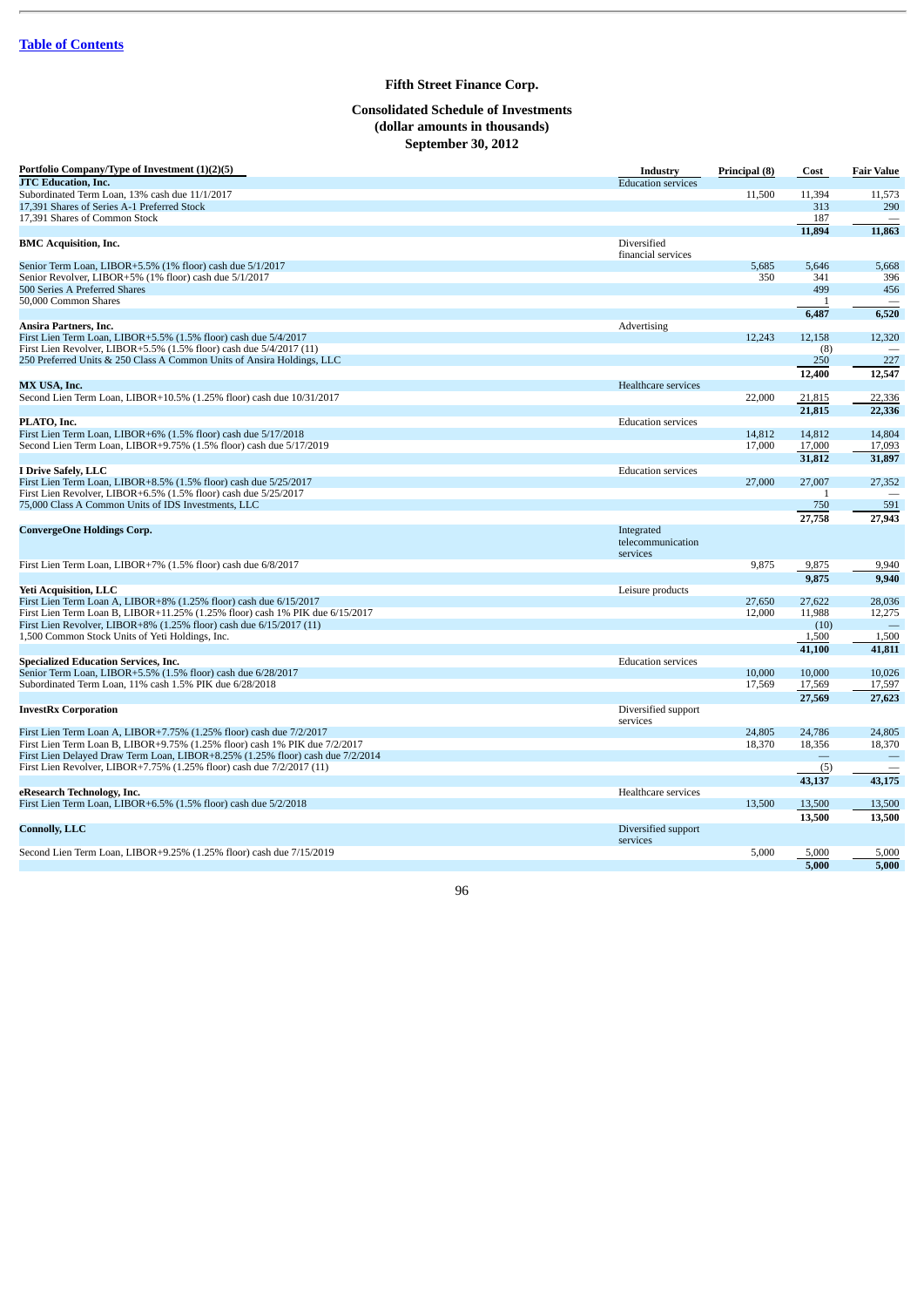#### **Consolidated Schedule of Investments (dollar amounts in thousands) September 30, 2012**

| Portfolio Company/Type of Investment (1)(2)(5)                     | Industry                                       | Principal (8) | Cost        | <b>Fair Value</b> |
|--------------------------------------------------------------------|------------------------------------------------|---------------|-------------|-------------------|
| <b>PC Helps Support, LLC</b>                                       | <b>IT</b><br>consulting<br>& other<br>services |               |             |                   |
| Subordinated Term Loan, 12% cash 1.5% PIK due 9/5/2018             |                                                | 18,520        | 18,520      | 18,520            |
| 675 Series A Preferred Units of PCH Support Holdings, Inc.         |                                                |               | 675         | 675               |
| 7,500 Class A Common Stock Units of PCH Support Holdings, Inc.     |                                                |               | 75          | 75                |
|                                                                    |                                                |               | 19,270      | 19,270            |
| <b>Ikaria Acquisition, Inc.</b>                                    | Healthcare<br>services                         |               |             |                   |
| First Lien Term Loan, LIBOR+6.5% (1.25% floor) cash due 9/25/2017  |                                                | 10,000        | 10,000      | 10,000            |
|                                                                    |                                                |               | 10,000      | 10,000            |
| $Olson + Co., Inc.$                                                | Advertising                                    |               |             |                   |
| First Lien Term Loan, LIBOR+5.5% (1.5% floor) cash due 9/30/2017   |                                                | 13,895        | 13,895      | 13,895            |
| First Lien Revolver, LIBOR+5.5% (1.5% floor) cash due 9/30/2017    |                                                |               |             |                   |
|                                                                    |                                                |               | 13,895      | 13,895            |
| Total Non-Control/Non-Affiliate Investments (133.2% of net assets) |                                                |               | \$1,180,436 | \$1,203,681       |
| Total Portfolio Investments (142.6% of net assets)                 |                                                |               | \$1,268,489 | \$1,288,108       |

(1) All debt investments are income producing. Equity is non-income producing unless otherwise noted.

(2) See Note 3 to the Consolidated Financial Statements for portfolio composition by geographic region.

(3) Control Investments are defined by the Investment Company Act of 1940 ("1940 Act") as investments in companies in which the Company owns more than 25% of the voting securities or maintains greater than 50% of the board representation.

(4) Affiliate Investments are defined by the 1940 Act as investments in companies in which the Company owns between 5% and 25% of the voting securities.

(5) Equity ownership may be held in shares or units of companies related to the portfolio companies.

(6) Income producing through payment of dividends or distributions.

(7) Non-Control/Non-Affiliate Investments are defined by the 1940 Act as investments that are neither Control Investments nor Affiliate Investments.

(8) Principal includes accumulated PIK interest and is net of repayments.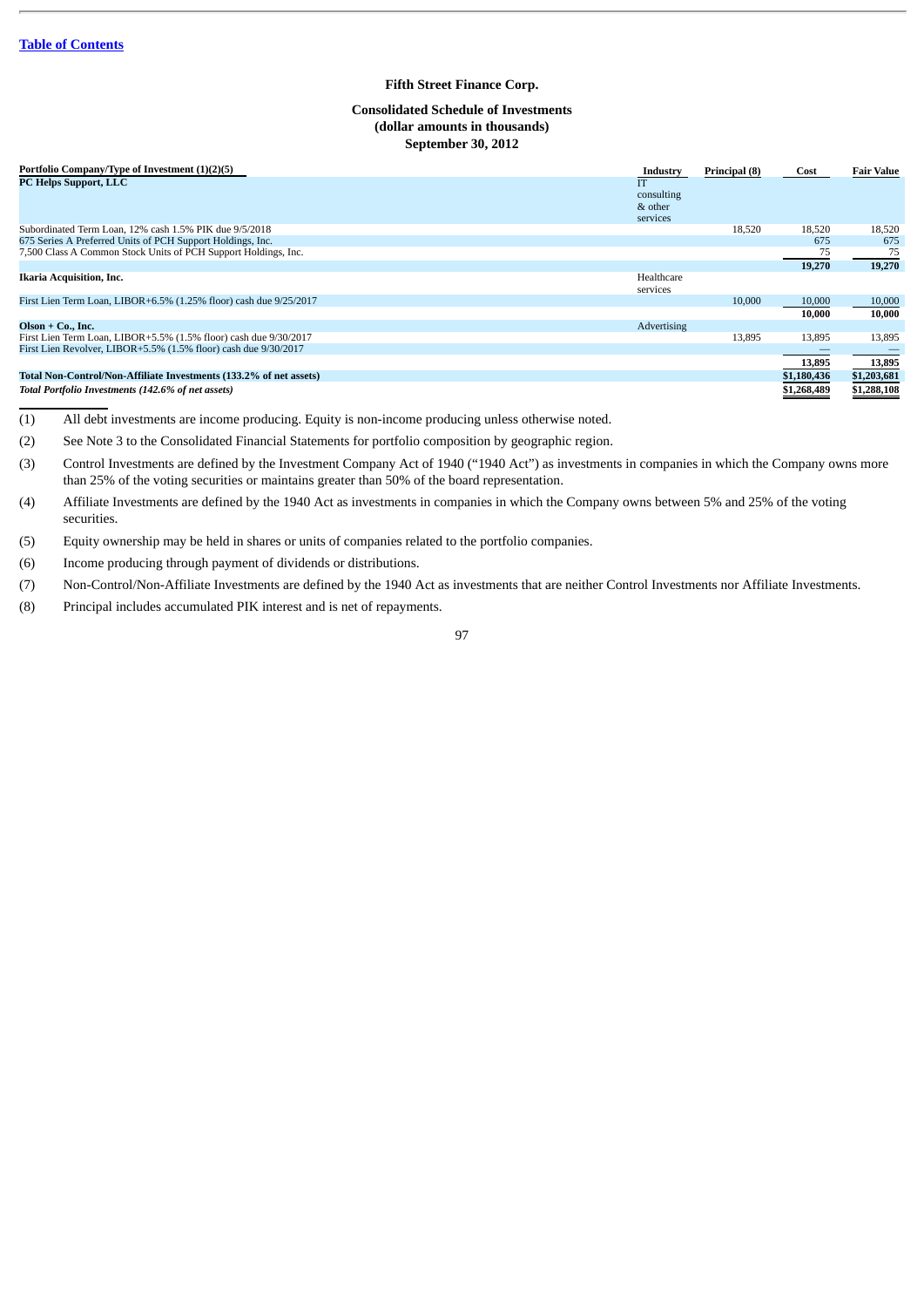#### **Consolidated Schedule of Investments (dollar amounts in thousands) September 30, 2012**

(9) Interest rates have been adjusted on certain term loans and revolvers. These rate adjustments are temporary in nature due to financial or payment covenant violations in the original credit agreements, or permanent in nature per loan amendment or waiver documents. The table below summarizes these rate adjustments by portfolio company:

| <b>Portfolio Company</b>                     | <b>Effective date</b> | <b>Cash interest</b>                                                       | <b>PIK</b> interest                                | Reason                          |
|----------------------------------------------|-----------------------|----------------------------------------------------------------------------|----------------------------------------------------|---------------------------------|
| SolutionSet, Inc.                            | September 13, 2012    | $-0.5\%$ on Term Loan                                                      |                                                    | Tier pricing per loan agreement |
| Securus Technologies Holdings, Inc.          | June 6, 2012          | $+0.75\%$ on Term Loan                                                     |                                                    | Per loan amendment              |
| Charter Brokerage, LLC                       | May 9, 2012           | - 0.5% on Senior Term Loan & Revolver                                      |                                                    | Tier pricing per loan agreement |
| Coll Materials Group LLC                     | July 1, 2012          | $-12.0\%$ on Term Loan A                                                   | $+15.0\%$ on Term Loan A                           | Per loan amendment              |
| <b>HealthDrive Corporation</b>               | April 1, 2012         | $+2.0\%$ on Term Loan A                                                    |                                                    | Tier pricing per loan agreement |
| Ambath/Rebath Holdings, Inc.                 | April 1, 2012         | $-2.0\%$ on Term Loan A<br>$-4.5%$ on Term Loan B                          | $+2.0\%$ on Term Loan A $+4.5\%$ on<br>Term Loan B | Per loan amendment              |
| Cardon Healthcare Network, LLC               | April 1, 2012         | $-2.25%$ on Term Loan A<br>$-1.25\%$ on Term Loan B                        |                                                    | Tier pricing per loan agreement |
| Tegra Medical, LLC                           | January 1, 2012       |                                                                            | $+0.5\%$ on Term Loan B                            | Per loan amendment              |
| NDSSI Holdings, Inc.                         | December 31, 2011     |                                                                            | $-1.0\%$ on Term Loan A                            | Per loan amendment              |
| Phoenix Brands Merger Sub LLC                | December 22, 2011     | + 0.75% on Subordinated Term Loan<br>+ 0.5% on Senior Term Loan & Revolver |                                                    | Per loan amendment              |
| CCCG, LLC                                    | November 15, 2011     | $+0.5\%$ on Term Loan                                                      |                                                    | Per loan amendment              |
| Saddleback Fence and Vinyl<br>Products, Inc. | October 31, 2011      | $+4.0\%$ on Revolver                                                       |                                                    | Per loan amendment              |
| Eagle Hospital Physicians, Inc.              | July 1, 2011          | - 0.25% on Term Loan & Revolver                                            |                                                    | Per loan amendment              |
| Capital Equipment Group, Inc.                | July 1, 2010          | $-2.0\%$ on Term Loan                                                      | $-0.75%$ on Term Loan                              | Per waiver agreement            |

(10) Statewide Holdings, Inc. is the successor entity to Traffic Control and Safety Corp. and was formed as part of the reorganization process.

(11) Cost amounts represent unearned income related to undrawn commitments.

(12) Represents an unfunded commitment to fund limited partnership interest.

(13) Investment was on PIK non-accrual status as of September 30, 2012.

(14) Investment is not a qualifying asset as defined under Section 55(a) of the 1940 Act.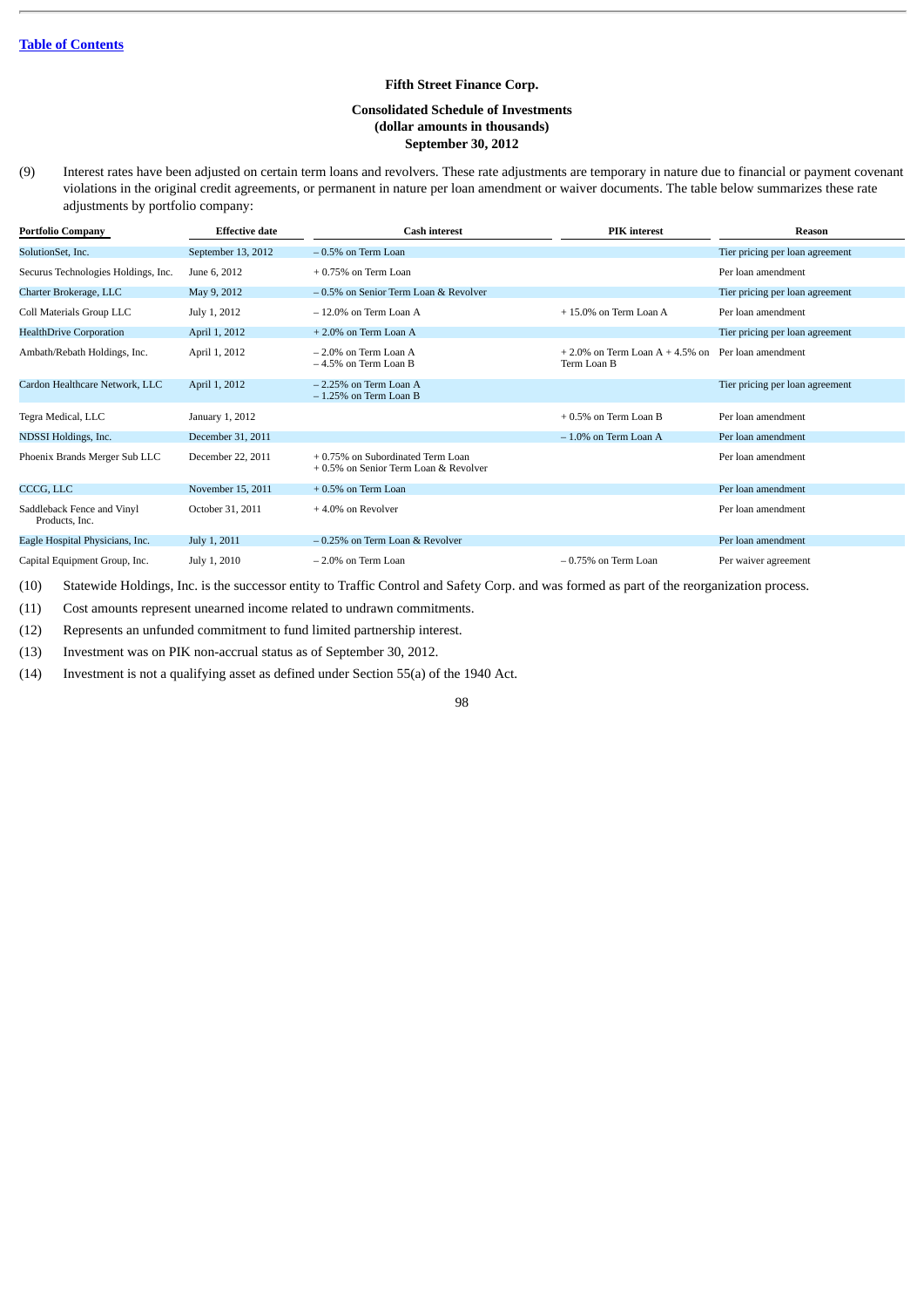## **Consolidated Schedule of Investments (dollar amounts in thousands) September 30, 2011**

| Portfolio Company/Type of Investment (1)(2)(5)                        | Industry                                    |              | Principal(8) | Cost     |              | <b>Fair Value</b>        |
|-----------------------------------------------------------------------|---------------------------------------------|--------------|--------------|----------|--------------|--------------------------|
| <b>Control Investments(3)</b>                                         |                                             |              |              |          |              |                          |
| Lighting By Gregory, LLC(9)(13)(14)                                   | Housewares &<br>specialties                 |              |              |          |              |                          |
| First Lien Term Loan A, 9.75% PIK due 2/28/2013                       |                                             | $\mathbb{S}$ | 4,366        | \$3,996  | $\mathbb{S}$ | 2,526                    |
| First Lien Bridge Loan, 8% PIK due 3/31/2012                          |                                             |              | 112          | 113      |              |                          |
| 97.38% membership interest                                            |                                             |              |              | 1,210    |              |                          |
|                                                                       |                                             |              |              | 5,319    |              | 2,526                    |
| Nicos Polymers & Grinding, Inc.                                       | Environmental &<br>facilities services      |              |              |          |              |                          |
| First Lien Term Loan, 8% cash due 12/4/2017                           |                                             |              | 5,347        | 5,280    |              | 5,189                    |
| First Lien Revolver, 8% cash due 12/4/2017                            |                                             |              | 1,500        | 1,500    |              | 1,551                    |
| 50% Membership interest in CD Holdco, LLC                             |                                             |              |              | 1,627    |              | 5,234                    |
|                                                                       |                                             |              |              | 8,407    |              | 11,974                   |
| Total Control Investments (2.0% of net assets)                        |                                             |              |              | \$13,726 |              | 14,500                   |
|                                                                       |                                             |              |              |          |              |                          |
| <b>Affiliate Investments(4)</b>                                       |                                             |              |              |          |              |                          |
| O'Currance, Inc.(13)(14)                                              | Data Processing<br>& outsourced<br>services |              |              |          |              |                          |
| First Lien Term Loan A, 12.875% cash 4% PIK due 3/21/2012             |                                             | \$           | 11,414       | \$11,254 | \$           | 3,173                    |
| First Lien Term Loan B, 12.875% cash 4% PIK 3/21/2012                 |                                             |              | 1,164        | 1,140    |              | 324                      |
| 1.75% Preferred Membership interest in O'Currance Holding Co., LLC    |                                             |              |              | 130      |              | $\overline{\phantom{m}}$ |
| 3.3% Membership Interest in O'Currance Holding Co., LLC               |                                             |              |              | 250      |              |                          |
|                                                                       |                                             |              |              | 12,774   |              | 3.497                    |
| <b>Caregiver Services, Inc.</b>                                       | Healthcare                                  |              |              |          |              |                          |
|                                                                       | services                                    |              |              |          |              |                          |
| Second Lien Term Loan A, LIBOR+6.85% (5.15% floor) cash due 2/25/2013 |                                             |              | 5.712        | 5,527    |              | 5,843                    |
| Second Lien Term Loan B, 12.5% cash 4% PIK due 2/25/2013              |                                             |              | 15.161       | 14.801   |              | 15,067                   |
| 1,080,399 shares of Series A Preferred Stock                          |                                             |              |              | 1,080    |              | 1,490                    |
|                                                                       |                                             |              |              | 21,408   |              | 22,400                   |
|                                                                       |                                             |              |              |          | \$           | 25,897                   |
| Total Affiliate Investments (3.6% of net assets)                      |                                             |              |              | \$34,182 |              |                          |
| Non-Control/Non-Affiliate Investments(7)                              |                                             |              |              |          |              |                          |
| Repechage Investments Limited(13)(14)                                 | Restaurants                                 |              |              |          |              |                          |
| First Lien Term Loan, 12.75% cash 2.75% PIK due 10/16/2011            |                                             | \$           | 3,558        | \$ 3,412 | \$           | 1,829                    |
| 7,500 shares of Series A Preferred Stock of Elephant & Castle, Inc.   |                                             |              |              | 750      |              |                          |
|                                                                       |                                             |              |              | 4,162    |              | 1,829                    |
| <b>Traffic Control &amp; Safety Corporation(9)</b>                    | Construction &                              |              |              |          |              |                          |
|                                                                       | engineering                                 |              |              |          |              |                          |
| Senior Term Loan, LIBOR+9% cash due 6/29/2012                         |                                             |              | 5,000        | 4,870    |              | 4,957                    |
| Senior Revolver, LIBOR+9% cash due 6/29/2012                          |                                             |              | 11,986       | 11,754   |              | 11,966                   |
| Second Lien Term Loan, 12% cash 3% PIK due 5/28/2015                  |                                             |              | 20,795       | 20,602   |              | 17,545                   |
| Subordinated Loan, 15% PIK due 5/28/2015                              |                                             |              | 5,325        | 5,325    |              | 1,346                    |
| 24,750 shares of Series B Preferred Stock                             |                                             |              |              | 247      |              |                          |
| 43,494 shares of Series D Preferred Stock                             |                                             |              |              | 435      |              |                          |
| 25,000 shares of Common Stock                                         |                                             |              |              | 3        |              |                          |
|                                                                       |                                             |              |              | 43,236   |              | 35,814                   |
| TBA Global, LLC                                                       | Advertising                                 |              |              |          |              |                          |
| 53,994 Senior Preferred Shares                                        |                                             |              |              | 216      |              | 388                      |
| 191.977 Shares A Shares                                               |                                             |              |              | 192      |              | 74                       |
|                                                                       |                                             |              |              | 408      |              | 462                      |
| <b>Fitness Edge, LLC</b>                                              | Leisure facilities                          |              |              |          |              |                          |
| First Lien Term Loan A, LIBOR+5.25% (4.75% floor) cash due 7/31/2012  |                                             |              | 750          | 749      |              | 757                      |
| First Lien Term Loan B, 12.5% cash 2.5% PIK due 7/31/2012             |                                             |              | 5,776        | 5,750    |              | 5,814                    |
| 1,000 Common Units(6)                                                 |                                             |              |              | 43       |              | 181                      |
|                                                                       |                                             |              |              | 6,542    |              | 6,752                    |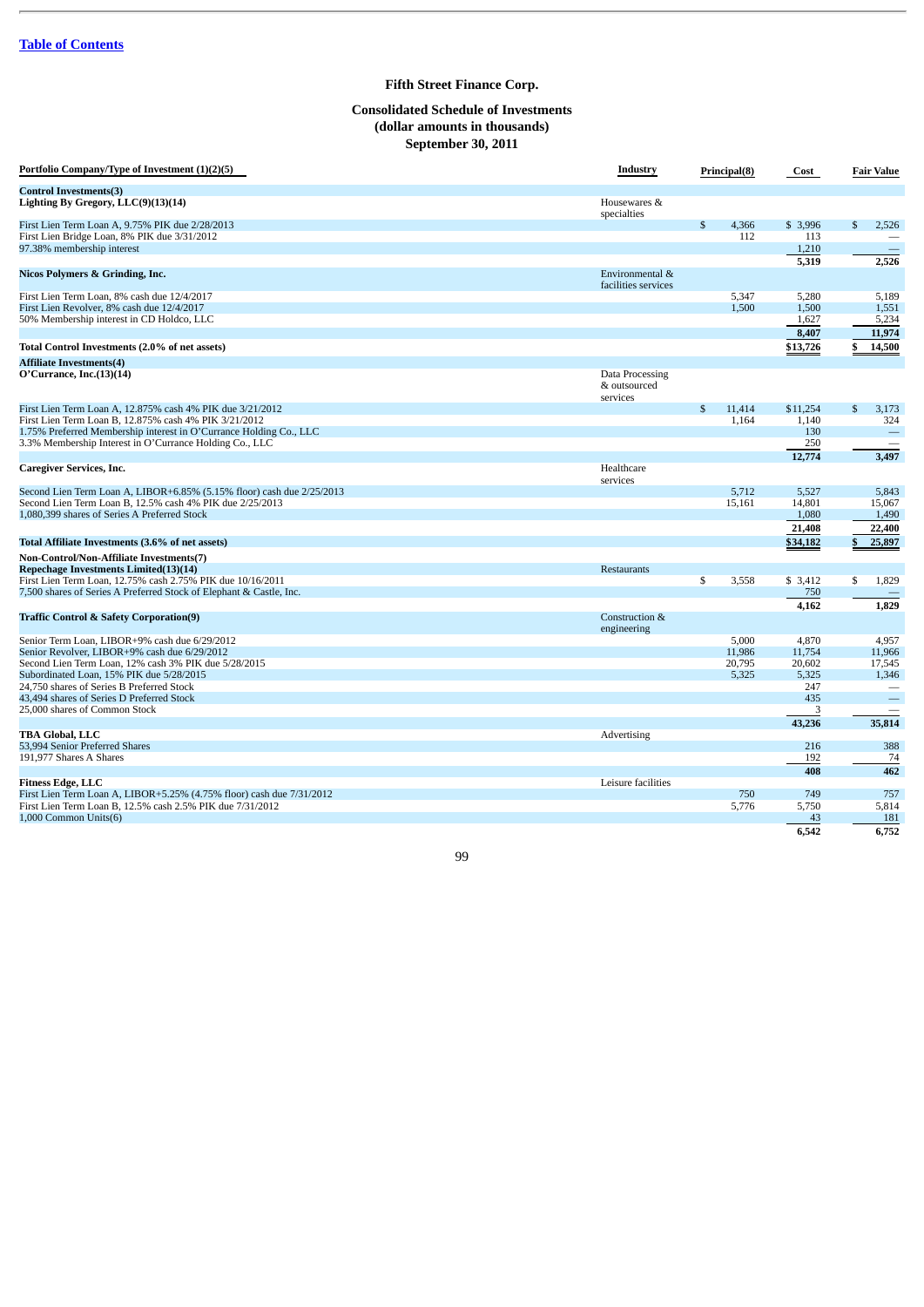## **Consolidated Schedule of Investments (dollar amounts in thousands) September 30, 2011**

| Portfolio Company/Type of Investment (1)(2)(5)              | Industry                                                  | Principal(8) | Cost           | <b>Fair Value</b>        |
|-------------------------------------------------------------|-----------------------------------------------------------|--------------|----------------|--------------------------|
| <b>Boot Barn</b>                                            | Apparel,<br>accessories &<br>luxury goods and<br>footwear |              |                |                          |
| 255.78 shares of Series A&B Preferred Stock                 |                                                           |              | 247            | 71                       |
| 1,354 shares of Common Stock                                |                                                           |              | 9              | $9$                      |
|                                                             |                                                           |              | 256            | 80                       |
| Premier Trailer Leasing, Inc.(9)(13)(14)                    | Trucking                                                  |              |                |                          |
| Second Lien Term Loan, 13.25% cash 3.25% PIK due 10/23/2012 |                                                           | 19,070       | 17,064         |                          |
| 285 shares of Common Stock                                  |                                                           |              | $\overline{1}$ |                          |
|                                                             |                                                           |              | 17,065         | $\overline{\phantom{0}}$ |
| Capital Equipment Group, Inc.(9)                            | Industrial                                                |              |                |                          |
|                                                             | machinery                                                 |              |                |                          |
| Second Lien Term Loan, 12% cash 2.75% PIK due 7/10/2013     |                                                           | 10,278       | 10,112         | 10,226                   |
| 33,463 shares of Common Stock                               |                                                           |              | 345            | 634                      |
|                                                             |                                                           |              | 10,457         | 10,860                   |
| <b>Rail Acquisition Corp.</b>                               | Electronic                                                |              |                |                          |
|                                                             | manufacturing                                             |              |                |                          |
|                                                             | services                                                  |              |                |                          |
| First Lien Term Loan, 12% PIK due 9/1/2013                  |                                                           | 18,415       | 15,636         | 4,106                    |
| First Lien Revolver, 7.85% cash due 9/1/2013                |                                                           | 4,554        | 4,554          | 4,554                    |
|                                                             |                                                           |              | 20,190         | 8,660                    |
| <b>Western Emulsions, Inc.</b>                              | Construction                                              |              |                |                          |
|                                                             | materials                                                 |              |                |                          |
| Second Lien Term Loan, 12.5% cash 2.5% PIK due 6/30/2014    |                                                           | 6,844        | 6,736          | 6,840                    |
|                                                             |                                                           |              | 6,736          | 6,840                    |
| <b>Storyteller Theaters Corporation</b>                     | Movies                                                    |              |                |                          |
|                                                             | & entertainment                                           |              |                |                          |
| 1,692 shares of Common Stock                                |                                                           |              |                | 62                       |
| 20,000 shares of Preferred Stock                            |                                                           |              | 200            | 200                      |
|                                                             |                                                           |              |                |                          |
|                                                             | Healthcare                                                |              | 200            | 262                      |
| <b>HealthDrive Corporation</b>                              | services                                                  |              |                |                          |
| First Lien Term Loan A, 10% cash due 7/17/2013              |                                                           | 6,263        | 6,049          | 6,352                    |
| First Lien Term Loan B, 12% cash 1% PIK due 7/17/2013       |                                                           | 10,282       | 10,212         | 10,217                   |
| First Lien Revolver, 12% cash due 7/17/2013(11)             |                                                           |              |                |                          |
|                                                             |                                                           |              | (7)            |                          |
|                                                             |                                                           |              | 16,254         | 16,569                   |
| idX Corporation                                             | Distributors                                              |              |                |                          |
| Second Lien Term Loan, 12.5% cash 2% PIK due 7/1/2014       |                                                           | 18,895       | 18,631         | 18,938                   |
|                                                             |                                                           |              | 18,631         | 18,938                   |
| Cenegenics, LLC                                             | Healthcare                                                |              |                |                          |
|                                                             | services                                                  |              |                |                          |
| 414,419 Common Units(6)                                     |                                                           |              | 598            | 1,060                    |
|                                                             |                                                           |              | 598            | 1,060                    |
| <b>IZI Medical Products, Inc.</b>                           | Healthcare                                                |              |                |                          |
|                                                             | technology                                                |              |                |                          |
| First Lien Term Loan A, 12% cash due 3/31/2014              |                                                           | 3,236        | 3,215          | 3,244                    |
| First Lien Term Loan B, 13% cash 3% PIK due 3/31/2014       |                                                           | 17,258       | 16,861         | 17,061                   |
| First Lien Revolver, 10% cash due 3/31/2014(11)             |                                                           |              | (25)           |                          |
| 453,755 Preferred units of IZI Holdings, LLC                |                                                           |              | 454            | 642                      |
|                                                             |                                                           |              | 20,505         | 20,947                   |
| Trans-Trade, Inc.                                           | Air freight                                               |              |                |                          |
|                                                             | & logistics                                               |              |                |                          |
| First Lien Term Loan, 13% cash 2.5% PIK due 9/10/2014       |                                                           | 12,523       | 12,287         | 11,763                   |
| First Lien Revolver, 12% cash due 9/10/2014                 |                                                           | 5,800        | 5,697          | 5,479                    |
|                                                             |                                                           |              | 17,984         | 17,242                   |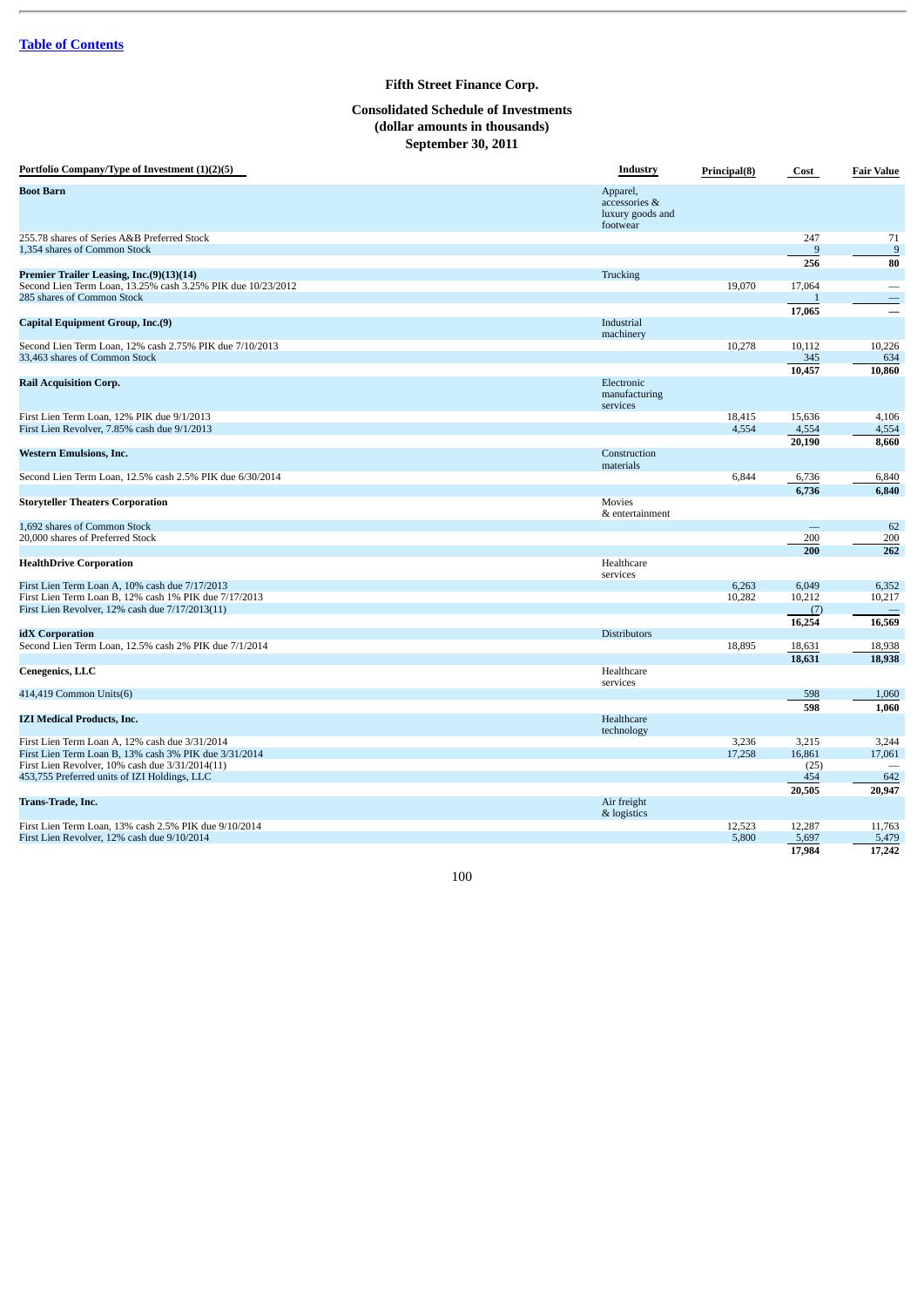## **Consolidated Schedule of Investments (dollar amounts in thousands) September 30, 2011**

| Portfolio Company/Type of Investment (1)(2)(5)                                                                                           | <b>Industry</b>                            | Principal(8) | Cost            | <b>Fair Value</b> |
|------------------------------------------------------------------------------------------------------------------------------------------|--------------------------------------------|--------------|-----------------|-------------------|
| <b>Riverlake Equity Partners II, LP</b>                                                                                                  | Multi-sector<br>holdings                   |              |                 |                   |
| 1.89% limited partnership interest(16)                                                                                                   |                                            |              | 122             | 122               |
| <b>Riverside Fund IV, LP</b>                                                                                                             | Multi-sector<br>holdings                   |              | 122             | 122               |
| 0.33% limited partnership interest(16)                                                                                                   |                                            |              | 445             | 445               |
|                                                                                                                                          |                                            |              | 445             | 445               |
| ADAPCO, Inc.                                                                                                                             | Fertilizers &<br>agricultural<br>chemicals |              |                 |                   |
| First Lien Term Loan A, 10% cash due 12/17/2014                                                                                          |                                            | 8,000        | 7,871           | 8,010             |
| First Lien Term Loan B, 12% cash 2% PIK due 12/17/2014                                                                                   |                                            | 15,521       | 15,306          | 15,371            |
| First Lien Term Revolver, 10% cash due 12/17/2014                                                                                        |                                            | 5,750        | 5,623           | 5,809             |
| Ambath/Rebath Holdings, Inc.                                                                                                             | Home<br>improvement<br>retail              |              | 28,800          | 29,190            |
| First Lien Term Loan A, LIBOR+7% (3% floor) cash due 12/30/2014                                                                          |                                            | 3,500        | 3,500           | 3,497             |
| First Lien Term Loan B, 12.5% cash 2.5% PIK due 12/30/2014                                                                               |                                            | 22,999       | 22,999          | 22,600            |
| First Lien Term Revolver, LIBOR+6.5% (3% floor) cash due 12/30/2014(10)                                                                  |                                            | 1,500        | 1,500           | 1,479             |
|                                                                                                                                          |                                            |              | 27,999          | 27,576            |
| <b>JTC Education, Inc.</b>                                                                                                               | Education                                  |              |                 |                   |
|                                                                                                                                          | services                                   |              |                 |                   |
| First Lien Term Loan, LIBOR+9.5% (3% floor) cash due 12/31/2014<br>First Lien Revolver, LIBOR+9.5% (3.25% floor) cash due 12/31/2014(11) |                                            | 30,134       | 29,467<br>(305) | 29,780            |
| 17,391 Shares of Series A-1 Preferred Stock                                                                                              |                                            |              | 313             | 313               |
| 17,391 Shares of Common Stock                                                                                                            |                                            |              | 187             | 83                |
|                                                                                                                                          |                                            |              | 29,662          | 30,176            |
| <b>Tegra Medical, LLC</b>                                                                                                                | Healthcare<br>equipment                    |              |                 |                   |
| First Lien Term Loan A, LIBOR+7% (3% floor) cash due 12/31/2014                                                                          |                                            | 22,540       | 22,244          | 22,744            |
| First Lien Term Loan B, 12% cash 2% PIK due 12/31/2014                                                                                   |                                            | 22,551       | 22,270          | 22,226            |
| First Lien Revolver, LIBOR+7% (3% floor) cash due 12/31/2014                                                                             |                                            | 2,500        | 2,449           | 2,501             |
| <b>Psilos Group Partners IV, LP</b>                                                                                                      | Multi-sector<br>holdings                   |              | 46,963          | 47,471            |
| 2.52% limited partnership interest(12)(16)                                                                                               |                                            |              |                 |                   |
|                                                                                                                                          |                                            |              |                 |                   |
| <b>Mansell Group, Inc.</b>                                                                                                               | Advertising                                |              |                 |                   |
| First Lien Term Loan A, LIBOR+7% (3% floor) cash due 4/30/2015                                                                           |                                            | 10,675       | 10,512          | 10,654            |
| First Lien Term Loan B, LIBOR+9% (3% floor) cash 1.5% PIK due 4/30/2015                                                                  |                                            | 9,142        | 9,001           | 9,067             |
| First Lien Revolver, LIBOR+6% (3% floor) cash due 4/30/2015(11)                                                                          |                                            |              | (29)            |                   |
| <b>NDSSI Holdings, LLC</b>                                                                                                               | Electronic                                 |              | 19,484          | 19,721            |
|                                                                                                                                          | equipment<br>& instruments                 |              |                 |                   |
| First Lien Term Loan, LIBOR+9.75% (3% floor) cash 1% PIK due 12/31/2012                                                                  |                                            | 29,788       | 29,370          | 29,278            |
| First Lien Revolver, LIBOR+7% (3% floor) cash due 12/31/2012                                                                             |                                            | 3,500        | 3,435           | 3,538             |
| 2,000 Series D Preferred Units                                                                                                           |                                            |              | 2,047           | 2,047             |
|                                                                                                                                          | Healthcare                                 |              | 34,852          | 34,863            |
| <b>Eagle Hospital Physicians, Inc.(9)</b>                                                                                                | services                                   |              |                 |                   |
| First Lien Term Loan, LIBOR+8.75% (3% floor) cash due 8/11/2015                                                                          |                                            | 25,400       | 24,907          | 25,246            |
| First Lien Revolver, LIBOR+5.75% (3% floor) cash due 8/11/2015(11)                                                                       |                                            |              | (42)            |                   |
|                                                                                                                                          |                                            |              | 24.865          | 25,246            |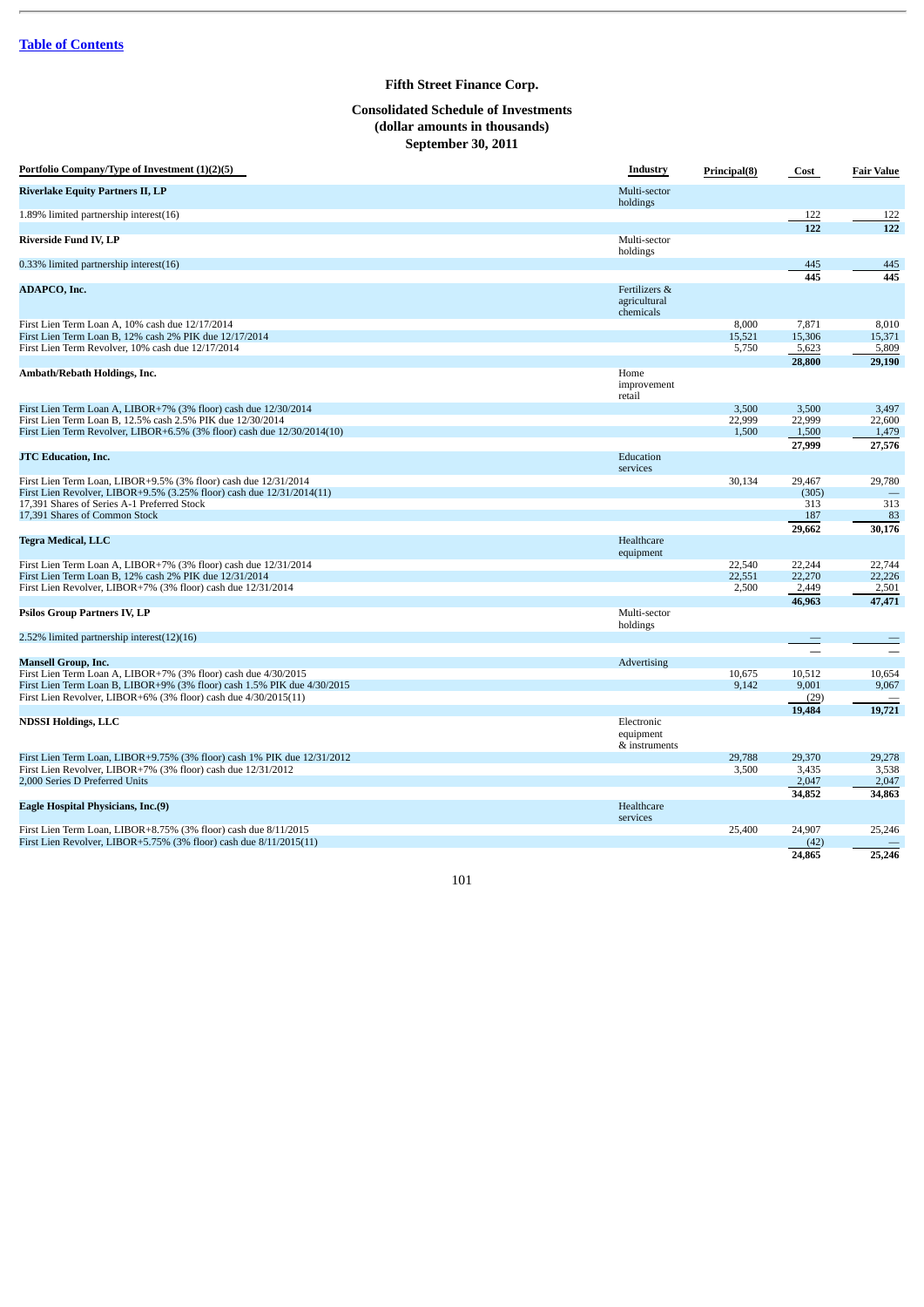## **Consolidated Schedule of Investments (dollar amounts in thousands) September 30, 2011**

| Portfolio Company/Type of Investment (1)(2)(5)                              | Industry                                     | Principal(8) | Cost   | <b>Fair Value</b> |
|-----------------------------------------------------------------------------|----------------------------------------------|--------------|--------|-------------------|
| <b>Enhanced Recovery Company, LLC</b>                                       | Diversified<br>support<br>services           |              |        |                   |
| First Lien Term Loan A, LIBOR+7% (2% floor) cash due 8/13/2015              |                                              | 13,961       | 13,713 | 13,945            |
| First Lien Term Loan B, LIBOR+10% (2% floor) cash 1% PIK due 8/13/2015      |                                              | 11,070       | 10,882 | 11,015            |
| First Lien Revolver, LIBOR+7% (2% floor) cash due 8/13/2015(11)             |                                              |              | (69)   |                   |
|                                                                             |                                              |              | 24,526 | 24,960            |
| <b>Epic Acquisition, Inc.</b>                                               | Healthcare<br>services                       |              |        |                   |
| First Lien Term Loan A, LIBOR+8% (3% floor) cash due 8/13/2015              |                                              | 8,329        | 8,189  | 8,343             |
| First Lien Term Loan B, 12.25% cash 3% PIK due 8/13/2015                    |                                              | 17,246       | 16,962 | 17,281            |
| First Lien Revolver, LIBOR+6.5% (3% floor) cash due 8/13/2015(11)           |                                              |              | (50)   |                   |
|                                                                             |                                              |              | 25,101 | 25,624            |
| <b>Specialty Bakers LLC</b>                                                 | Food<br>distributors                         |              |        |                   |
| First Lien Term Loan A, LIBOR+8.5% cash due 9/15/2015                       |                                              | 8,325        | 8,148  | 8,220             |
| First Lien Term Loan B, LIBOR+11% (2.5% floor) cash due 9/15/2015           |                                              | 11,000       | 10,770 | 10,756            |
| First Lien Revolver, LIBOR+8.5% cash due 9/15/2015                          |                                              | 2,000        | 1,916  | 2,029             |
|                                                                             |                                              |              | 20,834 | 21,005            |
| CRGT, Inc.                                                                  | IT<br>consulting<br>& other<br>services      |              |        |                   |
| First Lien Term Loan A, LIBOR+7.5% cash due 10/1/2015                       |                                              | 27,913       | 27,495 | 27,659            |
| First Lien Term Loan B, 12.5% cash 10/1/2015                                |                                              | 22,000       | 21,648 | 21,869            |
| First Lien Revolver, LIBOR+7.5% cash due 10/1/2015(11)                      |                                              |              | (200)  |                   |
|                                                                             |                                              |              | 48,943 | 49,528            |
| Welocalize, Inc.                                                            | Internet<br>software &<br>services           |              |        |                   |
| First Lien Term Loan A, LIBOR+8% (2% floor) cash due 11/19/2015             |                                              | 15,990       | 15,720 | 15,668            |
| First Lien Term Loan B, LIBOR+9% (2% floor) cash 1.25% PIK due 11/19/2015   |                                              | 21,231       | 20,888 | 20,983            |
| First Lien Revolver, LIBOR+7% (2% floor) cash due 11/19/2015                |                                              | 5,250        | 5,152  | 5,162             |
| 2,086,163 Common Units in RPWL Holdings, LLC                                |                                              |              | 2,086  | 1,973             |
|                                                                             |                                              |              | 43,846 | 43,786            |
| Miche Bag, LLC                                                              | Apparel,<br>accessories<br>& luxury<br>goods |              |        |                   |
| First Lien Term Loan A, LIBOR+9% (3% floor) cash due 12/7/2013              |                                              | 13,708       | 13,353 | 13,735            |
| First Lien Term Loan B, LIBOR+10% (3% floor) cash 3% PIK due 12/7/2015      |                                              | 17,425       | 14,983 | 17,115            |
| First Lien Revolver, LIBOR+7% (3% floor) cash due 12/7/2015(11)             |                                              |              | (105)  |                   |
| 10,371 Preferred Equity units in Miche Holdings, LLC(6)                     |                                              |              | 1,037  | 1,169             |
| 146,289 Series D Common Equity units in Miche Holdings, LLC(6)              |                                              |              | 1,463  | 1,496             |
|                                                                             |                                              |              | 30,731 | 33,515            |
| <b>Bunker Hill Capital II (QP), LP</b>                                      | Multi-<br>sector<br>holdings                 |              |        |                   |
| 0.50% limited partnership interest(16)                                      |                                              |              | 40     | 40                |
|                                                                             |                                              |              | 40     | 40                |
| <b>Dominion Diagnostics, LLC(9)</b>                                         | Healthcare<br>services                       |              |        |                   |
| First Lien Term Loan A, LIBOR+7% (2.5% floor) cash due 12/17/2015           |                                              | 29,550       | 29,030 | 29,442            |
| First Lien Term Loan B, LIBOR+10.5% (2.5% floor) cash 1% PIK due 12/17/2015 |                                              | 20,008       | 19,675 | 19,546            |
| First Lien Revolver, LIBOR+6.5% (2.5% floor) cash due 12/17/2015(11)        |                                              |              | (83)   |                   |
|                                                                             |                                              |              | 48,622 | 48,988            |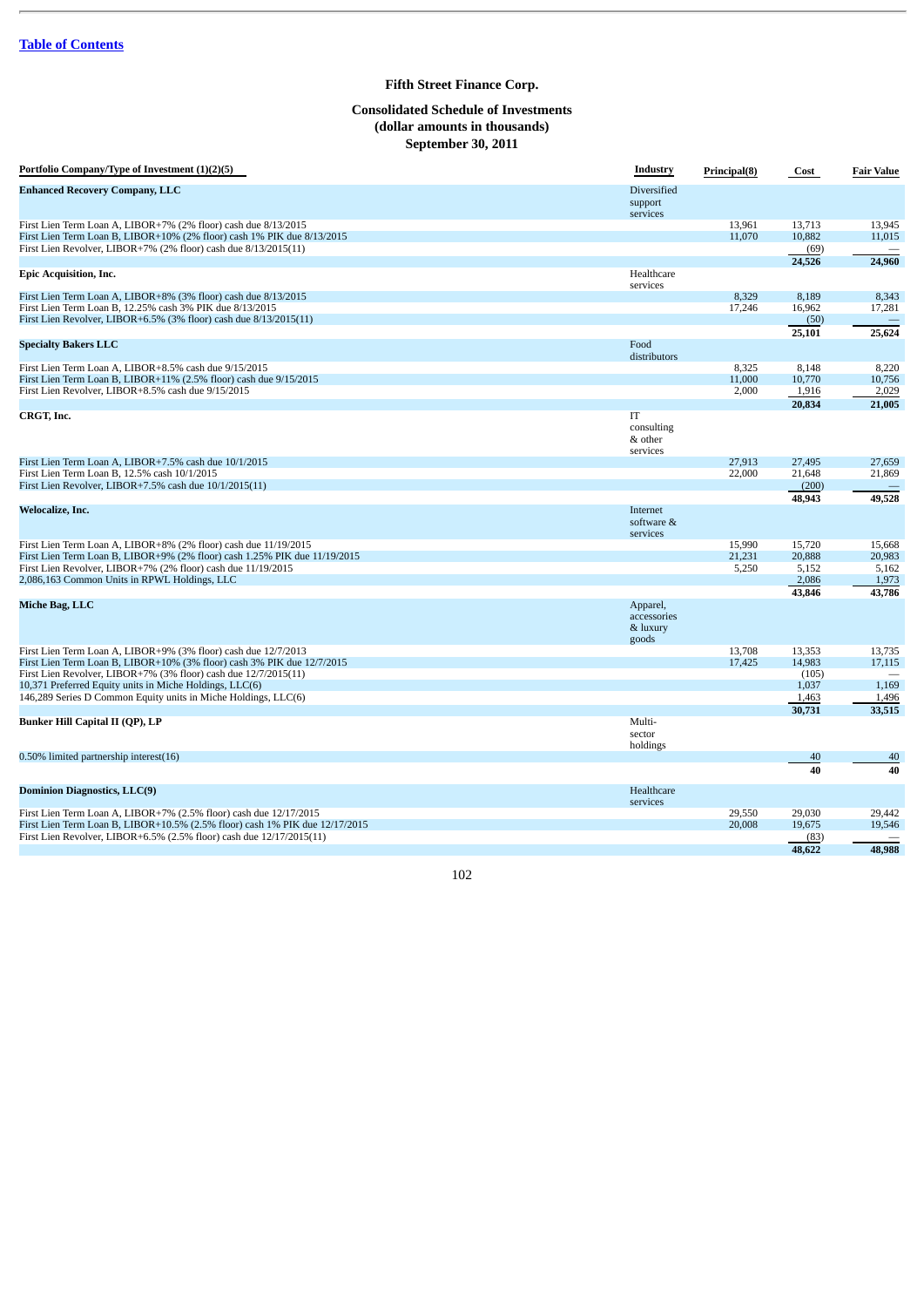## **Consolidated Schedule of Investments (dollar amounts in thousands) September 30, 2011**

| Portfolio Company/Type of Investment (1)(2)(5)                            | <b>Industry</b>                                                | Principal(8) | Cost   | <b>Fair Value</b> |
|---------------------------------------------------------------------------|----------------------------------------------------------------|--------------|--------|-------------------|
| <b>Advanced Pain Management</b>                                           | Healthcare<br>services                                         |              |        |                   |
| First Lien Term Loan, LIBOR+5% (1.75% floor) cash due 12/22/2015          |                                                                | 8,046        | 7,923  | 8,007             |
| First Lien Revolver, LIBOR+5% (1.75% floor) cash due 12/22/2015           |                                                                | 133          | 129    | 135               |
|                                                                           |                                                                |              | 8,052  | 8,142             |
| DISA, Inc.                                                                | Human<br>resources<br>8 <sub>x</sub><br>employment<br>services |              |        |                   |
| First Lien Term Loan A, LIBOR+7.5% (0.75% floor) cash due 12/30/2015      |                                                                | 12,460       | 12,256 | 12,542            |
| First Lien Term Loan B, LIBOR+10% (1% floor) cash 1.5% PIK due 12/30/2015 |                                                                | 8,395        | 8,264  | 8,410             |
| First Lien Revolver, LIBOR+6% (1% floor) cash due 12/30/2015(11)          |                                                                |              | (63)   |                   |
|                                                                           |                                                                |              | 20,457 | 20,952            |
| Saddleback Fence and Vinyl Products, Inc.                                 | Building<br>products                                           |              |        |                   |
| First Lien Term Loan, 8% cash due 11/30/2013                              |                                                                | 773          | 773    | 773               |
| First Lien Revolver, 8% cash due 11/30/2013                               |                                                                |              |        |                   |
| <b>Best Vinyl Fence &amp; Deck, LLC</b>                                   | Building<br>products                                           |              | 773    | 773               |
| First Lien Term Loan A, 8% cash due 11/30/2013                            |                                                                | 2,061        | 1,947  | 2,061             |
| First Lien Term Loan B, 8% PIK due 7/31/2011(15)                          |                                                                | 3,969        | 3,969  | 2,000             |
| First Lien Revolver, 8% cash due 11/30/2013                               |                                                                |              |        |                   |
|                                                                           |                                                                |              | 5,916  | 4,061             |
| Physicians Pharmacy Alliance, Inc.                                        | Healthcare<br>services                                         |              |        |                   |
| First Lien Term Loan, LIBOR+9% cash 1.5% PIK due 1/4/2016                 |                                                                | 16,766       | 16,461 | 16,702            |
| First Lien Revolver, LIBOR+6% cash due 1/4/2016(11)                       |                                                                |              | (35)   |                   |
|                                                                           |                                                                |              | 16,426 | 16,702            |
| <b>Cardon Healthcare Network, LLC</b>                                     | Diversified<br>support<br>services                             |              |        |                   |
| First Lien Term Loan, LIBOR+10% (1.75% floor) cash due 1/6/2016(9)        |                                                                | 11,250       | 11,051 | 11,210            |
| First Lien Revolver, LIBOR+6.5% (1.75% floor) cash due 1/6/2016(11)       |                                                                |              | (35)   |                   |
|                                                                           |                                                                |              | 11,016 | 11,210            |
| U.S. Retirement Partners, Inc.                                            | Diversified<br>financial<br>services                           |              |        |                   |
| First Lien Term Loan, LIBOR+9.5% (2% floor) cash due 1/6/2016             |                                                                | 13,600       | 13,311 | 13,329            |
|                                                                           |                                                                |              | 13,311 | 13.329            |
| <b>IOS Acquisitions, Inc.</b>                                             | $Oil \& gas$<br>equipment<br>& services                        |              |        |                   |
| First Lien Term Loan A, LIBOR+8% (2% floor) cash due 1/14/2016            |                                                                | 8,700        | 8,576  | 8,656             |
| First Lien Term Loan B, LIBOR+10% (2% floor) cash 2% PIK due 1/14/2016    |                                                                | 10,618       | 10,466 | 10,480            |
| First Lien Revolver, LIBOR+8% (2% floor) cash due 1/14/2016               |                                                                | 750          | 714    | 777               |
|                                                                           |                                                                |              | 19,756 | 19,913            |
| <b>Actient Pharmaceuticals, LLC</b>                                       | Healthcare<br>services                                         |              |        |                   |
| First Lien Term Loan, LIBOR+6.25% (2% floor) cash due 7/29/2015           |                                                                | 9,180        | 9,018  | 9,169             |
|                                                                           |                                                                |              | 9.018  | 9,169             |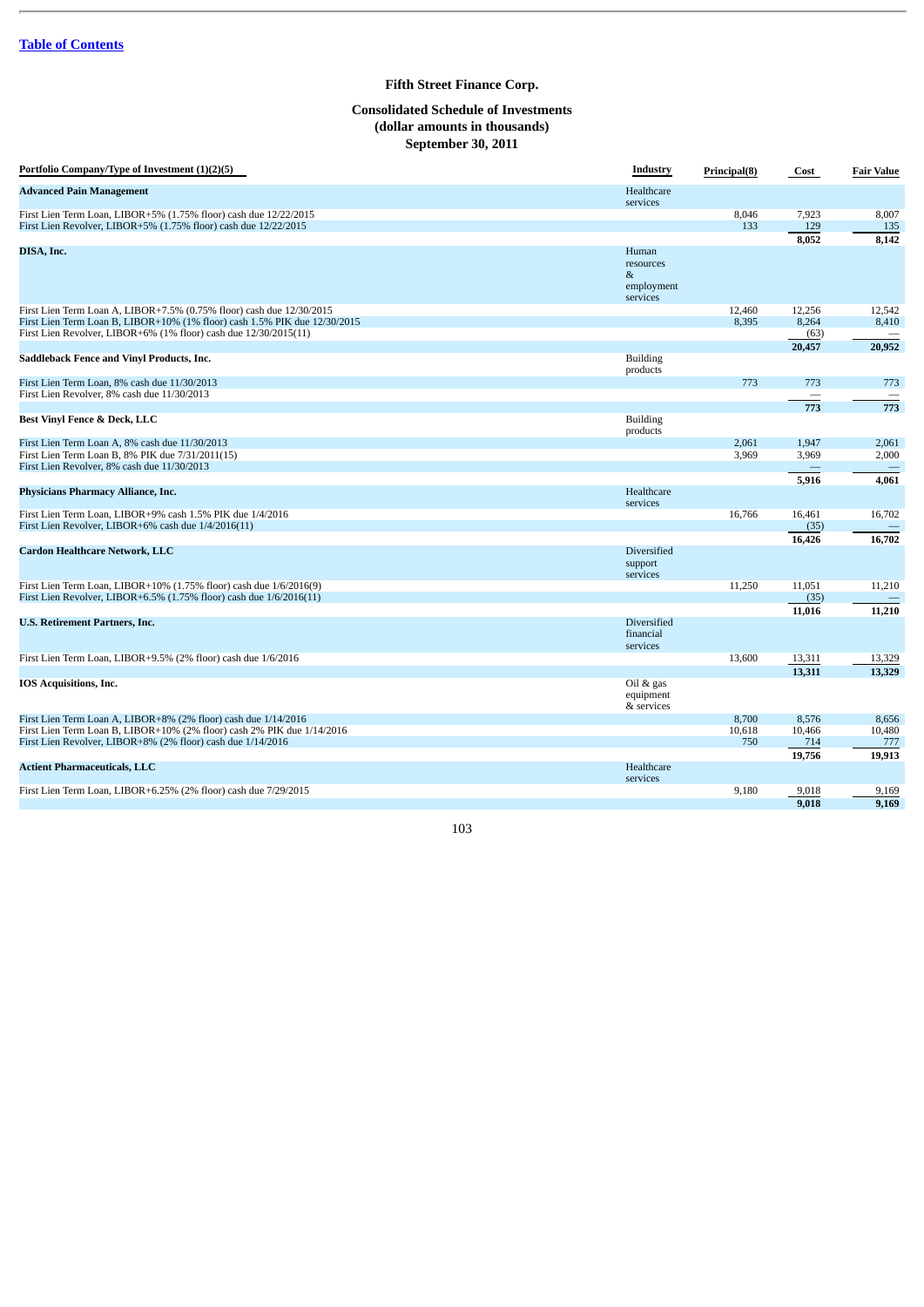## **Consolidated Schedule of Investments (dollar amounts in thousands) September 30, 2011**

| Portfolio Company/Type of Investment (1)(2)(5)                                                                           | <b>Industry</b>               | Principal(8)     | Cost             | <b>Fair Value</b> |
|--------------------------------------------------------------------------------------------------------------------------|-------------------------------|------------------|------------------|-------------------|
| Phoenix Brands Merger Sub LLC                                                                                            | Household<br>products         |                  |                  |                   |
| Senior Term Loan, LIBOR+5% (1.5% floor) cash due 1/31/2016                                                               |                               | 8,036            | 7,875            | 7,674             |
| Subordinated Term Loan, 10% cash 3.875% PIK due 2/1/2017                                                                 |                               | 20,390           | 20,035           | 19,071            |
| First Lien Revolver, LIBOR+5% (1.5% floor) cash due 1/31/2016                                                            |                               | 3,429            | 3,303            | 3,198             |
|                                                                                                                          |                               |                  | 31,213           | 29,943            |
| <b>U.S. Collections, Inc.</b>                                                                                            | Diversified<br>support        |                  |                  |                   |
|                                                                                                                          | services                      |                  |                  |                   |
| First Lien Term Loan, LIBOR+5.25% (1.75% floor) cash due 3/31/2016                                                       |                               | 10.847           | 10,649           | 10,828            |
|                                                                                                                          |                               |                  | 10.649           | 10,828            |
| CCCG, LLC                                                                                                                | Oil $&$ gas                   |                  |                  |                   |
|                                                                                                                          | equipment                     |                  |                  |                   |
|                                                                                                                          | & services                    |                  |                  |                   |
| First Lien Term Loan, LIBOR+8% (1.75% floor) cash 1% PIK due 7/29/2015                                                   |                               | 34,738           | 34,115           | 34,152            |
|                                                                                                                          |                               |                  | 34,115           | 34,152            |
| <b>Maverick Healthcare Group, LLC</b>                                                                                    | Healthcare                    |                  |                  |                   |
|                                                                                                                          | equipment                     |                  |                  |                   |
| First Lien Term Loan, LIBOR+9% (1.75% floor) cash due 12/31/2016                                                         |                               | 24,813           | 24,292           | 24,440            |
|                                                                                                                          |                               |                  | 24,292           | 24,440            |
| <b>Refac Optical Group</b>                                                                                               | Specialty                     |                  |                  |                   |
|                                                                                                                          | stores                        |                  |                  |                   |
| First Lien Term Loan A, LIBOR+7.5% cash due 3/23/2016<br>First Lien Term Loan B, LIBOR+8.5% cash 1.75% PIK due 3/23/2016 |                               | 14,220<br>20.162 | 13,920<br>19,731 | 14,273<br>20,078  |
| First Lien Revolver, LIBOR+7.5% cash due 3/23/2016(11)                                                                   |                               |                  | (113)            |                   |
| 1,000 Shares of Common Stock in Refac Holdings, Inc.                                                                     |                               |                  | $\mathbf{1}$     |                   |
| 1,000 Shares of Preferred Stock in Refac Holdings, Inc.                                                                  |                               |                  | 999              | 847               |
|                                                                                                                          |                               |                  | 34,538           | 35,198            |
| Pacific Architects & Engineers, Inc.                                                                                     | Diversified                   |                  |                  |                   |
|                                                                                                                          | support<br>services           |                  |                  |                   |
| First Lien Term Loan A, LIBOR+5% (1.5% floor) cash due 4/4/2017                                                          |                               | 4,416            | 4,352            | 4,332             |
| First Lien Term Loan B, LIBOR+6% (1.5% floor) cash due 4/4/2017                                                          |                               | 5,000            | 4,929            | 4,903             |
|                                                                                                                          |                               |                  | 9,281            | 9,235             |
| <b>Ernest Health, Inc.</b>                                                                                               | Healthcare                    |                  |                  |                   |
|                                                                                                                          | services                      |                  |                  |                   |
| Second Lien Term Loan, LIBOR+8.5% (1.75% floor) cash due 5/13/2017                                                       |                               | 25,000           | 24,656           | 25,049            |
|                                                                                                                          |                               |                  | 24,656           | 25,049            |
| Securus Technologies, Inc.                                                                                               | Integrated                    |                  |                  |                   |
|                                                                                                                          | telecommunication             |                  |                  |                   |
|                                                                                                                          | services                      |                  |                  |                   |
| Second Lien Term Loan, LIBOR+8.25% (1.75% floor) cash due 5/31/2018                                                      |                               | 26,500           | 25,995           | 26,374            |
|                                                                                                                          |                               |                  | 25,995           | 26,374            |
| Gundle/SLT Environmental, Inc.                                                                                           | Environmental<br>& facilities |                  |                  |                   |
|                                                                                                                          | services                      |                  |                  |                   |
| First Lien Term Loan, LIBOR+5.5% (1.5% floor) cash due 5/27/2016                                                         |                               | 7,980            | 7,904            | 7,977             |
|                                                                                                                          |                               |                  | 7,904            | 7,977             |
| <b>Titan Fitness, LLC</b>                                                                                                | Leisure                       |                  |                  |                   |
|                                                                                                                          | facilities                    |                  |                  |                   |
| First Lien Term Loan A, LIBOR+8.75 (1.25% floor) cash due 6/30/2016                                                      |                               | 17,063           | 16,878           | 16,938            |
| First Lien Term Loan B, LIBOR+10.75% (1.25% floor) cash 1.5% PIK due 6/30/2016                                           |                               | 11,545           | 11,422           | 11,343            |
| First Lien Term Loan C, 18% PIK due 6/30/2016                                                                            |                               | 2,721            | 2,693            | 2,593             |
| First Lien Revolver, LIBOR+8.75% (1.25% floor) cash due 6/30/2016                                                        |                               | 543              | 506              | 821               |
|                                                                                                                          |                               |                  | 31,499           | 31,695            |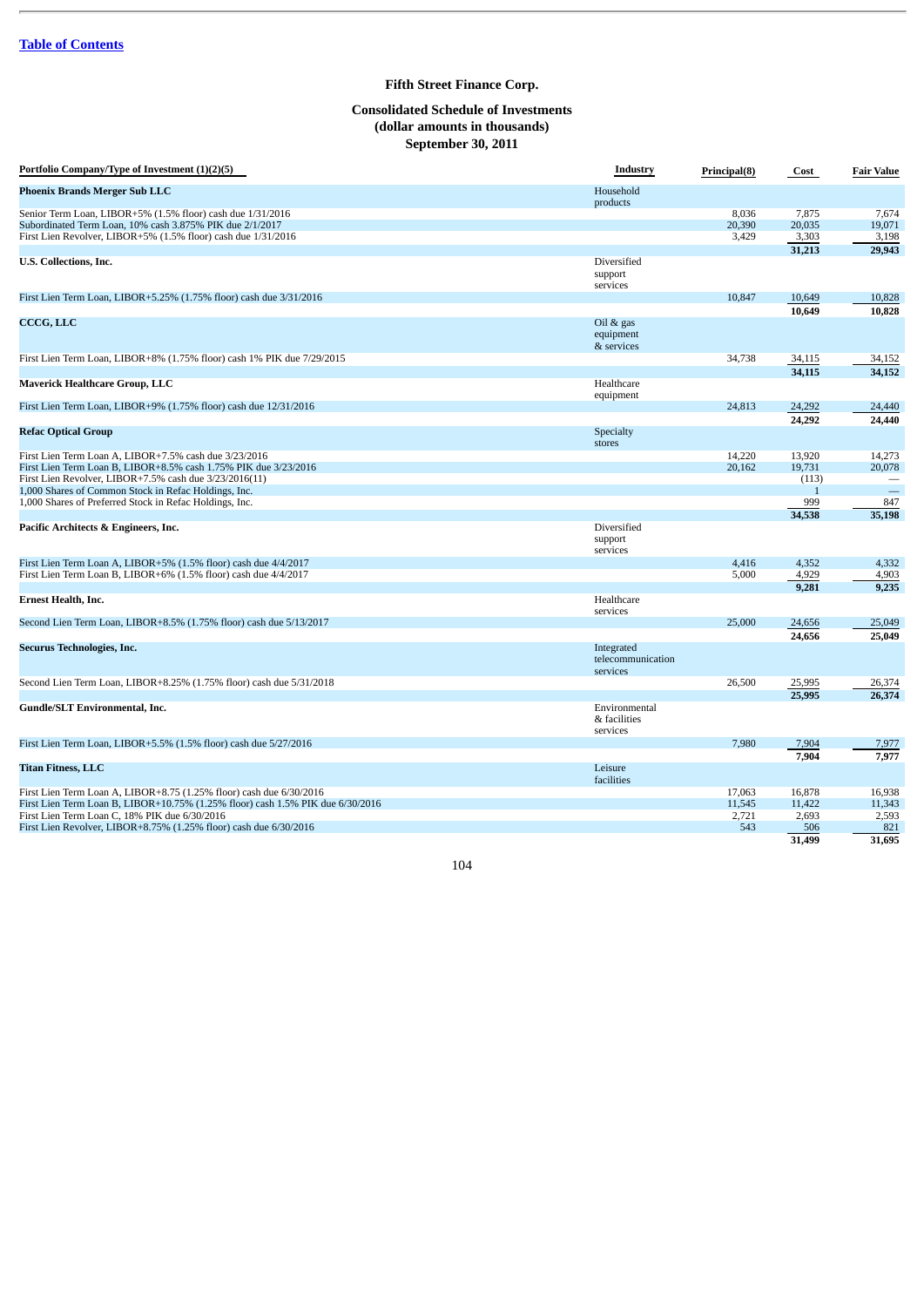### **Consolidated Schedule of Investments (dollar amounts in thousands) September 30, 2011**

| Portfolio Company/Type of Investment (1)(2)(5)                                                        | <b>Industry</b>                    | Principal(8) | Cost        | <b>Fair Value</b> |
|-------------------------------------------------------------------------------------------------------|------------------------------------|--------------|-------------|-------------------|
| <b>Baird Capital Partners V, LP</b>                                                                   | Multi-sector<br>holdings           |              |             |                   |
| 0.4% limited partnership interest(16)                                                                 |                                    |              | 299         | 299               |
|                                                                                                       |                                    |              | 299         | 299               |
| <b>Charter Brokerage, LLC</b>                                                                         | Oil & gas<br>equipment<br>services |              |             |                   |
| Senior Term Loan, LIBOR+6.5% (1.5% floor) cash due 7/13/2016                                          |                                    | 17,411       | 17,242      | 17,411            |
| Mezzanine Term Loan, 11.75% cash 2% PIK due 7/13/2017                                                 |                                    | 10,043       | 9,948       | 10,043            |
| Senior Revolver, LIBOR+6.5% (1.5% floor) cash due 7/13/2016                                           |                                    | 1,176        | 1,107       | 1,177             |
|                                                                                                       |                                    |              | 28,297      | 28,631            |
| <b>Stackpole Powertrain International ULC(16)</b>                                                     | Auto parts &<br>equipment          |              |             |                   |
| Subordinated Term Loan, 12% cash 2% PIK due 8/1/2018                                                  |                                    | 18,059       | 17,883      | 18,059            |
| 1.000 Common Units                                                                                    |                                    |              | 1,000       | 1,000             |
|                                                                                                       |                                    |              | 18,883      | 19,059            |
| <b>Discovery Practice Management, Inc.</b>                                                            | Healthcare<br>services             |              |             |                   |
| Senior Term Loan A, LIBOR+7.5% cash due 8/8/2016                                                      |                                    | 7,027        | 6,942       | 7,027             |
| Senior Term Loan B, 12% cash 3% PIK due 8/8/2016                                                      |                                    | 6,248        | 6,174       | 6,248             |
| Senior Revolver, LIBOR+7% cash due 8/8/2016(11)                                                       |                                    |              | (37)        |                   |
|                                                                                                       |                                    |              | 13,079      | 13,275            |
| CTM Group, Inc.                                                                                       | Leisure<br>products                |              |             |                   |
| Mezzanine Term Loan A, 11% cash 2% PIK due 2/10/2017                                                  |                                    | 10,530       | 10,417      | 10,530            |
| Mezzanine Term Loan B, 18.4% PIK due 2/10/2017                                                        |                                    | 3,181        | 3,147       | 3,181             |
|                                                                                                       |                                    |              | 13,564      | 13,711            |
| <b>Bojangles</b>                                                                                      | Restaurants                        |              |             |                   |
| First Lien Term Loan, LIBOR+6.5% (1.5% floor) cash due 8/17/2017                                      |                                    | 10,000       | 9,803       | 10,000            |
|                                                                                                       |                                    |              | 9.803       | 10.000            |
| <b>Milestone Partners IV, LP</b>                                                                      | Multi-sector                       |              |             |                   |
|                                                                                                       | holdings                           |              |             |                   |
| 3.07% limited partnership interest(12)(16)                                                            |                                    |              |             |                   |
|                                                                                                       |                                    |              |             |                   |
| <b>Insight Pharmaceuticals, LLC</b><br>First Lien Term Loan, LIBOR+6% (1.5% floor) cash due 8/25/2016 | Pharmaceuticals                    | 10,000       | 9,926       | 10,000            |
| Second Lien Term Loan, LIBOR+11.75% (1.5% floor) cash due 8/25/2017                                   |                                    | 17,500       | 17,331      | 17,500            |
|                                                                                                       |                                    |              | 27,257      | 27,500            |
| National Spine and Pain Centers, LLC                                                                  | Healthcare<br>services             |              |             |                   |
| Mezzanine Term Loan, 11% cash 1.6% PIK due 9/27/2017                                                  |                                    | 19,002       | 18,816      | 19,002            |
| 250,000 Class A Units                                                                                 |                                    |              | 250         | 250               |
|                                                                                                       |                                    |              | 19,066      | 19,252            |
| Total Non-Control/Non-Affiliate Investments (148.1% of net assets)                                    |                                    |              | \$1,108,174 | \$1,079,440       |
| Total Portfolio Investments (153.7% of net assets)                                                    |                                    |              | \$1,156,082 | \$1,119,837       |

(1) Debt investments are income producing unless otherwise noted. Equity is non-income producing unless otherwise noted.

(2) See Note 3 to the Consolidated Financial Statements for portfolio composition by geographic region.

(3) Control Investments are defined by the 1940 Act as investments in companies in which the Company owns more than 25% of the voting securities or has rights to maintain greater than 50% of the board representation.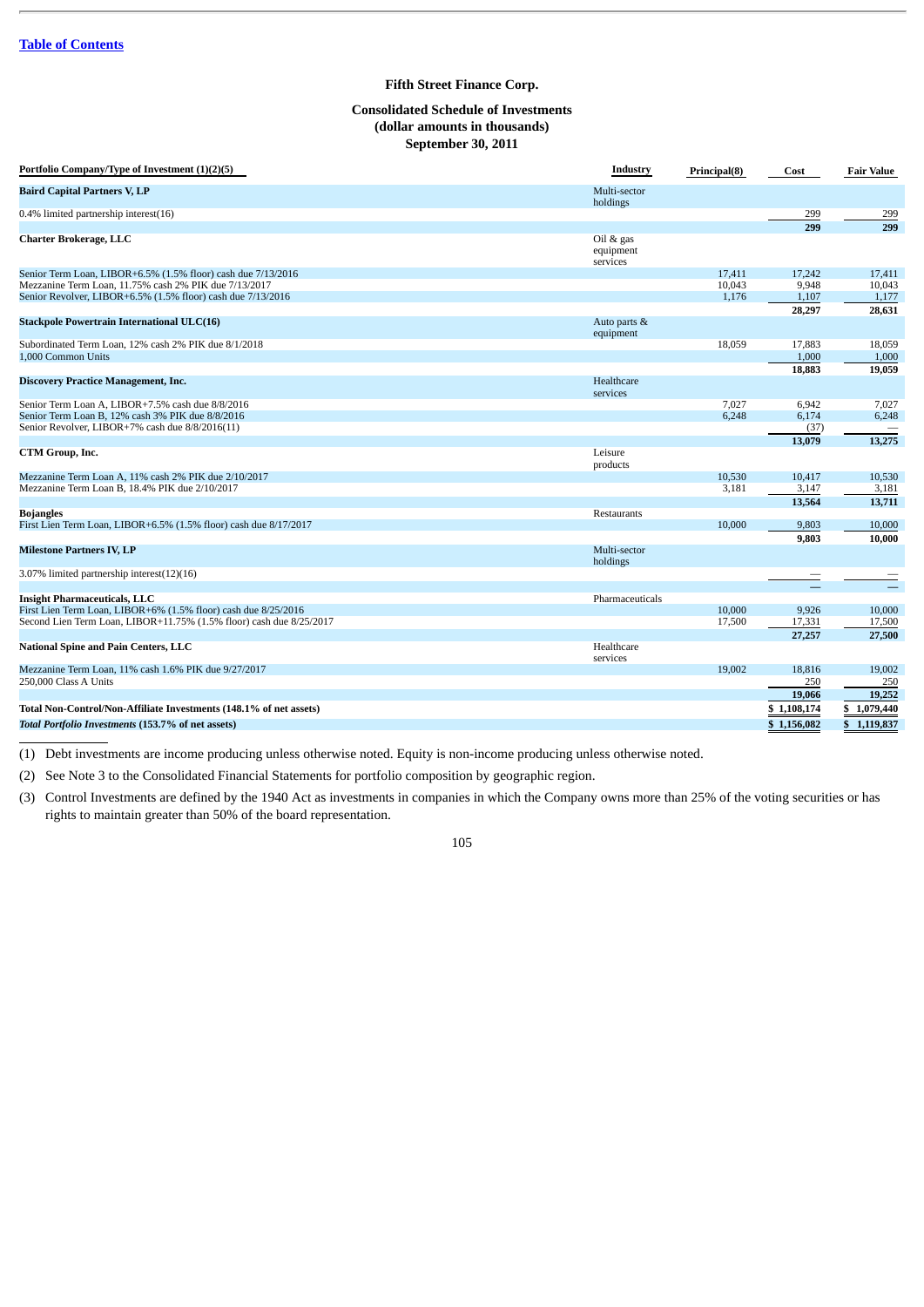#### **Consolidated Schedule of Investments (dollar amounts in thousands) September 30, 2011**

- (4) Affiliate Investments are defined by the 1940 Act as investments in companies in which the Company owns between 5% and 25% of the voting securities.
- (5) Equity ownership may be held in shares or units of companies related to the portfolio companies.
- (6) Income producing through payment of dividends or distributions.
- (7) Non-Control/Non-Affiliate Investments are defined by the 1940 Act as investments that are neither Control Investments nor Affiliate Investments.
- (8) Principal includes accumulated PIK interest and is net of repayments.
- (9) Interest rates have been adjusted on certain term loans and revolvers. These rate adjustments are temporary in nature due to financial or payment covenant violations in the original credit agreements, or permanent in nature per loan amendment or waiver documents. The table below summarizes these rate adjustments by portfolio company:

| <b>Portfolio Company</b>             | <b>Effective date</b> | <b>Cash interest</b>              | <b>PIK</b> interest             | Reason                                   |
|--------------------------------------|-----------------------|-----------------------------------|---------------------------------|------------------------------------------|
| Cardon Healthcare Network, LLC       | July 1, 2011          | $-2.5%$ on Term Loan              |                                 | Tier pricing per credit<br>agreement     |
| Eagle Hospital Physicians, Inc.      | July 1, 2011          | $-0.25\%$ on Term Loan & Revolver |                                 | Per loan agreement                       |
| Dominion Diagnostics, LLC            | April 1, 2011         | $-0.5\%$ on Term Loan A           | $-1.0\%$ on Term Loan B         | Tier pricing per credit<br>agreement     |
| Lighting by Gregory, LLC             | March 11, 2011        | $-2.0\%$ on Bridge Loan           |                                 | Per loan amendment                       |
| Capital Equipment Group, Inc.        | July 1, 2010          | $-2.0\%$ on Term Loan             | $-0.75%$ on Term Loan           | Per waiver agreement                     |
| Traffic Control & Safety Corporation | June 1, 2010          | -4.0% on Second Lien Term Loan    | + 1.0% on Second Lien Term Loan | Per restructuring<br>agreement           |
| Premier Trailer Leasing, Inc.        | <b>August 4, 2009</b> | $+4.0\%$ on Term Loan             |                                 | Default interest per<br>credit agreement |

(10) Revolving credit line had been suspended and was deemed unlikely to be renewed in the future.

(11) Cost amounts represent unearned income related to undrawn commitments.

(12) Represents an unfunded commitment to fund limited partnership interest.

(13) Investment was on cash non-accrual status as of September 30, 2011.

(14) Investment was on PIK non-accrual status as of September 30, 2011.

(15) Best Vinyl Fence & Deck, LLC Term Loan B was under negotiation and, as such, the maturity date of the loan had been temporarily suspended.

(16) Investment is not a qualifying asset as defined under Section 55(a) of the 1940 Act.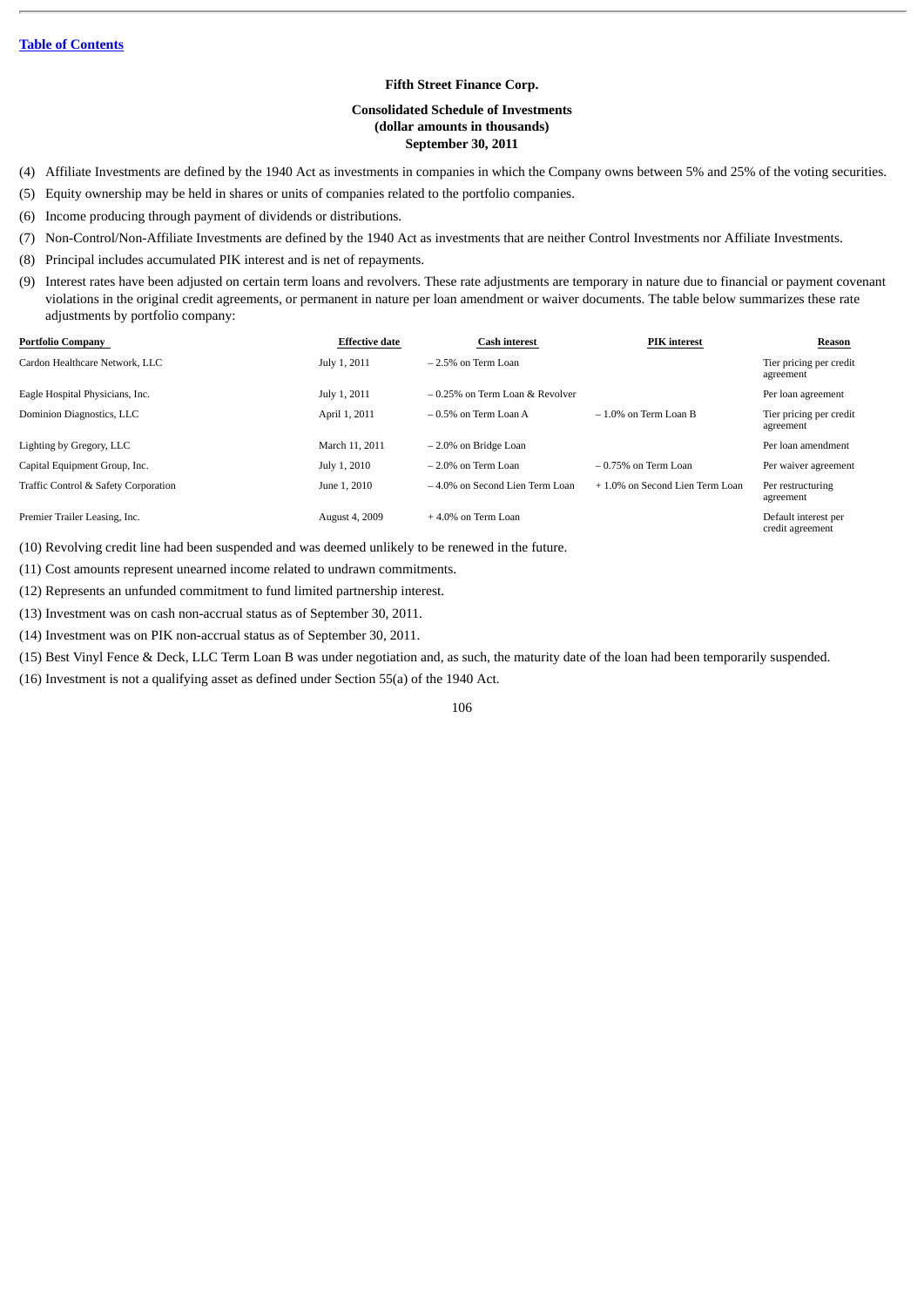# **NOTES TO CONSOLIDATED FINANCIAL STATEMENTS**

# **(in thousands, except share and per share amounts, percentages and as otherwise indicated)**

# **Note 1. Organization**

Fifth Street Mezzanine Partners III, L.P. (the "Partnership"), a Delaware limited partnership, was organized on February 15, 2007 to primarily invest in debt securities of small and middle market companies. FSMPIII GP, LLC was the Partnership's general partner (the "General Partner"). The Partnership's investments were managed by Fifth Street Management LLC (the "Investment Adviser"). The General Partner and Investment Adviser were under common ownership.

Effective January 2, 2008, the Partnership merged with and into Fifth Street Finance Corp. (the "Company"), an externally managed, closed-end, nondiversified management investment company that has elected to be treated as a business development company under the Investment Company Act of 1940 (the "1940 Act"). Fifth Street Finance Corp. is managed by the Investment Adviser. Prior to January 2, 2008, references to the Company are to the Partnership.

The Company also has certain wholly-owned subsidiaries, including subsidiaries that are not consolidated for income tax purposes, which hold certain portfolio investments of the Company. The subsidiaries are consolidated with the Company for accounting purposes, and the portfolio investments held by the subsidiaries are included in the Company's Consolidated Financial Statements. All significant intercompany balances and transactions have been eliminated.

On November 28, 2011, the Company transferred the listing of its common stock from the New York Stock Exchange to the NASDAQ Global Select Market, where it continues to trade under the symbol "FSC." The following table reflects common stock offerings that have occurred from inception through September 30, 2012:

| <b>Date</b>        | <b>Transaction</b>                                                                               | <b>Shares</b> | <b>Offering price</b> | <b>Gross proceeds</b> |
|--------------------|--------------------------------------------------------------------------------------------------|---------------|-----------------------|-----------------------|
| June 17, 2008      | Initial public offering                                                                          | 10,000,000    | 14.12<br>S.           | $$141.2$ million      |
| July 21, 2009      | Follow-on public offering (including underwriters' exercise of over-<br>allotment option)        | 9,487,500     | 9.25                  | 87.8 million          |
| September 25, 2009 | Follow-on public offering (including underwriters' exercise of over-<br>allotment option)        | 5,520,000     | 10.50                 | 58.0 million          |
| January 27, 2010   | Follow-on public offering                                                                        | 7,000,000     | 11.20                 | 78.4 million          |
| February 25, 2010  | Underwriters' partial exercise of over-allotment option                                          | 300,500       | 11.20                 | 3.4 million           |
| June 21, 2010      | Follow-on public offering (including underwriters' exercise of over-<br>allotment option)        | 9,200,000     | 11.50                 | 105.8 million         |
| December 2010      | At-the-Market offering                                                                           | 429,110       | 11.87(1)              | 5.1 million           |
| February 4, 2011   | Follow-on public offering (including underwriters' exercise of over-<br>allotment option)        | 11,500,000    | 12.65                 | 145.5 million         |
| June 24, 2011      | Follow-on public offering (including underwriters' partial exercise<br>of over-allotment option) | 5,558,469     | 11.72                 | 65.1 million          |
| January 26, 2012   | Follow-on public offering                                                                        | 10,000,000    | 10.07                 | 100.7 million         |
| September 14, 2012 | Follow-on public offering (including underwriters' partial exercise<br>of over-allotment option) | 8,451,486     | 10.79                 | 91.2 million          |

(1) Average offering price.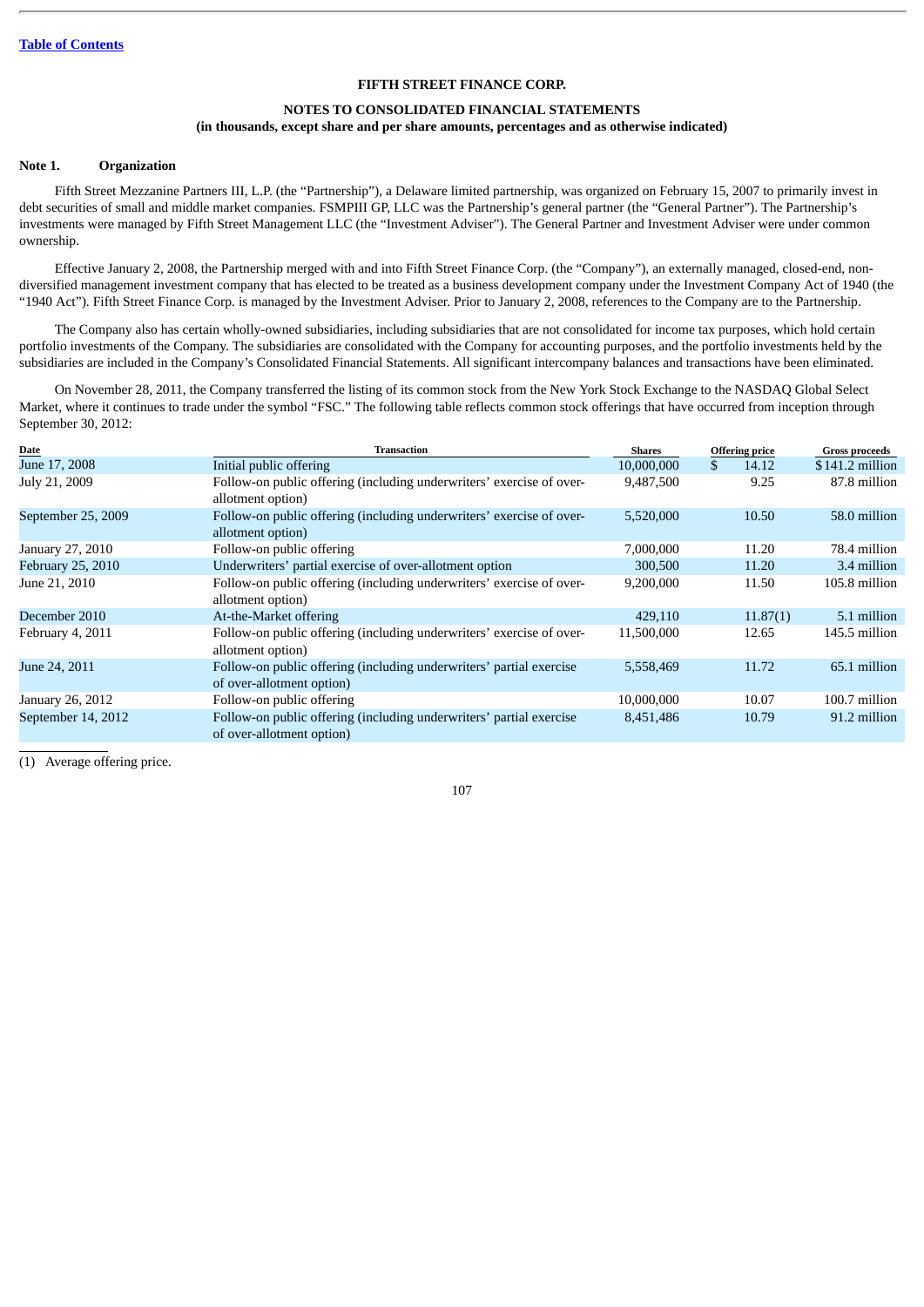# **NOTES TO CONSOLIDATED FINANCIAL STATEMENTS — (Continued) (in thousands, except share and per share amounts, percentages and as otherwise indicated)**

On February 3, 2010, the Company's consolidated wholly-owned subsidiary, Fifth Street Mezzanine Partners IV, L.P. ("FSMP IV"), received a license, effective February 1, 2010, from the United States Small Business Administration, or SBA, to operate as a small business investment company, or SBIC, under Section 301(c) of the Small Business Investment Act of 1958. On May 15, 2012, the Company's consolidated wholly-owned subsidiary, Fifth Street Mezzanine Partners V, L.P. ("FSMP V"), received a license, effective May 10, 2012, from the SBA to operate as an SBIC. SBICs are designated to stimulate the flow of private equity capital to eligible small businesses. Under SBA regulations, SBICs may make loans to eligible small businesses and invest in the equity securities of small businesses.

The SBIC licenses allow the Company's SBIC subsidiaries to obtain leverage by issuing SBA-guaranteed debentures, subject to the satisfaction of certain customary procedures. SBA-guaranteed debentures are non-recourse, interest only debentures with interest payable semi-annually and have a ten year maturity. The principal amount of SBA-guaranteed debentures is not required to be paid prior to maturity but may be prepaid at any time without penalty. The interest rate of SBA-guaranteed debentures is fixed at the time of issuance at a market-driven spread over U.S. Treasury Notes with 10-year maturities.

SBA regulations currently limit the amount of SBA-guaranteed debentures that an SBIC may issue to \$150 million when it has at least \$75 million in regulatory capital. As of September 30, 2012, FSMP IV had \$75 million in regulatory capital and \$150 million in SBA-guaranteed debentures outstanding, which had a fair value of \$131.7 million. These debentures bear interest at a weighted average interest rate of 3.567% (excluding the SBA annual charge), as follows:

|                      |                  | Fixed    | <b>SBA</b>    |
|----------------------|------------------|----------|---------------|
|                      | <b>Debenture</b> | Interest | Annual        |
| <b>Rate Fix Date</b> | Amount           | Rate     | <b>Charge</b> |
| September 2010       | \$73,000         | 3.215%   | 0.285%        |
| March 2011           | 65,300           | 4.084    | 0.285         |
| September 2011       | 11,700           | 2.877    | 0.285         |

As of September 30, 2012, FSMP V had \$37.5 million in regulatory capital, but did not yet have any SBA-guaranteed debentures outstanding. For the years ended September 30, 2012, 2011 and 2010, the Company recorded interest expense of \$6.4 million, \$4.7 million and \$0.4 million, respectively, related to the SBA-guaranteed debentures.

The SBA restricts the ability of SBICs to repurchase their capital stock. SBA regulations also include restrictions on a "change of control" or transfer of an SBIC and require that SBICs invest idle funds in accordance with SBA regulations. In addition, the Company's SBIC subsidiaries may also be limited in their ability to make distributions to the Company if they do not have sufficient capital, in accordance with SBA regulations.

The Company's SBIC subsidiaries are subject to regulation and oversight by the SBA, including requirements with respect to maintaining certain minimum financial ratios and other covenants. Receipt of an SBIC license does not assure that the SBIC subsidiaries will receive SBA-guaranteed debenture funding and is further dependent upon the SBIC subsidiaries continuing to be in compliance with SBA regulations and policies.

The SBA, as a creditor, will have a superior claim to the SBIC subsidiaries' assets over the Company's stockholders in the event the Company liquidates the SBIC subsidiaries or the SBA exercises its remedies under the SBA-guaranteed debentures issued by the SBIC subsidiaries upon an event of default.

The Company has received exemptive relief from the Securities and Exchange Commission ("SEC") to permit it to exclude the debt of the SBIC subsidiaries guaranteed by the SBA from the definition of senior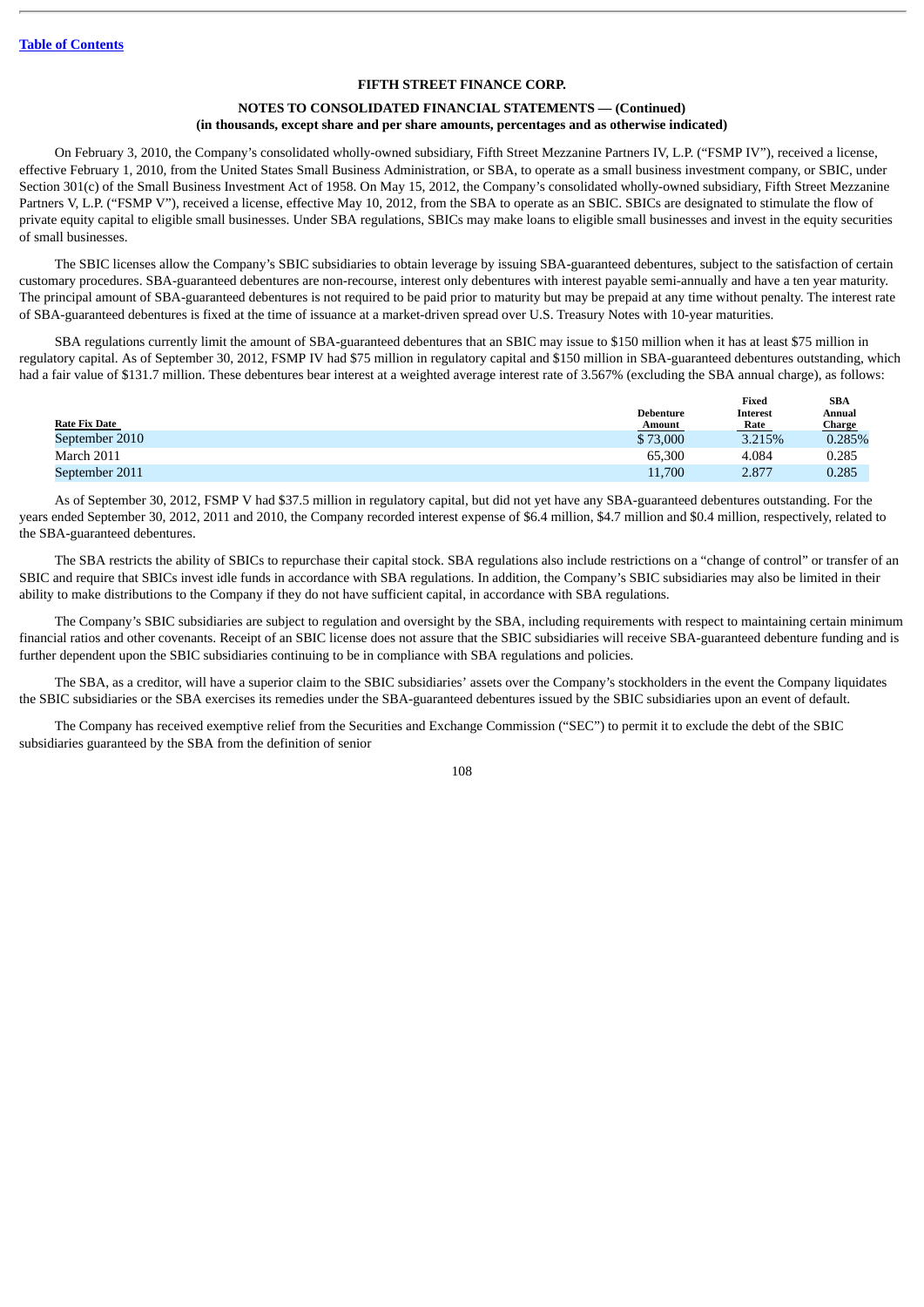# **NOTES TO CONSOLIDATED FINANCIAL STATEMENTS — (Continued) (in thousands, except share and per share amounts, percentages and as otherwise indicated)**

securities in the Company's 200% asset coverage test under the 1940 Act. This allows the Company increased flexibility under the 200% asset coverage test by permitting it to borrow up to \$225 million more than it would otherwise be able to under the 1940 Act absent the receipt of this exemptive relief.

#### **Note 2. Significant Accounting Policies**

#### *Basis of Presentation and Liquidity:*

The Consolidated Financial Statements of the Company have been prepared in accordance with accounting principles generally accepted in the United States of America ("GAAP") and pursuant to the requirements for reporting on Form 10-K and Regulation S-X. In the opinion of management, all adjustments of a normal recurring nature considered necessary for the fair presentation of the Consolidated Financial Statements have been made. The financial results of the Company's portfolio investments are not consolidated in the Company's Consolidated Financial Statements.

Although the Company expects to fund the growth of its investment portfolio through the net proceeds from the recent and future equity offerings, the Company's dividend reinvestment plan, and issuances of senior securities or future borrowings, to the extent permitted by the 1940 Act, the Company cannot assure that its plans to raise capital will be successful. In addition, the Company intends to distribute to its stockholders between 90% and 100% of its taxable income each year in order to satisfy the requirements applicable to Regulated Investment Companies ("RICs") under Subchapter M of the Internal Revenue Code ("Code"). Consequently, the Company may not have the funds or the ability to fund new investments, to make additional investments in its portfolio companies, to fund its unfunded commitments to portfolio companies or to repay borrowings. In addition, the illiquidity of its portfolio investments may make it difficult for the Company to sell these investments when desired and, if the Company is required to sell these investments, it may realize significantly less than their recorded value.

#### *Use of Estimates:*

The preparation of financial statements in conformity with GAAP requires management to make certain estimates and assumptions affecting amounts reported in the financial statements and accompanying notes. These estimates are based on the information that is currently available to the Company and on various other assumptions that the Company believes to be reasonable under the circumstances. Actual results could differ materially from those estimates under different assumptions and conditions. The most significant estimates inherent in the preparation of the Company's Consolidated Financial Statements are the valuation of investments and revenue recognition.

The Consolidated Financial Statements include portfolio investments at fair value of \$1.29 billion and \$1.12 billion at September 30, 2012 and September 30, 2011, respectively. The portfolio investments represent 142.6% and 153.7% of net assets at September 30, 2012 and September 30, 2011, respectively, and their fair values have been determined by the Company's Board of Directors in good faith in the absence of readily available market values. Because of the inherent uncertainty of valuation, the determined values may differ significantly from the values that would have been used had a ready market existed for the investments, and the differences could be material.

The Company classifies its investments in accordance with the requirements of the 1940 Act. Under the 1940 Act, "Control Investments" are defined as investments in companies in which the Company owns more than 25% of the voting securities or has rights to maintain greater than 50% of the board representation; "Affiliate Investments" are defined as investments in companies in which the Company owns between 5% and 25% of the voting securities; and "Non-Control/Non-Affiliate Investments" are defined as investments that are neither Control Investments nor Affiliate Investments.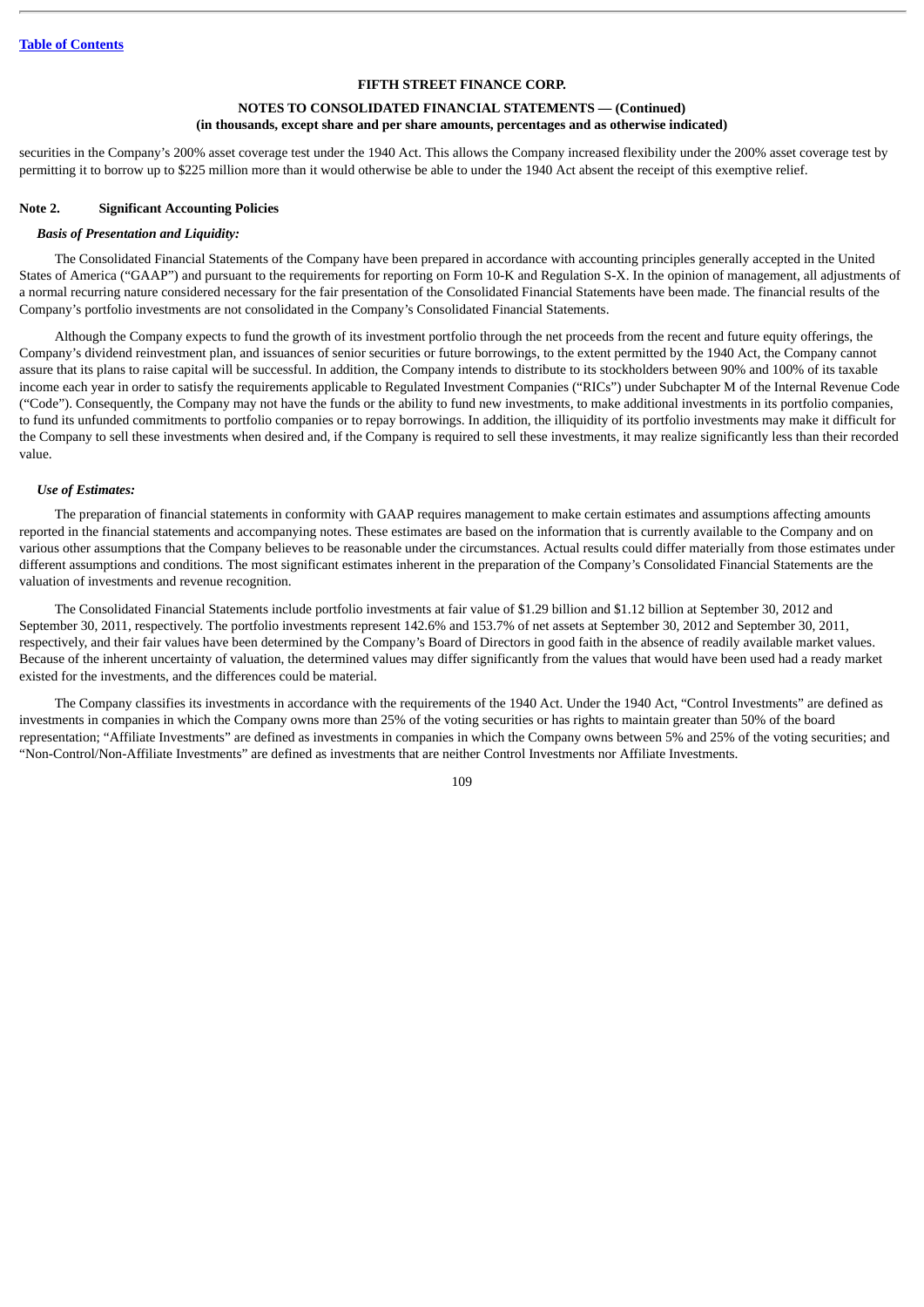# **NOTES TO CONSOLIDATED FINANCIAL STATEMENTS — (Continued) (in thousands, except share and per share amounts, percentages and as otherwise indicated)**

# *Fair Value Measurements:*

The Financial Accounting Standards Board ("FASB") Accounting Standards Codification ("ASC") Topic 820 *Fair Value Measurements and Disclosures* ("ASC 820") defines fair value as the amount that would be received to sell an asset or paid to transfer a liability in an orderly transaction between market participants at the measurement date. A liability's fair value is defined as the amount that would be paid to transfer the liability to a new obligor, not the amount that would be paid to settle the liability with the creditor. Where available, fair value is based on observable market prices or parameters or derived from such prices or parameters. Where observable prices or inputs are not available or reliable, valuation techniques are applied. These valuation techniques involve some level of management estimation and judgment, the degree of which is dependent on the price transparency for the investments or market and the investments' complexity.

Assets recorded at fair value in the Company's Consolidated Financial Statements are categorized based upon the level of judgment associated with the inputs used to measure their fair value.

Hierarchical levels, defined by ASC 820 and directly related to the amount of subjectivity associated with the inputs to fair valuation of these assets and liabilities, are as follows:

- Level 1 Unadjusted, quoted prices in active markets for identical assets or liabilities at the measurement date.
- Level 2 Observable inputs other than Level 1 prices, such as quoted prices for similar assets or liabilities; quoted prices in markets that are not active; or other inputs that are observable or can be corroborated by observable market data at the measurement date for substantially the full term of the assets or liabilities.
- Level 3 Unobservable inputs that reflect management's best estimate of what market participants would use in pricing the asset or liability at the measurement date. Consideration is given to the risk inherent in the valuation technique and the risk inherent in the inputs to the model.

Under ASC 820, the Company performs detailed valuations of its debt and equity investments on an individual basis, using bond yield, income and market approaches as appropriate. In general, the Company utilizes the bond yield method in determining the fair value of its debt investments, as long as it is appropriate. If, in the Company's judgment, the bond yield approach is not appropriate, it may use the market or income approach in determining the fair value of the Company's investment in the portfolio company. If there is deterioration in the credit quality of the portfolio company or an investment is in workout status, the Company may use alternative methodologies, including an asset liquidation or expected recovery model.

Under the bond yield approach, the Company uses bond yield models to determine the present value of the future cash flow streams of its debt investments. The Company reviews various sources of transactional data, including private mergers and acquisitions involving debt investments with similar characteristics, and assesses the information in the valuation process.

Under the market approach, the Company estimates the enterprise value of the portfolio companies in which it invests. There is no one methodology to estimate enterprise value and, in fact, for any one portfolio company, enterprise value is best expressed as a range of fair values, from which the Company derives a single estimate of enterprise value. To estimate the enterprise value of a portfolio company, the Company analyzes various factors, including the portfolio company's historical and projected financial results. Typically, private companies are valued based on multiples of EBITDA (earnings before interest, taxes, depreciation, and amortization), cash flows, net income, revenues, or in limited cases, book value. The Company generally requires portfolio companies to provide annual audited and quarterly and monthly unaudited financial statements, as well as annual projections for the upcoming fiscal year.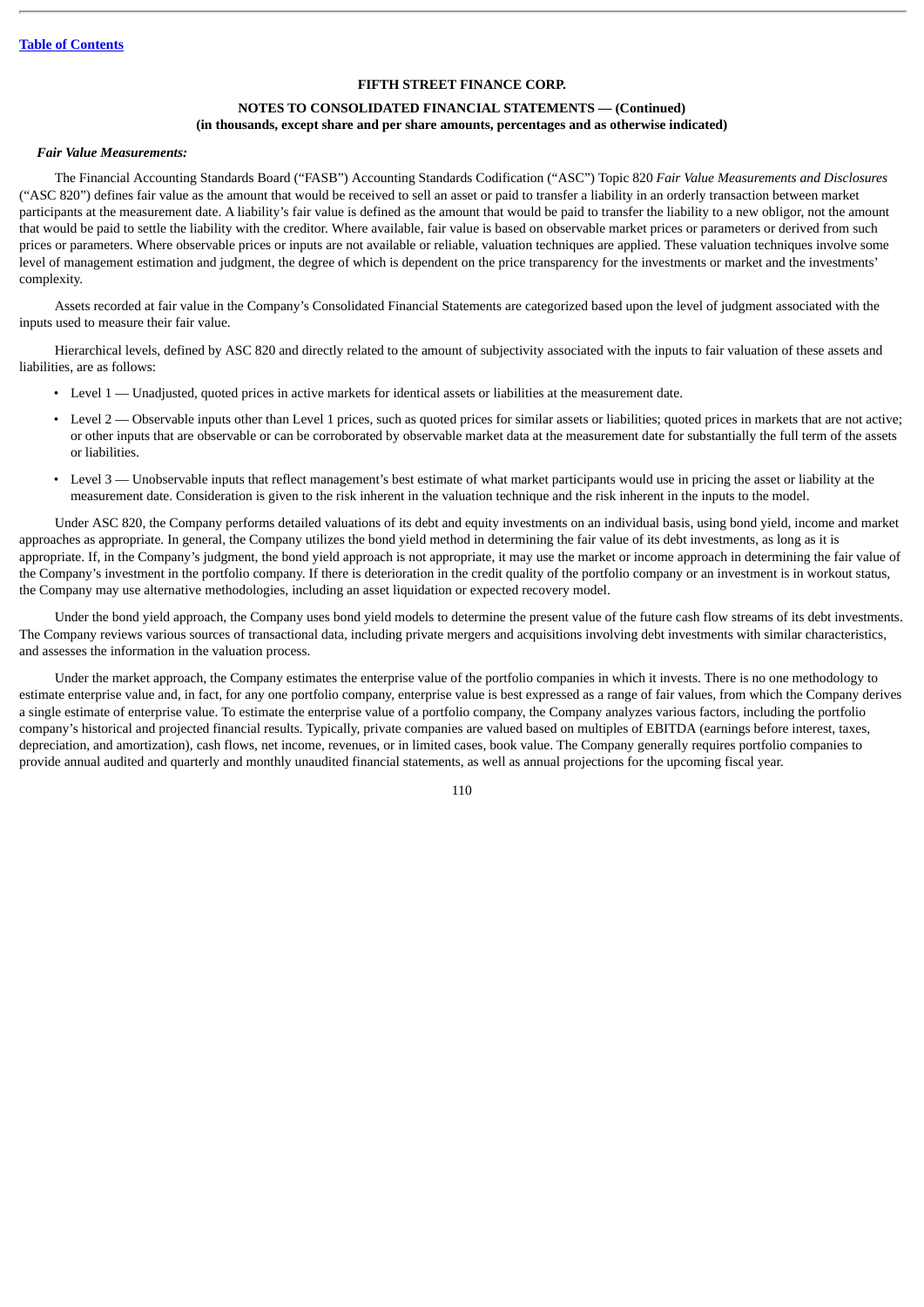# **NOTES TO CONSOLIDATED FINANCIAL STATEMENTS — (Continued)**

# **(in thousands, except share and per share amounts, percentages and as otherwise indicated)**

Under the income approach, the Company generally prepares and analyzes discounted cash flow models based on projections of the future free cash flows of the business.

The Company's Board of Directors undertakes a multi-step valuation process each quarter in connection with determining the fair value of the Company's investments:

- The quarterly valuation process begins with each portfolio company or investment being initially valued by the Company's finance department;
- Preliminary valuations are then reviewed and discussed with principals of the Investment Adviser;
- Separately, independent valuation firms engaged by the Board of Directors prepare preliminary valuations on a selected basis and submit the reports to the Company;
- The finance department compares and contrasts its preliminary valuations to the preliminary valuations of the independent valuation firms;
- The finance department prepares a valuation report for the Valuation Committee of the Board of Directors;
- The Valuation Committee of the Board of Directors is apprised of the preliminary valuations of the independent valuation firms;
- The Valuation Committee of the Board of Directors reviews the preliminary valuations, and the finance department responds and supplements the preliminary valuations to reflect any comments provided by the Valuation Committee;
- The Valuation Committee of the Board of Directors makes a recommendation to the Board of Directors regarding the fair value of the investments in the Company's portfolio; and
- The Board of Directors discusses valuations and determines the fair value of each investment in the Company's portfolio in good faith.

The fair value of all of the Company's investments at September 30, 2012 and September 30, 2011 was determined by the Board of Directors. The Board of Directors has authorized the engagement of independent valuation firms to provide valuation assistance. The Company will continue to engage independent valuation firms to provide assistance regarding the determination of the fair value of selected portfolio securities each quarter; however, the Board of Directors is ultimately and solely responsible for the valuation of the portfolio investments at fair value as determined in good faith pursuant to the Company's valuation policy and a consistently applied valuation process.

The Company has a portion of the portfolio valued by an independent third party on a quarterly basis, with a substantial portion being valued over the course of each fiscal year.

#### *Investment Income:*

Interest income, adjusted for accretion of original issue discount ("OID,") is recorded on an accrual basis to the extent that such amounts are expected to be collected. The Company stops accruing interest on investments when it is determined that interest is no longer collectible. In connection with its investment, the Company sometimes receives nominal cost equity that is valued as part of the negotiation process with the particular portfolio company. When the Company receives nominal cost equity, the Company allocates its cost basis in its investment between its debt securities and its nominal cost equity at the time of origination. Any resulting discount from recording the loan is accreted into interest income over the life of the loan.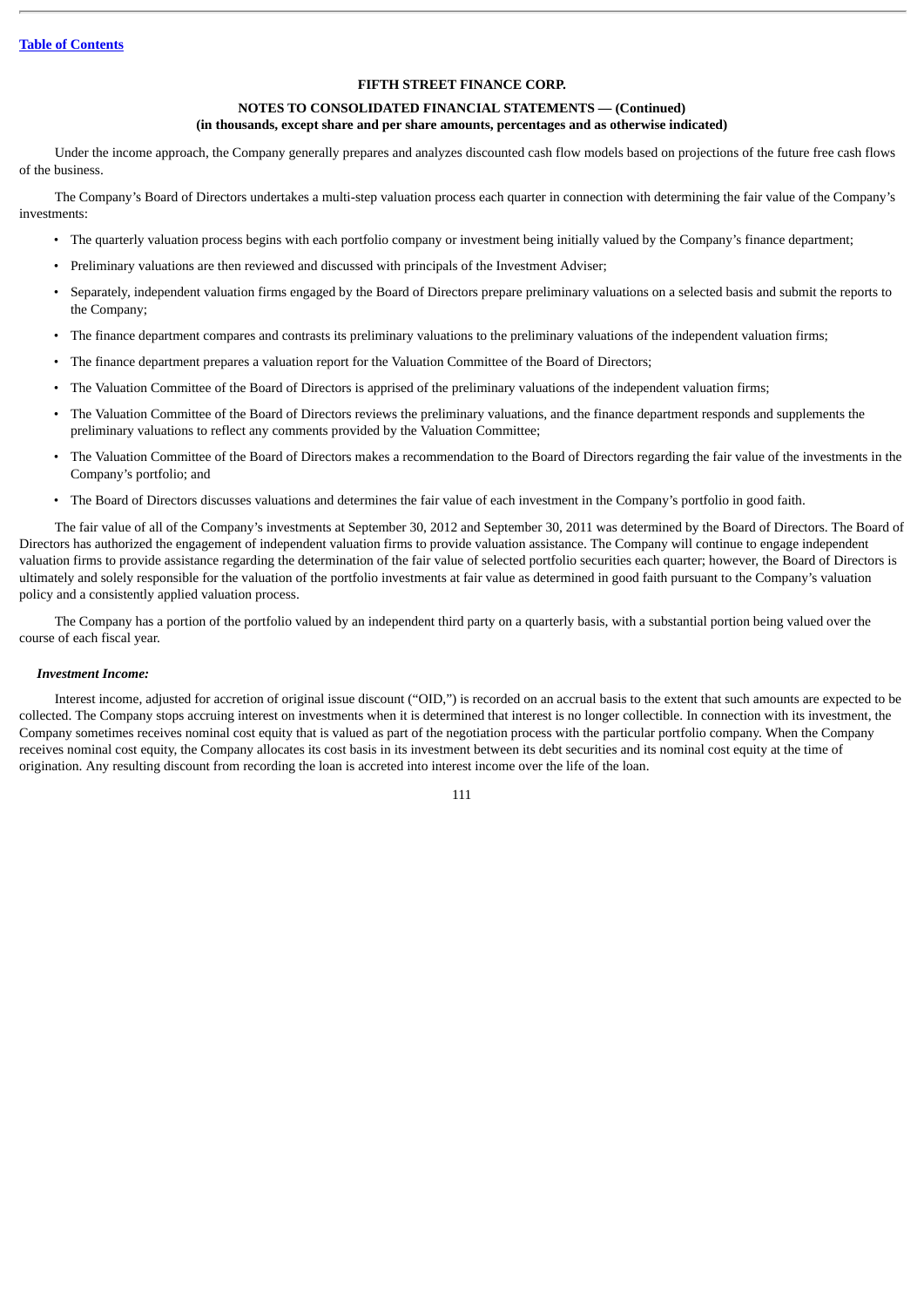# **NOTES TO CONSOLIDATED FINANCIAL STATEMENTS — (Continued) (in thousands, except share and per share amounts, percentages and as otherwise indicated)**

Distributions of earnings from portfolio companies are recorded as dividend income when the distribution is received.

The Company has investments in debt securities which contain payment-in-kind or "PIK" interest provisions. PIK interest is computed at the contractual rate specified in each investment agreement and added to the principal balance of the investment and recorded as income.

Fee income consists of the monthly servicing fees, advisory fees, structuring fees and prepayment fees that the Company receives in connection with its debt investments and the accreted portion of the debt origination fees. The Company capitalizes upfront loan origination fees, if any, received in connection with investments. The unearned fee income from such fees is accreted into fee income, based on the straight line method or effective interest method as applicable, over the life of the investment.

The Company has also structured exit fees across certain of its portfolio investments to be received upon the future exit of those investments. Exit fees are fees which are payable upon the exit of a debt security. These fees are to be paid to the Company upon the sooner to occur of (i) a sale of the borrower or substantially all of the assets of the borrower, (ii) the maturity date of the loan, or (iii) the date when full prepayment of the loan occurs. The receipt of such fees is contingent upon the occurrence of one of the events listed above for each of the investments. A percentage of these fees is included in net investment income over the life of the loan.

# *Gain on Extinguishment of Convertible Notes:*

The Company may repurchase its Convertible Notes in accordance with the 1940 Act and the rules promulgated thereunder and may surrender these Convertible Notes to the Trustee for cancellation. If the repurchase occurs at a purchase price below par value, a gain on the extinguishment of these Convertible Notes is recorded. The amount of the gain recorded is the difference between the reacquisition price and the net carrying amount of the Convertible Notes, net of the proportionate amount of unamortized debt issuance costs.

### *Cash and Cash Equivalents:*

Cash and cash equivalents consist of demand deposits and highly liquid investments with maturities of three months or less, when acquired. The Company places its cash and cash equivalents with financial institutions and, at times, cash held in bank accounts may exceed the Federal Deposit Insurance Corporation insured limit. Included in cash and cash equivalents is \$1.6 million that is held at Wells Fargo Bank, National Association ("Wells Fargo") in connection with the Company's credit facility. The Company is restricted in terms of access to this cash until such time as the Company submits its required monthly reporting schedules and Wells Fargo verifies the Company's compliance per the terms of the credit agreement.

#### *Deferred Financing Costs:*

Deferred financing costs consist of fees and expenses paid in connection with the closing or amending of credit facilities and the Convertible Senior Notes, and are capitalized at the time of payment. Deferred financing costs are amortized using the straight line method over the terms of the respective credit facilities. This amortization expense is included in interest expense in the Company's Consolidated Statement of Operations.

#### *Interest Rate Swap:*

The Company does not utilize hedge accounting and marks its interest rate swaps to fair value on a quarterly basis through its Consolidated Statement of Operations. As of September 30, 2012, the Company was not party to any interest rate swap agreements.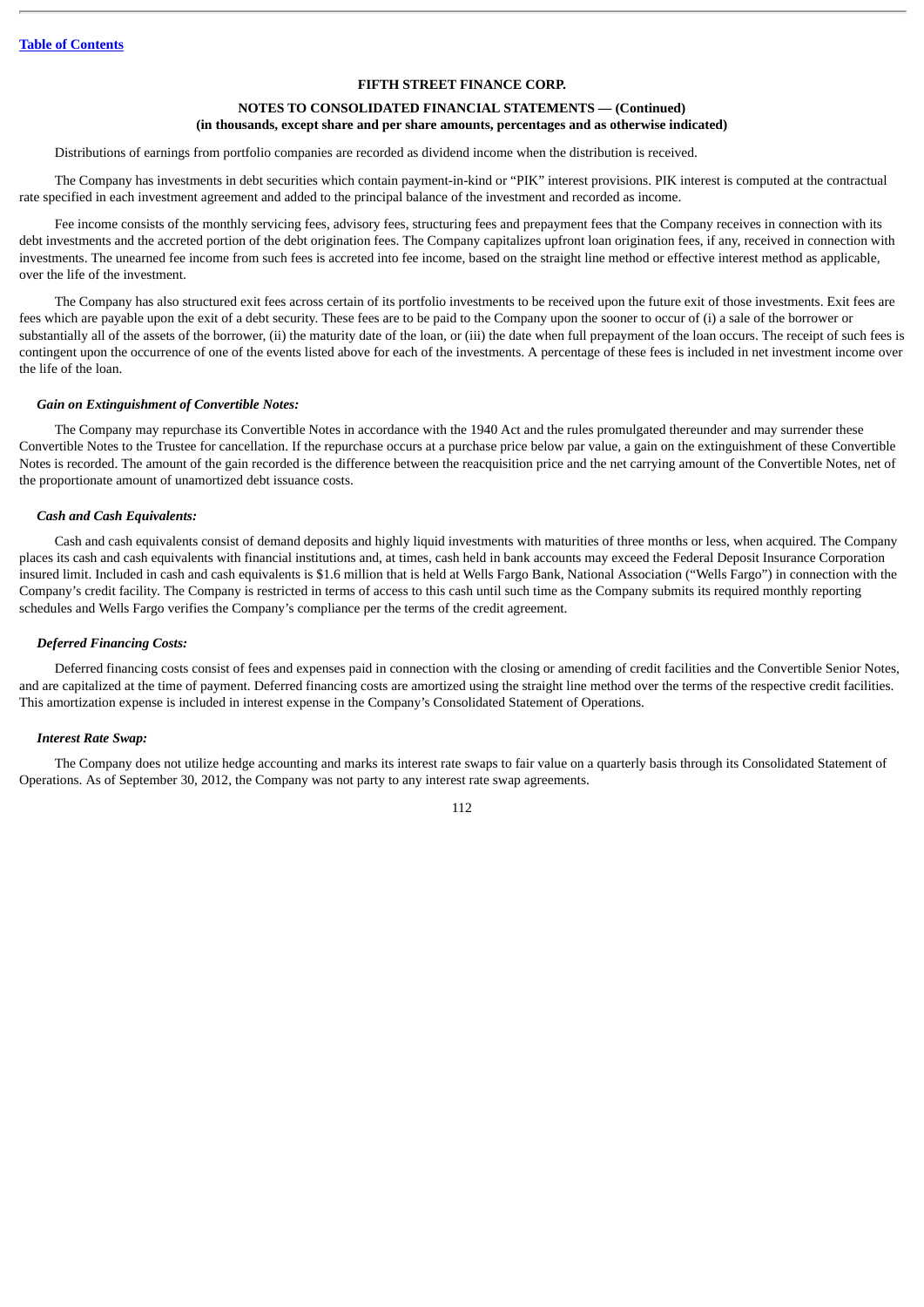# **NOTES TO CONSOLIDATED FINANCIAL STATEMENTS — (Continued) (in thousands, except share and per share amounts, percentages and as otherwise indicated)**

# *Offering Costs:*

Offering costs consist of fees and expenses incurred in connection with the public offer and sale of the Company's common stock, including legal, accounting and printing fees. There were \$1.3 million of offering costs charged to capital during the year ended September 30, 2012.

### *Income Taxes:*

As a RIC, the Company is not subject to federal income tax on the portion of its taxable income and gains distributed currently to its stockholders as a dividend. The Company intends to distribute between 90% and 100% of its taxable income and gains, within the Subchapter M rules, and thus the Company anticipates that it will not incur any federal or state income tax at the RIC level. As a RIC, the Company is also subject to a federal excise tax based on distributive requirements of its taxable income on a calendar year basis (e.g., calendar year 2012). The Company anticipates timely distribution of its taxable income within the tax rules; however, the Company incurred a de minimis federal excise tax for calendar years 2008, 2009 and 2010. The Company did not incur a federal excise tax for calendar year 2011 and does not expect to incur a federal excise tax for calendar year 2012. The Company may incur a federal excise tax in future years.

The purpose of the Company's taxable subsidiaries is to permit the Company to hold equity investments in portfolio companies which are "pass through" entities for federal tax purposes in order to comply with the "source income" requirements contained in the RIC tax requirements. The taxable subsidiaries are not consolidated with the Company for income tax purposes and may generate income tax expense as a result of their ownership of certain portfolio investments. This income tax expense, if any, would be reflected in the Company's Consolidated Statements of Operations. The Company uses the asset and liability method to account for its taxable subsidiaries' income taxes. Using this method, the Company recognizes deferred tax assets and liabilities for the estimated future tax effects attributable to temporary differences between financial reporting and tax bases of assets and liabilities. In addition, the Company recognizes deferred tax benefits associated with net operating carry forwards that it may use to offset future tax obligations. The Company measures deferred tax assets and liabilities using the enacted tax rates expected to apply to taxable income in the years in which it expects to recover or settle those temporary differences.

ASC 740 *Accounting for Uncertainty in Income Taxes* ("ASC 740") provides guidance for how uncertain tax positions should be recognized, measured, presented, and disclosed in the Company's Consolidated Financial Statements. ASC 740 requires the evaluation of tax positions taken or expected to be taken in the course of preparing the Company's tax returns to determine whether the tax positions are "more-likely-than-not" of being sustained by the applicable tax authority. Tax positions not deemed to meet the more-likely-than-not threshold are recorded as a tax benefit or expense in the current year. Management's determinations regarding ASC 740 may be subject to review and adjustment at a later date based upon factors including, but not limited to, an ongoing analysis of tax laws, regulations and interpretations thereof. The Company recognizes the tax benefits of uncertain tax positions only where the position is "more likely than not" to be sustained assuming examination by tax authorities. Management has analyzed the Company's tax positions, and has concluded that no liability for unrecognized tax benefits should be recorded related to uncertain tax positions taken on returns filed for open tax years 2008, 2009, 2010 or 2011. The Company identifies its major tax jurisdictions as U.S. Federal and New York State, and the Company is not aware of any tax positions for which it is reasonably possible that the total amounts of unrecognized tax benefits will change materially in the next 12 months.

#### *Recent Accounting Pronouncements*

In May 2011, the FASB issued Accounting Standards Update No. 2011-04, *Amendments to Achieve Common Fair Value Measurement and Disclosure Requirements in U.S. GAAP and IFRSs* ("ASU 2011-04").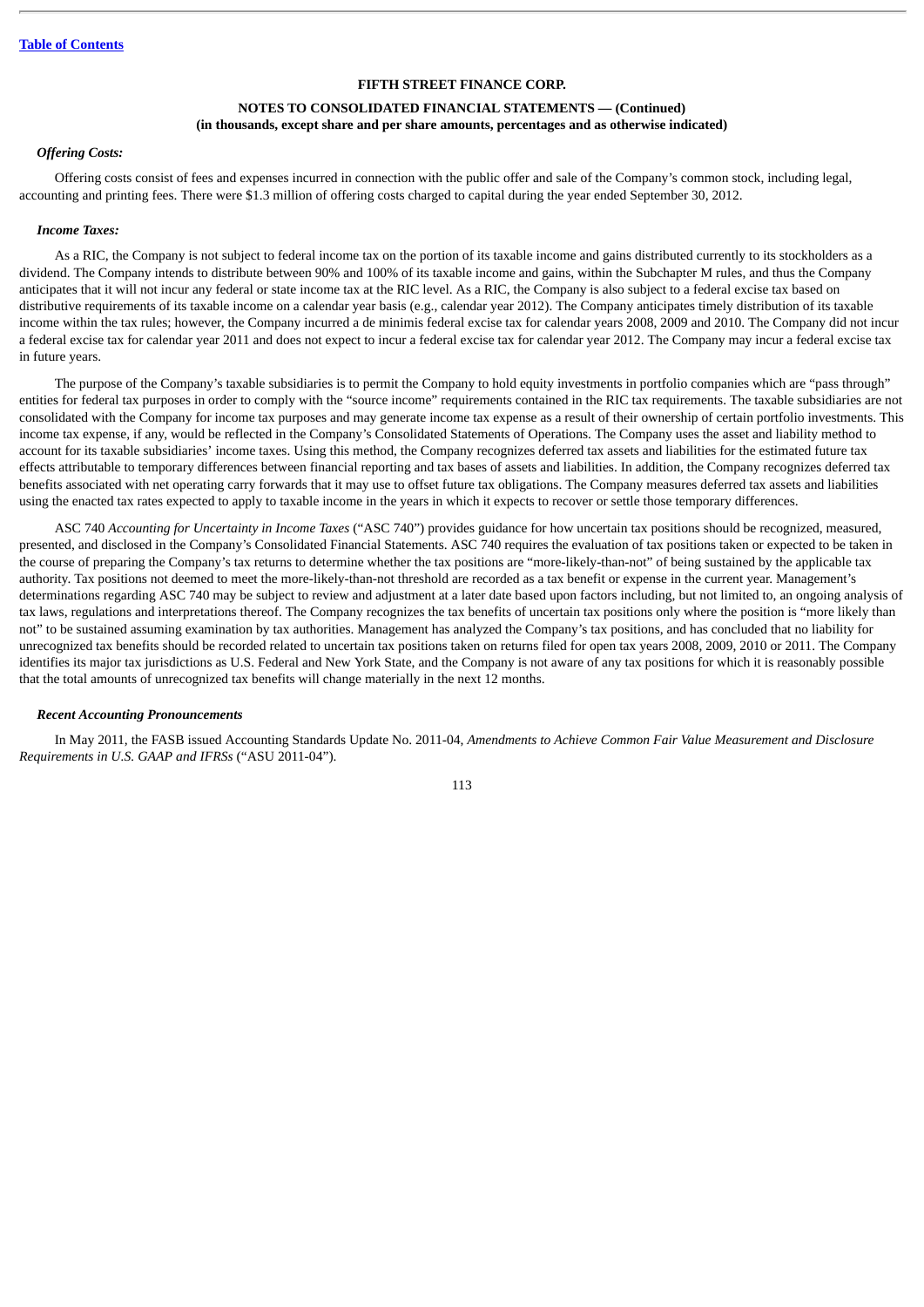# **NOTES TO CONSOLIDATED FINANCIAL STATEMENTS — (Continued) (in thousands, except share and per share amounts, percentages and as otherwise indicated)**

ASU 2011-04 amends ASC 820, and requires entities to change the wording used to describe the requirements in U.S. GAAP for measuring fair value and for disclosing information about fair value measurements. ASU 2011-04 clarifies the application of existing fair value measurement and disclosure requirements related to the application of the highest and best use and valuation premise concepts for financial and nonfinancial instruments, measuring the fair value of an instrument classified in shareholders' equity and disclosures about fair value measurements. ASU 2011-04 changes the measurement of the fair value of financial instruments that are managed within a portfolio and the application of premiums and discounts in a fair value measurement related to size as a characteristic of the reporting entity's holding rather than a characteristic of the asset or liability. ASU 2011-04 requires additional disclosures about fair value measurements categorized within Level 3 of the fair value hierarchy including the valuation processes used by the reporting entity, the sensitivity of the fair value to changes in unobservable inputs, and the interrelationships between those unobservable inputs, if any. All the amendments to ASC 820 made by ASU 2011-04 are effective for interim and annual periods beginning after December 15, 2011. The adoption of this disclosure-only guidance is included in Note 3 – Portfolio Investments and did not have an impact on the Company's consolidated financial results.

In February 2011, the FASB issued Accounting Standards Update 2011-02, Receivables (Topic 310): A Creditor's Determination of Whether a Restructuring is a Troubled Debt Restructuring ("ASU 2011-02"). ASU 2011-02 clarifies which loan modifications constitute troubled debt restructurings. It is intended to assist creditors in determining whether a modification of the terms of a receivable meets the criteria to be considered a troubled debt restructuring, both for purposes of recording an impairment loss and for disclosure of troubled debt restructurings. In evaluating whether a restructuring constitutes a troubled debt restructuring, a creditor must separately conclude that both of the following exist: (a) the restructuring constitutes a concession; and (b) the debtor is experiencing financial difficulties. ASU 2011-02 provides guidance to clarify whether the creditor has granted a concession and whether a debtor is experiencing financial difficulties. ASU 2011-02 also clarifies that a creditor is precluded from using the effective interest rate test, as described in the debtors guidance on restructuring payables, when evaluating whether a restructuring constitutes a troubled debt restructuring. The new guidance is effective for interim and annual periods beginning on or after June 15, 2011, and applies retrospectively to restructurings occurring on or after the beginning of the fiscal year of adoption. The clarified guidance may affect the accounting for certain restructurings that were previously accounted for under the aforementioned debtor guidance on restructuring payables and provide for enhanced disclosure around such restructurings. The adoption of ASU 2011-02 did not have a material impact on the Company's financial condition and results of operations.

### **Note 3. Portfolio Investments**

At September 30, 2012, 142.6% of net assets or \$1.29 billion was invested in 78 long-term portfolio investments and 8.2% of net assets or \$74.4 million was invested in cash and cash equivalents. In comparison, at September 30, 2011, 153.7% of net assets or \$1.12 billion was invested in 65 long-term portfolio investments and 9.3% of net assets or \$67.6 million was invested in cash and cash equivalents. As of September 30, 2012, 80.4% of the Company's portfolio at fair value consisted of debt investments that were secured by first or second priority liens on the assets of the portfolio companies. Moreover, the Company held equity investments in certain of its portfolio companies consisting of common stock, preferred stock, limited partnership interests or limited liability company interests. These instruments generally do not produce a current return but are held for potential investment appreciation and capital gain.

During the years ended September 30, 2012, 2011 and 2010, the Company recorded net realized losses of \$64.6 million, \$30.4 million and \$18.8 million, respectively. During the years ended September 30, 2012, 2011 and 2010, the Company recorded net unrealized appreciation (depreciation) of \$56.0 million, (\$6.5 million) and (\$1.8 million), respectively.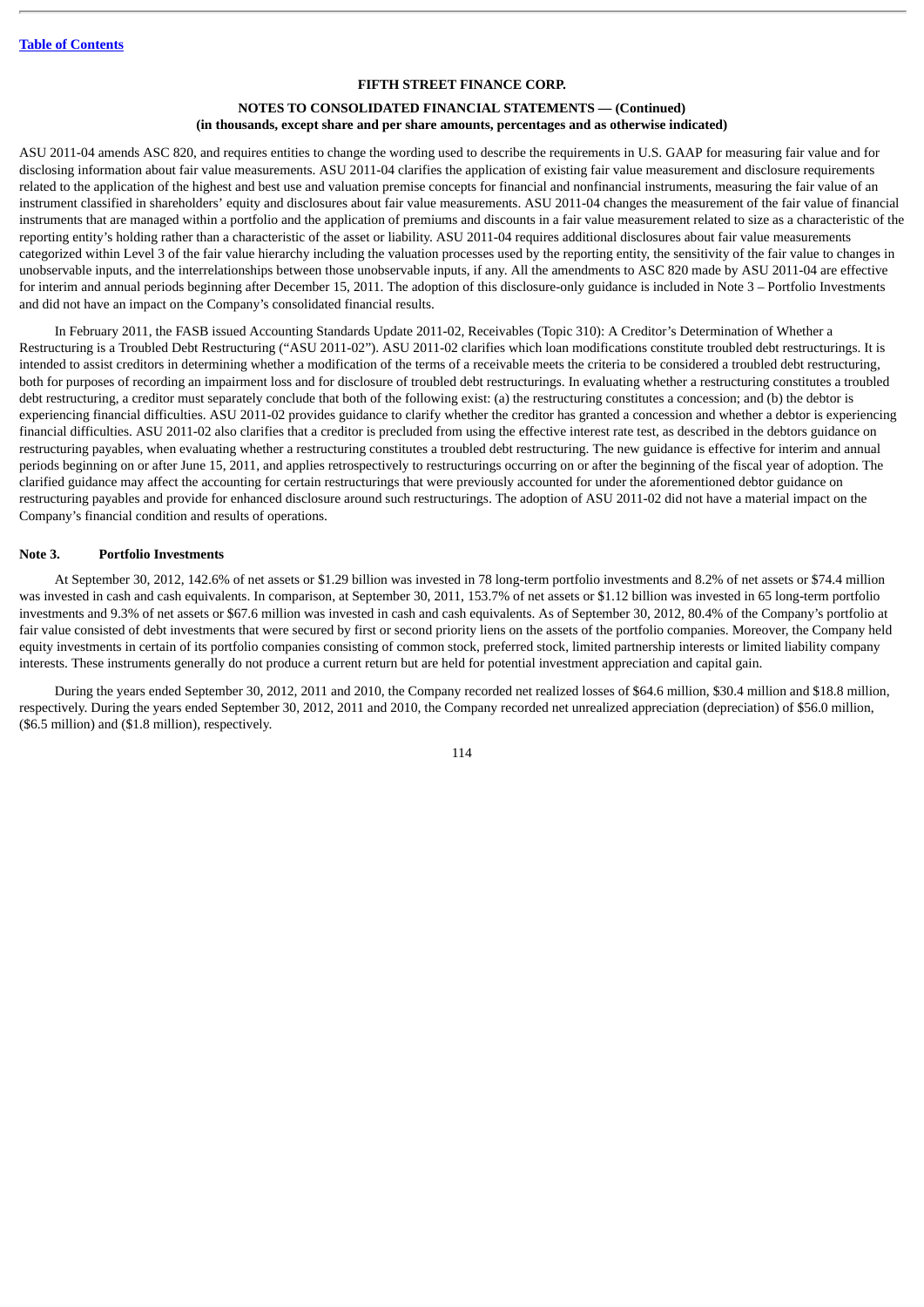# **NOTES TO CONSOLIDATED FINANCIAL STATEMENTS — (Continued)**

# **(in thousands, except share and per share amounts, percentages and as otherwise indicated)**

The composition of the Company's investments as of September 30, 2012 and September 30, 2011 at cost and fair value was as follows:

|                                  | September 30, 2012 |                   |             | September 30, 2011 |
|----------------------------------|--------------------|-------------------|-------------|--------------------|
|                                  | Cost               | <b>Fair Value</b> | Cost        | <b>Fair Value</b>  |
| Investments in debt securities   | \$1,226,489        | \$1,241,197       | \$1,137,754 | \$1,099,708        |
| Investments in equity securities | 42,000             | 46.911            | 18.328      | 20.129             |
| Total                            | \$1,268,489        | \$1,288,108       | \$1,156,082 | \$1,119,837        |

The composition of the Company's debt investments as of September 30, 2012 and September 30, 2011 at fixed rates and floating rates was as follows:

|                               | September 30, 2012 |           | September 30, 2011 |           |  |
|-------------------------------|--------------------|-----------|--------------------|-----------|--|
|                               |                    | % of Debt |                    | % of Debt |  |
|                               | <b>Fair Value</b>  | Portfolio | <b>Fair Value</b>  | Portfolio |  |
| Fixed rate debt securities    | 371.325            | 29.92%    | 359.873            | 32.72%    |  |
| Floating rate debt securities | 869,872            | 70.08     | 739.835            | 67.28     |  |
| Total                         | \$1,241,197        | 100.00%   | \$1,099,708        | 100.00%   |  |

The following table presents the financial instruments carried at fair value as of September 30, 2012, by caption on the Company's Consolidated Statement of Assets and Liabilities for each of the three levels of hierarchy established by ASC 820.

|                                               | Level 1                  | <b>Level 2</b>           | Level 3   | <b>Total</b> |
|-----------------------------------------------|--------------------------|--------------------------|-----------|--------------|
| Investments in debt securities (first lien)   |                          |                          | 902,492   | 902,492      |
| Investments in debt securities (second lien)  |                          |                          | 133,258   | 133,258      |
| Investments in debt securities (subordinated) |                          |                          | 205,447   | 205,447      |
| Investments in equity securities (preferred)  |                          |                          | 24.240    | 24,240       |
| Investments in equity securities (common)     |                          |                          | 22,671    | 22,671       |
| Total investments at fair value               | $\overline{\phantom{0}}$ | $\overline{\phantom{0}}$ | 1,288,108 | 1,288,108    |

The following table presents the financial instruments carried at fair value as of September 30, 2011, by caption on the Company's Consolidated Statement of Assets and Liabilities for each of the three levels of hierarchy established by ASC 820.

|                                               | Level 1 | Level 2 | Level 3     | Total       |
|-----------------------------------------------|---------|---------|-------------|-------------|
| Investments in debt securities (first lien)   |         |         | 875,092     | 875,092     |
| Investments in debt securities (second lien)  |         |         | 143,383     | 143,383     |
| Investments in debt securities (subordinated) |         |         | 81,233      | 81,233      |
| Investments in equity securities (preferred)  |         |         | 7.167       | 7.167       |
| Investments in equity securities (common)     |         |         | 12,962      | 12,962      |
| Total investments at fair value               |         |         | \$1,119,837 | \$1,119,837 |

When a determination is made to classify a financial instrument within Level 3 of the valuation hierarchy, the determination is based upon the fact that the unobservable factors are the most significant to the overall fair value measurement. However, Level 3 financial instruments typically include, in addition to the unobservable or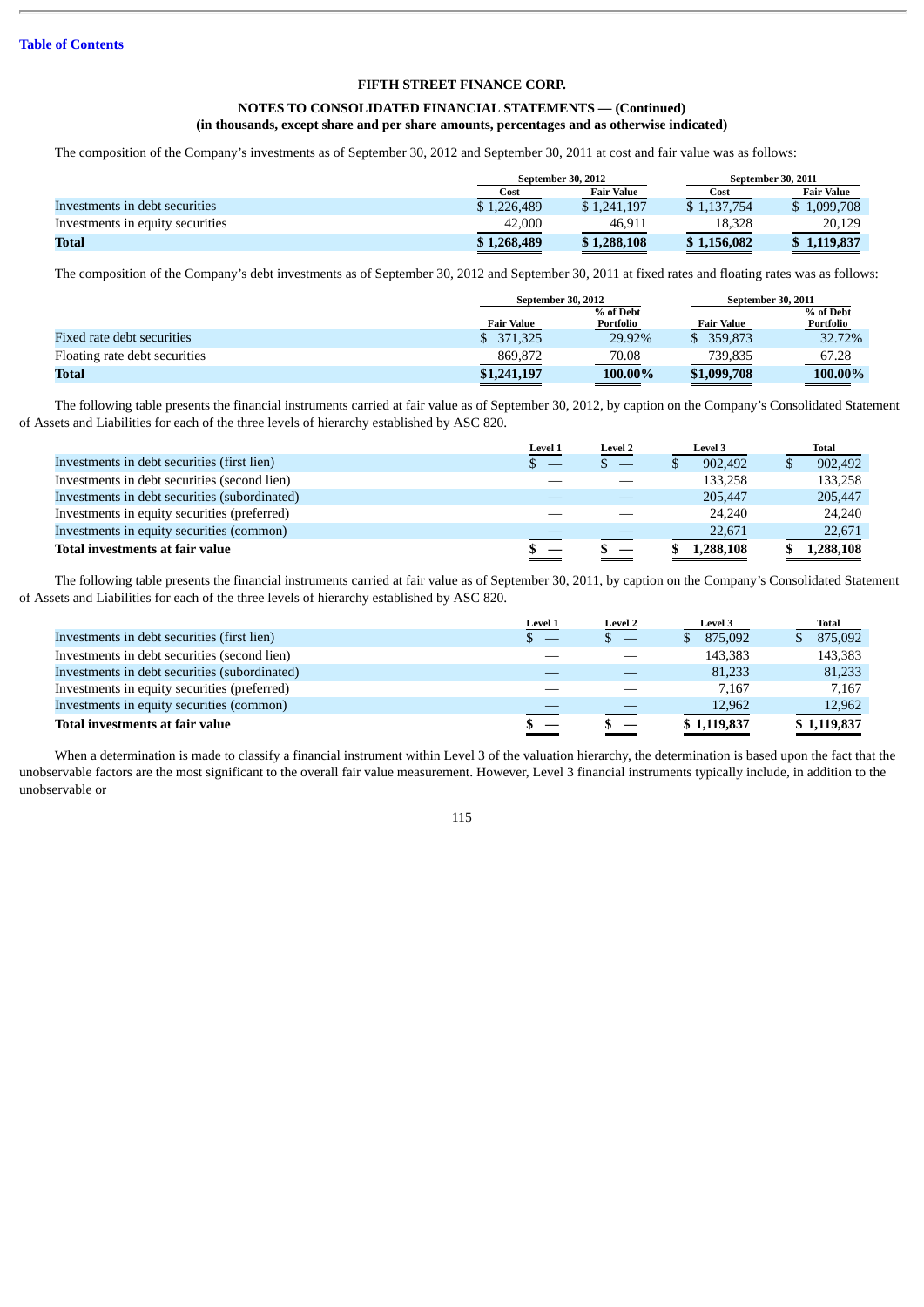# **NOTES TO CONSOLIDATED FINANCIAL STATEMENTS — (Continued) (in thousands, except share and per share amounts, percentages and as otherwise indicated)**

Level 3 components, observable components (that is, components that are actively quoted and can be validated by external sources). Accordingly, the appreciation (depreciation) in the tables below includes changes in fair value due in part to observable factors that are part of the valuation methodology.

The following table provides a roll-forward in the changes in fair value from September 30, 2011 to September 30, 2012, for all investments for which the Company determines fair value using unobservable (Level 3) factors.

|                                                                                                                                                                                                                | <b>First Lien</b><br>Debt | Second<br>Lien Debt | Subordinated<br>Debt   | Preferred<br>Equity | Common<br>Equity | Total       |
|----------------------------------------------------------------------------------------------------------------------------------------------------------------------------------------------------------------|---------------------------|---------------------|------------------------|---------------------|------------------|-------------|
| Fair value as of September 30, 2011                                                                                                                                                                            | \$875,092                 | \$143,383           | $\mathbb{S}$<br>81,233 | \$7,167             | \$12,962         | \$1,119,837 |
| New investments & net revolver activity                                                                                                                                                                        | 352,503                   | 53,000              | 137,016                | 13,883              | 12,901           | 569,303     |
| Redemptions/repayments                                                                                                                                                                                         | (325, 296)                | (64,093)            | (18,001)               | (1,954)             | (66)             | (409, 410)  |
| Net accrual of PIK interest income                                                                                                                                                                             | 4,746                     | (645)               | 3,593                  | 624                 |                  | 8,318       |
| Accretion of original issue discount                                                                                                                                                                           | 1,168                     | 329                 |                        |                     |                  | 1,497       |
| Net change in unearned income                                                                                                                                                                                  | 6.028                     | 1,402               | (677)                  |                     |                  | 6.753       |
| Net unrealized appreciation (depreciation)                                                                                                                                                                     | 29,548                    | 15,503              | 7,814                  | 4,829               | (1,720)          | 55,974      |
| Unrealized adjustments due to deal exits                                                                                                                                                                       | (41,297)                  | (15, 621)           | (5,531)                | (309)               | (1,406)          | (64, 164)   |
| Transfer into (out of) Level 3                                                                                                                                                                                 |                           |                     |                        |                     |                  |             |
| Fair value as of September 30, 2012                                                                                                                                                                            | \$902,492                 | \$133,258           | 205,447                | \$24,240            | \$22,671         | \$1,288,108 |
| Net unrealized appreciation (depreciation) relating to Level 3 assets still<br>held at September 30, 2012 and reported within net unrealized<br>appreciation (depreciation) on investments in the Consolidated |                           |                     |                        |                     |                  |             |
| Statement of Operations for the year ended September 30, 2012                                                                                                                                                  | \$(11,749)                | (118)               | 2,283                  | \$4,520             | \$ (3,126)       | (8,190)     |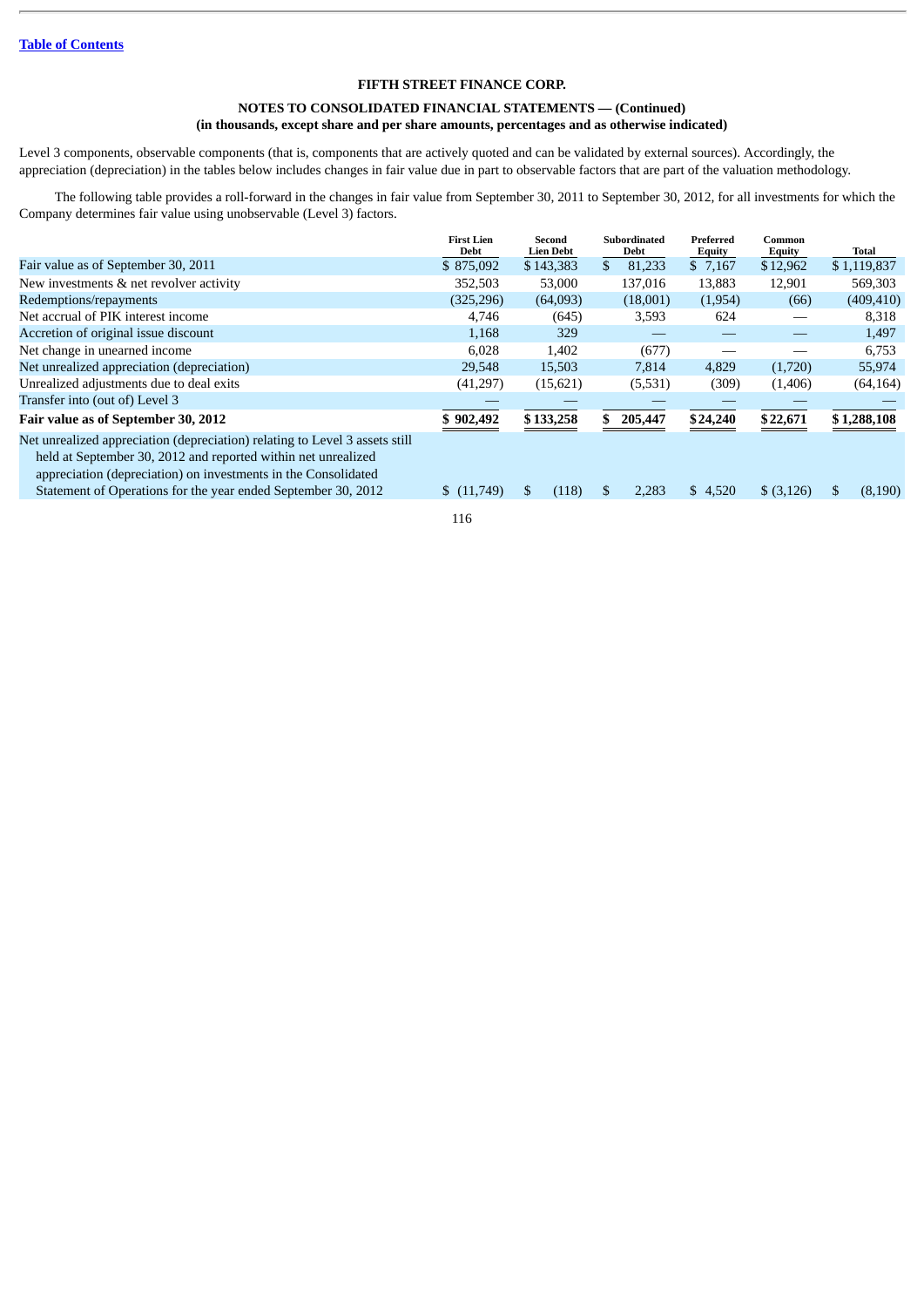# **NOTES TO CONSOLIDATED FINANCIAL STATEMENTS — (Continued) (in thousands, except share and per share amounts, percentages and as otherwise indicated)**

The following table provides a roll-forward in the changes in fair value from September 30, 2010 to September 30, 2011, for all investments for which the Company determines fair value using unobservable (Level 3) factors.

|                                                                                                                                                                                                                                                                                 | <b>First Lien</b><br>Debt | Second<br><b>Lien Debt</b> | Subordinated<br>Debt  | Preferred<br>Equity | Common<br>Equity              | Total            |
|---------------------------------------------------------------------------------------------------------------------------------------------------------------------------------------------------------------------------------------------------------------------------------|---------------------------|----------------------------|-----------------------|---------------------|-------------------------------|------------------|
| Fair value as of September 30, 2010                                                                                                                                                                                                                                             | \$416,324                 | \$136,786                  | $\mathbf{s}$<br>5,470 | \$2,892             | \$2,349                       | \$.<br>563,821   |
| New investments & net revolver activity                                                                                                                                                                                                                                         | 563,826                   | 76,500                     | 80,600                | 4,349               | 8,033                         | 733,308          |
| Redemptions/repayments                                                                                                                                                                                                                                                          | (82,791)                  | (62, 534)                  | (1,000)               |                     | $\overbrace{\phantom{13333}}$ | (146, 325)       |
| Net accrual of PIK interest income                                                                                                                                                                                                                                              | 5,456                     | (3, 103)                   | 1,289                 | 47                  |                               | 3,689            |
| Accretion of original issue discount                                                                                                                                                                                                                                            | 1,510                     | 553                        |                       |                     |                               | 2,063            |
| Net change in unearned income                                                                                                                                                                                                                                                   | (5,539)                   | 67                         | (961)                 |                     |                               | (6, 433)         |
| Net unrealized appreciation (depreciation)                                                                                                                                                                                                                                      | (1,340)                   | (5,322)                    | (4, 165)              | 134                 | 3,394                         | (7,299)          |
| Unrealized adjustments due to deal exits                                                                                                                                                                                                                                        | (22, 354)                 | 436                        |                       | (255)               | (814)                         | (22, 987)        |
| Transfer into (out of) Level 3                                                                                                                                                                                                                                                  |                           |                            |                       |                     |                               |                  |
| Fair value as of September 30, 2011                                                                                                                                                                                                                                             | \$875,092                 | \$143,383                  | \$.<br>81,233         | \$7,167             | \$12,962                      | \$1,119,837      |
| Net unrealized appreciation (depreciation) relating to Level 3 assets still held<br>at September 30, 2011 and reported within net unrealized appreciation<br>(depreciation) on investments in the Consolidated Statement of<br>Operations for the year ended September 30, 2011 | \$(23,694)                | (4,886)<br>S.              | S<br>(4, 165)         | (121)<br>S.         | \$2,580                       | (30, 286)<br>\$. |

The Company generally utilizes a bond yield model to estimate the fair value of its debt investments when there is not a readily available market value (Level 3) which model is based on the present value of expected cash flows from the debt investments. The significant observable inputs into the model are market interest rates for debt with similar characteristics, which are adjusted for the portfolio company's credit risk. The credit risk component of the valuation considers several factors including financial performance, business outlook, debt priority and collateral position. These factors are incorporated into the calculation of the capital structure premium, tranche specific risk premium, size premium and industry premium, which are significant unobservable inputs into the model.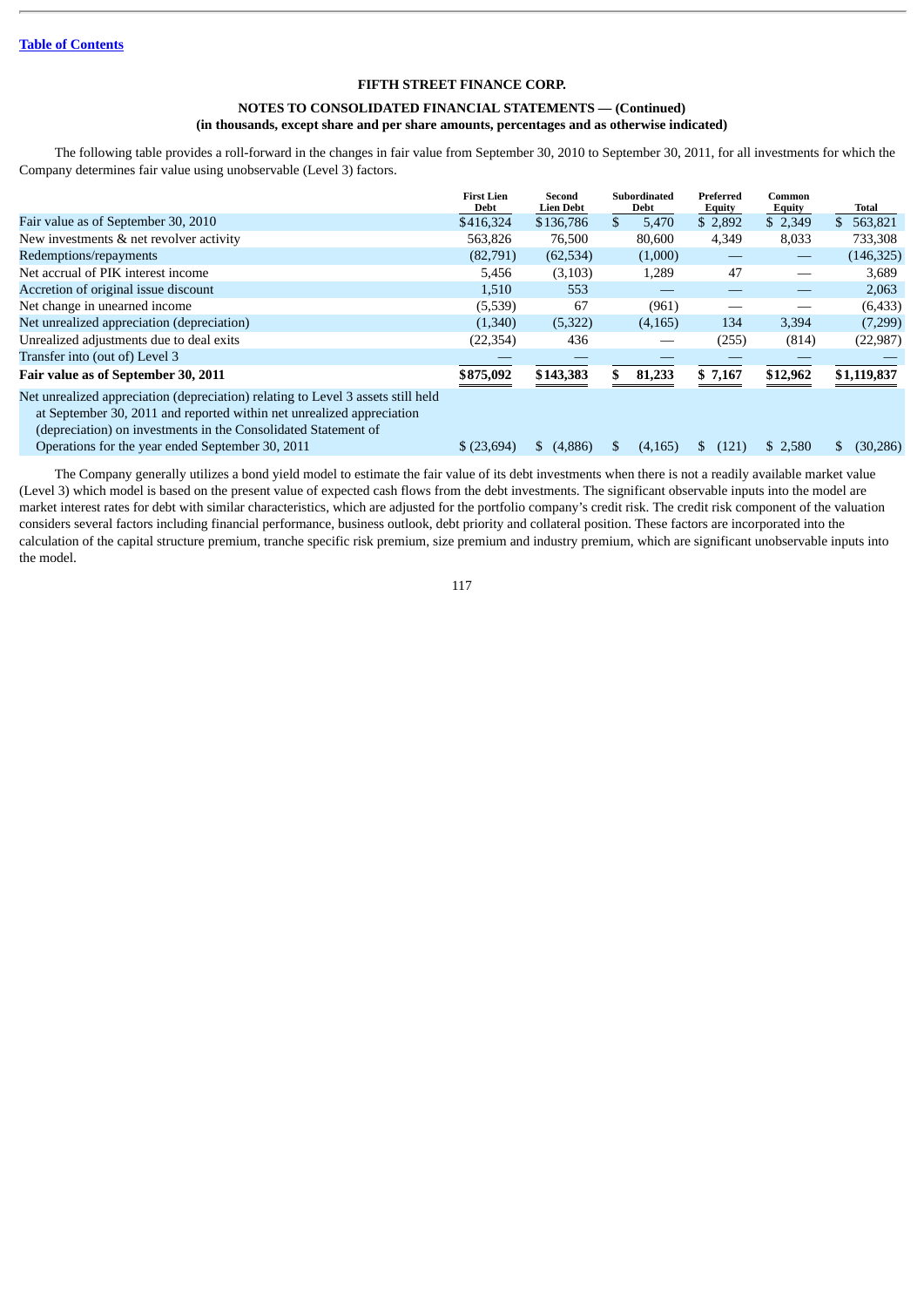# **NOTES TO CONSOLIDATED FINANCIAL STATEMENTS — (Continued) (in thousands, except share and per share amounts, percentages and as otherwise indicated)**

# *Significant Unobservable Inputs for Level 3 Investments*

The following table provides quantitative information related to the significant unobservable inputs for Level 3 investments, which are carried at fair value as of September 30, 2012:

| Asset                           | <b>Fair Value</b> | <b>Valuation Technique</b> | <b>Unobservable Input</b>        |     | Range     |                          |       | Weighted<br>Average |
|---------------------------------|-------------------|----------------------------|----------------------------------|-----|-----------|--------------------------|-------|---------------------|
| First lien debt                 | 895,464<br>\$     | Bond yield approach        | Capital structure premium        | (a) | $0.0\%$   |                          | 1.0%  | 0.3%                |
|                                 |                   |                            | Tranche specific risk            |     |           |                          |       |                     |
|                                 |                   |                            | premium/(discount)               | (a) | $(4.0\%)$ | $\overline{\phantom{a}}$ | 25.5% | 2.1%                |
|                                 |                   |                            | Size premium                     | (a) | 0.5%      | $\sim$                   | 2.0%  | 1.3%                |
|                                 |                   |                            | Industry premium/(discount)      | (a) | $(1.5\%)$ | $\overline{\phantom{a}}$ | 4.7%  | 0.1%                |
|                                 | 7,028             | Enterprise value           |                                  |     |           |                          |       |                     |
|                                 |                   | approach                   | <b>EBITDA</b> multiple           | (b) | 6.2x      | $\overline{a}$           | 6.2x  | 6.2x                |
| Second lien & subordinated debt | 337,467           | Bond yield approach        | Capital structure premium        | (a) | 2.0%      | $\overline{\phantom{a}}$ | 2.0%  | 2.0%                |
|                                 |                   |                            | Tranche specific risk premium    | (a) | 0.8%      | $\sim$                   | 7.8%  | 3.1%                |
|                                 |                   |                            | Size premium                     | (a) | 0.5%      | $\overline{\phantom{a}}$ | 2.0%  | 0.8%                |
|                                 |                   |                            | Industry premium/(discount)      | (a) | $(1.4\%)$ | $\overline{\phantom{a}}$ | 1.1%  | $(0.1\%)$           |
|                                 | 1,238             | Enterprise value           |                                  |     |           |                          |       |                     |
|                                 |                   | approach                   | Weighted average cost of capital |     | 33.0%     | $\overline{\phantom{a}}$ | 33.0% | 33.0%               |
|                                 |                   |                            | Company specific risk premium    | (a) | 24.0%     | $\sim$                   | 24.0% | 24.0%               |
|                                 |                   |                            | Revenue growth rate              |     | 15.5%     | $\overline{\phantom{a}}$ | 15.5% | 15.5%               |
| Preferred & common equity       |                   | Enterprise value           |                                  |     |           |                          |       |                     |
|                                 | 46,911            | approach                   | Weighted average cost of capital |     | 13.0%     | $\overline{\phantom{a}}$ | 33.0% | 19.1%               |
|                                 |                   |                            | Company specific risk premium    | (a) | 1.0%      | $\overline{\phantom{a}}$ | 24.0% | 4.0%                |
|                                 |                   |                            | Revenue growth rate              |     | 1.9%      | $\sim$                   | 44.5% | 11.0%               |
|                                 |                   |                            | EBITDA multiple                  | (b) | 4.8x      | $\blacksquare$           | 9.7x  | 7.5x                |
| <b>Total</b>                    | \$1,288,108       |                            |                                  |     |           |                          |       |                     |

(a) Used when market participant would take into account this premium or discount when pricing the investment.

(b) Used when market participant would use such multiples when pricing the investment.

Under the bond yield approach, the significant unobservable inputs used in the fair value measurement of the Company's investments in debt securities are capital structure premium, tranche specific risk premium/(discount), size premium and industry premium/(discount). Significant increases or decreases in any of those inputs in isolation may result in a significantly lower or higher fair value measurement, respectively.

Under the enterprise value approach, the significant unobservable inputs used in the fair value measurement of the Company's investments in debt or equity securities are the weighted average cost of capital, company specific risk premium, revenue growth rate and EBITDA multiple. Significant increases or decreases in a portfolio company's weighted average cost of capital or company specific risk premium in isolation may result in a significantly lower or higher fair value measurement, respectively. Significant increases or decreases in the revenue growth rate or EBITDA multiple in isolation may result in a significantly higher or lower fair value measurement, respectively.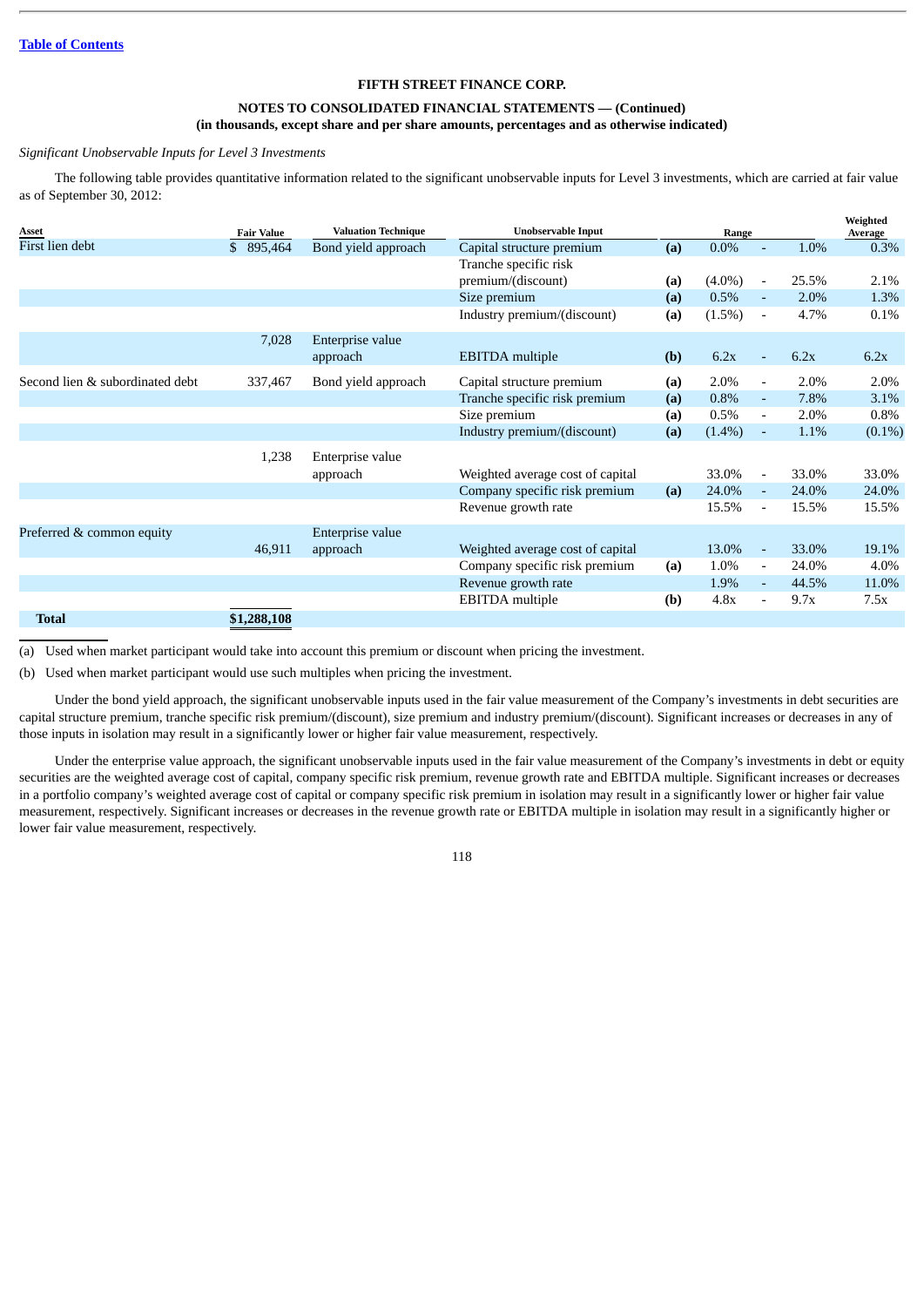# **NOTES TO CONSOLIDATED FINANCIAL STATEMENTS — (Continued) (in thousands, except share and per share amounts, percentages and as otherwise indicated)**

#### *Financial Instruments Disclosed, But Not Carried, At Fair Value*

The following table presents the carrying value and fair value of the Company's financial liabilities disclosed, but not carried, at fair value as of September 30, 2012 and the level of each financial liability within the fair value hierarchy:

|                                  | Carrying  |                   |         |                                 |           |
|----------------------------------|-----------|-------------------|---------|---------------------------------|-----------|
|                                  | Value     | <b>Fair Value</b> | Level 1 | <b>Level 2</b>                  | Level 3   |
| Credit facilities payable        | \$201,251 | \$201,251         |         |                                 | \$201,251 |
| SBA debentures payable           | 150,000   | 131,700           |         | $\hspace{0.1mm}-\hspace{0.1mm}$ | 131,700   |
| Convertible senior notes payable | 115,000   | 115,863           |         | $\overline{\phantom{m}}$        | 115,863   |
| <b>Total</b>                     | \$466,251 | \$448,814         |         |                                 | \$448,814 |

The carrying values of credit facilities payable approximates their fair values and are included in Level 3 of the hierarchy.

The Company utilizes the bond yield approach to estimate the fair value of its SBA debentures payable, which are included in Level 3 of the hierarchy. Under the bond yield approach, the Company uses bond yield models to determine the present value of the future cash flows streams for the debentures. The Company reviews various sources of data involving investments with similar characteristics and assesses the information in the valuation process.

The Company uses the most recently available market transactions to estimate the fair value of the convertible senior notes payable, which are included in Level 3 of the hierarchy.

The Company's off-balance sheet arrangements consisted of \$102.5 million and \$108.8 million of unfunded commitments to provide debt financing to its portfolio companies or to fund limited partnership interests as of September 30, 2012 and September 30, 2011, respectively. Such commitments are subject to the portfolio companies' satisfaction of certain financial and nonfinancial covenants and involve, to varying degrees, elements of credit risk in excess of the amount recognized in the Statement of Assets and Liabilities and are not reflected on the Company's Consolidated Statements of Assets and Liabilities.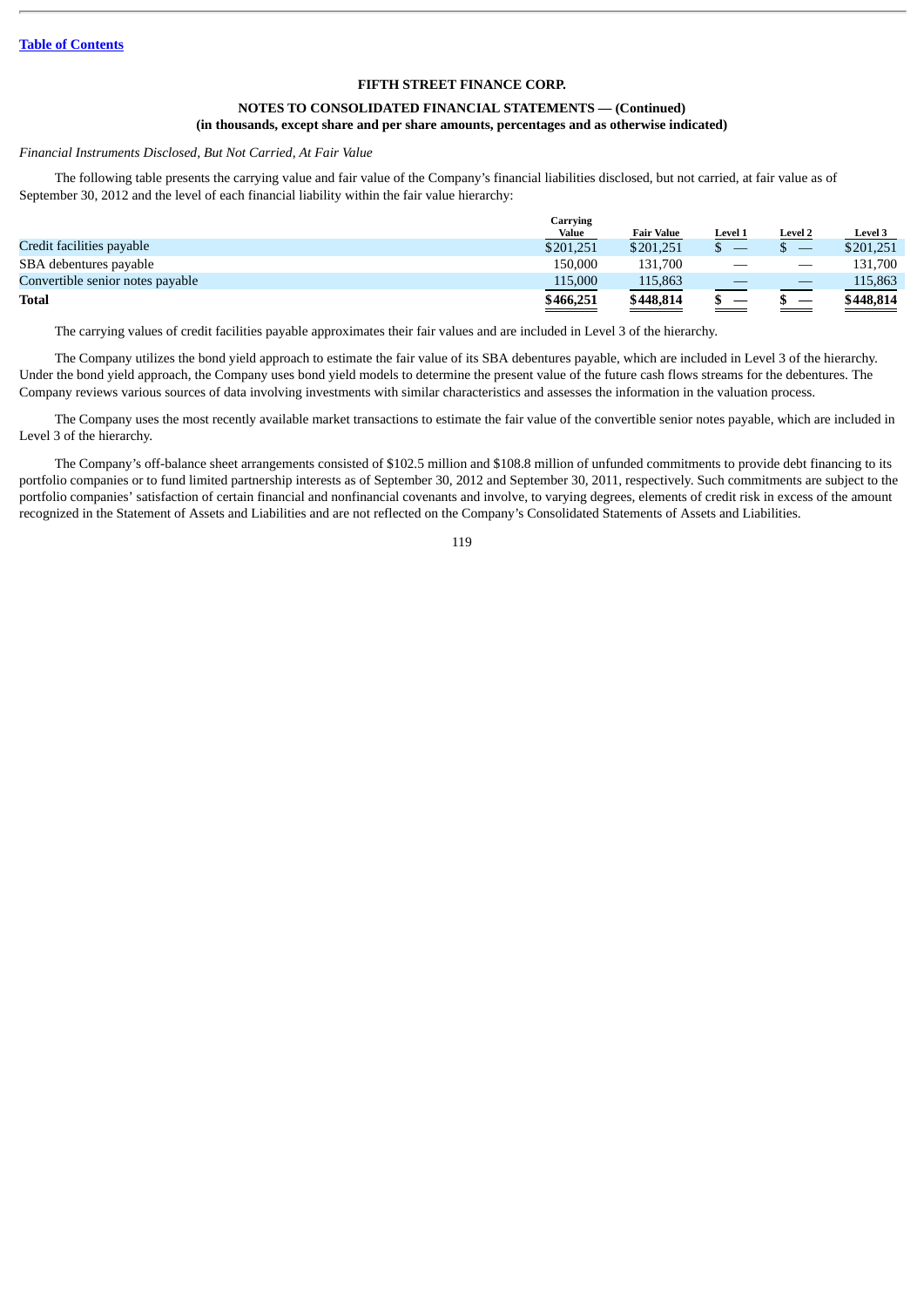# **NOTES TO CONSOLIDATED FINANCIAL STATEMENTS — (Continued) (in thousands, except share and per share amounts, percentages and as otherwise indicated)**

A summary of the composition of the unfunded commitments (consisting of revolvers, term loans and limited partnership interests) as of September 30, 2012 and September 30, 2011 is shown in the table below:

|                                                                 | September 30, 2012 | September 30, 2011  |
|-----------------------------------------------------------------|--------------------|---------------------|
| Welocalize, Inc.                                                | \$<br>10,000       | $\mathbb{S}$<br>750 |
| Yeti Acquisition, LLC                                           | 7,500              |                     |
| Charter Brokerage, LLC                                          | 7,353              | 6,176               |
| Rail Acquisition Corp.                                          | 6,165              | 5,446               |
| Refac Optical Group                                             | 5,500              | 5,500               |
| I Drive Safely, LLC                                             | 5,000              |                     |
| <b>InvestRx Corporation</b>                                     | 5,000              |                     |
| Statewide Holdings, Inc. (Traffic Control & Safety Corp.)       | 5,000              | 3,014               |
| Phoenix Brands Merger Sub LLC                                   | 4,071              | 3,000               |
| Enhanced Recovery Company, LLC                                  | 4,000              | 4,000               |
| Drugtest, Inc.                                                  | 4,000              | 4,000               |
| World 50, Inc.                                                  | 4,000              |                     |
| Miche Bag, LLC                                                  | 3,500              | 5,000               |
| Titan Fitness, LLC                                              | 3,500              | 2,957               |
| Cardon Healthcare Network, LLC                                  | 3,000              | 2,000               |
| Discovery Practice Management, Inc.                             | 2,600              | 3,000               |
| Olson + Co., Inc.                                               | 2,105              |                     |
| Mansell Group, Inc.                                             | 2,000              | 2,000               |
| Physicians Pharmacy Alliance, Inc.                              | 2,000              | 2,000               |
| Riverside Fund V, LP (limited partnership interest)             | 2,000              |                     |
| Tegra Medical, LLC                                              | 1,500              | 1,500               |
| Eagle Hospital Physicians, Inc.                                 | 1,400              | 2,500               |
| Milestone Partners IV, LP (limited partnership interest)        | 1,343              | 2,000               |
| Ansira Partners, Inc.                                           | 1,190              |                     |
| Psilos Group Partners IV, LP (limited partnership interest)     | 1,000              | 1,000               |
| <b>CPASS Acquisition Company</b>                                | 1,000              |                     |
| Bunker Hill Capital II (QP), LP (limited partnership interest)  | 934                | 960                 |
| BMC Acquisition, Inc.                                           | 900                |                     |
| Riverlake Equity Partners II, LP (limited partnership interest) | 760                | 878                 |
| ACON Equity Partners III, LP (limited partnership interest).    | 753                |                     |
| <b>Specialty Bakers, LLC</b>                                    | 750                | 2,000               |
| <b>HealthDrive Corporation</b>                                  | 750                | 2,000               |
| RCP Direct, LP (limited partnership interest)                   | 615                |                     |
| Baird Capital Partners V, LP (limited partnership interest)     | 513                | 701                 |
| <b>Advanced Pain Management</b>                                 | 400                | 267                 |
| Riverside Fund IV, LP (limited partnership interest)            | 323                | 555                 |
| Saddleback Fence and Vinyl Products, Inc.                       | 100                | 400                 |
| JTC Education, Inc.                                             |                    | 14,000              |
| CRGT, Inc.                                                      |                    | 12,500              |
| Dominion Diagnostics, LLC                                       |                    | 5,000               |
| ADAPCO, Inc.                                                    |                    | 4,250               |
| Epic Acquisition, Inc.                                          |                    | 3,000               |
| IZI Medical Products, Inc.                                      |                    | 2,500               |
| Flatout, Inc.                                                   |                    | 1,500               |
| IOS Acquisitions, Inc.                                          |                    | 1,250               |
| Best Vinyl Fence & Deck, LLC                                    |                    | 1,000               |
| Trans-Trade, Inc.                                               |                    | 200                 |
| <b>Total</b>                                                    | \$<br>102,525      | \$<br>108,804       |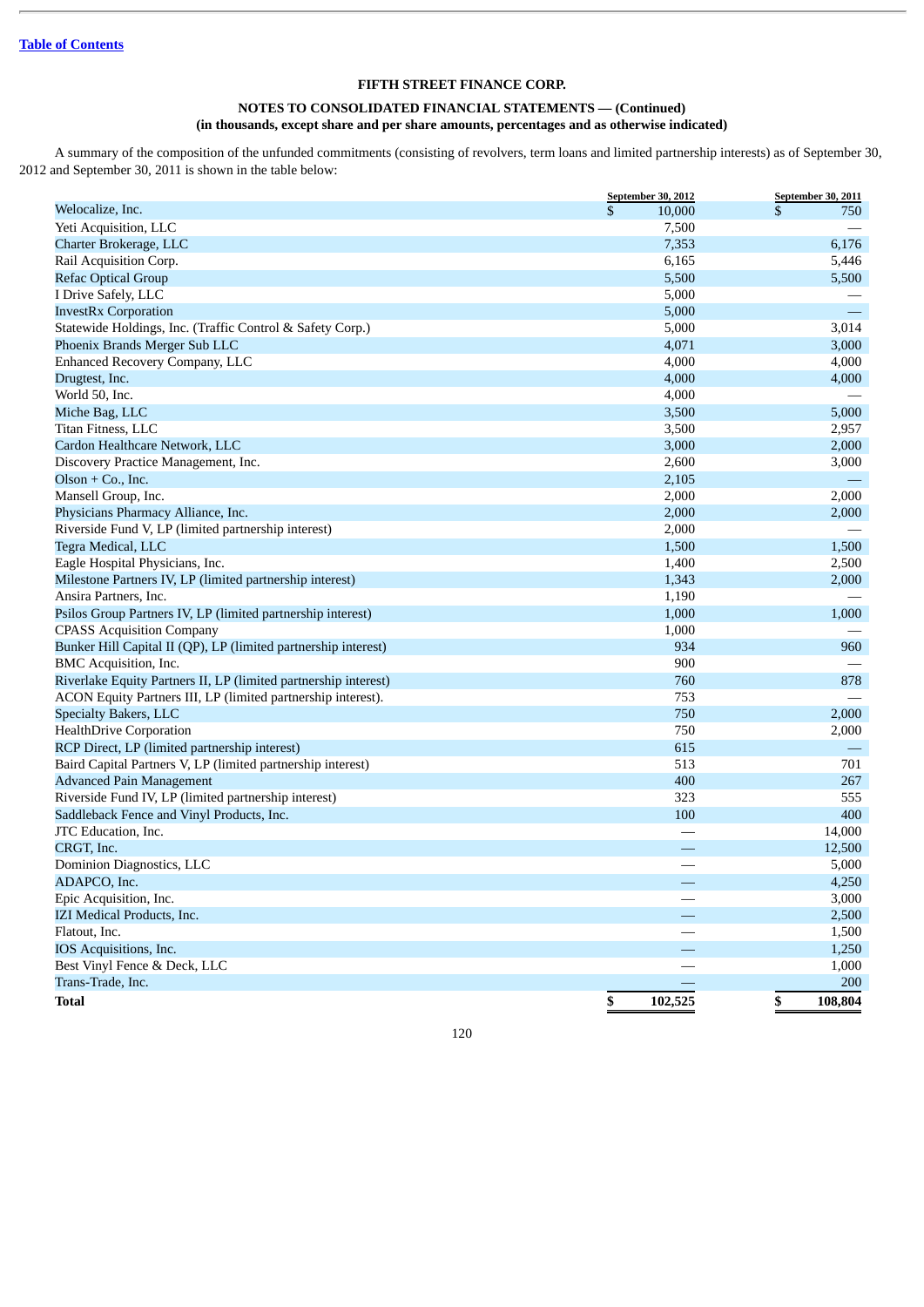# **NOTES TO CONSOLIDATED FINANCIAL STATEMENTS — (Continued) (in thousands, except share and per share amounts, percentages and as otherwise indicated)**

Summaries of the composition of the Company's investment portfolio at cost and fair value as a percentage of total investments are shown in the following tables:

|                               | September 30, 2012 |         | September 30, 2011 |         |  |
|-------------------------------|--------------------|---------|--------------------|---------|--|
| Cost:                         |                    |         |                    |         |  |
| First lien debt               | 888,690<br>\$      | 70.06%  | \$890,729          | 77.05%  |  |
| Second lien debt              | 135,828            | 10.71   | 161,455            | 13.97   |  |
| Subordinated debt             | 201,971            | 15.92   | 85,571             | 7.40    |  |
| Purchased equity              | 34,516             | 2.72    | 11,263             | 0.97    |  |
| Equity grants                 | 4,724              | 0.37    | 6,158              | 0.53    |  |
| Limited partnership interests | 2,760              | 0.22    | 906                | 0.08    |  |
| Total                         | \$1,268,489        | 100.00% | \$1,156,082        | 100.00% |  |
| <b>Fair Value:</b>            |                    |         |                    |         |  |
| First lien debt               | \$902,492          | 70.06%  | \$ 875,092         | 78.14%  |  |
| Second lien debt              | 133,258            | 10.35   | 143,383            | 12.80   |  |
| Subordinated debt             | 205,447            | 15.95   | 81,233             | 7.25    |  |
| Purchased equity              | 38,600             | 3.00    | 12,548             | 1.12    |  |
| Equity grants                 | 5,551              | 0.43    | 6,675              | 0.60    |  |
| Limited partnership interests | 2,760              | 0.21    | 906                | 0.09    |  |
| Total                         | \$1,288,108        | 100.00% | \$1,119,837        | 100.00% |  |

The Company invests in portfolio companies located in North America. The following tables show the portfolio composition by geographic region at cost and fair value as a percentage of total investments. The geographic composition is determined by the location of the corporate headquarters of the portfolio company, which may not be indicative of the primary source of the portfolio company's business.

|                    |             | September 30, 2012 |             | September 30, 2011 |
|--------------------|-------------|--------------------|-------------|--------------------|
| Cost:              |             |                    |             |                    |
| Northeast U.S.     | \$440,689   | 34.74%             | \$ 389,185  | 33.66%             |
| Southwest U.S.     | 251,751     | 19.85              | 273,513     | 23.66              |
| Southeast U.S.     | 230,667     | 18.18              | 244,988     | 21.19              |
| West U.S.          | 206,522     | 16.28              | 142,745     | 12.35              |
| Midwest U.S.       | 137,860     | 10.87              | 86,768      | 7.51               |
| Canada             | 1,000       | 0.08               | 18,883      | 1.63               |
| Total              | \$1,268,489 | 100.00%            | \$1,156,082 | 100.00%            |
| <b>Fair Value:</b> |             |                    |             |                    |
| Northeast U.S.     | \$442,111   | 34.32%             | \$ 389,898  | 34.82%             |
| Southwest U.S.     | 254,509     | 19.76              | 246,358     | 22.00              |
| Southeast U.S.     | 236,808     | 18.38              | 248,588     | 22.20              |
| West U.S.          | 212,939     | 16.53              | 127,522     | 11.39              |
| Midwest U.S.       | 140,191     | 10.88              | 88,412      | 7.90               |
| Canada             | 1,550       | 0.13               | 19,059      | 1.69               |
| Total              | \$1,288,108 | 100.00%            | \$1,119,837 | 100.00%            |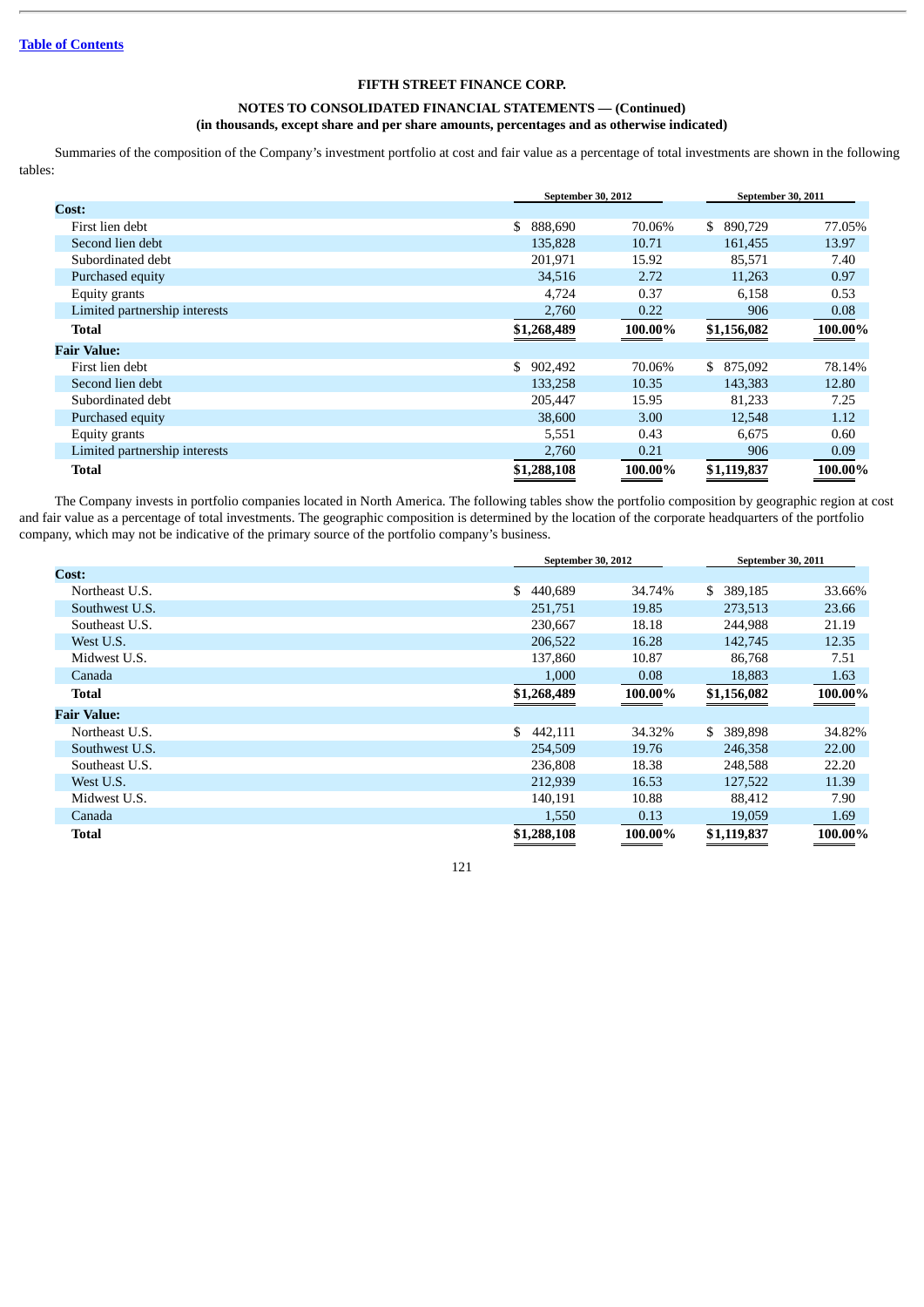# **NOTES TO CONSOLIDATED FINANCIAL STATEMENTS — (Continued) (in thousands, except share and per share amounts, percentages and as otherwise indicated)**

The composition of the Company's portfolio by industry at cost and fair value as of September 30, 2012 and September 30, 2011 were as follows:

|                                       | September 30, 2012 | September 30, 2011 |             |         |
|---------------------------------------|--------------------|--------------------|-------------|---------|
| Cost:                                 |                    |                    |             |         |
| Healthcare services                   | 168,914<br>\$      | 13.32%             | \$227,145   | 19.65%  |
| Diversified support services          | 111,362            | 8.78               | 55,472      | 4.80    |
| <b>Education services</b>             | 99,033             | 7.81               | 29,662      | 2.57    |
| Healthcare equipment                  | 82,808             | 6.53               | 71,254      | 6.16    |
| Internet software & services          | 73,753             | 5.81               | 43,846      | 3.79    |
| Oil & gas equipment services          | 60,245             | 4.75               | 82,168      | 7.11    |
| Leisure products                      | 55,534             | 4.38               | 13,564      | 1.17    |
| Advertising                           | 53,665             | 4.23               | 19,892      | 1.72    |
| Construction and engineering          | 46,334             | 3.65               | 48,943      | 4.23    |
| IT consulting & other services        | 44,979             | 3.55               | 43,236      | 3.74    |
| Pharmaceuticals                       | 40,309             | 3.18               | 27,257      | 2.36    |
| Diversified financial services        | 38,479             | 3.03               | 13,311      | 1.15    |
| Apparel, accessories & luxury goods   | 37,919             | 2.99               | 30,986      | 2.68    |
| Electronic equipment & instruments    | 36,163             | 2.85               | 34,852      | 3.01    |
| Specialty stores                      | 33,034             | 2.60               | 34,538      | 2.99    |
| Integrated telecommunication services | 31,994             | 2.52               | 25,995      | 2.25    |
| Household products                    | 29,738             | 2.34               | 31,213      | 2.70    |
| Leisure facilities                    | 29,651             | 2.34               | 38,041      | 3.29    |
| Home improvement retail               | 28,415             | 2.24               | 27,999      | 2.42    |
| <b>Industrial machinery</b>           | 21,052             | 1.66               | 10,457      | 0.90    |
| Environmental & facilities services   | 21,026             | 1.66               | 16,311      | 1.41    |
| Human resources & employment services | 19,441             | 1.53               | 20,457      | 1.77    |
| <b>Restaurants</b>                    | 19,130             | 1.51               | 13,966      | 1.21    |
| <b>Distributors</b>                   | 19,115             | 1.51               | 18,631      | 1.61    |
| Air freight and logistics             | 18,903             | 1.49               | 17,984      | 1.56    |
| Food distributors                     | 18,115             | 1.43               | 20,834      | 1.80    |
| Research & consulting services        | 13,885             | 1.09               |             | 0.00    |
| <b>Construction materials</b>         | 6,951              | 0.55               | 6,736       | 0.58    |
| Electronic manufacturing services     | 3,835              | 0.30               | 20,190      | 1.75    |
| Multi-sector holdings                 | 2,759              | 0.21               | 907         | 0.09    |
| Auto parts & equipment                | 1,000              | 0.08               | 18,883      | 1.63    |
| <b>Building products</b>              | 748                | 0.06               | 6,689       | 0.58    |
| Movies & entertainment                | 200                | 0.02               | 199         | 0.02    |
| Fertilizers & agricultural chemicals  | <u>e a</u>         | 0.00               | 28,800      | 2.49    |
| Healthcare technology                 |                    | 0.00               | 20,505      | 1.77    |
| Trucking                              | L.                 | 0.00               | 17,065      | 1.48    |
| Data processing & outsourced services |                    | 0.00               | 12,775      | 1.10    |
| Housewares & specialties              | $\equiv$           | 0.00               | 5,319       | 0.46    |
| Food retail                           |                    | 0.00               |             |         |
| <b>Total</b>                          | \$1,268,489        | 100.00%            | \$1,156,082 | 100.00% |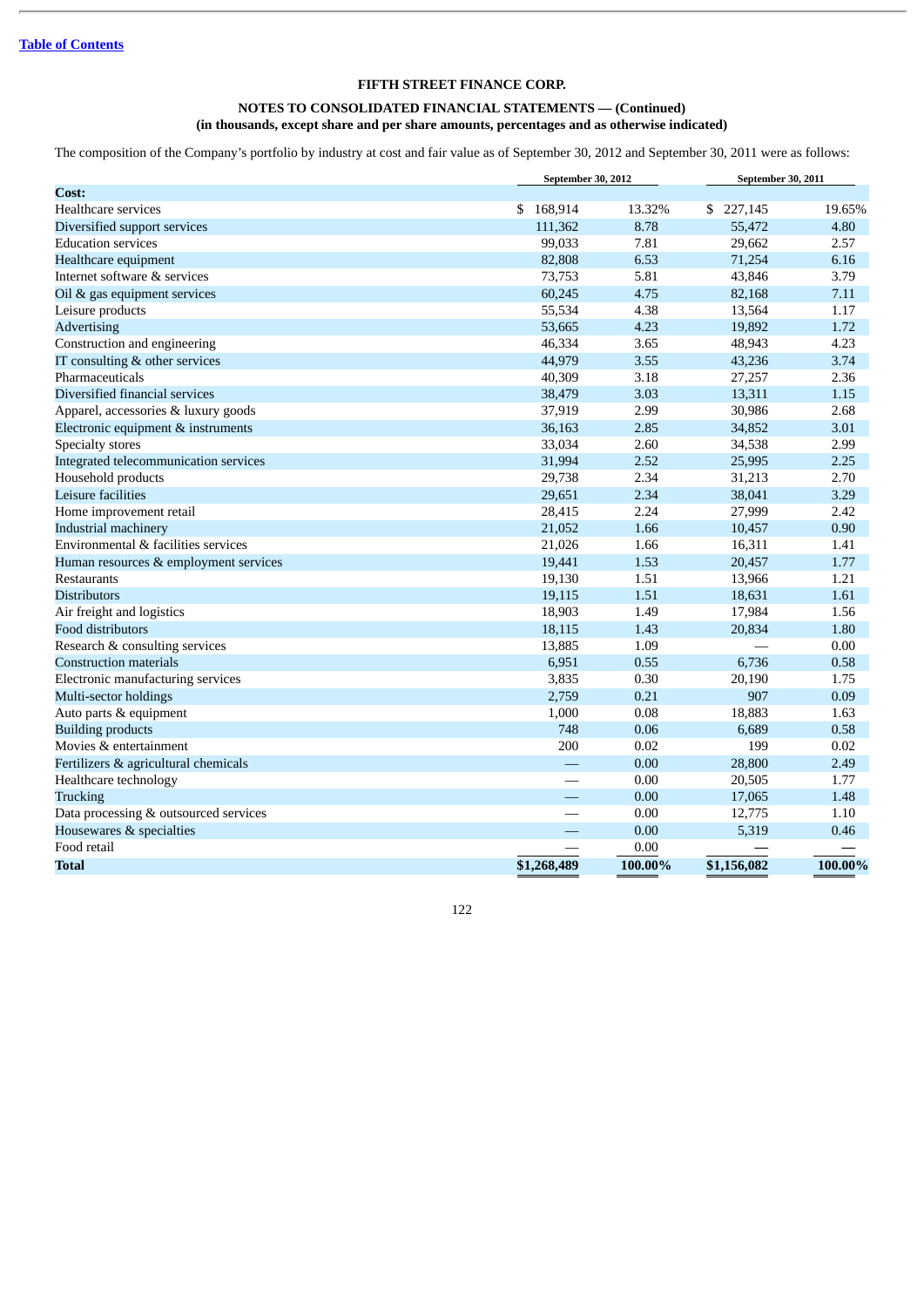# **NOTES TO CONSOLIDATED FINANCIAL STATEMENTS — (Continued) (in thousands, except share and per share amounts, percentages and as otherwise indicated)**

|                                       | September 30, 2012       |         | September 30, 2011 |         |  |
|---------------------------------------|--------------------------|---------|--------------------|---------|--|
| <b>Fair Value:</b>                    |                          |         |                    |         |  |
| Healthcare services                   | \$174,933                | 13.58%  | \$ 231,478         | 20.67%  |  |
| Diversified support services          | 113,021                  | 8.77    | 56,232             | 5.02    |  |
| <b>Education services</b>             | 99,327                   | 7.71    | 30,176             | 2.69    |  |
| Healthcare equipment                  | 84,084                   | 6.53    | 71,911             | 6.42    |  |
| Internet software & services          | 79,220                   | 6.15    | 43,786             | 3.91    |  |
| Oil & gas equipment services          | 62,087                   | 4.82    | 82,696             | 7.38    |  |
| Leisure products                      | 56,477                   | 4.38    | 13,711             | 1.22    |  |
| <b>Advertising</b>                    | 54,125                   | 4.20    | 20,183             | 1.80    |  |
| Construction materials                | 50,003                   | 3.88    | 35,814             | 3.20    |  |
| IT consulting & other services        | 45,746                   | 3.55    | 49,528             | 4.42    |  |
| Pharmaceuticals                       | 41,000                   | 3.18    | 27,500             | 2.46    |  |
| Diversified financial services        | 39,288                   | 3.05    | 13,329             | 1.19    |  |
| Apparel, accessories & luxury goods   | 38,413                   | 2.98    | 33,595             | 3.00    |  |
| Electronic equipment & instruments    | 36,265                   | 2.82    | 34,863             | 3.11    |  |
| Specialty stores                      | 34,106                   | 2.65    | 35,198             | 3.14    |  |
| Integrated telecommunication services | 32,892                   | 2.55    | 26,374             | 2.36    |  |
| Leisure facilities                    | 30,359                   | 2.36    | 38,447             | 3.43    |  |
| Household products                    | 29,880                   | 2.32    | 29,943             | 2.67    |  |
| Home improvement retail               | 28,263                   | 2.19    | 27,576             | 2.46    |  |
| <b>Industrial machinery</b>           | 21,750                   | 1.69    | 10,860             | 0.97    |  |
| Human resources & employment services | 20,196                   | 1.57    | 20,952             | 1.87    |  |
| <b>Distributors</b>                   | 20,153                   | 1.56    | 18,938             | 1.69    |  |
| Restaurants                           | 19,468                   | 1.51    | 11,829             | 1.06    |  |
| Food distributors                     | 18,400                   | 1.43    | 21,006             | 1.88    |  |
| Air freight & logistics               | 15,931                   | 1.24    | 17,243             | 1.54    |  |
| Research & consulting services        | 14,189                   | 1.10    |                    | 0.00    |  |
| Environmental & facilities services   | 12,175                   | 0.95    | 19,952             | 1.78    |  |
| <b>Construction materials</b>         | 7,200                    | 0.56    | 6,840              | 0.61    |  |
| Electronic manufacturing services     | 3,835                    | 0.30    | 8,660              | 0.77    |  |
| Multi-sector holdings                 | 2,760                    | 0.22    | 907                | 0.11    |  |
| Auto parts & equipment                | 1,550                    | 0.12    | 19,059             | 1.70    |  |
| <b>Building products</b>              | 750                      | 0.06    | 4,833              | 0.43    |  |
| Movies & entertainment                | 262                      | 0.02    | 262                | 0.02    |  |
| Fertilizers & agricultural chemicals  |                          | 0.00    | 29,190             | 2.61    |  |
| Healthcare technology                 | $\overline{\phantom{0}}$ | 0.00    | 20,943             | 1.87    |  |
| Data processing & outsourced services | $\equiv$                 | 0.00    | 3,497              | 0.31    |  |
| Housewares & specialties              |                          | 0.00    | 2,526              | 0.23    |  |
| <b>Total</b>                          | \$1,288,108              | 100.00% | \$1,119,837        | 100.00% |  |

The Company's investments are generally in small and mid-sized companies in a variety of industries. At September 30, 2012 and September 30, 2011, the Company had no single investment that represented greater than 10% of the total investment portfolio at fair value. Income, consisting of interest, dividends, fees, other investment income, and realization of gains or losses, can fluctuate upon repayment or sale of an investment and in any given year can be highly concentrated among several investments. For the years ended September 30, 2012 and September 30, 2011, no individual investment produced income that exceeded 10% of investment income.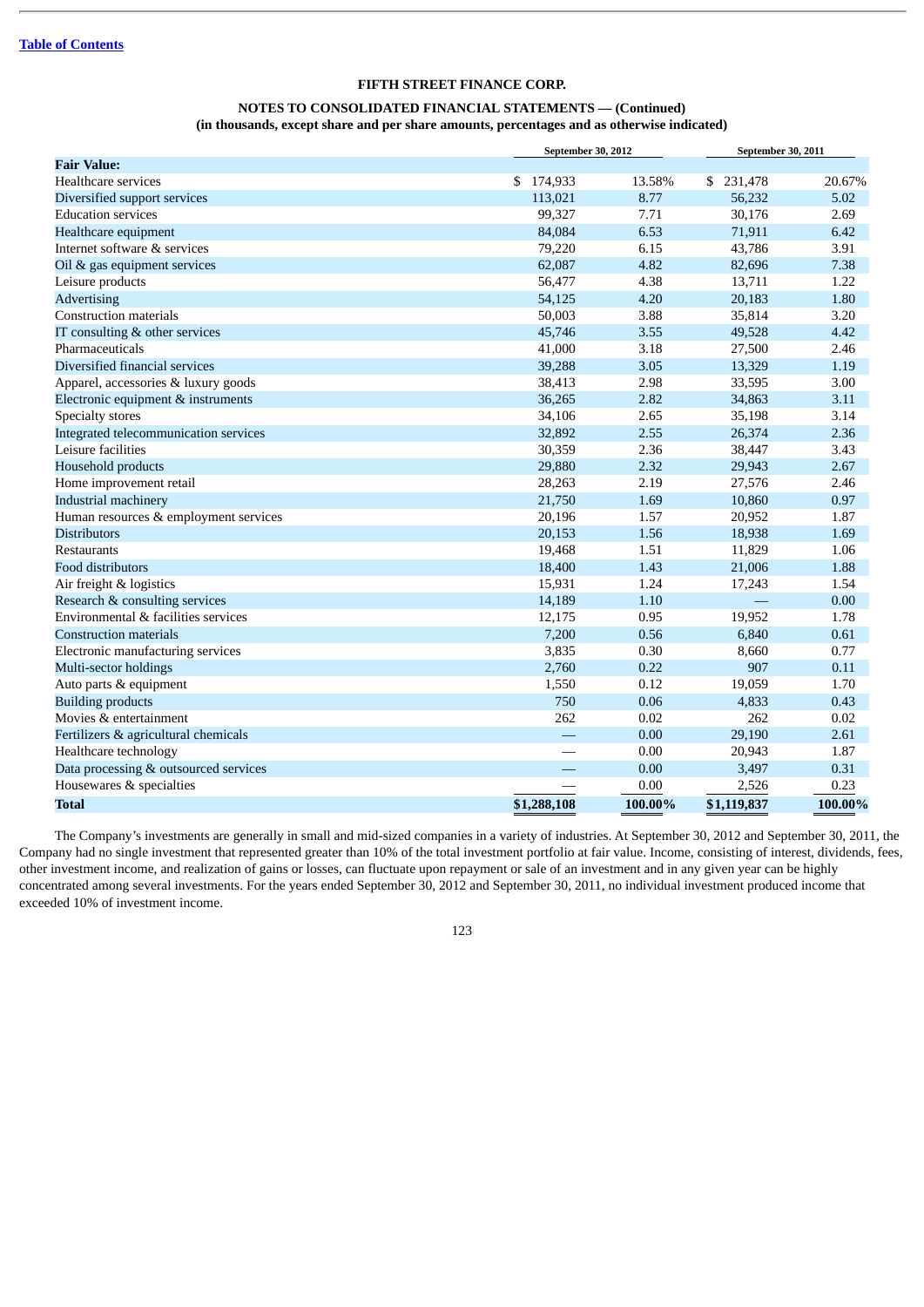# **NOTES TO CONSOLIDATED FINANCIAL STATEMENTS — (Continued) (in thousands, except share and per share amounts, percentages and as otherwise indicated)**

### **Note 4. Fee Income**

The Company receives a variety of fees in the ordinary course of business. Certain fees, such as origination fees, are capitalized and amortized in accordance with ASC 310-20 *Nonrefundable Fees and Other Costs*. In accordance with ASC 820, the net unearned fee income balance is netted against the cost of the respective investments. Other fees, such as servicing, advisory and structuring fees, are classified as fee income and recognized as they are earned.

Accumulated unearned fee income activity for the years ended September 30, 2012 and September 30, 2011 was as follows:

|                                                   | <b>Year Ended</b><br>September 30, 2012 |          | Year Ended<br>September 30, 2011 |
|---------------------------------------------------|-----------------------------------------|----------|----------------------------------|
| Beginning accumulated unearned fee income balance |                                         | 18,333   | 11,901                           |
| Net fees received                                 |                                         | 24,307   | 18,160                           |
| Unearned fee income recognized                    |                                         | (31,060) | (11, 728)                        |
| Ending unearned fee income balance                |                                         | 11,580   | 18,333                           |

As of September 30, 2012, the Company had structured \$6.6 million in aggregate exit fees across 8 portfolio investments upon the future exit of those investments. Exit fees are fees which are payable upon the exit of a debt investment. These fees are to be paid to the Company upon the sooner to occur of (i) a sale of the borrower or substantially all of the assets of the borrower, (ii) the maturity date of the loan, or (iii) the date when full prepayment of the loan occurs. The receipt of such fees is contingent upon the occurrence of one of the events listed above for each of the investments. A percentage of these fees is included in net investment income over the life of the loan.

### **Note 5. Share Data**

Effective January 2, 2008, the Partnership merged with and into the Company. At the time of the merger, all outstanding partnership interests in the Partnership were exchanged for 12,480,972 shares of common stock of the Company. An additional 26 fractional shares were payable to the stockholders in cash.

On June 17, 2008, the Company completed an initial public offering of 10,000,000 shares of its common stock at the offering price of \$14.12 per share. The net proceeds totaled \$129.5 million after deducting underwriting commissions of \$9.9 million and offering costs of \$1.8 million.

On July 21, 2009, the Company completed a follow-on public offering of 9,487,500 shares of its common stock, which included the underwriters' exercise of their over-allotment option, at the offering price of \$9.25 per share. The net proceeds totaled \$82.7 million after deducting underwriting commissions of \$4.4 million and offering costs of \$0.7 million.

On September 25, 2009, the Company completed a follow-on public offering of 5,520,000 shares of its common stock, which included the underwriters' exercise of their over-allotment option, at the offering price of \$10.50 per share. The net proceeds totaled \$54.9 million after deducting underwriting commissions of \$2.8 million and offering costs of \$0.3 million.

On January 27, 2010, the Company completed a follow-on public offering of 7,000,000 shares of its common stock at the offering price of \$11.20 per share, with 300,500 additional shares being sold as part of the underwriters' partial exercise of their over-allotment option on February 25, 2010. The net proceeds totaled \$77.5 million after deducting underwriting commissions of \$3.7 million and offering costs of \$0.5 million.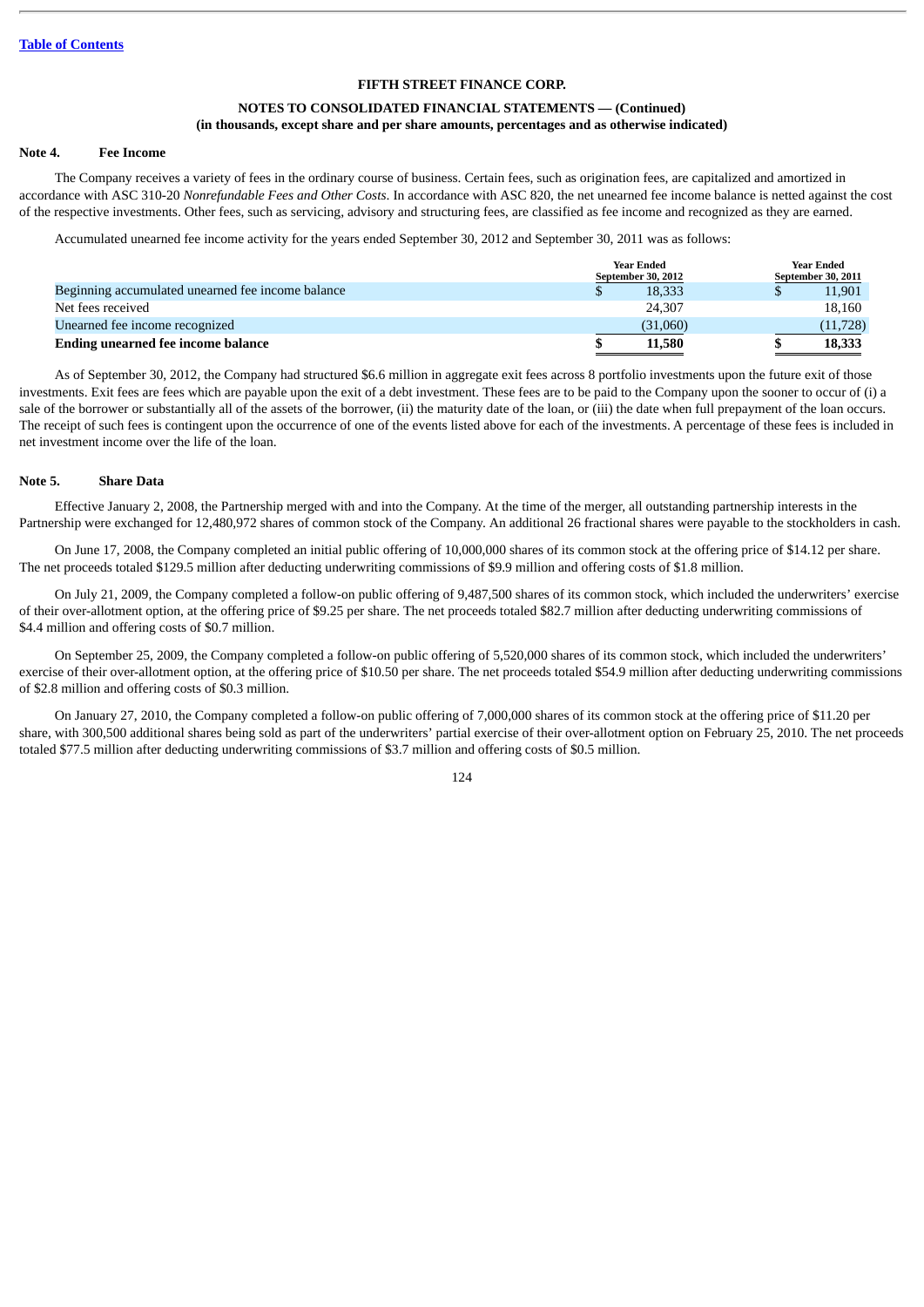# **NOTES TO CONSOLIDATED FINANCIAL STATEMENTS — (Continued) (in thousands, except share and per share amounts, percentages and as otherwise indicated)**

On April 20, 2010, at the Company's 2010 Annual Meeting, the Company's stockholders approved, among other things, amendments to the Company's restated certificate of incorporation to increase the number of authorized shares of common stock from 49,800,000 shares to 150,000,000 shares and to remove the Company's authority to issue shares of Series A Preferred Stock.

On June 21, 2010, the Company completed a follow-on public offering of 9,200,000 shares of its common stock, which included the underwriters' exercise of their over-allotment option, at the offering price of \$11.50 per share. The net proceeds totaled \$100.5 million after deducting underwriting commissions of \$4.8 million and offering costs of \$0.5 million.

On December 7, 2010, the Company entered into an at-the-market equity offering sales agreement relating to shares of its common stock. Throughout the month of December 2010, the Company sold 429,110 shares of its common stock at an average offering price of \$11.87 per share. The net proceeds totaled \$5.0 million after deducting fees and commissions of \$0.1 million. The Company terminated the at-the-market equity offering sales agreement effective January 20, 2011 and did not sell any shares of the Company's common stock pursuant thereto subsequent to December 31, 2010.

On February 4, 2011, the Company completed a follow-on public offering of 11,500,000 shares of its common stock, which included the underwriters' exercise of their over-allotment option, at the offering price of \$12.65 per share. The net proceeds totaled \$138.6 million after deducting underwriting commissions of \$6.5 million and offering costs of \$0.3 million.

On June 24, 2011, the Company completed a follow-on public offering of 5,558,469 shares of its common stock, which included the underwriters' partial exercise of their over-allotment option, at the offering price of \$11.72 per share. The net proceeds totaled \$62.7 million after deducting underwriting commissions of \$2.3 million and offering costs of \$0.2 million.

On January 26, 2012, the Company completed a follow-on public offering of 10,000,000 shares of its common stock at the offering price of \$10.07 per share. The net proceeds totaled \$99.9 million after deducting offering costs of \$0.8 million.

On September 14, 2012, the Company completed a follow-on public offering of 8,451,486 shares of its common stock, which included the underwriters' partial exercise of their over-allotment option, at the offering price of \$10.79 per share. The net proceeds totaled \$87.5 million after deducting underwriting commissions of \$3.2 million and offering costs of \$0.5 million.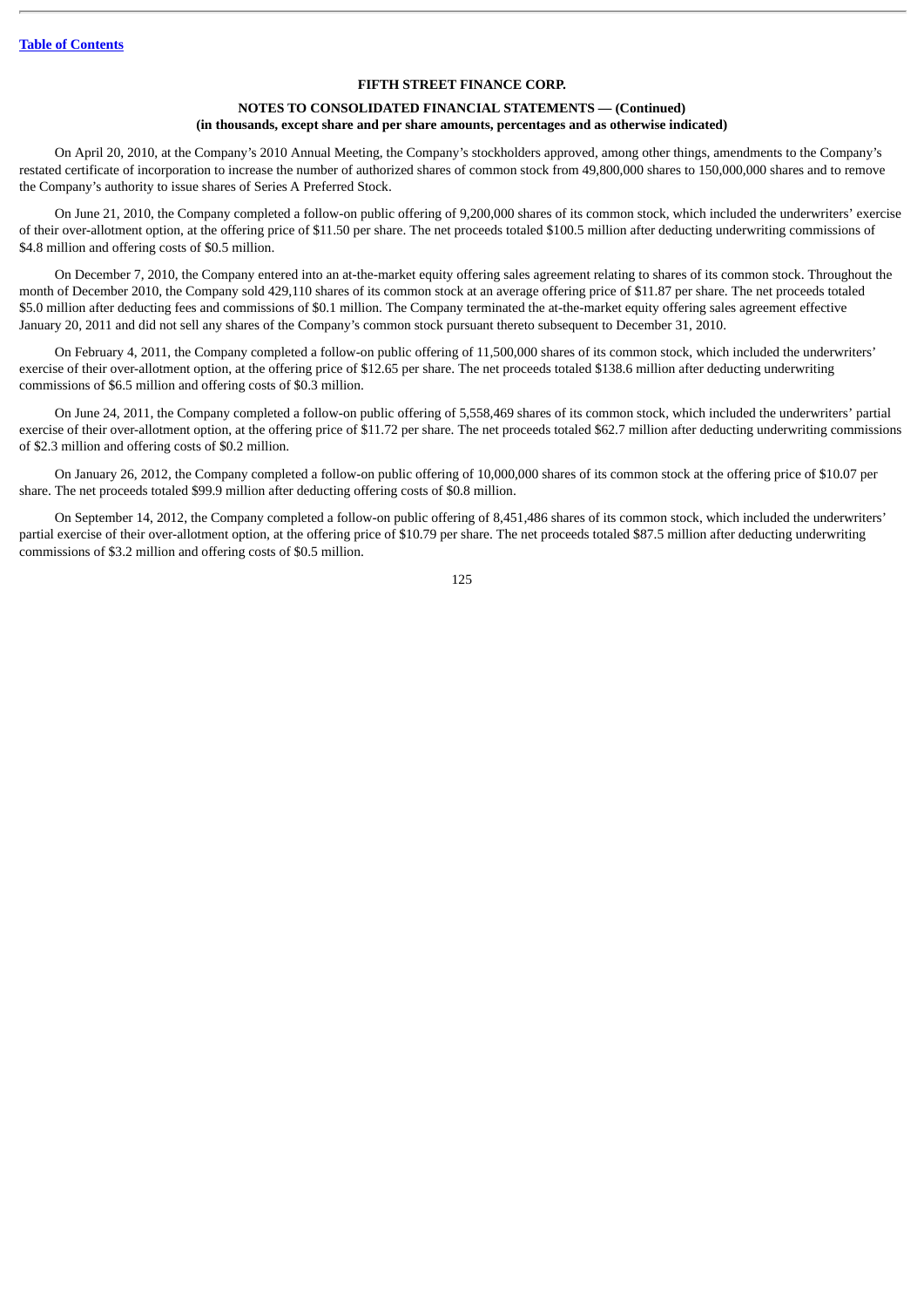# **NOTES TO CONSOLIDATED FINANCIAL STATEMENTS — (Continued) (in thousands, except share and per share amounts, percentages and as otherwise indicated)**

The following table sets forth the computation of basic and diluted earnings per share, pursuant to ASC 260-10 *Earnings per Share*, for the years ended September 30, 2012, 2011 and 2010:

|                                                                                            | Year ended<br>September 30,<br>2012 |    | Year ended<br>September 30,<br>2011 |     | Year ended<br>September 30,<br>2010 |
|--------------------------------------------------------------------------------------------|-------------------------------------|----|-------------------------------------|-----|-------------------------------------|
| Earnings per common share — basic:                                                         |                                     |    |                                     |     |                                     |
| Net increase in net assets resulting from operations                                       | \$<br>79,401                        | \$ | 30,207                              | \$  | 22,416                              |
| Weighted average common shares outstanding - basic                                         | 79,570                              |    | 64,057                              |     | 45,441                              |
| Earnings per common share — basic                                                          | \$<br>1.00                          | S. | 0.47                                |     | 0.49                                |
| Earnings per common share — diluted:                                                       |                                     |    |                                     |     |                                     |
| Net increase in net assets resulting from operations, before adjustments                   | \$<br>79,401                        | \$ | 30,207                              | \$. | 22,416                              |
| Adjustments for interest on convertible senior notes, base management fees, incentive fees |                                     |    |                                     |     |                                     |
| and gain on extinguishment of convertible senior notes                                     | 5,855                               |    | 2,124                               |     |                                     |
| Net increase in net assets resulting from operations, as adjusted                          | 85,256                              |    | 32,331                              |     | 22,416                              |
| Weighted average common shares outstanding — basic                                         | 79.570                              |    | 64,057                              |     | 45,441                              |
| Adjustments for dilutive effect of senior convertible notes                                | 8,149                               |    | 4,659                               |     |                                     |
| Weighted average common shares outstanding — diluted                                       | 87,719                              |    | 68.716                              |     | 45,441                              |
| Earnings per common share — diluted                                                        | 0.97                                | S  | 0.47                                |     | 0.49                                |

The following table reflects the dividend distributions per share that the Board of Directors of the Company has declared and the Company has paid, including shares issued under the dividend reinvestment plan ("DRIP"), on its common stock from October 1, 2010 to September 30, 2012:

| <b>Date Declared</b>  | Record<br>Date     | Payment<br><b>Date</b> | <b>Amount</b><br>per Share | Cash<br><b>Distribution</b> | <b>DRIP Shares</b><br>Issued | <b>DRIP Shares</b><br>Value |
|-----------------------|--------------------|------------------------|----------------------------|-----------------------------|------------------------------|-----------------------------|
| November 30, 2010     | January 4, 2011    | January 31, 2011       | \$0.1066                   | \$5.4 million               | 36,038                       | \$ 0.5 million              |
| November 30, 2010     | February 1, 2011   | February 28, 2011      | 0.1066                     | 5.5 million                 | 29,072                       | 0.4 million                 |
| November 30, 2010     | March 1, 2011      | March 31, 2011         | 0.1066                     | 6.5 million                 | 43,766                       | 0.6 million                 |
| January 30, 2011      | April 1, 2011      | April 29, 2011         | 0.1066                     | 6.5 million                 | 45,193                       | 0.6 million                 |
| January 30, 2011      | May 2, 2011        | May 31, 2011           | 0.1066                     | 6.5 million                 | 48,870                       | 0.6 million                 |
| January 30, 2011      | June 1, 2011       | June 30, 2011          | 0.1066                     | 6.5 million                 | 55,367                       | 0.6 million                 |
| May 2, 2011           | July 1, 2011       | July 29, 2011          | 0.1066                     | 7.1 million                 | 58,829(1)                    | 0.6 million                 |
| May 2, 2011           | August 1, 2011     | August 31, 2011        | 0.1066                     | 7.1 million                 | 64,431(1)                    | 0.6 million                 |
| May 2, 2011           | September 1, 2011  | September 30, 2011     | 0.1066                     | 7.2 million                 | 52,487(1)                    | 0.5 million                 |
| August 1, 2011        | October 14, 2011   | October 31, 2011       | 0.1066                     | 7.3 million                 | 40,388(1)                    | 0.4 million                 |
| <b>August 1, 2011</b> | November 15, 2011  | November 30, 2011      | 0.1066                     | 7.3 million                 | 43,034(1)                    | 0.4 million                 |
| August 1, 2011        | December 13, 2011  | December 23, 2011      | 0.1066                     | 7.3 million                 | 43,531(1)                    | 0.4 million                 |
| November 10, 2011     | January 13, 2012   | January 31, 2012       | 0.0958                     | 6.6 million                 | 29,902(1)                    | 0.3 million                 |
| November 10, 2011     | February 15, 2012  | February 29, 2012      | 0.0958                     | 7.4 million                 | 45,071                       | 0.4 million                 |
| November 10, 2011     | March 15, 2012     | March 30, 2012         | 0.0958                     | 7.5 million                 | 41,807(1)                    | 0.4 million                 |
| February 7, 2012      | April 13, 2012     | April 30, 2012         | 0.0958                     | 7.4 million                 | 48,328(1)                    | 0.5 million                 |
| February 7, 2012      | May 15, 2012       | May 31, 2012           | 0.0958                     | 7.4 million                 | 47,877(1)                    | 0.5 million                 |
| February 7, 2012      | June 15, 2012      | June 29, 2012          | 0.0958                     | 7.5 million                 | 41,499                       | 0.4 million                 |
| May 7, 2012           | July 13, 2012      | July 31, 2012          | 0.0958                     | 7.4 million                 | 49,217                       | 0.5 million                 |
| May 7, 2012           | August 15, 2012    | August 31, 2012        | 0.0958                     | 7.5 million                 | 41,359                       | 0.4 million                 |
| May 7, 2012           | September 14, 2012 | September 28, 2012     | 0.0958                     | 8.3 million                 | 43,952                       | 0.5 million                 |

(1) Shares were purchased on the open market and distributed.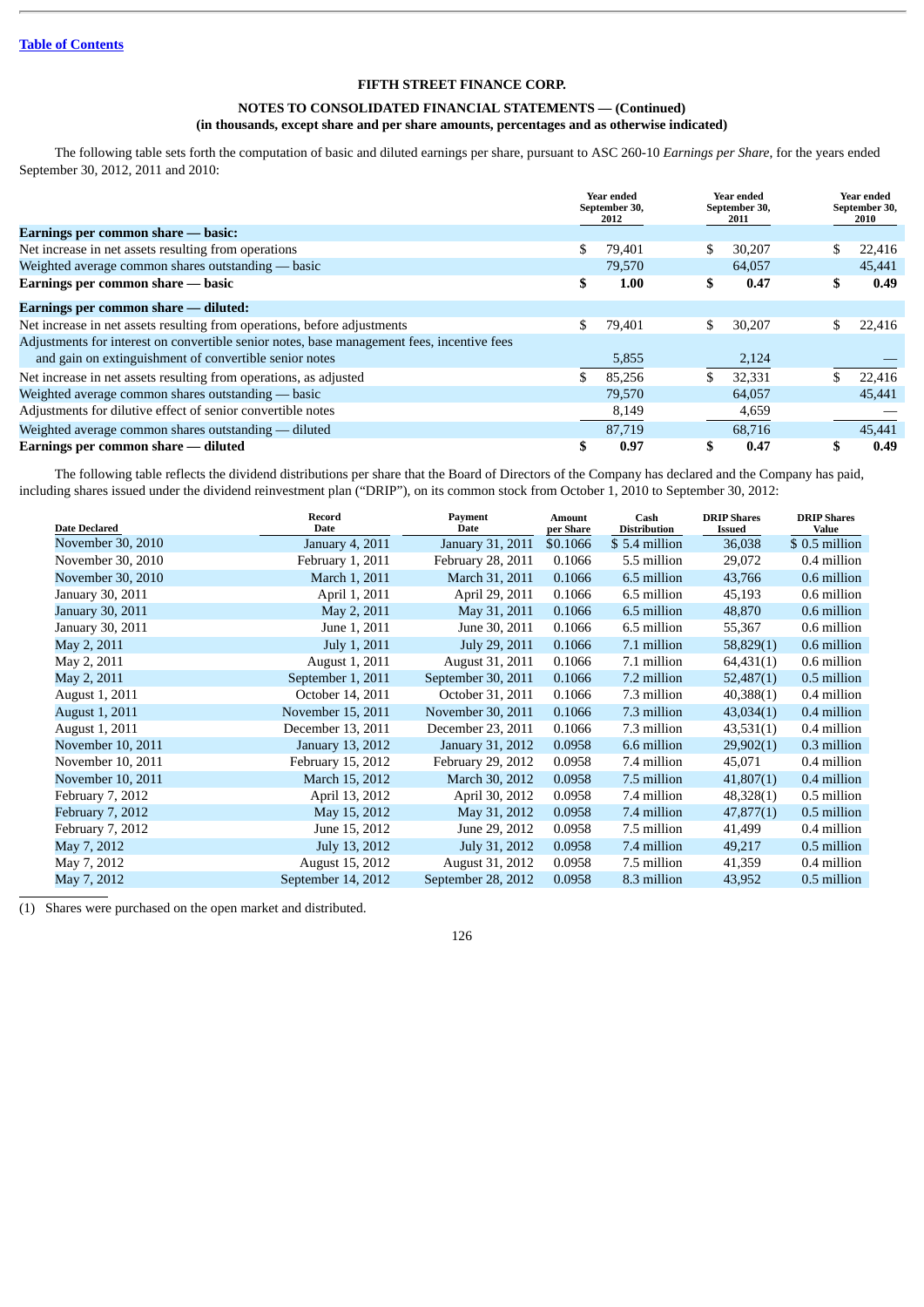# **NOTES TO CONSOLIDATED FINANCIAL STATEMENTS — (Continued) (in thousands, except share and per share amounts, percentages and as otherwise indicated)**

In October 2010, the Company's Board of Directors authorized a stock repurchase program to acquire up to \$20 million of the Company's outstanding common stock. Stock repurchases under this program were to be made through the open market at times and in such amounts as the Company's management deemed appropriate. The stock repurchase program expired December 31, 2011, with the Company not repurchasing any shares of its common stock pursuant to this repurchase program.

In May 2012, the Company's Board of Directors authorized a stock repurchase program to acquire up to \$30 million of the Company's outstanding common stock. Stock repurchases under this program would be made through the open market at times and in such amounts as the Company's management deems appropriate, provided they are below the most recently published net asset value per share. Unless extended by the Company's Board of Directors, the stock repurchase program will expire on May 7, 2013 and may be limited or terminated at any time without prior notice. As of September 30, 2012, the Company had not repurchased any shares of its common stock pursuant to this repurchase program.

### **Note 6. Lines of Credit**

On November 16, 2009, Fifth Street Funding, LLC, a consolidated wholly-owned bankruptcy remote, special purpose subsidiary ("Funding"), and the Company entered into a Loan and Servicing Agreement ("Wells Agreement"), with respect to a three-year credit facility ("Wells Fargo facility") with Wells Fargo, as successor to Wachovia Bank, National Association, Wells Fargo Securities, LLC, as administrative agent, each of the additional institutional and conduit lenders party thereto from time to time, and each of the lender agents party thereto from time to time, in the amount of \$50 million, with an accordion feature which allowed for potential future expansion of the facility up to \$100 million. The facility bore interest at LIBOR plus 4.0% per annum and had a maturity date of November 16, 2012.

On May 26, 2010, the Company amended the Wells Fargo facility to expand the borrowing capacity under that facility. Pursuant to the amendment, the Company received an additional \$50 million commitment, thereby increasing the size of the facility from \$50 million to \$100 million, with an accordion feature which allowed for potential future expansion of that facility from a total of \$100 million up to a total of \$150 million. In addition, the interest rate of the Wells Fargo facility was reduced from LIBOR plus 4% per annum to LIBOR plus 3.5% per annum, with no LIBOR floor, and the maturity date of the facility was extended from November 16, 2012 to May 26, 2013.

On November 5, 2010, the Company amended the Wells Fargo facility to, among other things, provide for the issuance from time to time of letters of credit for the benefit of the Company's portfolio companies. The letters of credit are subject to certain restrictions, including a borrowing base limitation and an aggregate sublimit of \$15.0 million. On February 28, 2011, the Company amended the Wells Fargo facility to, among other things, (i) reduce the interest rate to LIBOR plus 3.0% per annum, with no LIBOR floor, (ii) extend the period during which the Company may make new borrowings under the facility to February 25, 2013 and (iii) extend the maturity date of the facility to February 25, 2014. The facility may be extended for up to two additional years upon the mutual consent of Wells Fargo and each of the lender parties thereto. On November 30, 2011, the Company amended the Wells Fargo facility to, among other things, reduce the interest rate to LIBOR plus 2.75% per annum, with no LIBOR floor. On April 23, 2012, the Company amended the Wells Fargo facility to, among other things, expand the borrowing capacity under the facility. Pursuant to the amendment, the Company received an additional \$50 million commitment, thereby increasing the size of the facility to \$150 million, with an accordion feature which allows for future expansion of the facility up to a total of \$250 million. In addition, the period during which the Company may make and reinvest borrowings under the facility was extended to April 23, 2014 and the maturity date of the facility was extended to April 25, 2016.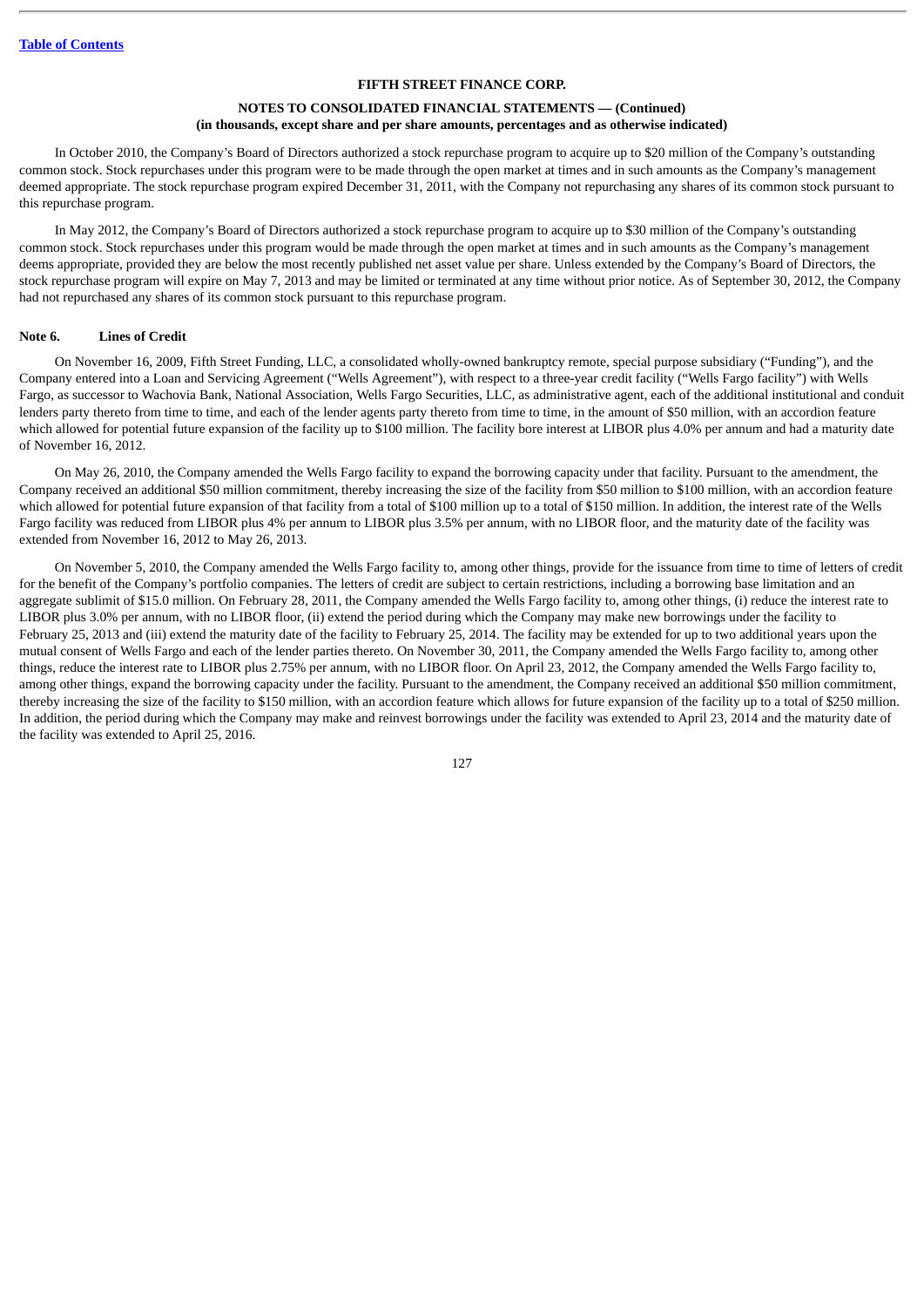# **NOTES TO CONSOLIDATED FINANCIAL STATEMENTS — (Continued) (in thousands, except share and per share amounts, percentages and as otherwise indicated)**

In connection with the Wells Fargo facility, the Company concurrently entered into (i) a Purchase and Sale Agreement with Funding, pursuant to which the Company will sell to Funding certain loan assets it has originated or acquired, or will originate or acquire and (ii) a Pledge Agreement with Wells Fargo, pursuant to which the Company pledged all of its equity interests in Funding as security for the payment of Funding's obligations under the Wells Agreement and other documents entered into in connection with the Wells Fargo facility. Funding was formed for the sole purpose of entering into the Wells Fargo facility and has no other operations.

The Wells Agreement and related agreements governing the Wells Fargo facility required both Funding and the Company to, among other things (i) make representations and warranties regarding the collateral as well as each of their businesses, (ii) agree to certain indemnification obligations, and (iii) comply with various covenants, servicing procedures, limitations on acquiring and disposing of assets, reporting requirements and other customary requirements for similar credit facilities. The Wells Fargo facility agreements also include usual and customary default provisions such as the failure to make timely payments under the facility, a change in control of Funding, and the failure by Funding or the Company to materially perform under the Wells Agreement and related agreements governing the facility, which, if not complied with, could accelerate repayment under the facility, thereby materially and adversely affecting the Company's liquidity, financial condition and results of operations. The Company is currently in compliance with all financial covenants under the Wells Fargo facility.

The Wells Fargo facility is secured by all of the assets of Funding, and all of the Company's equity interest in Funding. The Company uses the Wells Fargo facility to fund a portion of its loan origination activities and for general corporate purposes. Each loan origination under the facility is subject to the satisfaction of certain conditions. The Company cannot be assured that Funding will be able to borrow funds under the Wells Fargo facility at any particular time or at all. As of September 30, 2012, the Company had \$60.3 million of borrowings outstanding under the Wells Fargo facility, which had a fair value of \$60.3 million. The Company's borrowings under the Wells Fargo facility bore interest at a weighted average interest rate of 3.107% for the year ended September 30, 2012. For the years ended September 30, 2012, 2011 and 2010, the Company recorded interest expense of \$2.8 million, \$2.4 million and \$1.1 million, respectively, related to the Wells Fargo facility.

On May 27, 2010, the Company entered into a three-year secured syndicated revolving credit facility ("ING facility") pursuant to a Senior Secured Revolving Credit Agreement ("ING Credit Agreement") with certain lenders party thereto from time to time and ING Capital LLC, as administrative agent. The ING facility allowed for the Company to borrow money at a rate of either (i) LIBOR plus 3.5% per annum or (ii) 2.5% per annum plus an alternate base rate based on the greatest of the Prime Rate, Federal Funds Rate plus 0.5% per annum or LIBOR plus 1% per annum, and had a maturity date of May 27, 2013. The ING facility also allows the Company to request letters of credit from ING Capital LLC, as the issuing bank. The initial commitment under the ING facility was \$90 million, and the ING facility included an accordion feature that allowed for potential future expansion of the facility up to a total of \$150 million. The ING facility is secured by substantially all of the Company's assets, as well as the assets of the Company's wholly-owned subsidiary, FSFC Holdings, Inc., and its indirect wholly-owned subsidiary, Fifth Street Fund of Funds LLC, subject to certain exclusions for, among other things, equity interests in the Company's SBIC subsidiaries, and equity interests in Funding and Funding II (which is defined and discussed below) as further set forth in a Guarantee, Pledge and Security Agreement ("ING Security Agreement") entered into in connection with the ING Credit Agreement, among FSFC Holdings, Inc., ING Capital LLC, as collateral agent, and the Company. Fifth Street Fund of Funds LLC and FSFC Holdings, Inc. were formed to hold certain of the Company's portfolio companies for tax purposes and have no other operations. None of the Company's SBIC subsidiaries, Funding or Funding II is party to the ING facility and their respective assets have not been pledged in connection therewith. The ING facility provides that the Company may use the proceeds and letters of credit under the facility for general corporate purposes, including acquiring and funding leveraged loans, mezzanine loans, high-yield securities, convertible securities, preferred stock, common stock and other investments.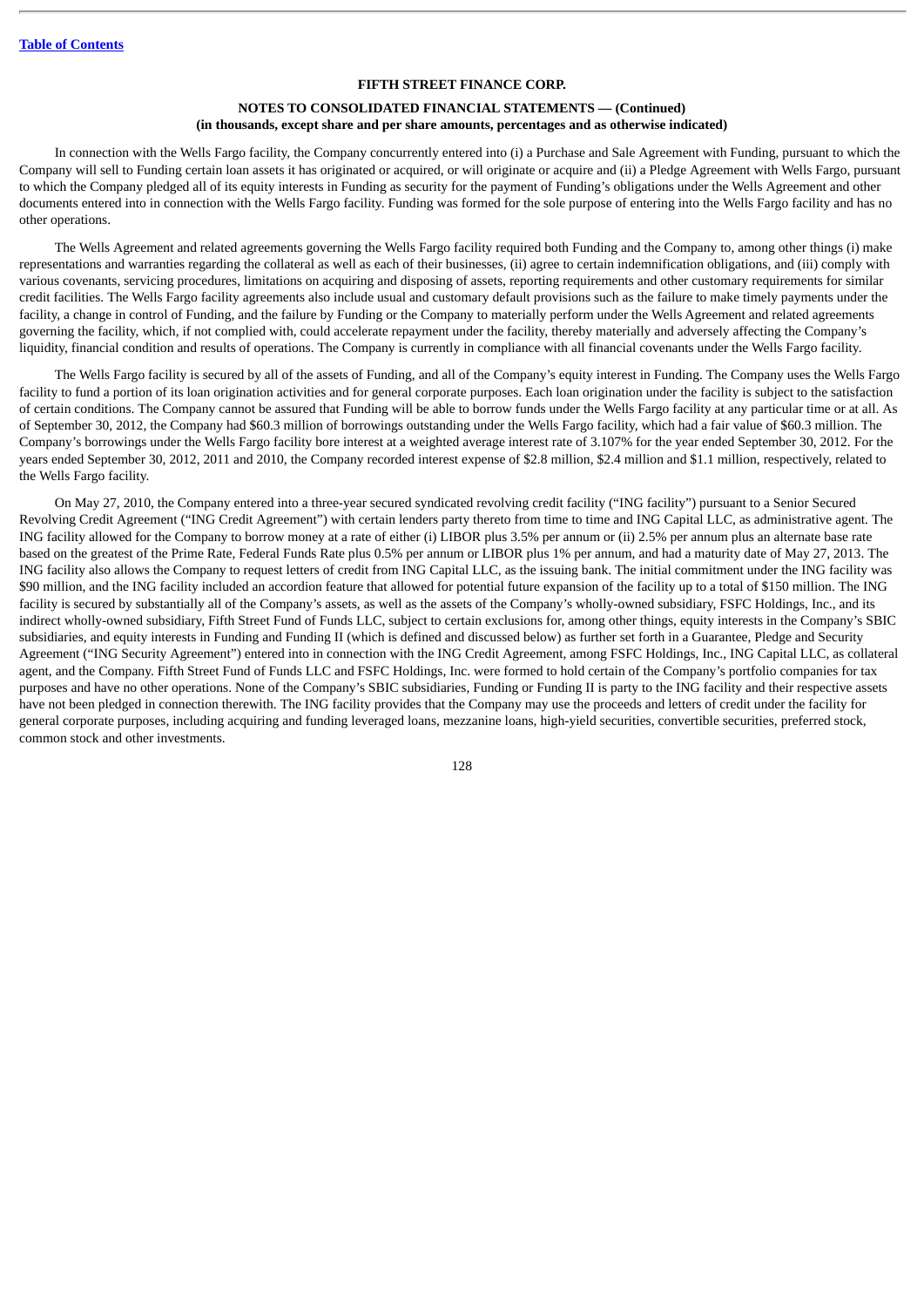# **NOTES TO CONSOLIDATED FINANCIAL STATEMENTS — (Continued) (in thousands, except share and per share amounts, percentages and as otherwise indicated)**

On February 22, 2011, the Company amended the ING facility to, among other things, expand the borrowing capacity to \$215 million. In addition, the ING facility's accordion feature was increased to allow for potential future expansion up to a total of \$300 million and the maturity date was extended to February 22, 2014. On July 8, 2011, the Company amended the ING facility to, among other things, expand the borrowing capacity to \$230 million and increase the accordion feature to allow for potential future expansion up to a total of \$350 million. In addition, the ING facility's interest rate was reduced to LIBOR plus 3.0% per annum, with no LIBOR floor, when the facility is drawn more than 35%. Otherwise, the interest rate will be LIBOR plus 3.25% per annum, with no LIBOR floor. On February 29, 2012, the Company amended the ING facility to, among other things, (i) extend the period during which the Company may make and repay borrowings under the ING facility to February 27, 2015, (ii) extend the maturity date to February 29, 2016, and (iii) increase the accordion feature to allow for potential future expansion up to a total of \$450 million.

Pursuant to the ING Security Agreement, FSFC Holdings, Inc. and Fifth Street Fund of Funds LLC guaranteed the obligations under the ING Security Agreement, including the Company's obligations to the lenders and the administrative agent under the ING Credit Agreement. Additionally, the Company pledged its entire equity interest in FSFC Holdings, Inc. and FSFC Holdings, Inc. pledged its entire equity interest in Fifth Street Fund of Funds LLC to the collateral agent pursuant to the terms of the ING Security Agreement.

The ING Credit Agreement and related agreements governing the ING facility required FSFC Holdings, Inc., Fifth Street Fund of Funds LLC and the Company to, among other things (i) make representations and warranties regarding the collateral as well as each of the Company's businesses, (ii) agree to certain indemnification obligations, and (iii) agree to comply with various affirmative and negative covenants and other customary requirements for similar credit facilities. The ING facility documents also include usual and customary default provisions such as the failure to make timely payments under the facility, the occurrence of a change in control, and the failure by the Company to materially perform under the ING Credit Agreement and related agreements governing the facility, which, if not complied with, could accelerate repayment under the facility, thereby materially and adversely affecting the Company's liquidity, financial condition and results of operations. The Company is currently in compliance with all financial covenants under the ING facility.

Each loan or letter of credit originated under the ING facility is subject to the satisfaction of certain conditions. The Company cannot be assured that it will be able to borrow funds under the ING facility at any particular time or at all.

As of September 30, 2012, the Company had \$141.0 million of borrowings outstanding under the ING facility, which had a fair value of \$141.0 million. The Company's borrowings under the ING facility bore interest at a weighted average interest rate of 3.387% for the year ended September 30, 2012. For the years ended September 30, 2012, 2011 and 2012 the Company recorded interest expense of \$5.7 million, \$3.3 million and \$0.4 million, respectively, related to the ING facility.

On September 16, 2011, Fifth Street Funding II, LLC, a consolidated wholly-owned bankruptcy remote, special purpose subsidiary ("Funding II"), entered into a Loan and Servicing Agreement ("Sumitomo Agreement") with respect to a seven-year credit facility ("Sumitomo facility") with Sumitomo Mitsui Banking Corporation ("SMBC"), an affiliate of Sumitomo Mitsui Financial Group, Inc., as administrative agent, and each of the lenders from time to time party thereto, in the amount of \$200 million. The Sumitomo facility bears interest at a rate of LIBOR plus 2.25% per annum with no LIBOR floor, permits the Company to make new borrowings until September 16, 2014, matures on September 16, 2018 and includes an option for a one-year extension.

In connection with the Sumitomo facility, the Company concurrently entered into a Purchase and Sale Agreement with Funding II, pursuant to which it will sell to Funding II certain loan assets the Company has originated or acquired, or will originate or acquire.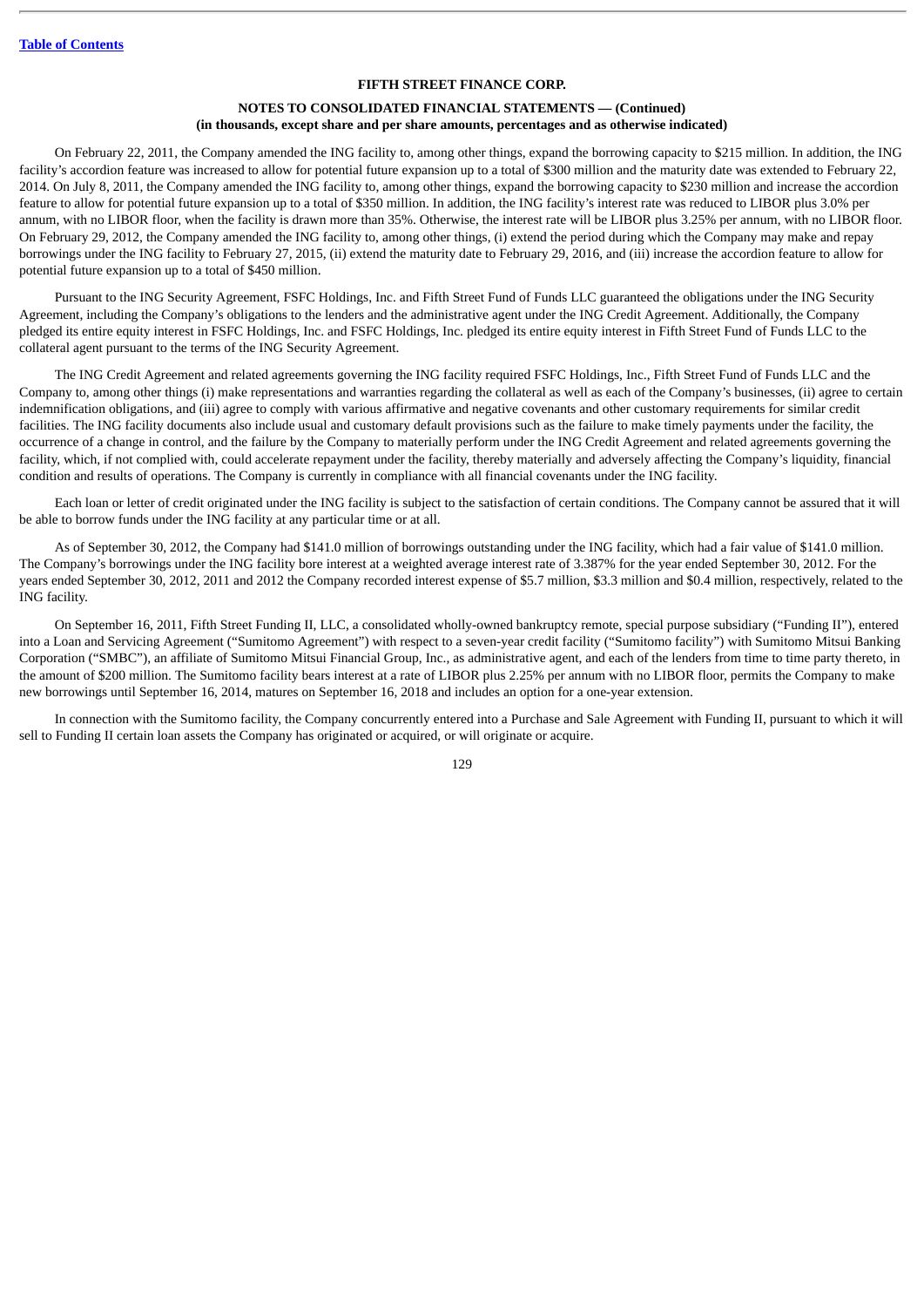# **NOTES TO CONSOLIDATED FINANCIAL STATEMENTS — (Continued) (in thousands, except share and per share amounts, percentages and as otherwise indicated)**

The Sumitomo Agreement and related agreements governing the Sumitomo facility required both Funding II and the Company to, among other things (i) make representations and warranties regarding the collateral as well as each of its businesses, (ii) agree to certain indemnification obligations, and (iii) comply with various covenants, servicing procedures, limitations on acquiring and disposing of assets, reporting requirements and other customary requirements for similar credit facilities. The Sumitomo facility agreements also include usual and customary default provisions such as the failure to make timely payments under the facility, a change in control of Funding II, and the failure by Funding II or the Company to materially perform under the Sumitomo Agreement and related agreements governing the Sumitomo facility, which, if not complied with, could accelerate repayment under the facility, thereby materially and adversely affecting the Company's liquidity, financial condition and results of operations. Funding II was formed for the sole purpose of entering into the Sumitomo facility and has no other operations.

The Sumitomo facility is secured by all of the assets of Funding II. Each loan origination under the facility is subject to the satisfaction of certain conditions. There is no assurance that Funding II will be able to borrow funds under the Sumitomo facility at any particular time or at all. As of September 30, 2012, there were no borrowings outstanding under the Sumitomo facility. The Company's borrowings under the Sumitomo facility bore interest at a weighted average interest rate of 2.680% for the year ended September 30, 2012. For the year ended September 30, 2012, the Company recorded interest expense of \$1.2 million related to the Sumitomo facility. For the year ended September 30, 2011, the Company did not record interest expense related to the Sumitomo facility.

As of September 30, 2012, except for assets that were funded through the Company's SBIC subsidiaries, substantially all of the Company's assets were pledged as collateral under the Wells Fargo facility, the ING facility or the Sumitomo facility. With respect to the assets funded through the Company's SBIC subsidiaries, the SBA, as a creditor, will have a superior claim to the SBIC subsidiaries' assets over the Company's stockholders.

Interest expense for the years ended September 30, 2012, 2011 and 2010 was \$23.2 million, \$15.1 million and \$1.9 million, respectively.

#### **Note 7. Interest and Dividend Income**

Interest income is recorded on an accrual basis to the extent that such amounts are expected to be collected. In accordance with the Company's policy, accrued interest is evaluated periodically for collectability. The Company stops accruing interest on investments when it is determined that interest is no longer collectible. Distributions from portfolio companies are recorded as dividend income when the distribution is received.

The Company holds debt in its portfolio that contains PIK interest provisions. The PIK interest, which represents contractually deferred interest added to the loan balance that is generally due at the end of the loan term, is generally recorded on the accrual basis to the extent such amounts are expected to be collected. The Company generally ceases accruing PIK interest if there is insufficient value to support the accrual or if the Company does not expect the portfolio company to be able to pay all principal and interest due. The Company's decision to cease accruing PIK interest involves subjective judgments and determinations based on available information about a particular portfolio company, including whether the portfolio company is current with respect to its payment of principal and interest on its loans and debt securities; monthly and quarterly financial statements and financial projections for the portfolio company; the Company's assessment of the portfolio company's business development success, including product development, profitability and the portfolio company's overall adherence to its business plan; information obtained by the Company in connection with periodic formal update interviews with the portfolio company's management and, if appropriate, the private equity sponsor; and information about the general economic and market conditions in which the portfolio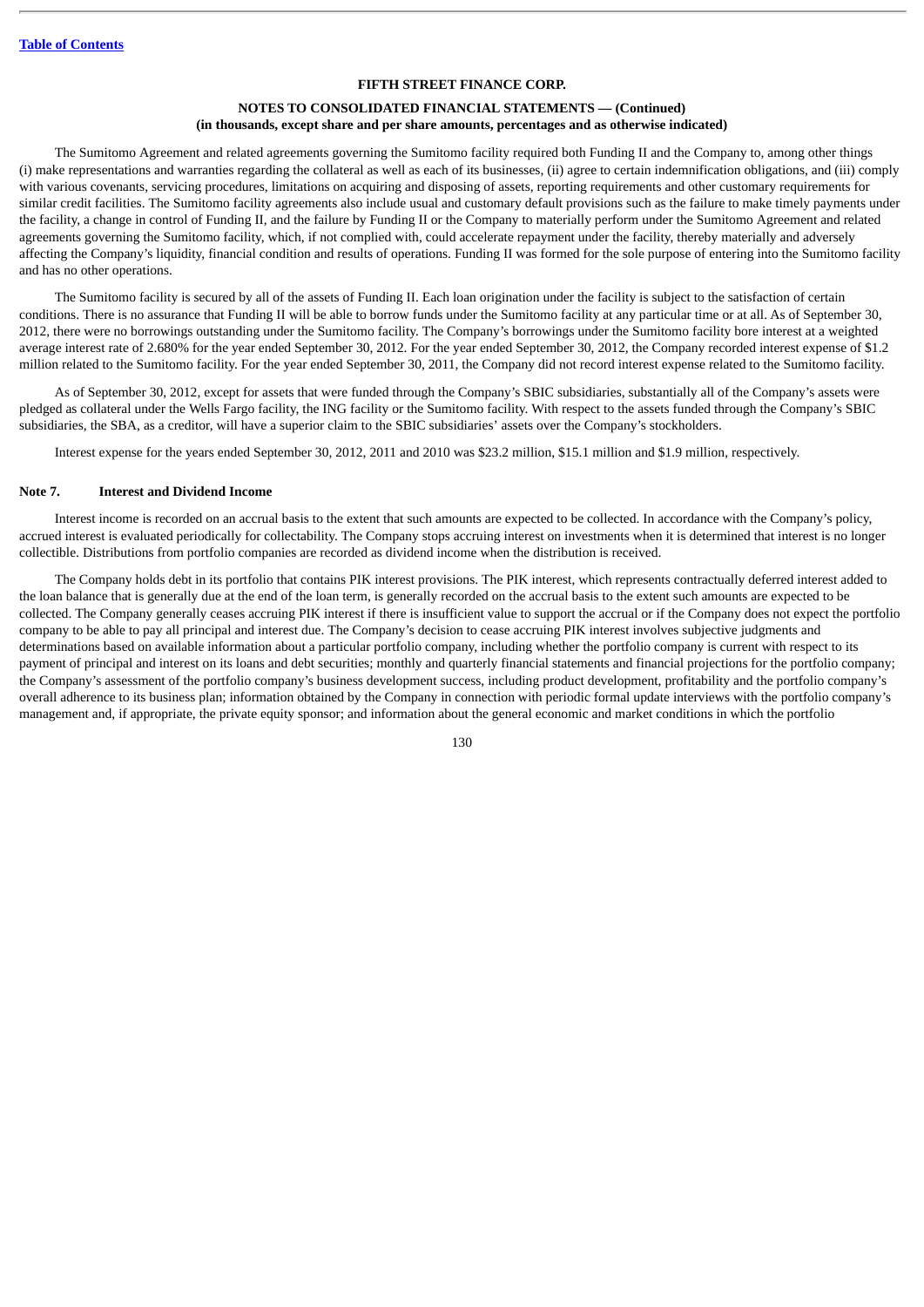# **NOTES TO CONSOLIDATED FINANCIAL STATEMENTS — (Continued)**

# **(in thousands, except share and per share amounts, percentages and as otherwise indicated)**

company operates. Based on this and other information, the Company determines whether to cease accruing PIK interest on a loan or debt security. The Company's determination to cease accruing PIK interest on a loan or debt security is generally made well before the Company's full write-down of such loan or debt security.

Accumulated PIK interest activity for the years ended September 30, 2012 and September 30, 2011 was as follows:

|                                    | <b>Year Ended</b><br>September 30,<br>2012 | <b>Year Ended</b><br>September 30,<br>2011 |
|------------------------------------|--------------------------------------------|--------------------------------------------|
| PIK balance at beginning of period | 22,672<br>S                                | 19,301                                     |
| Gross PIK interest accrued         | 17,993                                     | 14,526                                     |
| PIK income reserves(1)             | (4, 198)                                   | (851)                                      |
| PIK interest received in cash      | (5, 477)                                   | (9,988)                                    |
| Loan exits                         | (12, 559)                                  | (316)                                      |
| PIK balance at end of period       | 18,431                                     | 22,672                                     |

(1) PIK income is generally reserved for when a loan is placed on PIK non-accrual status.

As of September 30, 2012, the Company had stopped accruing PIK interest on one investment. As of September 30, 2011, the Company had stopped accruing cash interest, PIK interest and OID on four investments that had not paid all of their scheduled cash interest payments for the period ended September 30, 2011. As of September 30, 2010, the Company had stopped accruing cash interest, PIK interest and OID on five investments that had not paid all of their scheduled cash interest payments for the period ended September 30, 2010.

The percentages of the Company's portfolio investments at cost and fair value by accrual status for the years ended September 30, 2012, 2011 and 2010 were as follows:

|                        |                          | September 30, 2012 |               |                     |                               | September 30, 2011  |               |                     | September 30, 2010 |                     |               |                     |
|------------------------|--------------------------|--------------------|---------------|---------------------|-------------------------------|---------------------|---------------|---------------------|--------------------|---------------------|---------------|---------------------|
|                        | Cost                     | % of<br>Portfolio  | Fair<br>Value | $%$ of<br>Portfolio | Cost                          | $%$ of<br>Portfolio | Fair<br>Value | $%$ of<br>Portfolio | Cost               | $%$ of<br>Portfolio | Fair<br>Value | $%$ of<br>Portfolio |
| Accrual                | \$1.256.265              | 99.04%             | \$1,284,872   | 99.75%              | \$1,116,762                   | 96.60%              | \$1,111,986   | 99.30%              | \$530,965          | 89.61%              | \$531,701     | 94.30%              |
| PIK non-accrual        | 12,224                   | 0.96               | 3,236         | 0.25                | $\overbrace{\phantom{aaaaa}}$ | 0.00                |               | 0.00                |                    | 0.00                |               | 0.00                |
| Cash non-accrual $(1)$ | $\overline{\phantom{a}}$ | 0.00               |               | 0.00                | 39.320                        | 3.40                | 7,851         | 0.70                | 61,532             | 10.39               | 32,120        | 5.70                |
| <b>Total</b>           | \$1,268,489              | 100.00%            | \$1,288,108   | 100.00%             | \$1,156,082                   | 100.00%             | \$1,119,837   | 100.00%             | \$592,497          | 100.00%             | \$563.821     | 100.00%             |

(1) Cash non-accrual status is inclusive of PIK and other noncash income, where applicable.

The non-accrual status of the Company's portfolio investments as of September 30, 2012, 2011 and 2010 was as follows:

|                                            | September 30, 2012 | September 30, 2011 | September 30, 2010 |
|--------------------------------------------|--------------------|--------------------|--------------------|
| Coll Materials Group LLC                   |                    |                    |                    |
| (formerly Nicos Polymers & Grinding, Inc.) | PIK non-accrual    |                    | Cash non-accrual   |
| Lighting by Gregory, LLC(1)                |                    | Cash non-accrual   | Cash non-accrual   |
| MK Network, LLC(1)                         |                    |                    | Cash non-accrual   |
| $O'$ Currance, Inc. $(1)$                  |                    | Cash non-accrual   |                    |
| Premier Trailer Leasing, Inc.(1)           |                    | Cash non-accrual   | Cash non-accrual   |
| Repechage Investments Limited(1)           |                    | Cash non-accrual   |                    |
| Vanguard Vinyl, $Inc.(1)$                  |                    |                    | Cash non-accrual   |

(1) The Company no longer holds this investment. See Note 9 for a discussion of the Company's recent realization events.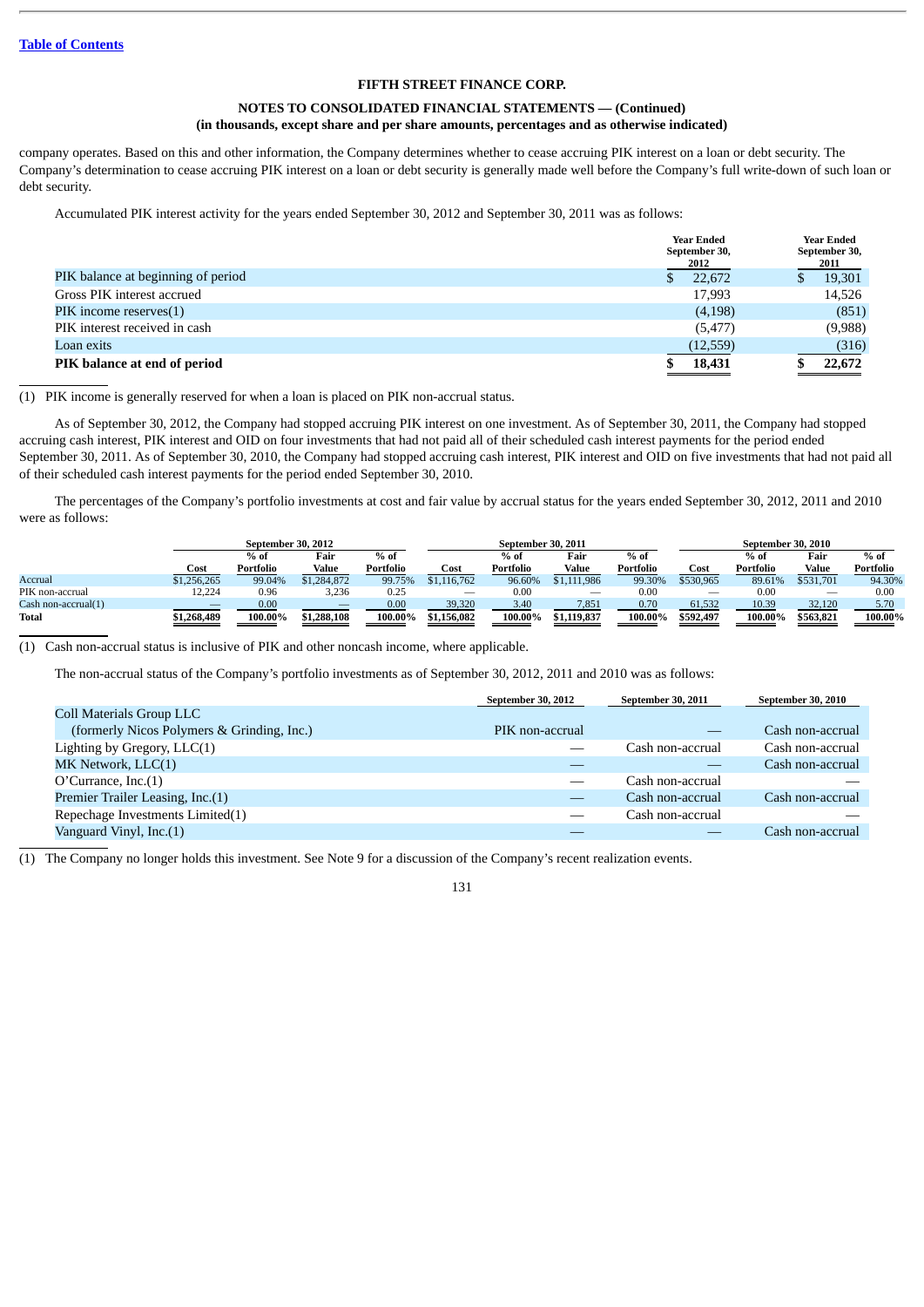# **NOTES TO CONSOLIDATED FINANCIAL STATEMENTS — (Continued) (in thousands, except share and per share amounts, percentages and as otherwise indicated)**

Income non-accrual amounts for the years ended September 30, 2012, 2011 and 2010 were as follows:

|                      | Year ended<br>September 30, 2012 |       | Year ended<br>September 30, 2011 |       | Year ended<br>September 30, 2010 |       |
|----------------------|----------------------------------|-------|----------------------------------|-------|----------------------------------|-------|
| Cash interest income |                                  | 3,068 |                                  | 5,815 | Φ                                | 5,804 |
| PIK interest income  |                                  | 4,198 |                                  | 851   |                                  | 1,903 |
| OID income           |                                  | 96    |                                  | 105   |                                  | 329   |
| <b>Total</b>         |                                  | 7,362 |                                  | 6,771 |                                  | 8,036 |

### **Note 8. Taxable/Distributable Income and Dividend Distributions**

Taxable income differs from net increase (decrease) in net assets resulting from operations primarily due to: (1) unrealized appreciation (depreciation) on investments, as investment gains and losses are not included in taxable income until they are realized; (2) origination and exit fees received in connection with investments in portfolio companies; (3) organizational and deferred offering costs; (4) recognition of interest income on certain loans; and (5) income or loss recognition on exited investments.

At September 30, 2012, the Company has net loss carryforwards of \$41.8 million to offset net capital gains, to the extent provided by federal tax law. Of the capital loss carryforwards, \$1.5 million will expire on September 30, 2017, \$10.3 million will expire on September 30, 2019, and \$30.0 million will not expire. During the year ended September 30, 2012, the Company realized capital losses from the sale of investments after October 31, 2011 and prior to year end ("post-October capital losses") of \$65.8 million, which for tax purposes are treated as arising on the first day of the following year.

Listed below is a reconciliation of "net increase in net assets resulting from operations" to taxable income for the year ended September 30, 2012.

| Net increase in net assets resulting from operations                  | \$79,401  |
|-----------------------------------------------------------------------|-----------|
| Net unrealized appreciation                                           | (55, 974) |
| Book/tax difference due to loan fees                                  | (12, 455) |
| Book/tax difference due to organizational and deferred offering costs | (87)      |
| Book/tax difference due to interest income on certain loans           | 4,273     |
| Book/tax difference due to capital losses not recognized              | 64,578    |
| Other book-tax differences                                            | (831)     |
| Taxable/Distributable Income(1)                                       | \$78,905  |

(1) The Company's taxable income for 2012 is an estimate and will not be finally determined until the Company files its tax return for the fiscal year ended September 30, 2012. Therefore, the final taxable income may be different than the estimate.

As of September 30, 2012, the components of accumulated undistributed income on a tax basis were as follows:

| Undistributed ordinary income, net (RIC status) |          |
|-------------------------------------------------|----------|
| Realized capital losses                         | (41,765) |
| Unrealized gains, net                           | 24,175   |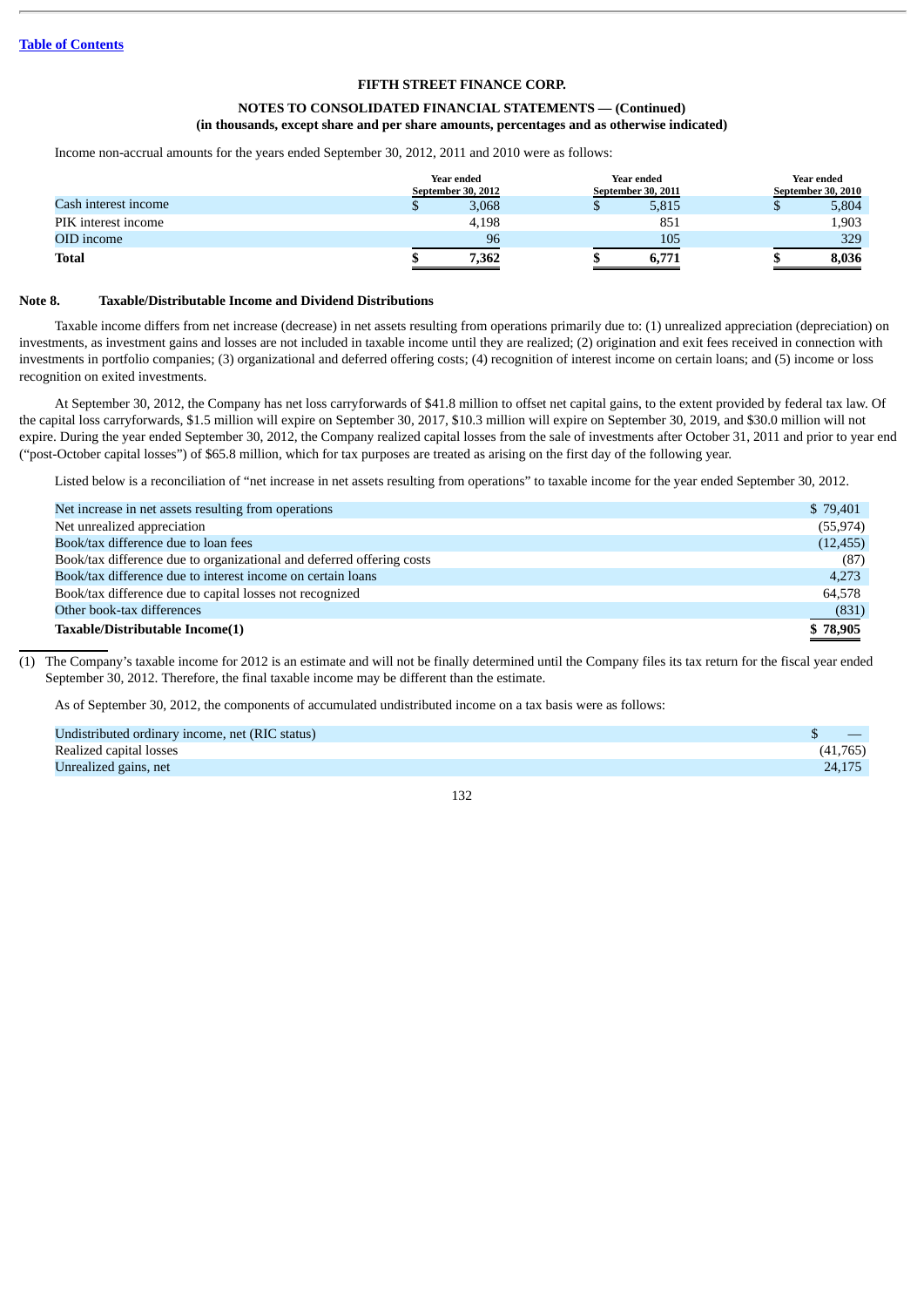# **NOTES TO CONSOLIDATED FINANCIAL STATEMENTS — (Continued) (in thousands, except share and per share amounts, percentages and as otherwise indicated)**

The Company uses the asset and liability method to account for its taxable subsidiaries' income taxes. Using this method, the Company recognizes deferred tax assets and liabilities for the estimated future tax effects attributable to temporary differences between financial reporting and tax bases of assets and liabilities. In addition, the Company recognizes deferred tax benefits associated with net operating carry forwards that it may use to offset future tax obligations. The Company measures deferred tax assets and liabilities using the enacted tax rates expected to apply to taxable income in the years in which it expects to recover or settle those temporary differences. The Company has recorded a deferred tax asset for the difference in the book and tax basis of certain equity investments and tax net operating losses held by its taxable subsidiaries of \$1.4 million. However, this amount has been fully offset by a valuation allowance of \$1.4 million, since it is more likely than not that these deferred tax assets will not be realized.

On December 22, 2010, the Regulated Investment Company Modernization Act of 2010 (the "Act") was enacted, which changed various technical rules governing the tax treatment of RICs. The changes are generally effective for taxable years beginning after the date of enactment. Under the Act, the Company will be permitted to carryforward net capital losses incurred in taxable years beginning after the date of enactment for an unlimited period. However, any losses incurred during those future taxable years will be required to be utilized prior to the losses incurred in pre-enactment taxable years, which carry an expiration date. As a result of this ordering rule, pre-enactment net loss carryforwards may be more likely to expire unused.

Distributions to stockholders are recorded on the record date. The Company is required to distribute annually to its stockholders at least 90% of its net taxable income and net realized short-term capital gains in excess of net realized long-term capital losses for each taxable year in order to be eligible for the tax benefits allowed to a RIC under Subchapter M of the Code. The Company anticipates paying out as a dividend all or substantially all of those amounts. The amount to be paid out as a dividend is determined by the Board of Directors and is based on management's estimate of the Company's annual taxable income. The Company maintains an "opt out" dividend reinvestment plan for its stockholders.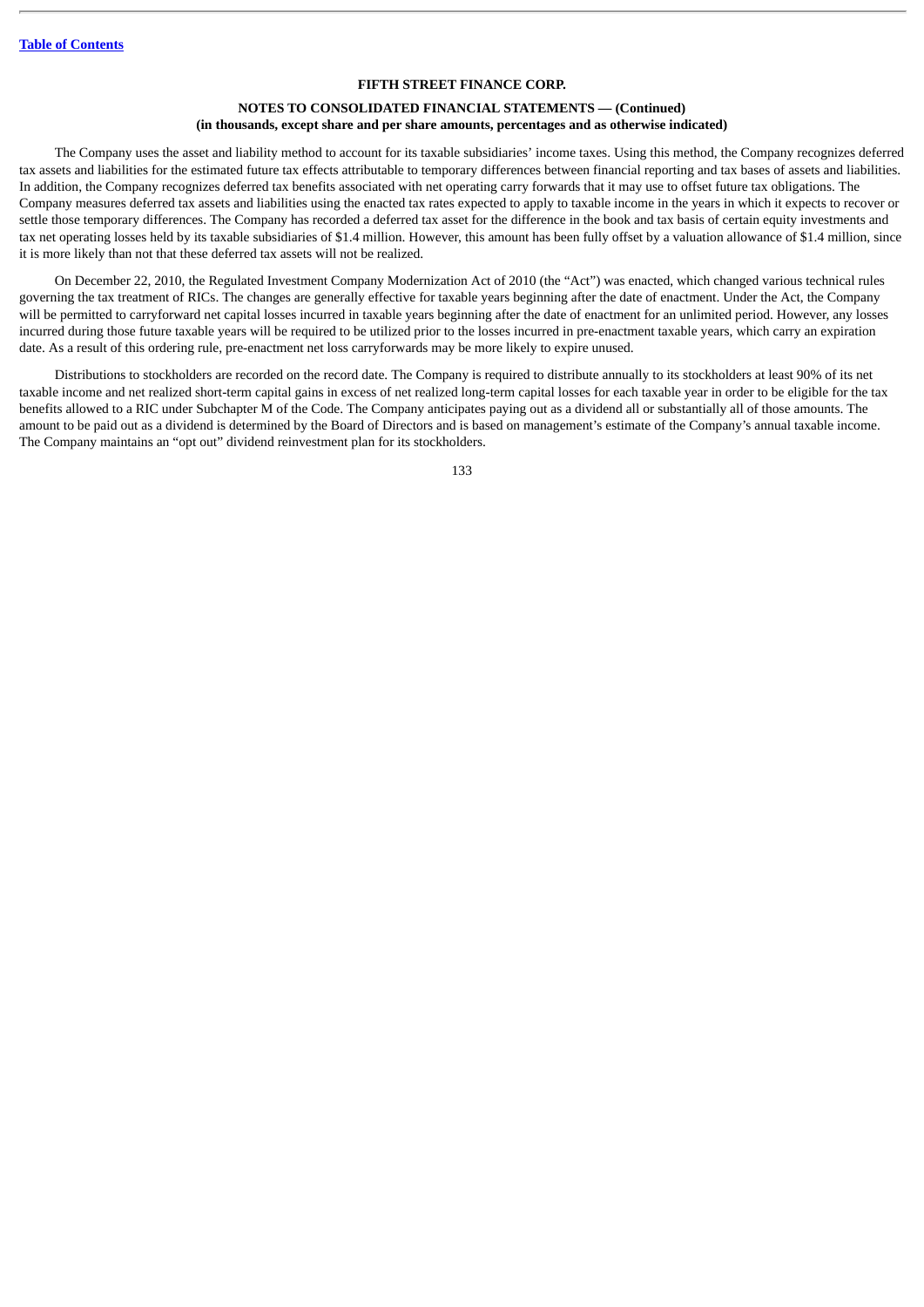# **NOTES TO CONSOLIDATED FINANCIAL STATEMENTS — (Continued) (in thousands, except share and per share amounts, percentages and as otherwise indicated)**

The Company's Board of Directors has declared and the Company has paid the following distributions from inception to September 30, 2012:

| <b>Dividend Type</b> | <b>Date Declared</b> | <b>Record Date</b> | <b>Payment Date</b> | <b>Amount Per Share</b> |
|----------------------|----------------------|--------------------|---------------------|-------------------------|
| Quarterly            | 5/1/2008             | 5/19/2008          | 6/3/2008            | $\mathcal{S}$<br>0.30   |
| Quarterly            | 8/6/2008             | 9/10/2008          | 9/26/2008           | 0.31                    |
| Quarterly            | 12/9/2008            | 12/19/2008         | 12/29/2008          | 0.32                    |
| Quarterly            | 12/9/2008            | 12/30/2008         | 1/29/2009           | 0.33                    |
| <b>Special</b>       | 12/18/2008           | 12/30/2008         | 1/29/2009           | 0.05                    |
| Quarterly            | 4/14/2009            | 5/26/2009          | 6/25/2009           | 0.25                    |
| Quarterly            | 8/3/2009             | 9/8/2009           | 9/25/2009           | 0.25                    |
| Quarterly            | 11/12/2009           | 12/10/2009         | 12/29/0209          | 0.27                    |
| Quarterly            | 1/12/2010            | 3/3/2010           | 3/30/2010           | 0.30                    |
| Quarterly            | 5/3/2010             | 5/20/2010          | 6/30/2010           | 0.32                    |
| Quarterly            | 8/2/2010             | 9/1/2010           | 9/29/2010           | 0.10                    |
| Monthly              | 8/2/2010             | 10/6/2010          | 10/27/2010          | 0.10                    |
| Monthly              | 8/2/2010             | 11/3/2010          | 11/24/2010          | 0.11                    |
| Monthly              | 8/2/2010             | 12/1/2010          | 12/29/2010          | 0.11                    |
| Monthly              | 11/30/2010           | 1/4/2011           | 1/31/2011           | 0.1066                  |
| Monthly              | 11/30/2010           | 2/1/2011           | 2/28/2011           | 0.1066                  |
| Monthly              | 11/30/2010           | 3/1/2011           | 3/31/2011           | 0.1066                  |
| Monthly              | 1/30/2011            | 4/1/2011           | 4/29/2011           | 0.1066                  |
| Monthly              | 1/30/2011            | 5/2/2011           | 5/31/2011           | 0.1066                  |
| Monthly              | 1/30/2011            | 6/1/2011           | 6/30/2011           | 0.1066                  |
| Monthly              | 5/2/2011             | 7/1/2011           | 7/29/2011           | 0.1066                  |
| Monthly              | 5/2/2011             | 8/1/2011           | 8/31/2011           | 0.1066                  |
| Monthly              | 5/2/2011             | 9/1/2011           | 9/30/2011           | 0.1066                  |
| Monthly              | 8/1/2011             | 10/14/2011         | 10/31/2011          | 0.1066                  |
| Monthly              | 8/1/2011             | 11/15/2011         | 11/30/2011          | 0.1066                  |
| Monthly              | 8/1/2011             | 12/13/2011         | 12/23/2011          | 0.1066                  |
| Monthly              | 10/10/2011           | 1/13/2012          | 1/31/2012           | 0.0958                  |
| Monthly              | 10/10/2011           | 2/15/2012          | 2/29/2012           | 0.0958                  |
| Monthly              | 10/10/2011           | 3/15/2012          | 3/30/2012           | 0.0958                  |
| Monthly              | 2/7/2012             | 4/13/2012          | 4/30/2012           | 0.0958                  |
| Monthly              | 2/7/2012             | 5/15/2012          | 5/31/2012           | 0.0958                  |
| Monthly              | 2/7/2012             | 6/15/2012          | 6/29/2012           | 0.0958                  |
| Monthly              | 5/7/2012             | 7/13/2012          | 7/31/2012           | 0.0958                  |
| Monthly              | 5/7/2012             | 8/15/2012          | 8/31/2012           | 0.0958                  |
| Monthly              | 5/7/2012             | 9/14/2012          | 9/28/2012           | 0.0958                  |

For income tax purposes, the Company estimates that its distributions for the calendar year 2012 will be composed primarily of ordinary income, and will be reflected as such on the Form 1099-DIV for the calendar year 2012.

As a RIC, the Company is also subject to a federal excise tax based on distributive requirements of its taxable income on a calendar year basis. Because the Company did not satisfy these distribution requirements for calendar years 2008, 2009 and 2010, the Company incurred a de minimis federal excise tax for those calendar years. The Company did not incur a federal excise tax for calendar year 2011 and does not expect to incur a federal excise tax for calendar year 2012.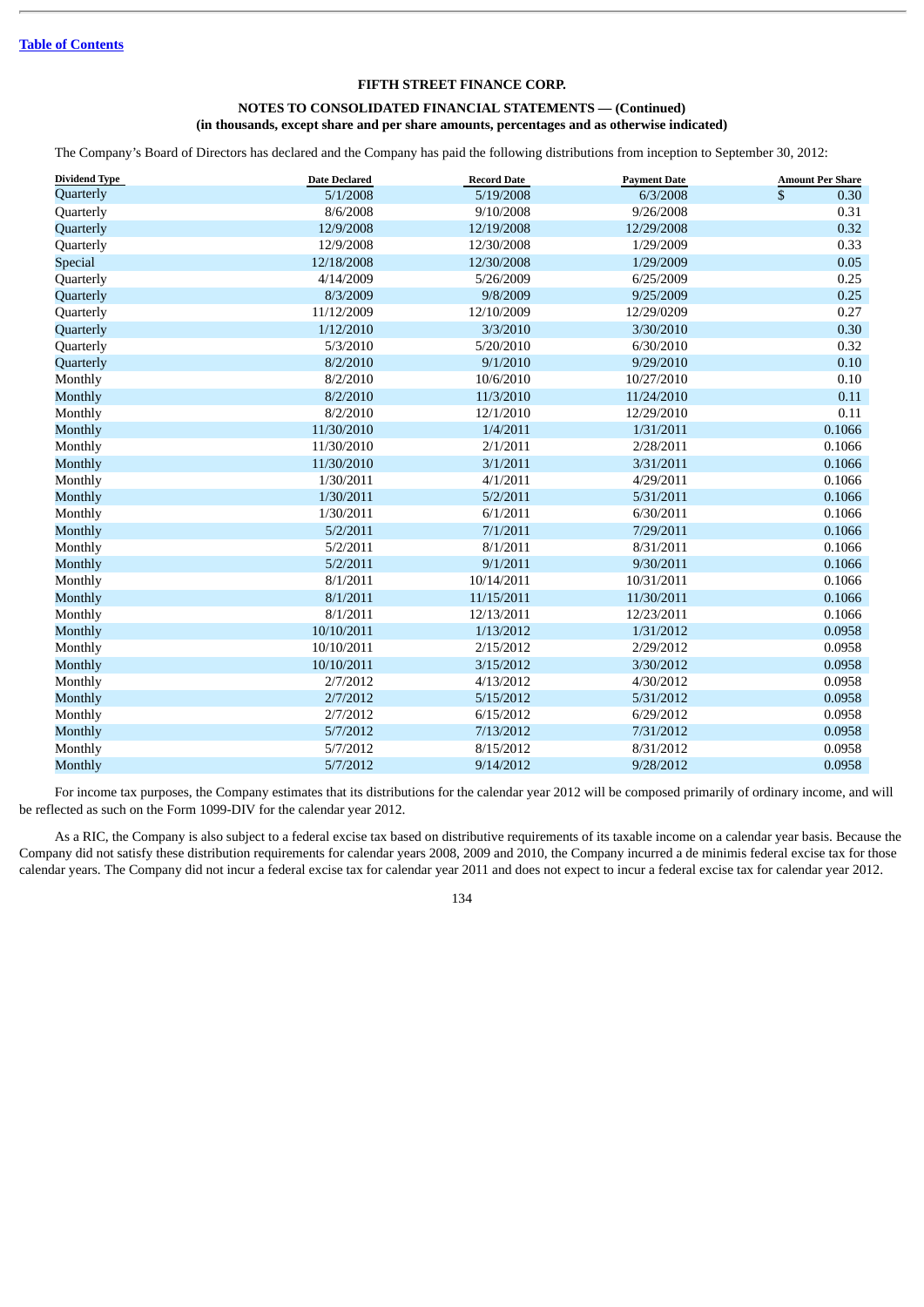# **NOTES TO CONSOLIDATED FINANCIAL STATEMENTS — (Continued)**

# **(in thousands, except share and per share amounts, percentages and as otherwise indicated)**

# **Note 9. Realized Gains or Losses and Net Unrealized Appreciation or Depreciation on Investments and Interest Rate Swaps**

Realized gains or losses are measured by the difference between the net proceeds from the sale or redemption and the cost basis of the investment or interest rate swap without regard to unrealized appreciation or depreciation previously recognized, and includes investments written-off during the period, net of recoveries. Realized losses may also be recorded in connection with the Company's determination that certain investments are considered worthless securities and/or meet the conditions for loss recognition per the applicable tax rules.

Net unrealized appreciation or depreciation reflects the net change in the valuation of the portfolio pursuant to the Company's valuation guidelines and the reclassification of any prior period unrealized appreciation or depreciation.

During the year ended September 30, 2012, the Company recorded investment realization events, including the following:

- In November 2011, the Company recorded a realized loss in the amount of \$18.1 million as a result of a Delaware bankruptcy court judge ruling which confirmed a Chapter 11 plan of reorganization that provided no recovery on the Company's investment in Premier Trailer Leasing, Inc.;
- In November 2011, the Company received a cash payment of \$20.2 million from IZI Medical Products, Inc. in full satisfaction of all obligations under the loan agreement. The debt investment was exited at par (plus additional fees) and the Company received an additional \$1.3 million proceeds from its equity investment, realizing a gain of \$0.8 million;
- In December 2011, the Company received a cash payment of \$23.0 million from ADAPCO, Inc. in full satisfaction of all obligations under the loan agreement. The debt investment was exited at par (plus additional fees) and no realized gain or loss was recorded on this transaction;
- In December 2011, the Company received a cash payment of \$2.0 million from Best Vinyl Fence & Deck, LLC in full satisfaction of all obligations related to the Term Loan A under the loan agreement. The debt investment was exited at par and no realized gain or loss was recorded on this transaction;
- In December 2011, the Company received a cash payment of \$9.2 million from Actient Pharmaceuticals LLC in full satisfaction of all obligations under the loan agreement. The debt investment was exited at par and no realized gain or loss was recorded on this transaction;
- In January 2012, the Company received a cash payment of \$18.5 million from IOS Acquisitions, Inc. in full satisfaction of all obligations under the loan agreement. The debt investment was exited at par (plus additional fees) and no realized gain or loss was recorded on this transaction;
- In February 2012, the Company received a cash payment of \$2.1 million from O'Currance, Inc. The debt investment was exited below par and the Company recorded a realized loss in the amount of \$10.7 million on this transaction;
- In February 2012, the Company received a cash payment of \$25.0 million from Ernest Health, Inc. in full satisfaction of all obligations under the loan agreement. The debt investment was exited at par (plus additional fees) and no realized gain or loss was recorded on this transaction;
- In March 2012, the Company received a cash payment of \$47.7 million from CRGT, Inc. in full satisfaction of all obligations under the loan agreement. The debt investment was exited at par (plus additional fees) and no realized gain or loss was recorded on this transaction;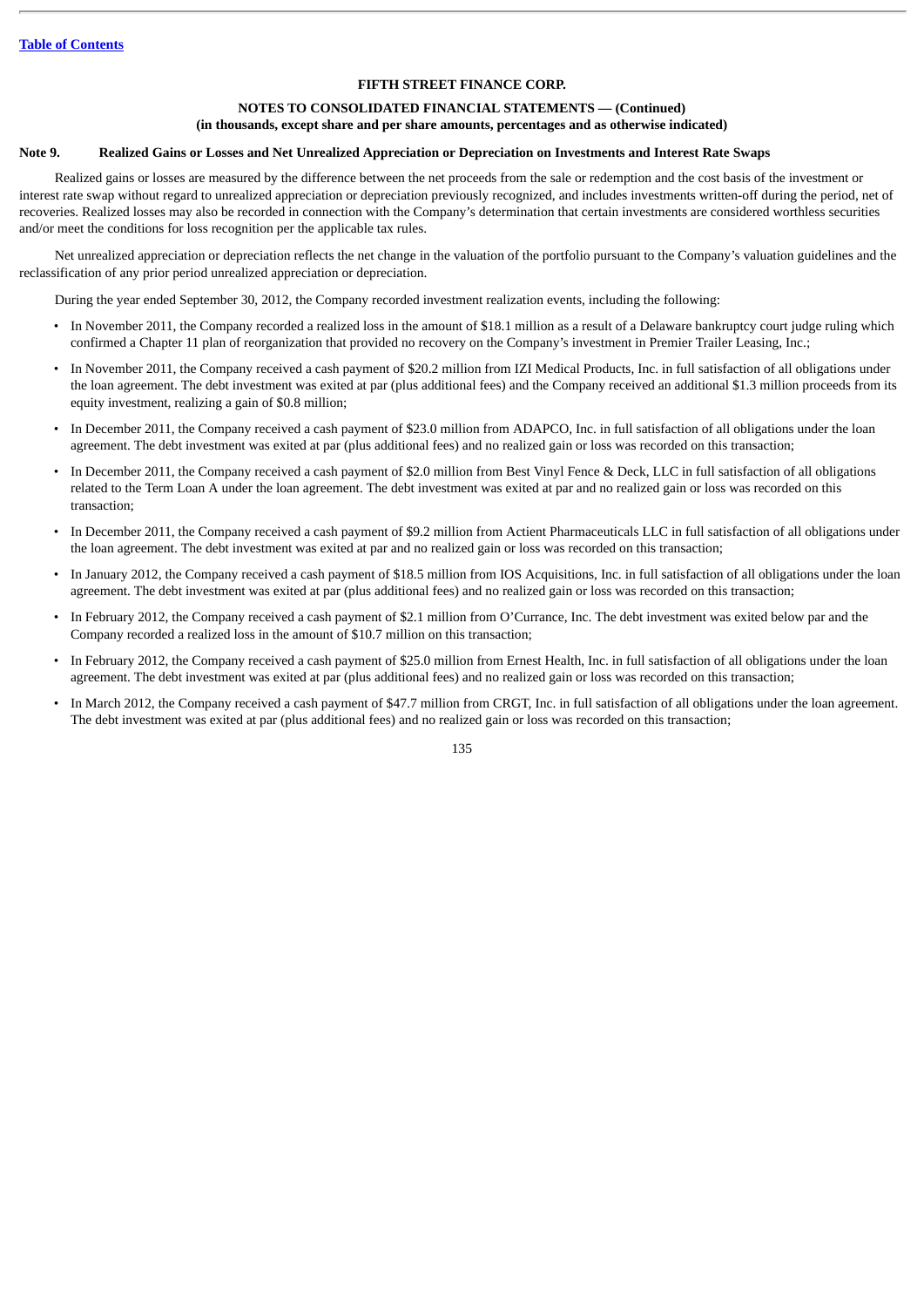# **NOTES TO CONSOLIDATED FINANCIAL STATEMENTS — (Continued) (in thousands, except share and per share amounts, percentages and as otherwise indicated)**

- In March 2012, the Company received a cash payment of \$24.5 million from Epic Acquisition, Inc. in full satisfaction of all obligations under the loan agreement. The debt investment was exited at par (plus additional fees) and no realized gain or loss was recorded on this transaction;
- In March 2012, the Company received a cash payment of \$48.8 million from Dominion Diagnostics, LLC in full satisfaction of all obligations under the loan agreement. The debt investment was exited at par (plus additional fees) and no realized gain or loss was recorded on this transaction;
- In March 2012, the Company received a cash payment of \$5.0 million from Genoa Healthcare Holdings, LLC in full satisfaction of all obligations under the senior loan agreement. The debt investment was exited at par and no realized gain or loss was recorded on this transaction;
- In May 2012, the Company received a cash payment of \$28.9 million from JTC Education, Inc. in full satisfaction of all obligations under the first lien loan agreement. The debt investment was exited at par and no realized gain or loss was recorded on this transaction;
- In May 2012, the Company received a cash payment of \$6.1 million from Fitness Edge, LLC in full satisfaction of all obligations under the loan agreement. The debt investment was exited at par and no realized gain or loss was recorded on this transaction;
- In June 2012, the Company received a cash payment of \$20.2 million from Caregiver Services, Inc. in full satisfaction of all obligations under the loan agreement. The debt investment was exited at par (plus additional fees) and no realized gain or loss was recorded on this transaction;
- In July 2012, the Company received a cash payment of \$1.0 million from Best Vinyl Fence & Deck, LLC. The Term Loan B debt investment was exited below par and the Company recorded a realized loss in the amount of \$3.3 million on this transaction;
- In July 2012, the Company received a cash payment of \$8.7 million from Pacific Architects & Engineers, Inc. in full satisfaction of all obligations under the loan agreement. The debt investment was exited at par and no realized gain or loss was recorded on this transaction;
- In August 2012, the Company received a cash payment of \$18.0 million from Stackpole Powertrain International ULC in full satisfaction of all obligations under the loan agreement. The debt investment was exited at par (plus additional fees) and no realized gain or loss was recorded on this transaction;
- In August 2012, the Company restructured its investment in Traffic Control & Safety Corp. As part of the restructuring, the Company exchanged cash and its debt and equity securities for debt and equity securities in the successor entity, Statewide Holdings, Inc., and recorded a realized loss in the amount of \$10.9 million on this transaction;
- In September 2012, the Company received a cash payment of \$0.1 million in connection with the sale of its investment in Lighting by Gregory, LLC. The investment was exited below par and the Company recorded a realized loss in the amount of \$5.3 million on this transaction;
- In September 2012, the Company received total consideration of \$0.6 million in connection with exit of its investment in Repechage Investments Limited. The investment was exited below par and the Company recorded a realized loss in the amount of \$3.6 million on this transaction;
- In September 2012, the Company received a total consideration of \$1.8 million in connection with the sale of its Rail Acquisition Corp. term loan investment. The debt investment was exited below par and the Company recorded a realized loss in the amount of \$13.9 million on this transaction. The proceeds related to this sale had not yet been received as of September 30, 2012 and are recorded as receivables from unsettled transactions in the Consolidated Statement of Assets and Liabilities.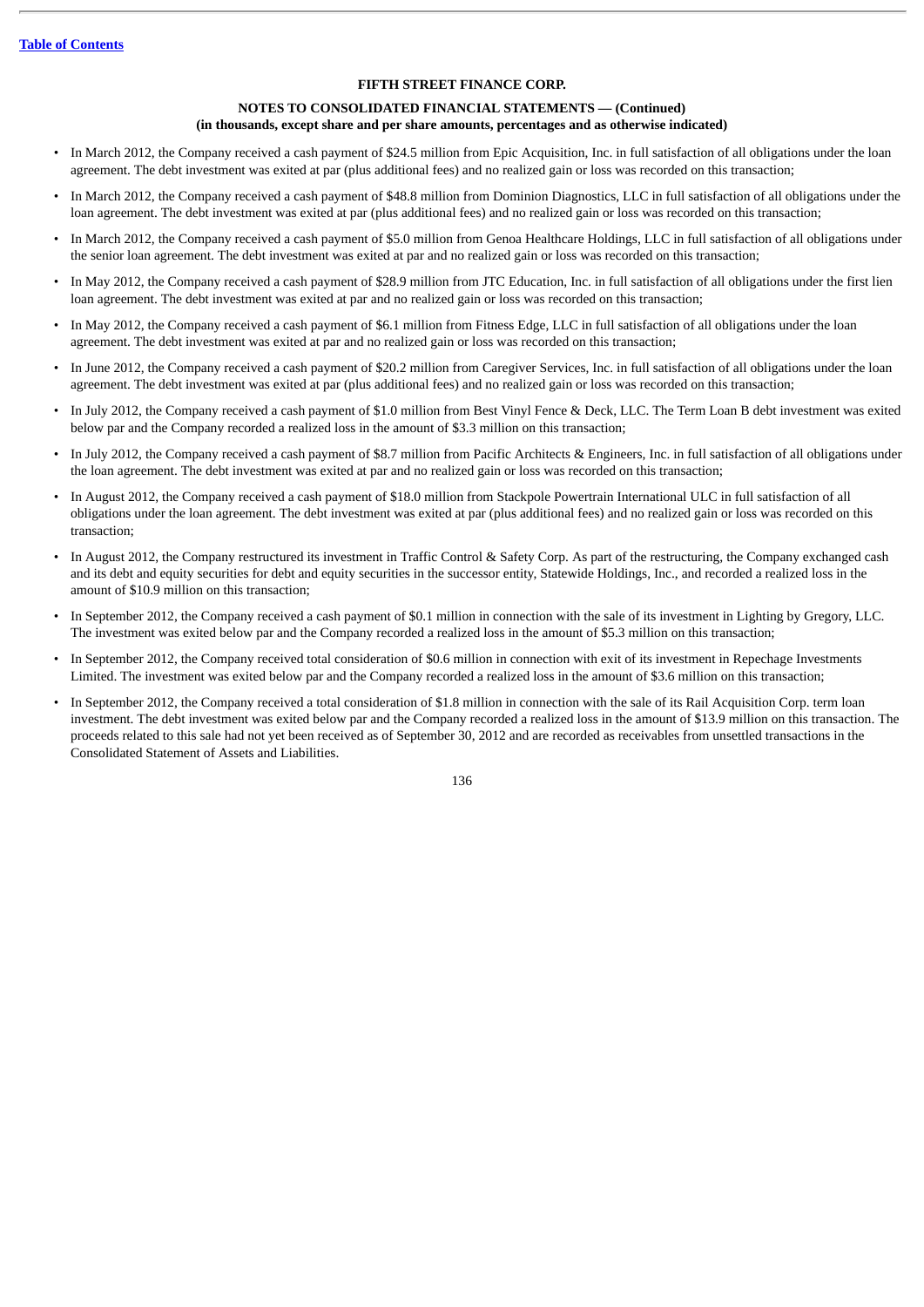# **NOTES TO CONSOLIDATED FINANCIAL STATEMENTS — (Continued) (in thousands, except share and per share amounts, percentages and as otherwise indicated)**

During the year ended September 30, 2011, the Company recorded investment realization events, including the following:

- In October 2010, the Company received a cash payment of \$8.7 million from Goldco, Inc. in full satisfaction of all obligations under the loan agreement. The debt investment was exited at par (plus additional fees) and no realized gain or loss was recorded on this transaction;
- In November 2010, the Company received a cash payment of \$11.0 million from TBA Global, LLC in full satisfaction of all obligations under the loan agreement. The debt investment was exited at par and no realized gain or loss was recorded on this transaction;
- In November 2010, the Company restructured its investment in Vanguard Vinyl, Inc. The restructuring resulted in a realized loss in the amount of \$1.7 million;
- In December 2010, the Company restructured its investment in Nicos Polymers & Grinding, Inc. The restructuring resulted in a realized loss in the amount of \$3.9 million;
- In December 2010, the Company received a cash payment of \$25.3 million from Boot Barn in full satisfaction of all obligations under the loan agreement. The debt investment was exited at par (plus additional fees) and no realized gain or loss was recorded on this transaction;
- In December 2010, the Company received a cash payment of \$11.7 million from Western Emulsions, Inc. in partial satisfaction of the obligations under the loan agreement. No realized gain or loss was recorded on this transaction;
- In December 2010, the Company restructured its investment in Lighting by Gregory, LLC. The restructuring resulted in a realized loss in the amount of \$7.8 million;
- In March 2011, the Company received a cash payment of \$5.0 million from AmBath/ReBath Holdings, Inc. as part of a restructuring of the loan agreement. The restructuring resulted in a realized loss in the amount of \$0.3 million;
- In March and April 2011, the Company received cash payments totaling \$1.1 million from MK Network, LLC as part of a settlement of the loan agreement. In April 2011, the Company recorded a realized loss on this investment in the amount of \$14.1 million;
- In July 2011, the Company received a cash payment of \$7.3 million from Filet of Chicken in full satisfaction of all obligations under the loan agreement. The debt investment was exited at par and no realized gain or loss was recorded on this transaction;
- In July 2011, the Company received a cash payment of \$19.8 million from Cenegenics, LLC in full satisfaction of all obligations under the loan agreement. The debt investment was exited at par (plus additional fees) and no realized gain or loss was recorded on this transaction;
- In August 2011, the Company terminated its interest rate swap agreement and realized a loss of \$1.3 million, which included a reclassification of \$0.8 million of prior unrealized depreciation;
- In September 2011, the Company received a cash payment of \$19.1 million from Flatout, Inc. in full satisfaction of all obligations under the loan agreement. The debt investment was exited at par and no realized gain or loss was recorded on this transaction; and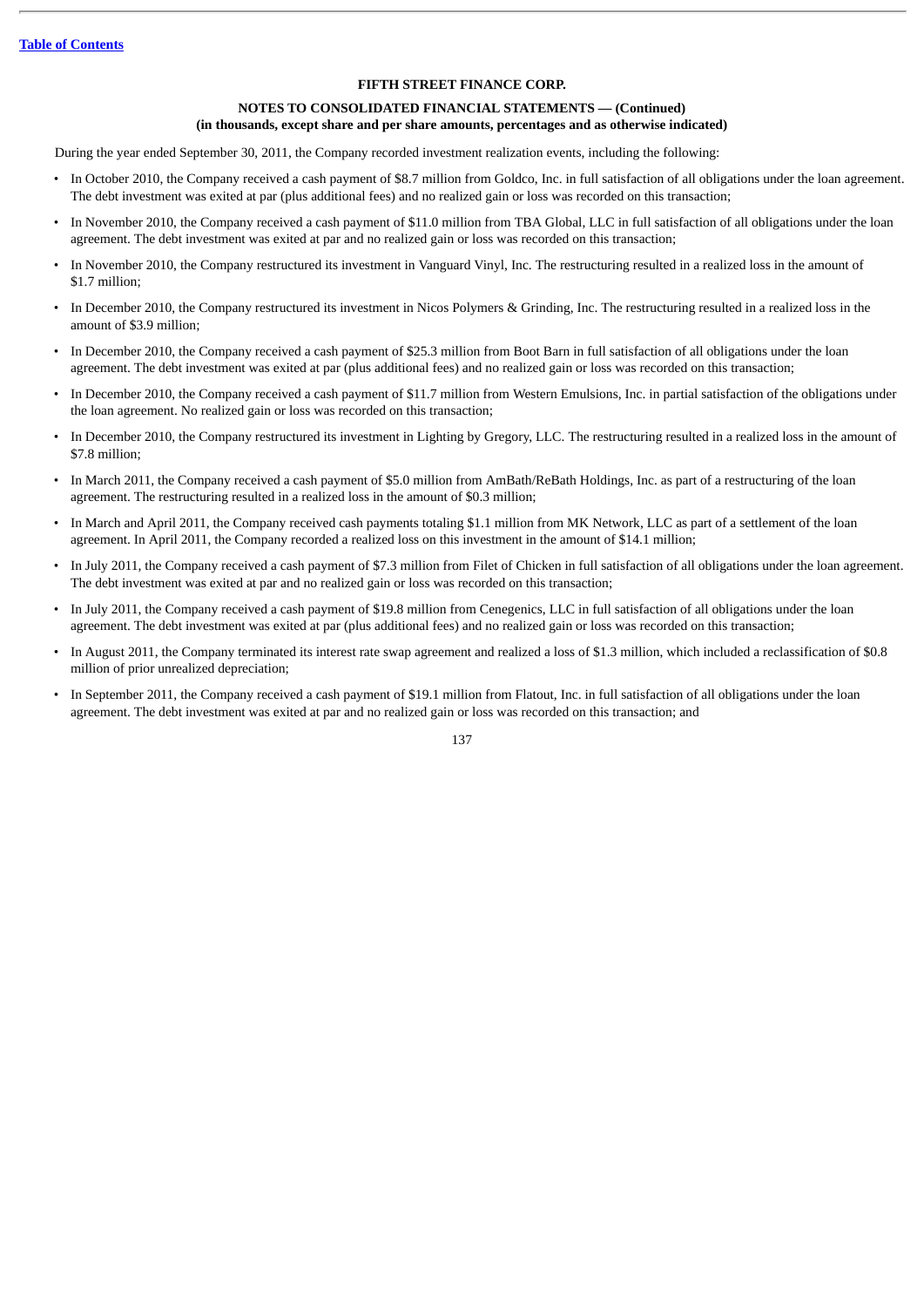# **NOTES TO CONSOLIDATED FINANCIAL STATEMENTS — (Continued) (in thousands, except share and per share amounts, percentages and as otherwise indicated)**

In September 2011, the Company received a cash payment of \$0.1 million in connection with the sale of its investment in CPAC. Inc. The Company recorded a realized loss on this investment in the amount of \$1.0 million.

During the year ended September 30, 2010, the Company recorded investment realization events, including the following:

- In October 2009, the Company received a cash payment in the amount of \$0.1 million representing a payment in full of all amounts due in connection with the cancellation of its loan agreement with American Hardwoods Industries, LLC. The Company recorded a \$0.1 million reduction to the previously recorded \$10.4 million realized loss on the investment;
- In October 2009, the Company received a cash payment of \$3.9 million from Elephant & Castle, Inc. in partial satisfaction of the obligations under the loan agreement. No realized gain or loss was recorded on this transaction;
- In March 2010, the Company recorded a realized loss in the amount of \$2.9 million in connection with the sale of a portion of its interest in CPAC, Inc.;
- In August 2010, the Company received a cash payment of \$7.6 million from Storyteller Theaters Corporation in full satisfaction of all obligations under the loan agreement. The debt investment was exited at par and no realized gain or loss was recorded on this transaction;
- In September 2010, the Company restructured its investment in Rail Acquisition Corp. Although the full amount owed under the loan agreement remained intact, the restructuring resulted in a realized loss in the amount of \$2.6 million;
- In September 2010, the Company sold its investment in Martini Park, LLC and received a cash payment in the amount of \$0.1 million. The Company recorded a realized loss on this investment in the amount of \$4.0 million; and
- In September 2010, the Company exited its investment in Rose Tarlow, Inc. and received a cash payment in the amount of \$3.6 million in full settlement of the debt investment. The Company recorded a realized loss on this investment in the amount of \$9.3 million.

During the years ended September 30, 2012, 2011 and 2010, the Company recorded net unrealized appreciation (depreciation) of \$56.0 million, (\$6.5 million) and (\$1.8 million), respectively. For the year ended September 30, 2012, the Company's net unrealized appreciation consisted of \$66.6 million of net reclassifications of net unrealized depreciation to realized losses on investments (resulting in unrealized appreciation), \$0.1 million of net unrealized appreciation on equity investments, offset by \$10.7 million of net unrealized depreciation on debt investments.

For the year ended September 30, 2011, the Company's net unrealized depreciation consisted of \$34.6 million of net unrealized depreciation on debt investments, offset by \$25.6 million of net reclassifications of net unrealized depreciation to realized losses on investments and interest rate swaps (resulting in unrealized appreciation) and \$2.5 million of net unrealized appreciation on equity investments.

For the year ended September 30, 2010, the Company's net unrealized depreciation consisted of \$19.1 million of net unrealized depreciation on debt investments and \$0.8 million of net unrealized depreciation on interest rate swaps, offset by \$17.6 million of net reclassifications of net unrealized depreciation to realized losses on investments (resulting in unrealized appreciation) and \$0.5 million of net unrealized appreciation on equity investments.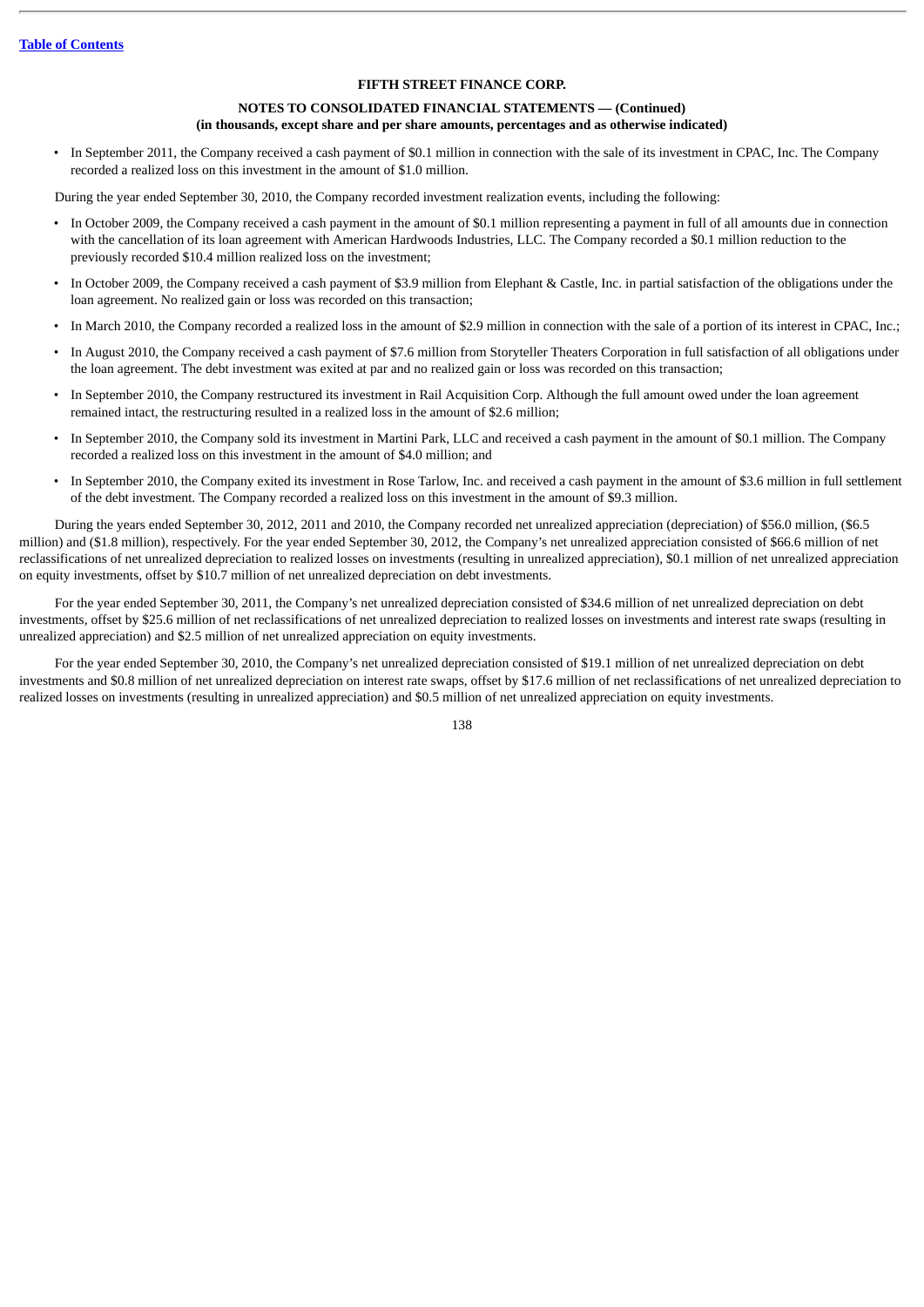# **NOTES TO CONSOLIDATED FINANCIAL STATEMENTS — (Continued)**

# **(in thousands, except share and per share amounts, percentages and as otherwise indicated)**

# **Note 10. Concentration of Credit Risks**

The Company places its cash in financial institutions and at times such balances may be in excess of the FDIC insured limit. The Company limits its exposure to credit loss by depositing its cash with high credit quality financial institutions and monitoring their financial stability.

#### **Note 11. Related Party Transactions**

The Company has entered into an investment advisory agreement with the Investment Adviser. Under the investment advisory agreement, the Company pays the Investment Adviser a fee for its services consisting of two components — a base management fee and an incentive fee.

#### *Base management Fee*

The base management fee is calculated at an annual rate of 2% of the Company's gross assets, which includes any borrowings for investment purposes but excludes any cash and cash equivalents held at the end of each quarter. The base management fee is payable quarterly in arrears and the fee for any partial month or quarter is appropriately prorated.

On January 6, 2010, the Company announced that the Investment Adviser had voluntarily agreed to take the following actions:

- To waive the portion of its base management fee for the quarter ended December 31, 2009 attributable to four new portfolio investments, as well as cash and cash equivalents. The amount of the management fee waived was \$0.7 million; and
- To permanently waive that portion of its base management fee attributable to the Company's assets held in the form of cash and cash equivalents as of the end of each quarter beginning March 31, 2010.

For purposes of the waiver, cash and cash equivalents is as defined elsewhere in the notes to the Company's Consolidated Financial Statements.

For the years ended September 30, 2012, 2011 and 2010, base management fees were \$23.8 million, \$19.7 million and \$9.3 million, respectively. At September 30, 2012, the Company had a liability on its Consolidated Statement of Assets and Liabilities in the amount of \$6.6 million reflecting the unpaid portion of the base management fee payable to the Investment Adviser.

# *Incentive Fee*

The incentive fee portion of the investment advisory agreement has two parts. The first part is calculated and payable quarterly in arrears based on the Company's "Pre-Incentive Fee Net Investment Income" for the immediately preceding fiscal quarter. For this purpose, "Pre-Incentive Fee Net Investment Income" means interest income, dividend income and any other income (including any other fees (other than fees for providing managerial assistance), such as commitment, origination, structuring, diligence and consulting fees or other fees that the Company receives from portfolio companies) accrued during the fiscal quarter, minus the Company's operating expenses for the quarter (including the base management fee, expenses payable under the Company's administration agreement with FSC, Inc., and any interest expense and dividends paid on any issued and outstanding indebtedness or preferred stock, but excluding the incentive fee). Pre-Incentive Fee Net Investment Income includes, in the case of investments with a deferred interest feature (such as original issue discount, debt instruments with PIK interest and zero coupon securities), accrued income that the Company has not yet received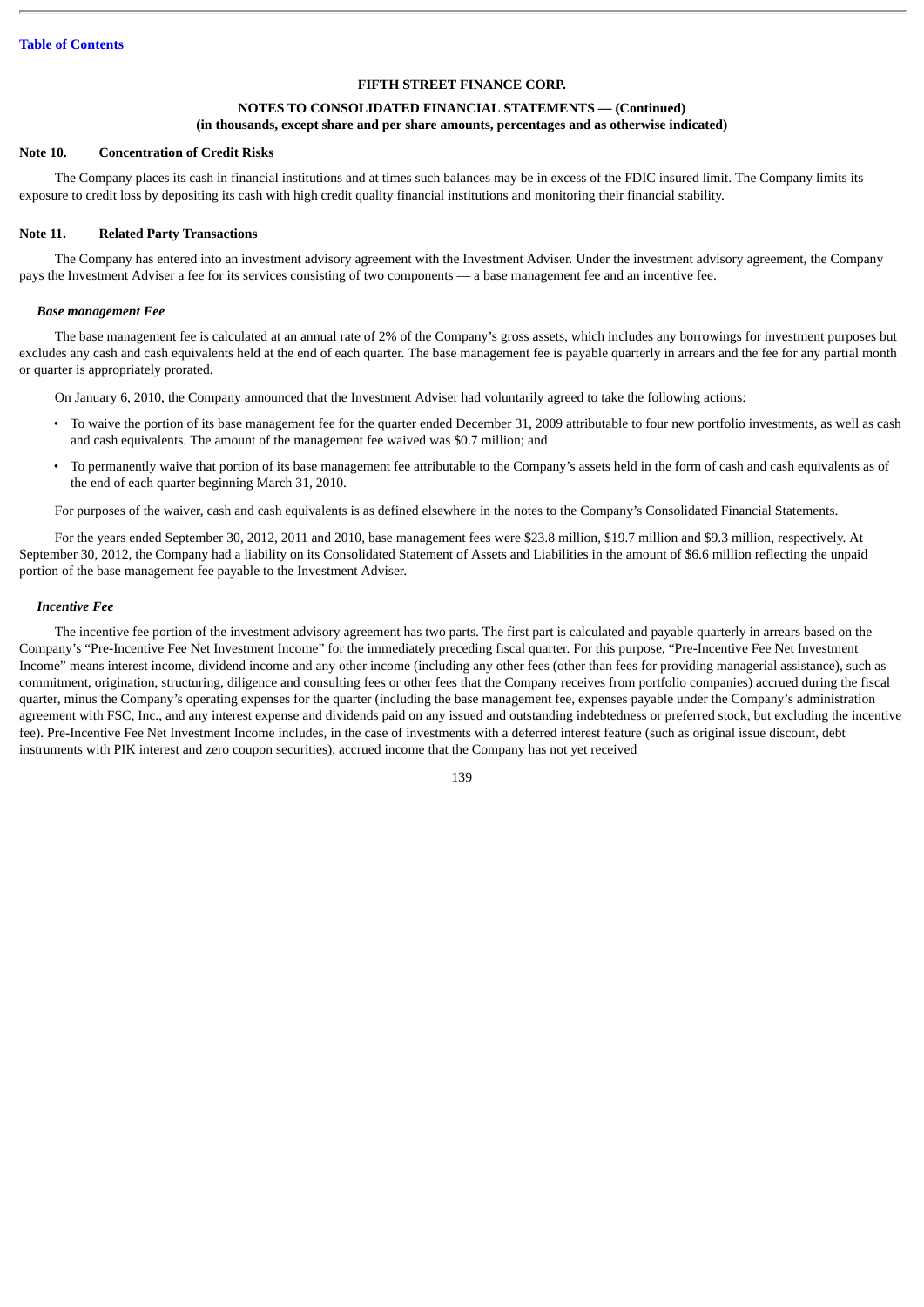# **NOTES TO CONSOLIDATED FINANCIAL STATEMENTS — (Continued) (in thousands, except share and per share amounts, percentages and as otherwise indicated)**

in cash. Pre-Incentive Fee Net Investment Income does not include any realized capital gains, realized capital losses or unrealized capital appreciation or depreciation. Pre-Incentive Fee Net Investment Income, expressed as a rate of return on the value of the Company's net assets at the end of the immediately preceding fiscal quarter, will be compared to a "hurdle rate" of 2% per quarter (8% annualized), subject to a "catch-up" provision measured as of the end of each fiscal quarter. The Company's net investment income used to calculate this part of the incentive fee is also included in the amount of its gross assets used to calculate the 2% base management fee. The operation of the incentive fee with respect to the Company's Pre-Incentive Fee Net Investment Income for each quarter is as follows:

- No incentive fee is payable to the Investment Adviser in any fiscal quarter in which the Company's Pre-Incentive Fee Net Investment Income does not exceed the hurdle rate of 2% (the "preferred return" or "hurdle");
- 100% of the Company's Pre-Incentive Fee Net Investment Income with respect to that portion of such Pre-Incentive Fee Net Investment Income, if any, that exceeds the hurdle rate but is less than or equal to 2.5% in any fiscal quarter (10% annualized) is payable to the Investment Adviser. The Company refers to this portion of its Pre-Incentive Fee Net Investment Income (which exceeds the hurdle rate but is less than or equal to 2.5%) as the "catch-up." The "catch-up" provision is intended to provide the Investment Adviser with an incentive fee of 20% on all of the Company's Pre-Incentive Fee Net Investment Income as if a hurdle rate did not apply when the Company's Pre-Incentive Fee Net Investment Income exceeds 2.5% in any fiscal quarter; and
- 20% of the amount of the Company's Pre-Incentive Fee Net Investment Income, if any, that exceeds 2.5% in any fiscal quarter (10% annualized) is payable to the Investment Adviser once the hurdle is reached and the catch-up is achieved (20% of all Pre-Incentive Fee Net Investment Income thereafter is allocated to the Investment Adviser).

The second part of the incentive fee is determined and payable in arrears as of the end of each fiscal year (or upon termination of the investment advisory agreement, as of the termination date) and equals 20% of the Company's realized capital gains, if any, on a cumulative basis from inception through the end of each fiscal year, computed net of all realized capital losses and unrealized capital depreciation on a cumulative basis, less the aggregate amount of any previously paid capital gain incentive fees.

GAAP requires the Company to accrue for the theoretical capital gains incentive fee that would be payable after giving effect to the net realized and unrealized capital appreciation and depreciation. It should be noted that a fee so calculated and accrued would not necessarily be payable under the investment advisory agreement, and may never be paid based upon the computation of capital gains incentive fees in subsequent periods. Amounts ultimately paid under the investment advisory agreement will be consistent with the formula reflected in the investment advisory agreement.

The Company does not currently accrue for capital gains incentive fees due to the accumulated realized and unrealized losses in the portfolio.

For the years ended September 30, 2012, 2011 and 2010, incentive fees were \$22.0 million, \$16.8 million and \$10.8 million, respectively. At September 30, 2012, the Company had a liability on its Consolidated Statement of Assets and Liabilities in the amount of \$5.6 million reflecting the unpaid portion of the incentive fee payable to the Investment Adviser.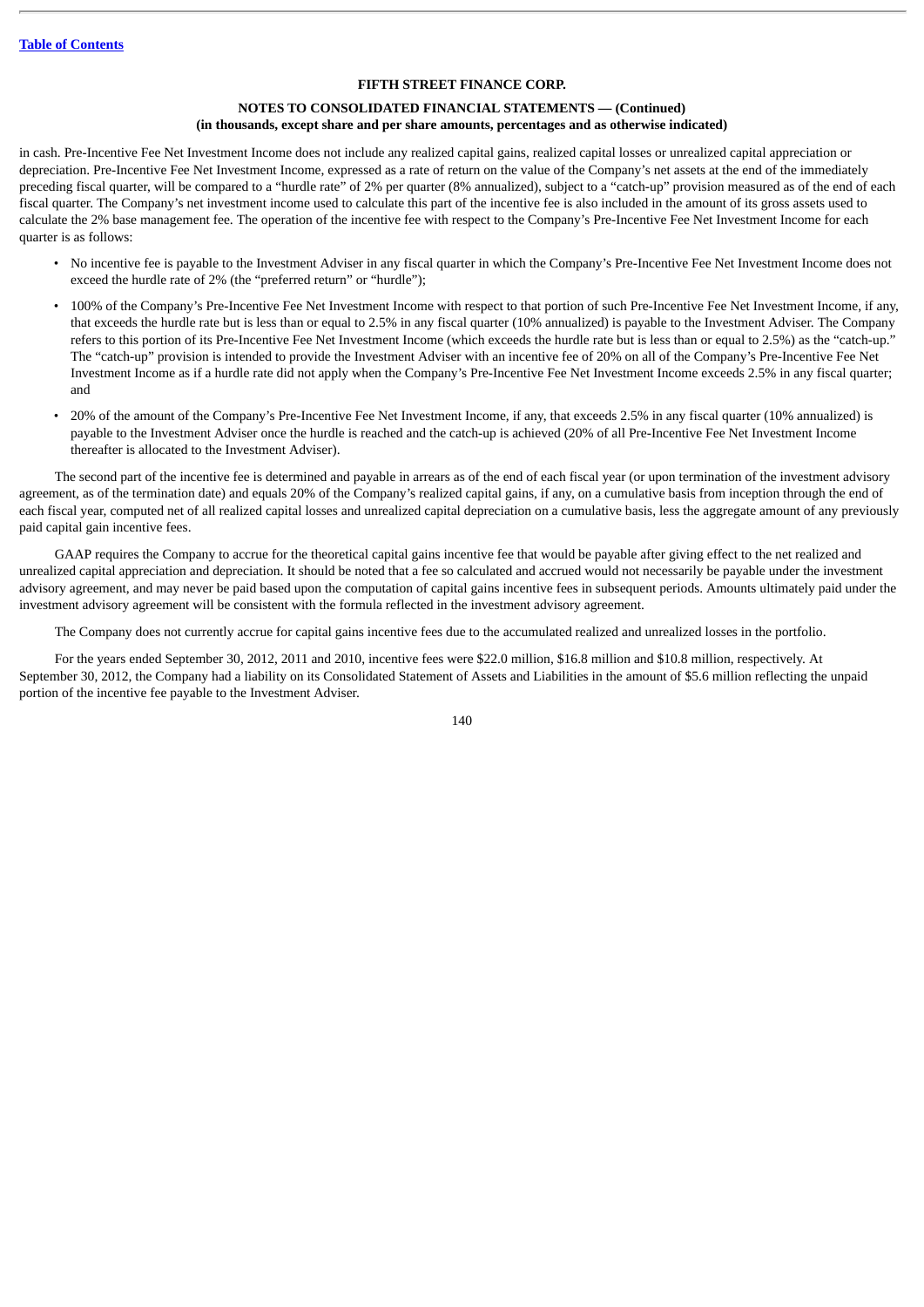# **NOTES TO CONSOLIDATED FINANCIAL STATEMENTS — (Continued) (in thousands, except share and per share amounts, percentages and as otherwise indicated)**

### *Indemnification*

The investment advisory agreement provides that, absent willful misfeasance, bad faith or gross negligence in the performance of their respective duties or by reason of the reckless disregard of their respective duties and obligations, the Company's Investment Adviser and its officers, managers, agents, employees, controlling persons, members (or their owners) and any other person or entity affiliated with it, are entitled to indemnification from the Company for any damages, liabilities, costs and expenses (including reasonable attorneys' fees and amounts reasonably paid in settlement) arising from the rendering of the Investment Adviser's services under the investment advisory agreement or otherwise as the Company's Investment Adviser.

#### *Administration Agreement*

The Company has also entered into an administration agreement with FSC, Inc. under which FSC, Inc. provides administrative services for the Company, including office facilities and equipment, and clerical, bookkeeping and recordkeeping services at such facilities. Under the administration agreement, FSC, Inc. also performs or oversees the performance of the Company's required administrative services, which includes being responsible for the financial records which the Company is required to maintain and preparing reports to the Company's stockholders and reports filed with the SEC. In addition, FSC, Inc. assists the Company in determining and publishing the Company's net asset value, overseeing the preparation and filing of the Company's tax returns and the printing and dissemination of reports to the Company's stockholders, and generally overseeing the payment of the Company's expenses and the performance of administrative and professional services rendered to the Company by others. For providing these services, facilities and personnel, the Company reimburses FSC, Inc. the allocable portion of overhead and other expenses incurred by FSC, Inc. in performing its obligations under the administration agreement, including rent and the Company's allocable portion of the costs of compensation and related expenses of the Company's chief financial officer and chief compliance officer and their staffs. Such reimbursement is at cost with no profit to, or markup by, FSC, Inc.

FSC, Inc. has voluntarily determined to forgo receiving reimbursement for the services performed for the Company by its chief compliance officer. However, although FSC, Inc. currently intends to forgo its right to receive such reimbursement, it is under no obligation to do so and may cease to do so at any time in the future. FSC, Inc. may also provide, on the Company's behalf, managerial assistance to the Company's portfolio companies. The administration agreement may be terminated by either party without penalty upon 60 days' written notice to the other party.

For the year ended September 30, 2012, the Company accrued administrative expenses of \$3.9 million, including \$1.4 million of general and administrative expenses, which are due to FSC, Inc. At September 30, 2012, \$1.6 million was included in Due to FSC, Inc. in the Consolidated Statement of Assets and Liabilities. For the year ended September 30, 2011, the Company accrued administrative expenses of \$2.8 million, including \$1.1 million of general and administrative expenses, which were due to FSC, Inc.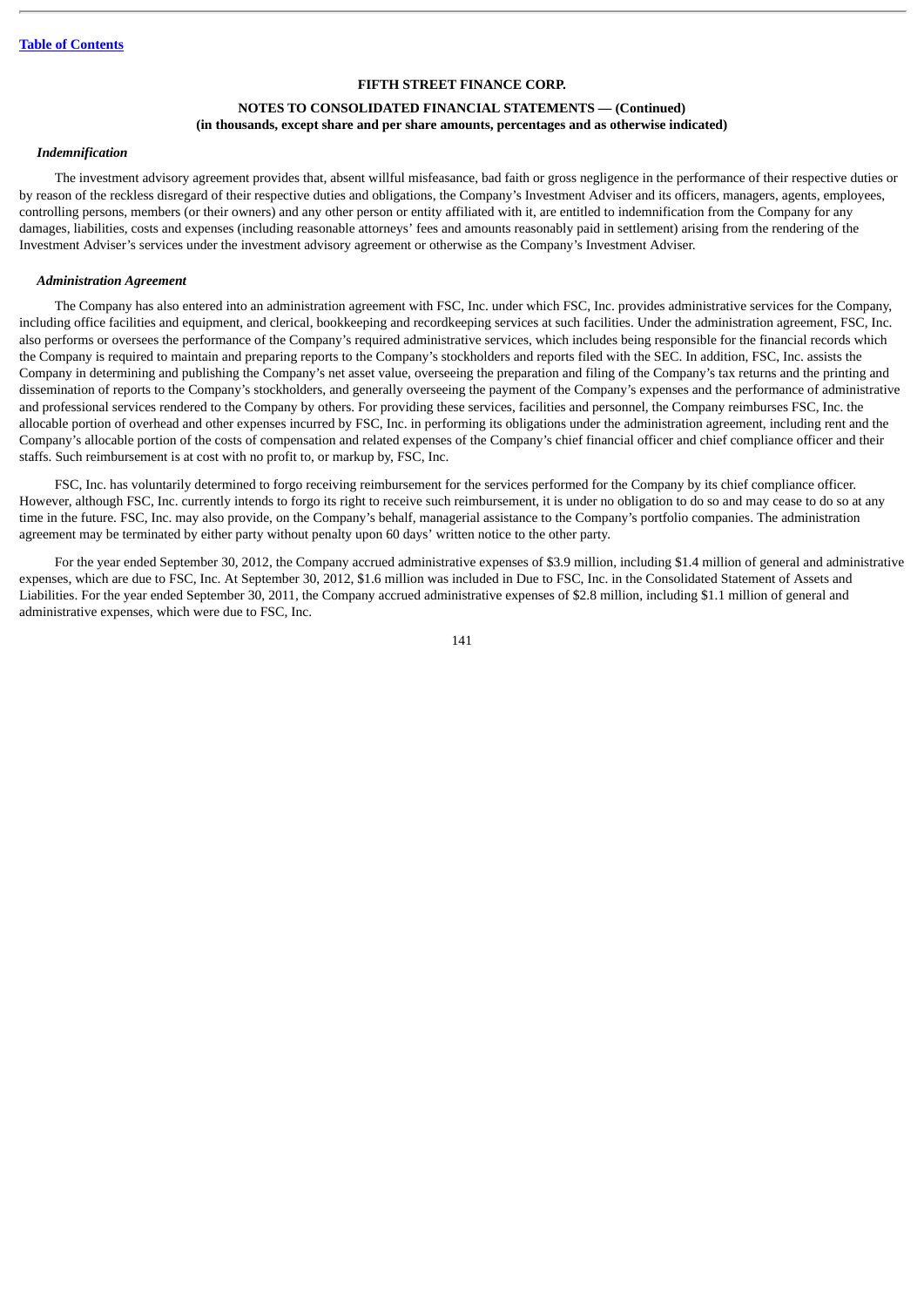# **NOTES TO CONSOLIDATED FINANCIAL STATEMENTS — (Continued)**

# **(in thousands, except share and per share amounts, percentages and as otherwise indicated)**

# **Note 12. Financial Highlights**

|                                                                                  |    | <b>Year Ended</b><br>September 30,<br>2012 |    | <b>Year Ended</b><br>September 30,<br>2011 |    | <b>Year Ended</b><br>September 30,<br>2010 |
|----------------------------------------------------------------------------------|----|--------------------------------------------|----|--------------------------------------------|----|--------------------------------------------|
| Net asset value at beginning of period                                           | \$ | 10.07                                      | \$ | 10.43                                      | \$ | 10.84                                      |
| Net investment income                                                            |    | 1.11                                       |    | 1.05                                       |    | 0.95                                       |
| Net unrealized appreciation (depreciation) on investments and interest rate swap |    | 0.70                                       |    | (0.10)                                     |    | (0.04)                                     |
| Net realized loss on investments and interest rate swap                          |    | (0.81)                                     |    | (0.47)                                     |    | (0.42)                                     |
| Dividends paid                                                                   |    | (1.18)                                     |    | (1.26)                                     |    | (0.96)                                     |
| Issuance of common stock                                                         |    | 0.03                                       |    | 0.42                                       |    | 0.06                                       |
| Net asset value at end of period                                                 |    | 9.92                                       |    | 10.07                                      | \$ | 10.43                                      |
| Per share market value at beginning of period                                    |    | 9.32                                       |    | 11.14                                      | \$ | 10.93                                      |
| Per share market value at end of period                                          | \$ | 10.98                                      | \$ | 9.32                                       | \$ | 11.14                                      |
| Total return $(1)$                                                               |    | 32.59%                                     |    | $(6.76)\%$                                 |    | 11.22%                                     |
| Common shares outstanding at beginning of period                                 |    | 72,376                                     |    | 54,550                                     |    | 37,879                                     |
| Common shares outstanding at end of period                                       |    | 91,048                                     |    | 72,376                                     |    | 54,550                                     |
| Net assets at beginning of period                                                |    | 728,627                                    | S. | 569,172                                    | S. | 410,556                                    |
| Net assets at end of period                                                      |    | 903,570                                    |    | 728,627                                    |    | 569,172                                    |
| Average net assets(2)                                                            | S. | 790,921                                    | \$ | 677,354                                    | \$ | 479,004                                    |
| Ratio of net investment income to average net assets                             |    | 11.13%                                     |    | 9.91%                                      |    | 8.98%                                      |
| Ratio of total expenses to average net assets                                    |    | 9.95%                                      |    | 8.79%                                      |    | 5.74%                                      |
| Ratio of portfolio turnover to average investments at fair value                 |    | 29.74%                                     |    | 7.26%                                      |    | 2.24%                                      |
| Weighted average outstanding debt(3)                                             | \$ | 421,366                                    | S. | 247,549                                    | \$ | 22,592                                     |
| Average debt per share                                                           | \$ | 5.30                                       | \$ | 3.86                                       | \$ | 0.50                                       |

(1) Total return equals the increase or decrease of ending market value over beginning market value, plus distributions, divided by the beginning market value, assuming dividend reinvestment prices obtained under the Company's dividend reinvestment plan. Total return is not annualized during interim periods.

(2) Calculated based upon the weighted average net assets for the period.

(3) Calculated based upon the weighted average of loans payable for the period.

### **Note 13. Interest Rate Swaps**

In August 2010, the Company entered into a three-year interest rate swap agreement to mitigate its exposure to adverse fluctuations in interest rates for a total notional amount of \$100.0 million. Under the interest rate swap agreement, the Company paid a fixed interest rate of 0.99% and received a floating rate based on the prevailing one-month LIBOR.

Swaps contain varying degrees of off-balance sheet risk which could result from changes in the market values of underlying assets, indices or interest rates and similar items. As a result, the amounts recognized in the Consolidated Statement of Assets and Liabilities at any given date may not reflect the total amount of potential losses that the Company could ultimately incur.

In August 2011, the Company terminated the interest rate swap agreement and realized a loss of \$1.3 million, which includes a reclassification of \$0.8 million of prior unrealized depreciation.

As of September 30, 2012, the Company was no longer party to any interest rate swap agreements.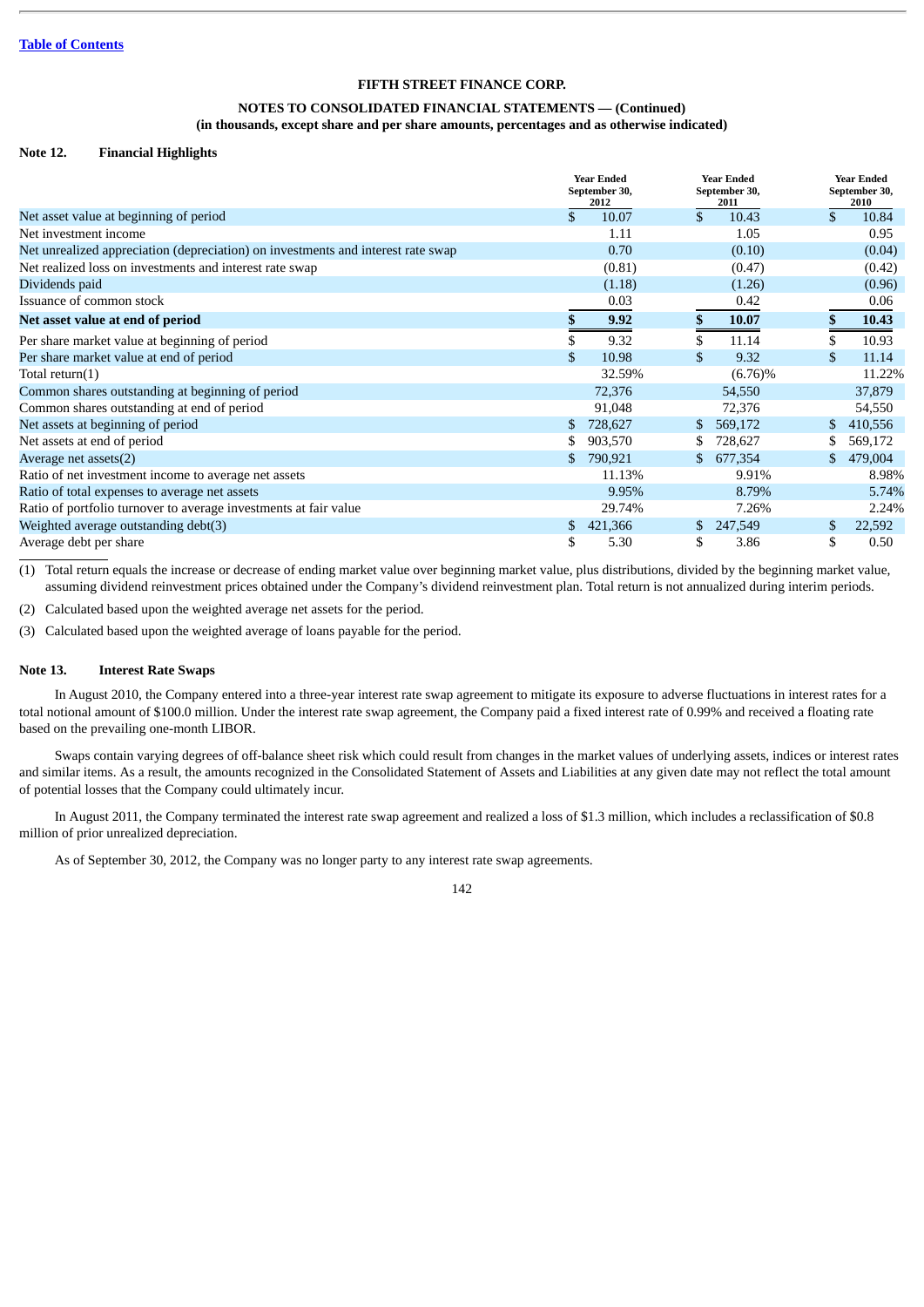### **FIFTH STREET FINANCE CORP.**

## **NOTES TO CONSOLIDATED FINANCIAL STATEMENTS — (Continued) (in thousands, except share and per share amounts, percentages and as otherwise indicated)**

### **Note 14. Convertible Senior Notes**

On April 12, 2011, the Company issued \$152 million unsecured convertible senior notes ("Convertible Notes"), including \$2 million issued to Leonard M. Tannenbaum, the Company's Chief Executive Officer. The Convertible Notes were issued pursuant to an Indenture, dated April 12, 2011 (the "Indenture"), between the Company and Deutsche Bank Trust Company Americas, as trustee (the "Trustee").

The Convertible Notes mature on April 1, 2016 (the "Maturity Date"), unless previously converted or repurchased in accordance with their terms. The Convertible Notes bear interest at a rate of 5.375% per year payable semiannually in arrears on April 1 and October 1 of each year, commencing on October 1, 2011. The Convertible Notes are the Company's senior unsecured obligations and rank senior in right of payment to the Company's existing and future indebtedness that is expressly subordinated in right of payment to the Convertible Notes; equal in right of payment to the Company's existing and future unsecured indebtedness that is not so subordinated; effectively junior in right of payment to any of the Company's secured indebtedness (including existing unsecured indebtedness that the Company later secures) to the extent of the value of the assets securing such indebtedness; and structurally junior to all existing and future indebtedness (including trade payables) incurred by the Company's subsidiaries or financing vehicles.

Prior to the close of business on the business day immediately preceding January 1, 2016, holders may convert their Convertible Notes only under certain circumstances set forth in the Indenture, such as during specified periods when the Company's shares of common stock trade at more than 110% of the then applicable conversion price or the Convertible Notes trade at less than 98% of their conversion value. On or after January 1, 2016 until the close of business on the business day immediately preceding the Maturity Date, holders may convert their Convertible Notes at any time. Upon conversion, the Company will deliver shares of its common stock. The conversion rate was initially, and currently is, 67.7415 shares of common stock per \$1,000 principal amount of Convertible Notes (equivalent to a conversion price of approximately \$14.76 per share of common stock). The conversion rate is subject to customary anti-dilution adjustments, including for any cash dividends or distributions paid on shares of the Company's common stock in excess of a monthly dividend of \$0.1066 per share, but will not be adjusted for any accrued and unpaid interest. In addition, if certain corporate events occur prior to the Maturity Date, the conversion rate will be increased for converting holders. Based on the current conversion rate, the maximum number of shares of common stock that would be issued upon conversion of the \$115 million convertible debt outstanding at September 30, 2012 is 7,790,273. If the Company delivers shares of common stock upon a conversion at the time that net asset value per share exceeds the conversion price in effect at such time, the Company's stockholders may incur dilution. In addition, the Company's stockholders will experience dilution in their ownership percentage of common stock upon the issuance of common stock in connection with the conversion of the Company's convertible senior notes and any dividends paid on common stock will also be paid on shares issued in connection with such conversion after such issuance. The shares of common stock issued upon a conversion are not subject to registration rights.

The Company may not redeem the Convertible Notes prior to maturity. No sinking fund is provided for the Convertible Notes. In addition, if certain corporate events occur in respect of the Company, holders of the Convertible Notes may require the Company to repurchase for cash all or part of their Convertible Notes at a repurchase price equal to 100% of the principal amount of the Convertible Notes to be repurchased, plus accrued and unpaid interest through, but excluding, the required repurchase date.

The Indenture contains certain covenants, including covenants requiring the Company to provide financial information to the holders of the Convertible Notes, and the Trustee if the Company ceases to be subject to the reporting requirements of the Securities Exchange Act of 1934. These covenants are subject to limitations and exceptions that are described in the Indenture.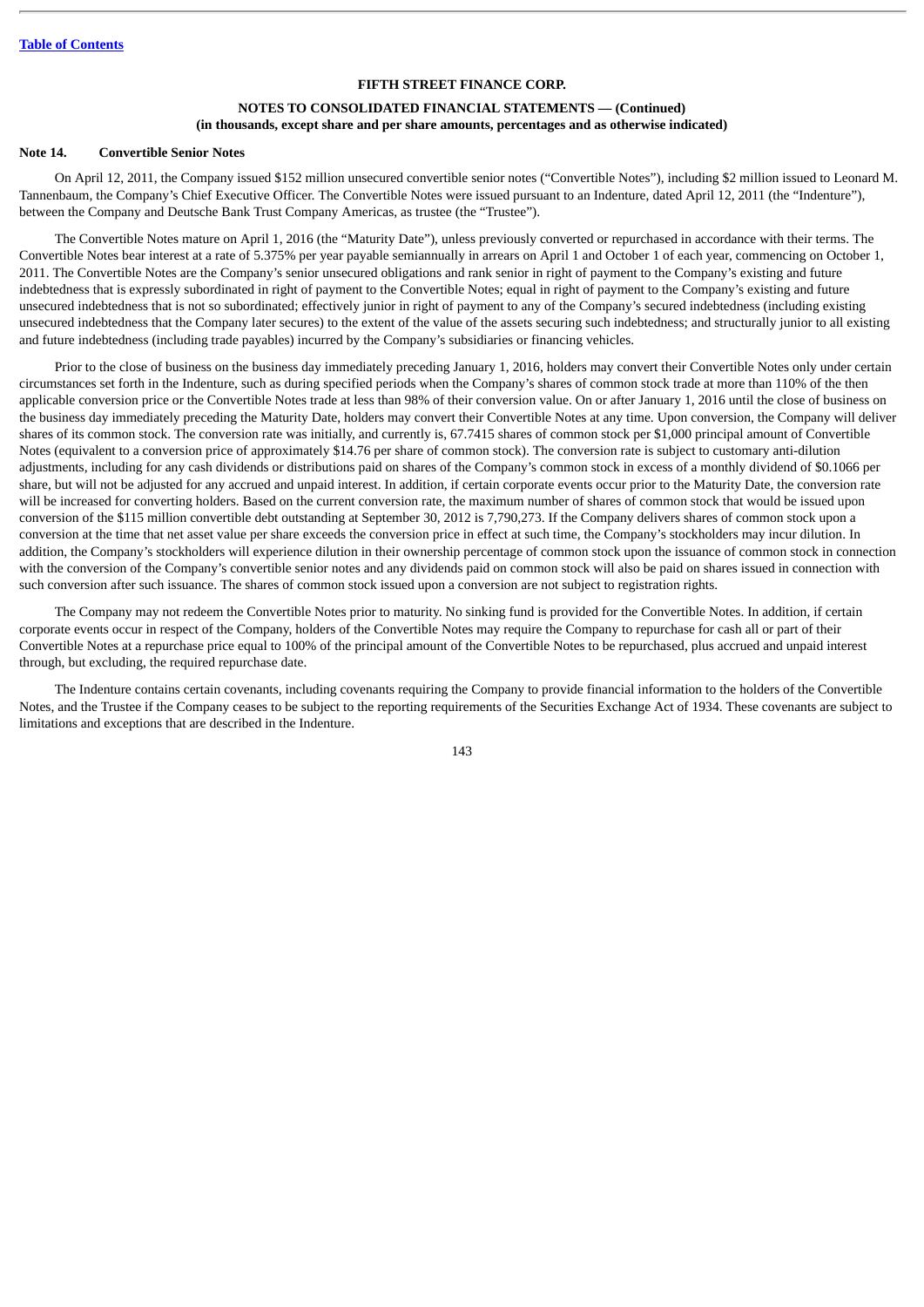### **FIFTH STREET FINANCE CORP.**

# **NOTES TO CONSOLIDATED FINANCIAL STATEMENTS — (Continued) (in thousands, except share and per share amounts, percentages and as otherwise indicated)**

For the years ended September 30, 2012 and 2011, the Company recorded interest expense of \$7.1 million and \$4.1 million, respectively, related to the Convertible Notes.

The Company may repurchase the Convertible Notes in accordance with the 1940 Act and the rules promulgated thereunder. Any Convertible Notes repurchased by the Company may, at the Company's option, be surrendered to the Trustee for cancellation, but may not be reissued or resold by the Company. Any Convertible Notes surrendered for cancellation will be promptly cancelled and no longer outstanding under the indenture. During the year ended September 30, 2012, the Company repurchased \$20.0 million principal of the Convertible Notes in the open market for an aggregate purchase price of \$17.9 million and surrendered them to the Trustee for cancellation. The Company recorded a gain on the extinguishment of these Convertible Notes in the amount of the difference between the reacquisition price and the net carrying amount, net of the proportionate amount of unamortized debt issuance costs. The net gain recorded was \$1.6 million. During the year ended September 30, 2011, the Company repurchased \$17.0 million in principal amount for an aggregate purchase price of \$15.1 million, and recorded a net gain of \$1.5 million.

As of September 30, 2012, there were \$115.0 million Convertible Notes outstanding, which had a fair value of \$115.9 million.

### **Note 15. Subsequent Events**

The Company's management evaluated subsequent events through the date of issuance of these Consolidated Financial Statements. There have been no subsequent events that occurred during such period that would require disclosure in, or would be required to be recognized in, the Consolidated Financial Statements as of and for the year ended September 30, 2012, except as disclosed below:

On October 18, 2012, the Company issued \$75.0 million in aggregate principal amount of our 5.875% senior unsecured notes due 2024 ("the 2024 Notes") for net proceeds of approximately \$72.8 million after deducting underwriting commissions of \$2.2 million. Interest on the 2024 Notes is paid quarterly in arrears on January 30, April 30, July 30 and October 30, at a rate of 5.875% per year, beginning January 30, 2013. The 2024 Notes mature on October 30, 2024 and may be redeemed in whole or in part at any time or from time to time at the Company's option on or after October 30, 2017. On November 1, 2012, the Company listed the 2024 Notes on the New York Stock Exchange under the trading symbol "FSCE" with a par value of \$25.00 per share.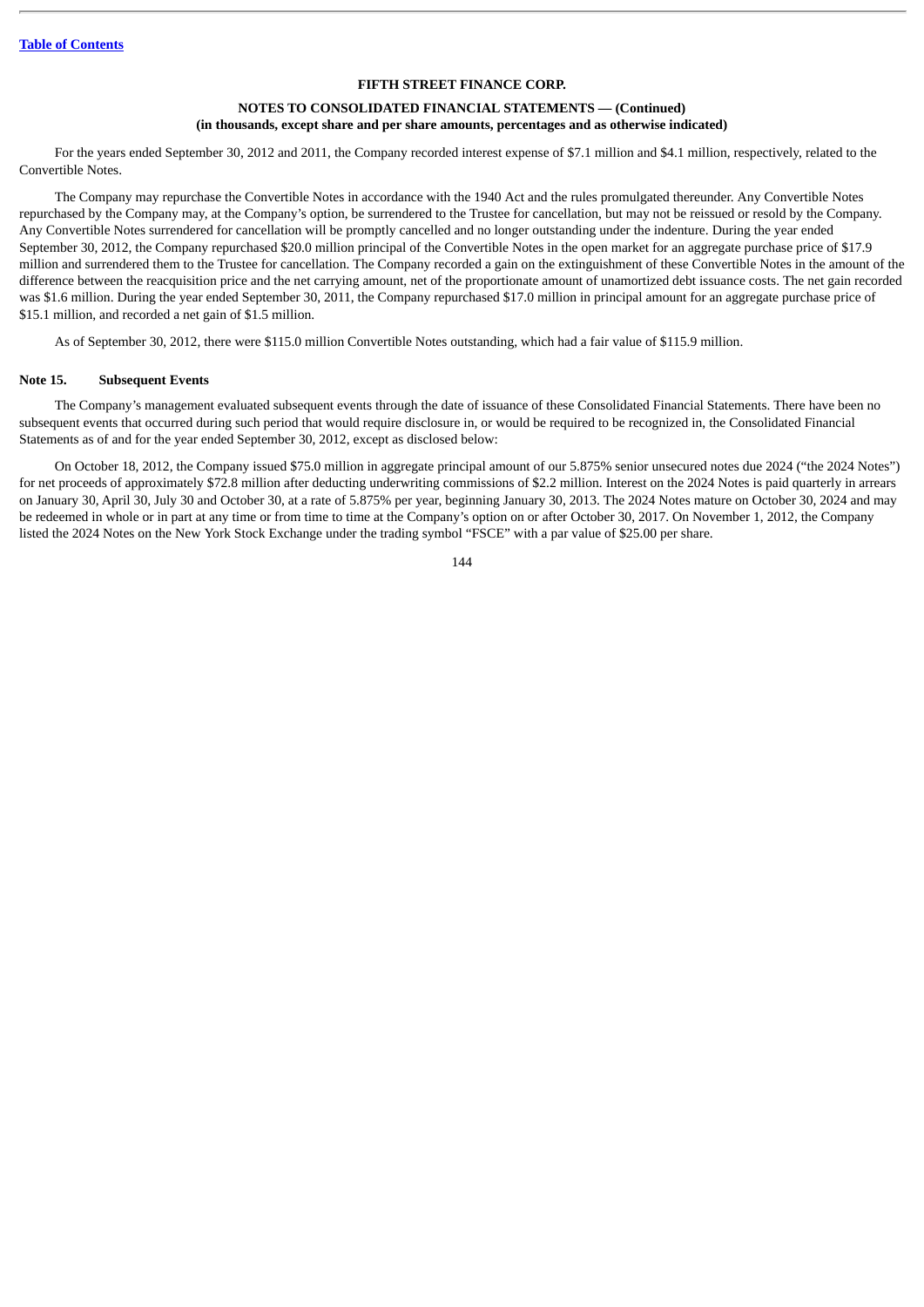# **Fifth Street Finance Corp. (in thousands, except share and per share amounts, percentages and as otherwise indicated)**

# **Schedule of Investments in and Advances to Affiliates**

| Portfolio Company/Type of Investment(1)                         | <b>Amount of</b><br>Interest.<br>Fees or<br><b>Dividends</b><br><b>Credited in</b><br>Income(2) | <b>Fair Value</b><br>at October 1,<br>2011 | Gross<br>Additions(3)               | Gross<br>Reductions(4) | <b>Fair Value</b><br>at September 30,<br>2012 |
|-----------------------------------------------------------------|-------------------------------------------------------------------------------------------------|--------------------------------------------|-------------------------------------|------------------------|-----------------------------------------------|
| <b>Control Investments</b>                                      |                                                                                                 |                                            |                                     |                        |                                               |
| <b>Lighting by Gregory, LLC</b>                                 |                                                                                                 |                                            |                                     |                        |                                               |
| First Lien Term Loan A, 9.75% PIK due 2/28/2013                 | $\mathsf{\$}$<br>60                                                                             | $\mathfrak{S}$<br>2,526                    | 3,318<br>\$                         | \$<br>(5,844)          | $\mathfrak{s}$                                |
| First Lien Bridge Loan, 8% PIK due 3/31/2012                    | 6                                                                                               |                                            | 113                                 | (113)                  |                                               |
| 97.38% membership interest                                      | <u>e an</u>                                                                                     |                                            | 1,210                               | (1,210)                |                                               |
| Nicos Polymers & Grinding, Inc.(5)                              |                                                                                                 |                                            |                                     |                        |                                               |
| First Lien Term Loan, 8% cash due 12/4/2017                     | 110                                                                                             | 5,190                                      | 200                                 | (5,390)                |                                               |
| First Lien Revolver, 8% cash due 12/4/2017                      | 10                                                                                              | 1,551                                      |                                     | (1,551)                |                                               |
| 50% membership interest                                         |                                                                                                 | 5,233                                      |                                     | (5,233)                |                                               |
| <b>Coll Materials Group LLC(5)</b>                              |                                                                                                 |                                            |                                     |                        |                                               |
| Second Lien Term Loan A, 12% cash due 11/1/2014                 | 558                                                                                             |                                            | 7,103                               | (5,865)                | 1,238                                         |
| Second Lien Term Loan B, 14% PIK due 11/1/2014                  | 40                                                                                              |                                            | 2,040                               | (41)                   | 1,999                                         |
| 50% interest in CD HOLDCO, LLC                                  |                                                                                                 |                                            | 8,709                               | (8,709)                |                                               |
| <b>Statewide Holdings, Inc.(6)</b>                              |                                                                                                 |                                            |                                     |                        |                                               |
| First Lien Term Loan A, L+8.5% (1.25% floor) cash due 8/10/2014 | 661                                                                                             |                                            | 15,496                              | (473)                  | 15,023                                        |
| First Lien Term Loan B, 12% cash 3% PIK due 8/10/2014           | 721                                                                                             |                                            | 14,510                              | (442)                  | 14,068                                        |
| First Lien Revolver, L+8.5% (1.25% floor) cash due 8/10/2014    | 157                                                                                             | $\overline{\phantom{0}}$                   | 157                                 | (157)                  |                                               |
| LC Facility, 8.5% cash due 8/10/2014                            | 198                                                                                             |                                            | 157                                 | (157)                  |                                               |
| 746,114 Series A Preferred Units                                | $\frac{1}{2}$                                                                                   |                                            | 14,377                              |                        | 14,377                                        |
| 746,114 Common Stock Units                                      |                                                                                                 |                                            | 6,535                               |                        | 6,535                                         |
| <b>Total Control Investments</b>                                | \$<br>2,521                                                                                     | $\mathbf{s}$<br>14,500                     | $\boldsymbol{\mathsf{s}}$<br>73,925 | \$<br>(35, 185)        | \$<br>53,240                                  |
| <b>Affiliate Investments</b>                                    |                                                                                                 |                                            |                                     |                        |                                               |
| O'Currance, Inc.                                                |                                                                                                 |                                            |                                     |                        |                                               |
| First Lien Term Loan A, 12.875% cash 4% PIK due 3/21/2012       | 25                                                                                              | 3,173                                      | 9,320                               | (12, 493)              |                                               |
| First Lien Term Loan B, 12.875% cash 4% PIK due 3/21/2012       | 13                                                                                              | 324                                        | 953                                 | (1,277)                |                                               |
| 1.75% Preferred Membership Interest in O'Currance Holding Co.,  |                                                                                                 |                                            |                                     |                        |                                               |
| <b>LLC</b>                                                      |                                                                                                 |                                            | 130                                 | (130)                  |                                               |
| 3.3% Membership Interest in O'Currance Holding Co., LLC         |                                                                                                 |                                            | 250                                 | (250)                  |                                               |
| <b>Caregiver Services, Inc.</b>                                 |                                                                                                 |                                            |                                     |                        |                                               |
| Second Lien Term Loan A, LIBOR+6.85% (5.15% floor) cash due     |                                                                                                 |                                            |                                     |                        |                                               |
| 2/25/2013                                                       | 643                                                                                             | 5,843                                      | 185                                 | (6,028)                |                                               |
| Second Lien Term Loan B, 12.5% cash 4% PIK due 2/25/2013        | 2,645                                                                                           | 15,067                                     | 1,184                               | (16,251)               |                                               |
| 1,080,399 shares of Series A Preferred Stock                    |                                                                                                 | 1,490                                      | 1,434                               |                        | 2,924                                         |
| AmBath/ReBath Holdings, Inc.                                    |                                                                                                 |                                            |                                     |                        |                                               |
| First Lien Term Loan A, LIBOR+7% (3% floor) cash due            |                                                                                                 |                                            |                                     |                        |                                               |
| 12/30/2014                                                      | 113                                                                                             |                                            | 4,268                               |                        | 4,268                                         |
| First Lien Term Loan B, 12.5% cash 2.5% PIK due 12/30/2014      | 923                                                                                             |                                            | 24,126                              | (131)                  | 23,995                                        |
| 4,668,788 shares of Preferred Stock                             |                                                                                                 |                                            |                                     |                        |                                               |
| <b>Total Affiliate Investments</b>                              | 4,362<br>\$                                                                                     | 25,897<br>\$                               | \$<br>41,850                        | \$<br>(36, 560)        | \$<br>31,187                                  |
| <b>Total Control &amp; Affiliate Investments</b>                | \$<br>6,883                                                                                     | \$<br>40,397                               | \$115,775                           | \$<br>(71, 745)        | \$<br>84,427                                  |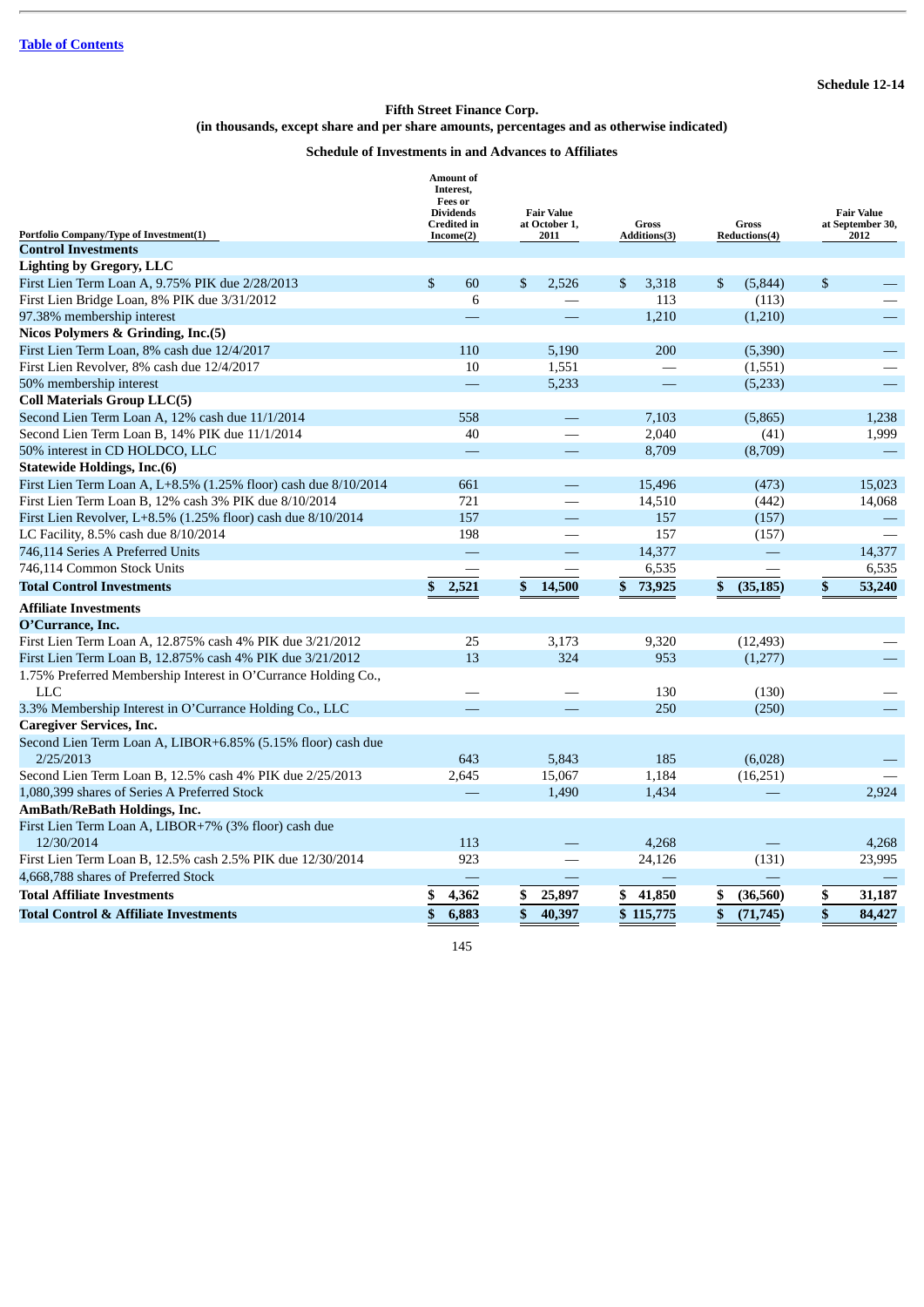This schedule should be read in connection with the Company's Consolidated Financial Statements, including the Consolidated Schedules of Investments and Notes to the Consolidated Financial Statements.

- (1) The principal amount and ownership detail as shown in the Consolidated Schedules of Investments.
- (2) Represents the total amount of interest, fees and dividends credited to income for the portion of the year an investment was included in the Control or Non-Control/Non-Affiliate categories, respectively.
- (3) Gross additions include increases in the cost basis of investments resulting from new portfolio investments, follow-on Investments and accrued PIK interest, and the exchange of one or more existing securities for one or more new securities. Gross additions also include net increases in unrealized appreciation or net decreases in unrealized depreciation as well as the movement of an existing portfolio company into this category or out of a different category.
- (4) Gross reductions include decreases in the cost basis of investment resulting from principal payments or sales and exchanges of one or more existing securities for one or more new securities. Gross reductions also include net increases in unrealized depreciation or net decreases in unrealized appreciation as well as the movement of an existing portfolio company out of this category and into a different category.
- (5) Coll Materials Group LLC is the successor entity to Nicos Polymers & Grinding, Inc.
- (6) Statewide Holdings, Inc. is the successor entity to Traffic Control & Safety Corp. and was formed as part of the reorganization process.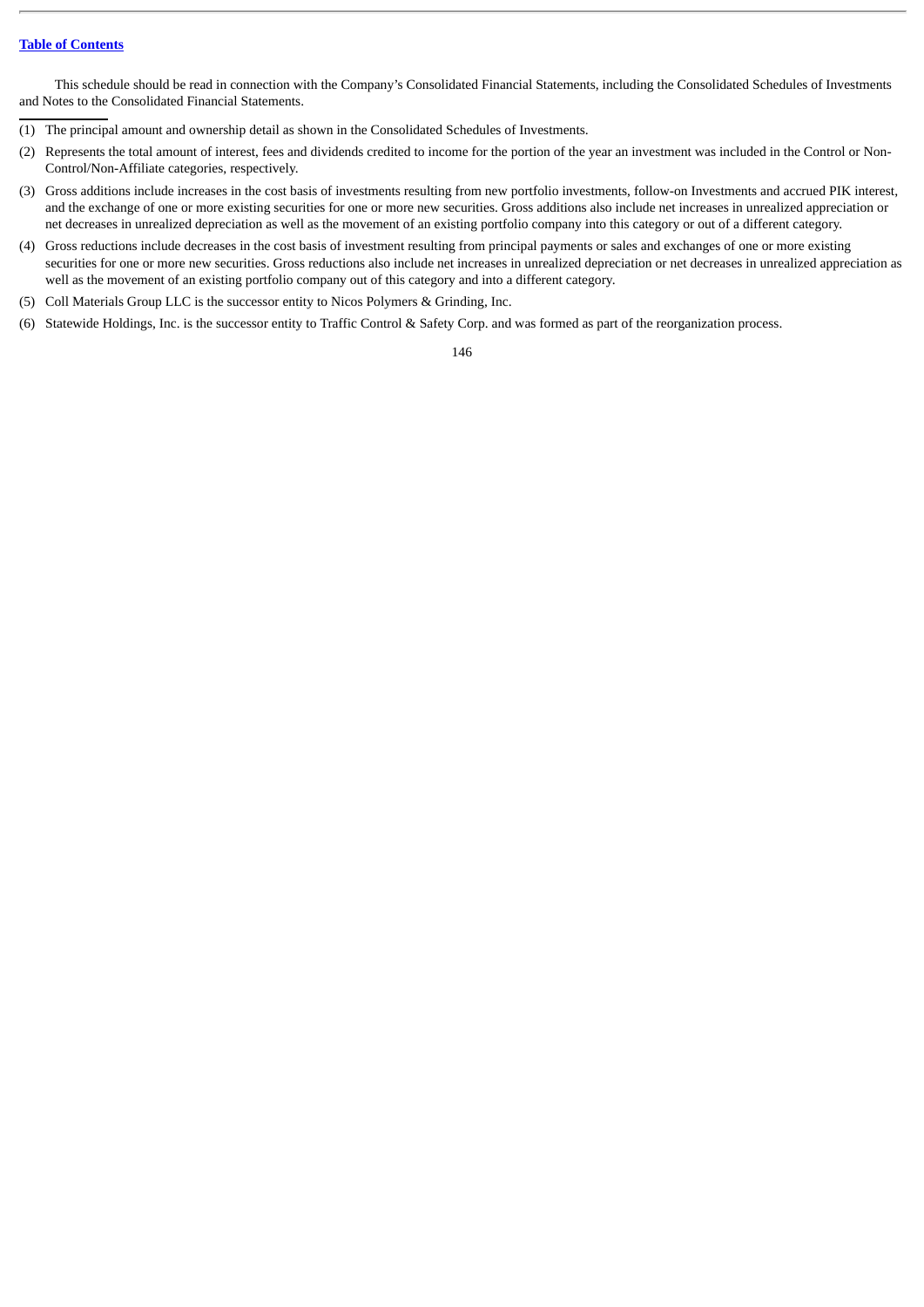# **Fifth Street Finance Corp. (in thousands, except share and per share amounts, percentages and as otherwise indicated)**

# **Schedule of Investments in and Advances to Affiliates**

| Portfolio Company/Type of Investment(1)                   | <b>Amount</b> of<br>Interest,<br>Fees or<br><b>Dividends</b><br>Credited in | <b>Fair Value</b><br>at October 1.<br>2010 | Gross<br>Additions(3)   | <b>Gross</b><br>Reductions(4) | <b>Fair Value</b><br>at September 30,<br>2011 |
|-----------------------------------------------------------|-----------------------------------------------------------------------------|--------------------------------------------|-------------------------|-------------------------------|-----------------------------------------------|
| <b>Control Investments</b>                                | Income(2)                                                                   |                                            |                         |                               |                                               |
| <b>Lighting by Gregory, LLC</b>                           |                                                                             |                                            |                         |                               |                                               |
| First Lien Term Loan A, 9.75% PIK due 2/28/2013           | $\mathbb{S}$<br>12                                                          | \$<br>1,504                                | $\mathfrak{S}$<br>3,296 | \$<br>(2,274)                 | \$<br>2,526                                   |
| First Lien Term Loan B, 14.5% PIK due 2/28/2013           | 114                                                                         | 2,196                                      | 4,824                   | (7,020)                       |                                               |
| First Lien Bridge Loan, 8% PIK due 3/31/2012              | 10                                                                          |                                            | 38                      | (38)                          |                                               |
| 97.38% membership interest                                |                                                                             |                                            | 800                     | (800)                         |                                               |
| <b>Nicos Polymers &amp; Grinding, Inc.</b>                |                                                                             |                                            |                         |                               |                                               |
| First Lien Term Loan, 8% cash due 12/4/2017               | 357                                                                         |                                            | 5,486                   | (296)                         | 5,190                                         |
| First Lien Revolver, 8% cash due 12/4/2017                | 70                                                                          |                                            | 1,551                   |                               | 1,551                                         |
| 50% membership interest                                   |                                                                             |                                            | 7,633                   | (2,400)                       | 5,233                                         |
| <b>Total Control Investments</b>                          | 563<br>\$                                                                   | \$<br>3,700                                | 23,628<br>\$            | \$<br>(12, 828)               | \$<br>14,500                                  |
| <b>Affiliate Investments</b>                              |                                                                             |                                            |                         |                               |                                               |
| O'Currance, Inc.                                          |                                                                             |                                            |                         |                               |                                               |
| First Lien Term Loan A, 12.875% cash 4% PIK due 3/21/2012 | 1,623                                                                       | 10,806                                     | 647                     | (8,280)                       | 3,173                                         |
| First Lien Term Loan B, 12.875% cash 4% PIK due 3/21/2012 | 258                                                                         | 1,897                                      | 103                     | (1,676)                       | 324                                           |
| 1.75% Preferred Membership Interest in O'Currance Holding |                                                                             |                                            |                         |                               |                                               |
| Co., LLC                                                  |                                                                             | 39                                         | 27                      | (66)                          |                                               |
| 3.3% Membership Interest in O'Currance Holding Co., LLC   |                                                                             |                                            |                         |                               |                                               |
| <b>MK Network, LLC</b>                                    |                                                                             |                                            |                         |                               |                                               |
| First Lien Term Loan A, 13.5% cash due 6/1/2012           | 73                                                                          | 7,913                                      | 8,558                   | (16, 471)                     |                                               |
| First Lien Term Loan B, 17.5% cash due 6/1/2012           | 76                                                                          | 3,939                                      | 4,824                   | (8,763)                       |                                               |
| 11,030 Membership Units                                   | $\qquad \qquad -$                                                           |                                            | 772                     | (772)                         |                                               |
| <b>Caregiver Services, Inc.</b>                           |                                                                             |                                            |                         |                               |                                               |
| Second Lien Term Loan A, LIBOR+6.85% (5.15% floor) cash   |                                                                             |                                            |                         |                               |                                               |
| due 2/25/2013                                             | 903                                                                         | 7,112                                      | 244                     | (1,513)                       | 5,843                                         |
| Second Lien Term Loan B, 12.5% cash 4% PIK due 2/25/2013  | 2,988                                                                       | 14,180                                     | 1,423                   | (536)                         | 15,067                                        |
| 1,080,399 shares of Series A Preferred Stock              |                                                                             | 1,336                                      | 161                     | (7)                           | 1,490                                         |
| <b>Total Affiliate Investments</b>                        | 5,921                                                                       | \$<br>47,222                               | \$<br>16,759            | (38,084)                      | \$<br>25,897                                  |
| <b>Total Control &amp; Affiliate Investments</b>          | \$<br>6,483                                                                 | \$<br>50,922                               | 40,387<br>\$            | \$<br>(50, 912)               | \$<br>40,397                                  |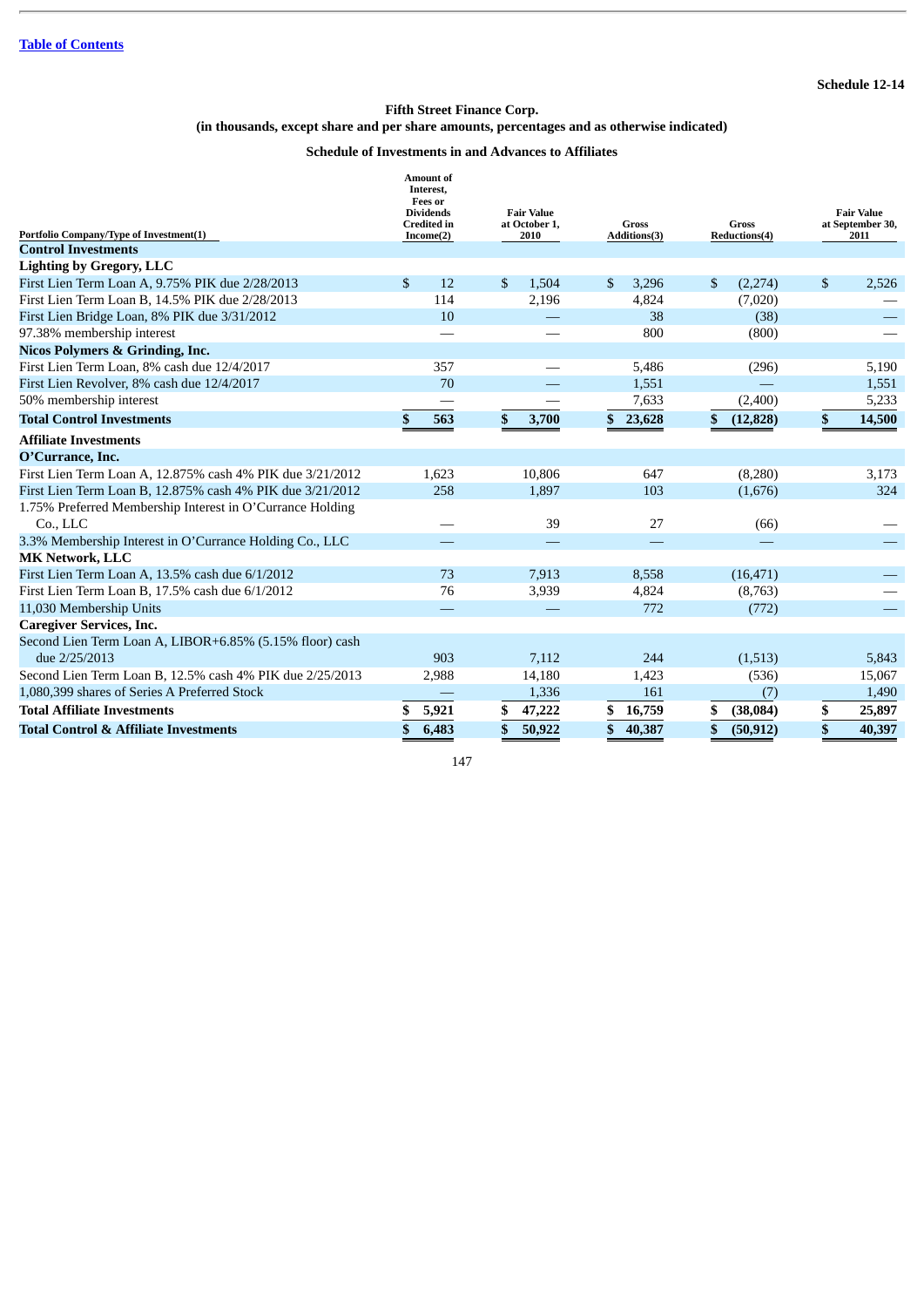This schedule should be read in connection with the Company's Consolidated Financial Statements, including the Consolidated Schedules of Investments and Notes to the Consolidated Financial Statements.

- (1) The principal amount and ownership detail as shown in the Consolidated Schedules of Investments.
- (2) Represents the total amount of interest, fees and dividends credited to income for the portion of the year an investment was included in the Control or Non-Control/Non-Affiliate categories, respectively.
- (3) Gross additions include increases in the cost basis of investments resulting from new portfolio investments, follow-on Investments and accrued PIK interest, and the exchange of one or more existing securities for one or more new securities. Gross additions also include net increases in unrealized appreciation or net decreases in unrealized depreciation as well as the movement of an existing portfolio company into this category or out of a different category.
- (4) Gross reductions include decreases in the cost basis of investment resulting from principal payments or sales and exchanges of one or more existing securities for one or more new securities. Gross reductions also include net increases in unrealized depreciation or net decreases in unrealized appreciation as well as the movement of an existing portfolio company out of this category and into a different category.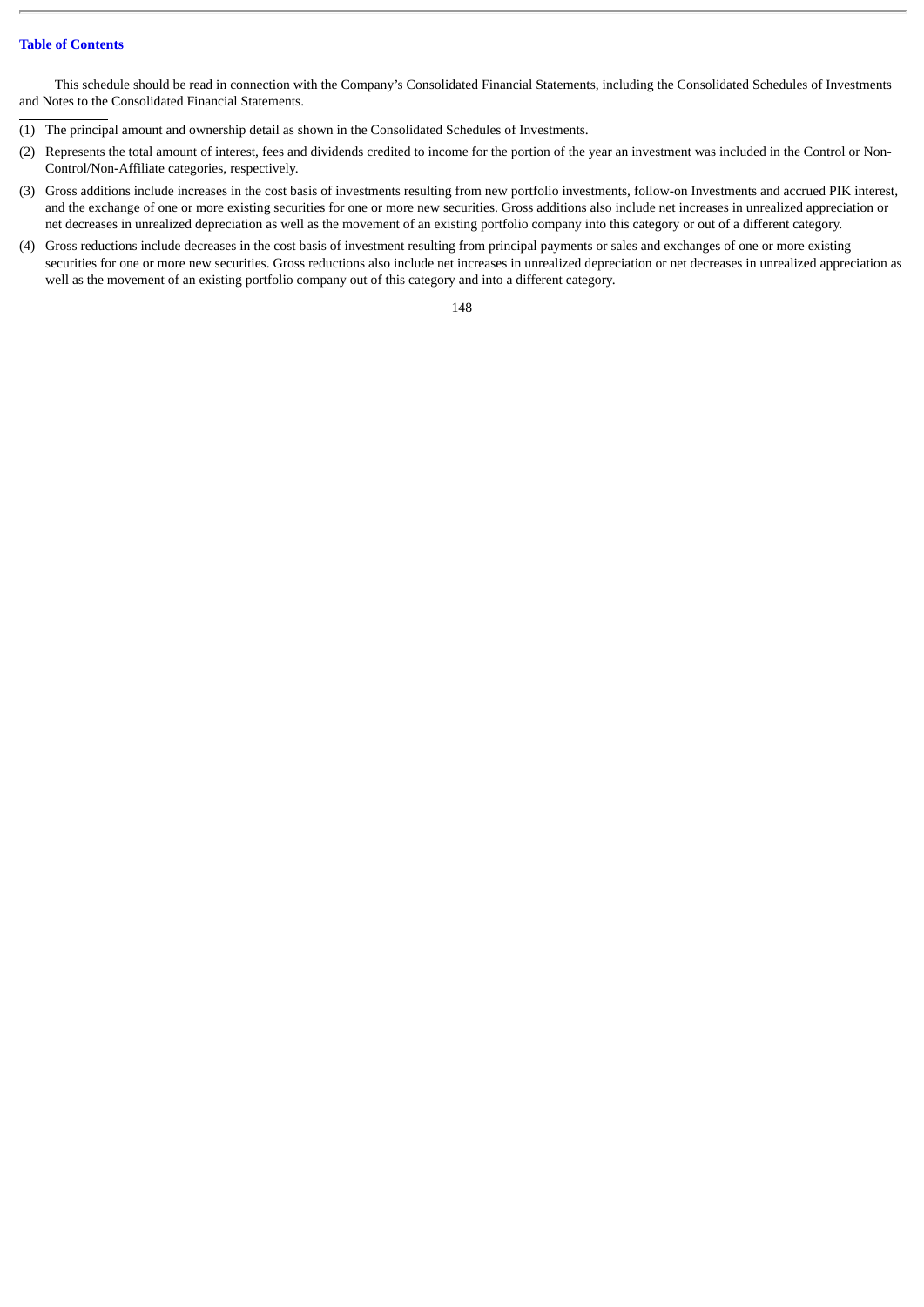#### **Item 9.** *Changes in and Disagreements with Accountants on Accounting and Financial Disclosure*

Not applicable.

### **Item 9A.** *Controls and Procedures*

#### **(a) Evaluationof Disclosure Controls and Procedures**

As of September 30, 2012 (the end of the period covered by this report), management, with the participation of our Chief Executive Officer and Chief Financial Officer, evaluated the effectiveness of the design and operation of our disclosure controls and procedures (as defined in Rule 13a-15(e) and 15d-15(e) of the Securities and Exchange Act of 1934, as amended). Based on that evaluation, our Chief Executive Officer and Chief Financial Officer concluded that, at the end of such period, our disclosure controls and procedures were effective and provided reasonable assurance that information required to be disclosed in our periodic SEC filings is recorded, processed, summarized and reported within the time periods specified in the SEC's rules and forms, and that such information is accumulated and communicated to our management, including our Chief Executive Officer and Chief Financial Officer, as appropriate, to allow timely decisions regarding required disclosure. However, in evaluating the disclosure controls and procedures, management recognized that any controls and procedures, no matter how well designed and operated can provide only reasonable assurance of achieving the desired control objectives, and management necessarily was required to apply its judgment in evaluating the cost-benefit relationship of such possible controls and procedures.

### **(b) Management'sReport on Internal Control Over Financial Reporting**

Management is responsible for establishing and maintaining adequate internal control over financial reporting as such term is defined in Exchange Act Rule 13a-15(f), and for performing an assessment of the effectiveness of internal control over financial reporting as of September 30, 2012. Internal control over financial reporting is a process designed by, or under the supervision of, our principal executive and principal financial officers, or persons performing similar functions, and effected by our Board of Directors, management and other personnel, to provide reasonable assurance regarding the reliability of financial reporting and the preparation of financial statements for external purposes in accordance with generally accepted accounting principles. Our internal control over financial reporting includes those policies and procedures that (i) pertain to the maintenance of records that in reasonable detail accurately and fairly reflect the transactions and dispositions of assets of the company; (ii) provide reasonable assurance that transactions are recorded as necessary to permit preparation of financial statements in accordance with generally accepted accounting principles, and that receipts and expenditures are being made only in accordance with authorizations; and (iii) provide reasonable assurance regarding prevention or timely detection of unauthorized acquisition, use, or disposition of our assets that could have a material effect on the financial statements.

Because of its inherent limitations, internal control over financial reporting may not prevent or detect misstatements. Therefore, even those systems determined to be effective can provide only reasonable assurance with respect to financial statement preparation and presentation.

Management performed an assessment of the effectiveness of our internal control over financial reporting as of September 30, 2012 based upon the criteria set forth in Internal Control — Integrated Framework issued by the Committee of Sponsoring Organizations of the Treadway Commission ("COSO"). Based on our assessment, management determined that our internal control over financial reporting was effective as of September 30, 2012.

## **(c) Reportof the Independent Registered Public Accounting Firm**

The effectiveness of our internal control over financial reporting as of September 30, 2012 has been audited by PricewaterhouseCoopers LLP, an independent registered public accounting firm, as stated in their report which appears herein.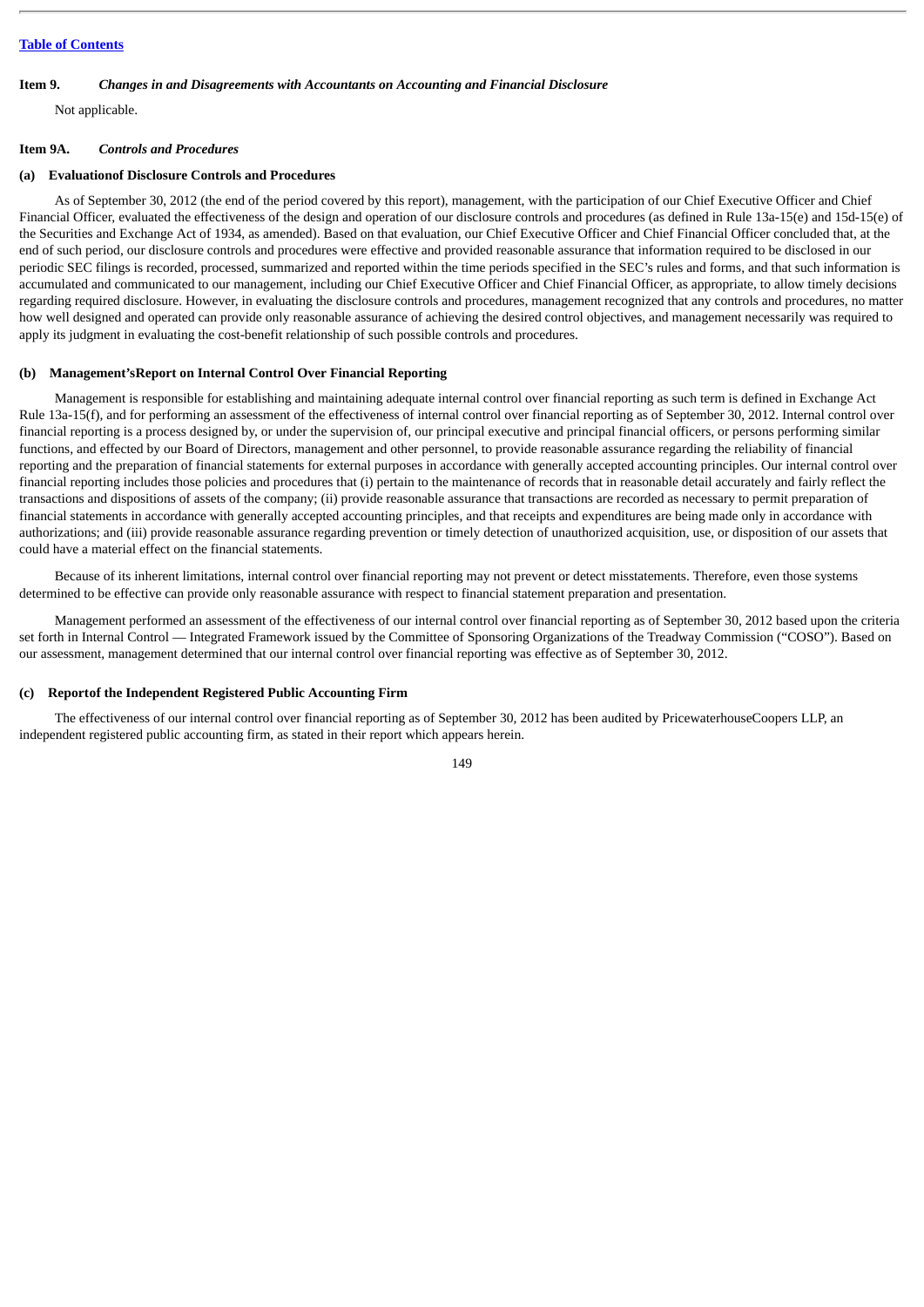# **(d) Changesin Internal Controls Over Financial Reporting**

There have been no changes in our internal control over financing reporting that occurred during the fourth fiscal quarter of 2012 that have materially affected, or are reasonably likely to materially affect, our internal control over financial reporting.

## **Item 9B.** *Other Information*

None.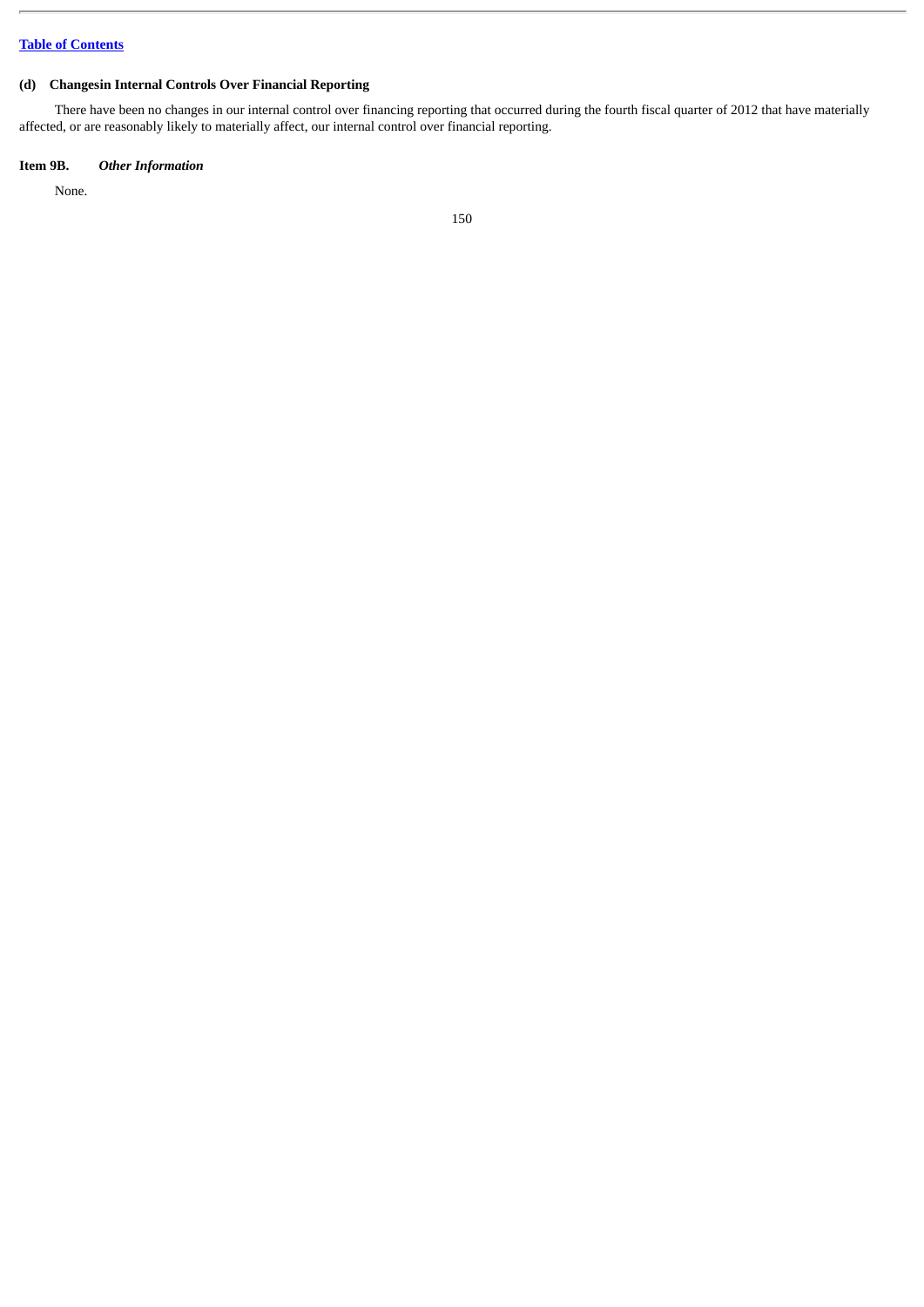### **PART III**

We will file a definitive Proxy Statement for our 2013 Annual Meeting of Stockholders with the Securities and Exchange Commission, pursuant to Regulation 14A, not later than 120 days after the end of our fiscal year. Accordingly, certain information required by Part III has been omitted under General Instruction G(3) to Form 10-K. Only those sections of our definitive Proxy Statement that specifically address the items set forth herein are incorporated by reference.

### **Item 10.** *Directors, Executive Officers and Corporate Governance*

The information required by Item 10 is hereby incorporated by reference from our definitive Proxy Statement relating to our 2013 Annual Meeting of Stockholders, to be filed with the Securities and Exchange Commission within 120 days following the end of our fiscal year.

#### **Item 11.** *Executive Compensation*

The information required by Item 11 is hereby incorporated by reference from our definitive Proxy Statement relating to our 2013 Annual Meeting of Stockholders, to be filed with the Securities and Exchange Commission within 120 days following the end of our fiscal year.

## **Item 12.** *Security Ownership of Certain Beneficial Owners and Management and Related Stockholder Matters*

The information required by Item 12 is hereby incorporated by reference from our definitive Proxy Statement relating to our 2013 Annual Meeting of Stockholders, to be filed with the Securities and Exchange Commission within 120 days following the end of our fiscal year.

#### **Item 13.** *Certain Relationships and Related Transactions, and Director Independence*

The information required by Item 13 is hereby incorporated by reference from our definitive Proxy Statement relating to our 2013 Annual Meeting of Stockholders, to be filed with the Securities and Exchange Commission within 120 days following the end of our fiscal year.

### **Item 14.** *Principal Accountant Fees and Services*

The information required by Item 14 is hereby incorporated by reference from our definitive Proxy Statement relating to our 2013 Annual Meeting of Stockholders, to be filed with the Securities and Exchange Commission within 120 days following the end of our fiscal year.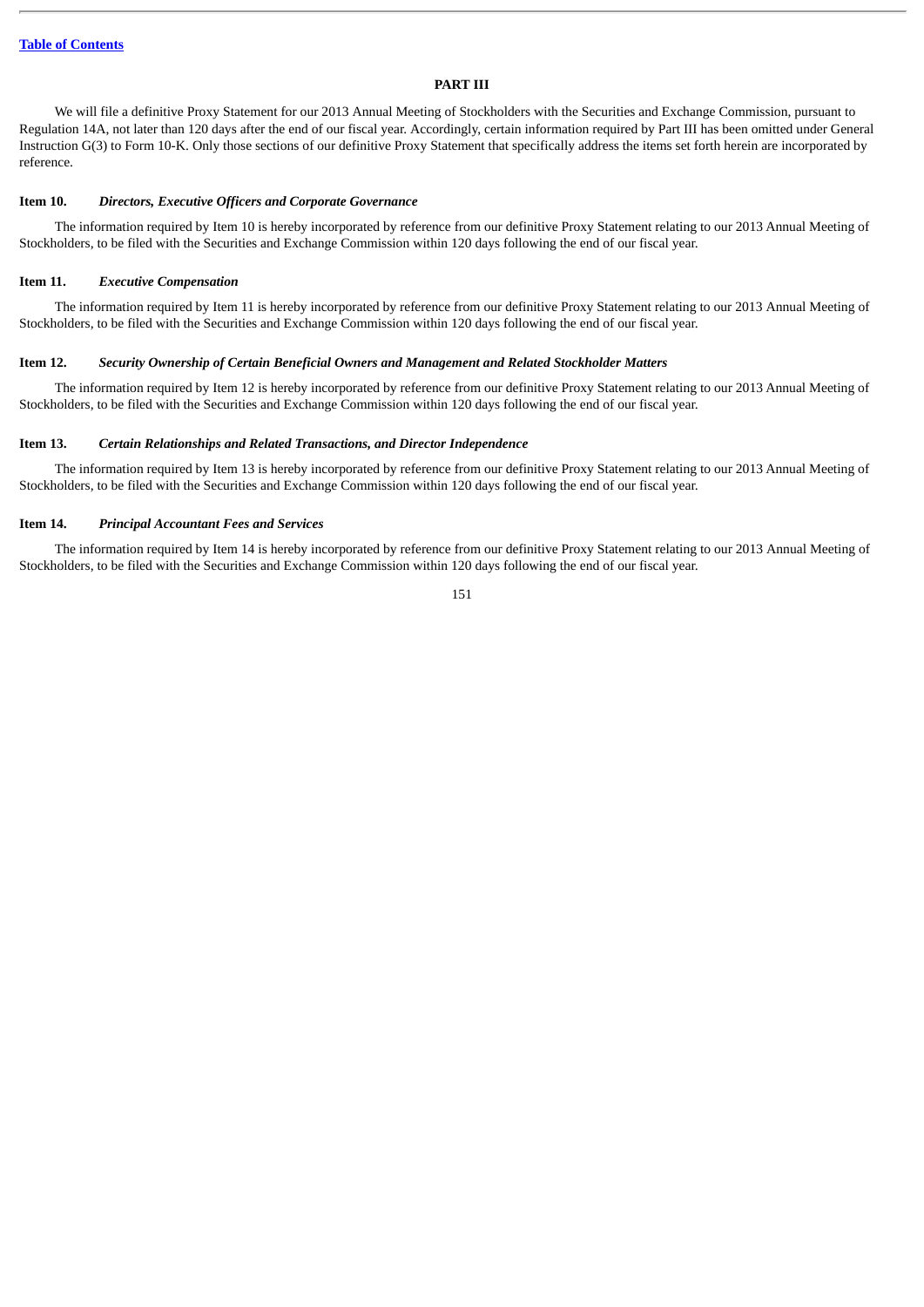## **PART IV**

# **Item 15.** *Exhibits and Financial Statement Schedules*

The following documents are filed or incorporated by reference as part of this Annual Report:

# **1. Consolidated Financial Statements**

|                                                                                                        | <b>Page</b> |
|--------------------------------------------------------------------------------------------------------|-------------|
| Reports of Independent Registered Public Accounting Firms                                              | 86          |
| Consolidated Statements of Assets and Liabilities as of September 30, 2012 and 2011                    | 87          |
| Consolidated Statements of Operations for the Years Ended September 30, 2012, 2011 and 2010            | 88          |
| Consolidated Statements of Changes in Net Assets for the Years Ended September 30, 2012, 2011 and 2010 | 89          |
| Consolidated Statements of Cash Flows for the Years Ended September 30, 2012, 2011 and 2010            | 90          |
| Consolidated Schedules of Investments as of September 30, 2012 and 2011                                | 91          |
| Notes to Consolidated Financial Statements                                                             | 107         |
|                                                                                                        |             |

# **2. Financial Statement Schedule**

The following financial statement schedule is filed herewith:

Schedule 12-14 — Investments in and advances to affiliates 145

## **3. Exhibits required to be filed by Item 601 of Regulation S-K**

The following exhibits are filed as part of this report or hereby incorporated by reference to exhibits previously filed with the SEC:

- 3.1 Restated Certificate of Incorporation of the Registrant (Incorporated by reference to Exhibit 3.1 filed with Fifth Street Finance Corp.'s Form 8-A (File No. 001-33901) filed on January 2, 2008).
- 3.2 Amended and Restated Bylaws of the Registrant (Incorporated by reference to Exhibit 3.2 filed with Fifth Street Finance Corp.'s Form 8-A (File No. 001-33901) filed on January 2, 2008).
- 3.3 Certificate of Amendment to the Registrant's Restated Certificate of Incorporation (Incorporated by reference to Exhibit(a)(2) filed with Fifth Street Finance Corp.'s Registration Statement on Form N-2 (File No. 333-146743) filed on June 6, 2008).
- 3.4 Certificate of Correction to the Certificate of Amendment to the Registrant's Restated Certificate of Incorporation (Incorporated by reference to Exhibit(a)(3) filed with Fifth Street Finance Corp.'s Registration Statement on Form N-2 (File No. 333-146743) filed on June 6, 2008).
- 3.5 Certificate of Amendment to Registrant's Restated Certificate of Incorporation (Incorporated by reference to Exhibit 3.1 filed with Fifth Street Finance Corp.'s Quarterly Report on Form 10-Q (File No. 001-33901) filed on May 5, 2010).
- 4.1 Form of Common Stock Certificate (Incorporated by reference to Exhibit 4.1 filed with Fifth Street Finance Corp.'s Form 8-A (File No. 001- 33901) filed on January 2, 2008).
- 4.2 Indenture, dated April 12, 2011, relating to the 5.375% Convertible Senior Notes due 2016, between Registrant and Deutsche Bank Trust Company Americas, as trustee (Incorporated by reference to Exhibit 4.1 filed with Fifth Street Finance Corp.'s Form 8-K (File No. 001-33901) filed on April 12, 2011).
- 4.3 Form of 5.375% Convertible Senior Notes due 2016 (Incorporated by reference to Exhibit 4.2 filed with Fifth Street Finance Corp.'s Form 8-K (File No. 001-33901) filed on April 12, 2011).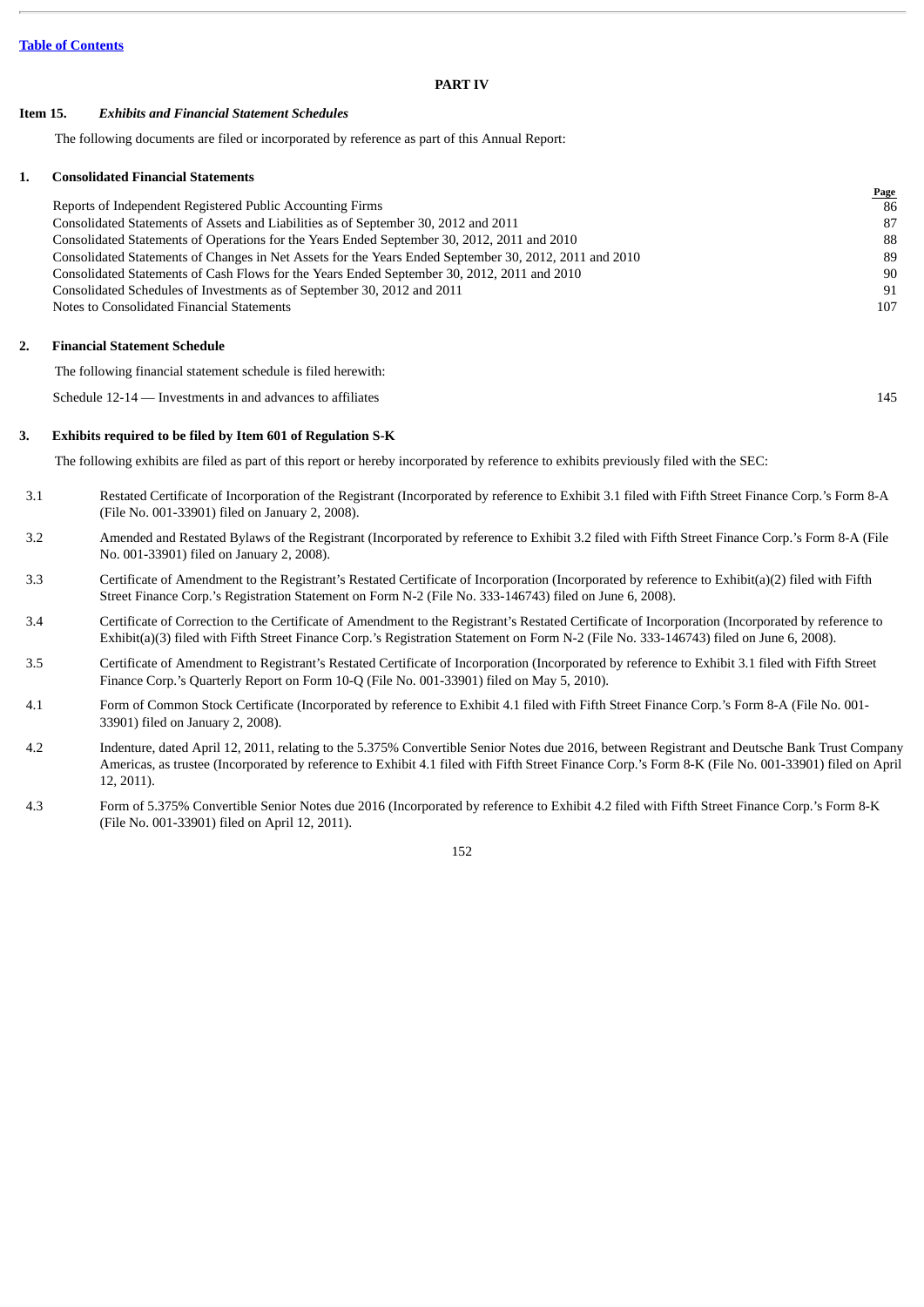- 4.4 Indenture, dated April 30, 2012, between Registrant and Deutsche Bank Trust Company Americas, as trustee (Incorporated by reference to Exhibit(d)(4) filed with Fifth Street Finance Corp.'s Registration Statement on Form N-2 (File No. 333-180267) filed on July 27, 2012).
- 4.5 Form of First Supplemental Indenture relating to the 5.875% Senior Unsecured Notes due 2024, between the Registrant and Deutsche Bank Trust Company Americas, as trustee (Incorporated by reference to Exhibit(d)(5) filed with Fifth Street Finance Corp.'s Registration Statement on Form N-2 (File No. 333-180267) filed on October 18, 2012).
- 4.6 Form of 5.875% Senior Unsecured Notes due 2024 (Incorporated by reference to Exhibit(d)(6) filed with Fifth Street Finance Corp.'s Registration Statement on Form N-2 (File No. 333-180267) filed on October 18, 2012).
- 10.1 Second Amended and Restated Investment Advisory Agreement by and between Registrant and Fifth Street Management LLC (Incorporated by reference to Exhibit 10.5 filed with Fifth Street Finance Corp.'s Quarterly Report on Form 10-Q (File No. 001-33901) filed on May 4, 2011).
- 10.2 Amended and Restated Administration Agreement by and between Registrant and FSC, Inc. (Incorporated by reference to Exhibit 10.6 filed with Fifth Street Finance Corp.'s Quarterly Report on Form 10-Q (File No. 001-33901) filed on May 4, 2011).
- 10.3 Form of License Agreement by and between Registrant and Fifth Street Capital LLC (Incorporated by reference to Exhibit(k)(2) filed with Fifth Street Finance Corp.'s Registration Statement on Form N-2 (File No. 333-146743) filed on May 8, 2008).
- 10.4 Custody Agreement (Incorporated by reference to Exhibit 10.1 filed with Fifth Street Finance Corp.'s Form 10-Q (File No. 001-33901) filed on January 31, 2011).
- 10.5 Amended and Restated Dividend Reinvestment Plan (Incorporated by reference to Exhibit(10.1) filed with Fifth Street Finance Corp.'s Form 8-K (File No. 001-33901) filed on October 28, 2010).
- 10.6 Purchase and Sale Agreement by and between Registrant and Fifth Street Funding, LLC, dated as of November 16, 2009 (Incorporated by reference to Exhibit 10.7 filed with Fifth Street Finance Corp.'s Annual Report on Form 10-K (File No. 001-33901) filed on December 9, 2009).
- 10.7 Amendment No. 1 to the Purchase and Sale Agreement by and between Registrant and Fifth Street Funding, LLC, dated as of November 30, 2011 (Incorporated by reference to Exhibit 10.2 filed with Fifth Street Finance Corp.'s Form 8-K (File No. 001-33901) filed on December 5, 2011).
- 10.8 Pledge Agreement by and between Registrant and Wells Fargo Bank, N.A., dated as of November 16, 2009 (Incorporated by reference to Exhibit 10.8 filed with Fifth Street Finance Corp.'s Annual Report on Form 10-K (File No. 001-33901) filed on December 9, 2009).
- 10.9 Omnibus Amendment No. 1 relating to Registrant's credit facility with Wells Fargo Bank, N.A., dated as of May 26, 2010 (Incorporated by reference to Exhibit(k)(6) filed with Fifth Street Finance Corp.'s Registration Statement on Form N-2 (File No. 333-166012) filed on June 4, 2010).
- 10.10 Amended and Restated Loan and Servicing Agreement among Fifth Street Funding, LLC, Registrant, Wells Fargo Securities, LLC, and Wells Fargo Bank, N.A., dated as of November 5, 2010 (Incorporated by reference to Exhibit 10.6 filed with Fifth Street Finance Corp.'s Annual Report on Form 10-K (File No. 001-33901) filed on December 2, 2010).
- 10.11 Amendment No. 1 to the Amended and Restated Loan and Servicing Agreement among Registrant, Fifth Street Funding, LLC, Wells Fargo Securities, LLC and Wells Fargo Bank, N.A., dated as of February 25, 2011. (Incorporated by reference to Exhibit(k)(4) filed with Fifth Street Finance Corp.'s Registration Statement on Form N-2 (File No. 333-166012) filed on March 30, 2011).
- 10.12 Amendment No. 3 to the Amended and Restated Loan and Servicing Agreement among Registrant, Fifth Street Funding, LLC, Wells Fargo Securities, LLC and Wells Fargo Bank, N.A., dated as of November 30, 2011. (Incorporated by reference to Exhibit 10.1 filed with Fifth Street Finance Corp.'s Form 8-K (File No. 001-33901) filed on December 5, 2011).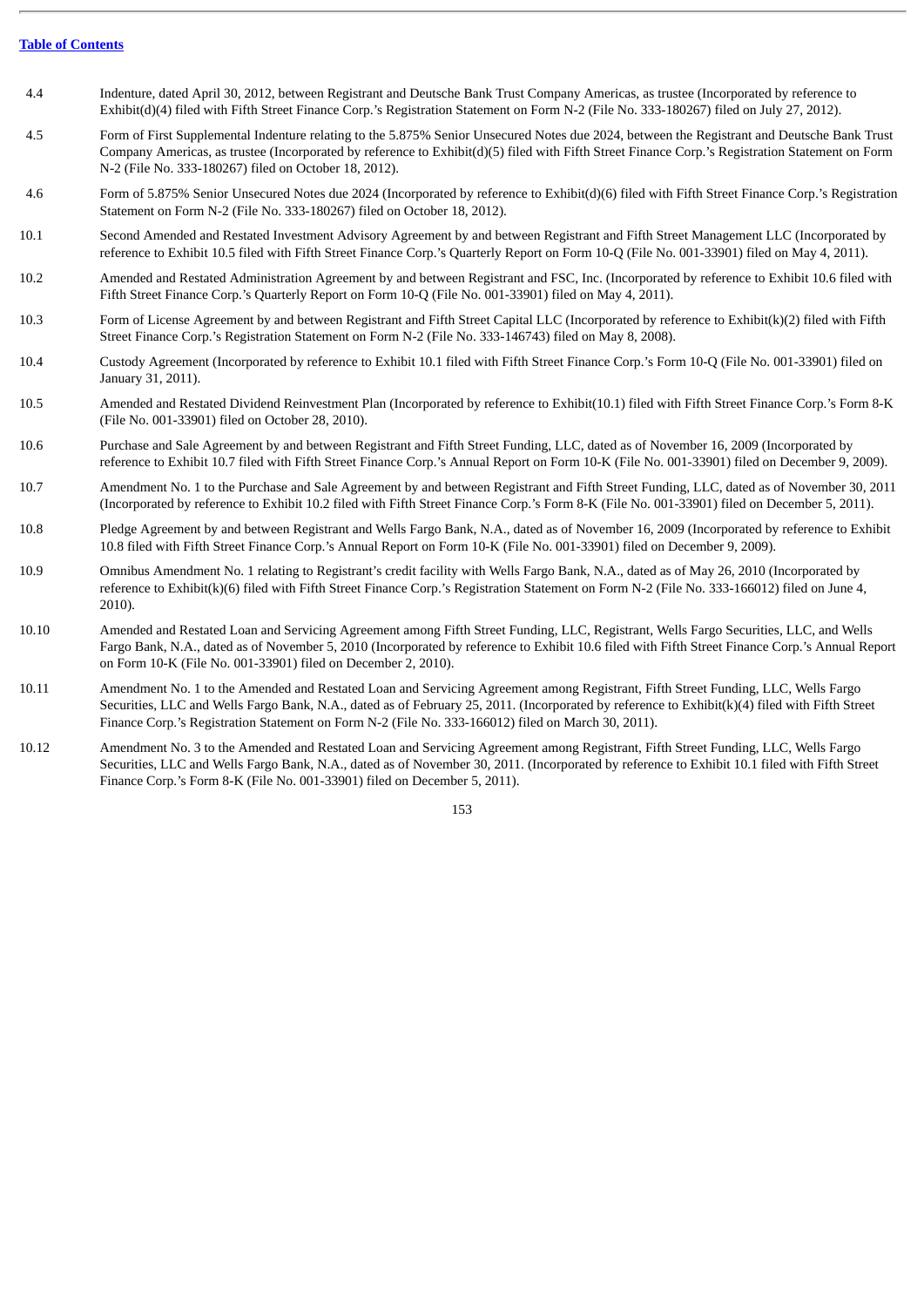- 10.13 Amendment No. 4 to the Amended and Restated Loan and Servicing Agreement among Registrant, Fifth Street Funding, LLC, Wells Fargo Securities, LLC and Wells Fargo Bank, N.A., dated as of April 23, 2012 (Incorporated by reference to Exhibit 10.1 filed with Fifth Street Finance Corp.'s Form 8-K (File No. 001-33901) filed on April 25, 2012).
- 10.14 Guarantee, Pledge and Security Agreement among Registrant, FSFC Holdings, Inc., and ING Capital LLC, dated as of May 27, 2010 (Incorporated by reference to Exhibit(k)(8) filed with Fifth Street Finance Corp.'s Registration Statement on Form N-2 (File No. 333-166012) filed on June 4, 2010).
- 10.15 Amended and Restated Senior Secured Revolving Credit Agreement among Registrant, ING Capital LLC, Royal Bank of Canada, UBS Loan Finance, LLC, Morgan Stanley Bank, N.A., Key Equipment Finance Inc., Deutsche Bank Trust Company Americas and Patriot National Bank, dated as of February 22, 2011 (Incorporated by reference to Exhibit(k)(8) filed with Fifth Street Finance Corp.'s Registration Statement on Form N-2 (File No. 333-166012) filed on March 30, 2011).
- 10.16 Amendment and Reaffirmation Agreement among Registrant, FSFC Holdings, Inc., Fifth Street Fund of Funds LLC and ING Capital LLC, dated as of February 22, 2011 (Incorporated by reference to Exhibit(k)(10) filed with Fifth Street Finance Corp.'s Registration Statement on Form N-2 (File No. 333-166012) filed on March 30, 2011).
- 10.17 Amendment No. 1 to Amended and Restated Senior Secured Revolving Credit Agreement and Amendment No. 2 to the Guarantee, Pledge and Security Agreement, among Registrant, FSFC Holdings, Inc., Fifth Street Fund of Funds LLC, ING Capital LLC, Royal Bank of Canada, UBS Loan Finance LLC, Morgan Stanley Bank, N.A., Key Equipment Finance, Inc., Deutsche Bank Trust Company Americas and Patriot National Bank, dated as of July 8, 2011 (Incorporated by reference to Exhibit 10.1 filed with Fifth Street Finance Corp.'s Form 8-K (File No. 001-33901) filed on July 14, 2011).
- 10.18 Amendment No. 2 to Amended and Restated Senior Secured Revolving Credit Agreement among Registrant, FSFC Holdings, Inc., Fifth Street Fund of Funds LLC, ING Capital LLC, Key Equipment Finance, Inc. and UBS Loan Finance LLC, dated as of November 29, 2011 (Incorporated by reference to Exhibit 10.15 filed with Fifth Street Finance Corp.'s Annual Report on Form 10-K (File No. 814-00755) filed on November 29, 2011).
- 10.19 Amendment No. 3 to Amended and Restated Senior Secured Revolving Credit Agreement among Registrant, FSFC Holdings, Inc., Fifth Street Fund of Funds LLC, ING Capital LLC, and the lenders party thereto, dated as of February 29, 2012 (Incorporated by reference to Exhibit 10.1 filed with Fifth Street Finance Corp.'s Form 8-K (File No. 001-33901) filed on March 2, 2012).
- 10.20 Incremental Assumption Agreement among Registrant, FSFC Holdings, Inc., Fifth Street Fund of Funds LLC, ING Capital LLC and Royal Bank of Canada, dated as of July 8, 2011 (Incorporated by reference to Exhibit 10.2 filed with Fifth Street Finance Corp.'s Form 8-K (File No. 001- 33901) filed on July 14, 2011).
- 10.21 Waiver Letter among Registrant, FSFC Holdings, Inc., Fifth Street Fund of Funds LLC, ING Capital LLC, Royal Bank of Canada and Key Equipment Finance, Inc., dated as of August 3, 2011 (Incorporated by reference to Exhibit 10.17 filed with Fifth Street Finance Corp.'s Annual Report on Form 10-K (File No. 814-00755) filed on November 29, 2011).
- 10.22 Loan and Servicing Agreement among Registrant, Fifth Street Funding II, LLC and Sumitomo Mitsui Banking Corporation, dated as of September 16, 2011 (Incorporated by reference to Exhibit 10.18 filed with Fifth Street Finance Corp.'s Annual Report on Form 10-K (File No. 814-00755) filed on November 29, 2011).
- 10.23 Amendment No. 1 and Waiver to the Loan and Servicing Agreement among Registrant, Fifth Street Funding II, LLC and Sumitomo Mitsui Banking Corporation, dated as of March 16, 2012 (Incorporated by reference to Exhibit 10.2 filed with Fifth Street Finance Corp.'s Form 10-Q (File No. 001-33901) filed on May 8, 2012).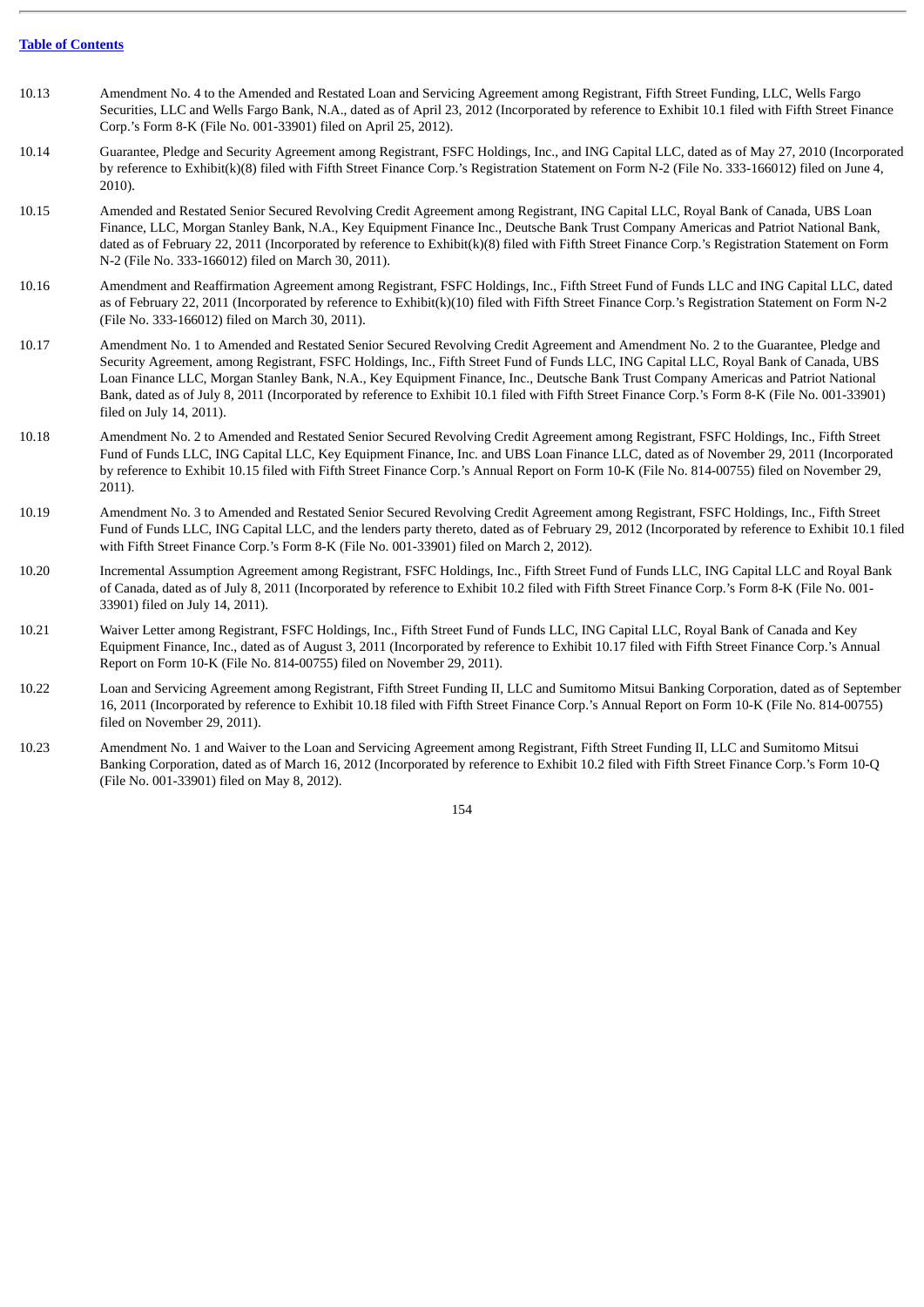- 10.24 Purchase and Sale Agreement by and between Registrant and Fifth Street Funding II, LLC, dated as of September 16, 2011 (Incorporated by reference to Exhibit 10.19 filed with Fifth Street Finance Corp.'s Annual Report on Form 10-K (File No. 814-00755) filed on November 29, 2011).
- 14.1 Code of Ethics of the Registrant (Incorporated by reference to Exhibit(r) filed with Fifth Street Finance Corp.'s Registration Statement on Form N-2 (File No. 333-146743) filed on May 8, 2008).
- 14.2 Code of Ethics of Fifth Street Management LLC (Incorporated by reference to Exhibit(r)(2) filed with Fifth Street Finance Corp.'s Registration Statement on Form N-2 (File No. 333-159720) filed on June 4, 2009).
- 21 Subsidiaries of Registrant and jurisdiction of incorporation/organizations: Fifth Street Funding, LLC — Delaware Fifth Street Funding II, LLC — Delaware Fifth Street Fund of Funds LLC — Delaware Fifth Street Mezzanine Partners IV, L.P. — Delaware Fifth Street Mezzanine Partners V, L.P. — Delaware FSMP IV GP, LLC — Delaware FSMP V GP, LLC — Delaware FSFC Holdings, Inc. — Delaware
- 31.1\* Certification of Chief Executive Officer Pursuant to Rule 13a-14(a) under the Securities Exchange Act of 1934.
- 31.2\* Certification of Chief Financial Officer Pursuant to Rule 13a-14(a) under the Securities Exchange Act of 1934.
- 32.1\* Certification of Chief Executive Officer Pursuant to Section 906 of the Sarbanes-Oxley Act of 2002 (18 U.S.C. 1350).
- 32.2\* Certification of Chief Financial Officer Pursuant to Section 906 of the Sarbanes-Oxley Act of 2002 (18 U.S.C. 1350).
- Filed herewith.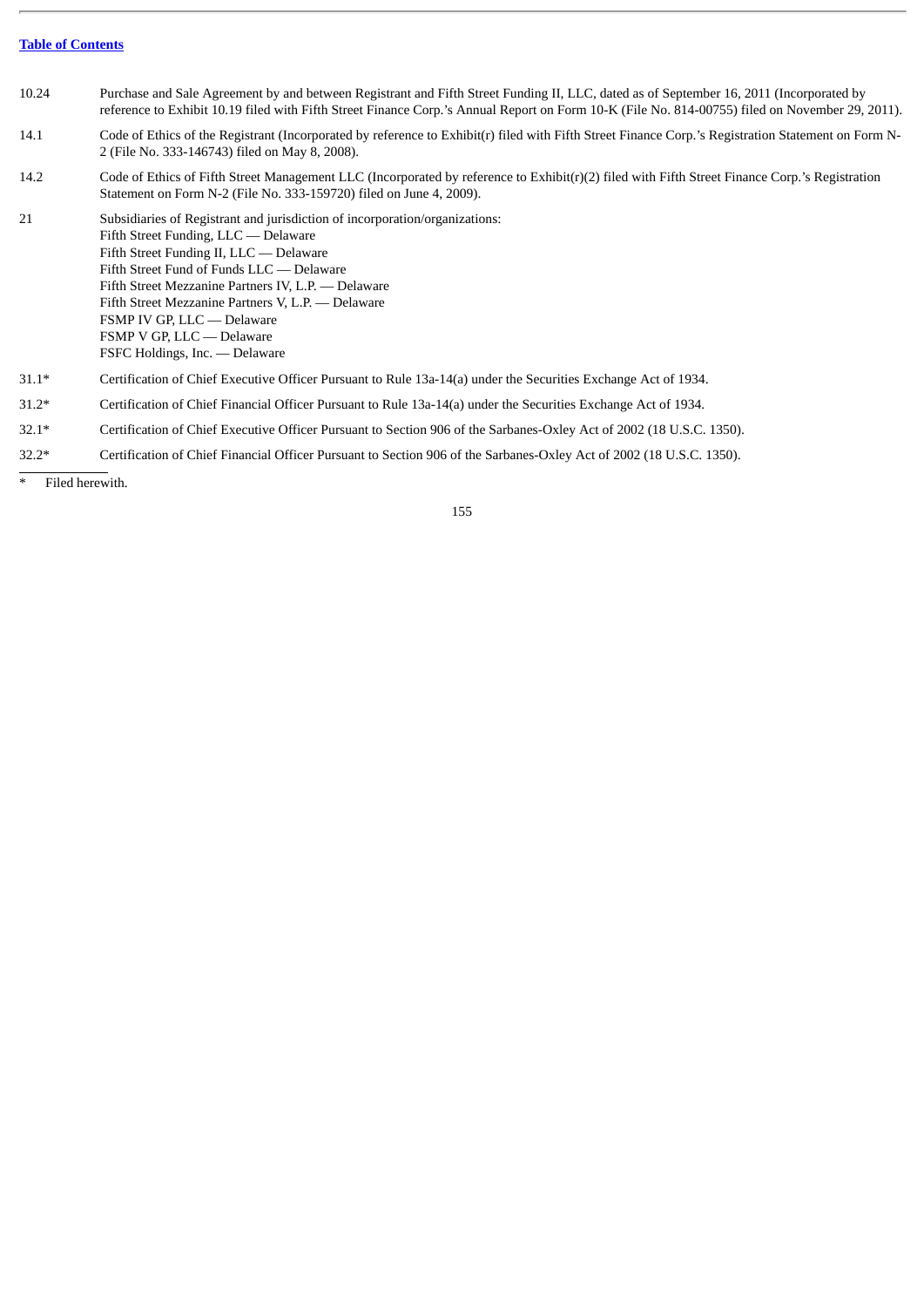# **SIGNATURES**

Pursuant to the requirements of Section 13 or 15(d) of the Securities Exchange Act of 1934, the registrant has duly caused this report to be signed on its behalf by the undersigned, thereunto duly authorized.

## **FIFTH STREET FINANCE CORP.**

By: /s/ Leonard M. Tannenbaum Leonard M. Tannenbaum Chairman and Chief Executive Officer

By: /s/ Alexander C. Frank Alexander C. Frank Chief Financial Officer

Date: November 28, 2012

Pursuant to the requirements of the Securities Exchange Act of 1934, this report has been signed below by the following persons on behalf of the registrant and in the capacities and on the dates indicated.

| Signature                                                   | <b>Title</b>                                                                                 | Date              |  |
|-------------------------------------------------------------|----------------------------------------------------------------------------------------------|-------------------|--|
| LEONARD M. TANNENBAUM<br>/s/<br>Leonard M. Tannenbaum       | Chairman and Chief Executive Officer<br>(principal executive officer)                        | November 28, 2012 |  |
| ALEXANDER C. FRANK<br>$\sqrt{s}$<br>Alexander C. Frank      | Chief Financial Officer<br>(principal financial officer and<br>principal accounting officer) | November 28, 2012 |  |
| <b>BERNARD D. BERMAN</b><br>$\sqrt{s}$<br>Bernard D. Berman | President, Secretary and Chief<br>Compliance Officer                                         | November 28, 2012 |  |
| <b>BRIAN S. DUNN</b><br>$\sqrt{s}$<br>Brian S. Dunn         | Director                                                                                     | November 28, 2012 |  |
| RICHARD P. DUTKIEWICZ<br>/s/<br>Richard P. Dutkiewicz       | <b>Director</b>                                                                              | November 28, 2012 |  |
| <b>BYRON J. HANEY</b><br>/s/<br>Byron J. Haney              | Director                                                                                     | November 28, 2012 |  |
| <b>FRANK C. MEYER</b><br>$\sqrt{s}$<br>Frank C. Meyer       | Director                                                                                     | November 28, 2012 |  |
| <b>DOUGLAS F. RAY</b><br>/s/<br>Douglas F. Ray              | <b>Director</b>                                                                              | November 28, 2012 |  |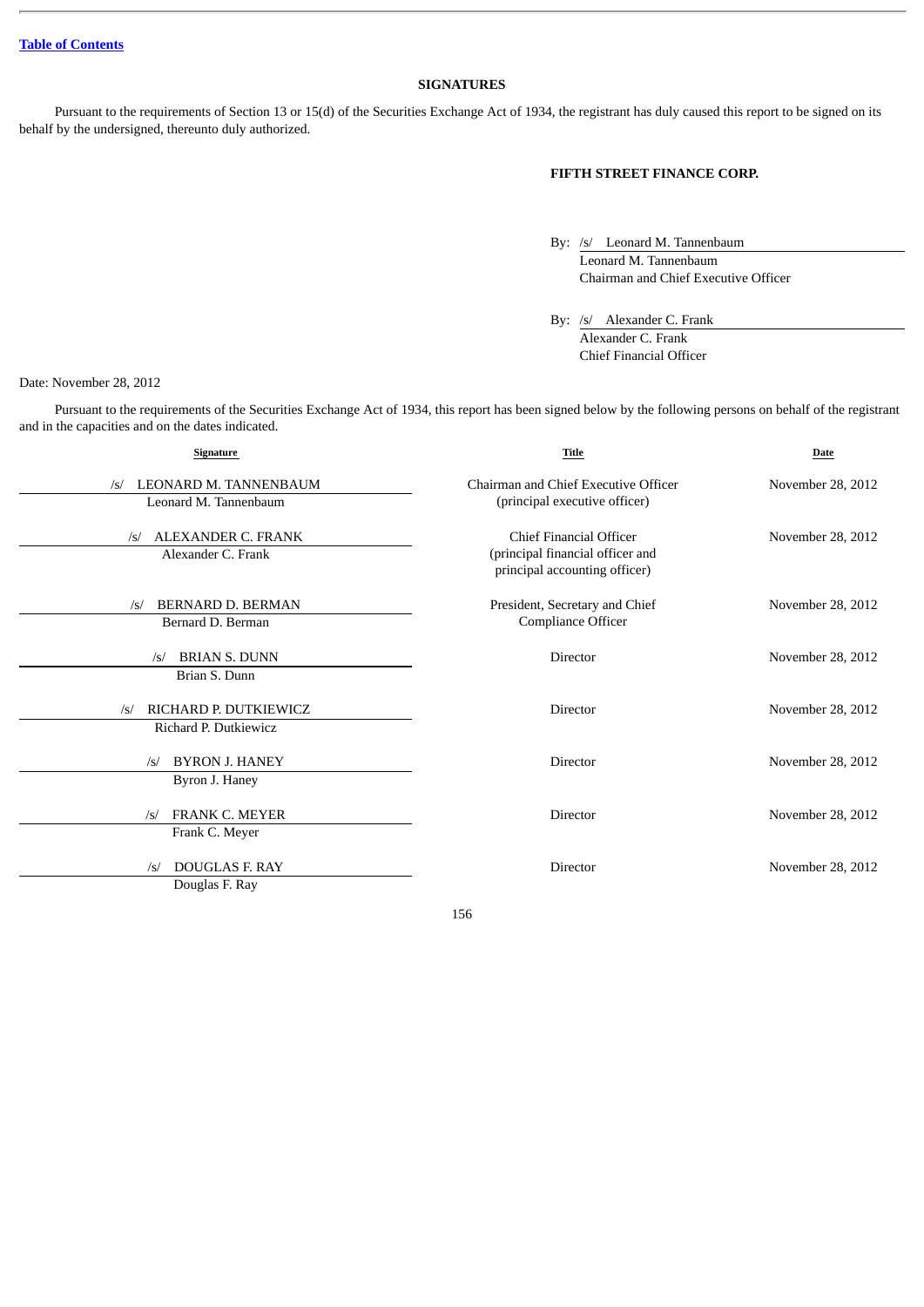## **CERTIFICATION PURSUANT TO RULE 13a-14(a) and 15d-14(a) UNDER THE SECURITIES EXCHANGE ACT OF 1934, AS AMENDED**

I, Leonard M. Tannenbaum, Chief Executive Officer of Fifth Street Finance Corp., certify that:

1. I have reviewed this annual report on Form 10-K for the year ended September 30, 2012 of Fifth Street Finance Corp.;

2. Based on my knowledge, this report does not contain any untrue statement of a material fact or omit to state a material fact necessary to make the statements made, in light of the circumstances under which such statements were made, not misleading with respect to the period covered by this report;

3. Based on my knowledge, the financial statements, and other financial information included in this report, fairly present in all material respects the financial condition, results of operations and cash flows of the registrant as of, and for, the periods presented in this report;

4. The registrant's other certifying officer and I are responsible for establishing and maintaining disclosure controls and procedures (as defined in Exchange Act Rules 13a-15(e) and 15d-15(e)) and internal control over financial reporting (as defined in Exchange Act Rules 13a-15(f) and 15d-15(f)) for the registrant and have:

(a) Designed such disclosure controls and procedures, or caused such disclosure controls and procedures to be designed under our supervision, to ensure that material information relating to the registrant, including its consolidated subsidiaries, is made known to us by others within those entities, particularly during the period in which this report is being prepared;

(b) Designed such internal control over financial reporting, or caused such internal control over financial reporting to be designed under our supervision, to provide reasonable assurance regarding the reliability of financial reporting and the preparation of financial statements for external purposes in accordance with generally accepted accounting principles.

(c) Evaluated the effectiveness of the registrant's disclosure controls and procedures and presented in this report our conclusions about the effectiveness of the disclosure controls and procedures, as of the end of the period covered by this report based on such evaluation; and

(d) Disclosed in this report any change in the registrant's internal control over financial reporting that occurred during the registrant's most recent fiscal quarter (the registrant's fourth fiscal quarter in the case of an annual report) that has materially affected, or is reasonably likely to materially affect, the registrant's internal control over financial reporting; and

5. The registrant's other certifying officer and I have disclosed, based on our most recent evaluation of internal control over financial reporting, to the registrant's auditors and the audit committee of the registrant's board of directors (or persons performing the equivalent functions):

(a) All significant deficiencies and material weaknesses in the design or operation of internal control over financial reporting which are reasonably likely to adversely affect the registrant's ability to record, process, summarize and report financial information; and

(b) Any fraud, whether or not material, that involves management or other employees who have a significant role in the registrant's internal control over financial reporting.

By: /s/ Leonard M. Tannenbaum

Leonard M. Tannenbaum Chief Executive Officer

Dated this 28th day of November, 2012.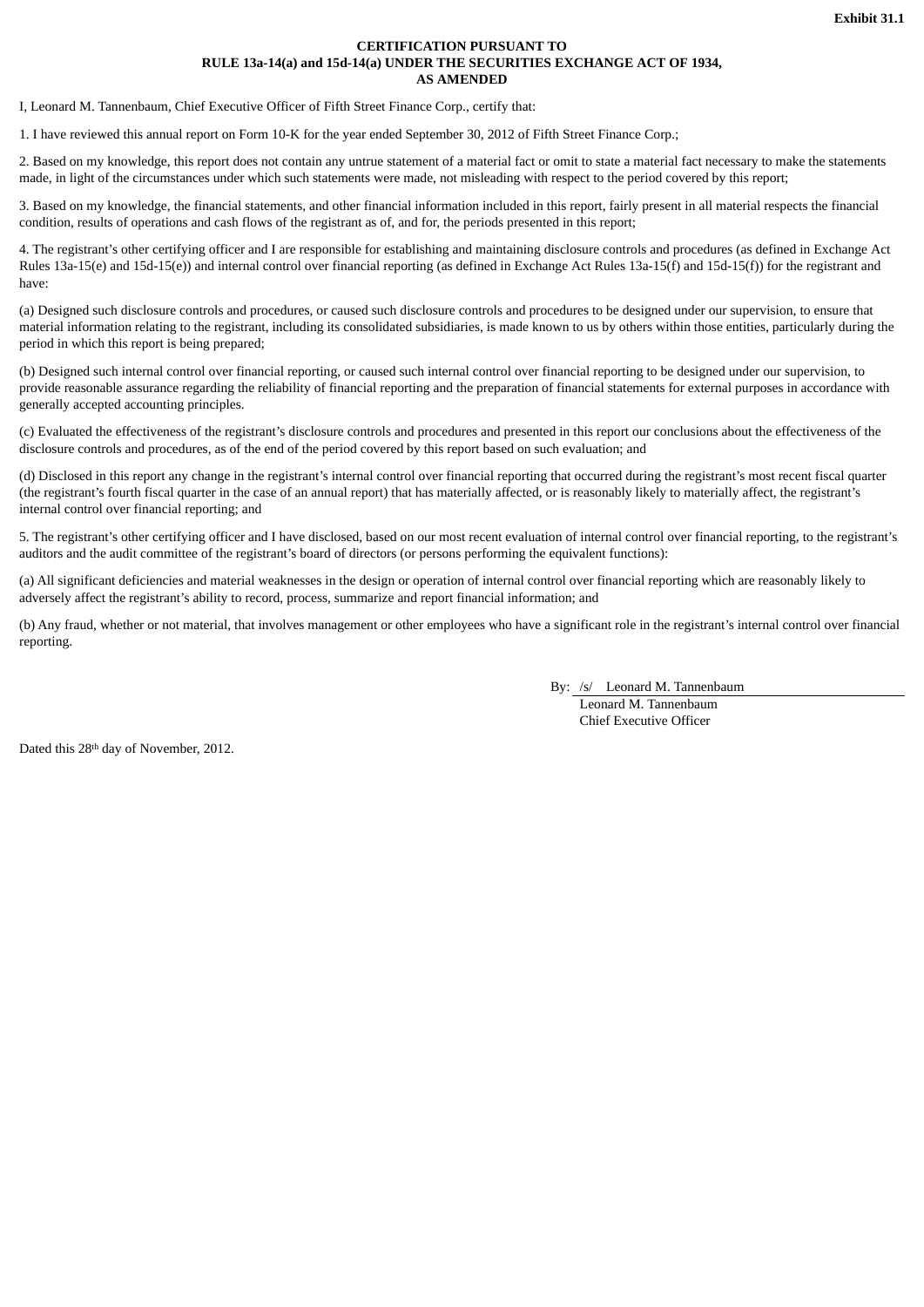### **CERTIFICATION PURSUANT TO RULE 13a-14(a) and 15d-14(a) UNDER THE SECURITIES EXCHANGE ACT OF 1934, AS AMENDED**

I, Alexander C. Frank, Chief Financial Officer of Fifth Street Finance Corp., certify that:

1. I have reviewed this annual report on Form 10-K for the year ended September 30, 2012 of Fifth Street Finance Corp.;

2. Based on my knowledge, this report does not contain any untrue statement of a material fact or omit to state a material fact necessary to make the statements made, in light of the circumstances under which such statements were made, not misleading with respect to the period covered by this report;

3. Based on my knowledge, the financial statements, and other financial information included in this report, fairly present in all material respects the financial condition, results of operations and cash flows of the registrant as of, and for, the periods presented in this report;

4. The registrant's other certifying officer and I are responsible for establishing and maintaining disclosure controls and procedures (as defined in Exchange Act Rules 13a-15(e) and 15d-15(e)) and internal control over financial reporting (as defined in Exchange Act Rules 13a-15(f) and 15d-15(f)) for the registrant and have:

(a) Designed such disclosure controls and procedures, or caused such disclosure controls and procedures to be designed under our supervision, to ensure that material information relating to the registrant, including its consolidated subsidiaries, is made known to us by others within those entities, particularly during the period in which this report is being prepared;

(b) Designed such internal control over financial reporting, or caused such internal control over financial reporting to be designed under our supervision, to provide reasonable assurance regarding the reliability of financial reporting and the preparation of financial statements for external purposes in accordance with generally accepted accounting principles.

(c) Evaluated the effectiveness of the registrant's disclosure controls and procedures and presented in this report our conclusions about the effectiveness of the disclosure controls and procedures, as of the end of the period covered by this report based on such evaluation; and

(d) Disclosed in this report any change in the registrant's internal control over financial reporting that occurred during the registrant's most recent fiscal quarter (the registrant's fourth fiscal quarter in the case of an annual report) that has materially affected, or is reasonably likely to materially affect, the registrant's internal control over financial reporting; and

5. The registrant's other certifying officer and I have disclosed, based on our most recent evaluation of internal control over financial reporting, to the registrant's auditors and the audit committee of the registrant's board of directors (or persons performing the equivalent functions):

(a) All significant deficiencies and material weaknesses in the design or operation of internal control over financial reporting which are reasonably likely to adversely affect the registrant's ability to record, process, summarize and report financial information; and

(b) Any fraud, whether or not material, that involves management or other employees who have a significant role in the registrant's internal control over financial reporting.

By: /s/ Alexander C. Frank

Alexander C. Frank Chief Financial Officer

Dated this 28th day of November, 2012.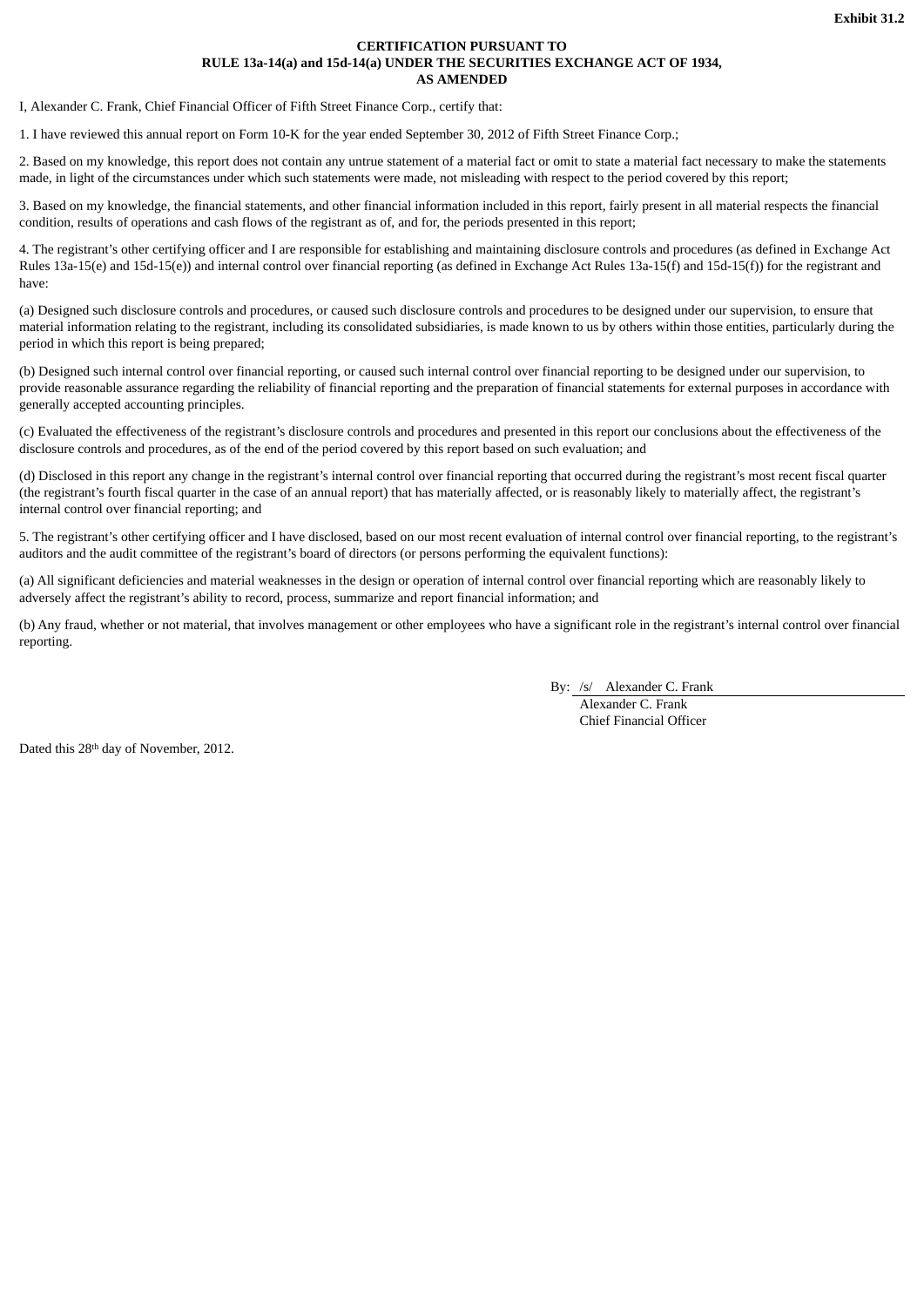## **Certification of Chief Executive Officer Pursuant to Section 906 of the Sarbanes-Oxley Act of 2002 (18 U.S.C. 1350)**

In connection with the annual report on Form 10-K for the year ended September 30, 2012 (the "Report") of Fifth Street Finance Corp. (the "Registrant"), as filed with the Securities and Exchange Commission on the date hereof, I, Leonard M. Tannenbaum, the Chief Executive Officer of the Registrant, hereby certify, to the best of my knowledge, that:

(1) The Report fully complies with the requirements of Section 13(a) or 15(d) of the Securities Exchange Act of 1934, as amended; and

(2) The information contained in the Report fairly presents, in all material respects, the financial condition and results of operations of the Registrant.

/s/ Leonard M. Tannenbaum

Name: Leonard M. Tannenbaum

Date: November 28, 2012